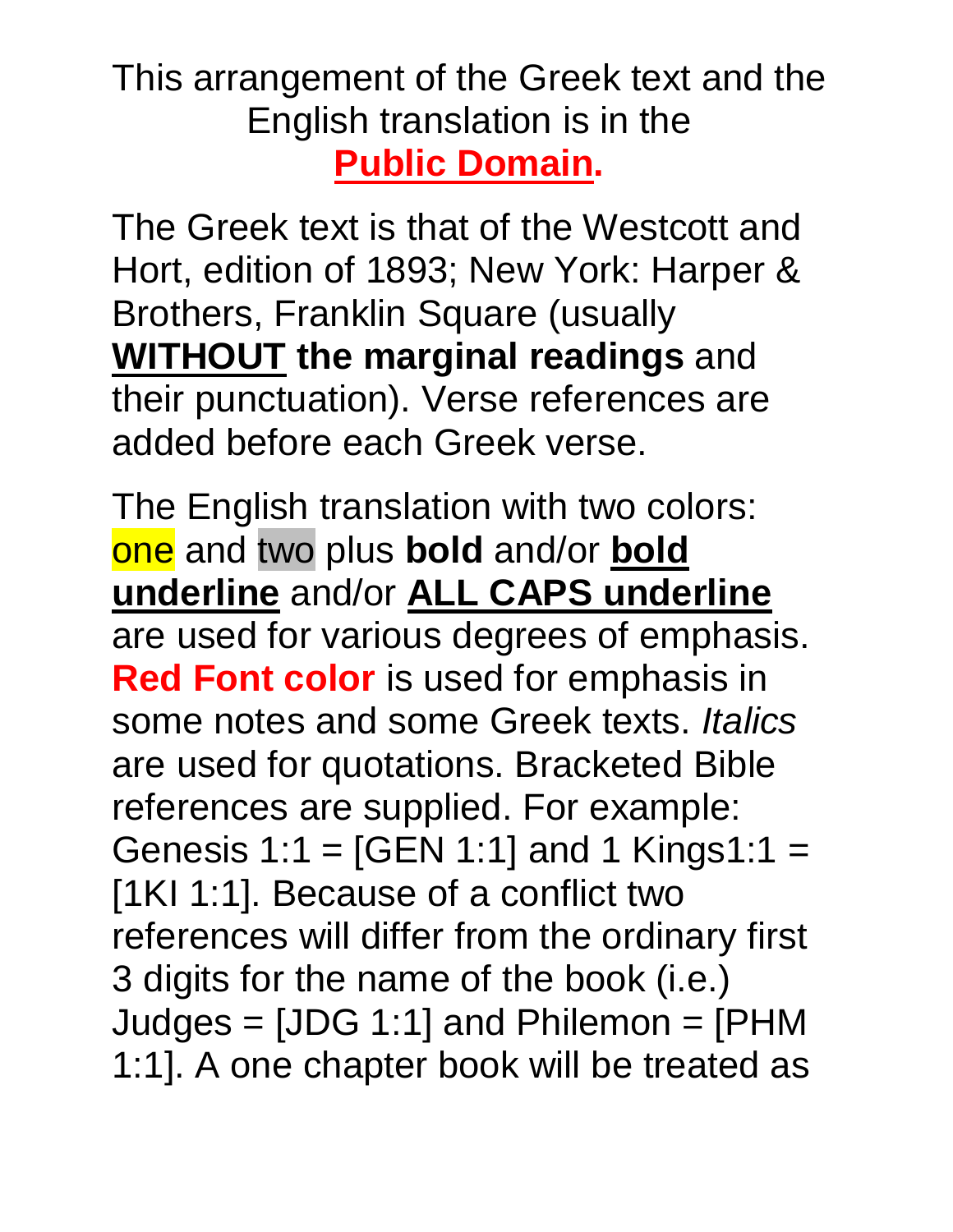other books for reference (i.e.) Jude = [JUD 1:1].

With its inconsistencies and errors, A. Allison Lewis, over several years ending in 2010, is totally responsible for English translations, references and selected quotes. Users bringing errors to our attention would be greatly appreciated.

[Differences of philosophy, such as to text type(s); English or other version preference(s); "bible" code(s) or numerics of whatever kind **will NOT receive a "thank you" OR REPLY OF ANY KIND**].

**NOTE**: Some people in the Bible had more than one name **AND MANY different people** had the same name. Different people with the same name in the New Testament English translation will here be spelled the same way AND if possible the individual clearly identified.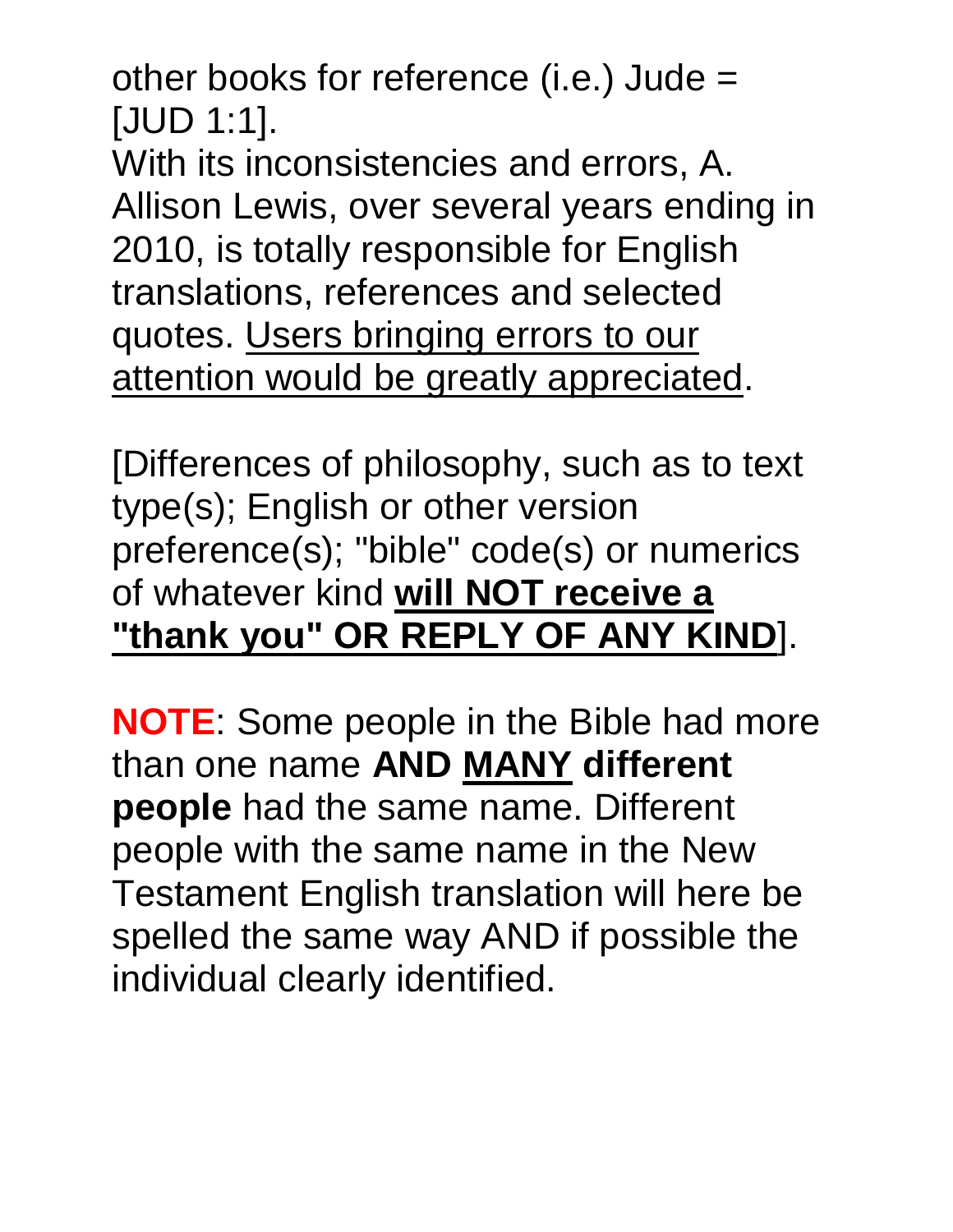### **Unicode FONTS:** Arial & Times New Roman **almost always** have been used in this document.

**JOH 3:36** ο πιστευων εις τον υιον εχει ζωην αιωνιον ο δε απειθων τω υιω ουκ οψεται ζωην αλλ η οργη του θεου μενει επ αυτον. Times New Roman type has been chosen for the Greek text for its smooth clean beauty of the Greek letters.

# **The following is used for typing OR copying Greek:**

to indicate the first word in a sentence, proper names, some pronouns, making corrections, etc.

# **EASY TYPING GREEK.**

### **\*\* To setup your Windows computer for using multiple languages please visit:**

http://www.microsoft.com/windowsxp/using/setup/winxp/yourlanguage.m

Set up keyboard layout in **EL Mode**. Set in **EL** code line **1**: 1a, 1b, 1c. and 1d. Set in **EL** code line **2**: 1a, 1b, 1c, and 1d. **TOTAL OF 8 LINES**.

THEN change each line **2 to EN Arial.**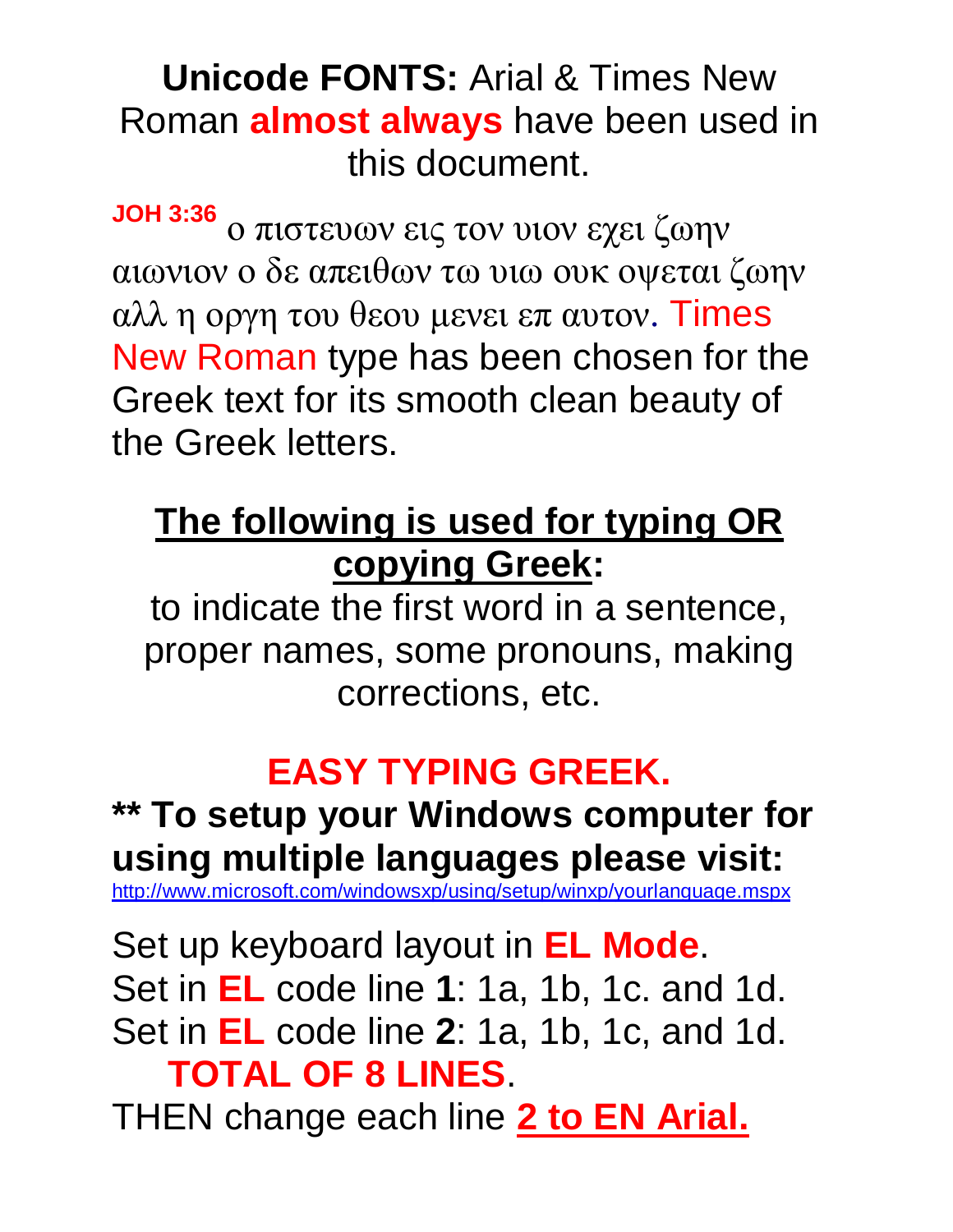To type ENGLISH LETTERS you **MUST** have EN Mode **ON**.

To type GREEK LETTERS you **MUST** have EL Mode **ON**.

# **LOWER CASE**



**UPPER CASE** – Shift **OR** caps – (some exceptions!)

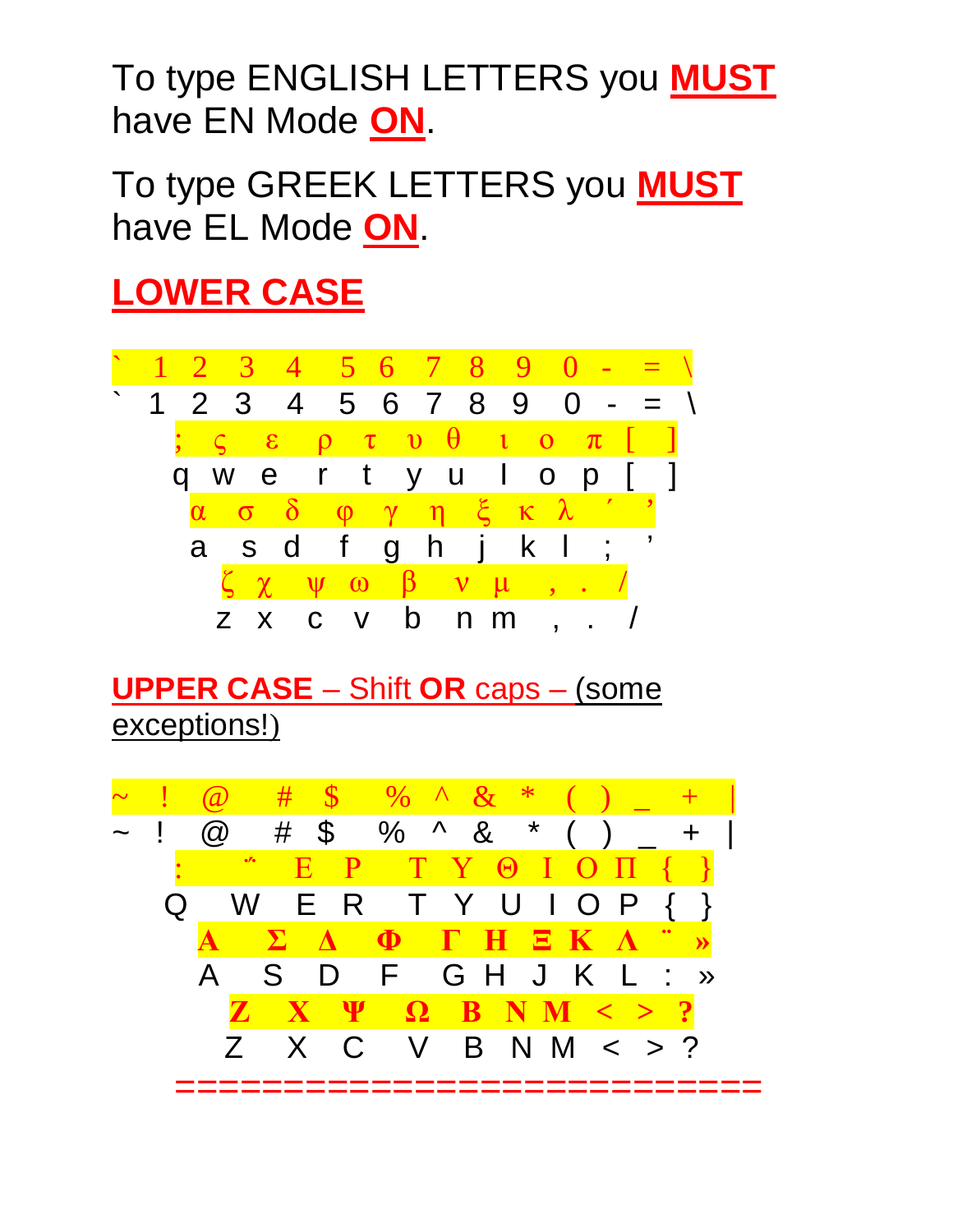#### **Greek Uncials** TrueType Font.  $SAMPLE = aI$  pha kai wmega 1 2 3 4 5 6 7 8 9 0  $1 2 3 4 5 6 7 8 9 0 - = \sqrt{2}$  w e r t y u I o p q w e r t y u I o p a s d f g h k a s d f g h **j** k l z x c b n m z x c b n m , . / **P39LS** TrueType Uncial Font.  $SAMPLE = al$  pha kai wmega. 3 4 5 6 7 8 9 0  $2 3 4 5 6 7 8 9 0 -$  Q w e r t y u i o p q w e r t y u i o p A s d f g h k l a s d f g h j k Z x c b n m z x c b n m , . /

**DO NOT USE EL Mode for either of these uncials**  Either of these two uncials may be used on this web site.

These fonts are attempts at matching the actual hand printing of spefic early fragments of the Greek New Testament.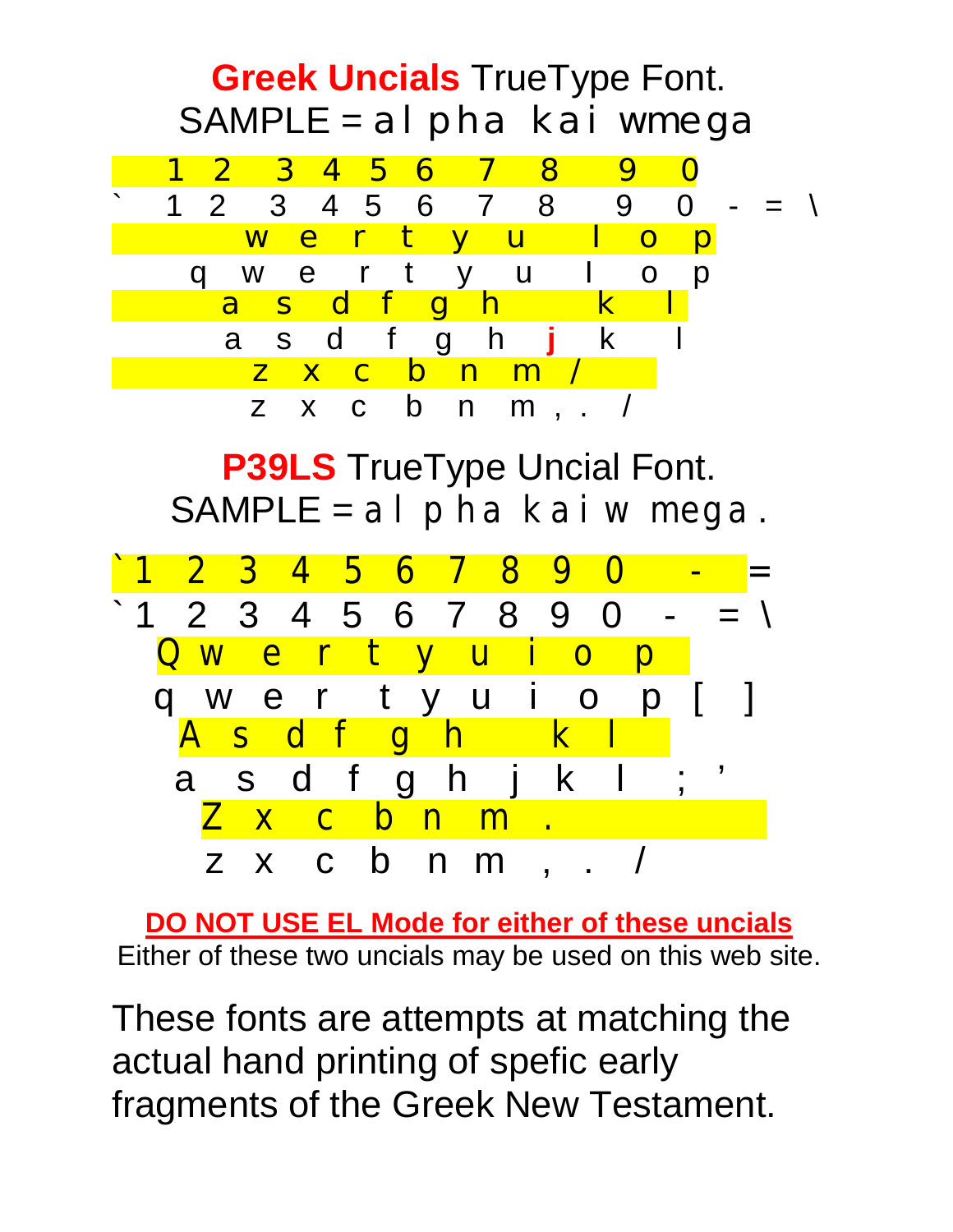**Some punctuation marks used for modern Greek text.** 

Period: Comma: Semicolon: • Question mark: ;

=======================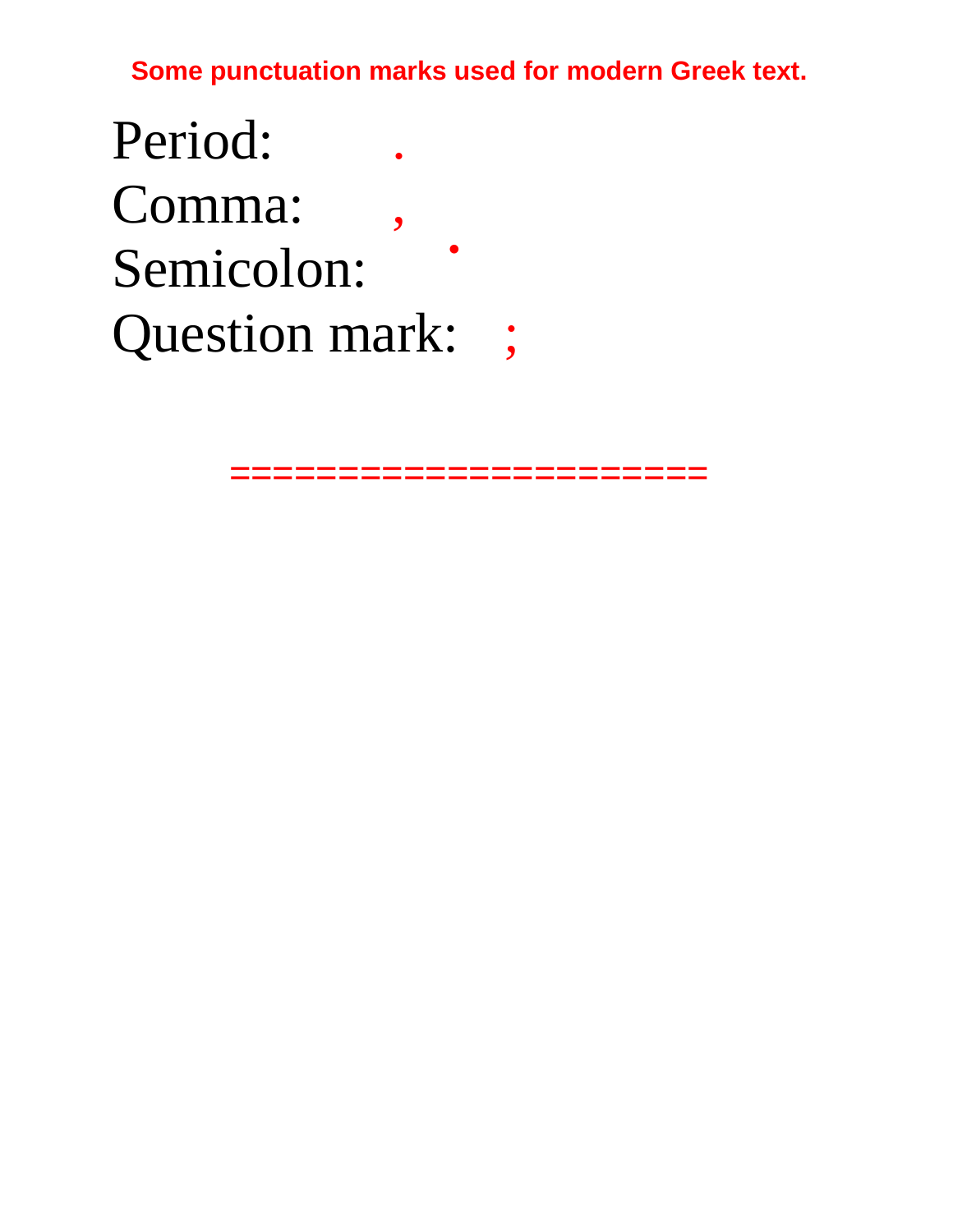#### **ΚΑΤΑ ΜΑΤΘΑΙΟΝ**

# **According to Matthew**

### Written by Matthew around 50 AD to the Jews.

**MAT 1:1** βιβλος γενεσεως ιησου χριστου υιου δαυιδ υιου αβρααμ

A scroll of the genealogy of Jesus Christ [**64**], son of ("son of" many times means "descendant of") of David [**33**], son of Abraham [**20**] [**SELECTED INDIVIDUALS ONLY**. See 1CH 1, 2, 3. Joseph's line.].

**MAT 1:2** αβρααμ εγεννησεν τον ισαακ ισαακ δε εγεννησεν τον ιακωβ ιακωβ δε εγεννησεν τον ιουδαν και τους αδελφους αυτου

01. **Abraham** [**20**] bore Isaac

02. **Isaac** [**21**] bore Jacob.

03. **Jacob** [**22**] bore Judah and his brothers.

**MAT 1:3** ιουδας δε εγεννησεν τον φαρες και τον ζαρα εκ της θαμαρ φαρες δε εγεννησεν τον εσρωμ εσρωμ δε εγεννησεν τον αραμ

04. **Judah** [**23**] bore Pharez and Zerah of Tamar.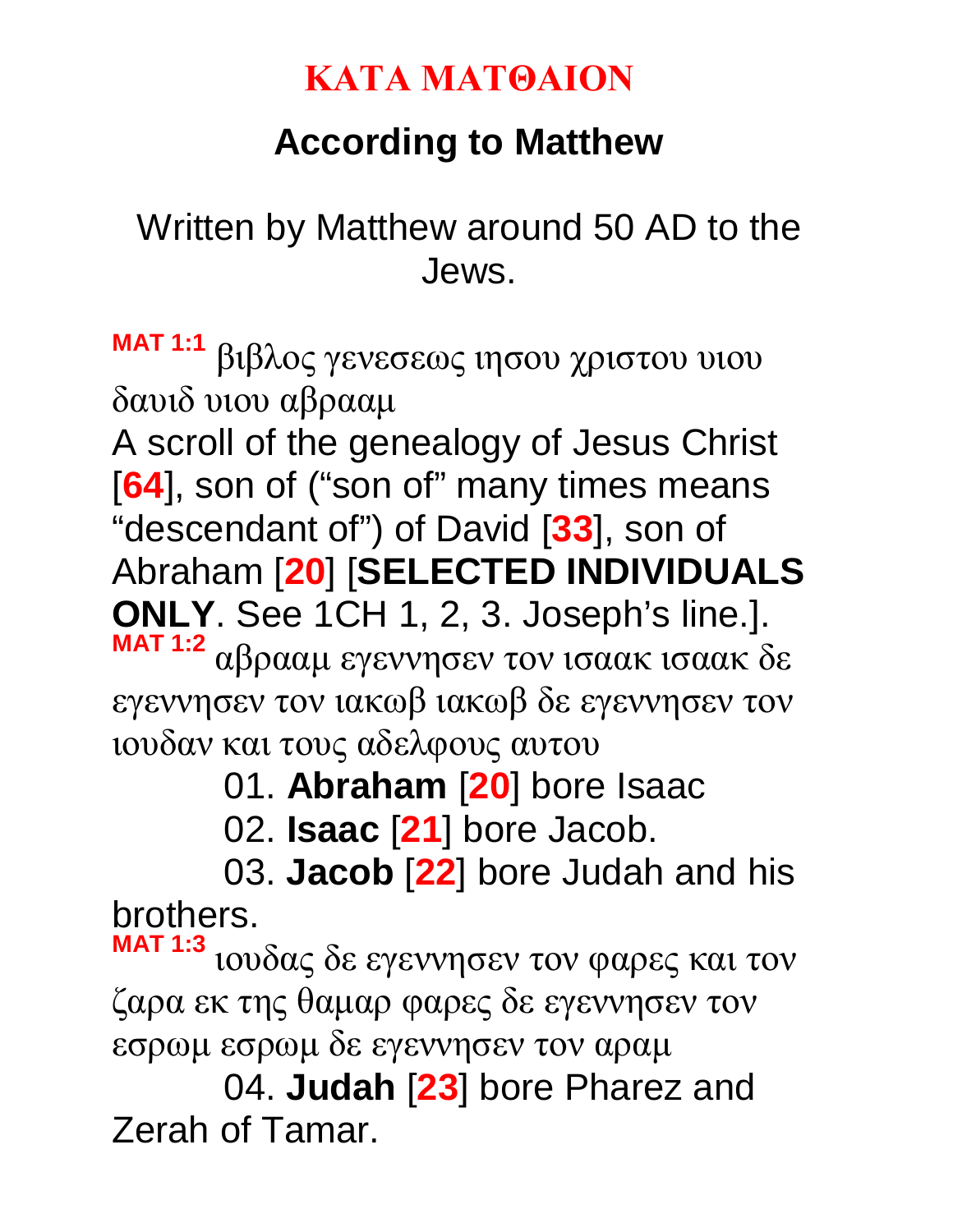05. **Pharez** [**24**] bore Hezron.

06. **Hezron** [**25**] bore Ram.

**MAT 1:4** αραμ δε εγεννησεν τον αμιναδαβ αμιναδαβ δε εγεννησεν τον ναασσων ναασσων δε εγεννησεν τον σαλμων

07. **Ram** [**26**] bore Amminadab.

08. **Amminadab** [**27**] bore

Nahshon.

09. **Nahshon** [**28**] bore Salmon. **MAT 1:5** σαλμων δε εγεννησεν τον βοες εκ της ραχαβ βοες δε εγεννησεν τον ιωβηδ εκ της ρουθ ιωβηδ δε εγεννησεν τον ιεσσαι

10. **Salmon** [**29**] bore Boaz of Rahab.

11. **Boaz** [**30**] bore Obed of Ruth.

12. **Obed** [**31**] bore Jesse.

**MAT 1:6** ιεσσαι δε εγεννησεν τον δαυιδ τον βασιλεα δαυιδ δε εγεννησεν τον σολομωνα εκ της του ουριου

13. **Jesse** [**32**] bore David the king.

14. **David** [**33**] bore Solomon of her [Bathsheba - 2SA 11:3]

who had been the wife of Uriah.

[**Abraham to David = 14**. **1,196 years from the birth of Abraham to**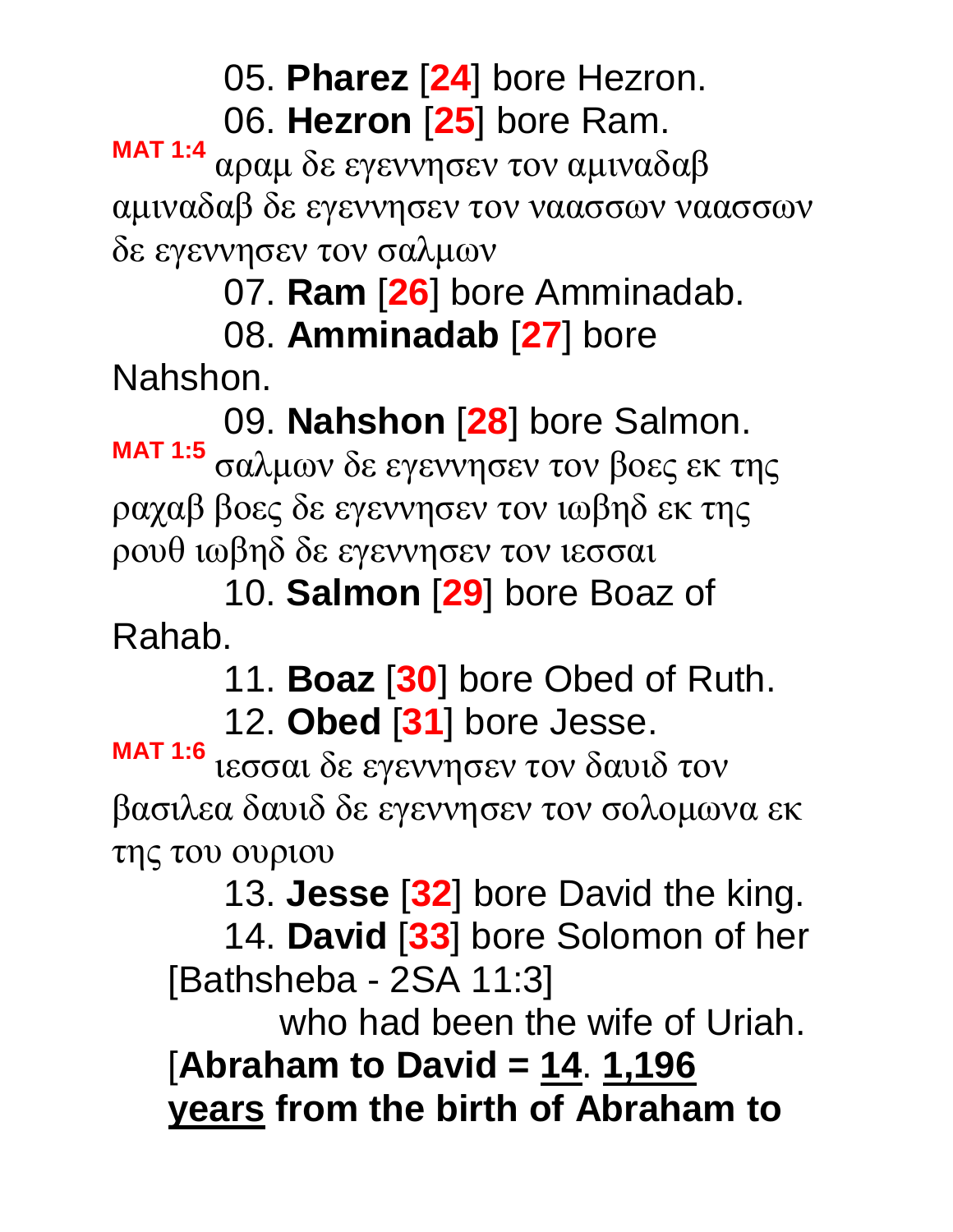**the death of David** - 2166 BC - 970 BC (Many of these lived longer than the following)].

[**NOTE about DIFFERENCES in lists in the Bible**: In DEU 33:6-25; EZE 48:1-29 (list 1); 31-35 (list 2) and REV 7:4-8 NO TWO of the FOUR lists agree. WHY? Even Ezekiel with two lists right together does NOT answer the question **BUT** does show that for some reason God had A PURPOSE for making them different. Keep in mind that ignorance of the human writers played NO part - THEY WERE FULLY AWARE OF THE NAMES OF THE TWELVE SONS OF JACOB. **THEREFORE IN THE FOLLOWING TWO SECTIONS (MAT 1:7-17) DO NOT BE SURPRISED THAT GOD HAS LEFT OUT MANY IN THE BOOK OF MATTHEW in giving the line of**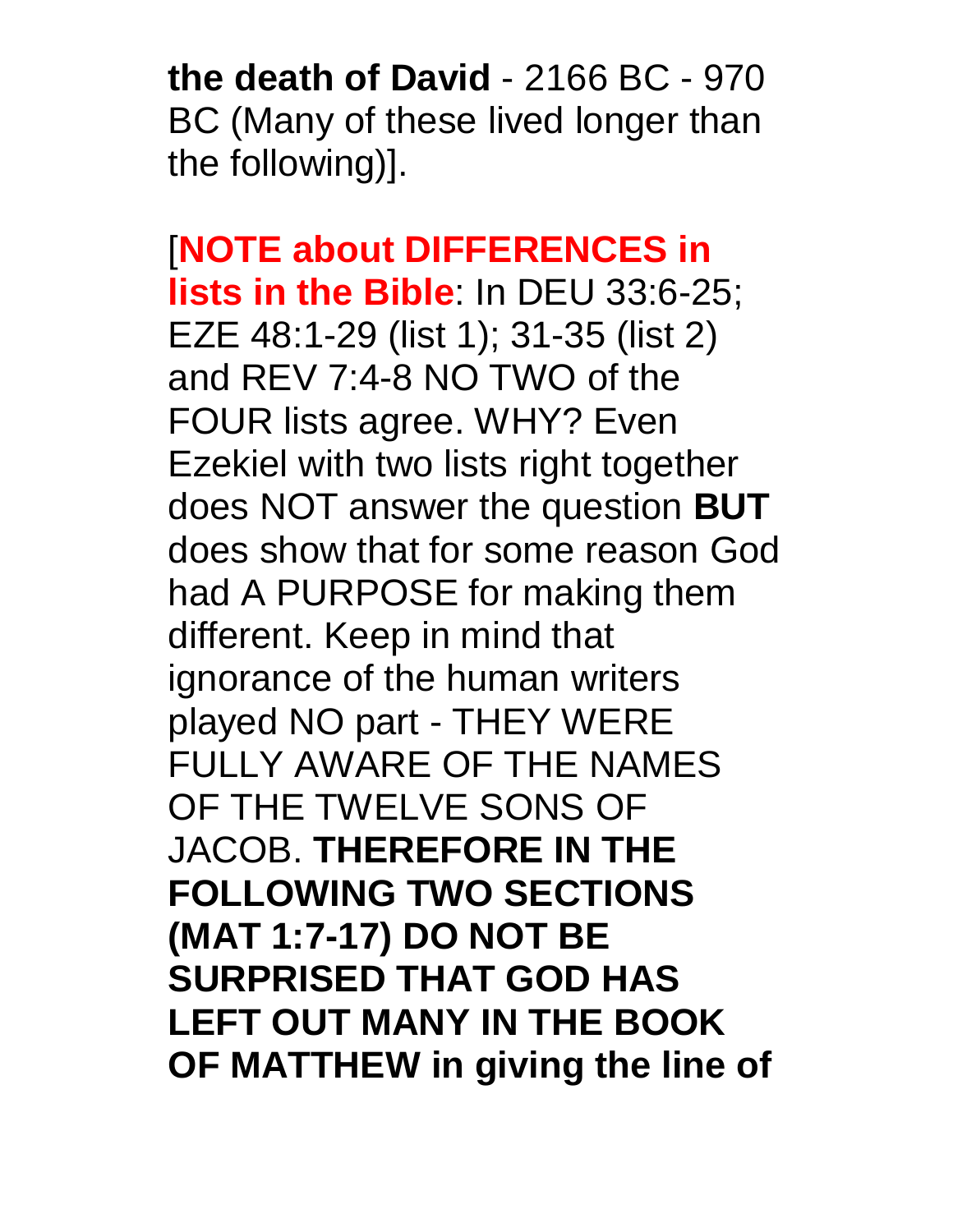# **Jesus the Messiah from Abraham through the line of Solomon**].

**MAT 1:7** σολομων δε εγεννησεν τον ροβοαμ ροβοαμ δε εγεννησεν τον αβια αβια δε εγεννησεν τον ασαφ

01a. **Solomon** [**34**] bore Rehoboam. [**LUK 3:31 divides here and follows the line through Nathan, brother of Rehoboam**].

> 02a. **Rehoboam** [**35**] bore Abijah. 03a. **Abijah** [**36**] bore Asa.

**MAT 1:8** ασαφ δε εγεννησεν τον ιωσαφατ ιωσαφατ δε εγεννησεν τον ιωραμ ιωραμ δε εγεννησεν τον οζιαν

04a. **Asa** [**37**] bore Jehoshaphat.

05a. **Jehoshaphat** [**38**] bore Joram.

06a. **Joram** [**39**] [{bore Ahaziah}.

**1.** *Ahaziah* {**40**} bore Joash.

**2.** *Joash* {**41**} bore Amaziah.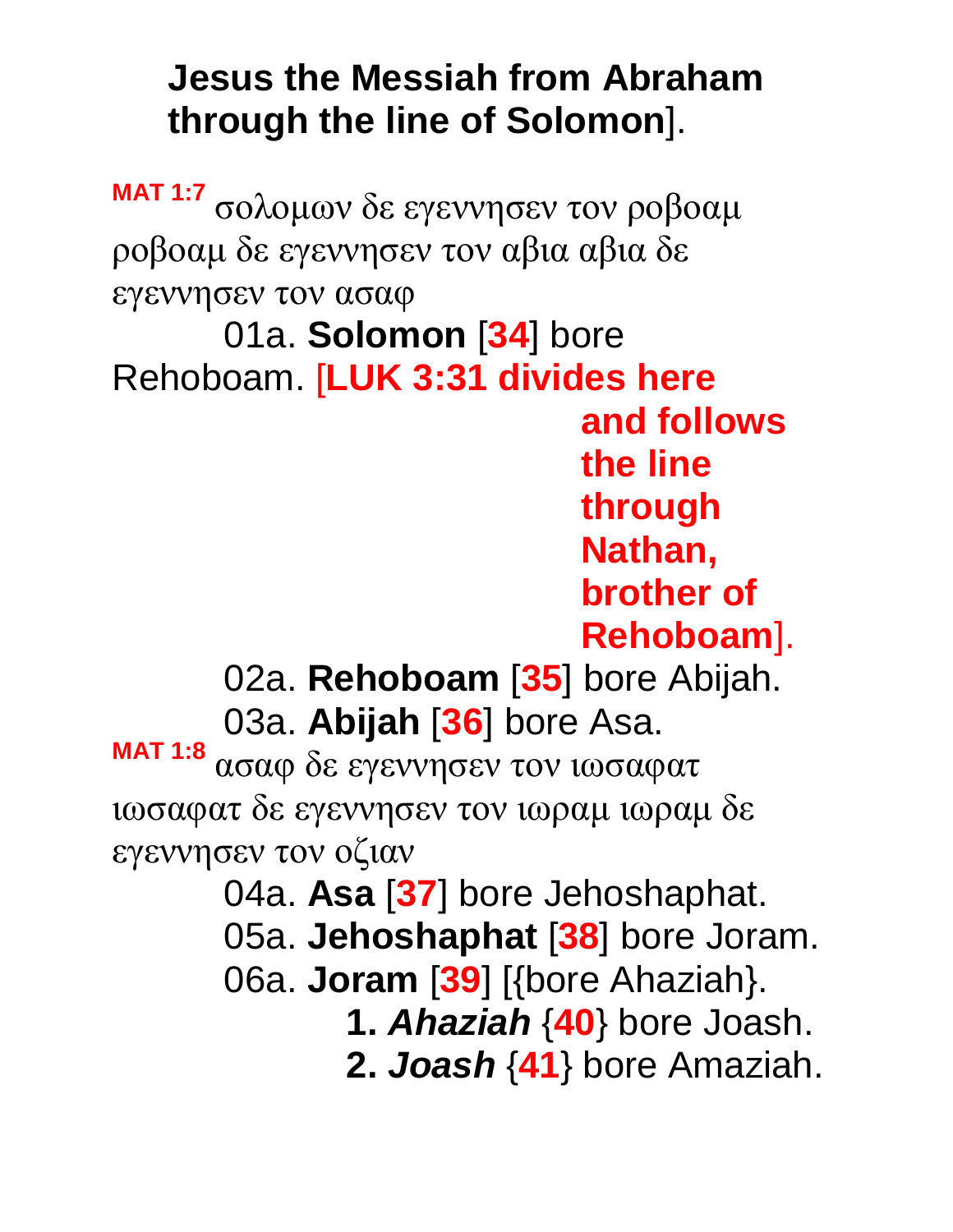**3.** *Amaziah* {**42**}] bore Uzziah (Uzziah was also called **Azariah**; and was the great-great grandson of Joram). {Amaziah was also called **Ozias**; who was the great grandson of Joram}]. **MAT 1:9** οζιας δε εγεννησεν τον ιωαθαμ ιωαθαμ δε εγεννησεν τον αχας αχας δε εγεννησεν τον εζεκιαν

07a. **Uzziah** [**43**] bore Jotham.

08a. **Jotham** [**44**] bore Ahaz.

09a. **Ahaz** [**45**] bore Hezekiah.

**MAT 1:10** εζεκιας δε εγεννησεν τον μανασση μανασσης δε εγεννησεν τον αμως αμως δε εγεννησεν τον ιωσιαν

10a. **Hezekiah** [**46**] bore Manasseh.

11a. **Manasseh** [**47**] bore Amon.

12a. **Amon** [**48**] bore Josiah.

**MAT 1:11** ιωσιας δε εγεννησεν τον ιεχονιαν και τους αδελφους αυτου επι της μετοικεσιας βαβυλωνος

13a. **Josiah** [**49**] [{bore Johanan his **firstborn**; **second**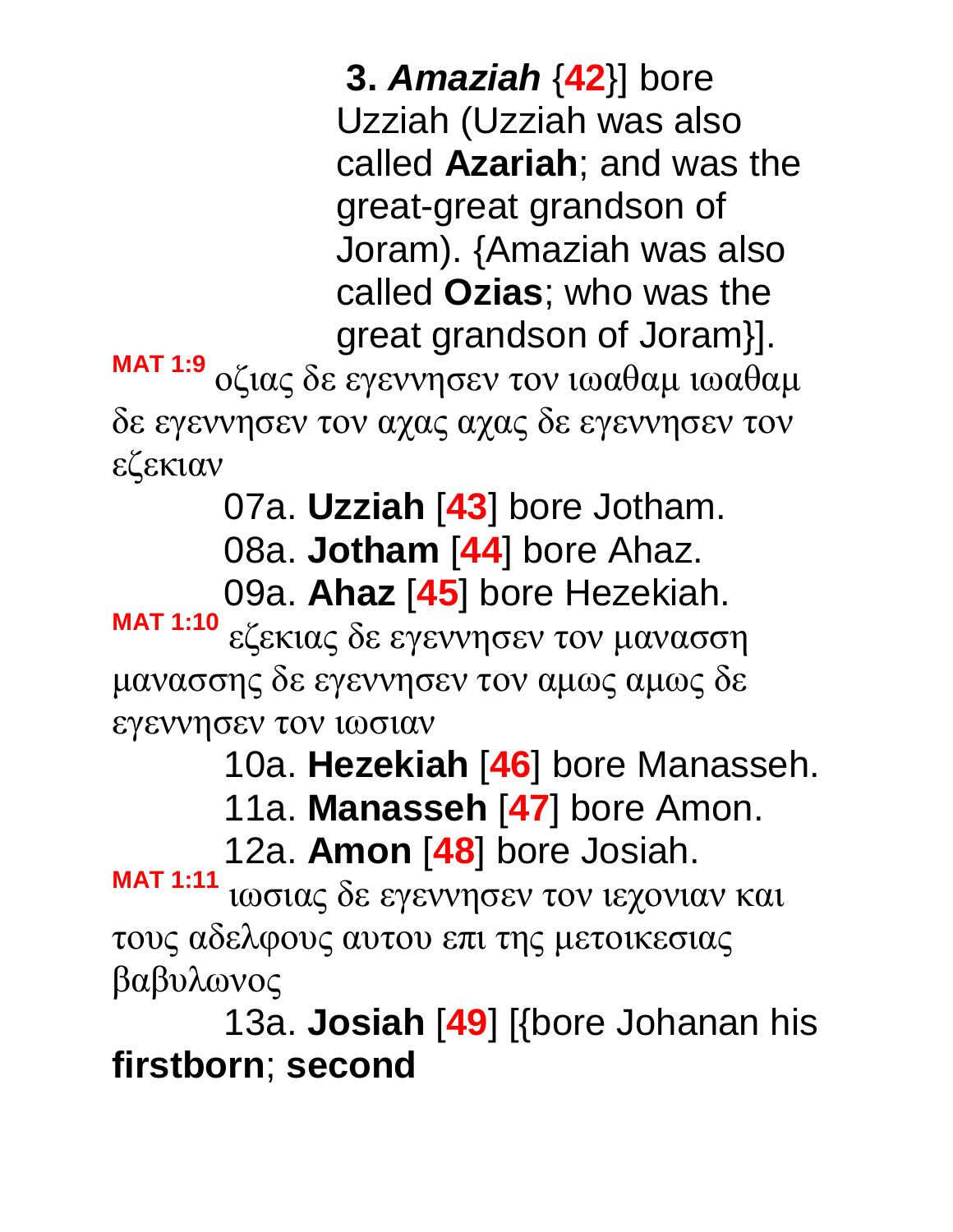**Jehoikim** (*Eliakim* whose name was changed to *Jehoikim*); **third** Zedekiah and **fourth** Shallum]. **4.** *Jehoikim* {**50**} bore Jeconiah [Jeconiah who was the grandson of Josiah - also called Coniah - JER 22:24, 28 - 1CH 3:16; JER 24:1] and his brothers **about the time they were carried away to Babylon**.

**MAT 1:12** μετα δε την μετοικεσιαν βαβυλωνος ιεχονιας εγεννησεν τον σαλαθιηλ σαλαθιηλ δε εγεννησεν τον ζοροβαβελ

**After** they were brought to Babylon,

14a. **Jeconiah** [**51**], the captive, bore Shealtiel.

> [**Solomon to Jeconiah, minus the 4 not listed, = 14** (**18 = the actual number in this part of the line**)]. **365 years** from the beginning of the reign of Solomon to the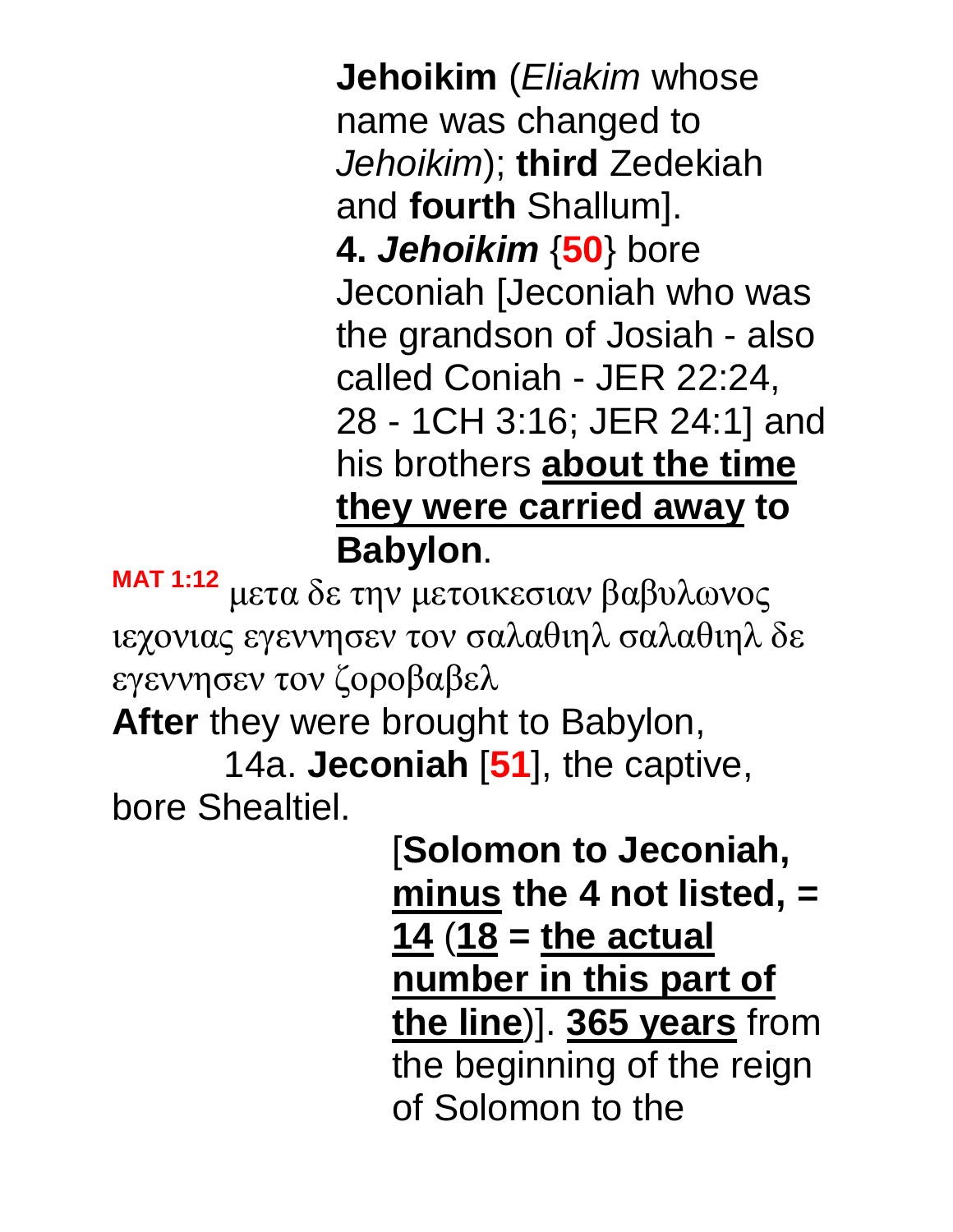Babylonian Captivity - 970 BC- to 605 BC. [Other sons of Jeconiah, brothers of Shealtiel, are: Malkiram, **Pedaiah**, Shenazzar, Jekamiah, Hoshama and Nedabiah [1CH 3:18]. 01c. **Shealtiel** [**52**] {**the line continues through his brother Pediah**} 02c. **Pedaiah** [**53**] bore Zerubbabel and Shimei (Pediah a **brother of Shealtiel** replaced Shealtiel). [**In the lists given we cannot identify a father-to-son relationship from Zerubbabel to Joseph, Mary's husband**]. **MAT 1:13** ζοροβαβελ δε εγεννησεν τον αβιουδ αβιουδ δε εγεννησεν τον ελιακιμ ελιακιμ δε εγεννησεν τον αζωρ 03c. **Zerubbabel** [**54**] bore Abihud. [*And the sons of Zerubbabel were*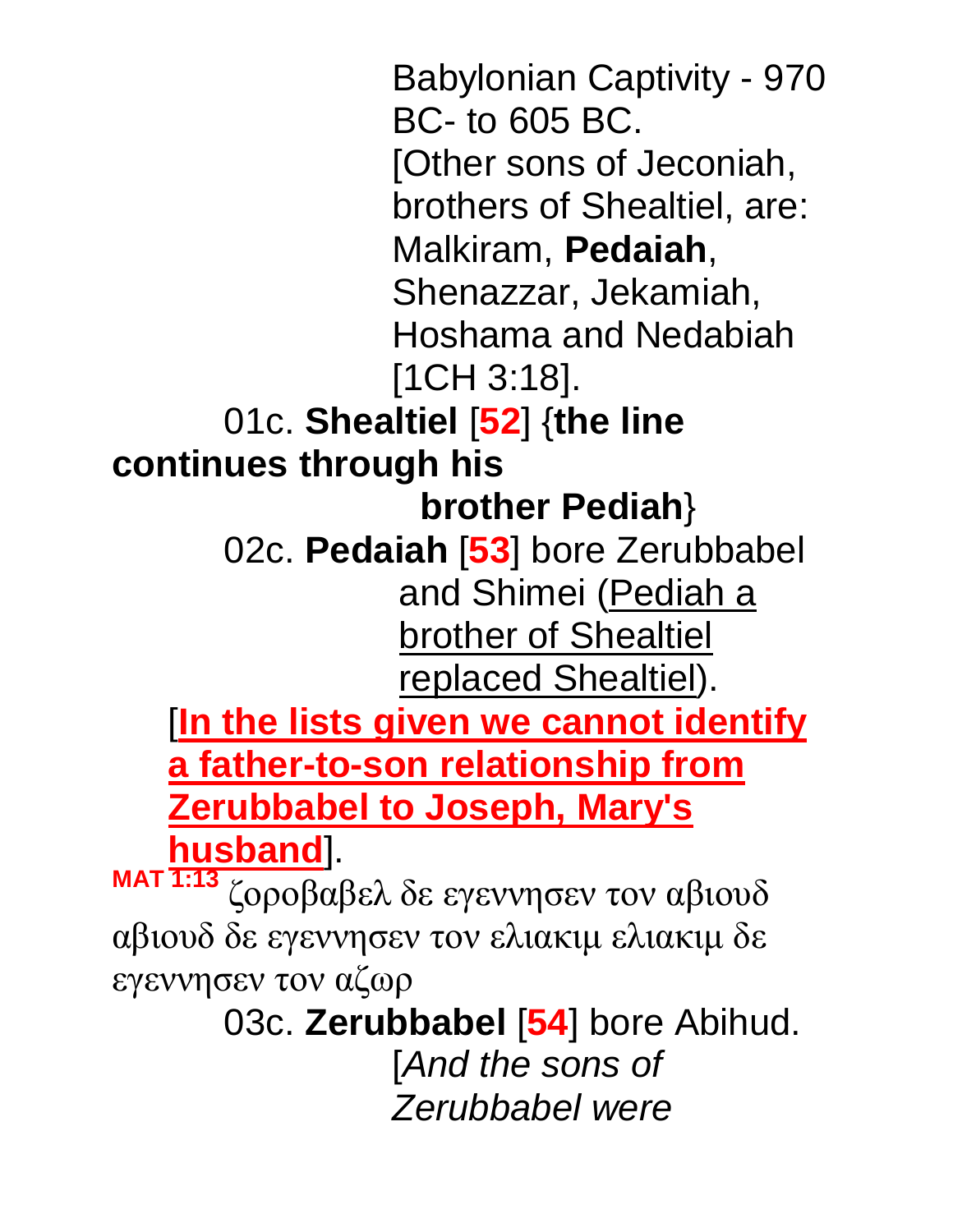*Meshullam and Hananiah, and Shelomith was their sister* 1CH 3:19].

04c. **Abihud** [**55**] bore Eliakim. 05c. **Eliakim** [**56**] bore Azor.

**MAT 1:14** αζωρ δε εγεννησεν τον σαδωκ σαδωκ δε εγεννησεν τον αχιμ αχιμ δε εγεννησεν τον ελιουδ

06c. **Azor** [**57**] bore Zadoc.

07c. **Zadoc** [**58**] bore Achim.

08c. **Achim** [**59**] bore Eliud.

**MAT 1:15** ελιουδ δε εγεννησεν τον ελεαζαρ ελεαζαρ δε εγεννησεν τον ματθαν ματθαν δε εγεννησεν τον ιακωβ

09c. **Eliud** [**60**] bore Eleazar.

10c. **Eleazar** [**61**] bore Matthan.

11c. **Matthan** [**62**] bore Jacob.

**MAT 1:16** ιακωβ δε εγεννησεν τον ιωσηφ τον ανδρα μαριας εξ ης εγεννηθη ιησους ο λεγομενος χριστος

12c. **Jacob** [**63**] bore Joseph.

13c. **Joseph** [**64**], **the husband** of Mary of whom [**fem**.]

was born Jesus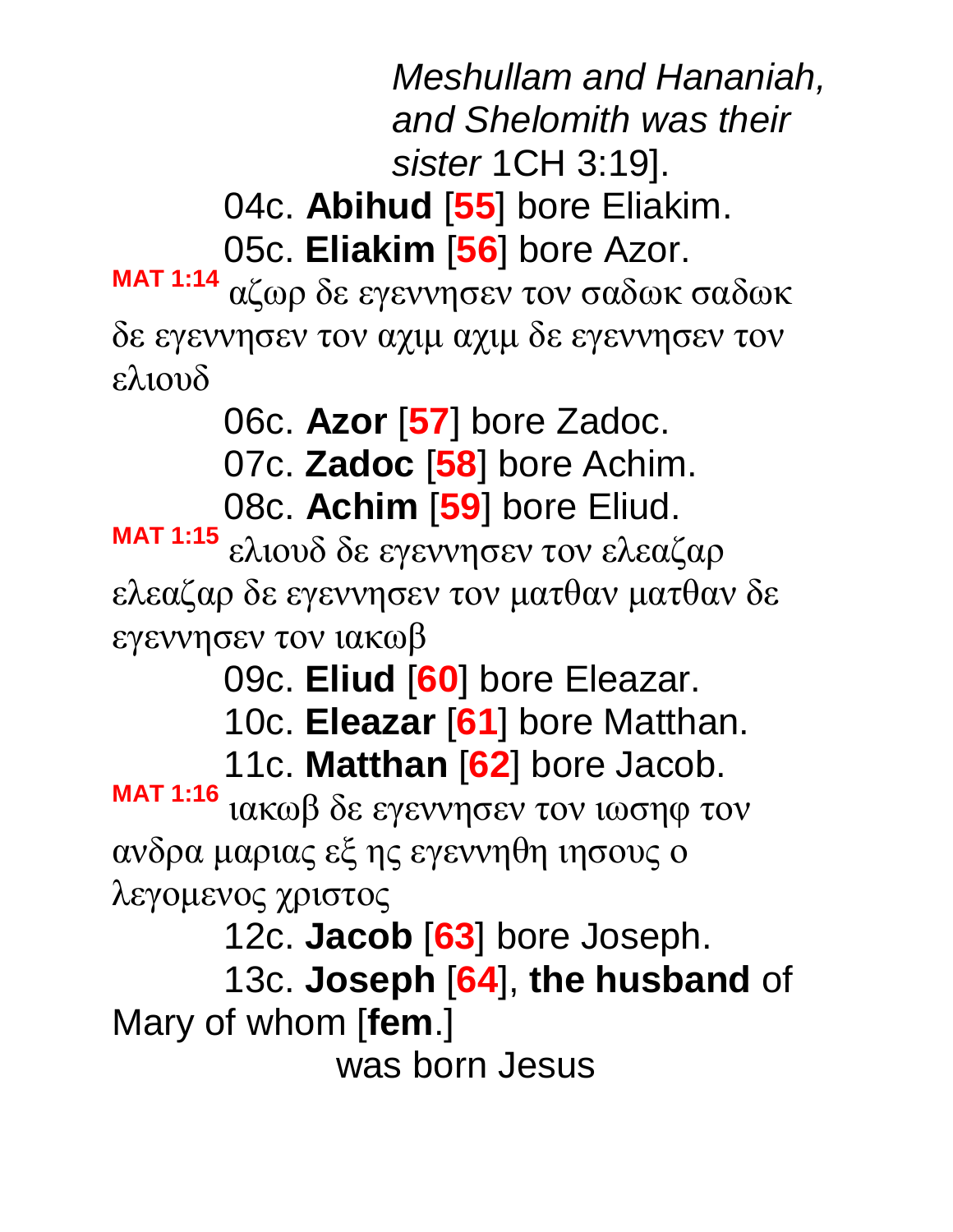14c. **Jesus** [**65**] Who is called Christ [Anointed One.]

[**Jesus MUST be counted in this group in order to = 14.** 

**Because of the length of time involved, there are PROBABLY MANY omitted in this part of the** 

**line**]**.** [**600 years** from the beginning of the Babylonian Captivity to the birth of Jesus. 605 BC to 5 BC]**.** 

**MAT 1:17** πασαι ουν αι γενεαι απο αβρααμ εως δαυιδ γενεαι δεκατεσσαρες και απο δαυιδ εως της μετοικεσιας βαβυλωνος γενεαι δεκατεσσαρες και απο της μετοικεσιας βαβυλωνος εως του χριστου γενεαι δεκατεσσαρες So all the generations from Abraham to

David are **14**; from David until the carrying away to Babylon are **14** and from the carrying away to Babylon to Christ are **14**.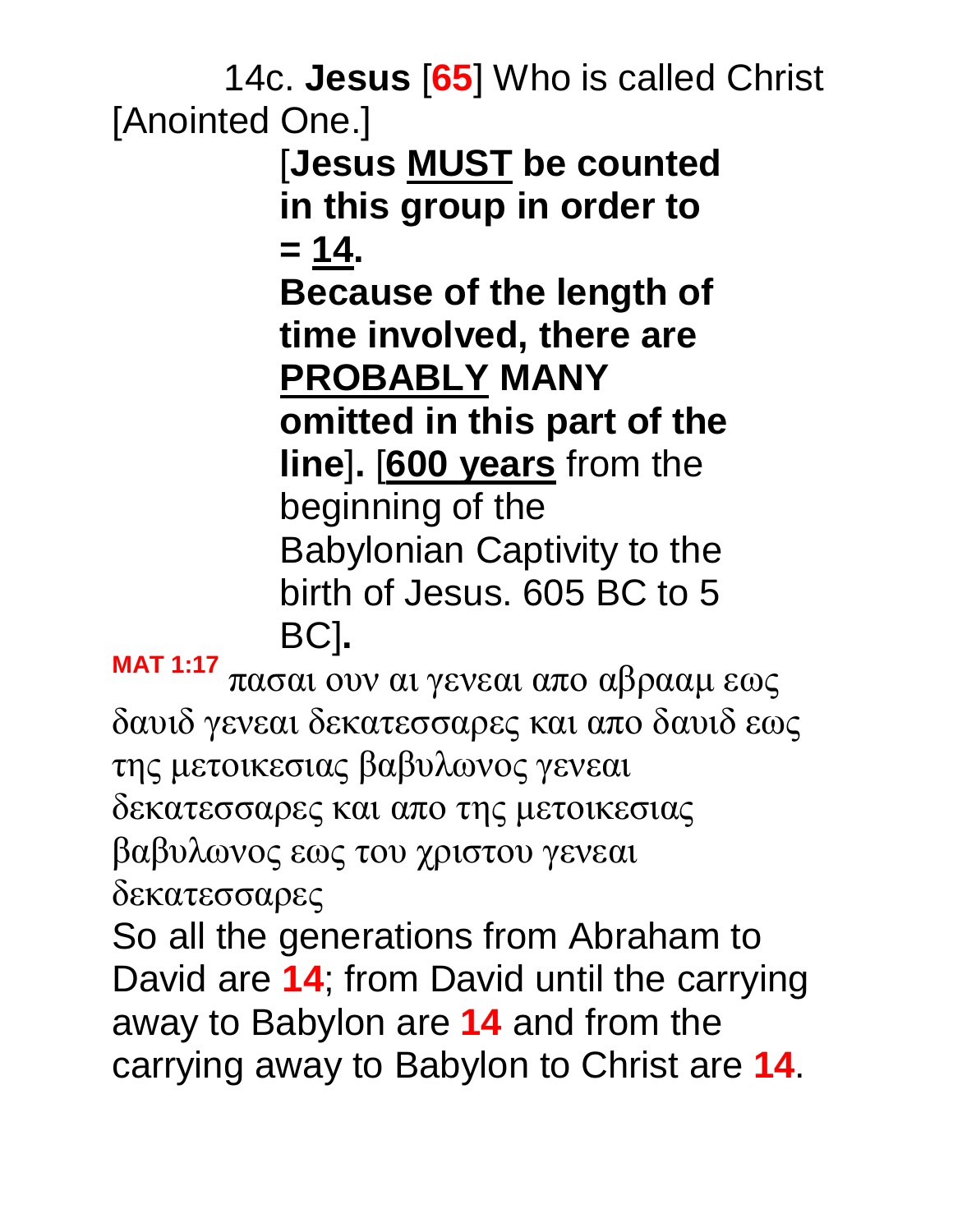**MAT 1:18** του δε χριστου η γενεσις ουτως ην μνηστευθεισης της μητρος αυτου μαριας τω ιωσηφ πριν η συνελθειν αυτους ευρεθη εν γαστρι εχουσα εκ πνευματος αγιου But the birth of Christ came about this way. When His mother Mary was "engaged" [found ONLY in MAT 1:18; LUK 1:27; 2:5] to Joseph, **before** they came together [*i*. *e*. had sexual relations MAT 1:25; LUK 1:34, 35], she was found with child [MAT 1;18, 23; 24:19; MAR 13:17; LUK 1:31; 21:23; 1TH 5:3; REV 12:2] of the Holy Spirit. **MAT 1:19** ιωσηφ δε ο ανηρ αυτης δικαιος ων και

μη θελων αυτην δειγματισαι εβουληθη λαθρα απολυσαι αυτην

# **But Joseph her husband, being righteous and not willing to disgrace her, planned to send her away secretly.**

**MAT 1:20** ταυτα δε αυτου ενθυμηθεντος ιδου αγγελος κυριου κατ οναρ εφανη αυτω λεγων ιωσηφ υιος δαυιδ μη φοβηθης παραλαβειν μαριαν την γυναικα σου το γαρ εν αυτη γεννηθεν εκ πνευματος εστιν αγιου **But when he had considered this, behold, an angel of the Lord appeared**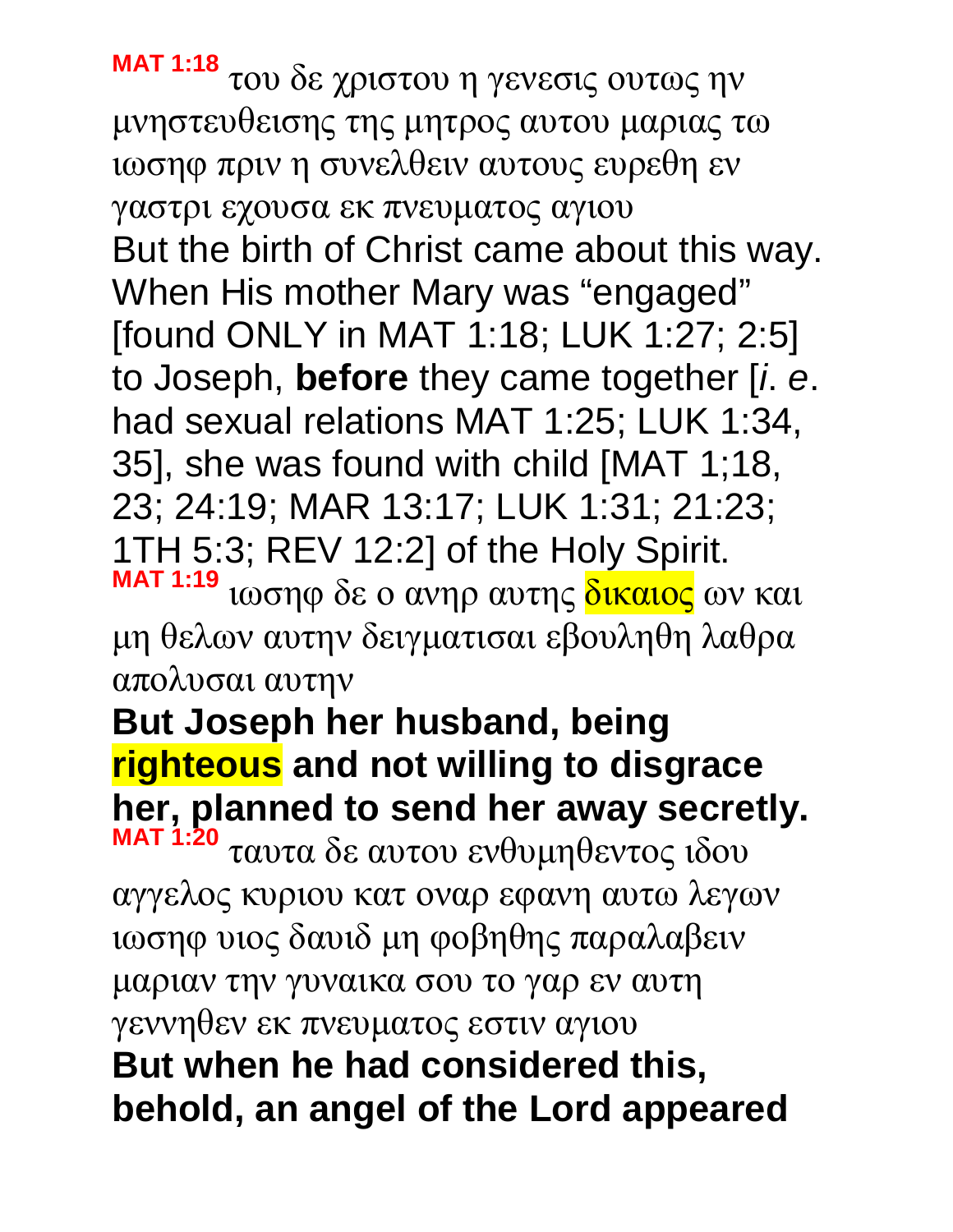**to him in a dream, saying,** *Joseph, SON OF DAVID, do not be afraid to take Mary as your wife; for the Child who has been conceived in her is of the Holy Spirit.* [found only in MAT 1:20, 2:12, 13, 19, 22 and 27:19].

**MAT 1:21** τεξεται δε υιον και καλεσεις το ονομα αυτου ιησουν αυτος γαρ σωσει τον λαον αυτου απο των αμαρτιων αυτων

*And she will bear a Son and you* [Joseph] *will call His name JESUS, FOR He will save HIS PEOPLE from their sins* [See

also MAT 16:29-31; 26:28].

**MAT 1:22** τουτο δε ολον γεγονεν ινα πληρωθη το ρηθεν υπο κυριου δια του προφητου λεγοντος **Now all this came to pass in order that the saying might be fulfilled by the Lord through the prophet, saying,** 

**MAT 1:23** ιδου η παρθενος εν γαστρι εξει και τεξεται υιον και καλεσουσιν το ονομα αυτου εμμανουηλ ο εστιν μεθερμηνευομενον μεθ ημων ο θεος

*BEHOLD, THE VIRGIN WILL BE WITH CHILD AND WILL BEAR A SON, AND THEY WILL CALL HIS NAME*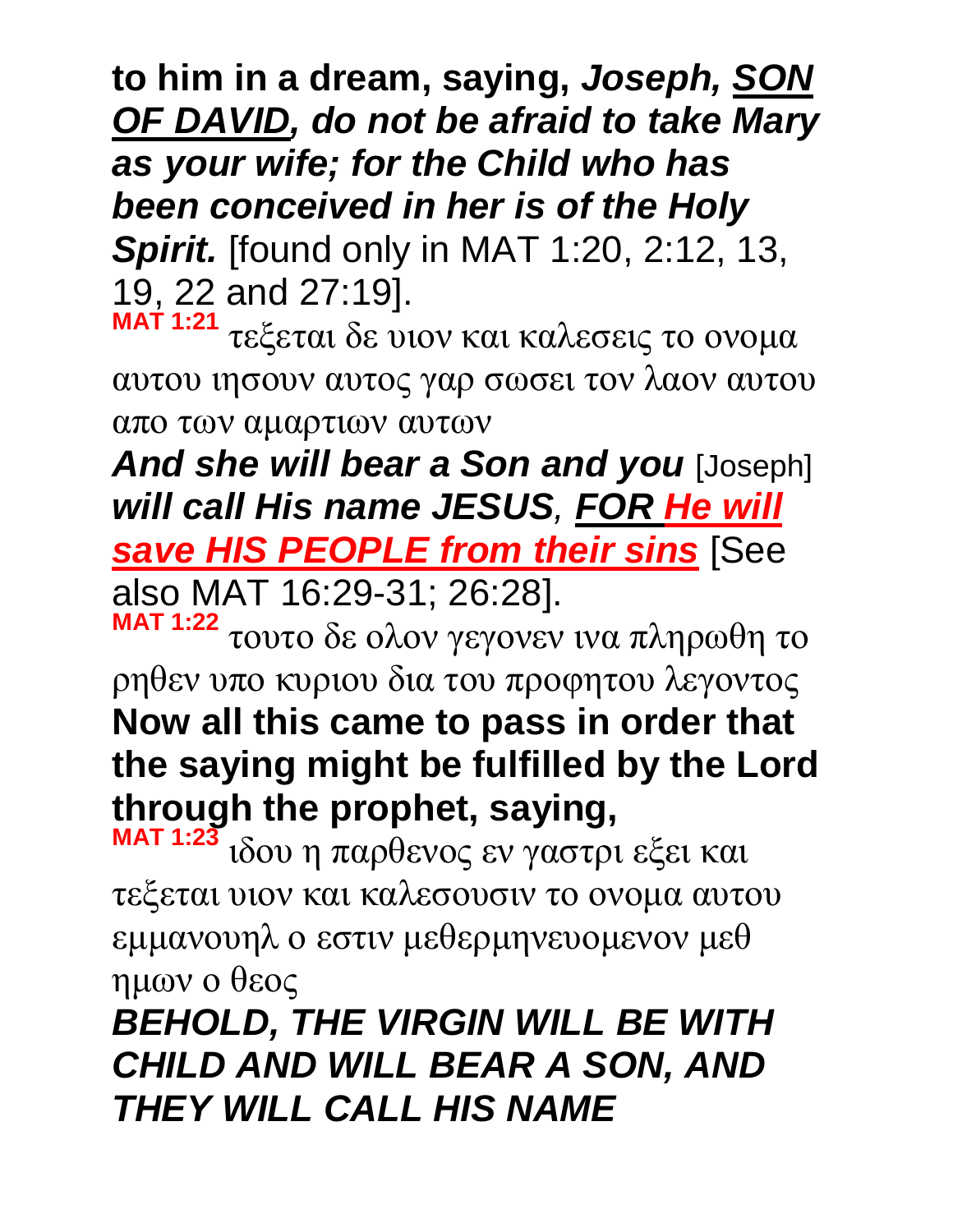# *IMMANUEL, which translated means, GOD WITH US.* [ISA 7:14].

**MAT 1:24** εγερθεις δε ο ιωσηφ απο του υπνου εποιησεν ως προσεταξεν αυτω ο αγγελος κυριου και παρελαβεν την γυναικα αυτου **And Joseph was raised from his sleep and did as the angel of the Lord commanded him, and took** *Mary* **as his wife,** 

**MAT 1:25** και ουκ εγινωσκεν αυτην εως ετεκεν υιον και εκαλεσεν το ονομα αυτου ιησουν. **and knew her not** [**had no sexual relations with her**] **UNTIL** she bore a Son; and he [Joseph] called His name JESUS.

# [**41 BC** Herod [**Herod the Great**]

was appointed Tetrarch (the governor of a fourth part of a region) of Judea under Roman rule. The rule having been taken away from Hyrcanus.

### **40 BC** the Parthians capture Jerusalem and

**37 BC Herod** having fled to Rome he **was appointed King of**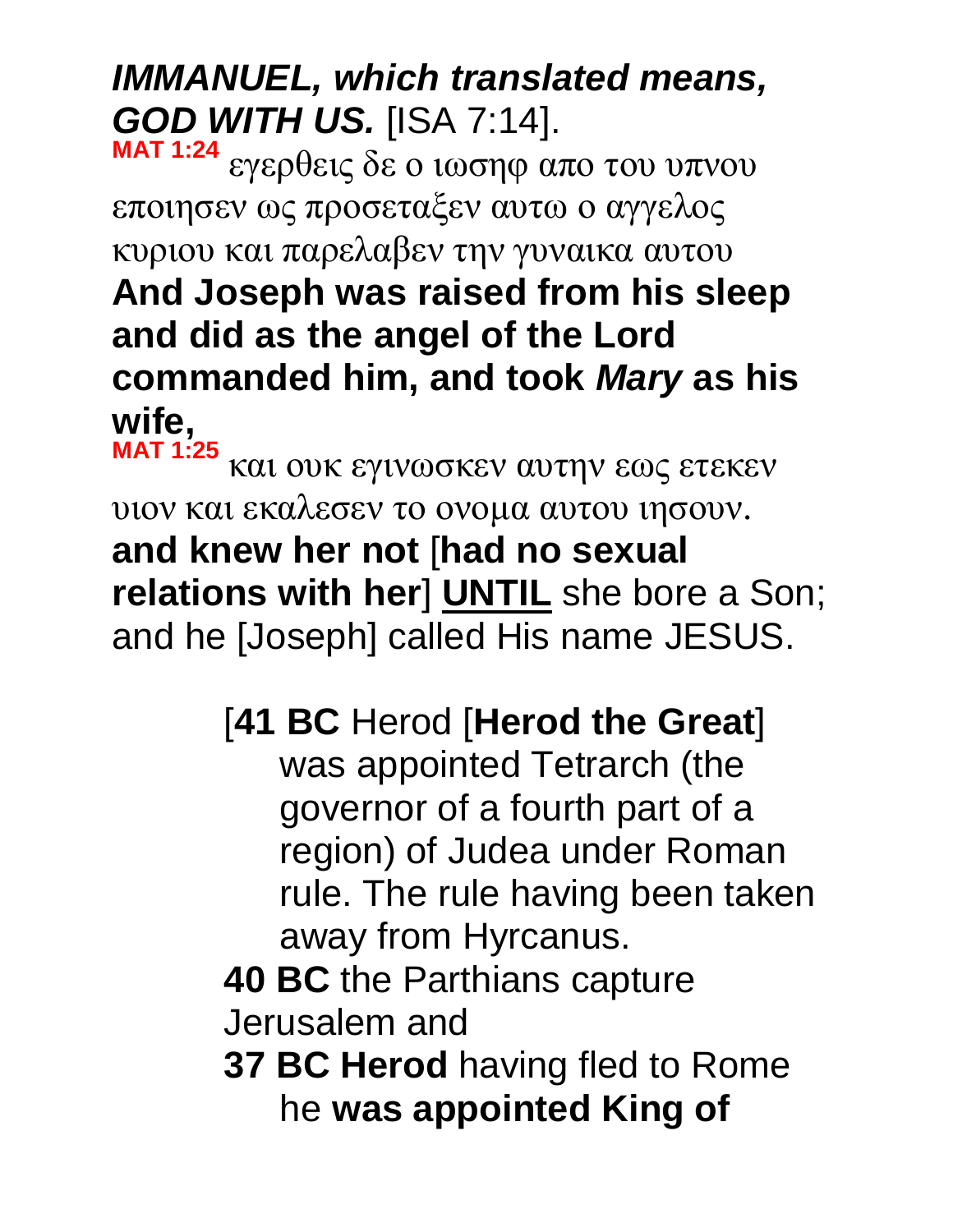**Judea**. Judea then became a kingdom under Rome.

- **20 or 19 BC Herod began rebuilding the Temple** in Jerusalem.
- **4 BC Death of Herod the Great** and
- **4 BC Archelaus** succeeded Herod, becoming Ethnarch [**?**] of Judea
- **4 AD Archelaus** was deposed and **Judea became a Roman Province again under** 
	- **Governors** (Procurators), being followed in:
- **6 AD** by Coponius;
- **9 AD** Ambivius;
- **12 AD** Annius Rufus;
- **15 AD** Valerius Gratus;
- **26 AD Pontius Pilate**;
- **36 AD** Marcellus;
- **37 AD** Maruelus;
- **41 AD King Herod Agripa I** had Judea added to his kingdom; and Judea again became a kingdom under Rome.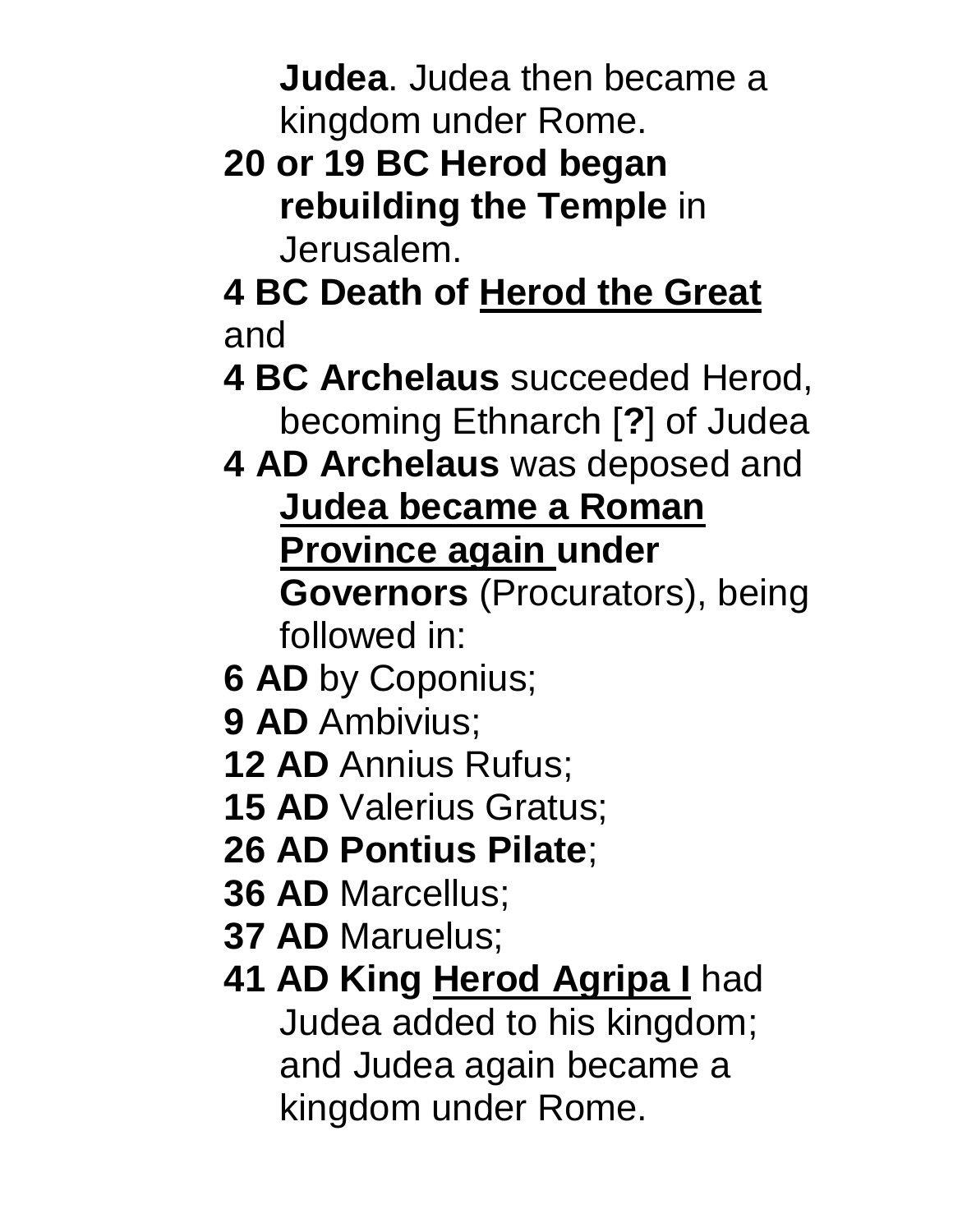**44 AD** Cuspius Fadus Governor (Procurator), **Judea became a Province again**;

- **45 AD** Alexander;
- **48 AD** Cumanus;
- **52 AD Felix;**
- **58-60 AD Festus**;
- **62 AD** Albinus;
- **64 AD** Gessius Florus;

**66 AD JEWISH Revolt against Rome** 

**70 AD END OF THE JEWISH STATE AT THE HAND OF TITUS**. **JERUSALEM AND THE TEMPLE WERE DESTROYED AND THE JEWS WERE DISPERSED to various lands**.

(Source: A. T. Robertson, *Syllabus for New Testament Study* - *A Guide for Lessons in the Class Room*. Fourth Revised and Enlarged Edition; 1915, Louisville, KY: Baptist World Publishing Co)].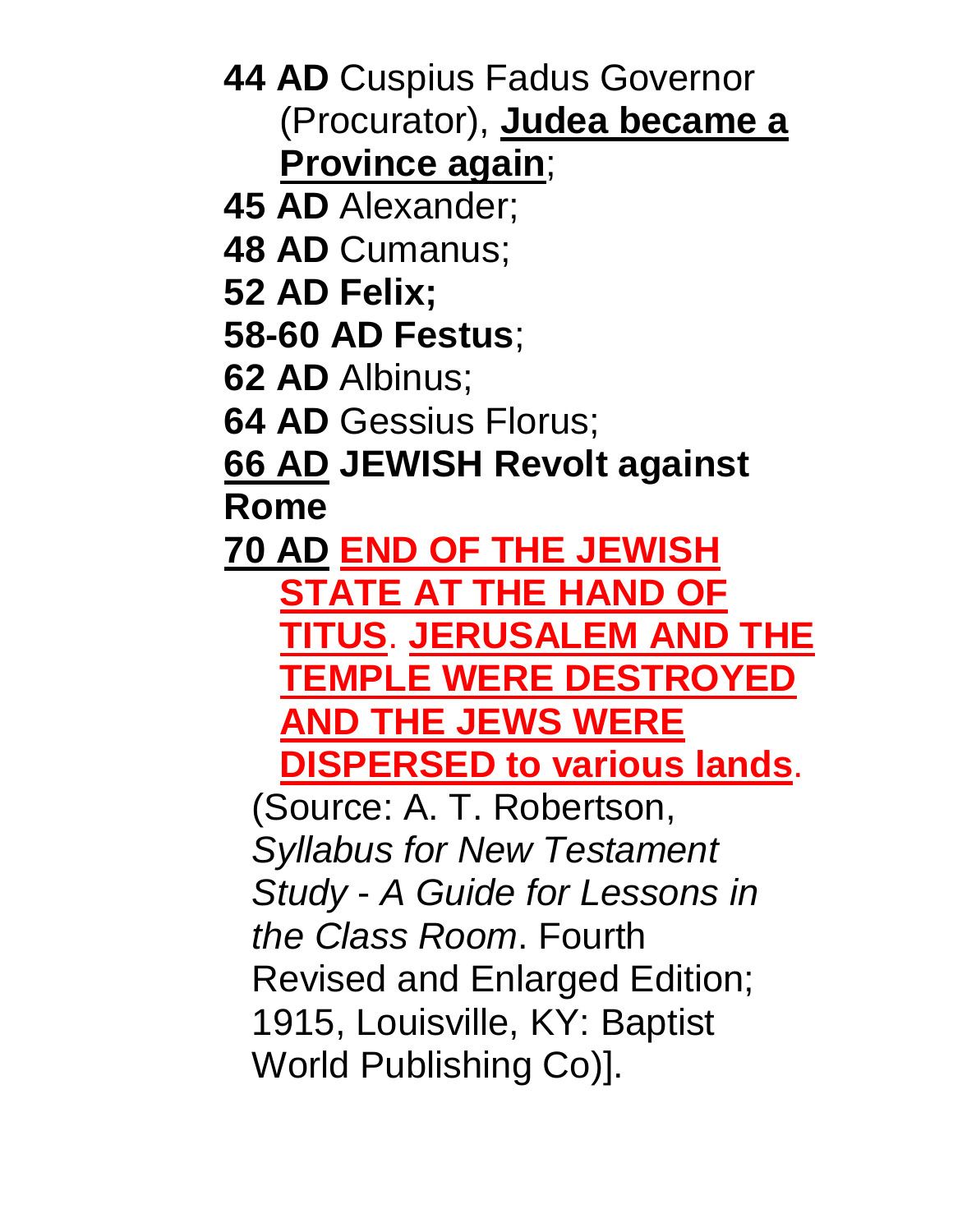**MAT 2:1** του δε ιησου γεννηθεντος εν βηθλεεμ της ιουδαιας εν ημεραις ηρωδου του βασιλεως ιδου μαγοι απο ανατολων παρεγενοντο εις ιεροσολυμα

Now when Jesus was born in Bethlehem of Judaea in the days of Herod the king, behold, wise men [**wise men or men of understanding - such as astronomers; MAT 16:1-4; DAN 2:19-22** — **NOT astrologers who use trickery and deceit to make people believe that they are wise and able to read the stars and planets effect on peoples lives; DEU 17:3-7; JER 10:2**] from the East arrived in Jerusalem

**MAT 2:2** λεγοντες που εστιν ο τεχθεις βασιλευς των ιουδαιων ειδομεν γαρ αυτου τον αστερα εν τη ανατολη και ηλθομεν προσκυνησαι αυτω saying, *Where is He Who is born King of the Jews? Because, while in the East, we saw His star* [**A SPECIALLY PREPARED STAR FOR THE OCCASION**] *and have* 

*come to worship Him*. **MAT 2:3**

ακουσας δε ο βασιλευς ηρωδης εταραχθη και πασα ιεροσολυμα μετ αυτου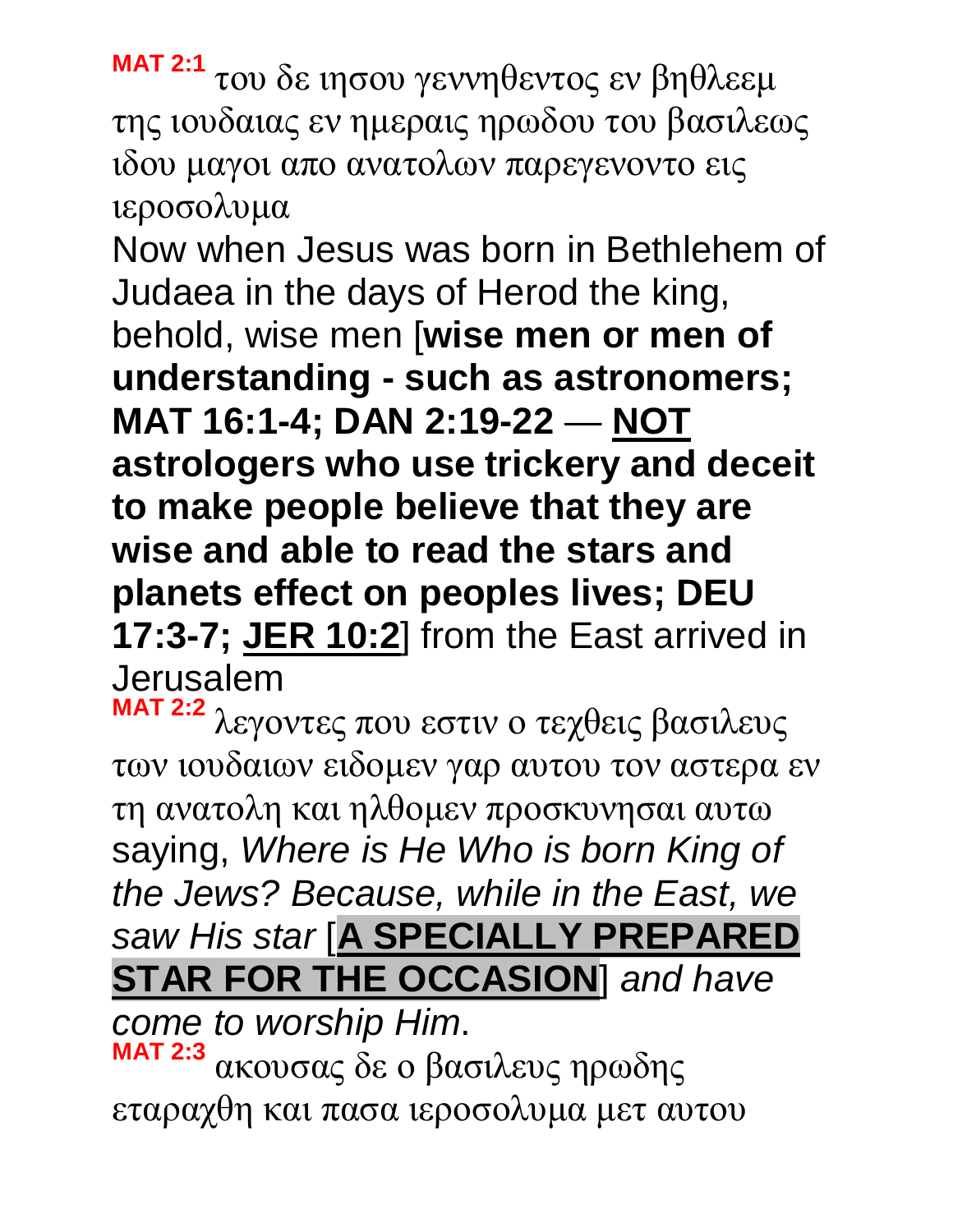When Herod, the king, heard these things he was troubled **and all Jerusalem with him**. **MAT 2:4**

και συναγαγων παντας τους αρχιερεις και γραμματεις του λαου επυνθανετο παρ αυτων που ο χριστος γενναται

### **Then when he gathered all the chief priests and scribes of the people together he asked them where Christ was to be born.**

**MAT 2:5** οι δε ειπαν αυτω εν βηθλεεμ της ιουδαιας ουτως γαρ γεγραπται δια του προφητου

### **And they said to him,** *In Bethlehem of Judaea, for it has been written by the prophet:*

**MAT 2:6** και συ βηθλεεμ γη ιουδα ουδαμως ελαχιστη ει εν τοις ηγεμοσιν ιουδα εκ σου γαρ εξελευσεται ηγουμενος οστις ποιμανει τον λαον μου τον ισραηλ

*And you Bethlehem, in the land of Judah, are not the least among the rulers of Judah. For out of you will come a Ruler, Who will shepherd My people Israel* [MIC 5:2].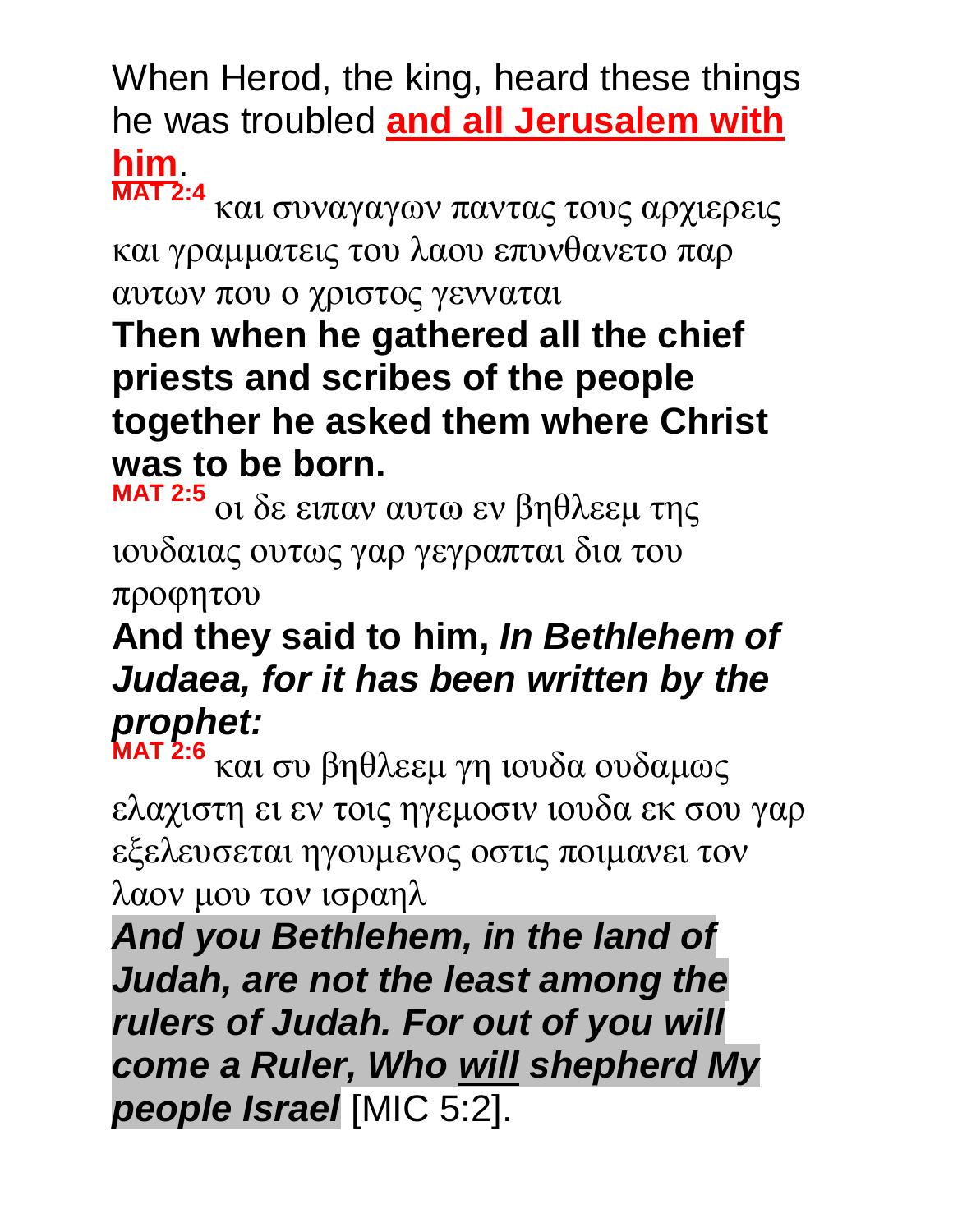**MAT 2:7** τοτε ηρωδης λαθρα καλεσας τους μαγους ηκριβωσεν παρ αυτων τον χρονον του φαινομενου αστερος

Then Herod, when he had secretly called the wise men, inquired carefully of them what time the star appeared.

**MAT 2:8** και πεμψας αυτους εις βηθλεεμ ειπεν πορευθεντες εξετασατε ακριβως περι του παιδιου επαν δε ευρητε απαγγειλατε μοι οπως καγω ελθων προσκυνησω αυτω Then he sent them to Bethlehem and said: *Go and search carefully for the Child. When you find Him bring me word again so that I may come and worship Him also*.

**MAT 2:9** οι δε ακουσαντες του βασιλεως επορευθησαν και ιδου ο αστηρ ον ειδον εν τη ανατολη προηγεν αυτους εως ελθων εσταθη επανω ου ην το παιδιον

**When they had heard the king, they departed; and, behold, the star, which they saw in the East, went before them, till it came and stood over where the young child was.** 

**MAT 2:10** ιδοντες δε τον αστερα εχαρησαν χαραν μεγαλην σφοδρα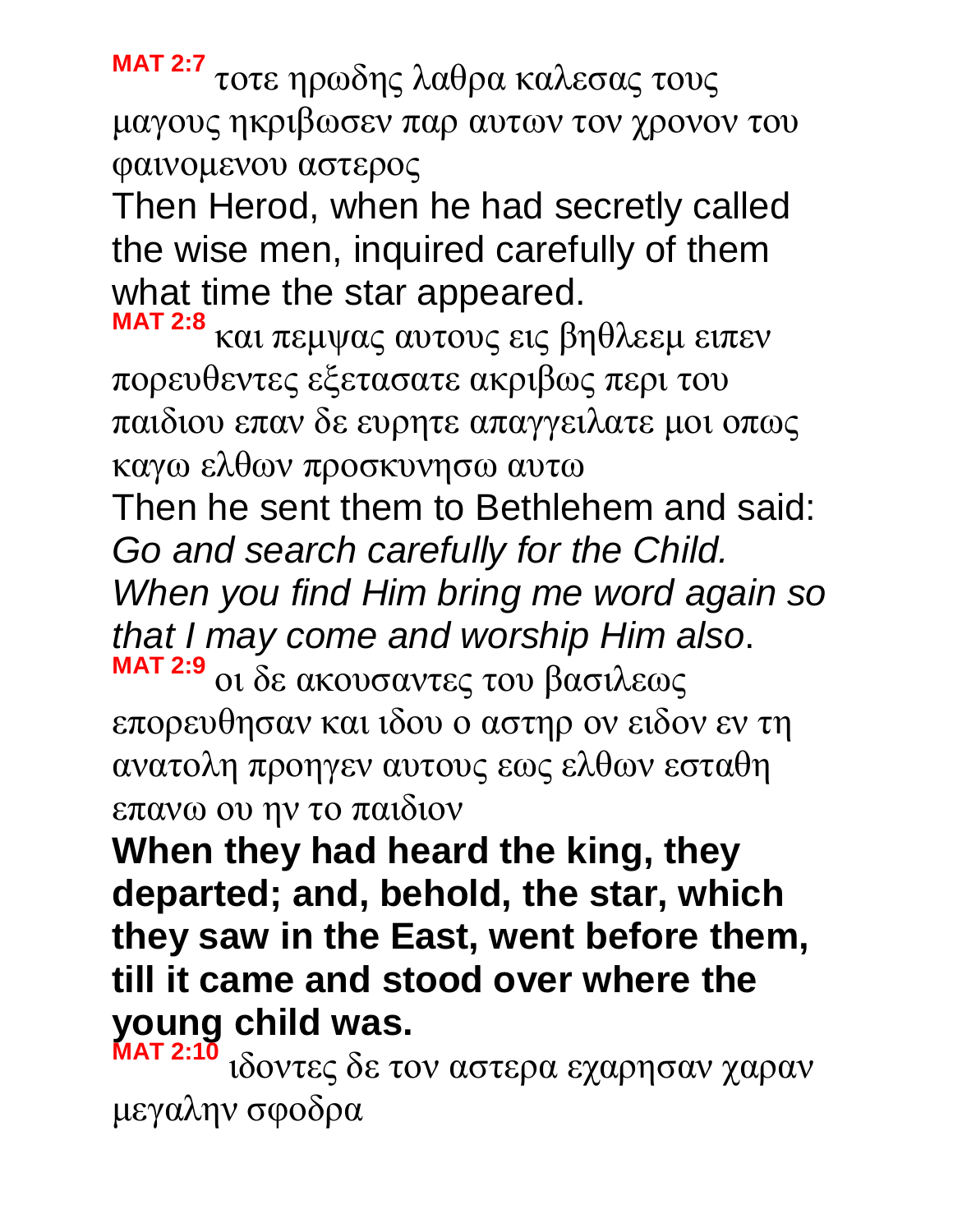When they saw the star, they rejoiced with exceeding great joy.

**MAT 2:11** και ελθοντες εις την οικιαν ειδον το παιδιον μετα μαριας της μητρος αυτου και πεσοντες προσεκυνησαν αυτω και ανοιξαντες τους θησαυρους αυτων προσηνεγκαν αυτω δωρα χρυσον και λιβανον και σμυρναν **And when they came into THE HOUSE, they saw the child with Mary His mother, and fell down and worshiped Him. And when they had opened their treasures, they presented to Him gifts: gold, frankincense** [perfume from a frankincense tree] **and myrrh** [costly perfume; bitter gum from a tree]. **MAT 2:12** και χρηματισθεντες κατ οναρ μη ανακαμψαι προς ηρωδην δι αλλης οδου ανεχωρησαν εις την χωραν αυτων

And being warned in a dream not to return to Herod. By another way they departed to their country.

**MAT 2:13** αναχωρησαντων δε αυτων ιδου αγγελος κυριου φαινεται κατ οναρ τω ιωσηφ λεγων εγερθεις παραλαβε το παιδιον και την μητερα αυτου και φευγε εις αιγυπτον και ισθι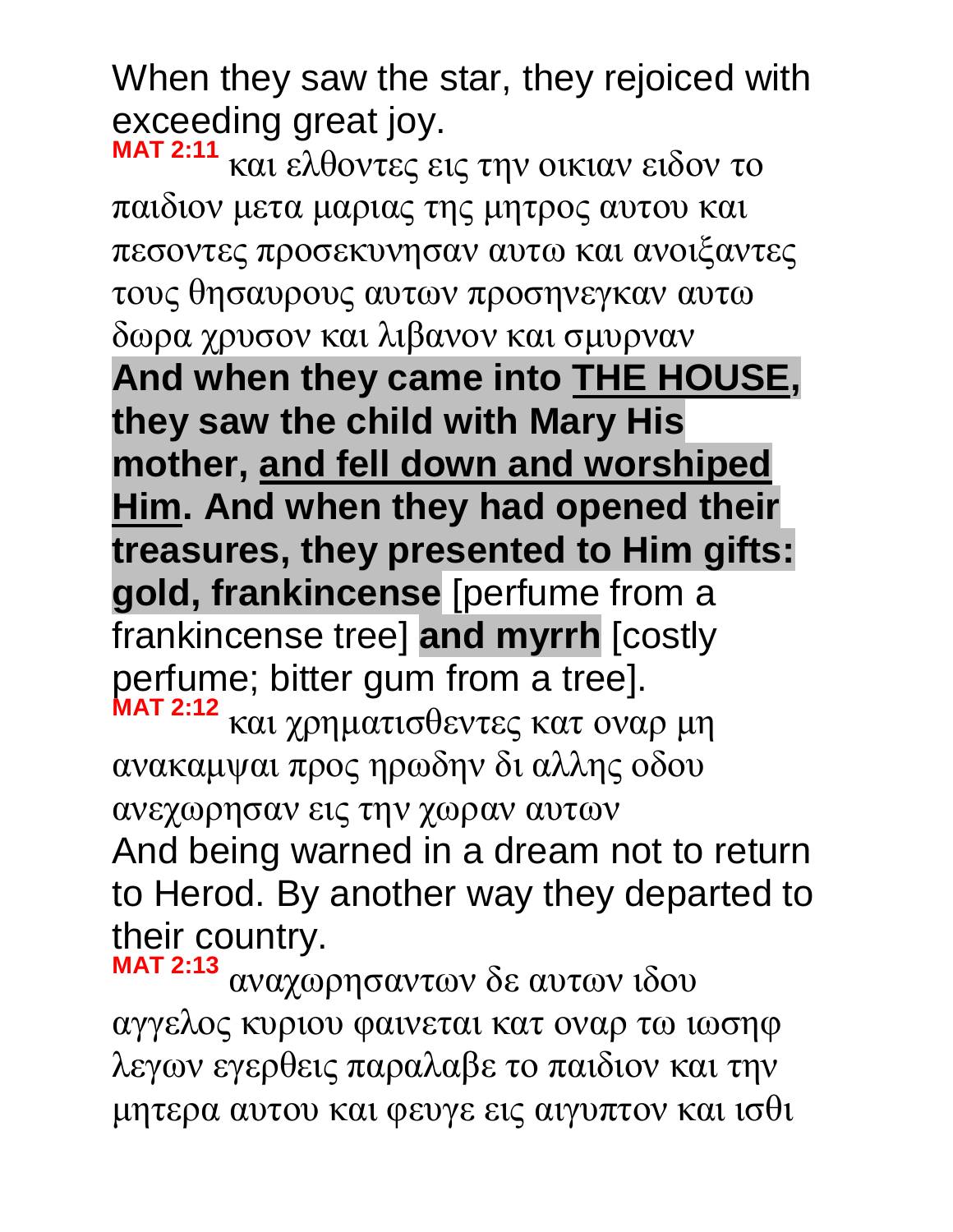εκει εως αν ειπω σοι μελλει γαρ ηρωδης ζητειν το παιδιον του απολεσαι αυτο

When they were departed, behold, **the angel of the Lord appeared to Joseph in a dream, saying,** *Rise, take the Child and his mother, and flee into Egypt, and stay there until I bring you word: for Herod will seek the Child to destroy Him***.**

**MAT 2:14** ο δε εγερθεις παρελαβεν το παιδιον και την μητερα αυτου νυκτος και ανεχωρησεν εις αιγυπτον

# **And he rising, took the Child and His mother BY NIGHT and departed into Egypt**.

**MAT 2:15** και ην εκει εως της τελευτης ηρωδου ινα πληρωθη το ρηθεν υπο κυριου δια του προφητου λεγοντος εξ αιγυπτου εκαλεσα τον υιον μου

**He was there until the death of Herod in order that it might be fulfilled which was spoken by the Lord through the prophet, saying:** *Out of Egypt I called My Son* [HOS 11:1].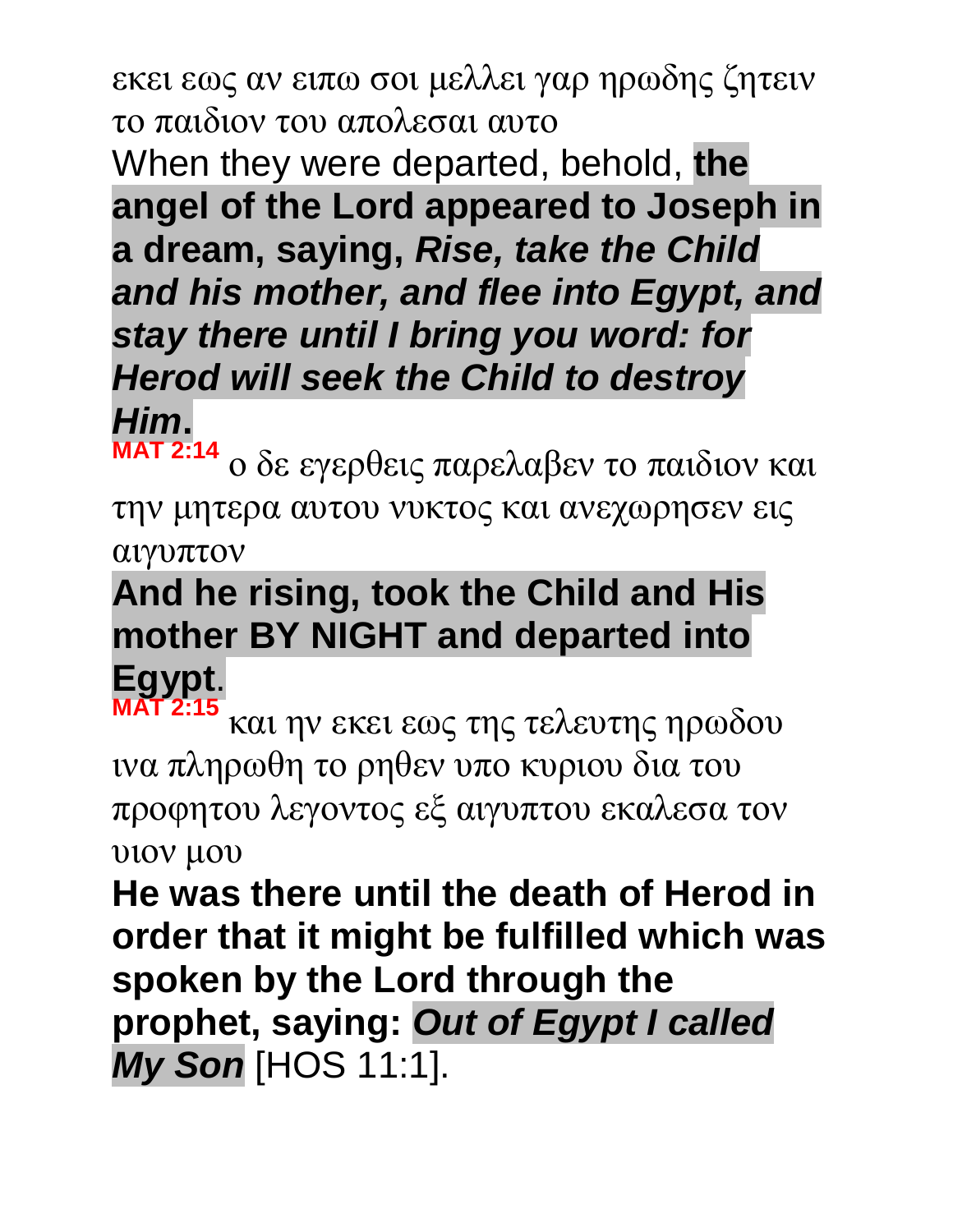**MAT 2:16** τοτε ηρωδης ιδων οτι ενεπαιχθη υπο των μαγων εθυμωθη λιαν και αποστειλας ανειλεν παντας τους παιδας τους εν βηθλεεμ και εν πασιν τοις οριοις αυτης απο διετους και κατωτερω κατα τον χρονον ον ηκριβωσεν παρα των μαγων

**Then Herod, when he saw that he was not obeyed by the wise men, was greatly angered, and sent and killed all the boys who were in Bethlehem, and in all the district of it, from two years and under, according to the time which he had learned carefully from the wise men.** 

**MAT 2:17** τοτε επληρωθη το ρηθεν δια ιερεμιου του προφητου λεγοντος

Then was fulfilled what was spoken by Jeremiah the prophet, saying:

**MAT 2:18** φωνη εν ραμα ηκουσθη κλαυθμος και οδυρμος πολυς ραχηλ κλαιουσα τα τεκνα αυτης και ουκ ηθελεν παρακληθηναι οτι ουκ εισιν

*In Ramah was there a voice heard, lamentation, weeping and great mourning. Rachel weeping for her children and would*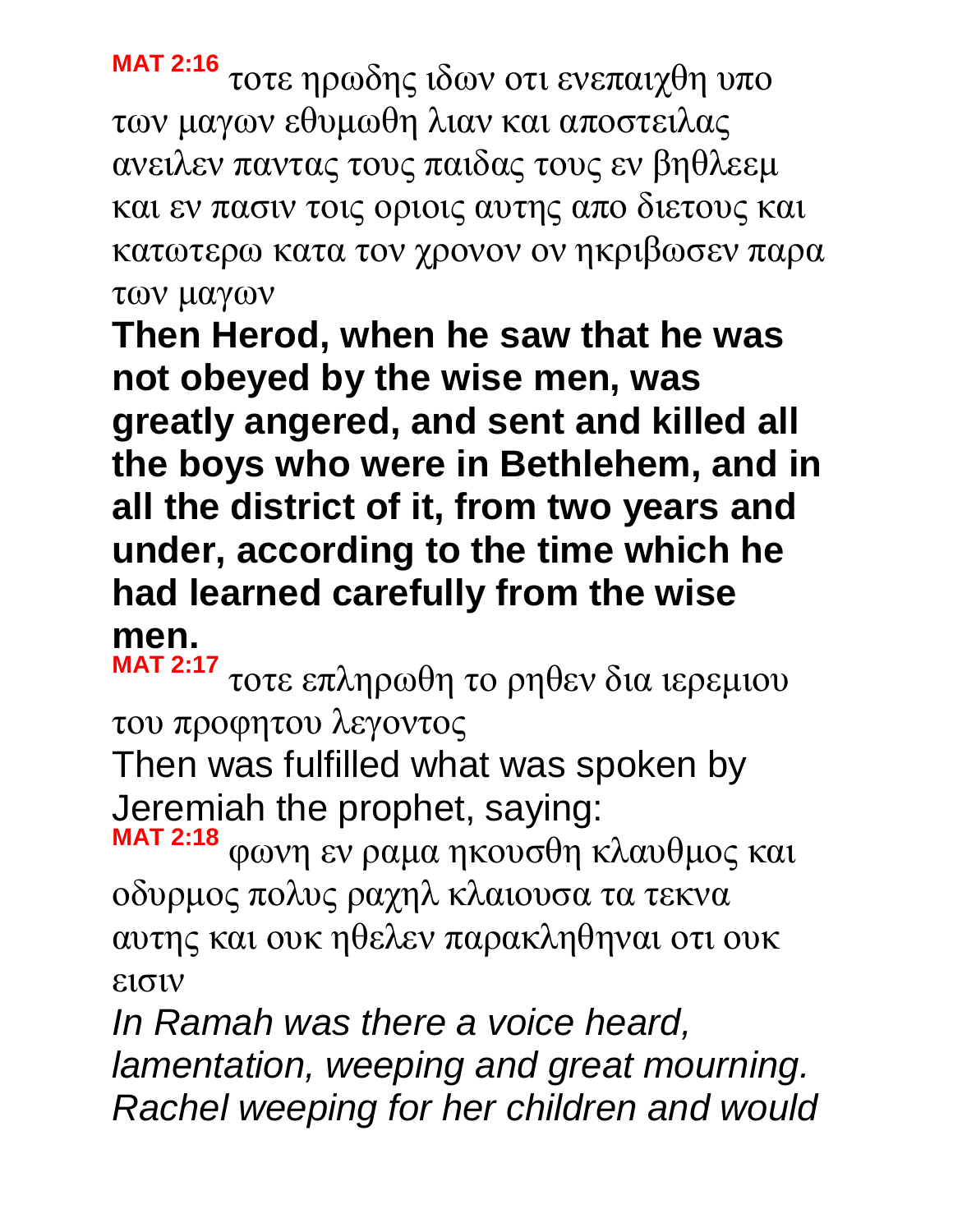*not be comforted, because they are no more* [JER 31:15].

**MAT 2:19** τελευτησαντος δε του ηρωδου ιδου αγγελος κυριου φαινεται κατ οναρ τω ιωσηφ εν αιγυπτω

# **Now when Herod was dead, BEHOLD, AN ANGEL OF THE LORD APPEARED IN A DREAM TO JOSEPH IN EGYPT,**

**MAT 2:20** λεγων εγερθεις παραλαβε το παιδιον και την μητερα αυτου και πορευου εις γην ισραηλ τεθνηκασιν γαρ οι ζητουντες την ψυχην του παιδιου

### **saying:** *Rise, and take the Child and His mother, and go into the land of Israel: for they are dead who were seeking the life of the Child***.**

**MAT 2:21** ο δε εγερθεις παρελαβεν το παιδιον και την μητερα αυτου και εισηλθεν εις γην ισραηλ **So he rose, took the Child and His mother, and came into the land of Israel.** 

**MAT 2:22** ακουσας δε οτι Αρχελαος βασιλεθει της ιουδαιας αντι του πατρος αυτου ηρωδου εφοβηθη εκει απελθειν χρηματισθεις δε κατ οναρ ανεχωρησεν εις τα μερη της γαλιλαιας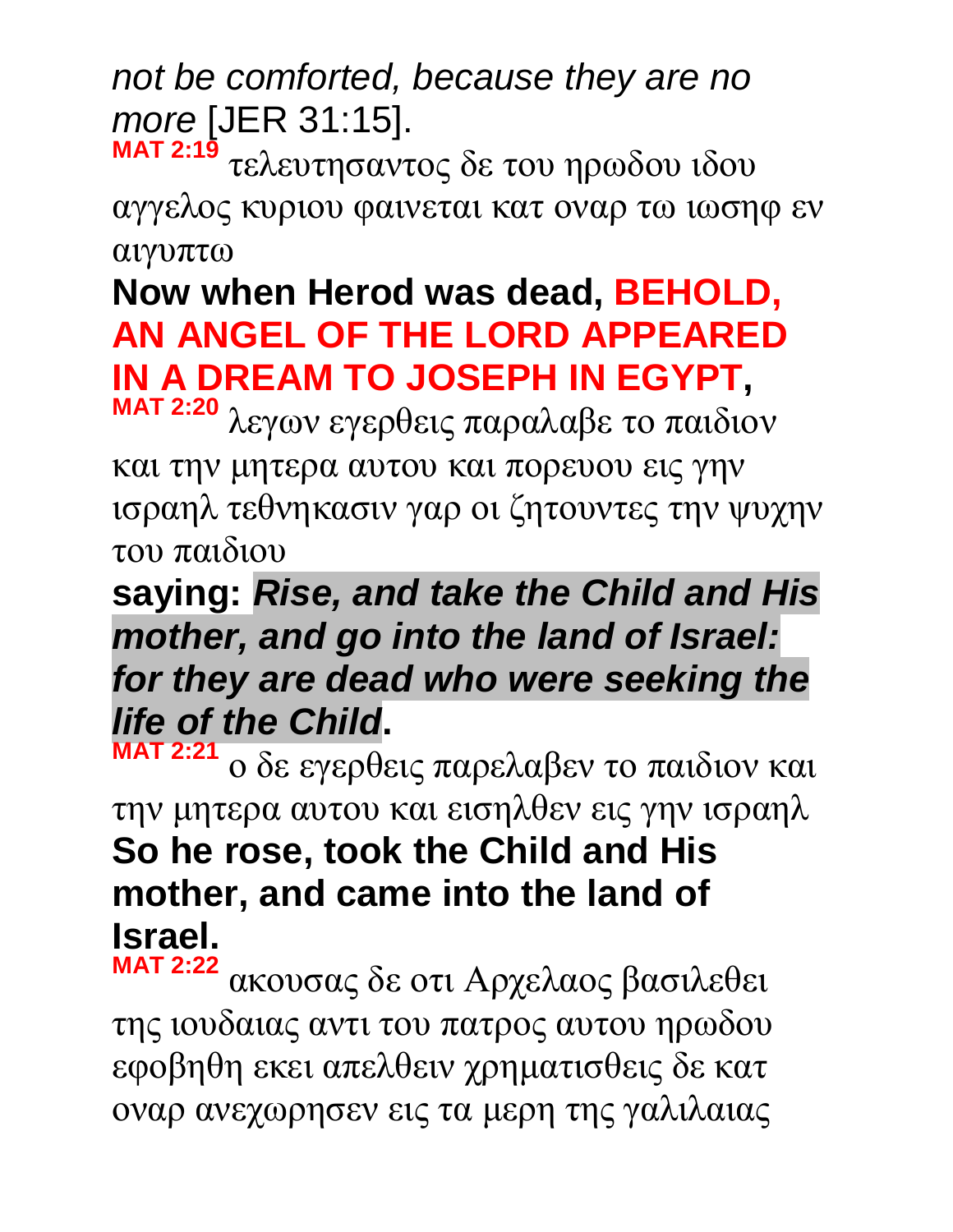But when he heard that Archelaus ruled Judea instead of his father Herod, **he feared to enter there**. **BUT BEING WARNED IN A DREAM, HE DEPARTED INTO THE REGION OF GALILEE**.

**MAT 2:23** και ελθων κατωκησεν εις πολιν λεγομενην ναζαρετ οπως πληρωθη το ρηθεν δια των προφητων οτι ναζωραιος κληθησεται **And coming he lived in a city called Nazareth so that the saying of the prophets was fulfilled:** *He will be called a Nazarene*

[Quoted from (**? - Other things are not recorded in the OT either. NOTE: Enoch's prophecy, JUD 1:14, 15; nor is 2TI 3:8 or some details in ACT 7**) Jesus is NOT called a Nazarene in the OT - PSA 22; ISA 53 predict that the Messiah would be despised and reviled see JOH 7:41. HE WAS NOT A NAZARITE - NAZIR (CONSECRATED) MAT 11:18, 19?].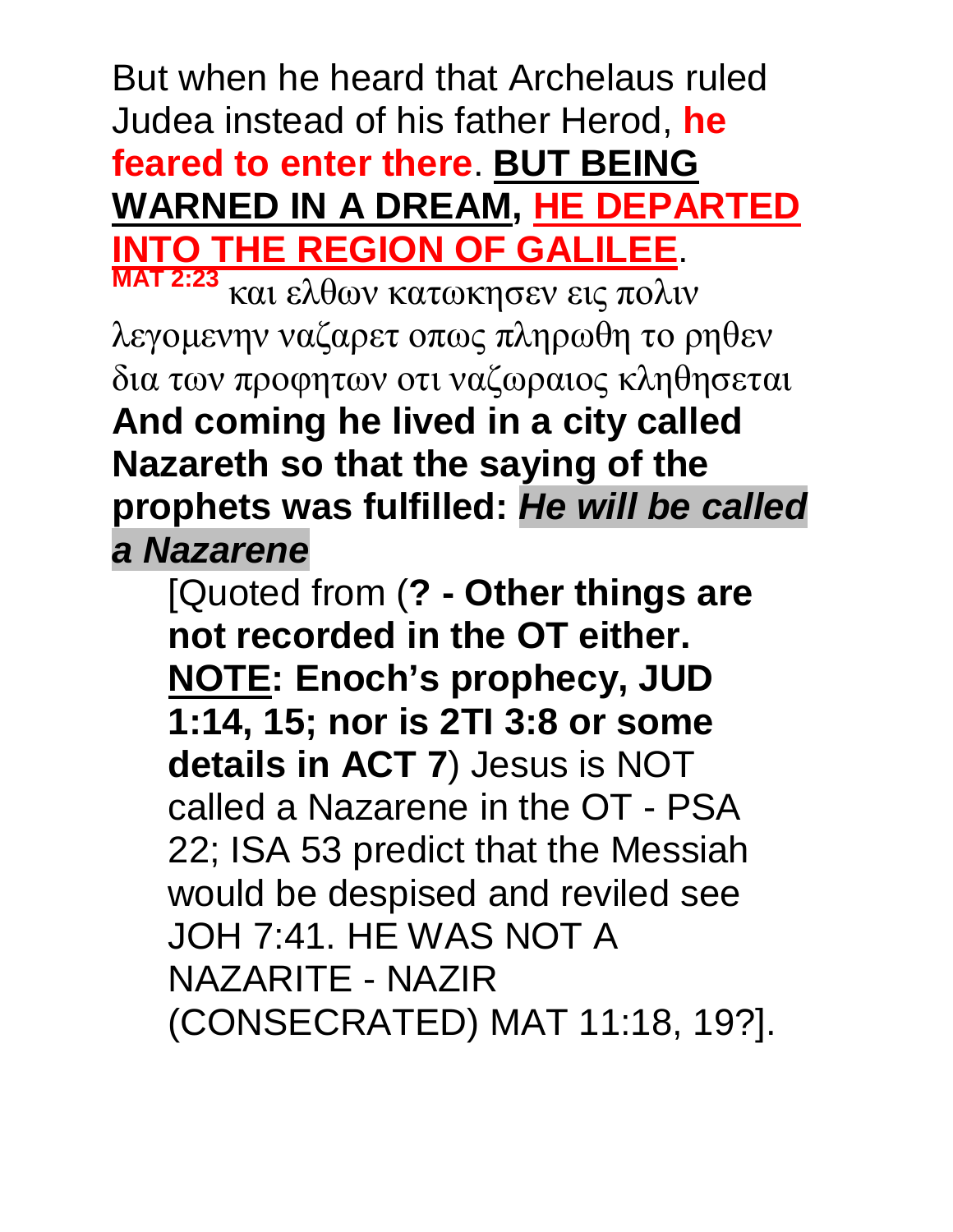**MAT 3:1** εν δε ταις ημεραις εκειναις παραγινεται ιωαννης ο βαπτιστης κηρυσσων εν τη ερημω της ιουδαιας

# **In those days came John the Baptist, preaching in the wilderness of Judaea,**

**MAT 3:2** λεγων μετανοειτε ηγγικεν γαρ η βασιλεια των ουρανων

# **saying,** *Repent, for the Kingdom of Heaven is at hand*.

**MAT 3:3** ουτος γαρ εστιν ο ρηθεις δια ησαιου του προφητου λεγοντος φωνη βοωντος εν τη ερημω ετοιμασατε την οδον κυριου ευθειας ποιειτε τας τριβους αυτου

*For this is He Who was spoken of by the prophet Isaiah, saying***, '***The voice of one calling in the desert, Prepare the way of the Lord, make His paths straight***'** [ISA 40:3].

**MAT 3:4** αυτος δε ο ιωαννης ειχεν το ενδυμα αυτου απο τριχων καμηλου και ζωνην δερματινην περι την οσφυν αυτου η δε τροφη ην αυτου ακριδες και μελι αγριον John's clothes were made of camel's hair and he had a leather belt about his waist. His food was locusts [Orientals eat them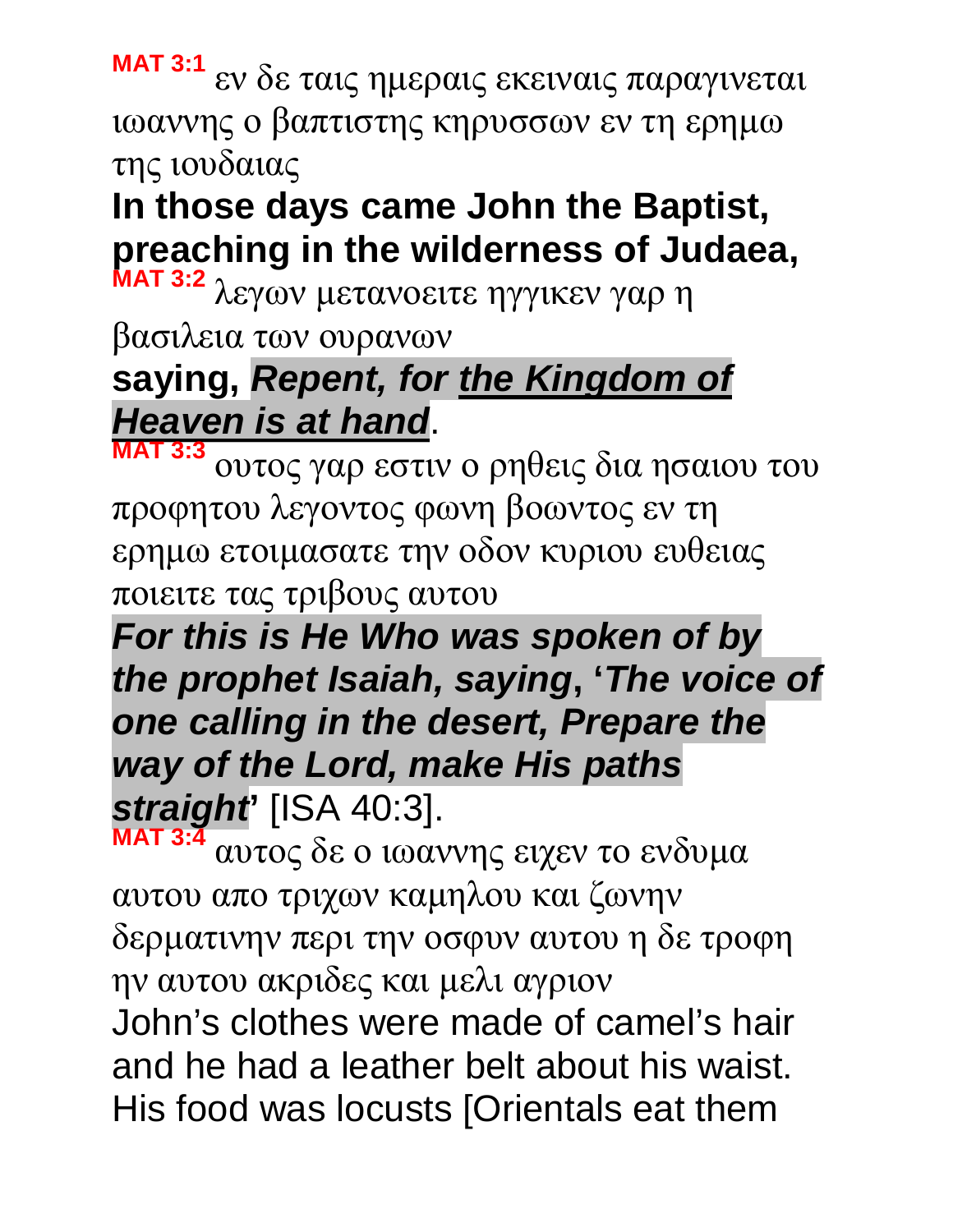either raw or roasted, with or without salt or other preparations] and wild honey.

**MAT 3:5** πασα η ιουδαια και πασα η περιχωρος του ιορδανου

all Judaea and all the region of Jordan, **MAT 3:6** και εβαπτιζοντο εν τω ιορδανη ποταμω

υπ αυτου εξομολογουμενοι τας αμαρτιας αυτων

# **and were baptized by him in the Jordan River, confessing their sins.**

**MAT 3:7** ιδων δε πολλους των φαρισαιων και σαδδουκαιων ερχομενους επι το βαπτισμα ειπεν αυτοις γεννηματα εχιδνων τις υπεδειξεν υμιν φυγειν απο της μελλουσης οργης **But when he saw many of the Pharisees and Sadducees come to the baptism, he said to them,** *You offspring of vipers* poisonous snake - used 4 times figuratively to describe deceiving, wicked men [MAT 3:7; 12:34; 23:33; LUK 3:7] and once literally - ACT 28:3], *who warned you to flee from the coming wrath***? MAT 3:8** ποιησατε ουν καρπον αξιον της

μετανοιας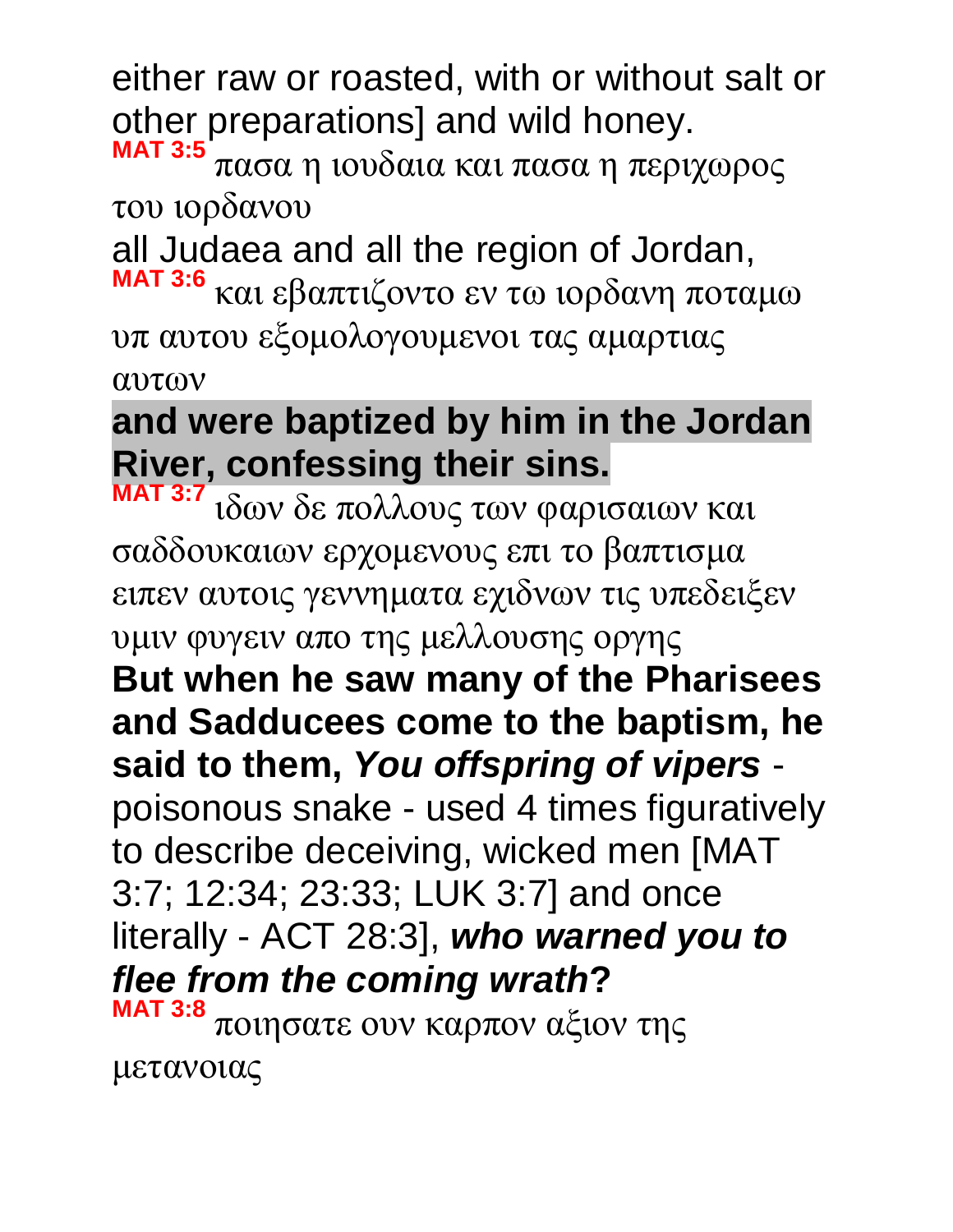# *Therefore produce fruit worthy of repentance* [**that shows repentance**];

**MAT 3:9** και μη δοξητε λεγειν εν εαυτοις πατερα εχομεν τον αβρααμ λεγω γαρ υμιν οτι δυναται ο θεος εκ των λιθων τουτων εγειραι τεκνα τω αβρααμ

*and do not think to say to* [or among] *yourselves, 'We have Abraham as our father;' for I say to you, that God is able out of these stones to raise children to Abraham*.

**MAT 3:10** ηδη δε η αξινη προς την ριζαν των δενδρων κειται παν ουν δενδρον μη ποιουν καρπον καλον εκκοπτεται και εις πυρ βαλλεται *And already the axe is laid to the root of the trees. Therefore every tree not producing good fruit is cut down and cast into the fire*. **MAT 3:11**

εγω μεν υμας βαπτιζω εν υδατι εις μετανοιαν ο δε οπισω μου ερχομενος ισχυροτερος μου εστιν ου ουκ ειμι ικανος τα υποδηματα βαστασαι αυτος υμας βαπτισει εν πνευματι αγιω και πυρι

*I indeed baptize you in water to repentance, but He Who comes after me is*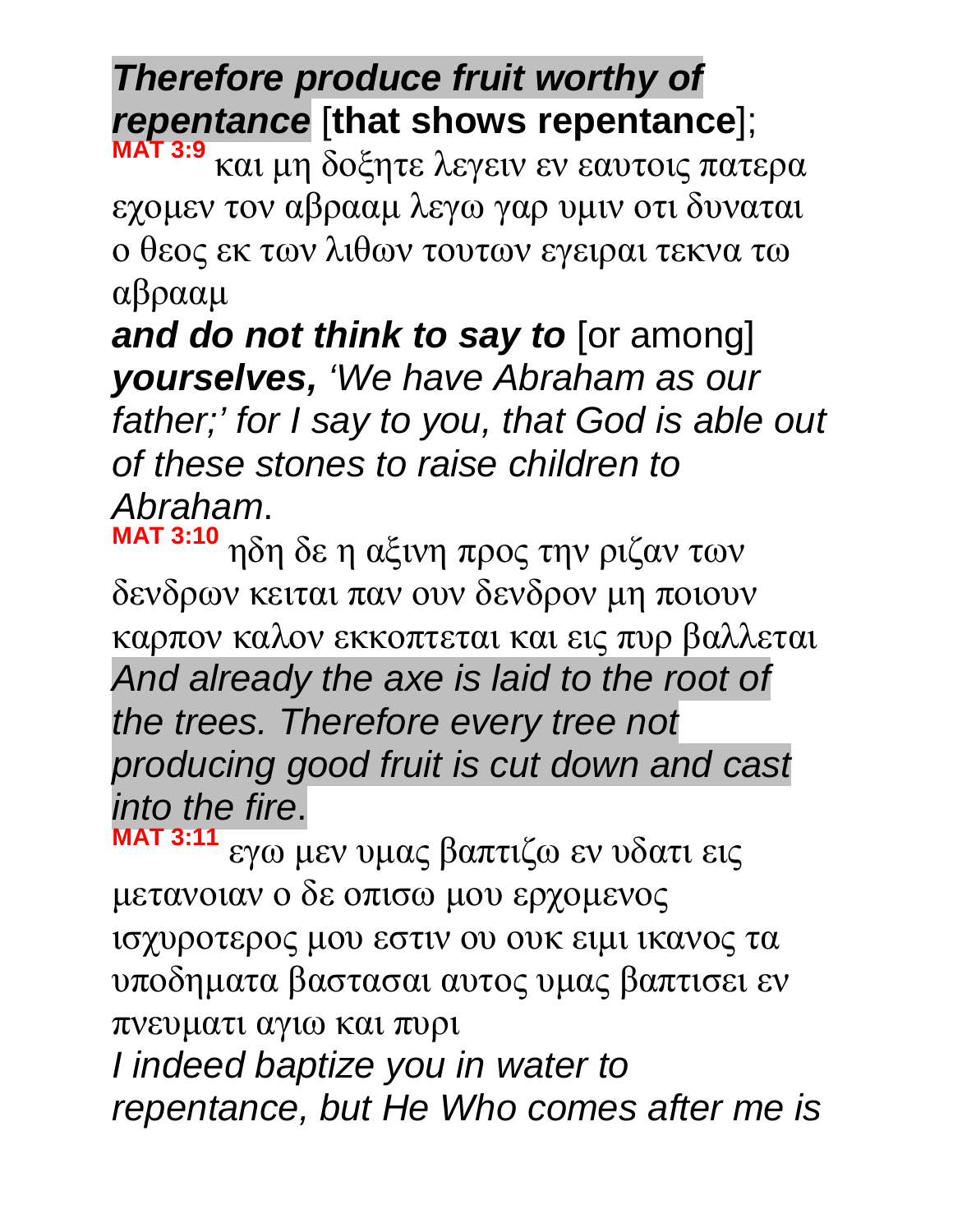*mightier than I, Whose sandals I am not worthy to carry; He will baptize you with the Holy Spirit and fire*.

**MAT 3:12** ου το πτυον εν τη χειρι αυτου και διακαθαριει την αλωνα αυτου και συναξει τον σιτον αυτου εις την αποθηκην το δε αχυρον κατακαυσει πυρι ασβεστω

*Whose fan is in His hand, and He will thoroughly clean His threshing floor, and will gather His wheat into the barn***,** *but the chaff He will burn up with unquenchable fire* [**fire which cannot be put out**].

**MAT 3:13** τοτε παραγινεται ο ιησους απο της γαλιλαιας επι τον ιορδανην προς τον ιωαννην του βαπτισθηναι υπ αυτου

# **Then came Jesus from Galilee to the Jordan to John, to be baptized by him.**

**MAT 3:14** ο δε διεκωλυεν αυτον λεγων εγω χρειαν εχω υπο σου βαπτισθηναι και συ ερχη προς με

**But John forbid Him, saying,** *I have need to be baptized by You, and do You come to me* [to be baptized]*?*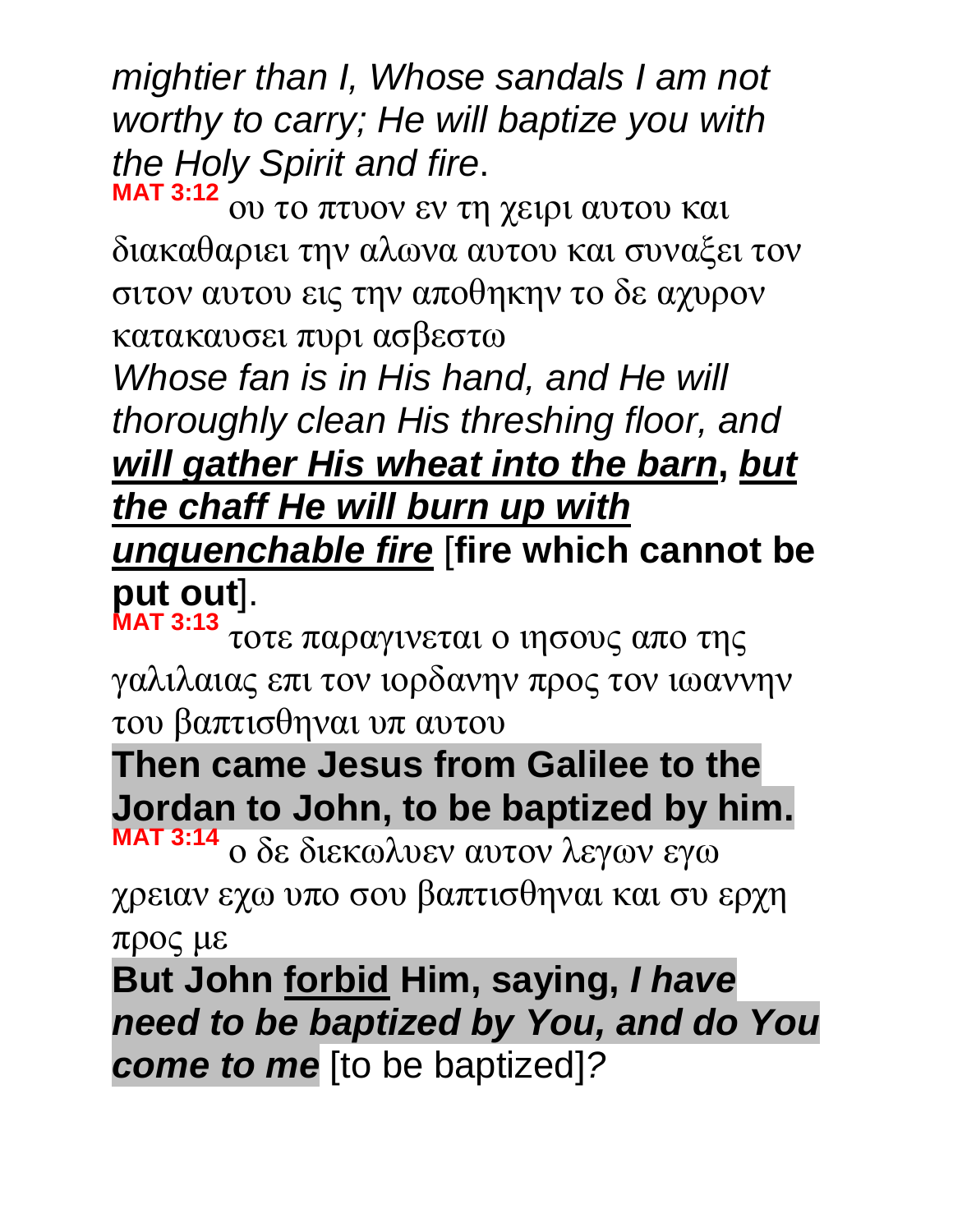**MAT 3:15** αποκριθεις δε ο ιησους ειπεν αυτω αφες αρτι ουτως γαρ πρεπον εστιν ημιν πληρωσαι πασαν δικαιοσυνην τοτε αφιησιν αυτον

# **But Jesus answering said to him,** *Allow it now; for thus it is fitting to us to fulfill all righteousness***. Then he allowed Him.**

**MAT 3:16** βαπτισθεις δε ο ιησους ευθυς ανεβη απο του υδατος και ιδου ηνεωχθησαν οι ουρανοι και ειδεν πνευμα θεου καταβαινον ωσει περιστεραν ερχομενον επ αυτον Jesus, after being baptized, immediately went up from the water; and, behold, the Heavens were opened and **He saw** the Spirit of God coming down **as a dove** coming upon Him,

**MAT 3:17** και ιδου φωνη εκ των ουρανων λεγουσα ουτος εστιν ο υιος μου ο αγαπητος εν ω ευδοκησα

# **and behold a voice out of the Heavens, saying,** *This is My beloved Son, in Whom I am well pleased*.

**MAT 4:1** τοτε ιησους ανηχθη εις την ερημον υπο του πνευματος πειρασθηναι υπο του διαβολου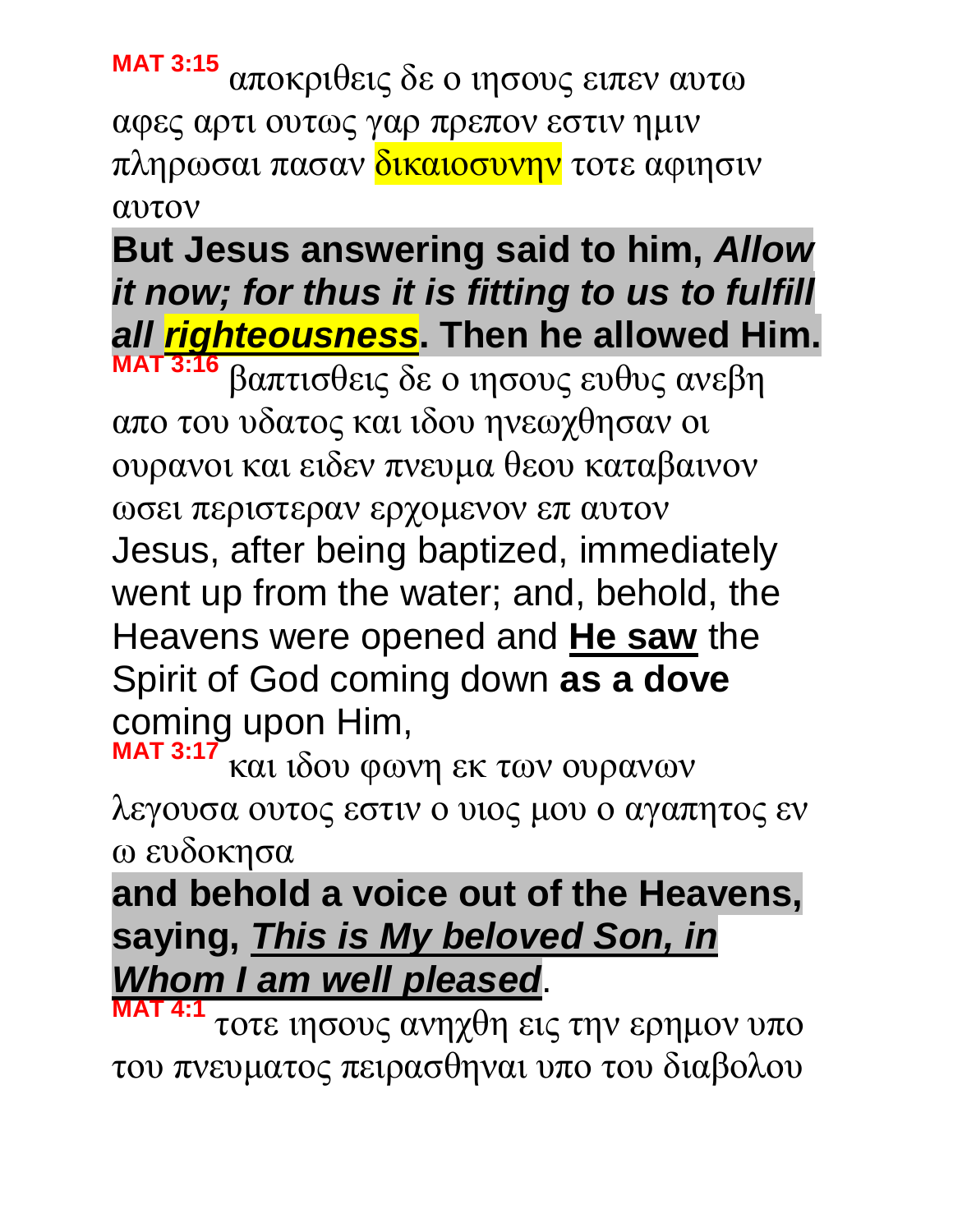#### **Then was Jesus led up by the Spirit into the wilderness to be tempted by the Devil. MAT 4:2**

και νηστευσας ημερας τεσσερακοντα και νυκτας τεσσερακοντα υστερον επεινασεν After fasting [to fast.-.23 times in the NT -MAT 4:2; 6:16 (X2) 17, 18; 9:14 (X2), 15; MAR 2:18 (X4), 19 (X2), 20; LUK 5:33 (X2), 34, 35; 18:12; ACT 10:30; 13:2, 3] forty days and forty nights, He was hungry [to be hungry - 24 times in the NT].

**MAT 4:3** και προσελθων ο πειραζων ειπεν αυτω ει υιος ει του θεου ειπον ινα οι λιθοι ουτοι αρτοι γενωνται

**Then the tempter** coming to Him, said, *If You are the Son of God, command that these stones be made bread*.

**MAT 4:4** ο δε αποκριθεις ειπεν γεγραπται ουκ επ αρτω μονω ζησεται ο ανθρωπος αλλ επι παντι ρηματι εκπορευομενω δια στοματος θεου

**But He answered and said,** *It has been written, 'Man will not live on bread alone, but on every word that proceeds out of the mouth of God'* [DEU 8:3].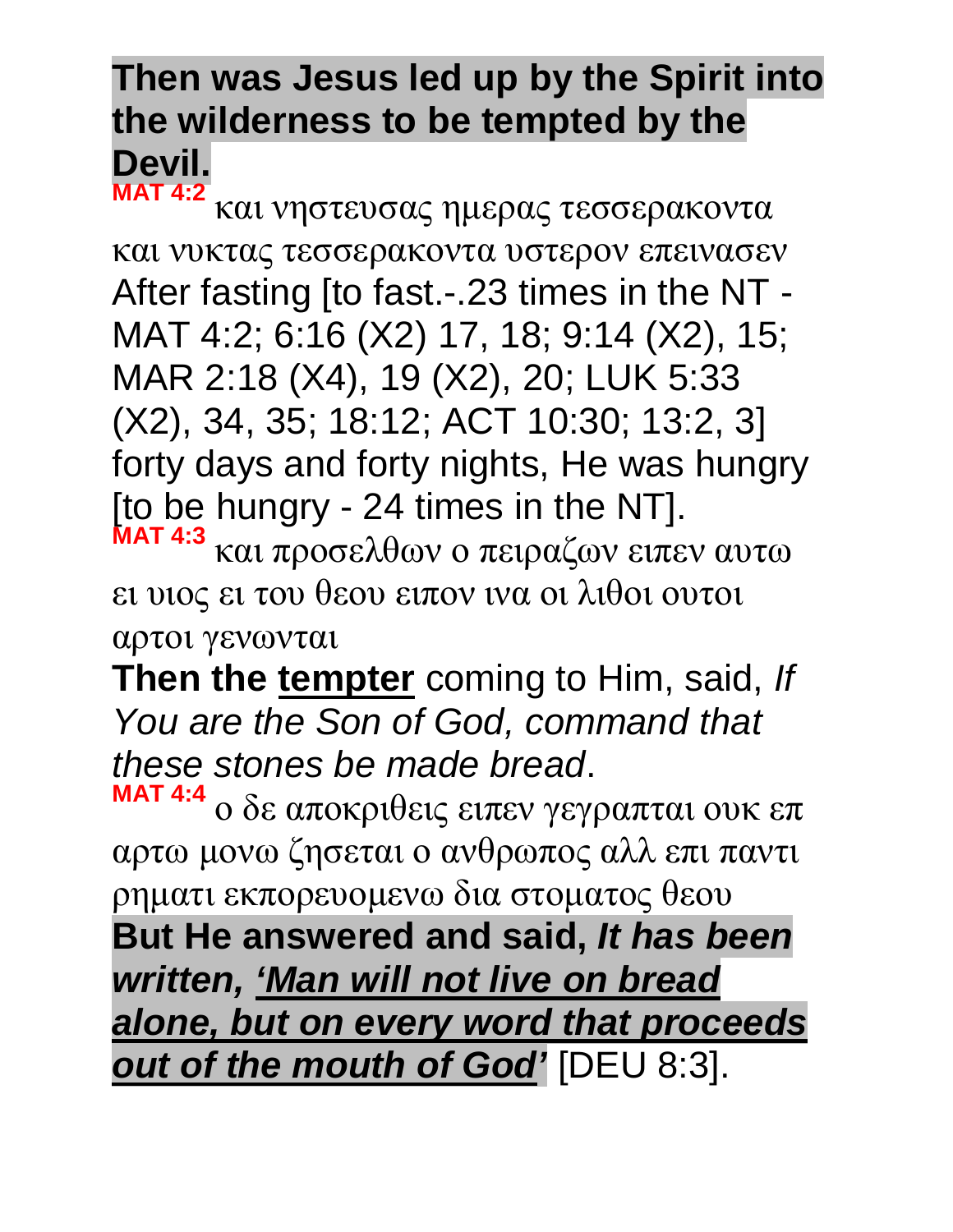**MAT 4:5** τοτε παραλαμβανει αυτον ο διαβολος εις την αγιαν πολιν και εστησεν αυτον επι το πτερυγιον του ιερου

Then the Devil took Him up into the holy city, and had Him stand on the highest point of the temple,

**MAT 4:6** και λεγει αυτω ει υιος ει του θεου βαλε σεαυτον κατω γεγραπται γαρ οτι τοις αγγελοις αυτου εντελειται περι σου και επι χειρων αρουσιν σε μηποτε προσκοψης προς λιθον τον ποδα σου

and he says to Him, *If You are the Son of God, cast Yourself down; for it has been written that, 'He will command His angels concerning You; and in their hands they will bear You, lest You strike Your foot against a stone'* [PSA 91:11, 12]. **MAT 4:7**

εφη αυτω ο ιησους παλιν γεγραπται ουκ εκπειρασεις κυριον τον θεον σου Jesus said to him, *Again it has been written, 'You will not tempt the Lord Your God'* [DEU 6:16].

**MAT 4:8** παλιν παραλαμβανει αυτον ο διαβολος εις ορος υψηλον λιαν και δεικνυσιν αυτω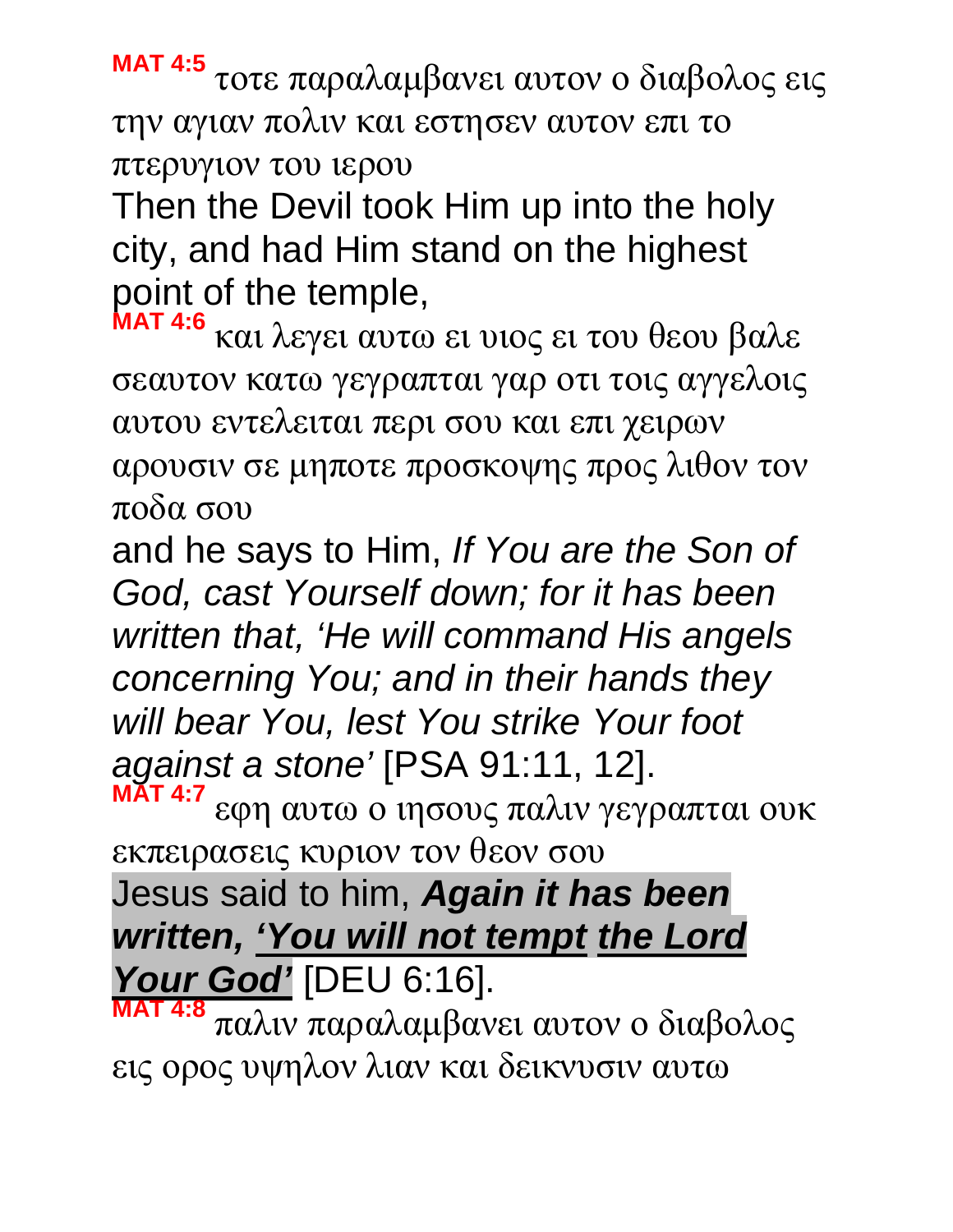πασας τας βασιλειας του κοσμου και την δοξαν αυτων

Again, the Devil took Him to an exceedingly high mountain, and showed Him all **the kingdoms of the world** and their glory,

**MAT 4:9** και ειπεν αυτω ταυτα σοι παντα δωσω εαν πεσων προσκυνησης μοι

and said to Him, *All these things I will give You, if You will fall down and worship me*. **MAT 4:10**

τοτε λεγει αυτω ο ιησους υπαγε σατανα γεγραπται γαρ κυριον τον θεον σου προσκυνησεις και αυτω μονω λατρευσεις **Then Jesus said to him,** *Go away, Satan, for it has been written, 'You will worship Lord Your God and Him only will you serve'* [DEU 6:13].

**MAT 4:11** τοτε αφιησιν αυτον ο διαβολος και ιδου αγγελοι προσηλθον και διηκονουν αυτω **Then the Devil left Him, and, behold, angels came and ministered to Him**. **MAT 4:12**

ακουσας δε οτι ιωαννης παρεδοθη ανεχωρησεν εις την γαλιλαιαν Now when He heard that John was taken, He departed into Galilee.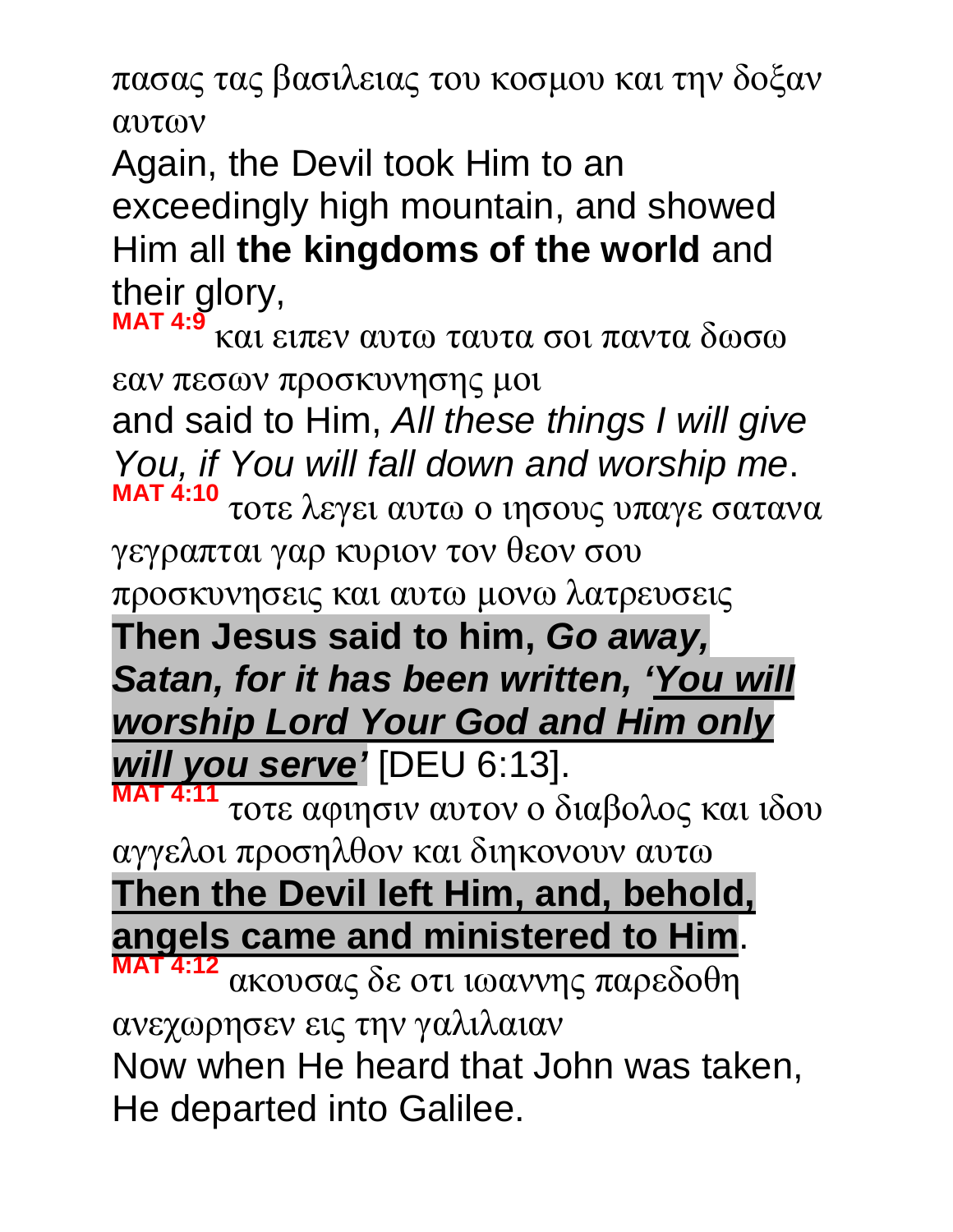**MAT 4:13** και καταλιπων την ναζαρα ελθων κατωκησεν εις καφαρναουμ την παραθαλασσιαν εν οριοις ζαβουλων και νεφθαλιμ

## Leaving Nazareth, He came and lived in **Capernaum, which is by the sea coast, in the district of Zebulon and Naphthali**,

**MAT 4:14** ινα πληρωθη το ρηθεν δια ησαιου του προφητου λεγοντος

in order that what was spoken by **Isaiah** the prophet might be fulfilled, saying, **MAT 4:15** γη ζαβουλων και γη νεφθαλιμ οδον θαλασσης περαν του ιορδανου γαλιλαια των

εθνων

#### *The land of Zebulon and the land of Naphthali, by the way of the sea, beyond the Jordan, Galilee of the Nations*

**MAT 4:16** ο λαος ο καθημενος εν σκοτια φως ειδεν μεγα και τοις καθημενοις εν χωρα και σκια θανατου φως ανετειλεν αυτοις

### *the people who were sitting in darkness saw a great light, and to the ones who were sitting in the land and shadow of*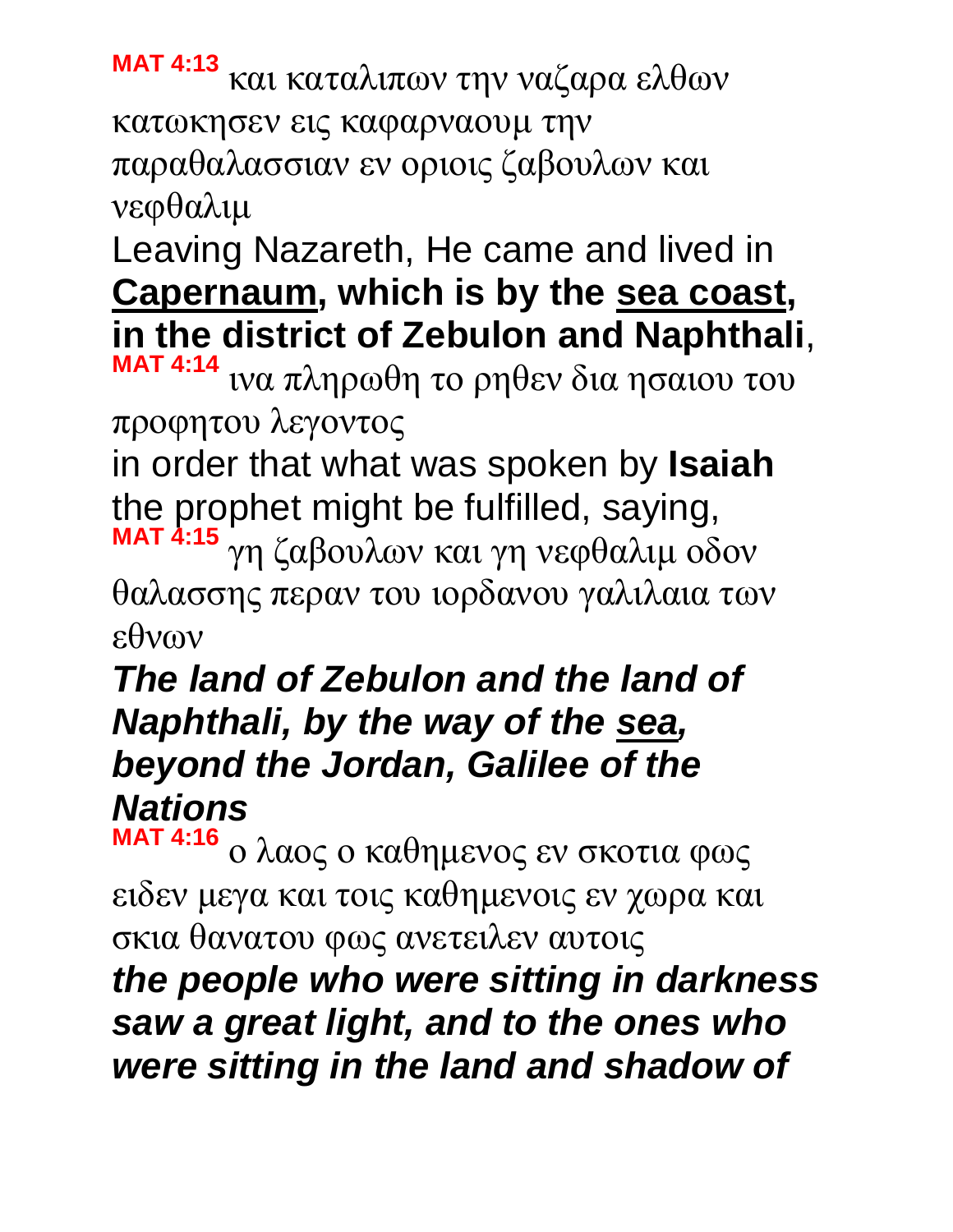#### *death, light has sprung up to them* [ISA 9:1, 2]. **MAT 4:17**

απο τοτε ηρξατο ο ιησους κηρυσσειν και λεγειν μετανοειτε ηγγικεν γαρ η βασιλεια των ουρανων

## **From that time Jesus began to preach and say**, **Repent, for the Kingdom of Heaven is near**.

**MAT 4:18** περιπατων δε παρα την θαλασσαν της γαλιλαιας ειδεν δυο αδελφους σιμωνα τον λεγομενον πετρον και ανδρεαν τον αδελφον αυτου βαλλοντας αμφιβληστρον εις την θαλασσαν ησαν γαρ αλιεις

And walking by the Sea of Galilee, He saw two brothers, Simon called Peter and his brother Andrew, casting a net into the sea; for they were fishermen.

**MAT 4:19** και λεγει αυτοις δευτε οπισω μου και ποιησω υμας αλιεις ανθρωπων

**And He said to them,** *Come after Me, and I will make you fishers of men***.** 

**MAT 4:20** οι δε ευθεως αφεντες τα δικτυα ηκολουθησαν αυτω

And they immediately leaving their nets followed Him.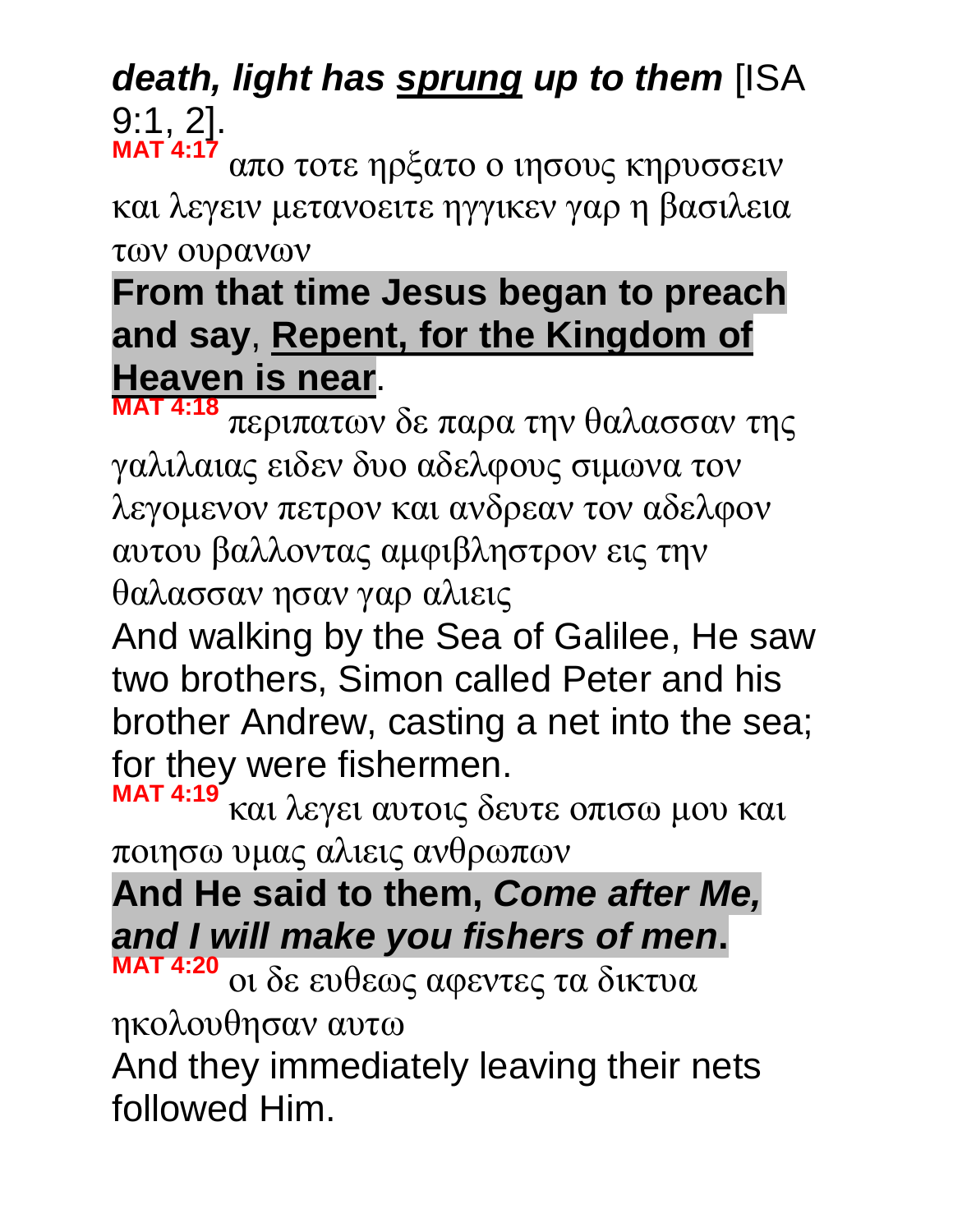**MAT 4:21** και προβας εκειθεν ειδεν αλλους δυο αδελφους ιακωβον τον του ζεβεδαιου και ιωαννην τον αδελφον αυτου εν τω πλοιω μετα ζεβεδαιου του πατρος αυτων καταρτιζοντας τα δικτυα αυτων και εκαλεσεν αυτους

**Going on from there He saw two other brothers, James the son of Zebedee and John his brother, in the boat with Zebedee their father, mending their nets; and He called them.** 

**MAT 4:22** οι δε ευθεως αφεντες το πλοιον και τον πατερα αυτων ηκολουθησαν αυτω

**And they immediately leaving the boat and their father followed Him.** 

**MAT 4:23** και περιηγεν εν ολη τη γαλιλαια διδασκων εν ταις συναγωγαις αυτων και κηρυσσων το ευαγγελιον της βασιλειας και θεραπευων πασαν νοσον και πασαν μαλακιαν εν τω λαω

**And He went about all Galilee, teaching in their synagogues, preaching the Gospel of the Kingdom, and healing every disease and healing every sickness among the people.**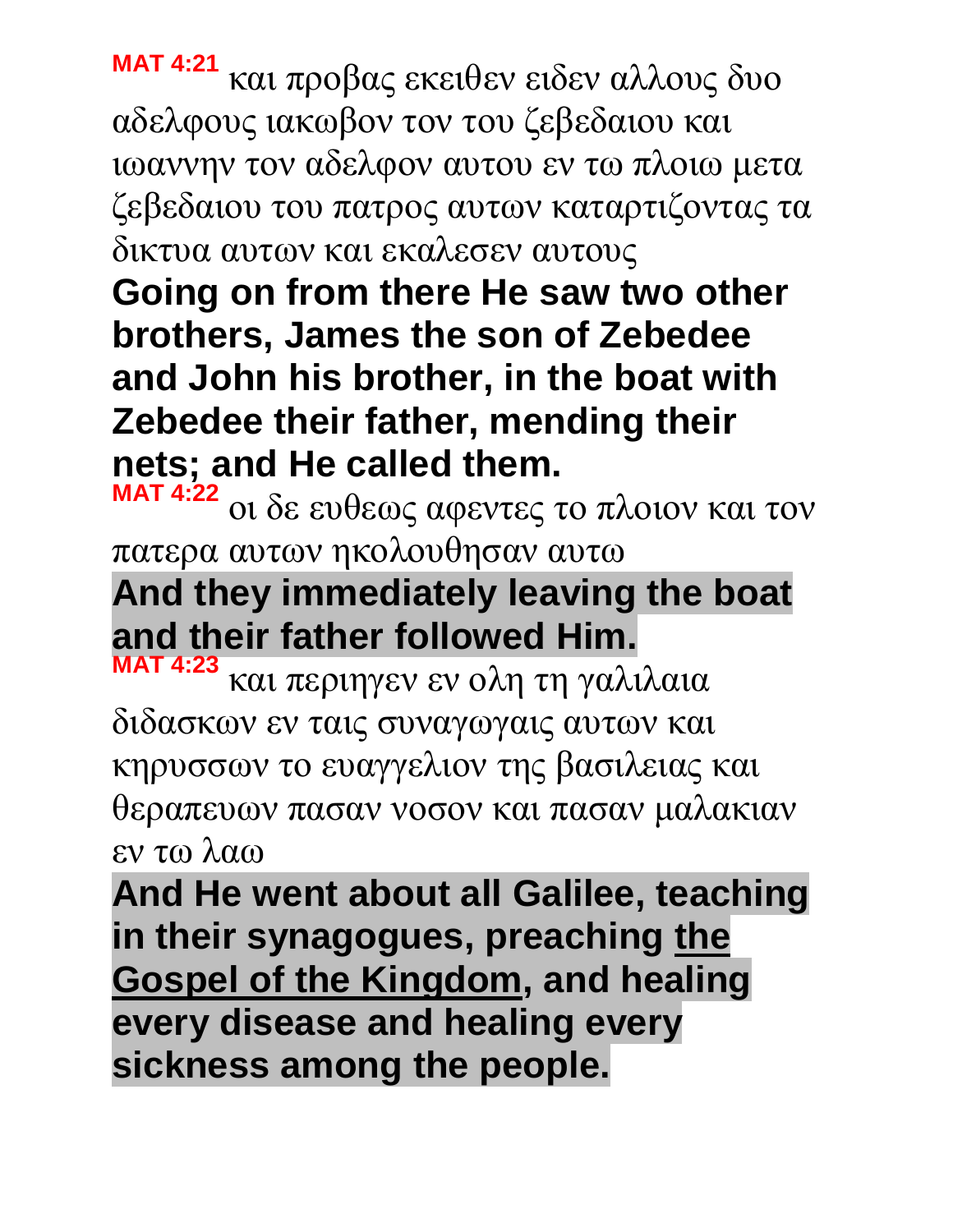**MAT 4:24** και απηλθεν η ακοη αυτου εις ολην την συριαν και προσηνεγκαν αυτω παντας τους κακως εχοντας ποικιλαις νοσοις και βασανοις συνεχομενους δαιμονιζομενους και σεληνιαζομενους και παραλυτικους και εθεραπευσεν αυτους

Now a report of Him went into all Syria; and they brought to Him all those who were ill — having various diseases: those suffering from pains, being demon possessed, having epilepsy and paralysis; and — He healed them.

**MAT 4:25** και ηκολουθησαν αυτω οχλοι πολλοι απο της γαλιλαιας και δεκαπολεως και ιεροσολυμων και ιουδαιας και περαν του ιορδανου

### **LARGE CROWDS FOLLOWED HIM from Galilee, Decapolis, Jerusalem, Judaea and beyond the Jordan**.

**MAT 5:1** ιδων δε τους οχλους ανεβη εις το ορος και καθισαντος αυτου προσηλθαν αυτω οι μαθηται αυτου

Seeing the crowds, He went up into a mountain and when He sat, His disciples came to Him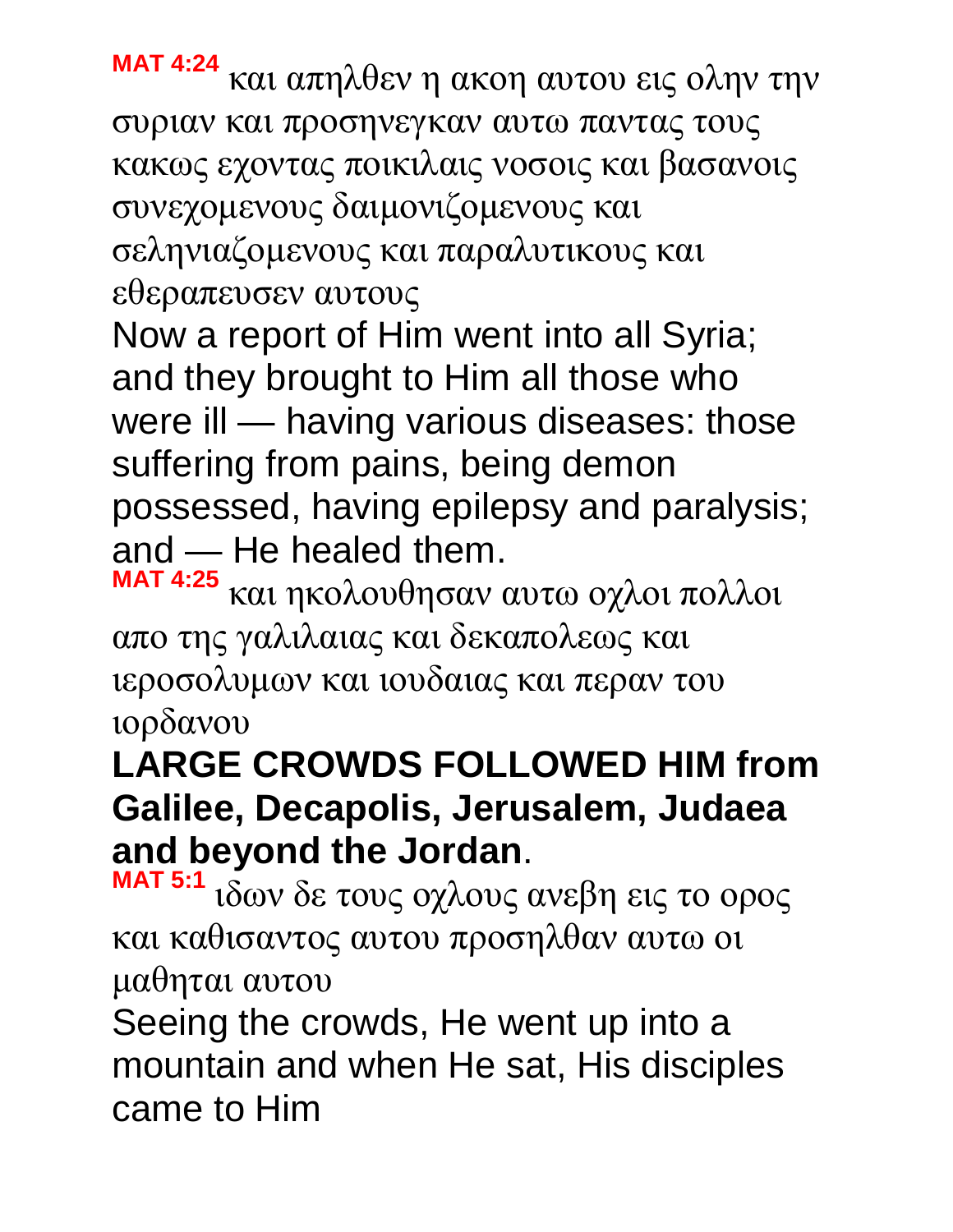**MAT 5:2** και ανοιξας το στομα αυτου εδιδασκεν αυτους λεγων

and He opening His mouth taught them, saying, **MAT 5:3**

μακαριοι οι πτωχοι τω πνευματι οτι αυτων εστιν η βασιλεια των ουρανων *Blessed are the poor in spirit, for theirs is the Kingdom of the Heaven*.

**MAT 5:4** μακαριοι οι πενθουντες οτι αυτοι

παρακληθησονται

*Blessed are those who mourn, for they will be comforted*.

**MAT 5:5** μακαριοι οι πραεις οτι αυτοι

κληρονομησουσιν την γην

*Blessed are the meek, for they will inherit the Earth*.

**MAT 5:6** μακαριοι οι πεινωντες και διψωντες την δικαιοσυνην οτι αυτοι χορτασθησονται

*Blessed are those who hunger and thirst after righteousness, for they will be satisfied*.

**MAT 5:7** μακαριοι οι ελεημονες οτι αυτοι ελεηθησονται

*Blessed are the merciful, for they will receive mercy*.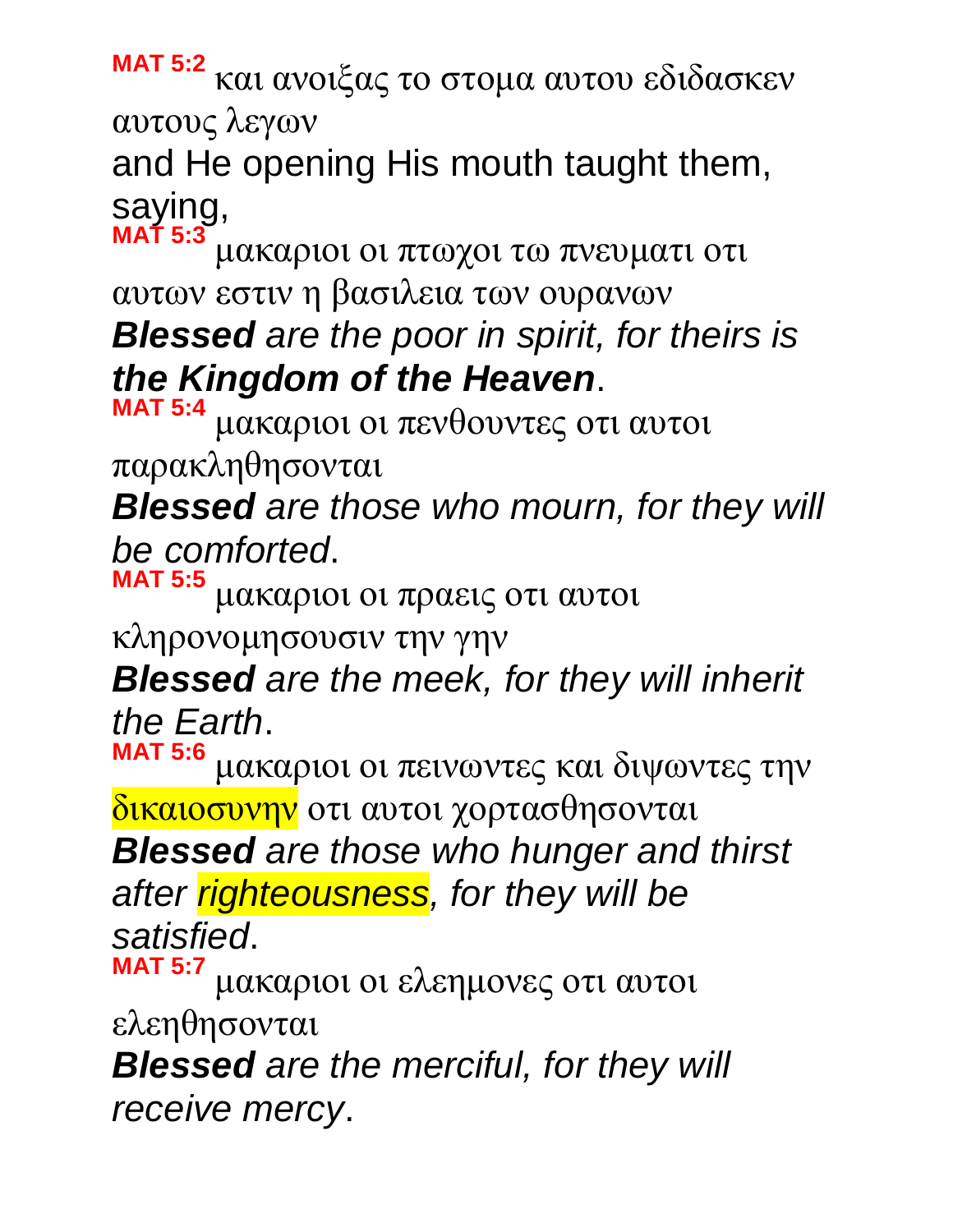**MAT 5:8** μακαριοι οι καθαροι τη καρδια οτι αυτοι τον θεον οψονται

*Blessed are the clean in heart, for they will see God*.

**MAT 5:9** μακαριοι οι ειρηνοποιοι οτι αυτοι υιοι θεου κληθησονται

*Blessed are the peacemakers, for they will be called the sons of God*.

**MAT 5:10** μακαριοι οι δεδιωγμενοι ενεκεν

δικαιοσυνης οτι αυτων εστιν η βασιλεια των ουρανων

*Blessed are those who have been persecuted for the sake of righteousness, for theirs is the Kingdom of the Heaven*. **MAT 5:11**

μακαριοι εστε οταν ονειδισωσιν υμας και διωξωσιν και ειπωσιν παν πονηρον καθ υμων ψευδομενοι ενεκεν εμου

*Blessed are you, when they reproach you, persecute and falsely say all kinds of evil against you, for My sake*.

**MAT 5:12** χαιρετε και αγαλλιασθε οτι ο μισθος υμων πολυς εν τοις ουρανοις ουτως γαρ εδιωξαν τους προφητας τους προ υμων *Rejoice and be glad, for great is your reward in the Heavens, for so*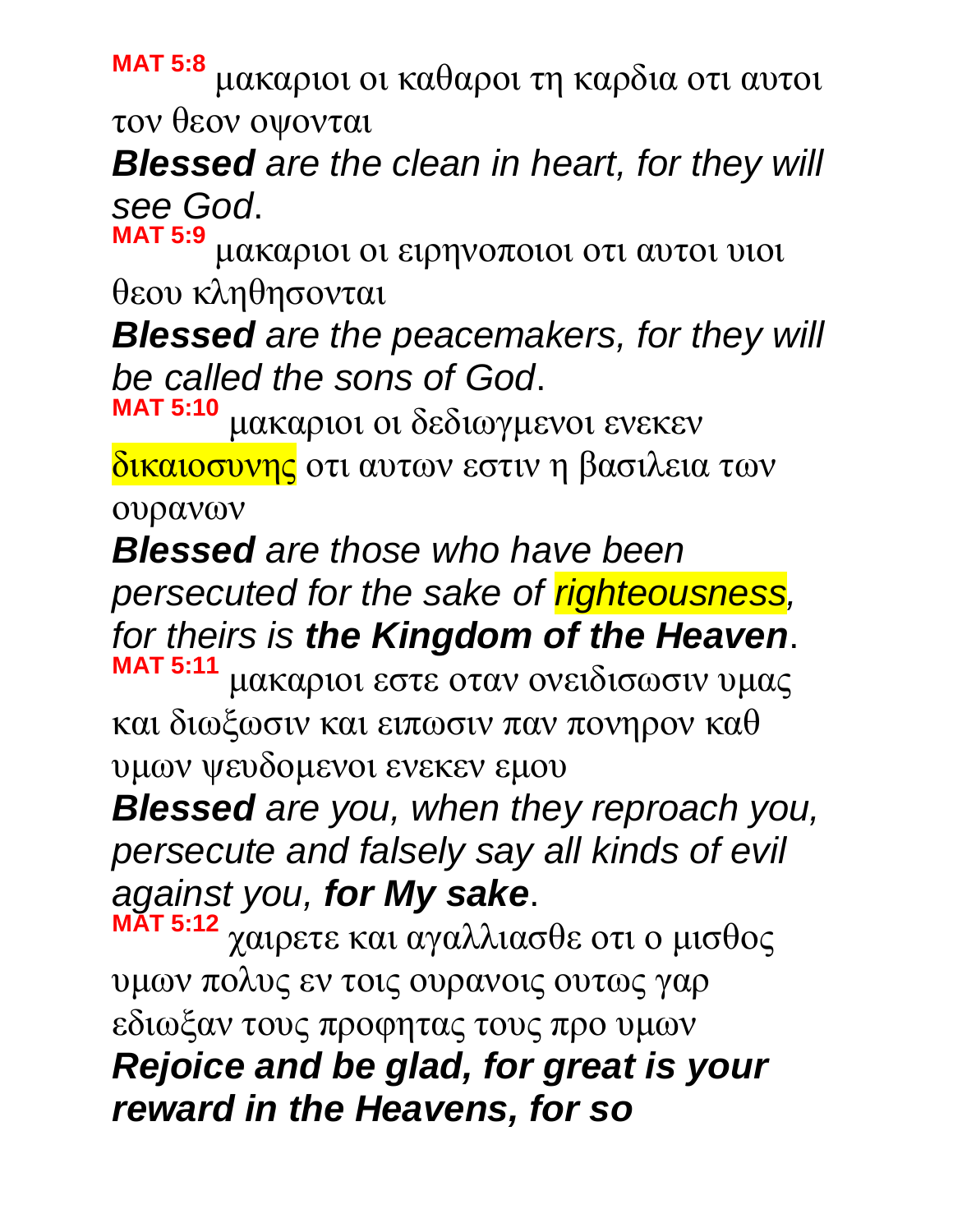## *persecuted they the prophets who were before you*.

**MAT 5:13** υμεις εστε το αλας της γης εαν δε το αλας μωρανθη εν τινι αλισθησεται εις ουδεν ισχυει ετι ει μη βληθεν εξω καταπατεισθαι υπο των ανθρωπων

*You are the salt of the Earth, but if the salt looses its saltiness, by what can it be made salty? It is no longer of any use but to be cast out and be trampled by men*. **MAT 5:14** υμεις εστε το φως του κοσμου ου δυναται πολις κρυβηναι επανω ορους κειμενη

*You are the light of the world. A city that is set on a hill cannot be hid*.

**MAT 5:15** ουδε καιουσιν λυχνον και τιθεασιν αυτον υπο τον μοδιον αλλ επι την λυχνιαν και λαμπει πασιν τοις εν τη οικια

*Neither do men light a candle and put it under a bushel container, but on a lamp stand and it gives light to all who are in the house*.

**MAT 5:16** ουτως λαμψατω το φως υμων εμπροσθεν των ανθρωπων οπως ιδωσιν υμων τα καλα εργα και δοξασωσιν τον πατερα υμων τον εν τοις ουρανοις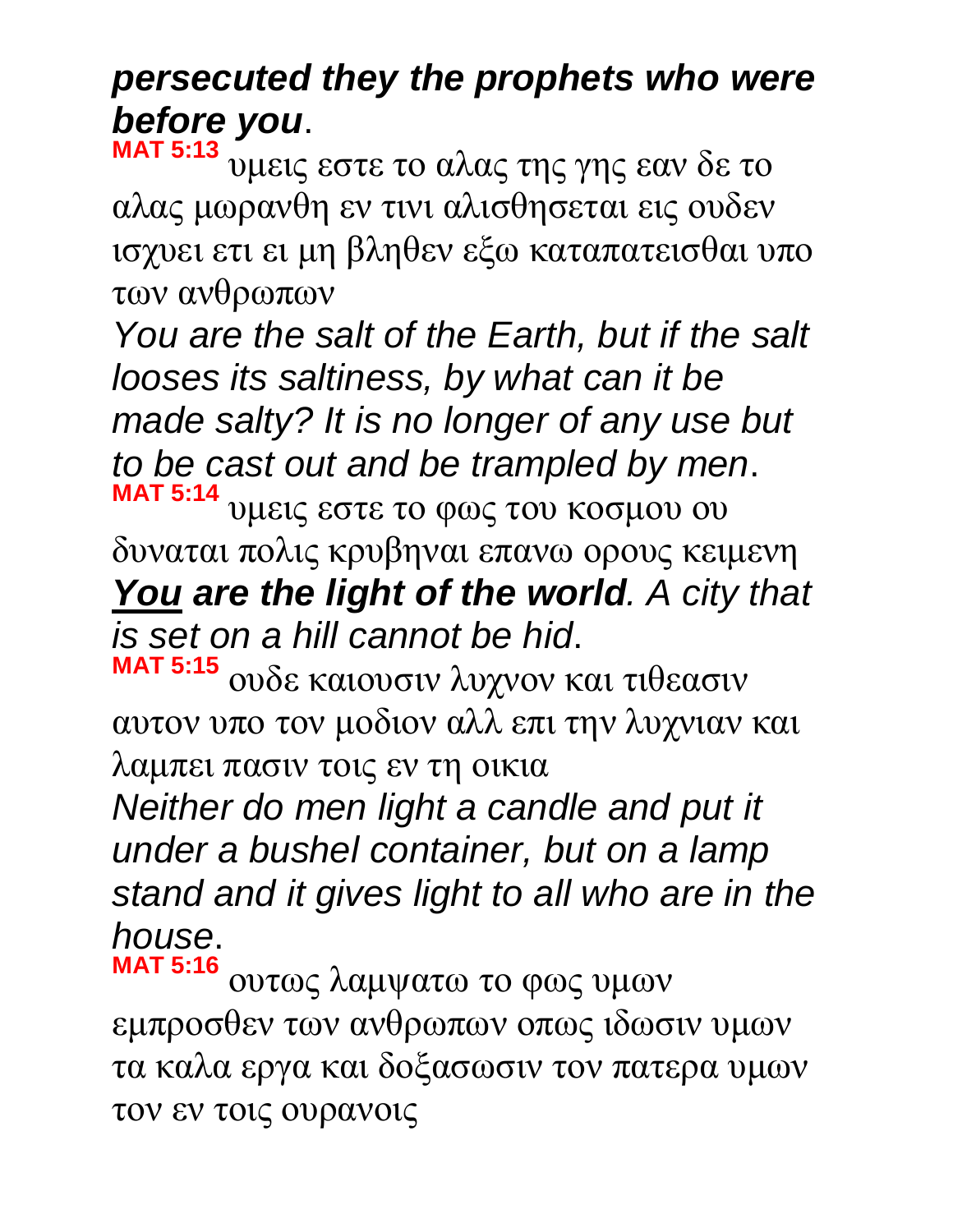## *Let your light shine before men, so that they may see your good works and may glorify your Father Who is in the*

## *Heavens***.**

**MAT 5:17** μη νομισητε οτι ηλθον καταλυσαι τον νομον η τους προφητας ουκ ηλθον καταλυσαι αλλα πληρωσαι

### *Think not that I am come to destroy the Law, or the Prophets. I am not come to destroy but to fulfill*.

**MAT 5:18** αμην γαρ λεγω υμιν εως αν παρελθη ο ουρανος και η γη ιωτα εν η μια κεραια ου μη παρελθη απο του νομου εως παντα γενηται *For asurredly I say to you, 'Until Heaven and Earth pass, one iota* [ $\cdot$ ] *or one stroke* [of a letter] *will in no wise pass from the Law, until all be fulfilled.'*

**MAT 5:19** ος εαν ουν λυση μιαν των εντολων τουτων των ελαχιστων και διδαξη ουτως τους ανθρωπους ελαχιστος κληθησεται εν τη βασιλεια των ουρανων ος δ αν ποιηση και διδαξη ουτος μεγας κληθησεται εν τη βασιλεια των ουρανων

## *Whoever therefore will break one of the least commandments and will teach*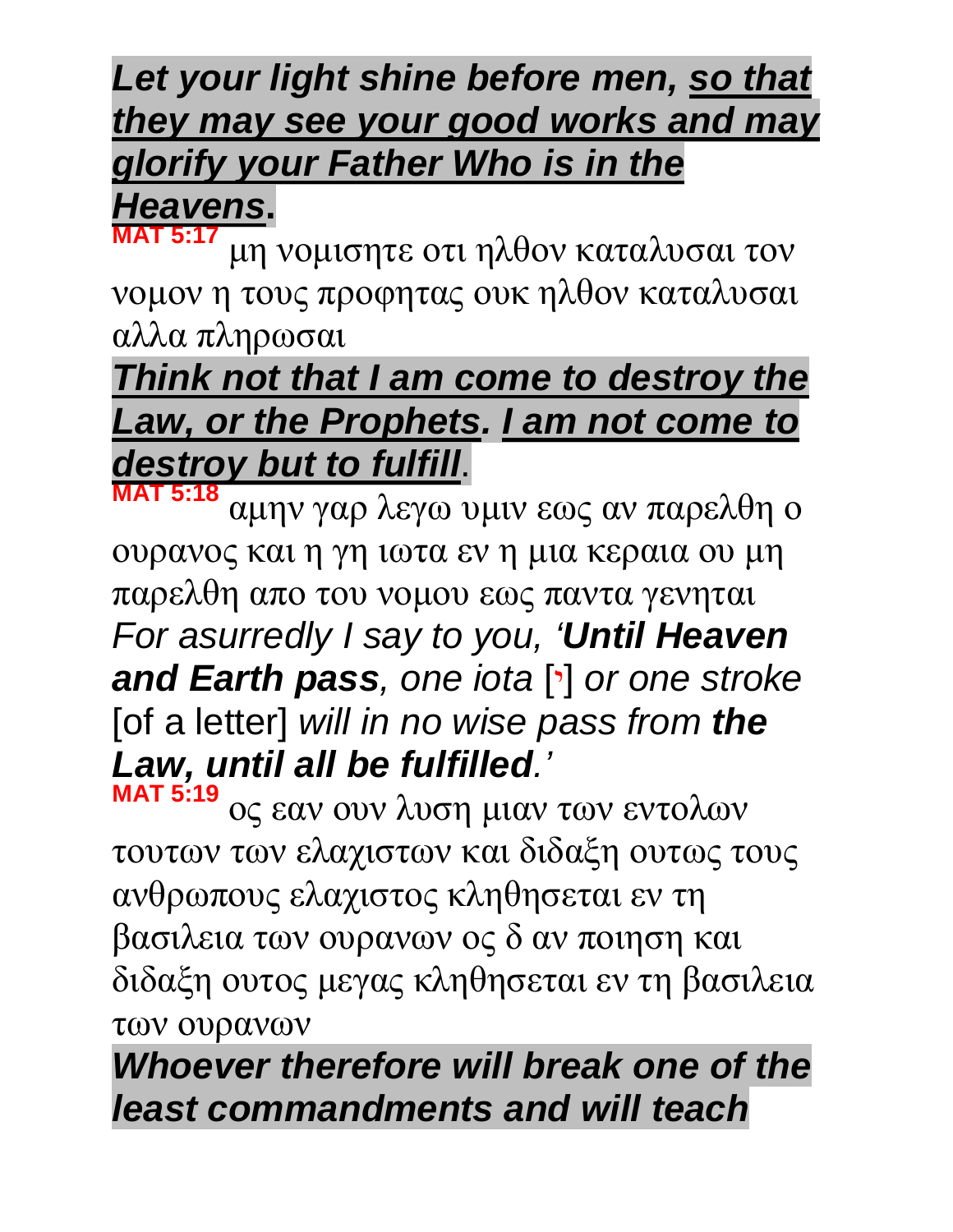*men to do so, he will be called the least in the Kingdom of Heaven; but whoever will do and teach them, the same will be called great in the Kingdom of Heaven***.** 

**MAT 5:20** λεγω γαρ υμιν οτι εαν μη περισσευση υμων η δικαιοσυνη πλειον των γραμματεων και φαρισαιων ου μη εισελθητε εις την βασιλειαν των ουρανων

*For I say to you, 'That except your righteousness will exceed that of the scribes and Pharisees, you will in no case enter into the Kingdom of Heaven*.' **MAT 5:21**

ηκουσατε οτι ερρεθη τοις αρχαιοις ου φονευσεις ος δ αν φονευση ενοχος εσται τη κρισει

*You have heard that it was said to the ancients, 'You shall not murder; and whoever murders will be subject to the judgment*' [EXO 21:12ff]

**MAT 5:22** εγω δε λεγω υμιν οτι πας ο οργιζομενος τω αδελφω αυτου ενοχος εσται τη κρισει ος δ αν ειπη τω αδελφω αυτου ρακα ενοχος εσται τω συνεδριω ος δ αν ειπη μωρε ενοχος εσται εις την γεενναν του πυρος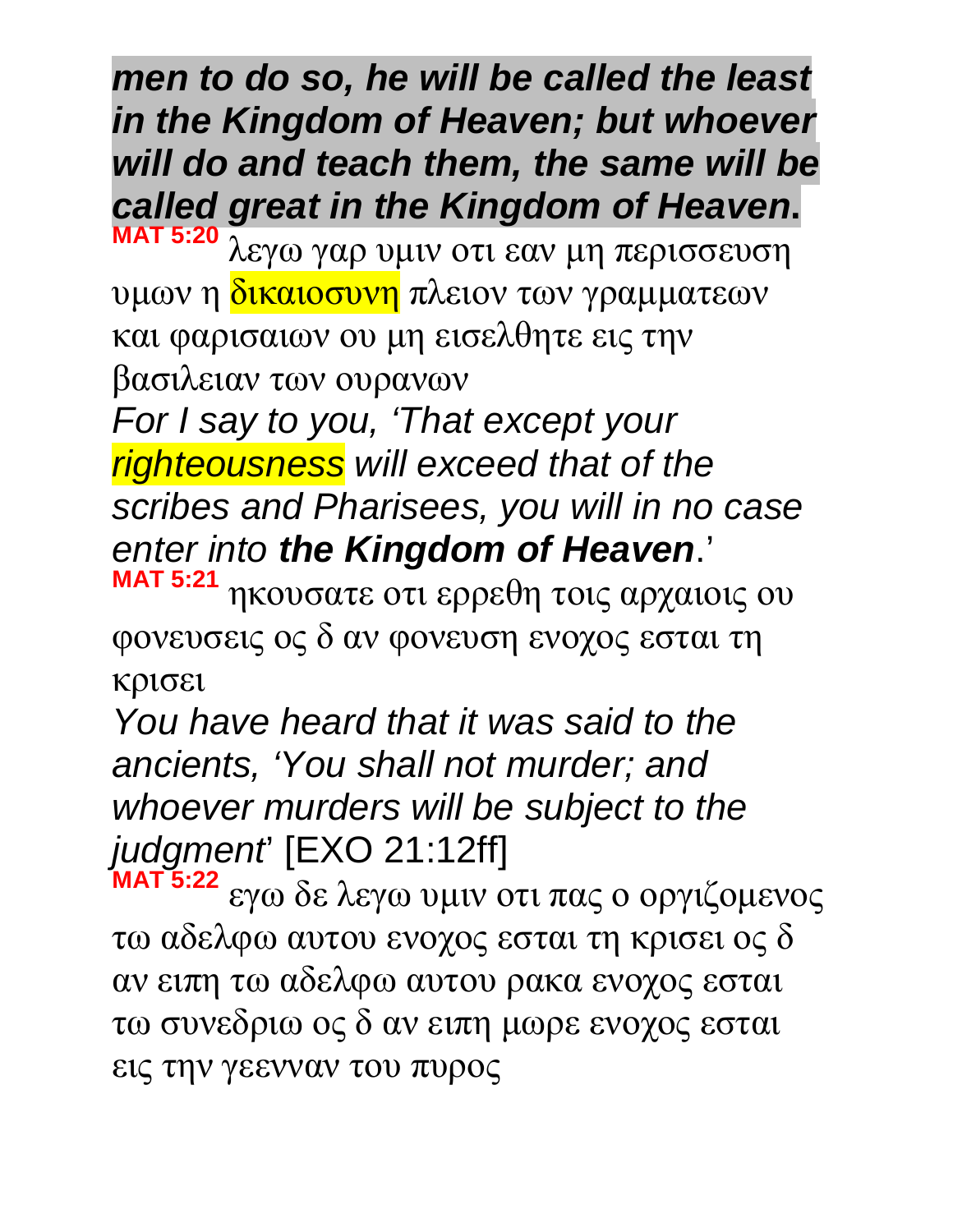*But I say to you, 'That everyone being angry with his brother will be subject to the judgment and whoever says to his brother, Raca* [**Aramaic for empty head or good for nothing**], *will be subjec to the council;' but whoever says, 'Fool, will be subjec to the fire of Hell*.'

**MAT 5:23** εαν ουν προσφερης το δωρον σου επι το θυσιαστηριον κακει μνησθης οτι ο αδελφος σου εχει τι κατα σου

## *Therefore if you bring your gift to the altar and there remember that your brother has anything against you*;

**MAT 5:24** αφες εκει το δωρον σου εμπροσθεν του θυσιαστηριου και υπαγε πρωτον διαλλαγηθι τω αδελφω σου και τοτε ελθων προσφερε το δωρον σου

### *leave your gift before the altar, go your way, first be reconciled to your brother and then come and offer your gift*.

**MAT 5:25** ισθι ευνοων τω αντιδικω σου ταχυ εως οτου ει μετ αυτου εν τη οδω μηποτε σε παραδω ο αντιδικος τω κριτη και ο κριτης τω υπηρετη και εις φυλακην βληθηση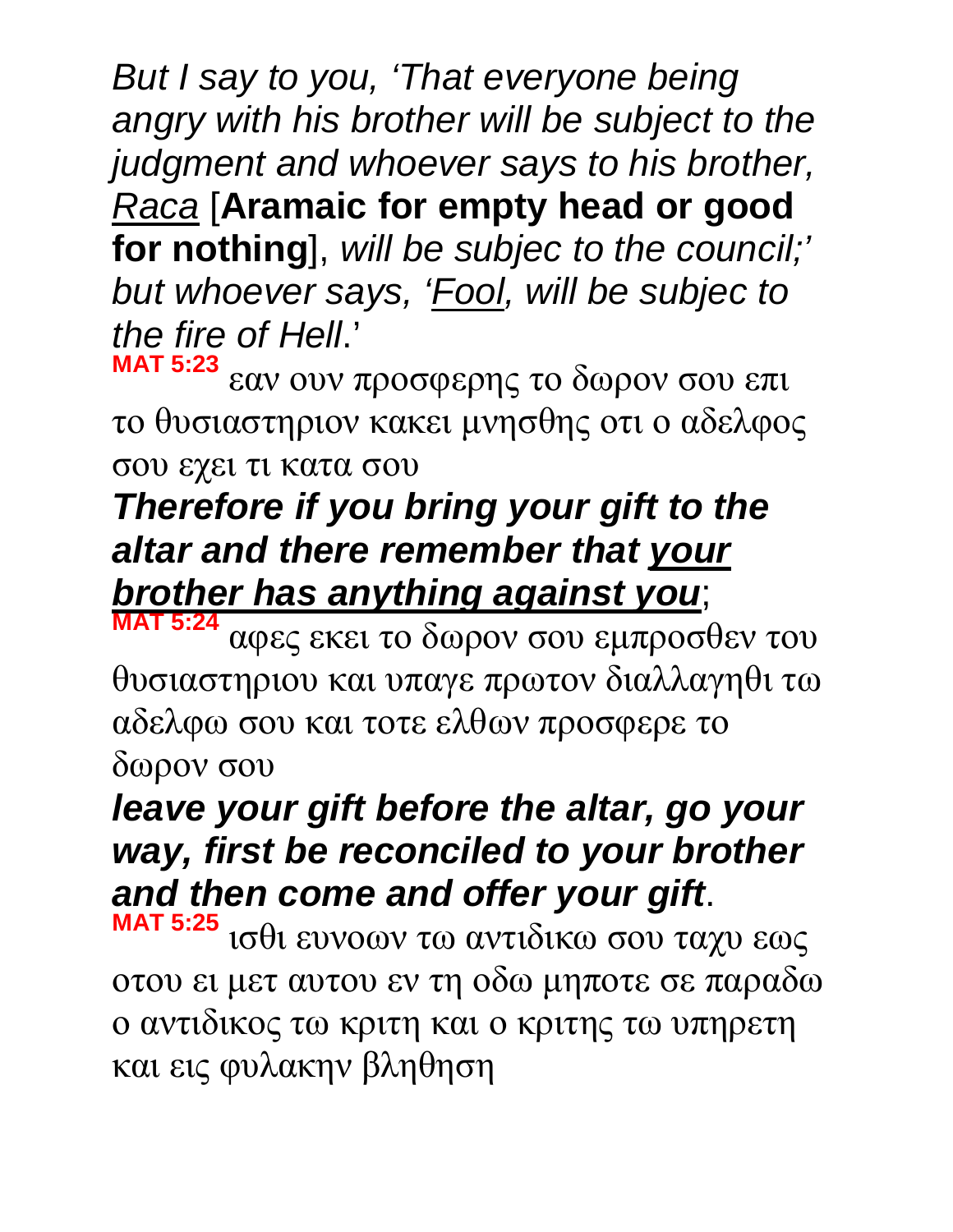*Settle matters quickly with your opponent while you are with him in the way* [**to the judge**]; *lest your opponent deliver you to the judge, and the judge deliver you to the officer, and you be cast into prison*.

**MAT 5:26** αμην λεγω σοι ου μη εξελθης εκειθεν εως αν αποδως τον εσχατον κοδραντην *Assuredly I say to you, 'You will by no means come out, till you have paid the last of the fine*.'

**MAT 5:27** ηκουσατε οτι ερρεθη ου μοιχευσεις *You have heard that it was said, 'You shall not commit adultery* [EXEO 20:14]:'

**MAT 5:28** εγω δε λεγω υμιν οτι πας ο βλεπων γυναικα προς το επιθυμησαι ηδη εμοιχευσεν αυτην εν τη καρδια αυτου

### *But I say to you, 'That all who see a woman to lust after her already has committed adultery with her in his heart*.'

**MAT 5:29** ει δε ο οφθαλμος σου ο δεξιος σκανδαλιζει σε εξελε αυτον και βαλε απο σου συμφερει γαρ σοι ινα αποληται εν των μελων σου και μη ολον το σωμα σου βληθη εις γεενναν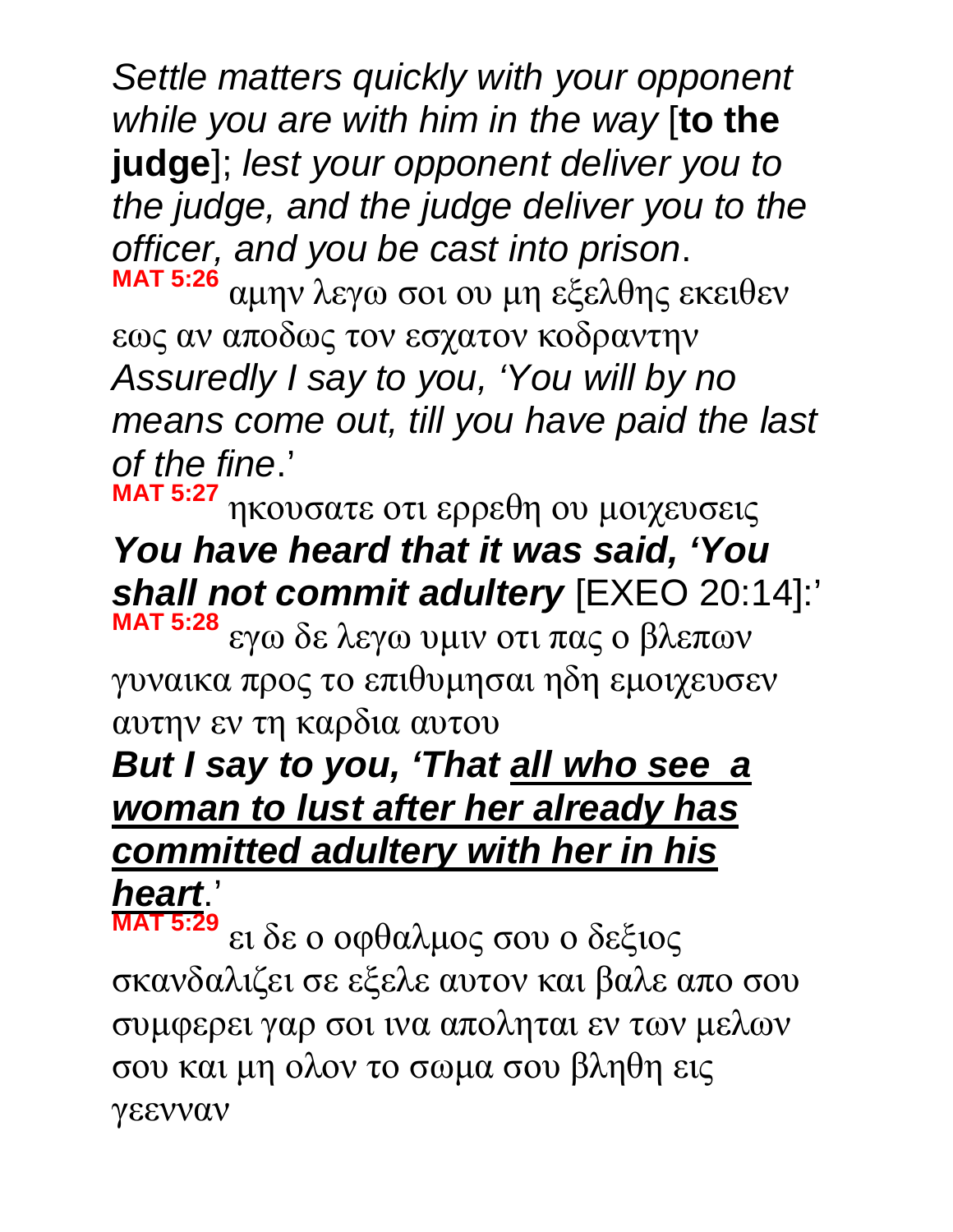*But if your right eye offend you, pluck it out, and cast it from you: for it is better for you in order that one of your body should perish, and not that your whole body should be cast into hell*.

**MAT 5:30** και ει η δεξια σου χειρ σκανδαλιζει σε εκκοψον αυτην και βαλε απο σου συμφερει γαρ σοι ινα αποληται εν των μελων σου και μη ολον το σωμα σου εις γεενναν απελθη *And if your right hand offend you, cut it off, and cast it from you. For it is better for you that one of your members should perish and not that your whole body should be cast into Gehenna*.

**MAT 5:31** ερρεθη δε ος αν απολυση την γυναικα αυτου δοτω αυτη αποστασιον

*But it has been said, 'Whoever will put away his wife, let him give her a writing of divorce*.'

**MAT 5:32** εγω δε λεγω υμιν οτι πας ο απολυων την γυναικα αυτου παρεκτος λογου πορνειας ποιει αυτην μοιχευθηναι και ος εαν απολελυμενην γαμηση μοιχαται

#### *But I say to you, 'That everyone who puts away his wife, EXCEPT FOR THE*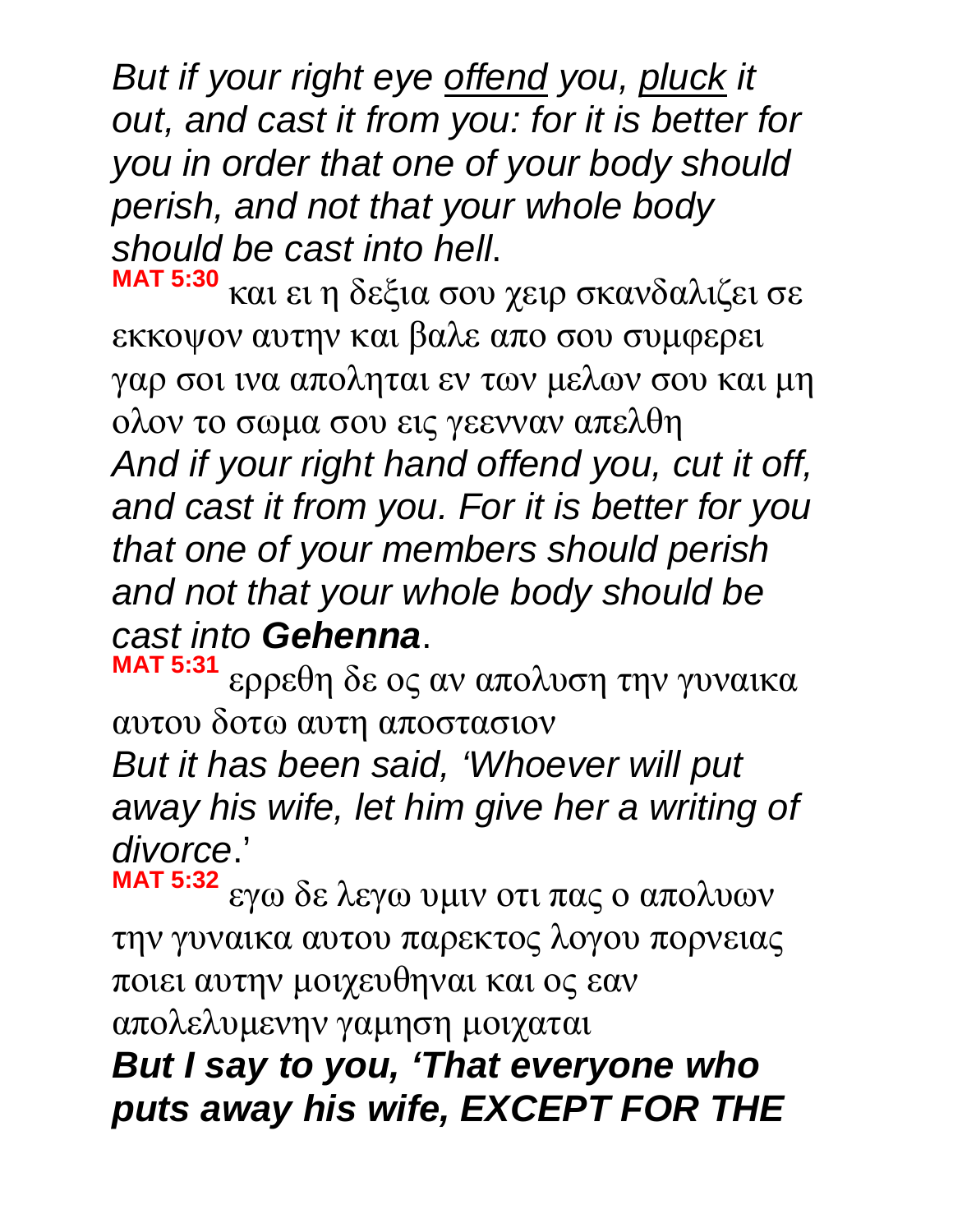# *CAUSE OF FORNICATION***,** *causes her to commit adultery*. *And whoever marries her who is divorced commits*

*adultery* [μοιχευοντας, interchangeable with πορνευσαι in REV 2:20, 21].

**MAT 5:33** παλιν ηκουσατε οτι ερρεθη τοις αρχαιοις ουκ επιορκησεις αποδωσεις δε τω κυριω τους ορκους σου

*Again, you have heard that it has been said to the ancients, 'You shall not make false oaths* [**or promises**], *but will do your oaths* [**or promises as**] *to the Lord***.**'

**MAT 5:34** εγω δε λεγω υμιν μη ομοσαι ολως μητε εν τω ουρανω οτι θρονος εστιν του θεου *But I say to you, 'Swear not at all; neither by Heaven, for it is God's throne*; **MAT 5:35**

μητε εν τη γη οτι υποποδιον εστιν των ποδων αυτου μητε εις ιεροσολυμα οτι πολις εστιν του μεγαλου βασιλεως

*nor by the Earth, for it is His footstool; nor by Jerusalem; because it is the city of the great King*.

**MAT 5:36** μητε εν τη κεφαλη σου ομοσης οτι ου δυνασαι μιαν τριχα λευκην ποιησαι η μελαιναν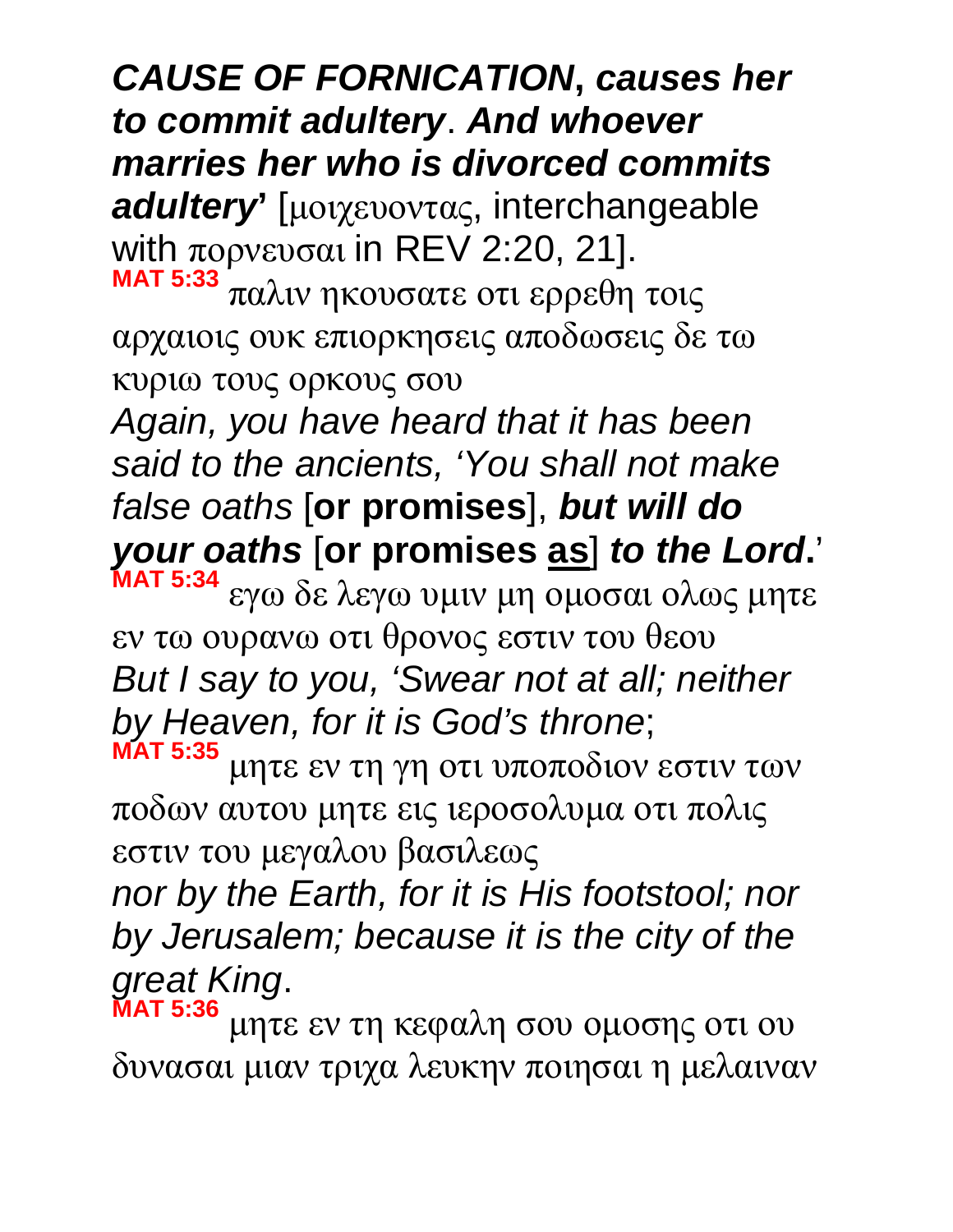*Nor shall you swear by your head, because you are not able to make one hair white or black*.

**MAT 5:37** εστω δε ο λογος υμων ναι ναι ου ου το δε περισσον τουτων εκ του πονηρου εστιν *But let your word be, Yes, yes; No, no; for whatever is more than this comes of evil***.**'

**MAT 5:38** ηκουσατε οτι ερρεθη οφθαλμον αντι οφθαλμου και οδοντα αντι οδοντος *You have heard that it has been said, 'An eye for an eye, and a tooth for a tooth*.' **MAT 5:39** εγω δε λεγω υμιν μη αντιστηναι τω πονηρω αλλ οστις σε ραπιζει εις την δεξιαν σιαγονα σου στρεψον αυτω και την αλλην *But I say to you, 'Do not resist the one who is evil; but whoever will strike you on your right cheek, turn to him the other*. **MAT 5:40**

και τω θελοντι σοι κριθηναι και τον χιτωνα σου λαβειν αφες αυτω και το ιματιον *And to the one wishing to judge* [**sue you**] *and take your shirt, allow him* [to have] *your coat also*.

**MAT 5:41** και οστις σε αγγαρευσει μιλιον εν υπαγε μετ αυτου δυο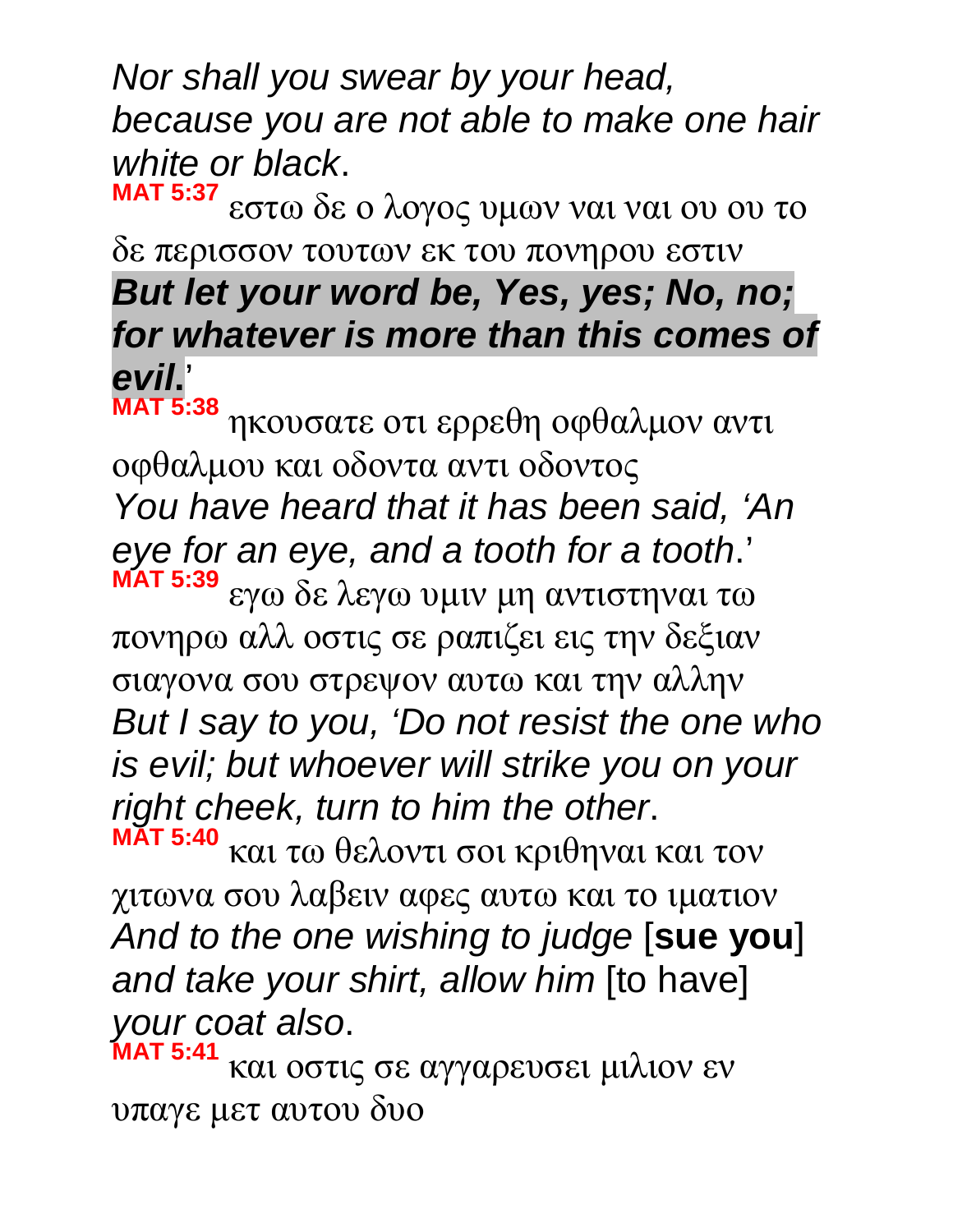*And whoever will compel you to go one mile, go with him two*.

**MAT 5:42** τω αιτουντι σε δος και τον θελοντα απο σου δανισασθαι μη αποστραφης *To the one asking you to give, and the one wishing to borrow from you turn not away*.' **MAT 5:43** ηκουσατε οτι ερρεθη αγαπησεις τον

πλησιον σου και μισησεις τον εχθρον σου *You have heard that it was said, 'You will love your neighbor and hate your enemy***'** [LEV 19:18;DEU 23:3-6].

**MAT 5:44** εγω δε λεγω υμιν αγαπατε τους εχθρους υμων και προσευχεσθε υπερ των διωκοντων υμας

## *But I say to you, 'Love your enemies and pray for those who persecute you*;

**MAT 5:45** οπως γενησθε υιοι του πατρος υμων του εν ουρανοις οτι τον ηλιον αυτου ανατελλει επι πονηρους και αγαθους και βρεχει επι δικαιους και αδικους

*that you may become sons of your Father in Heaven; because He makes His Sun to rise on evil and good and rains on righteous and unrighteous*.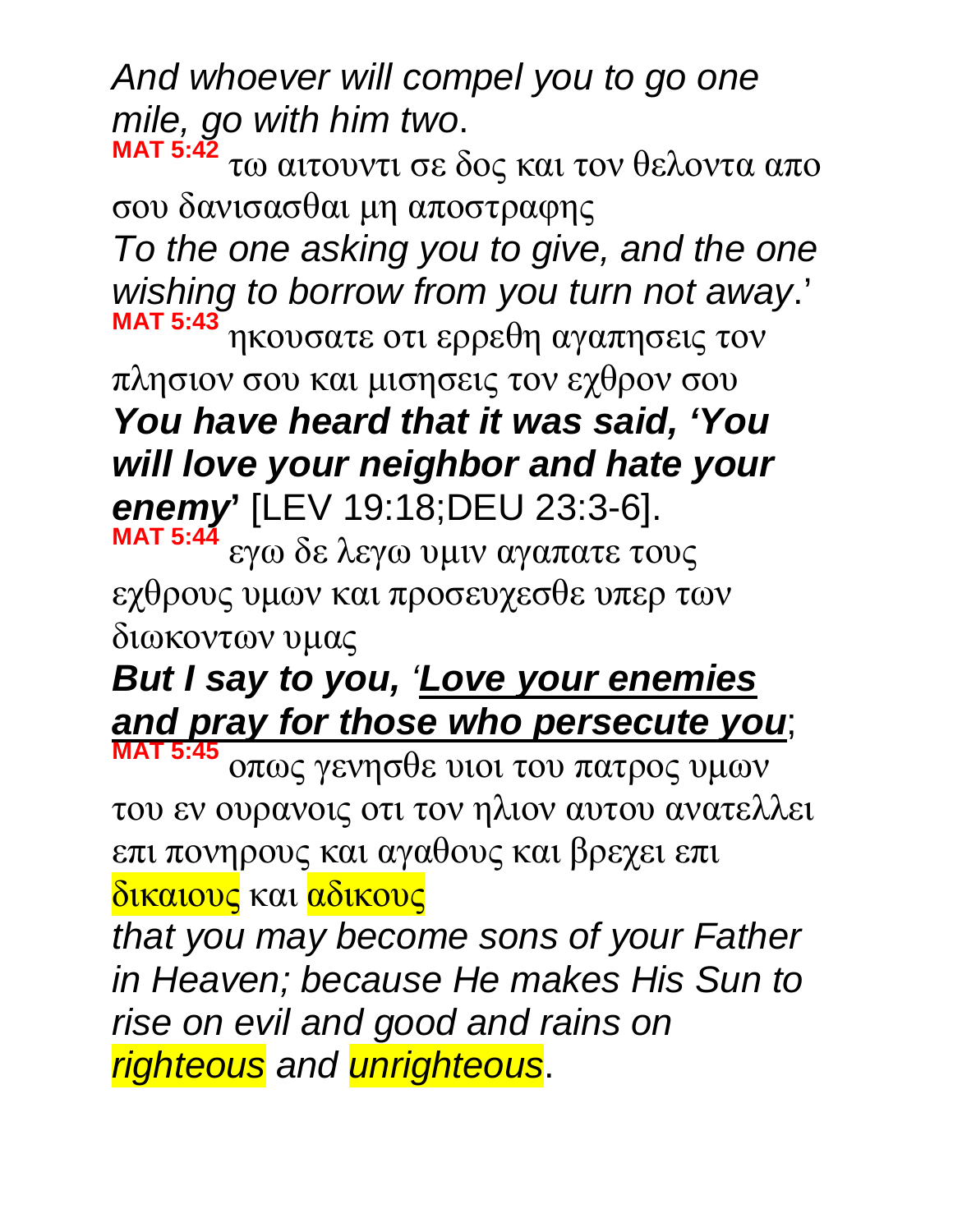**MAT 5:46** εαν γαρ αγαπησητε τους αγαπωντας υμας τινα μισθον εχετε ουχι και οι τελωναι το αυτο ποιουσιν

*For if you love those loving you, what reward do you have? Do not even the tax collectors the same?*

**MAT 5:47** και εαν ασπασησθε τους αδελφους υμων μονον τι περισσον ποιειτε ουχι και οι εθνικοι το αυτο ποιουσιν

*If you greet your brothers only, what more do you* than others*? Do not even the nations the same?*

**MAT 5:48** εσεσθε ουν υμεις τελειοι ως ο πατηρ υμων ο ουρανιος τελειος εστιν

*'You therefore be perfect, as your Heavenly Father is perfect*' [LEV 19:2]. **MAT 6:1** προσεχετε την δικαιοσυνην υμων μη

ποιειν εμπροσθεν των ανθρωπων προς το θεαθηναι αυτοις ει δε μη γε μισθον ουκ εχετε παρα τω πατρι υμων τω εν τοις ουρανοις

*Take heed, do not your righteouness before men, to be seen by them: for then you have no reward of your Father Who is in Heaven*.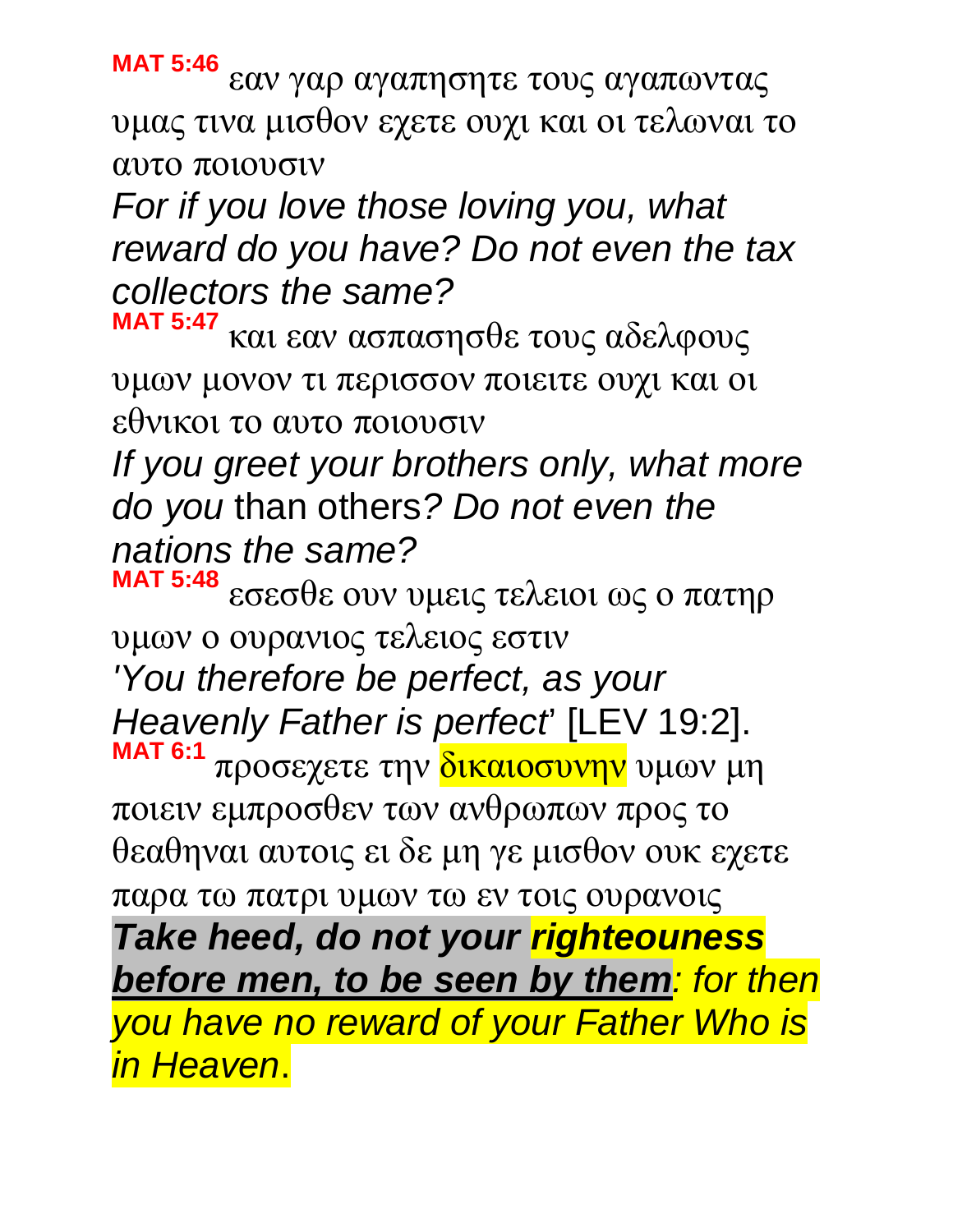**MAT 6:2** οταν ουν ποιης ελεημοσυνην μη σαλπισης εμπροσθεν σου ωσπερ οι υποκριται ποιουσιν εν ταις συναγωγαις και εν ταις ρυμαις οπως δοξασθωσιν υπο των ανθρωπων αμην λεγω υμιν απεχουσιν τον μισθον αυτων *Therefore when you give your gifts to the poor, do not sound a trumpet before you, as the hypocrites do in the synagogues and in the streets, that they may have glory of men. Assuredly I say to you, 'They have their reward.'*

**MAT 6:3** σου δε ποιουντος ελεημοσυνην μη γνωτω η αριστερα σου τι ποιει η δεξια σου *But when you give to the poor, let not your left* [hand] *know what your right* [hand] *does*;

**MAT 6:4** οπως η σου η ελεημοσυνη εν τω κρυπτω και ο πατηρ σου ο βλεπων εν τω κρυπτω αποδωσει σοι

*that your donations to the poor may be in secret: and your Father Who sees in secret He will reward you*.

**MAT 6:5** και οταν προσευχησθε ουκ εσεσθε ως οι υποκριται οτι φιλουσιν εν ταις συναγωγαις και εν ταις γωνιαις των πλατειων εστωτες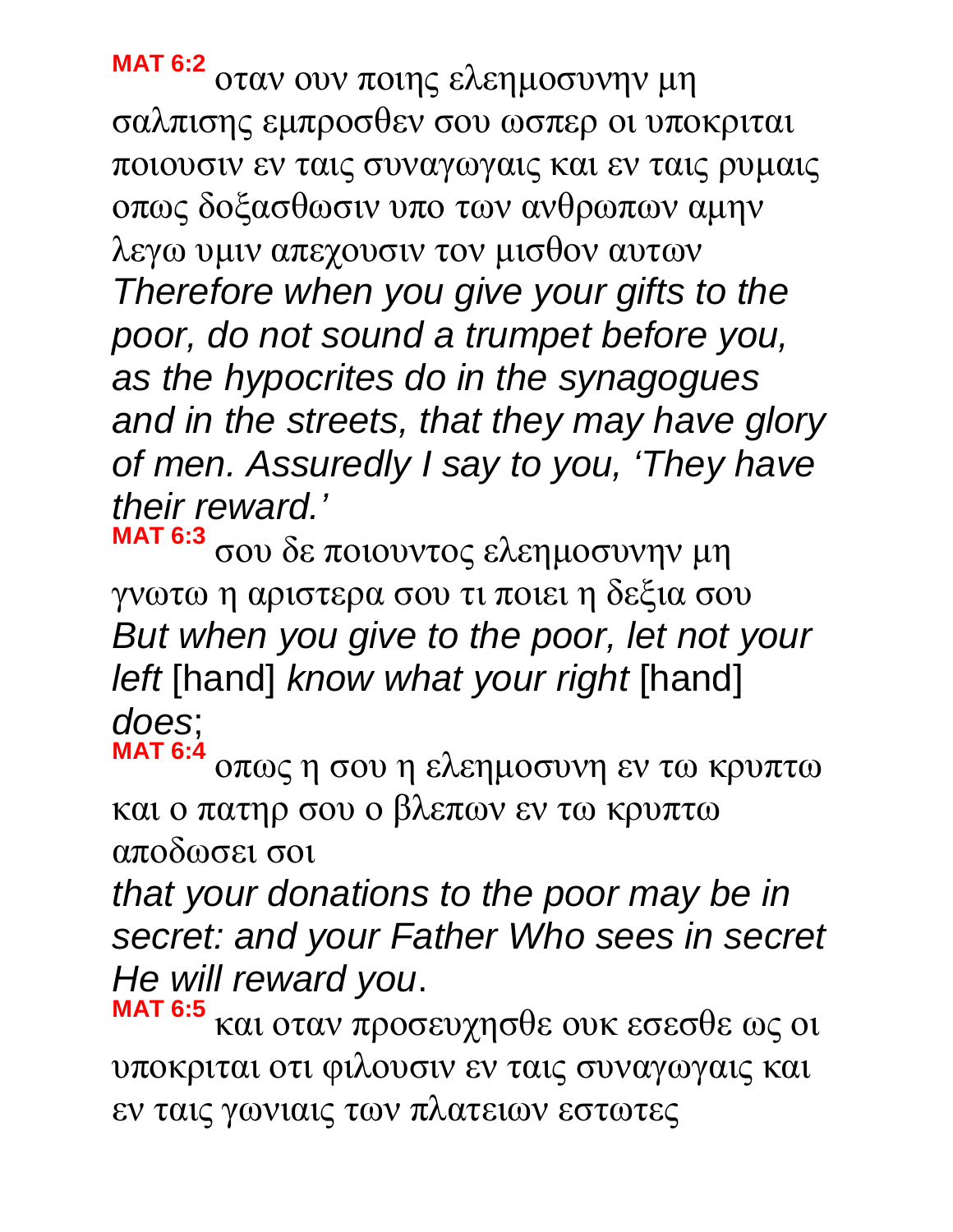προσευχεσθαι οπως φανωσιν τοις ανθρωποις αμην λεγω υμιν απεχουσιν τον μισθον αυτων *And when you pray, you shall not be as the hypocrites are: for they love to pray standing in the synagogues and in the corners of the streets, that they may be seen of men. Truly I say to you, 'They have their reward.'*

**MAT 6:6** συ δε οταν προσευχη εισελθε εις το ταμειον σου και κλεισας την θυραν σου προσευξαι τω πατρι σου τω εν τω κρυπτω και ο πατηρ σου ο βλεπων εν τω κρυπτω αποδωσει σοι

*But you, when you pray, enter your bedroom and when you have shut your door, pray to your Father in secret; and your Father Who sees in secret will reward you*.

**MAT 6:7** προσευχομενοι δε μη βατταλογησητε ωσπερ οι εθνικοι δοκουσιν γαρ οτι εν τη πολυλογια αυτων εισακουσθησονται *Also when you pray, use not vain repetitions, as the heathen do. For they think that they will be heard for their much speaking*.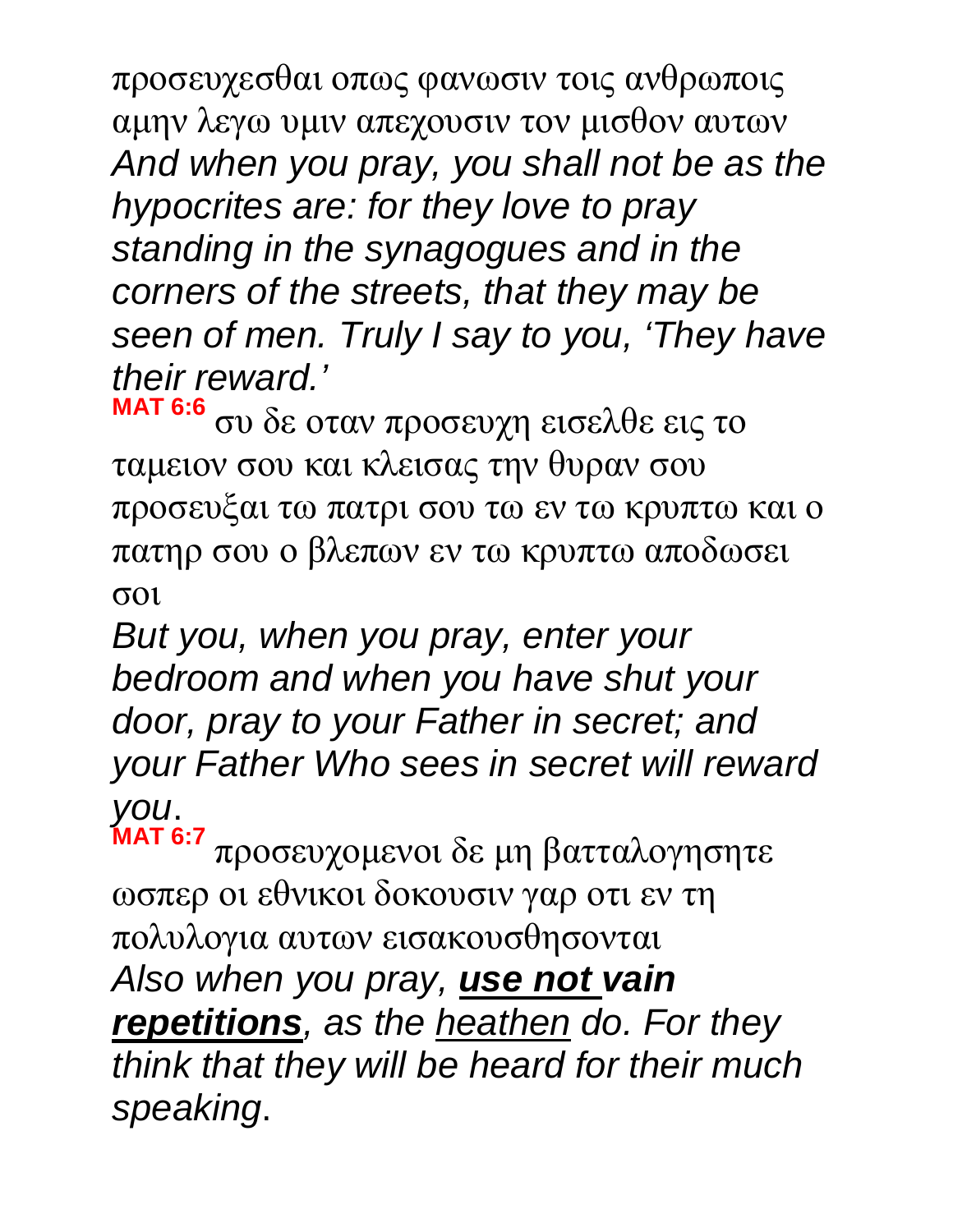**MAT 6:8** μη ουν ομοιωθητε αυτοις οιδεν γαρ ο θεος ο πατηρ υμων ων χρειαν εχετε προ του υμας αιτησαι αυτον

#### *Be not therefore like them: FOR YOUR FATHER KNOWS WHAT THINGS YOU HAVE NEED OF, BEFORE YOU ASK HIM***.**

**MAT 6:9** ουτως ουν προσευχεσθε υμεις πατερ ημων ο εν τοις ουρανοις αγιασθητω το ονομα σου

*Therefore you pray in this way*: *Our Father Who is in the Heavens, Your name be made Holy*.

**MAT 6:10** ελθετω η βασιλεια σου γενηθητω το θελημα σου ως εν ουρανω και επι γης *Let Your Kingdom come*, *Let Your will be done on Earth as it is in Heaven*. **MAT 6:11**

τον αρτον ημων τον επιουσιον δος ημιν σημερον

*Give us today our daily bread*.

**MAT 6:12** και αφες ημιν τα οφειληματα ημων ως και ημεις αφηκαμεν τοις οφειλεταις ημων *Forgive us our sins*, *as we also have forgiven those who have sinned against us*.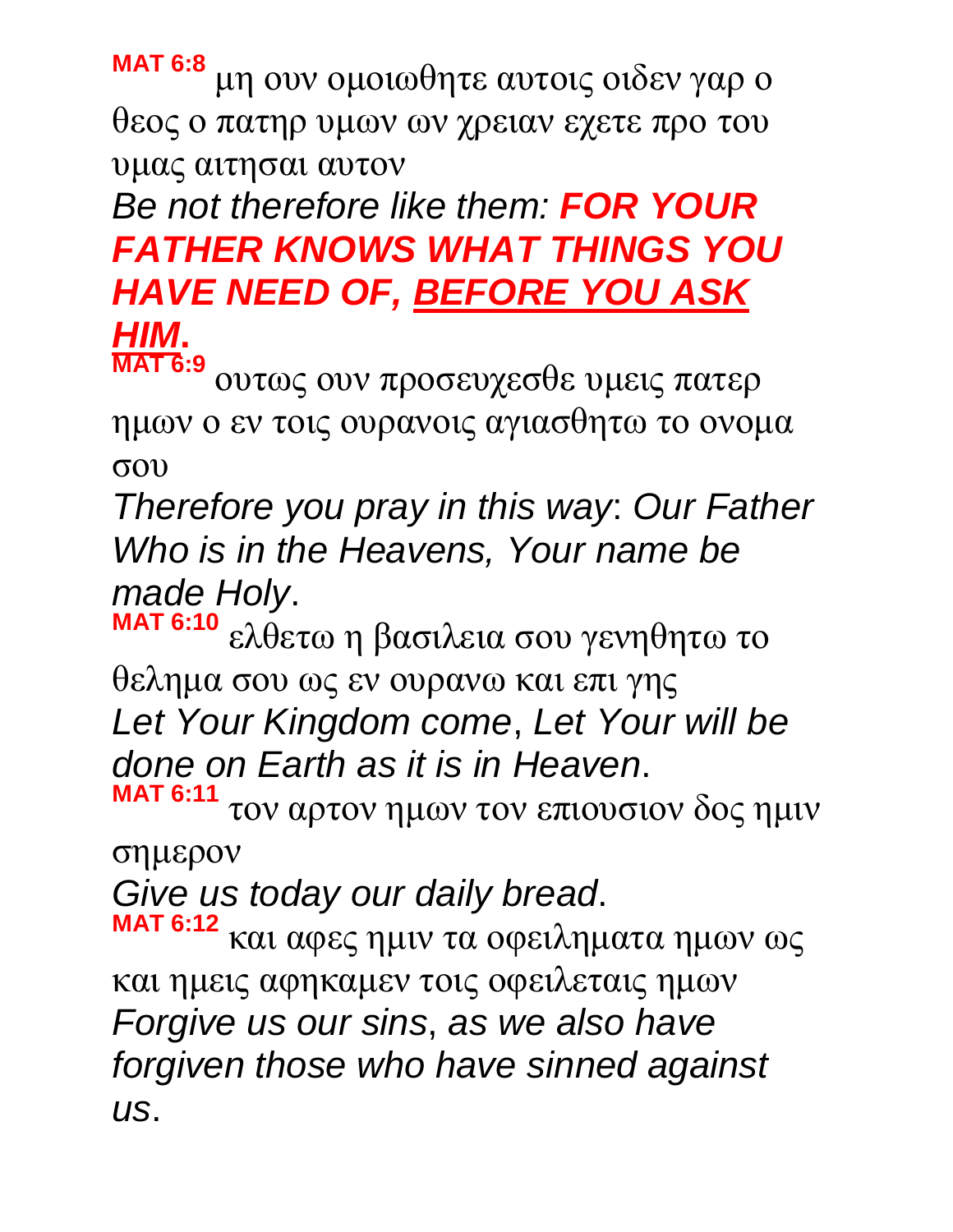**MAT 6:13** και μη εισενεγκης ημας εις πειρασμον αλλα ρυσαι ημας απο του πονηρου *And bring us not into temptation, but deliver us from the evil one* – [see JAM 1:13-17].

**MAT 6:14** εαν γαρ αφητε τοις ανθρωποις τα παραπτωματα αυτων αφησει και υμιν ο πατηρ υμων ο ουρανιος

*For if you forgive men their trespasses* [sins and trespasses are synonyms - see EPH 2:1], *your Heavenly Father will also forgive you*.

**MAT 6:15** εαν δε μη αφητε τοις ανθρωποις τα παραπτωματα αυτων ουδε ο πατηρ υμων αφησει τα παραπτωματα υμων

*But if you do not forgive men, neither will your Father forgive your trespasses*.

**MAT 6:16** οταν δε νηστευητε μη γινεσθε ως οι υποκριται σκυθρωποι αφανιζουσιν γαρ τα προσωπα αυτων οπως φανωσιν τοις ανθρωποις νηστευοντες αμην λεγω υμιν απεχουσιν τον μισθον αυτων

*Moreover when you fast, be not as the hypocrites, of a sad face, for they disfigure their faces that they may appear to men to*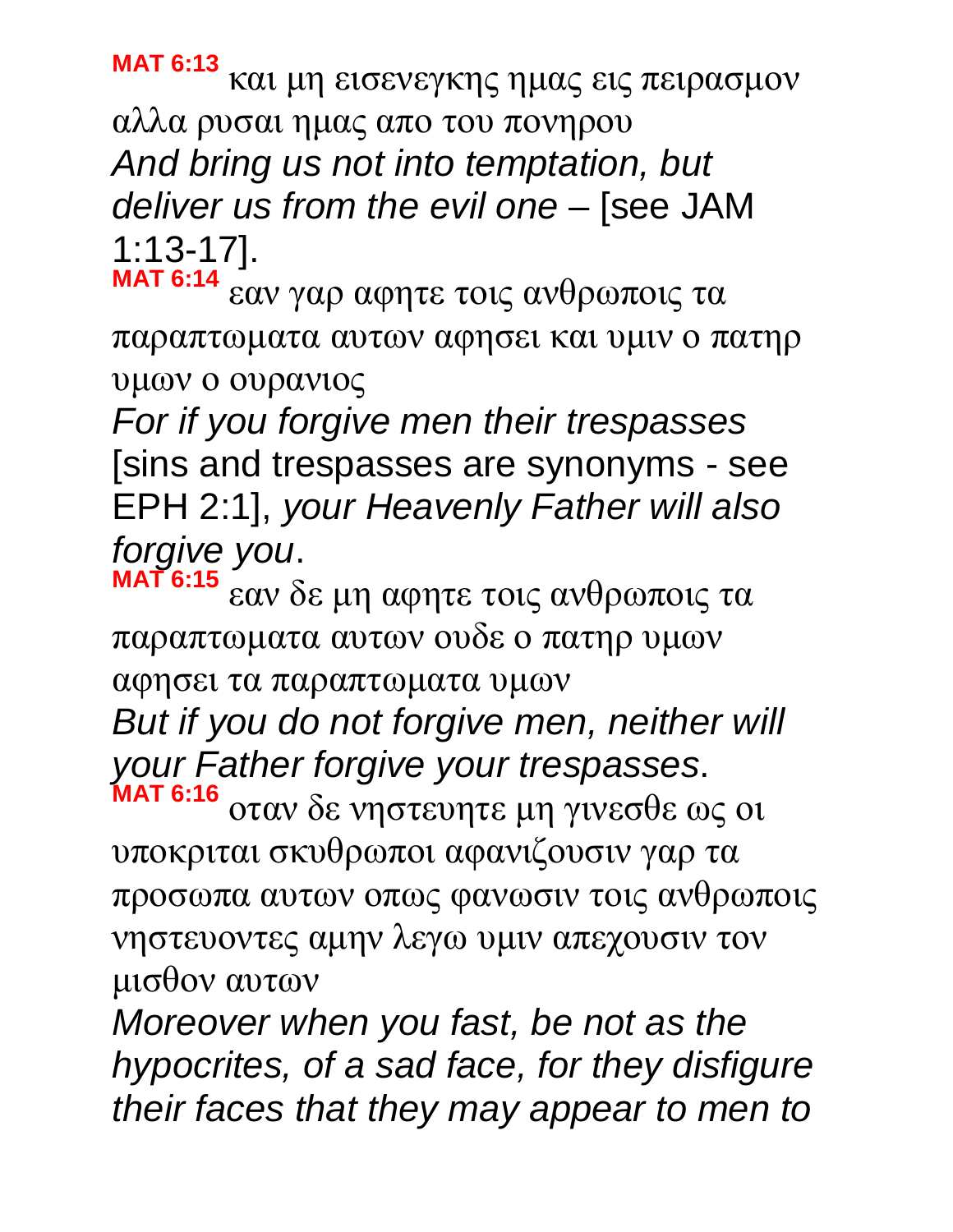*fast. Truly I say to you, 'They have their reward.'*

**MAT 6:17** συ δε νηστευων αλειψαι σου την κεφαλην και το προσωπον σου νιψαι *But you, when you fast, anoint your head and wash your face*, **MAT 6:18**

οπως μη φανης τοις ανθρωποις νηστευων αλλα τω πατρι σου τω εν τω κρυφαιω και ο πατηρ σου ο βλεπων εν τω κρυφαιω αποδωσει σοι

*that you appear not to men to fast, but to your Father Who is in secret; and your Father, Who sees in secret, will reward you openly*.

**MAT 6:19** μη θησαυριζετε υμιν θησαυρους επι της γης οπου σης και βρωσις αφανιζει και οπου κλεπται διορυσσουσιν και κλεπτουσιν *Lay not up for yourselves treasures on Earth, where moths and rust destroys, and where thieves break through and steal*. **MAT 6:20** θησαυριζετε δε υμιν θησαυρους εν ουρανω οπου ουτε σης ουτε βρωσις αφανιζει και οπου κλεπται ου διορυσσουσιν ουδε κλεπτουσιν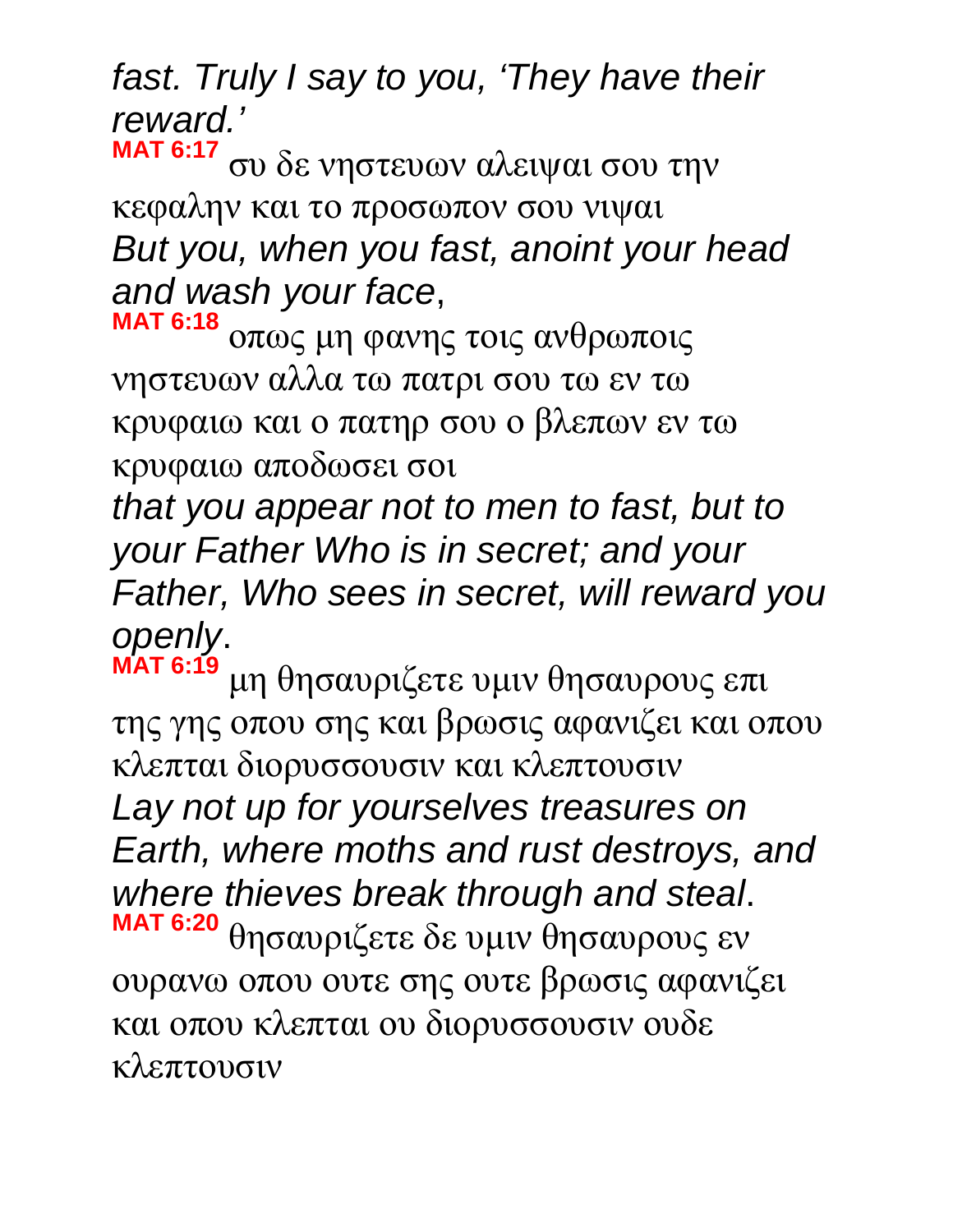*But lay up for yourselves treasures in Heaven, where neither moths nor rust destroys, and where thieves do not break through nor steal*.

**MAT 6:21** οπου γαρ εστιν ο θησαυρος σου εκει εσται η καρδια σου

### *For where your treasure is, there will your heart be*.

**MAT 6:22** ο λυχνος του σωματος εστιν ο οφθαλμος εαν ουν η ο οφθαλμος σου απλους ολον το σωμα σου φωτεινον εσται *The eye is the lamp of the body. If therefore your eye is single* [clear], *your whole body will be full of light*.

**MAT 6:23** εαν δε ο οφθαλμος σου πονηρος η ολον το σωμα σου σκοτεινον εσται ει ουν το φως το εν σοι σκοτος εστιν το σκοτος ποσον *But if your eye be evil, your whole body will be full of darkness. If therefore the light that is in you is darkness, how great is that darkness!*

**MAT 6:24** ουδεις δυναται δυσι κυριοις δουλευειν η γαρ τον ενα μισησει και τον ετερον αγαπησει η ενος ανθεξεται και του ετερου καταφρονησει ου δυνασθε θεω δουλευειν και μαμωνα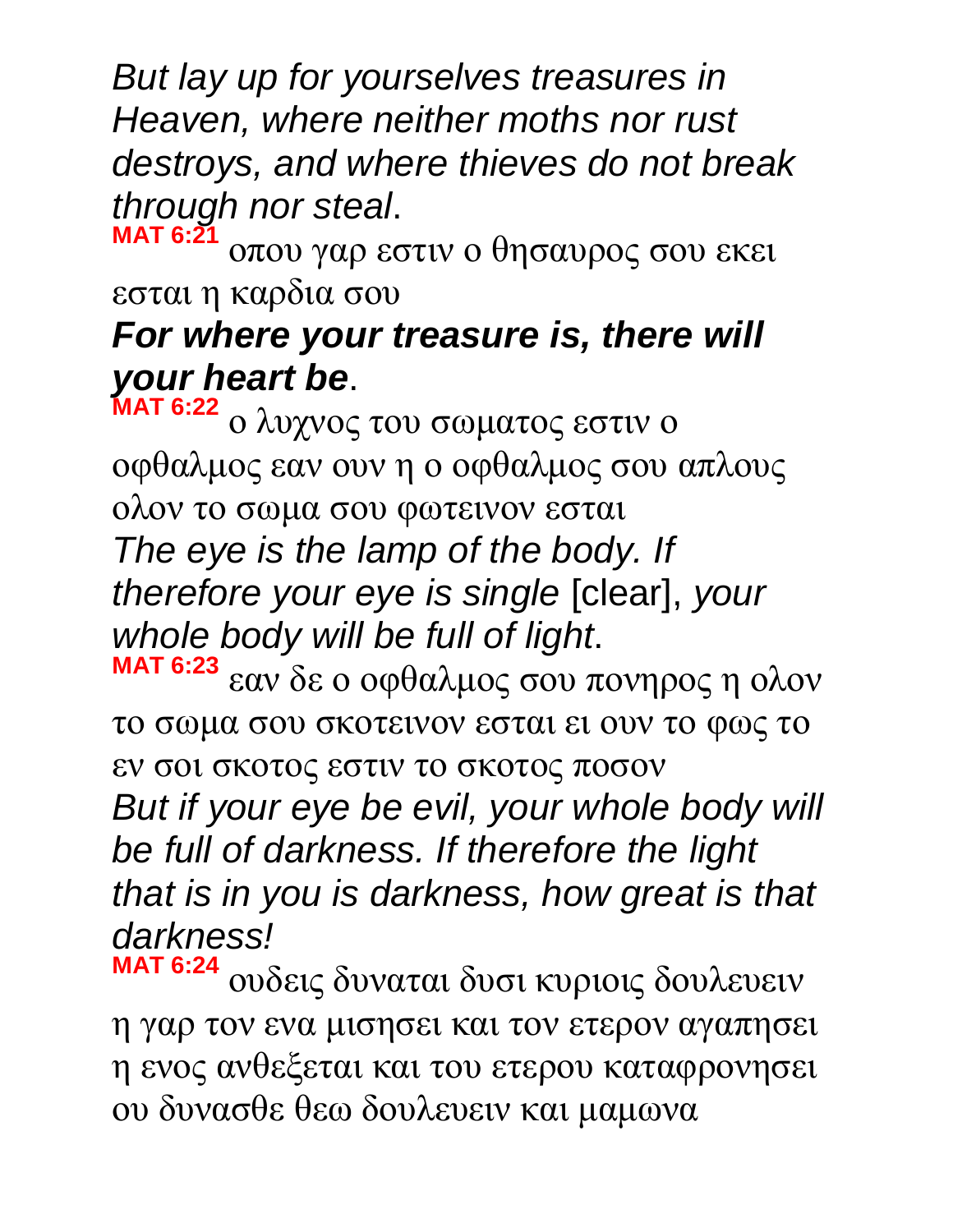*No man is able to serve two lords* [masters]: *for either he will hate the one, and love the other; or else he will hold to the one, and despise the other. You cannot serve God and riches*.

**MAT 6:25** δια τουτο λεγω υμιν μη μεριμνατε τη ψυχη υμων τι φαγητε μηδε τω σωματι υμων τι ενδυσησθε ουχι η ψυχη πλειον εστιν της τροφης και το σωμα του ενδυματος *Therefore I say to you, 'Do not be anxious for your life* — *what you will eat, or what you will drink; nor for your body* — *what* 

*you will put on. Is not the life more than food, and the body than clothing?*

**MAT 6:26** εμβλεψατε εις τα πετεινα του ουρανου οτι ου σπειρουσιν ουδε θεριζουσιν ουδε συναγουσιν εις αποθηκας και ο πατηρ υμων ο ουρανιος τρεφει αυτα ουχ υμεις μαλλον διαφερετε αυτων

*Look at the birds of the Heavens. They sow not, neither do they reap, nor gather into barns; and your Heavenly Father feeds them. Are you not worth much more than they?*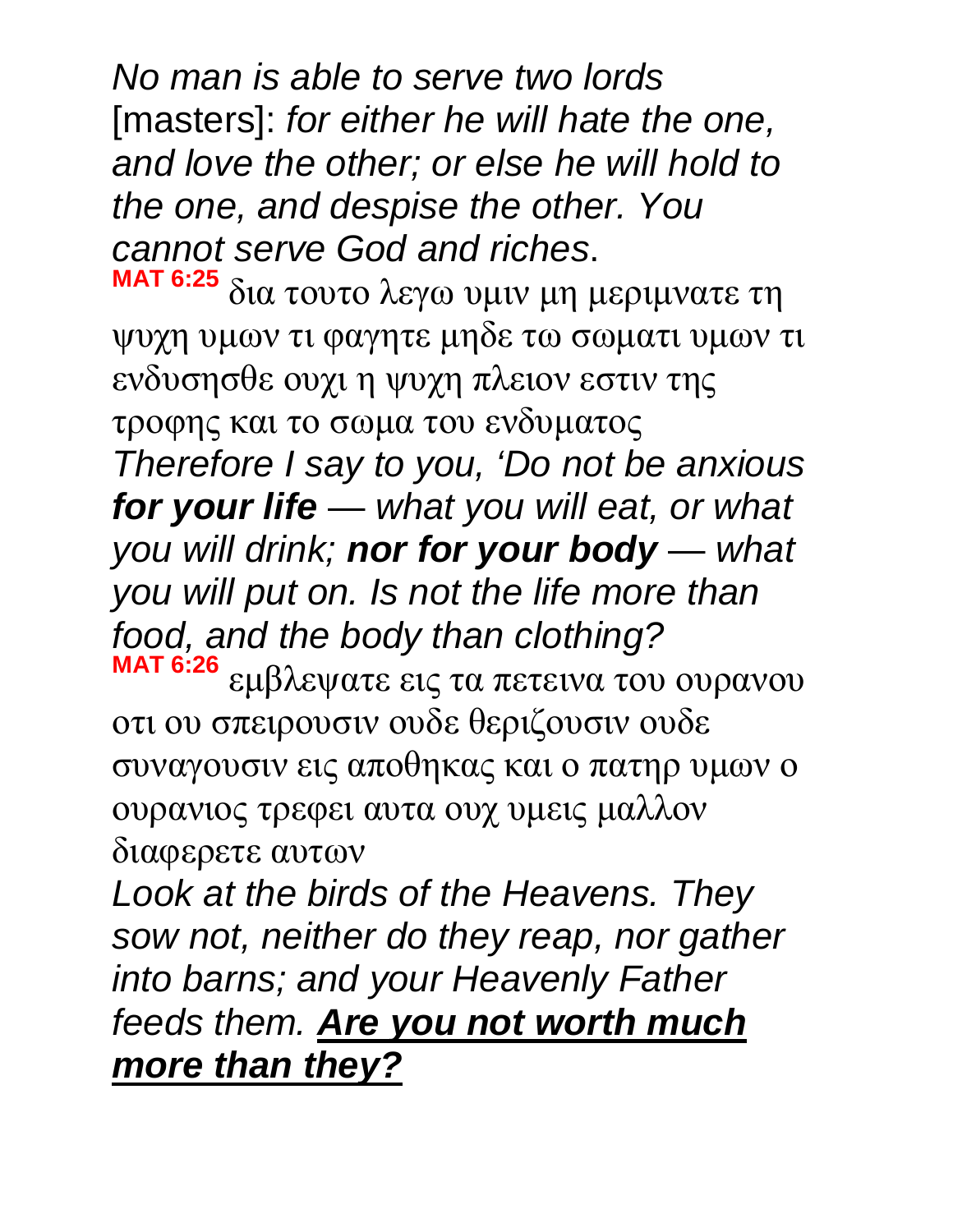**MAT 6:27** τις δε εξ υμων μεριμνων δυναται προσθειναι επι την ηλικιαν αυτου πηχυν ενα *Who of you by being anxious is able to add one cubit* [18 inches] *to his height?* **MAT 6:28**

και περι ενδυματος τι μεριμνατε καταμαθετε τα κρινα του αγρου πως αυξανουσιν ου κοπιωσιν ουδε νηθουσιν *Why be anxious about clothing? Consider the lilies of the field, how they grow; they do not labor or spin*.

**MAT 6:29** λεγω δε υμιν οτι ουδε σολομων εν παση τη δοξη αυτου περιεβαλετο ως εν τουτων *But I tell you that Solomon in all his glory was not dressed like one of these*.

**MAT 6:30** ει δε τον χορτον του αγρου σημερον οντα και αυριον εις κλιβανον βαλλομενον ο θεος ουτως αμφιεννυσιν ου πολλω μαλλον υμας ολιγοπιστοι

*But if God so clothes the grass of the field, which to day is, and tomorrow is cast into the oven, will He not do much more for you, Oh you of little faith?*

**MAT 6:31** μη ουν μεριμνησητε λεγοντες τι φαγωμεν η τι πιωμεν η τι περιβαλωμεθα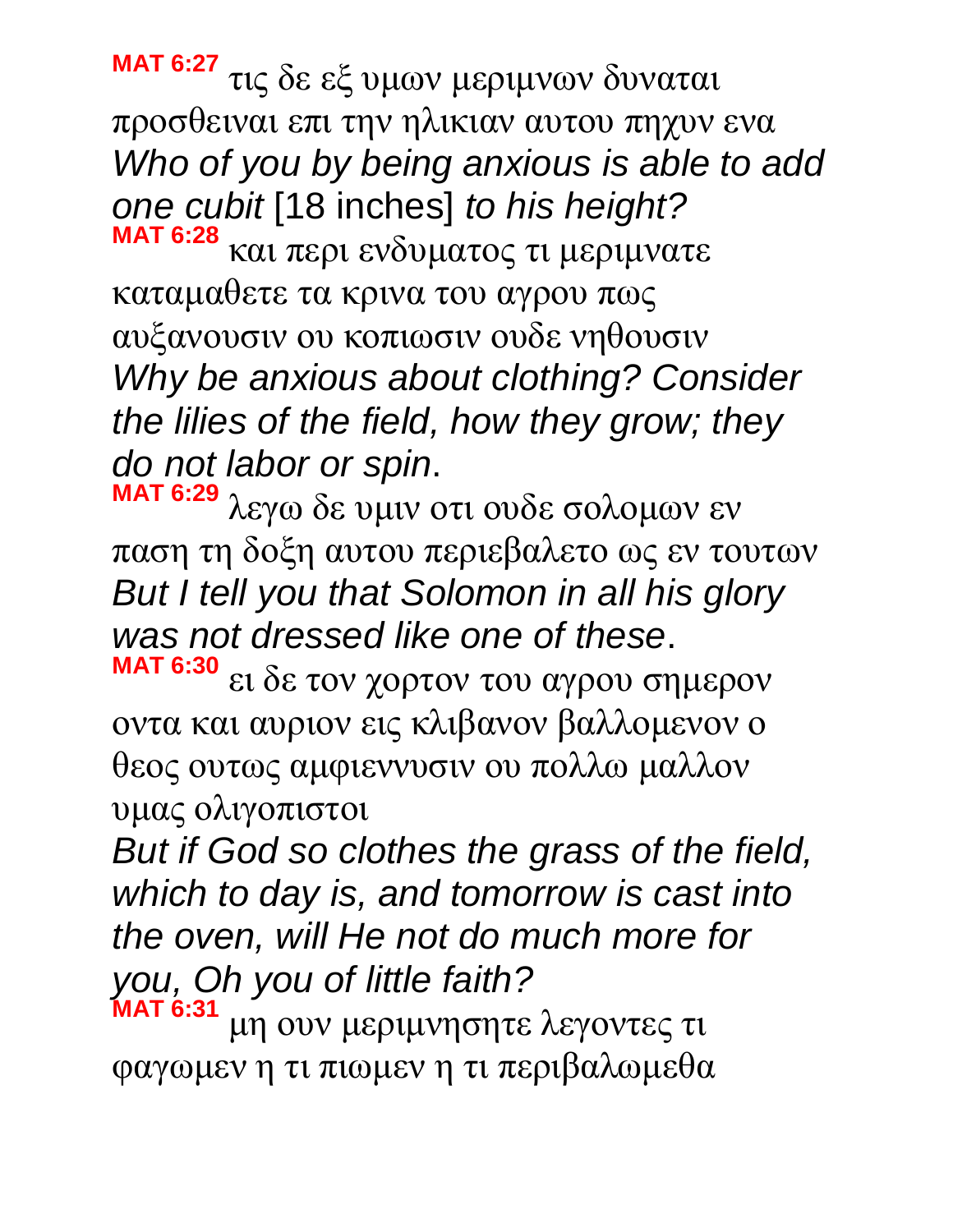*Therefore be not anxious, saying, 'What will we eat?' or, 'What will we drink?' or, 'What will we put on?'*

**MAT 6:32** παντα γαρ ταυτα τα εθνη επιζητουσιν οιδεν γαρ ο πατηρ υμων ο ουρανιος οτι χρηζετε τουτων απαντων

*For all these things the* nations *seek after; for your Heavenly Father knows that you have need of all these things*.

**MAT 6:33** ζητειτε δε πρωτον την βασιλειαν και την δικαιοσυνην αυτου και ταυτα παντα προστεθησεται υμιν

#### *But seek first His Kingdom and righteousness and all these things will be added to you*.

**MAT 6:34** μη ουν μεριμνησητε εις την αυριον η γαρ αυριον μεριμνησει εαυτης αρκετον τη ημερα η κακια αυτης

*Therefore be not anxious for tomorrow; for tomorrow will be anxious for itself. The evil of each day is sufficient for itself*. **MAT 7:1**

μη κρινετε ινα μη κριθητε

*Judge not, that you be not judged*.

**MAT 7:2** εν ω γαρ κριματι κρινετε κριθησεσθε και εν ω μετρω μετρειτε μετρηθησεται υμιν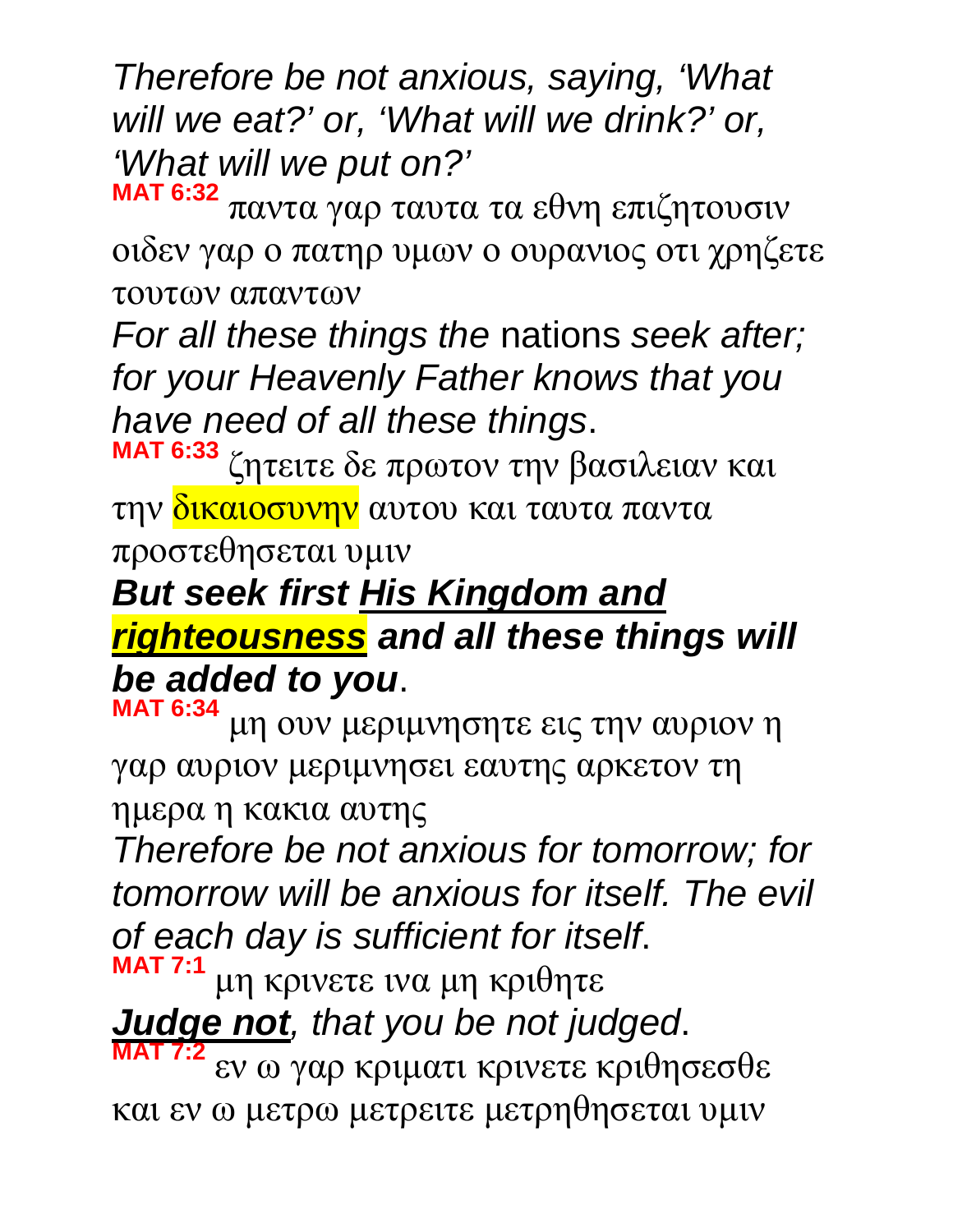*For with what judgment you judge, you will be judged: and with what measure you give, it will be measured to you again*. **MAT 7:3**

τι δε βλεπεις το καρφος το εν τω οφθαλμω του αδελφου σου την δε εν τω σω οφθαλμω δοκον ου κατανοεις

*Why do you behold the speck that is in your brother's eye, but consider not the beam that is in your own eye*?

**MAT 7:4** η πως ερεις τω αδελφω σου αφες εκβαλω το καρφος εκ του οφθαλμου σου και ιδου η δοκος εν τω οφθαλμω σου

*Or how will you say to your brother, 'Let me pull the speck out of your eye' and, behold a beam is in your own eye*?

**MAT 7:5** υποκριτα εκβαλε πρωτον εκ του οφθαλμου σου την δοκον και τοτε διαβλεψεις εκβαλειν το καρφος εκ του οφθαλμου του αδελφου σου

*YOU HYPOCRITE, first cast out the beam out of your own eye; and then will you see clearly to cast out the speck out of your brother's eye*.

**MAT 7:6** μη δωτε το αγιον τοις κυσιν μηδε βαλητε τους μαργαριτας υμων εμπροσθεν των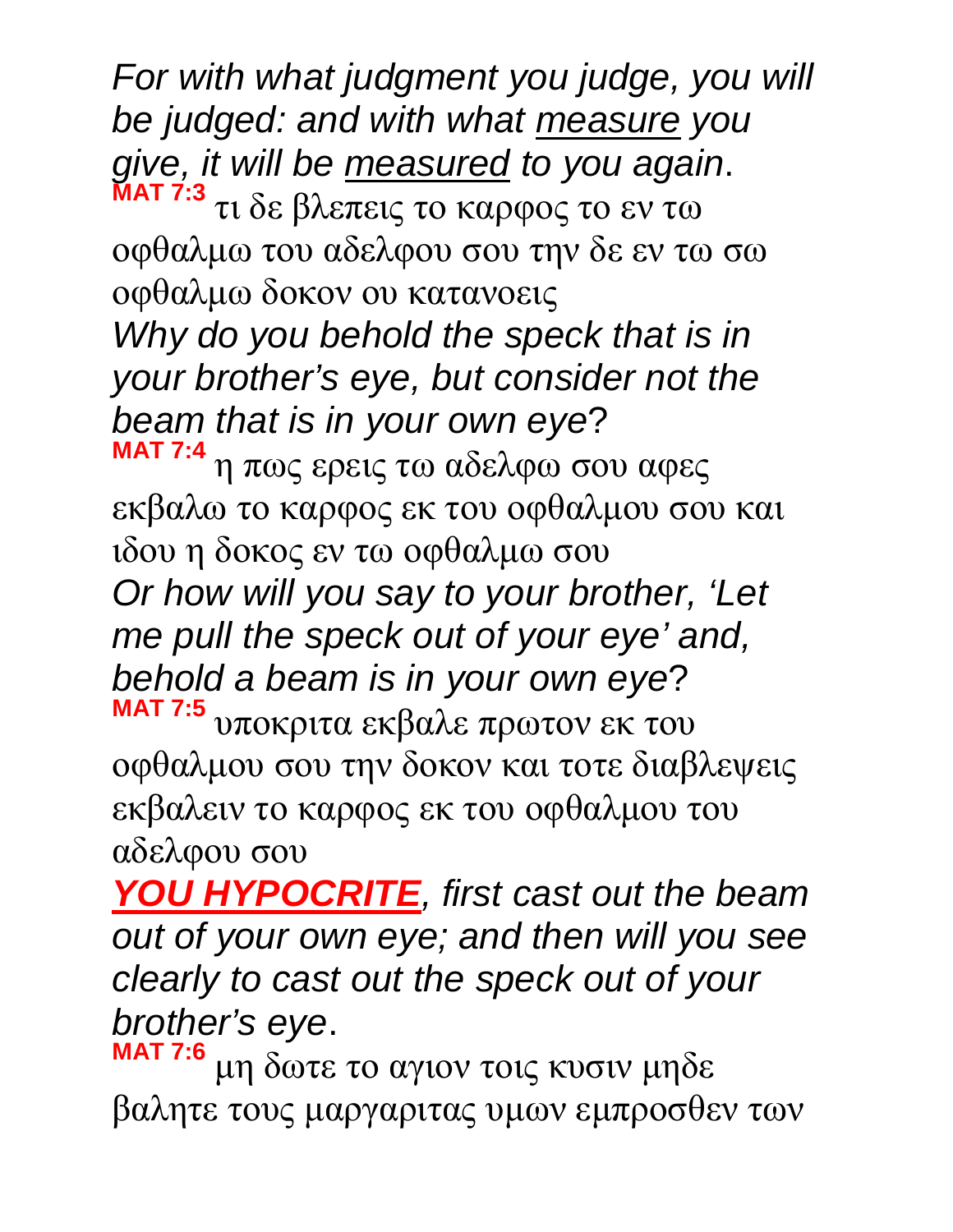χοιρων μηποτε καταπατησουσιν αυτους εν τοις ποσιν αυτων και στραφεντες ρηξωσιν υμας *Give not that which is holy to the dogs, neither cast your pearls before pigs, lest they trample them under their feet, and turn again and attack you*.

**MAT 7:7** αιτειτε και δοθησεται υμιν ζητειτε και ευρησετε κρουετε και ανοιγησεται υμιν *Ask, and it will be given you; seek, and you will find; knock, and it will be opened to you*:

**MAT 7:8** πας γαρ ο αιτων λαμβανει και ο ζητων ευρισκει και τω κρουοντι ανοιγησεται *for every one who asks receives; and he who seeks finds; and to him who knocks it will be opened* [**1JO 5:14** – "according to His will"].

**MAT 7:9** η τις εξ υμων ανθρωπος ον αιτησει ο υιος αυτου αρτον μη λιθον επιδωσει αυτω *Or what man is there of you whom if his son ask bread will he give him a stone?* **MAT 7:10** η και ιχθυν αιτησει μη οφιν επιδωσει

αυτω

*Or if he ask a fish will he give him a snake?*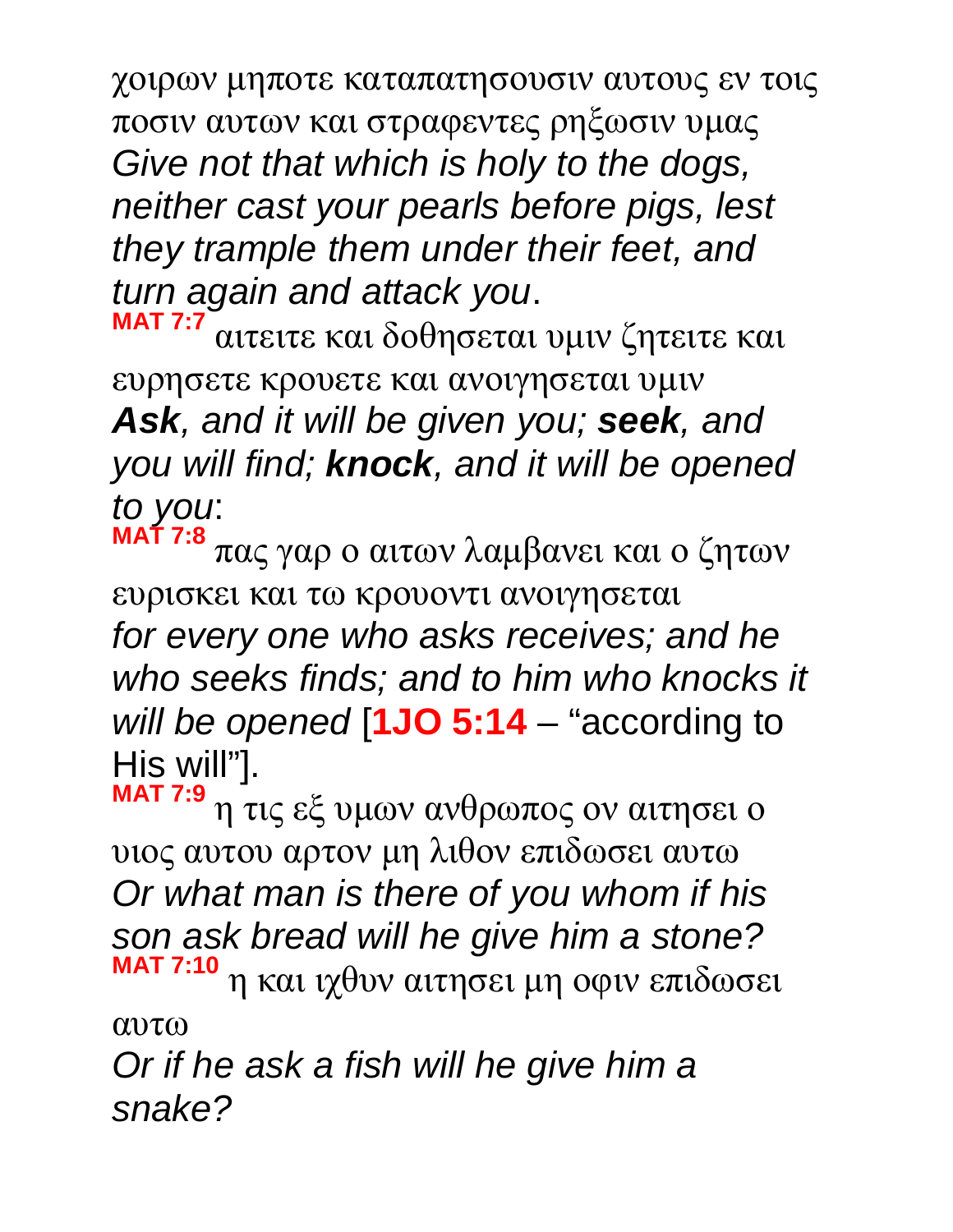**MAT 7:11** ει ουν υμεις πονηροι οντες οιδατε δοματα αγαθα διδοναι τοις τεκνοις υμων ποσω μαλλον ο πατηρ υμων ο εν τοις ουρανοις δωσει αγαθα τοις αιτουσιν αυτον

*If you then, being evil, know how to give good gifts to your children, how much more will your Father Who is in Heaven give good things to those who ask Him?*

**MAT 7:12** παντα ουν οσα εαν θελητε ινα ποιωσιν υμιν οι ανθρωποι ουτως και υμεις ποιειτε αυτοις ουτος γαρ εστιν ο νομος και οι

προφηται

#### *Therefore all things whatever you would that men should do to you do even so to them: for this is the Law and the Prophets*.

**MAT 7:13** εισελθατε δια της στενης πυλης οτι πλατεια και ευρυχωρος η οδος η απαγουσα εις την απωλειαν και πολλοι εισιν οι εισερχομενοι δι αυτης

#### *Enter in through the narrow gate. Because the gate is WIDE and the way is EASY leading to destruction, and*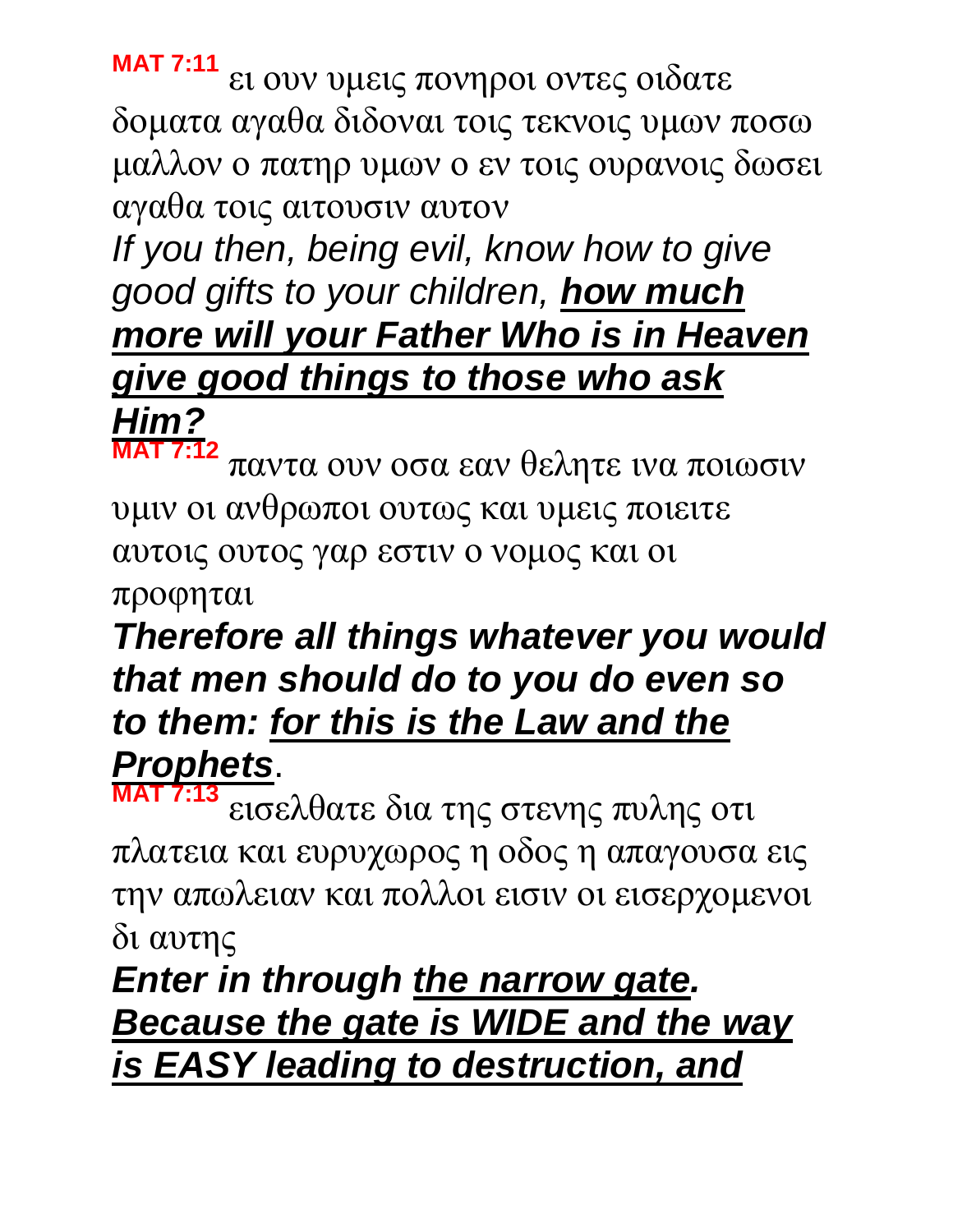*MANY are those going in through it* [See also LUK 13:22-30]**.** 

**MAT 7:14** οτι στενη η πυλη και τεθλιμμενη η οδος η απαγουσα εις την ζωην και ολιγοι εισιν οι ευρισκοντες αυτην

#### *Because the gate is NARROW and the way is HARD leading into life, AND FEW ARE THOSE WHO FIND IT***. MAT 7:15**

προσεχετε απο των ψευδοπροφητων οιτινες ερχονται προς υμας εν ενδυμασιν προβατων εσωθεν δε εισιν λυκοι αρπαγες *Beware of the false prophets, who come to you in sheep's clothing, but within they are ravenous wolves* [MAT 7:1-7; TIT 1:9-16]. **MAT 7:16** απο των καρπων αυτων επιγνωσεσθε αυτους μητι συλλεγουσιν απο ακανθων

σταφυλας η απο τριβολων συκα

*You will know them by their fruits. No one gathers grapes from thorns, or figs from thistles*.

**MAT 7:17** ουτως παν δενδρον αγαθον καρπους καλους ποιει το δε σαπρον δενδρον καρπους πονηρους ποιει

*Thus every good tree produces good fruit; but the rotten tree produces bad fruit*.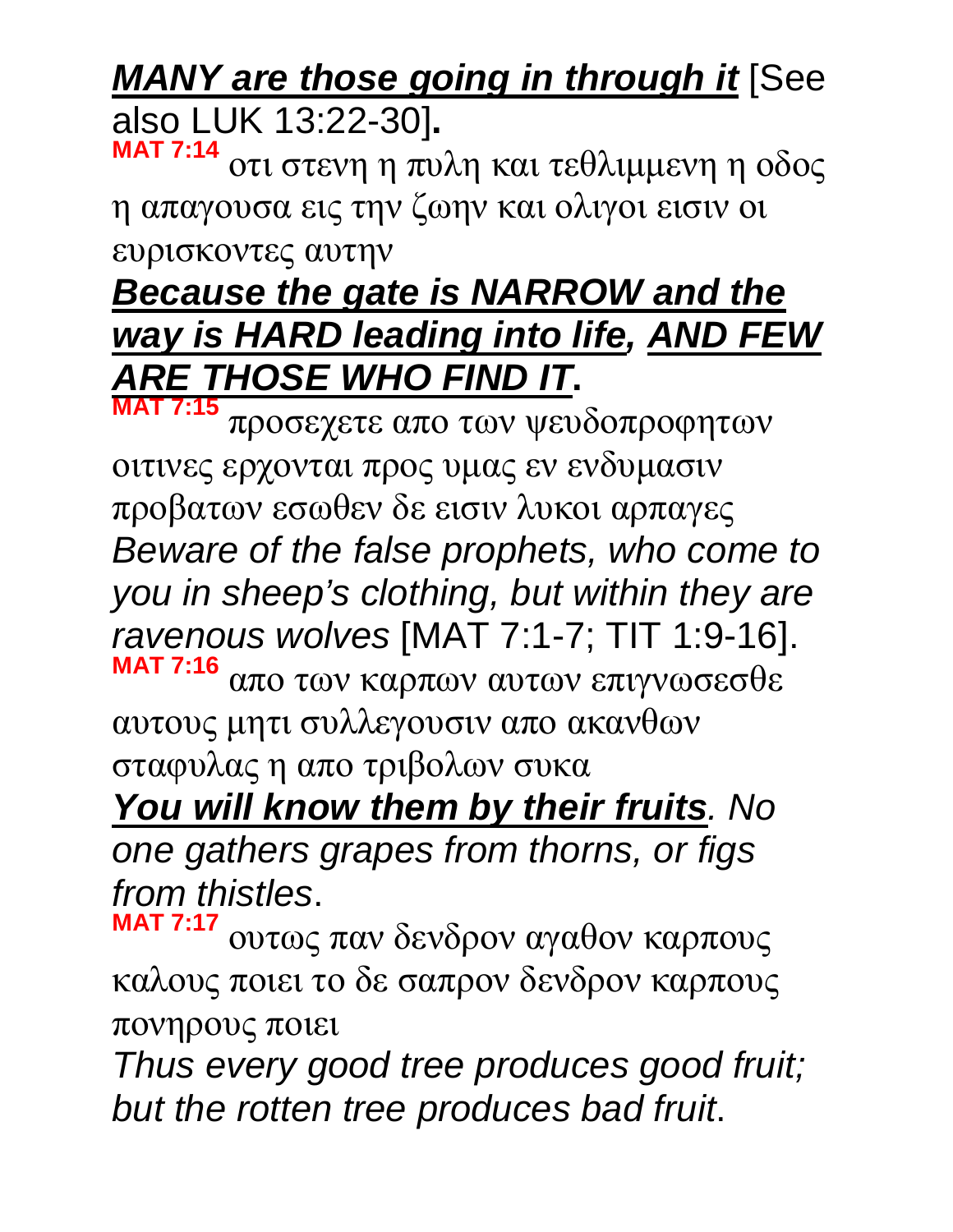**MAT 7:18** ου δυναται δενδρον αγαθον καρπους πονηρους ενεγκειν ουδε δενδρον σαπρον καρπους καλους ποιειν

*A good tree cannot bear bad fruit; nor can a rotten tree bear good fruit*.

**MAT 7:19** παν δενδρον μη ποιουν καρπον καλον εκκοπτεται και εις πυρ βαλλεται

*Every tree that does not produce good fruit is cut down and cast into the fire*.

**MAT 7:20** αρα γε απο των καρπων αυτων επιγνωσεσθε αυτους

## *Therefore by their fruit you will know them*.

**MAT 7:21** ου πας ο λεγων μοι κυριε κυριε εισελευσεται εις την βασιλειαν των ουρανων αλλ ο ποιων το θελημα του πατρος μου του εν τοις ουρανοις

### *NOT everyone who says to Me, 'Lord, Lord,' WILL ENTER the Kingdom of Heaven; but the one doing the will of My Father Who is in Heaven*.

**MAT 7:22** πολλοι ερουσιν μοι εν εκεινη τη ημερα κυριε κυριε ου τω σω ονοματι επροφητευσαμεν και τω σω ονοματι δαιμονια εξεβαλομεν και τω σω ονοματι δυναμεις πολλας εποιησαμεν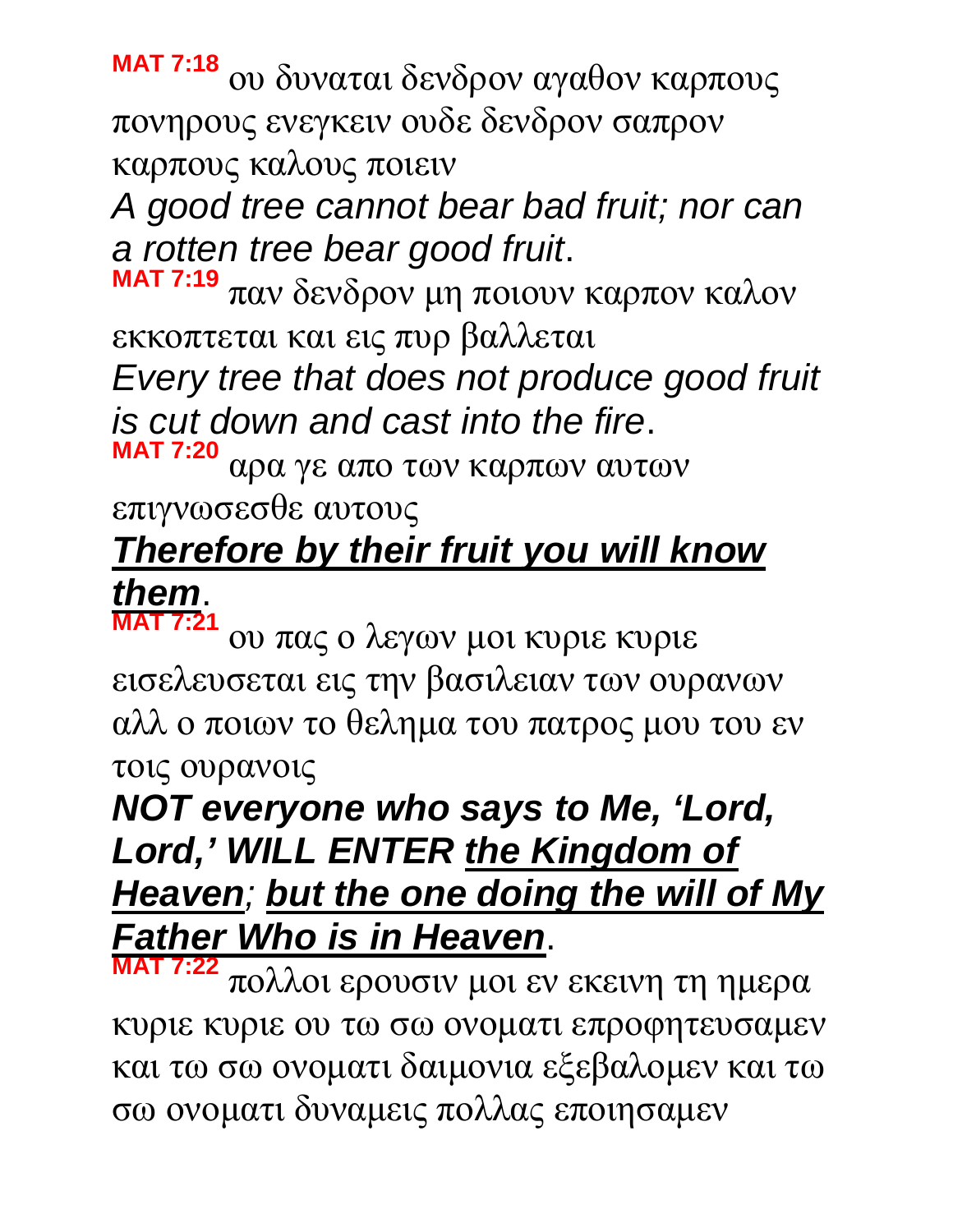*Many will say to Me in that day, 'Lord, Lord, have we not prophesied*  [**PREACHED**] *in Your name, AND in Your name cast out demons and in Your name done many mighty works* [**SIGNS**]*?***'**

**MAT 7:23** και τοτε ομολογησω αυτοις οτι ουδεποτε εγνων υμας αποχωρειτε απ εμου οι εργαζομενοι την ανομιαν

#### *Then will I declare to them that 'I never knew you; depart from Me, you who are practicing lawlessness***.'**

**MAT 7:24** πας ουν οστις ακουει μου τους λογους και ποιει αυτους ομοιωθησεται ανδρι φρονιμω οστις ωκοδομησεν αυτου την οικιαν επι την πετραν

*Therefore everyone who hears these words of Mine, and does them, will be likened to a wise man, who built his house on the rock*.

**MAT 7:25** και κατεβη η βροχη και ηλθον οι ποταμοι και επνευσαν οι ανεμοι και προσεπεσαν τη οικια εκεινη και ουκ επεσεν τεθεμελιωτο γαρ επι την πετραν *The rain came down and the* [rushing] *rivers came, and the winds blew, and beat*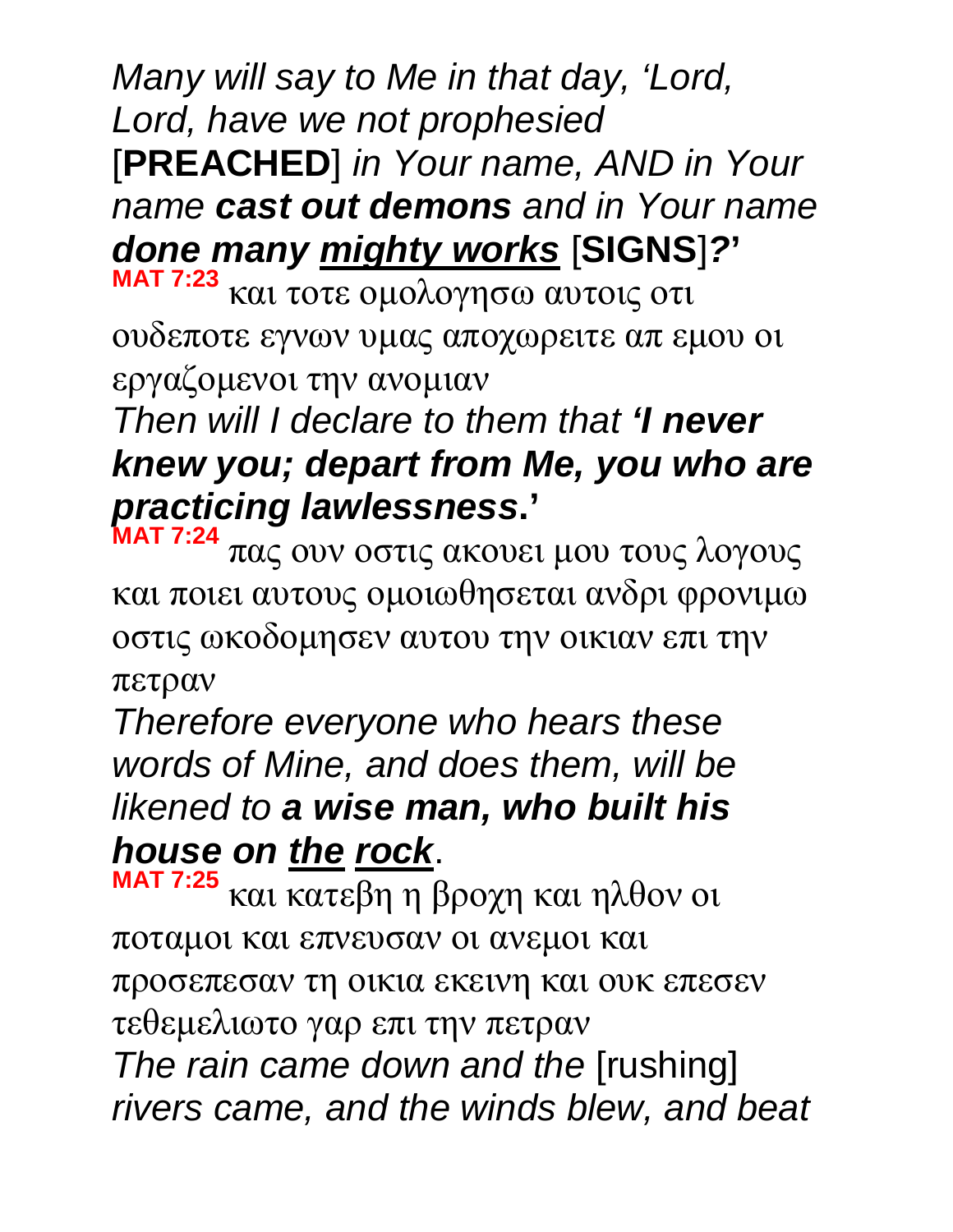# *against that house; yet it DID NOT FALL, for it was founded on the rock*.

**MAT 7:26** και πας ο ακουων μου τους λογους τουτους και μη ποιων αυτους ομοιωθησεται ανδρι μωρω οστις ωκοδομησεν αυτου την οικιαν επι την αμμον

#### *But everyone hearing these words of Mine, and is not doing them, will be likened to a foolish man, who built his house on the sand*.

**MAT 7:27** και κατεβη η βροχη και ηλθον οι ποταμοι και επνευσαν οι ανεμοι και

προσεκοψαν τη οικια εκεινη και επεσεν και ην η πτωσις αυτης μεγαλη

*The rain came down and the* [rushing] *rivers came, and the winds blew, and beat against that house; AND IT FELL, and great was the fall of it*.

**MAT 7:28** και εγενετο οτε ετελεσεν ο ιησους τους λογους τουτους εξεπλησσοντο οι οχλοι επι τη διδαχη αυτου

And it came to pass when Jesus had finished these words, the crowds were amazed at His teaching;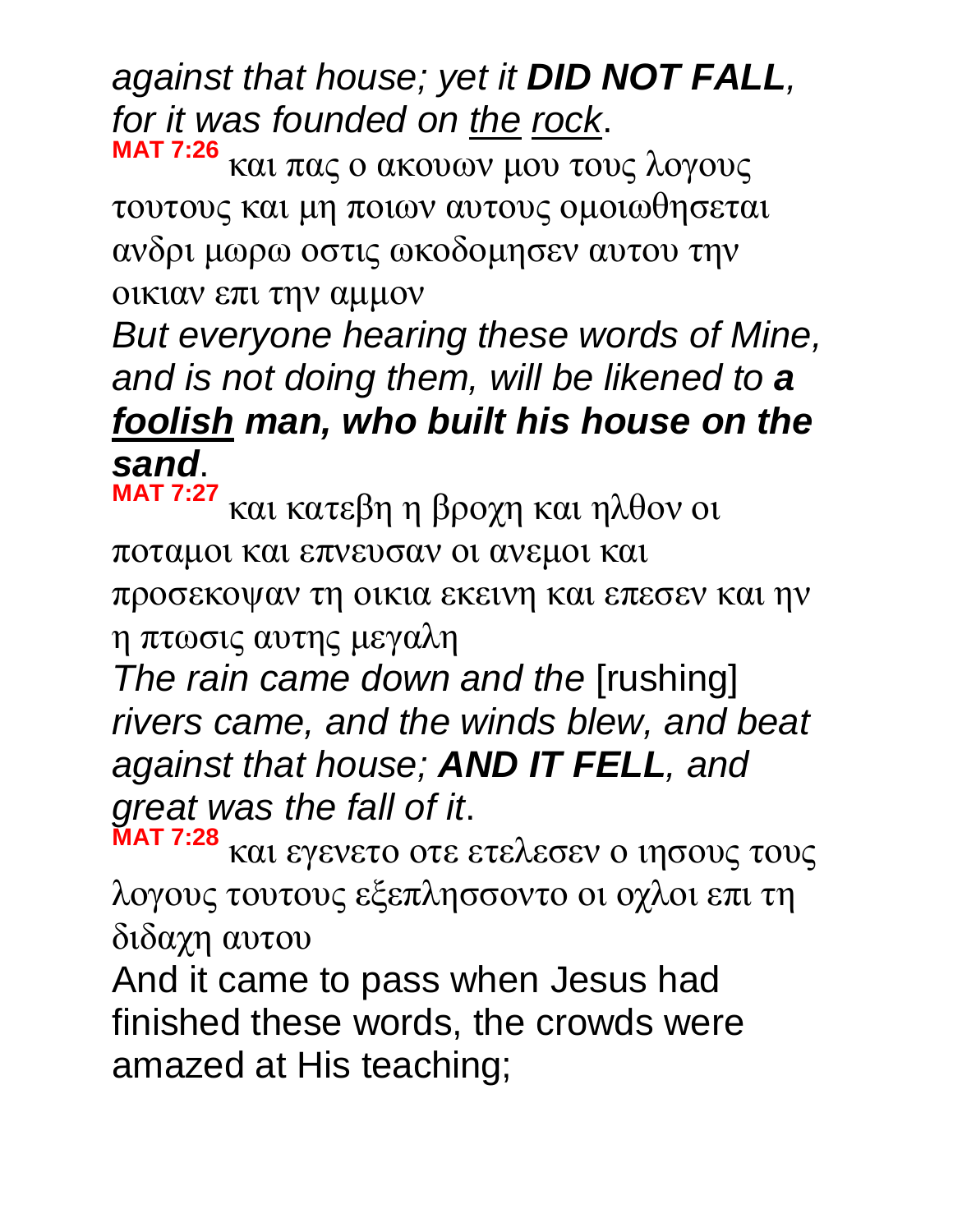**MAT 7:29** ην γαρ διδασκων αυτους ως εξουσιαν εχων και ουχ ως οι γραμματεις αυτων for He was teaching them as one having authority, and not as their scribes. **MAT 8:1**

καταβαντος δε αυτου απο του ορους ηκολουθησαν αυτω οχλοι πολλοι But when He came down from the mountain, great crowds followed Him. **MAT 8:2**

και ιδου λεπρος προσελθων προσεκυνει αυτω λεγων κυριε εαν θελης δυνασαι με καθαρισαι

And, behold, a leper approaching worshiped Him, saying, *Lord, if You will, You are able to cleanse*.

**MAT 8:3** και εκτεινας την χειρα ηψατο αυτου λεγων θελω καθαρισθητι και ευθεως εκαθαρισθη αυτου η λεπρα

And Jesus put forth His hand, and touched him, saying, *I will; be made clean*. And immediately his leprosy was made clean. **MAT 8:4**

και λεγει αυτω ο ιησους ορα μηδενι ειπης αλλα υπαγε σεαυτον δειξον τω ιερει και προσενεγκον το δωρον ο προσεταξεν μωυσης εις μαρτυριον αυτοις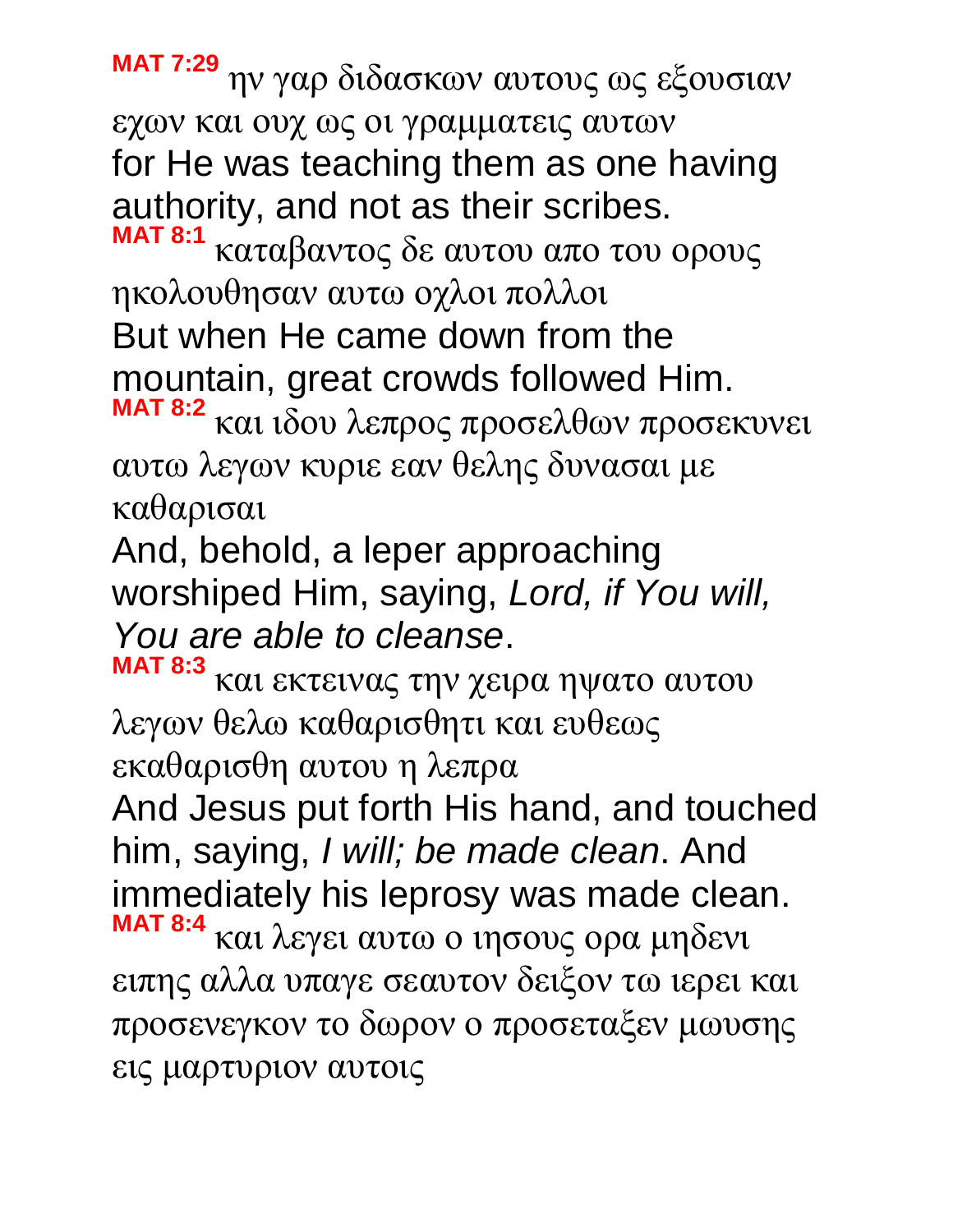And Jesus said to him, *See that you tell no man; but go your way, show yourself to the priest, and offer the gift that Moses commanded* [LEV 14:4]*, for a testimony to them*.

**MAT 8:5** εισελθοντος δε αυτου εις καφαρναουμ προσηλθεν αυτω εκατονταρχος παρακαλων αυτον

And when Jesus had entered into Capernaum, there came to Him a centurion, asking Him,

**MAT 8:6** και λεγων κυριε ο παις μου βεβληται εν τη οικια παραλυτικος δεινως βασανιζομενος and saying, *Lord, my child lies at home paralyzed, with terrible suffering*.

**MAT 8:7** λεγει αυτω εγω ελθων θεραπευσω αυτον And He said to him, *I will come and heal him*.

**MAT 8:8** αποκριθεις δε ο εκατονταρχος εφη κυριε ουκ ειμι ικανος ινα μου υπο την στεγην εισελθης αλλα μονον ειπε λογω και ιαθησεται ο παις μου

But the centurion said, *Lord, I am not worthy that You enter under my roof: but*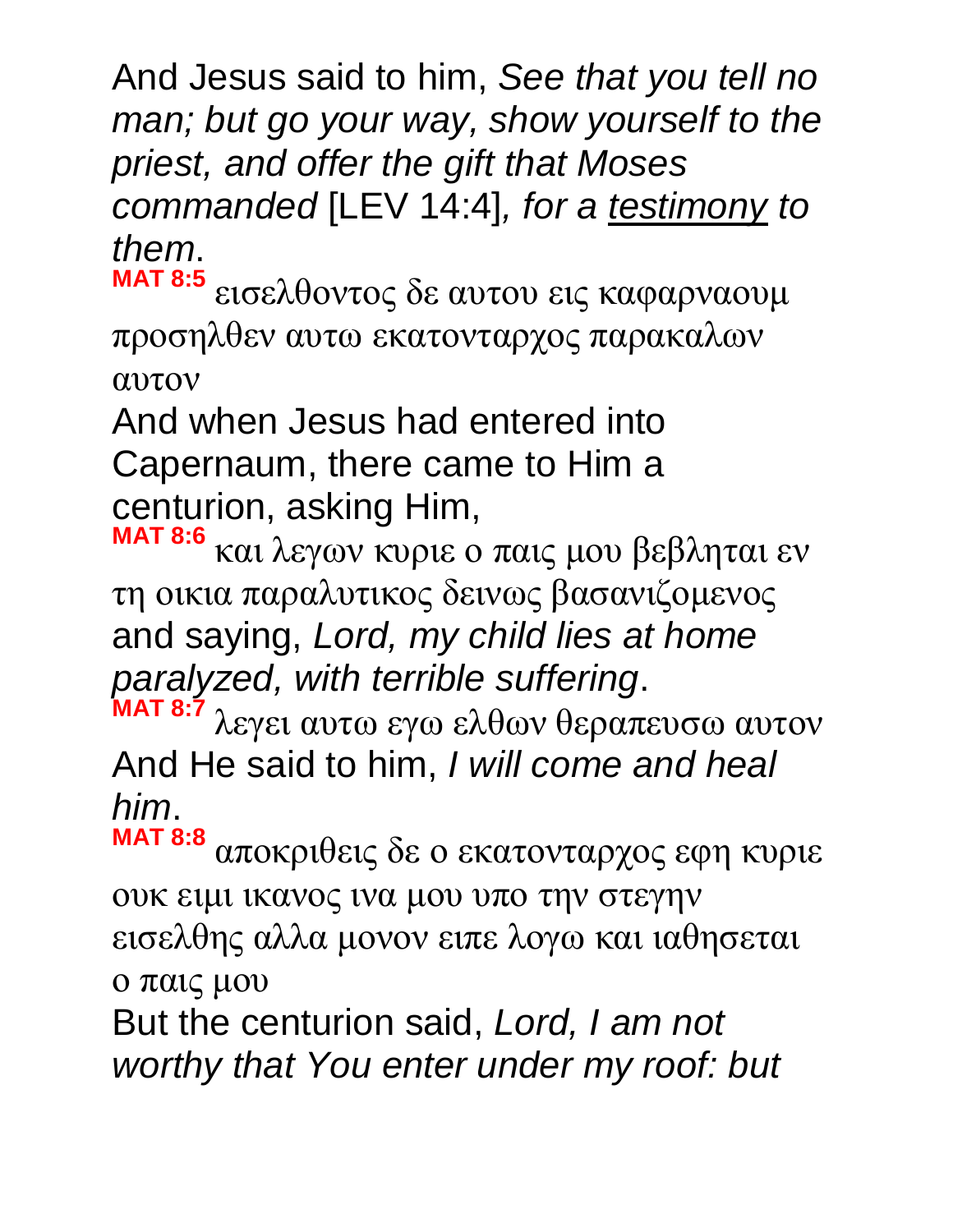#### *say only a word, and my boy will be healed*. **MAT 8:9**

και γαρ εγω ανθρωπος ειμι υπο εξουσιαν εχων υπ εμαυτον στρατιωτας και λεγω τουτω πορευθητι και πορευεται και αλλω ερχου και ερχεται και τω δουλω μου ποιησον τουτο και ποιει

*For I am a man having authority, having soldiers under me: and I say to this man, Go, and he goes; and to another, Come, and he comes; and to my slave, Do this, and he does it*.

**MAT 8:10** ακουσας δε ο ιησους εθαυμασεν και ειπεν τοις ακολουθουσιν αμην λεγω υμιν παρ ουδενι τοσαυτην πιστιν εν τω ισραηλ ευρον When Jesus heard it, He marveled, and said to those following, *Assuredly I say to you* [**a Roman**]*, From no one have I found such faith in Israel*.

**MAT 8:11** λεγω δε υμιν οτι πολλοι απο ανατολων και δυσμων ηξουσιν και ανακλιθησονται μετα αβρααμ και ισαακ και ιακωβ εν τη βασιλεια των ουρανων

*And I say to you*, '*That many will come from the east and west* [**Gentiles**]*, and*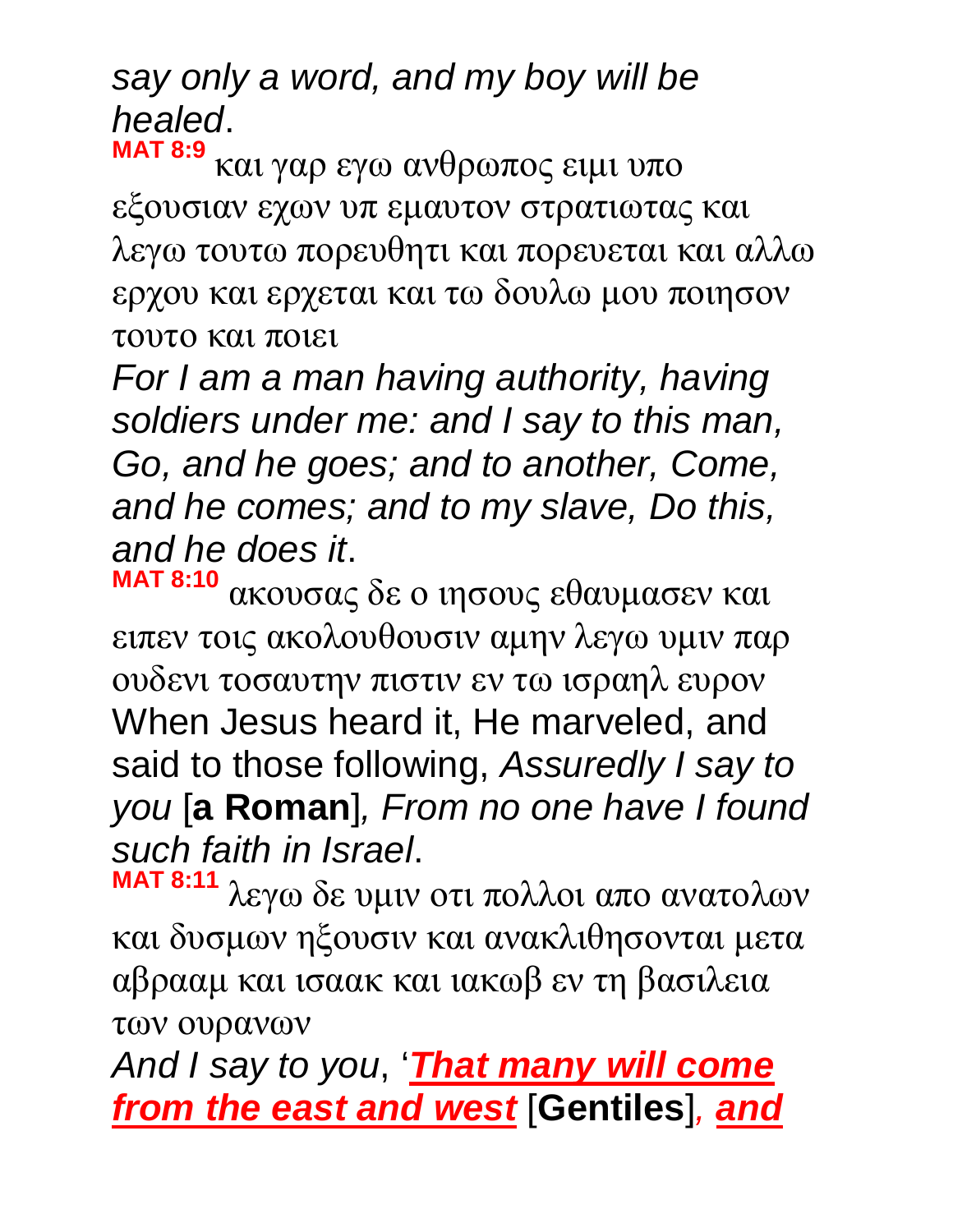#### *will sit down WITH ABRAHAM, ISAAC AND JACOB, in the Kingdom of Heaven*.

**MAT 8:12** οι δε υιοι της βασιλειας εκβληθησονται εις το σκοτος το εξωτερον εκει εσται ο κλαυθμος και ο βρυγμος των οδοντων *BUT the sons of the kingdom* [**Professing children of Israel**] *will be cast into the outer darkness: there will be weeping and gnashing of teeth***.**

**MAT 8:13** και ειπεν ο ιησους τω εκατονταρχη υπαγε ως επιστευσας γενηθητω σοι και ιαθη ο παις εν τη ωρα εκεινη

And Jesus said to the centurion, *Go. As you have believed, so be it to you*.' And the child was healed in that hour.

**MAT 8:14** και ελθων ο ιησους εις την οικιαν πετρου ειδεν την πενθεραν αυτου βεβλημενην και πυρεσσουσαν

And when Jesus was come into **Peter's** house, he saw his **wife's mother -** 

**mother-in-law** [MAT 8:14; MAR 1:30; LUK 4:38; others — MAT 10:35; LUK 12:53 (twice) and father-in-law - JOH 18:13 is used once] lying sick of a fever.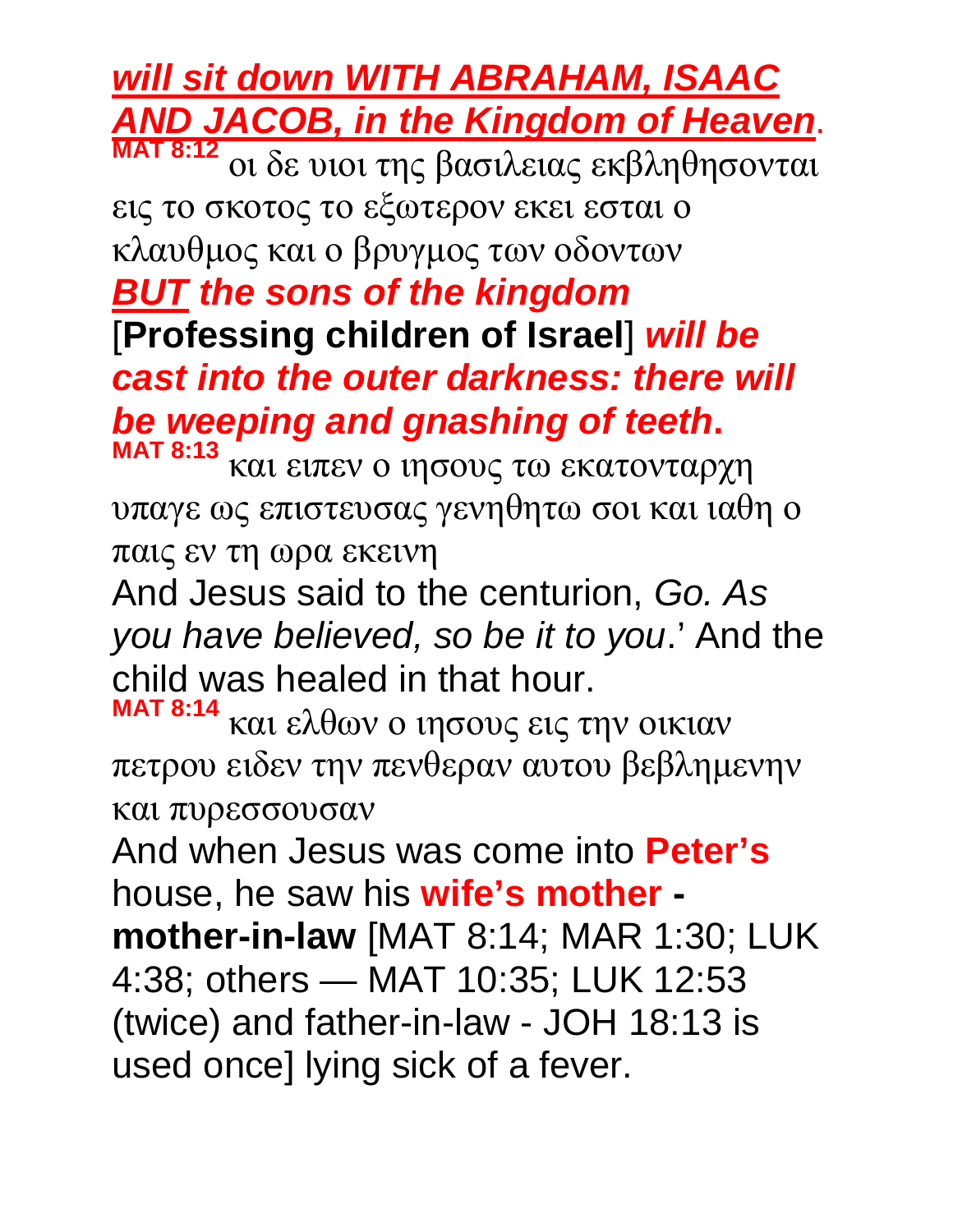**MAT 8:15** και ηψατο της χειρος αυτης και αφηκεν αυτην ο πυρετος και ηγερθη και διηκονει αυτω And He touched her hand, and the fever left her: and she arose and served Him. **MAT 8:16**

οψιας δε γενομενης προσηνεγκαν αυτω δαιμονιζομενους πολλους και εξεβαλεν τα πνευματα λογω και παντας τους κακως εχοντας εθεραπευσεν

When the even was come, they brought to Him many who were demon possessed: and He cast out the spirits [demons] by a word, and healed all who were sick: **MAT 8:17**

οπως πληρωθη το ρηθεν δια ησαιου του προφητου λεγοντος αυτος τας ασθενειας ημων ελαβεν και τας νοσους εβαστασεν that it might be fulfilled which was spoken by Isaiah the prophet, saying, *Himself took our infirmities, and bare our sicknesses* [ISA 53:4].

**MAT 8:18** ιδων δε ο ιησους οχλον περι αυτον εκελευσεν απελθειν εις το περαν

And Jesus seeing a multitude about Him, He commanded to depart to the other side.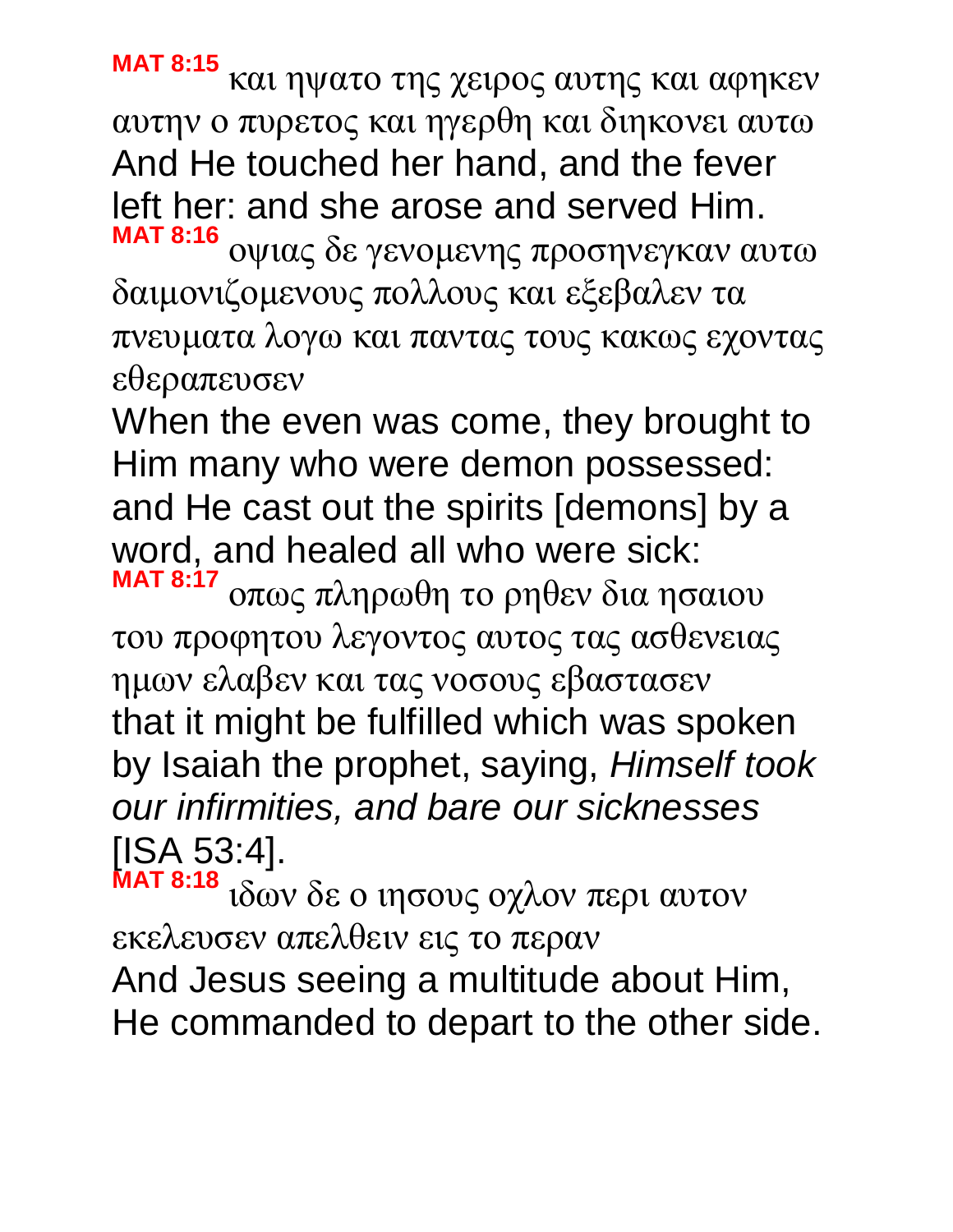**MAT 8:19** και προσελθων εις γραμματευς ειπεν αυτω διδασκαλε ακολουθησω σοι οπου εαν απερχη

And a scribe coming, said to Him, *Teacher, I will follow You wherever you go*.

**MAT 8:20** και λεγει αυτω ο ιησους αι αλωπεκες φωλεους εχουσιν και τα πετεινα του ουρανου κατασκηνωσεις ο δε υιος του ανθρωπου ουκ εχει που την κεφαλην κλινη

And Jesus said to him, *The foxes have holes, and the birds of the air have nests; but the Son of Man has not where to lay His head*.

**MAT 8:21** ετερος δε των μαθητων ειπεν αυτω κυριε επιτρεψον μοι πρωτον απελθειν και θαψαι τον πατερα μου

And another of the disciples said to Him, *Lord, allow me first to go and bury my father*.

**MAT 8:22** ο δε ιησους λεγει αυτω ακολουθει μοι και αφες τους νεκρους θαψαι τους εαυτων νεκρους

But Jesus says to him, *Follow Me; and let the dead bury their dead*.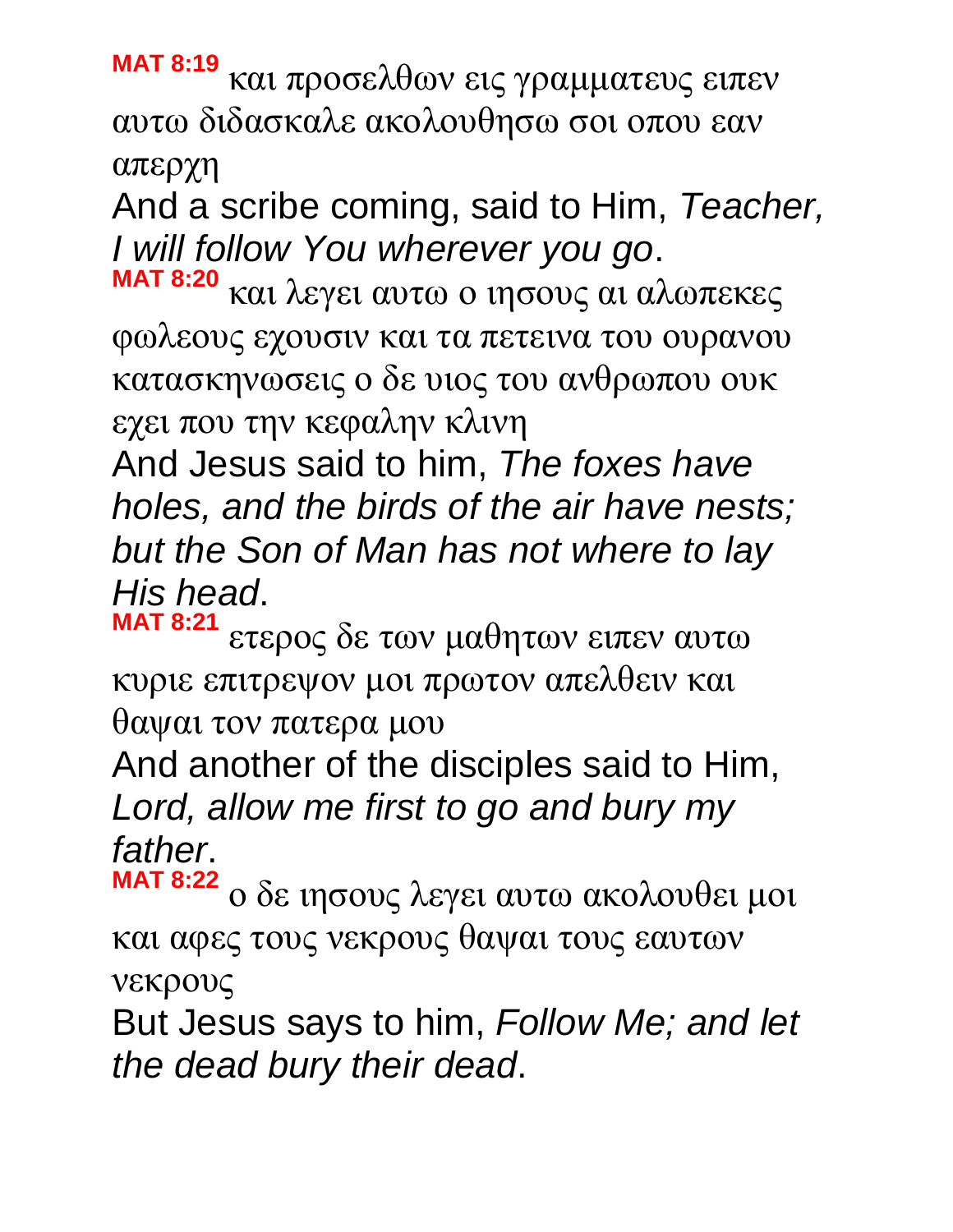**MAT 8:23** και εμβαντι αυτω εις πλοιον ηκολουθησαν αυτω οι μαθηται αυτου And when He entered into a boat, His disciples followed Him.

**MAT 8:24** και ιδου σεισμος μεγας εγενετο εν τη θαλασση ωστε το πλοιον καλυπτεσθαι υπο των κυματων αυτος δε εκαθευδεν

And, behold, there rose a great storm in the sea, so that the boat was covered with the waves: but He was asleep.

**MAT 8:25** και προσελθοντες ηγειραν αυτον λεγοντες κυριε σωσον απολλυμεθα And His disciples came to Him, and woke Him, saying, *Lord, save us: we are perishing*.

**MAT 8:26** και λεγει αυτοις τι δειλοι εστε ολιγοπιστοι τοτε εγερθεις επετιμησεν τοις ανεμοις και τη θαλασση και εγενετο γαληνη μεγαλη

And He said to them, *Why are you fearful, Oh you of little faith?* Then He arose, and commanded the winds and the sea; and it became a great calm.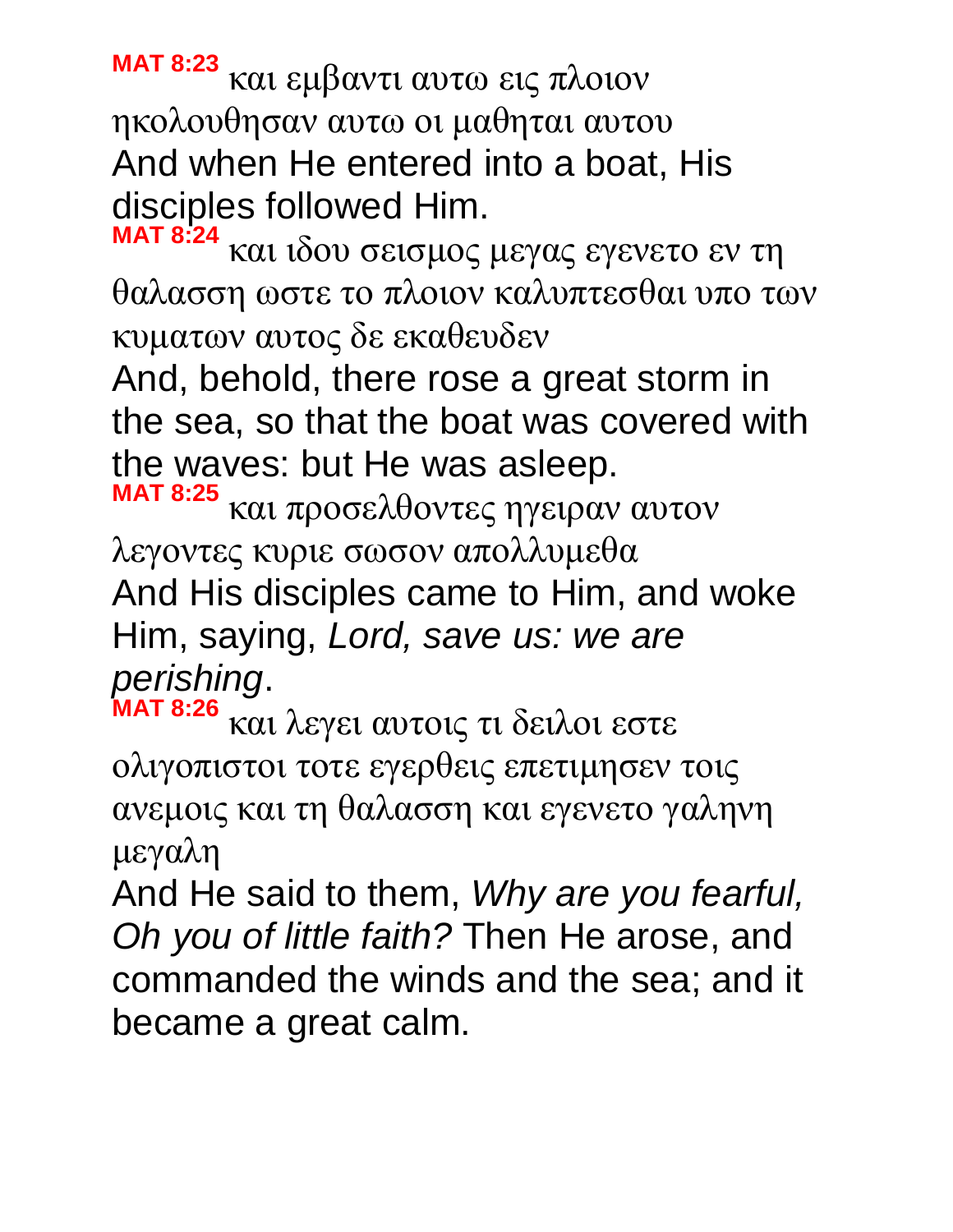**MAT 8:27** οι δε ανθρωποι εθαυμασαν λεγοντες ποταπος εστιν ουτος οτι και οι ανεμοι και η θαλασσα αυτω υπακουουσιν

But the men marveled, saying, *What manner of Man is this, that even the winds and the sea obey Him!?*

**MAT 8:28** και ελθοντος αυτου εις το περαν εις την χωραν των γαδαρηνων υπηντησαν αυτω δυο δαιμονιζομενοι εκ των μνημειων εξερχομενοι χαλεποι λιαν ωστε μη ισχυειν τινα παρελθειν δια της οδου εκεινης

And when He was come to the other side into the country of the Gadarenes, there met Him two possessed with demons, coming out of the tombs, exceedingly violent, so that no one was able to pass through that road.

**MAT 8:29** και ιδου εκραξαν λεγοντες τι ημιν και σοι υιε του θεου ηλθες ωδε προ καιρου βασανισαι ημας

And, behold, they cried out, saying, *What have we to do with You, Jesus, Son of God? Are You come here to torment us before the time*?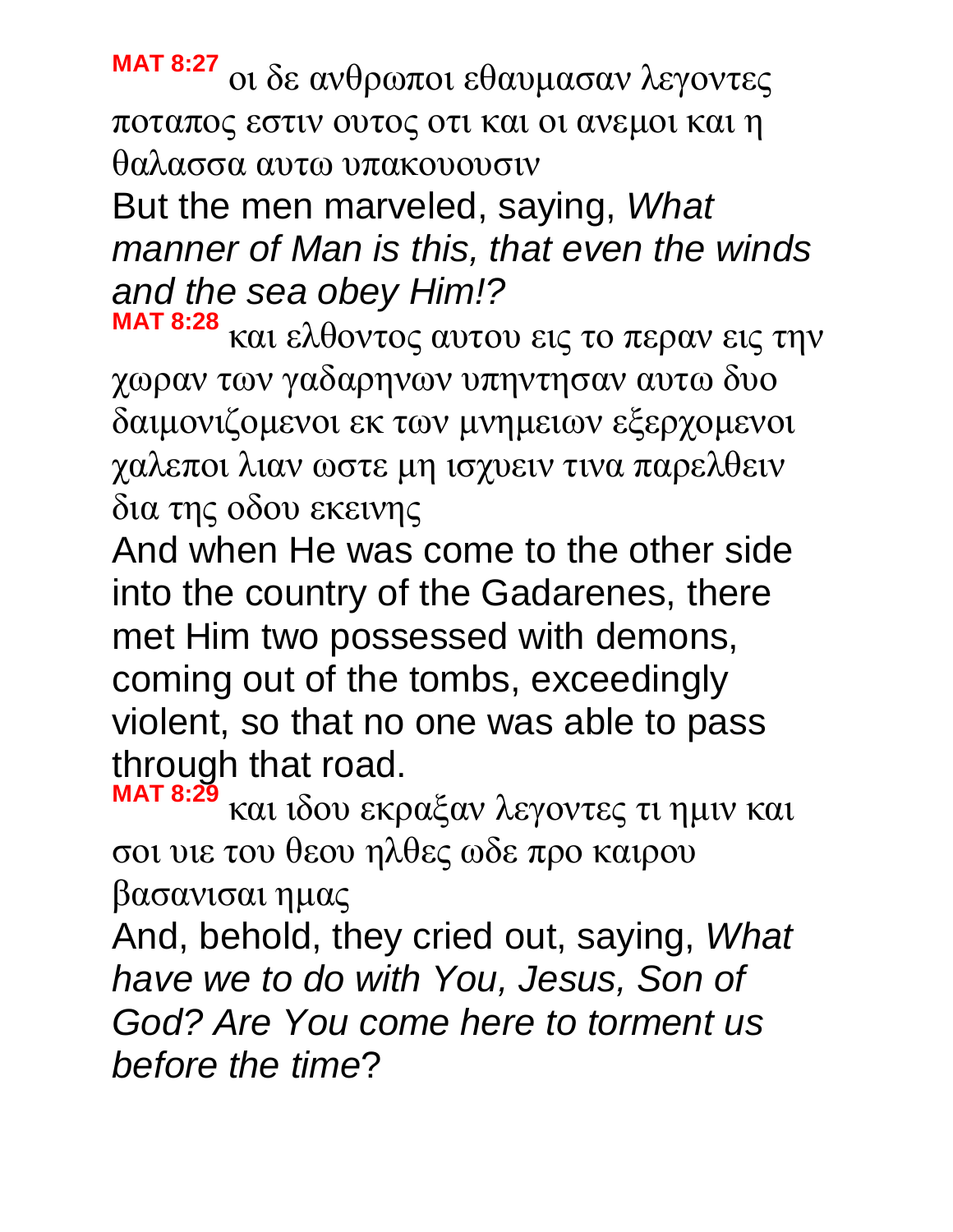**MAT 8:30** ην δε μακραν απ αυτων αγελη χοιρων πολλων βοσκομενη

And there was a good way off from them a large herd of pigs feeding.

**MAT 8:31** οι δε δαιμονες παρεκαλουν αυτον λεγοντες ει εκβαλλεις ημας αποστειλον ημας εις την αγελην των χοιρων

So the demons called upon Him, saying, *If You cast us out, allow us to go into the herd of pigs*.

**MAT 8:32** και ειπεν αυτοις υπαγετε οι δε εξελθοντες απηλθον εις τους χοιρους και ιδου ωρμησεν πασα η αγελη κατα του κρημνου εις την θαλασσαν και απεθανον εν τοις υδασιν And He said to them, *Go*. And when they were come out, they went into the herd of pigs and behold, the whole herd rushed down a steep place into the sea, and died in the water.

**MAT 8:33** οι δε βοσκοντες εφυγον και απελθοντες εις την πολιν απηγγειλαν παντα και τα των δαιμονιζομενων

And those who kept them fled, and went their ways into the city, and told everything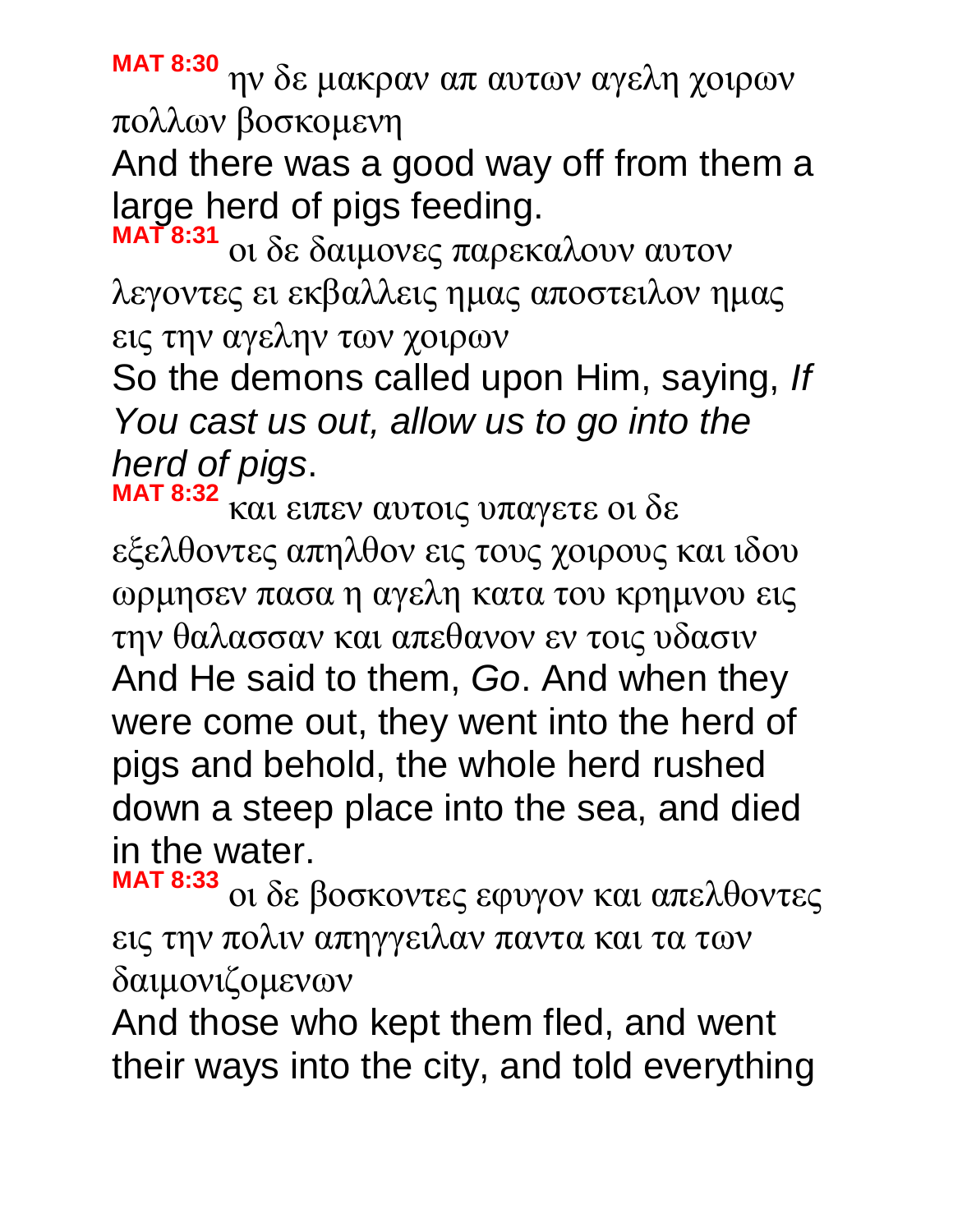that happened to those possessed by the demons.

**MAT 8:34** και ιδου πασα η πολις εξηλθεν εις υπαντησιν τω ιησου και ιδοντες αυτον παρεκαλεσαν οπως μεταβη απο των οριων αυτων

**And, behold, the whole city came out to meet Jesus and when they saw Him, they called upon Him that He would depart out of their region.** 

**MAT 9:1** και εμβας εις πλοιον διεπερασεν και ηλθεν εις την ιδιαν πολιν

And He entered into a boat, and passed over, and came into His own city.

**MAT 9:2** και ιδου προσεφερον αυτω παραλυτικον επι κλινης βεβλημενον και ιδων ο ιησους την πιστιν αυτων ειπεν τω παραλυτικω θαρσει τεκνον αφιενται σου αι αμαρτιαι

And, behold, they brought to Him a paralytic, lying on a cot. Jesus seeing their faith said to the paralytic; *Child*, *be of good cheer; your sins are forgiven*.

**MAT 9:3** και ιδου τινες των γραμματεων ειπαν εν εαυτοις ουτος βλασφημει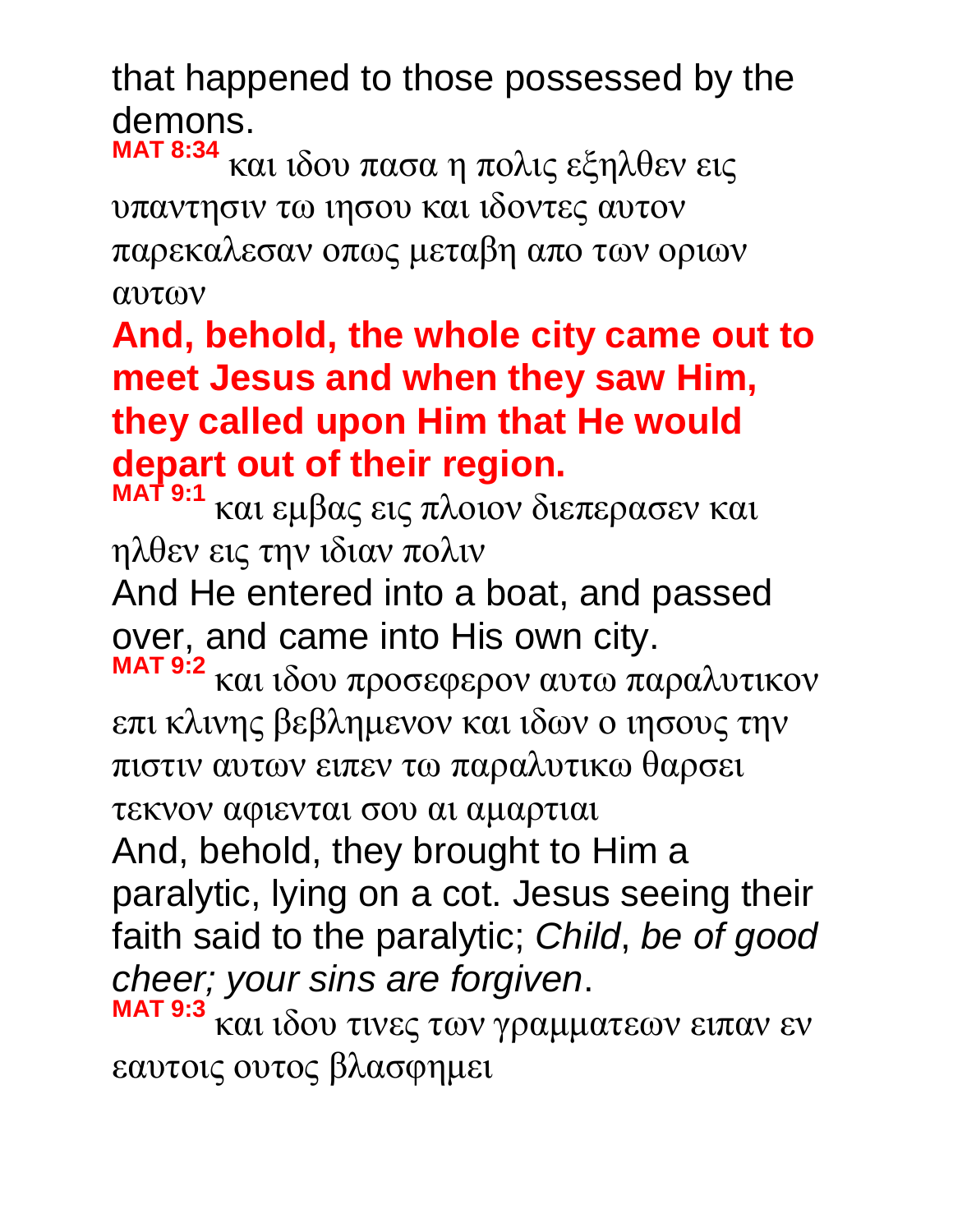And, behold, certain of the scribes said within themselves, *This Man blasphemes*.

**MAT 9:4** και ειδως ο ιησους τας ενθυμησεις αυτων ειπεν ινατι ενθυμεισθε πονηρα εν ταις καρδιαις υμων

# And Jesus knowing their thoughts said, *Why do you think evil things in your hearts?*

**MAT 9:5** τι γαρ εστιν ευκοπωτερον ειπειν αφιενται σου αι αμαρτιαι η ειπειν εγειρε και περιπατει

*For what is easier, to say, 'Your sins are forgiven; or to say, Rise, and walk?*' **MAT 9:6**

ινα δε ειδητε οτι εξουσιαν εχει ο υιος του ανθρωπου επι της γης αφιεναι αμαρτιας τοτε λεγει τω παραλυτικω εγειρε αρον σου την κλινην και υπαγε εις τον οικον σου *But in order that you may know that the Son of Man has power on Earth to forgive sins*, (then He said to the paralytic), *Rise, take up your cot, and go to your house*. **MAT 9:7** και εγερθεις απηλθεν εις τον οικον

αυτου

And rising he went to his house.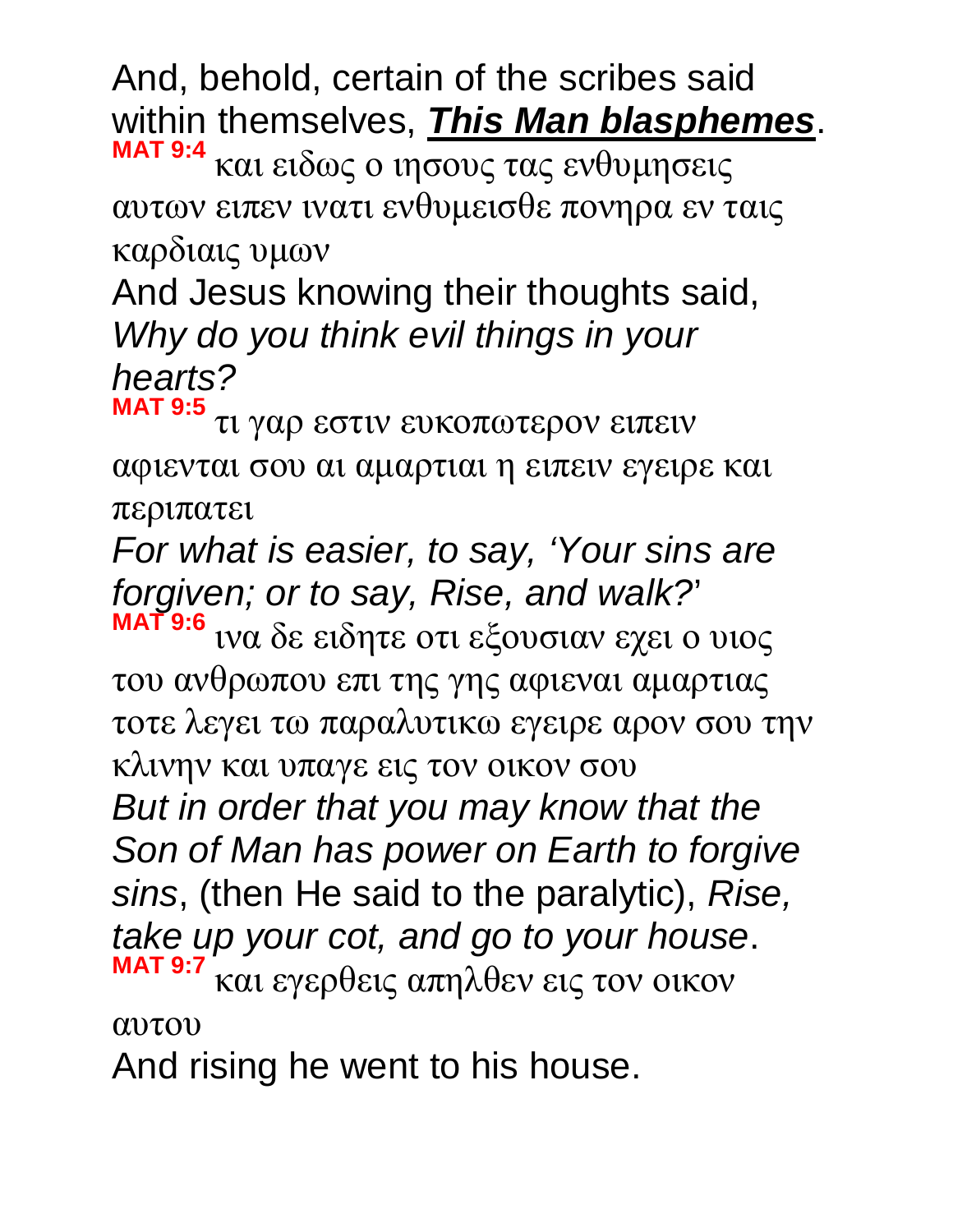**MAT 9:8** ιδοντες δε οι οχλοι εφοβηθησαν και εδοξασαν τον θεον τον δοντα εξουσιαν τοιαυτην τοις ανθρωποις But the multitudes seeing it feared and glorified God, Who had given such authority to men.

**MAT 9:9** και παραγων ο ιησους εκειθεν ειδεν ανθρωπον καθημενον επι το τελωνιον μαθθαιον λεγομενον και λεγει αυτω ακολουθει μοι και αναστας ηκολουθησεν αυτω And Jesus passing by from there, He saw a man, called Matthew, sitting at the tax office; and He said to him, *Follow Me*. And rising up he followed Him. **MAT 9:10**

και εγενετο αυτου ανακειμενου εν τη οικια και ιδου πολλοι τελωναι και αμαρτωλοι ελθοντες συνανεκειντο τω ιησου και τοις μαθηταις αυτου

And it came to pass, as Jesus reclined at the meal in the house, behold, many tax collectors and sinners came and ate with Him and His disciples.

**MAT 9:11** και ιδοντες οι φαρισαιοι ελεγον τοις μαθηταις αυτου δια τι μετα των τελωνων και αμαρτωλων εσθιει ο διδασκαλος υμων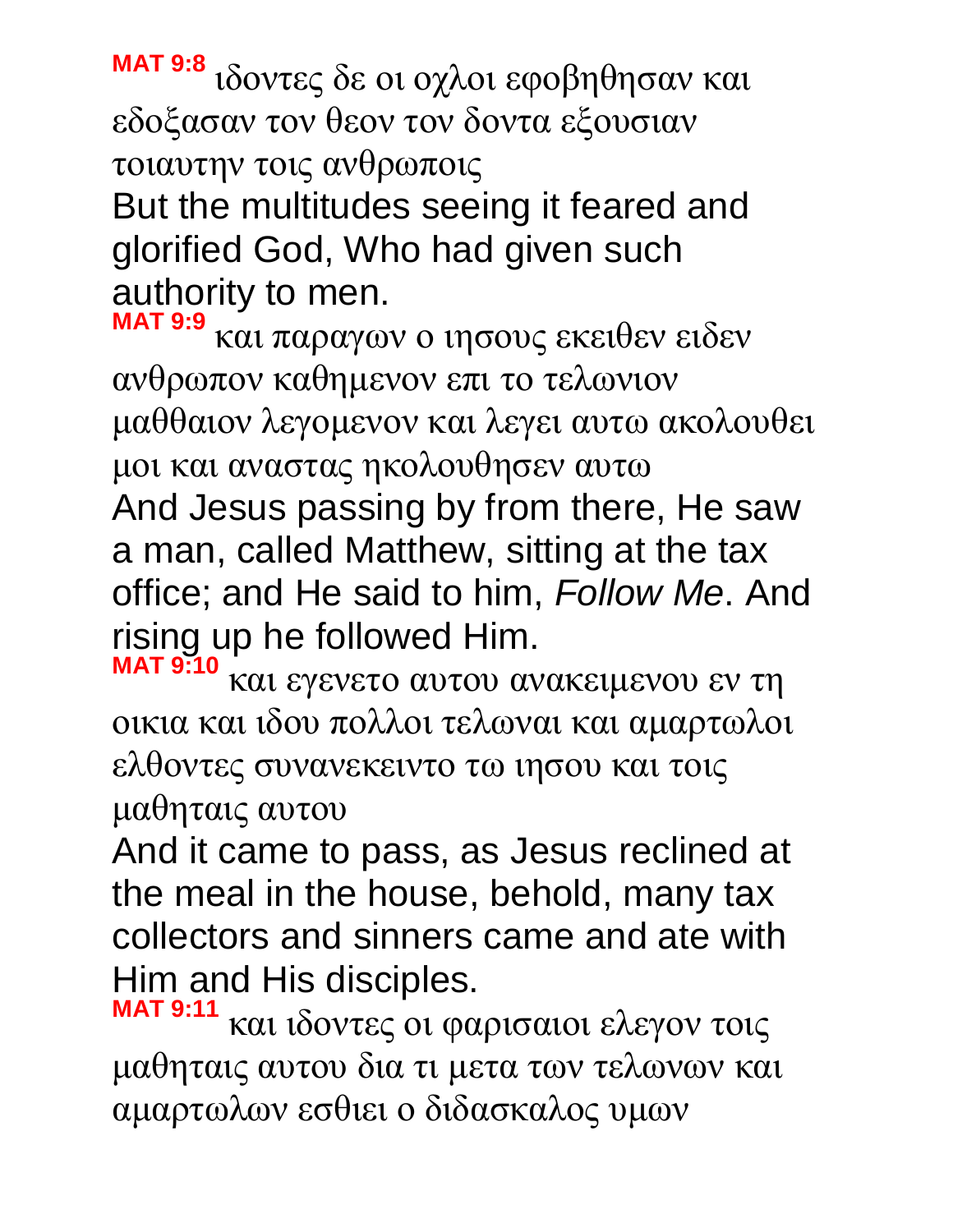And when the Pharisees saw it, they said to His disciples, *Why does your Master eat with tax collectors and sinners?* **MAT 9:12**

ο δε ακουσας ειπεν ου χρειαν εχουσιν οι ισχυοντες ιατρου αλλ οι κακως εχοντες But when Jesus heard that, He said to them, *Those who are well need not a physician, but these who are sick*. **MAT 9:13**

πορευθεντες δε μαθετε τι εστιν ελεος θελω και ου θυσιαν ου γαρ ηλθον καλεσαι δικαιους αλλα αμαρτωλους

*But go and learn what that means, I will have mercy, and not sacrifice: for I am not come to call the righteous, but sinners to repentance*.

**MAT 9:14** τοτε προσερχονται αυτω οι μαθηται ιωαννου λεγοντες δια τι ημεις και οι φαρισαιοι νηστευομεν οι δε μαθηται σου ου νηστευουσιν Then came to Him the disciples of John, saying, *Why do we and the Pharisees fast often, but your disciples do not fast?* **MAT 9:15** και ειπεν αυτοις ο ιησους μη δυνανται

οι υιοι του νυμφωνος πενθειν εφ οσον μετ αυτων εστιν ο νυμφιος ελευσονται δε ημεραι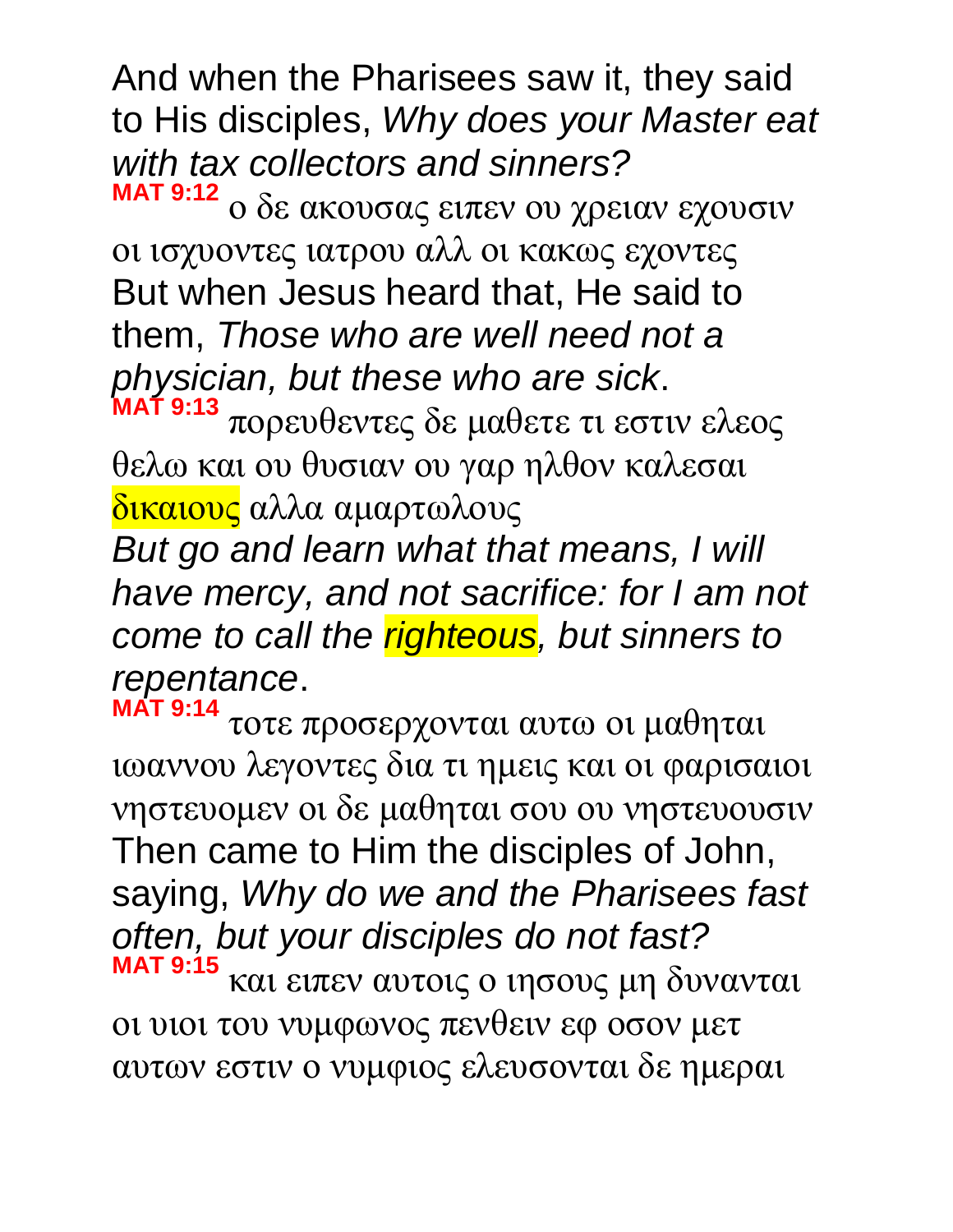οταν απαρθη απ αυτων ο νυμφιος και τοτε νηστευσουσιν

And Jesus said to them, *The attendants of the bridegroomcannot mourn, as long as the bridegroom is with them, can they? But the days will come, when the bridegroom will be taken from them, and then will they fast*.

**MAT 9:16** ουδεις δε επιβαλλει επιβλημα ρακους αγναφου επι ιματιω παλαιω αιρει γαρ το πληρωμα αυτου απο του ιματιου και χειρον σχισμα γινεται

*No one puts a piece of new cloth in an old garment, for that which is put in to fill it up shrinks from the garment, and the tear is made worse*.

**MAT 9:17** ουδε βαλλουσιν οινον νεον εις ασκους παλαιους ει δε μη γε ρηγνυνται οι ασκοι και ο οινος εκχειται και οι ασκοι απολλυνται αλλα βαλλουσιν οινον νεον εις ασκους καινους και αμφοτεροι συντηρουνται

*Neither do men put new wine into old wineskins and the wineskins break, and the wine runs out, and the wineskins*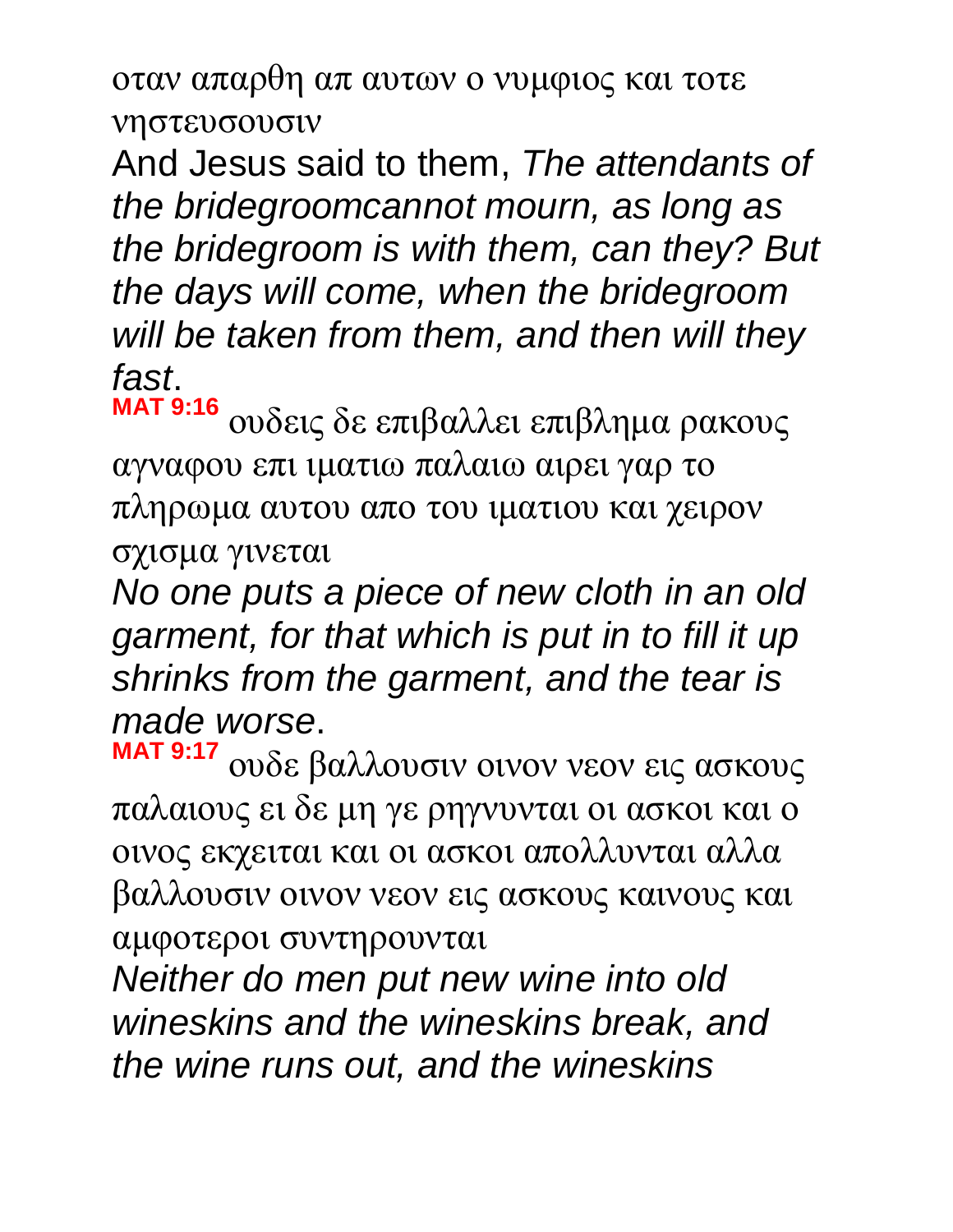#### *perish. But they put new wine into new wineskins, and both are preserved*. **MAT 9:18**

ταυτα αυτου λαλουντος αυτοις ιδου αρχων προσελθων προσεκυνει αυτω λεγων οτι η θυγατηρ μου αρτι ετελευτησεν αλλα ελθων επιθες την χειρα σου επ αυτην και ζησεται While He spoke these things to them, behold, there came a certain ruler and worshiped Him saying, *My daughter is even now dead: but come and lay Your hand on her and she will live*.

**MAT 9:19** και εγερθεις ο ιησους ηκολουθει αυτω και οι μαθηται αυτου

And Jesus rose, and followed him, and so did His disciples.

**MAT 9:20** και ιδου γυνη αιμορροουσα δωδεκα ετη προσελθουσα οπισθεν ηψατο του κρασπεδου του ιματιου αυτου

And, behold, a woman, who was suffering with a hemorrhage for twelve years, came behind Him, and touched the hem of His garment.

**MAT 9:21** ελεγεν γαρ εν εαυτη εαν μονον αψωμαι του ιματιου αυτου σωθησομαι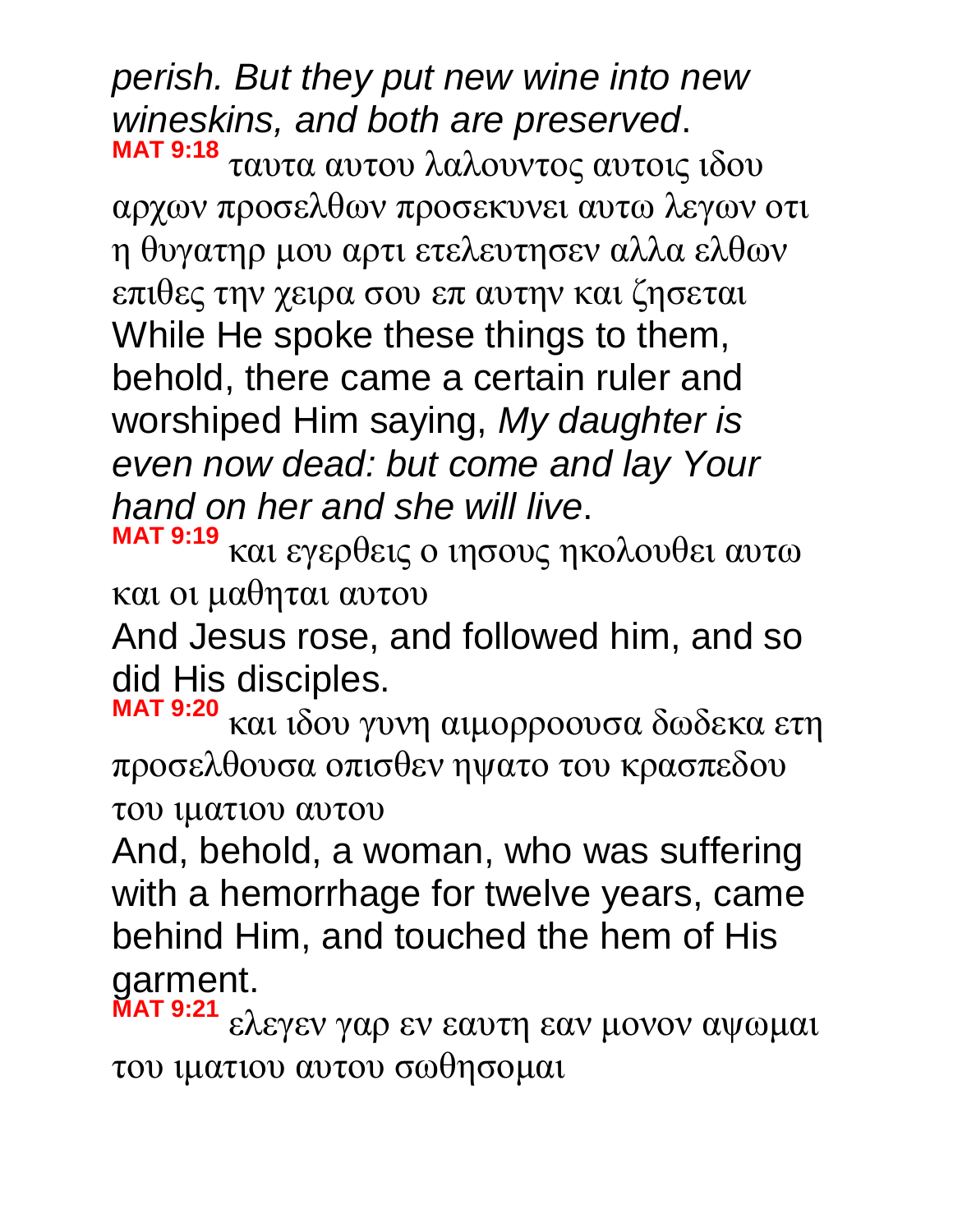For she said within herself, If I may but touch His garment, I will be well.

**MAT 9:22** ο δε ιησους στραφεις και ιδων αυτην ειπεν θαρσει θυγατερ η πιστις σου σεσωκεν σε και εσωθη η γυνη απο της ωρας εκεινης But Jesus turned about and when He saw her, He said, *Daughter, be of good comfort; your faith has made you well*. And the woman was made well from that hour. **MAT 9:23** και ελθων ο ιησους εις την οικιαν του

αρχοντος και ιδων τους αυλητας και τον οχλον θορυβουμενον

And when Jesus came into the ruler's house, and saw the flute players and the crowd worried,

**MAT 9:24** ελεγεν αναχωρειτε ου γαρ απεθανεν το κορασιον αλλα καθευδει και κατεγελων αυτου He said to them, *Go out: for the maid is not dead, but sleeps. And they laughed at Him.* **MAT 9:25** οτε δε εξεβληθη ο οχλος εισελθων

εκρατησεν της χειρος αυτης και ηγερθη το κορασιον

But when the people were put out, He went in, took her by the hand and the maid rose.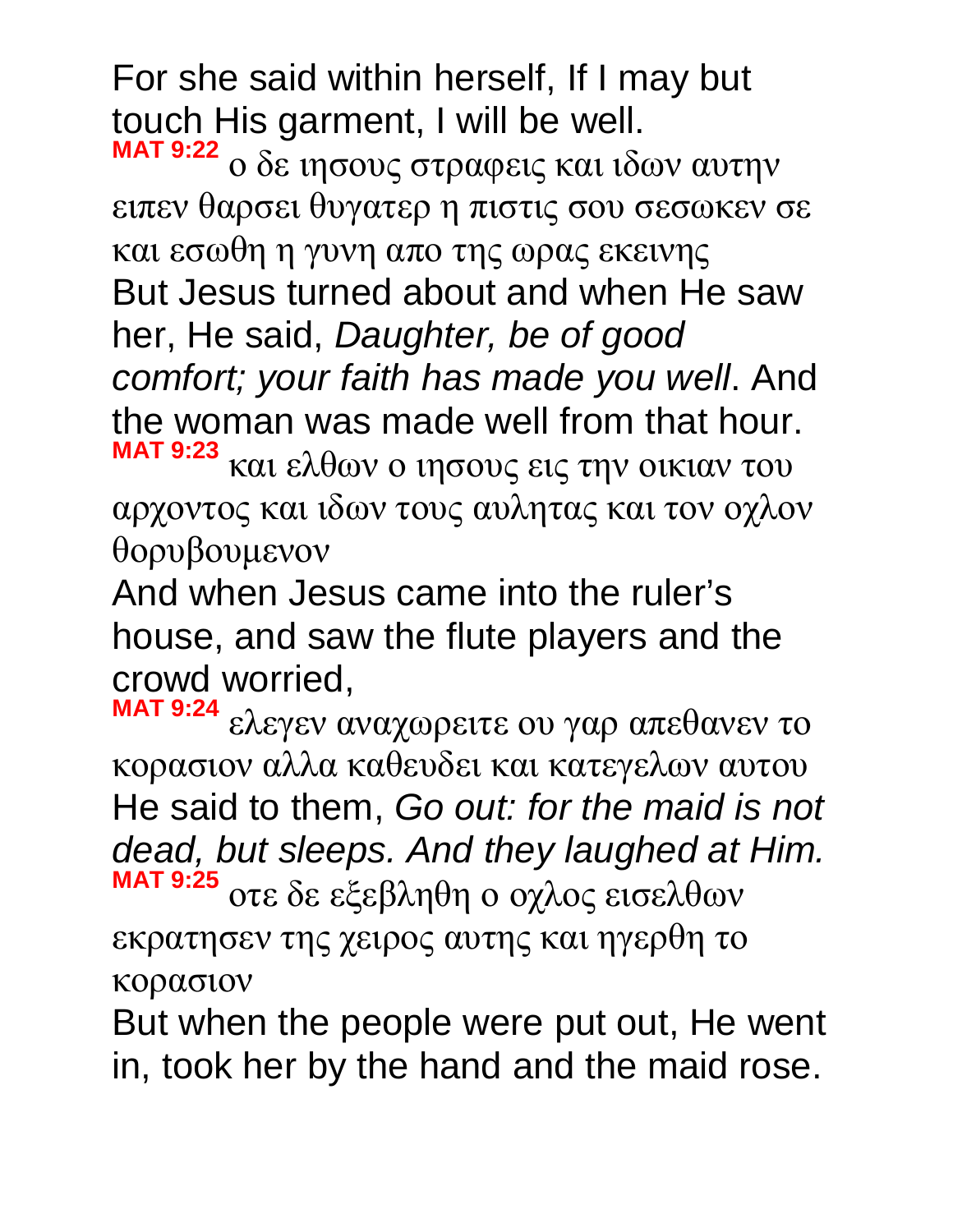**MAT 9:26** και εξηλθεν η φημη αυτη εις ολην την γην εκεινην

And the fame hereof went abroad into all that land.

**MAT 9:27** και παραγοντι εκειθεν τω ιησου ηκολουθησαν δυο τυφλοι κραζοντες και λεγοντες ελεησον ημας υιε δαυιδ And when Jesus departed from there, two blind men followed Him, crying, and saying, *Son of David, have mercy on us*. **MAT 9:28** ελθοντι δε εις την οικιαν προσηλθον αυτω οι τυφλοι και λεγει αυτοις ο ιησους

πιστευετε οτι δυναμαι τουτο ποιησαι λεγουσιν αυτω ναι κυριε

And when He had come into the house, the blind men came to Him; and Jesus said to them, *Do you believe that I am able to do this?* They said to him, *Yes, Lord*. **MAT 9:29** τοτε ηψατο των οφθαλμων αυτων

λεγων κατα την πιστιν υμων γενηθητω υμιν Then He touched their eyes, saying, *According to your faith be it to you*.

**MAT 9:30** και ηνεωχθησαν αυτων οι οφθαλμοι και ενεβριμηθη αυτοις ο ιησους λεγων ορατε μηδεις γινωσκετω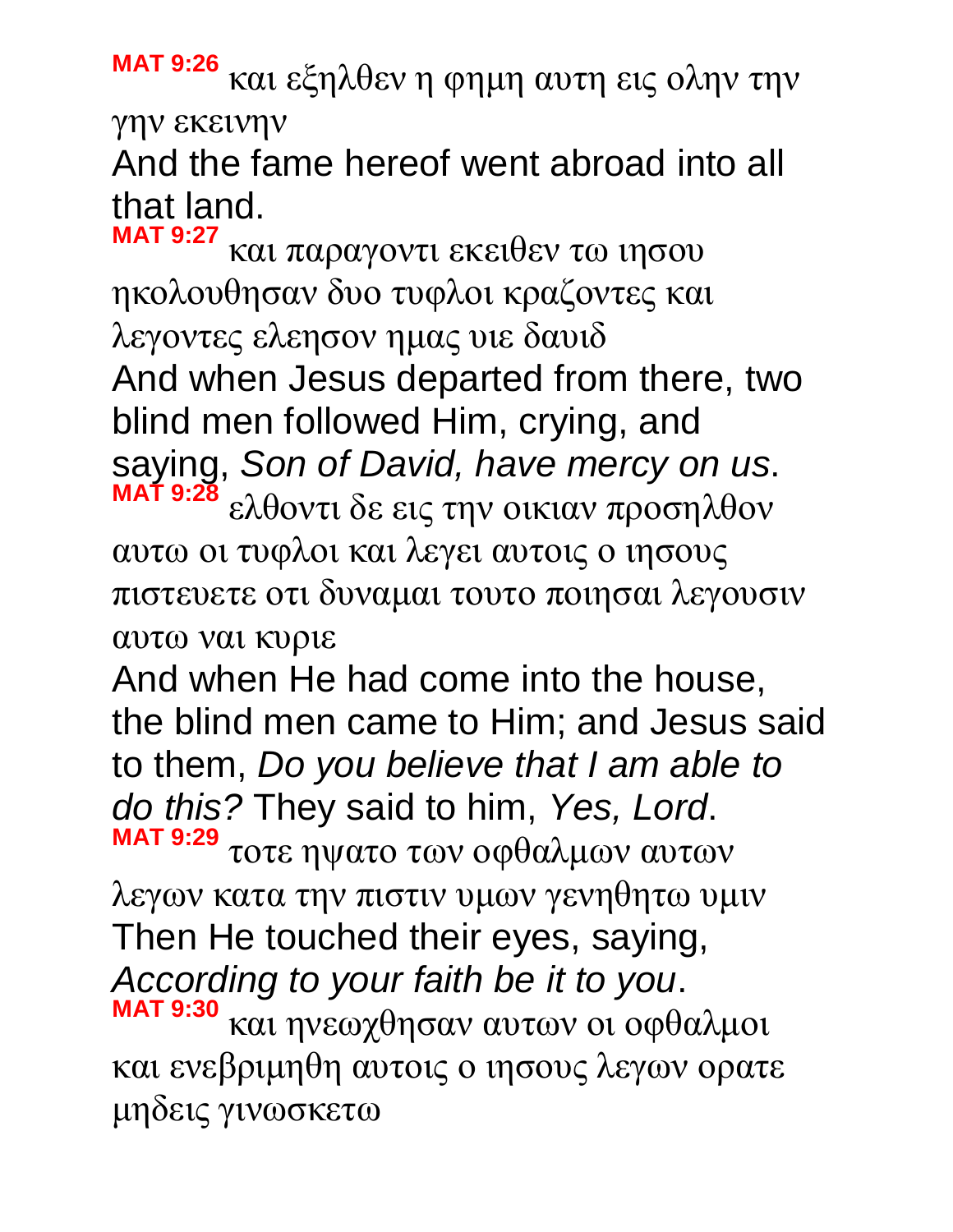And their eyes were opened; and Jesus sternly warned them, saying, *See that no one know it*.

**MAT 9:31** οι δε εξελθοντες διεφημισαν αυτον εν ολη τη γη εκεινη

But they, when they were departed, they spread abroad His fame in all that land. **MAT 9:32**

αυτων δε εξερχομενων ιδου προσηνεγκαν αυτω κωφον δαιμονιζομενον As they went out, behold, they brought to Him a dumb man possessed with a demon.

**MAT 9:33** και εκβληθεντος του δαιμονιου ελαλησεν ο κωφος και εθαυμασαν οι οχλοι λεγοντες ουδεποτε εφανη ουτως εν τω ισραηλ And when the demon was cast out, the dumb spoke and the crowds marveled, saying, *No one ever saw this in Israel*. **MAT 9:34** οι δε φαρισαιοι ελεγον εν τω αρχοντι των δαιμονιων εκβαλλει τα δαιμονια But the Pharisees said, *He casts out* 

*demons through the ruler of the demons*.

**MAT 9:35** και περιηγεν ο ιησους τας πολεις πασας και τας κωμας διδασκων εν ταις συναγωγαις αυτων και κηρυσσων το ευαγγελιον της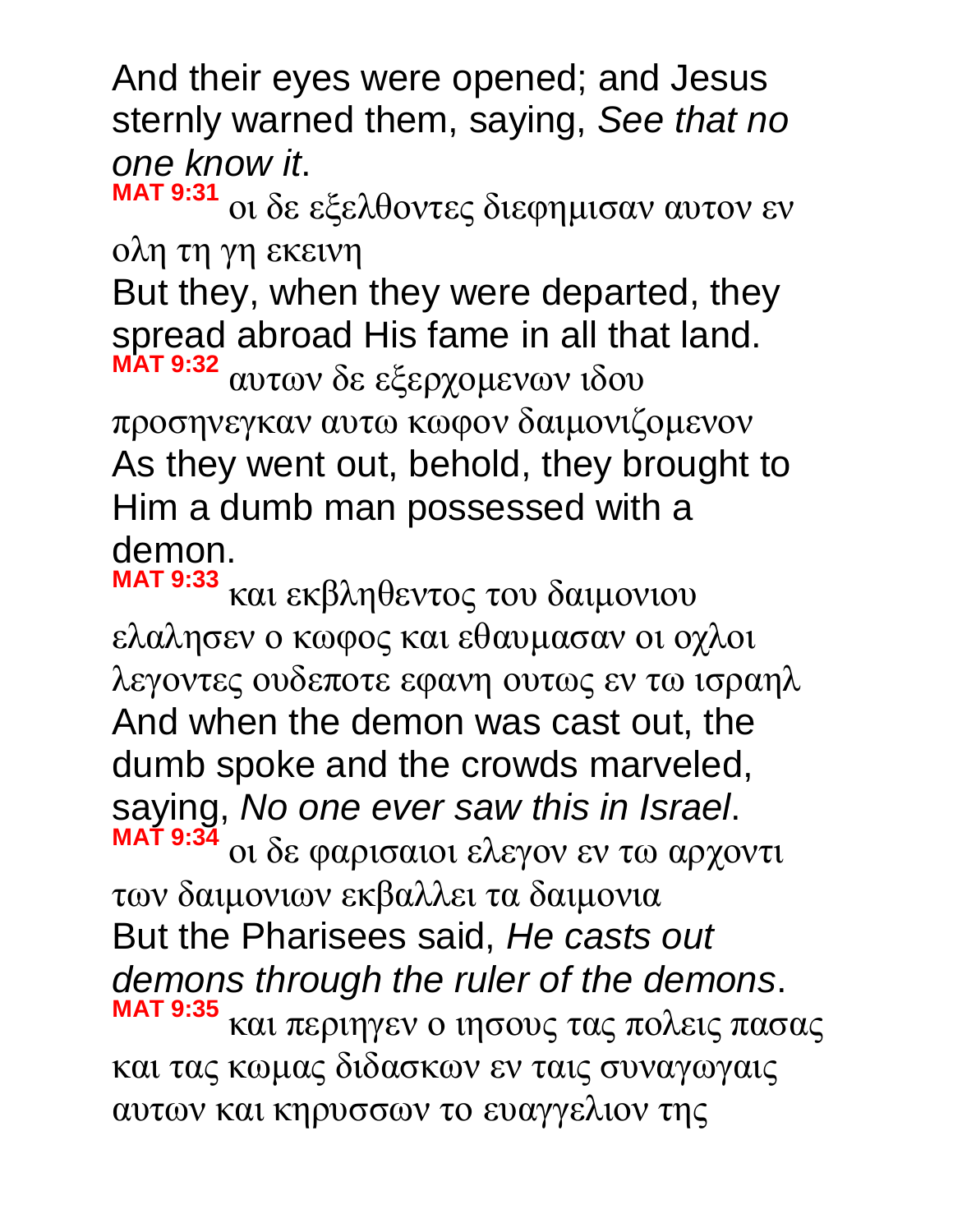βασιλειας και θεραπευων πασαν νοσον και πασαν μαλακιαν

And Jesus went about all the cities and villages, teaching in their synagogues, preaching **the gospel of the Kingdom** and healing all sickness and all disease. **MAT 9:36** ιδων δε τους οχλους εσπλαγχνισθη περι

αυτων οτι ησαν εσκυλμενοι και ερριμμενοι ωσει προβατα μη εχοντα ποιμενα

But when He saw the multitudes, He was moved with compassion on them, because they troubled and dejected as sheep having no shepherd.

**MAT 9:37** τοτε λεγει τοις μαθηταις αυτου ο μεν θερισμος πολυς οι δε εργαται ολιγοι Then He says to His disciples, *The harvest truly is plenteous, but the laborers are few*; **MAT 9:38** δεηθητε ουν του κυριου του θερισμου οπως εκβαλη εργατας εις τον θερισμον αυτου *Pray therefore the Lord of the harvest, that He will send forth laborers into His harvest*. **MAT 10:1** και προσκαλεσαμενος τους δωδεκα μαθητας αυτου εδωκεν αυτοις εξουσιαν πνευματων ακαθαρτων ωστε εκβαλλειν αυτα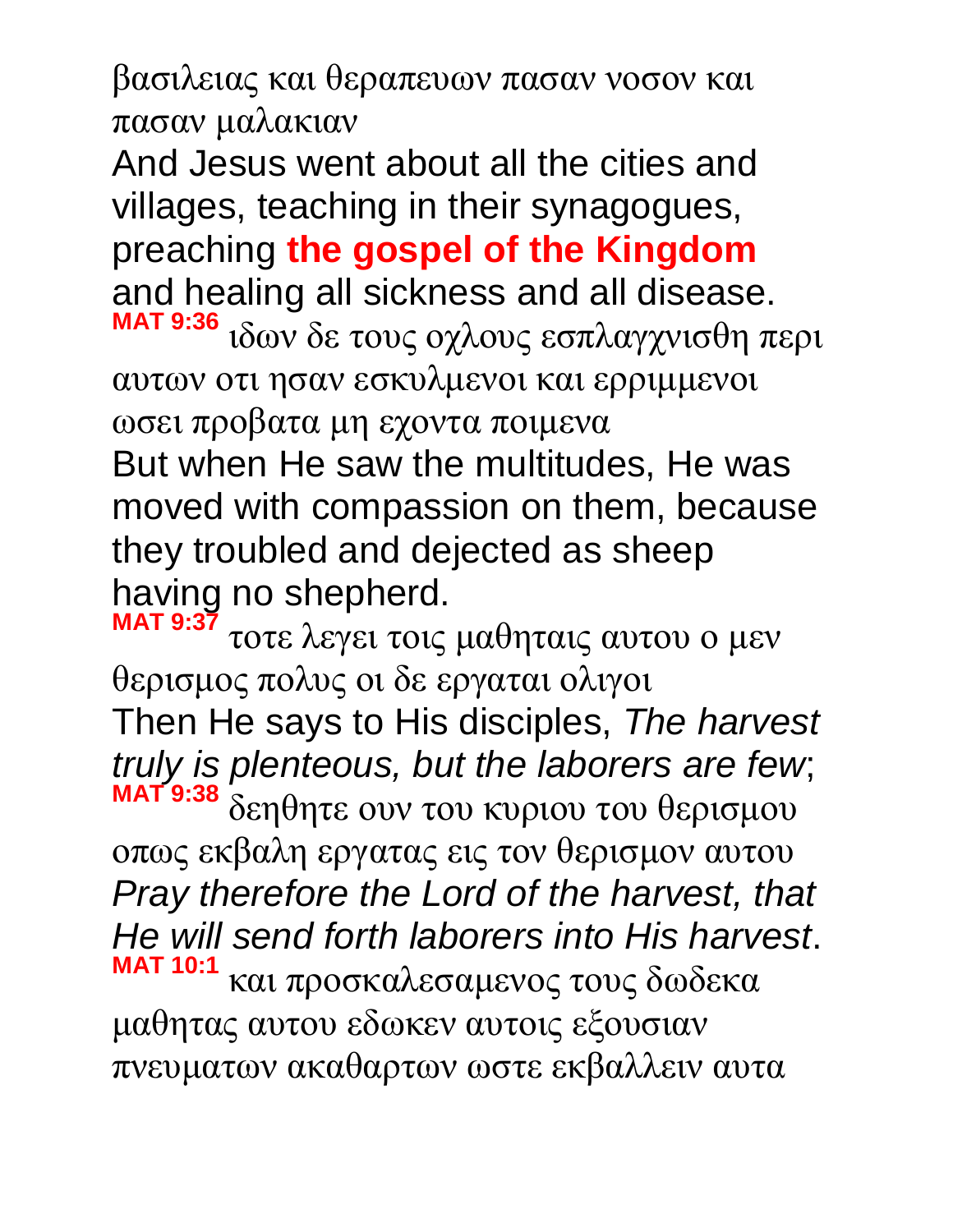και θεραπευειν πασαν νοσον και πασαν

μαλακιαν

And when He had called to Him His twelve disciples, He gave them power against unclean spirits [demons], to cast them out, and to heal all manner of sickness and all manner of disease.

**MAT 10:2** των δε δωδεκα αποστολων τα ονοματα εστιν ταυτα πρωτος σιμων ο λεγομενος πετρος και ανδρεας ο αδελφος αυτου και ιακωβος ο του ζεβεδαιου και ιωαννης ο αδελφος αυτου Now the names of the twelve apostles [See also MAR 3:16 f.; LUK 6:14 f.; ACT 1:13 f.] are these; The first, [**1**] Simon, who is called Peter, and [**2**] Andrew his brother; [**3**] James the son of Zebedee, and [**4**] John his brother;

**MAT 10:3** φιλιππος και βαρθολομαιος θωμας και μαθθαιος ο τελωνης ιακωβος ο του αλφαιου και θαδδαιος

[**5**] Philip, and [**6**] Bartholomew; [**7**] Thomas, and [**8**] Matthew the tax collector; [**9**] James the son of Alphaeus, and [**10**] Lebbaeus, whose surname was Thaddaeus;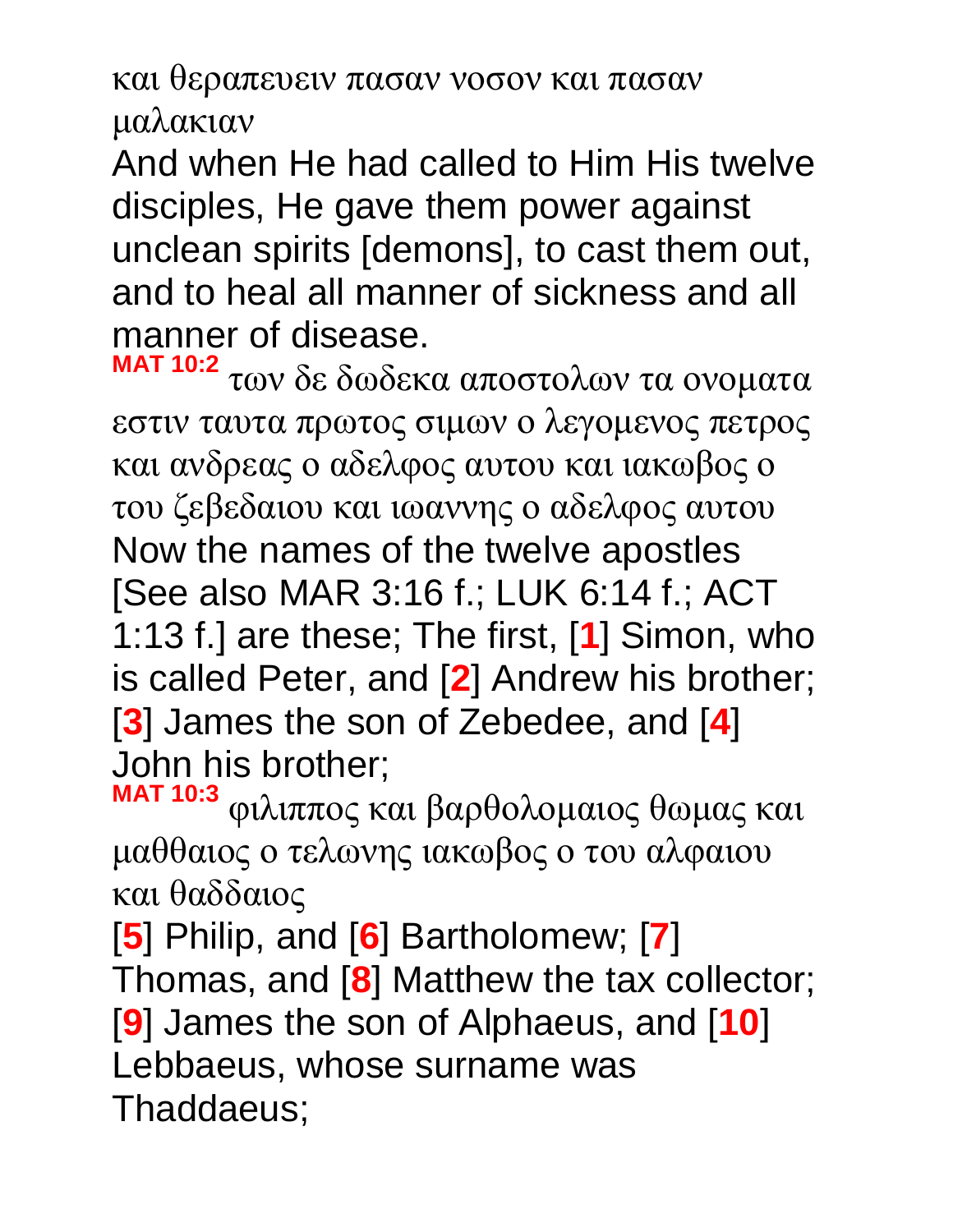**MAT 10:4** σιμων ο καναναιος και ιουδας ο

ισκαριωτης ο και παραδους αυτον [**11**] Simon the Canaanite and [**12**] Judas Iscariot, who also betrayed him.

**MAT 10:5** τουτους τους δωδεκα απεστειλεν ο ιησους παραγγειλας αυτοις λεγων εις οδον εθνων μη απελθητε και εις πολιν σαμαρειτων μη εισελθητε

These twelve Jesus sent forth, and commanded them, saying, *Go NOT into the way of the Gentiles, and into any city of the Samaritans enter NOT*;

**MAT 10:6** πορευεσθε δε μαλλον προς τα προβατα τα απολωλοτα οικου ισραηλ

# *but go rather to the lost sheep of the house of Israel*.

**MAT 10:7** πορευομενοι δε κηρυσσετε λεγοντες οτι ηγγικεν η βασιλεια των ουρανων

# And as you go, **preach, saying**, *that the Kingdom of Heaven is near*.

**MAT 10:8** ασθενουντας θεραπευετε νεκρους εγειρετε λεπρους καθαριζετε δαιμονια εκβαλλετε δωρεαν ελαβετε δωρεαν δοτε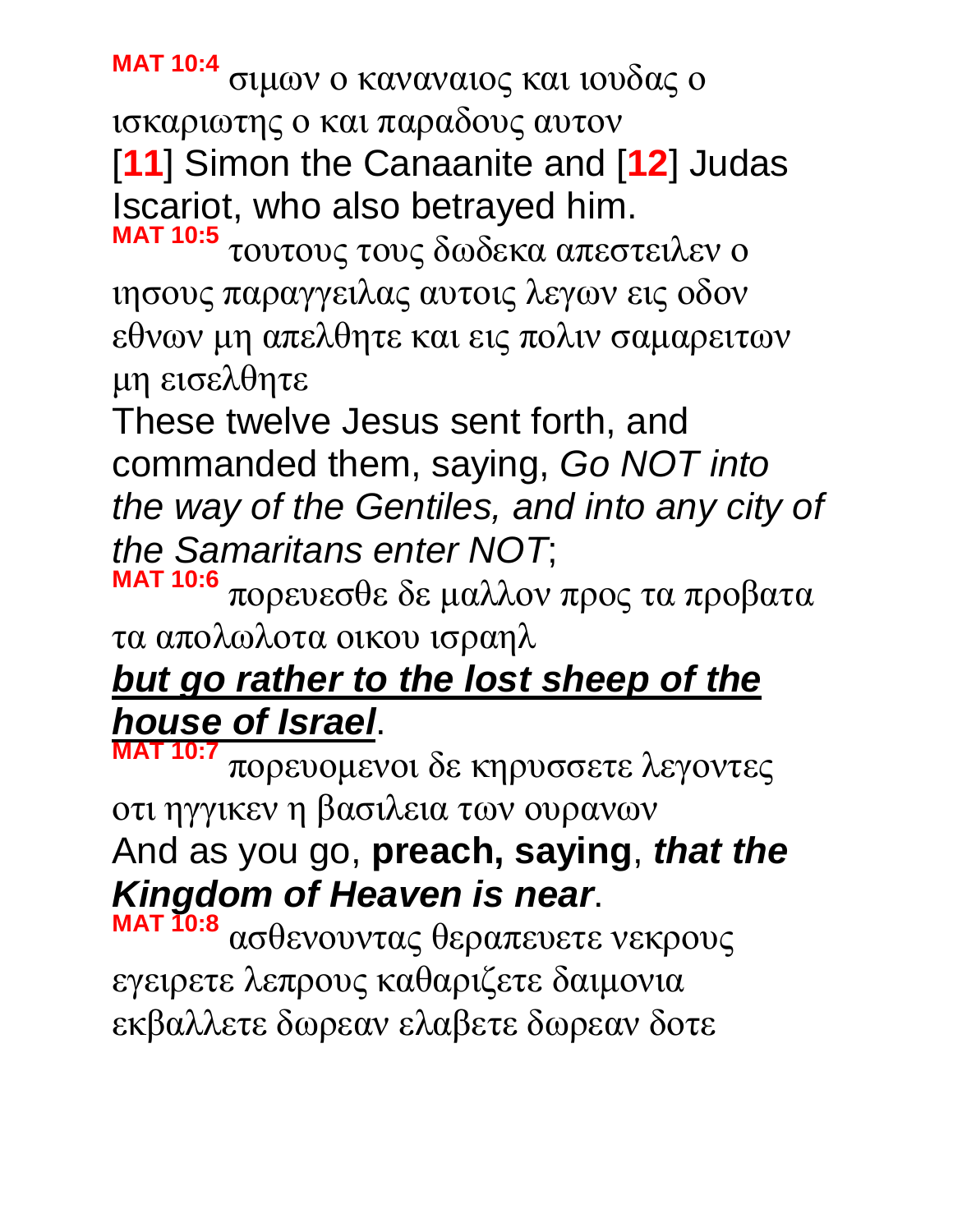## *Heal the sick, cleanse the lepers, raise the dead, cast out demons: freely you have received, freely give*.

**MAT 10:9** μη κτησησθε χρυσον μηδε αργυρον μηδε χαλκον εις τας ζωνας υμων

# *Provide neither gold, nor silver, nor copper in your money belts*,

**MAT 10:10** μη πηραν εις οδον μηδε δυο χιτωνας μηδε υποδηματα μηδε ραβδον αξιος γαρ ο εργατης της τροφης αυτου

## *Nor bags for your journey, neither two coats, neither sandals, nor yet staves:*

*for the workman is worthy of his living*. **MAT 10:11**

εις ην δ αν πολιν η κωμην εισελθητε εξετασατε τις εν αυτη αξιος εστιν κακει μεινατε εως αν εξελθητε

*And into whatever city or town you will enter, inquire who in it is worthy; and there abide till you go out*.

**MAT 10:12** εισερχομενοι δε εις την οικιαν ασπασασθε αυτην

*And when you come into a house, greet it*. **MAT 10:13** και εαν μεν η η οικια αξια ελθατω η ειρηνη υμων επ αυτην εαν δε μη η αξια η ειρηνη υμων εφ υμας επιστραφητω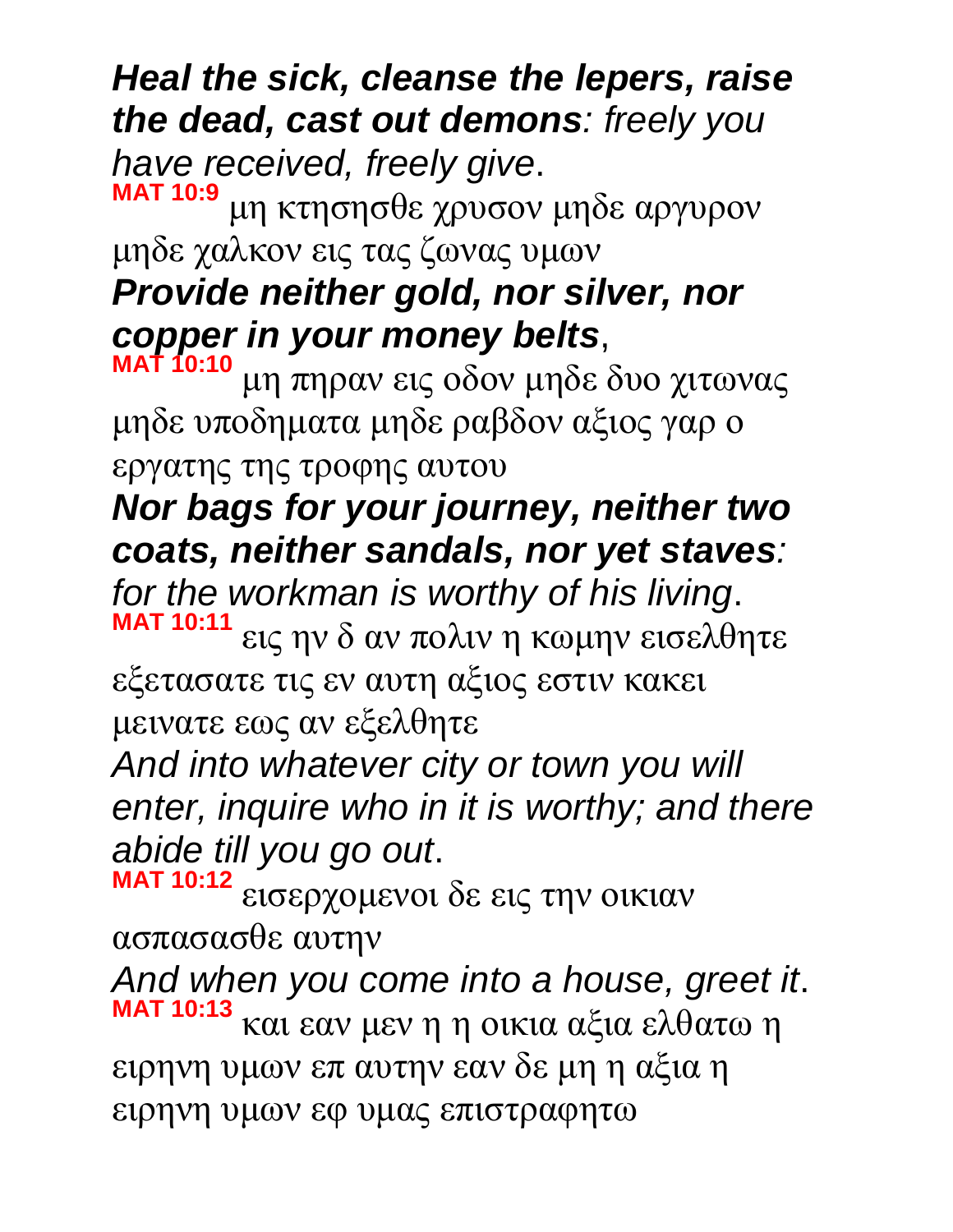*And if the house be worthy, let your peace come on it: but if it be not worthy, let your peace return to you*.

**MAT 10:14** και ος αν μη δεξηται υμας μηδε ακουση τους λογους υμων εξερχομενοι εξω της οικιας η της πολεως εκεινης εκτιναξατε τον κονιορτον των ποδων υμων

*And whoever will not receive you, nor hear your words, when you depart out of that house or city, shake off the dust of your feet*.

**MAT 10:15** αμην λεγω υμιν ανεκτοτερον εσται γη σοδομων και γομορρων εν ημερα κρισεως η τη πολει εκεινη

*Assuredly I say to you, It will be more tolerable for the land of Sodom and Gomorrah in the day of judgment than for that city*.

**MAT 10:16** ιδου εγω αποστελλω υμας ως προβατα εν μεσω λυκων γινεσθε ουν φρονιμοι ως οι οφεις και ακεραιοι ως αι περιστεραι *Behold, I send you forth as sheep in the midst of wolves: be therefore wise as serpents, and harmless as doves*.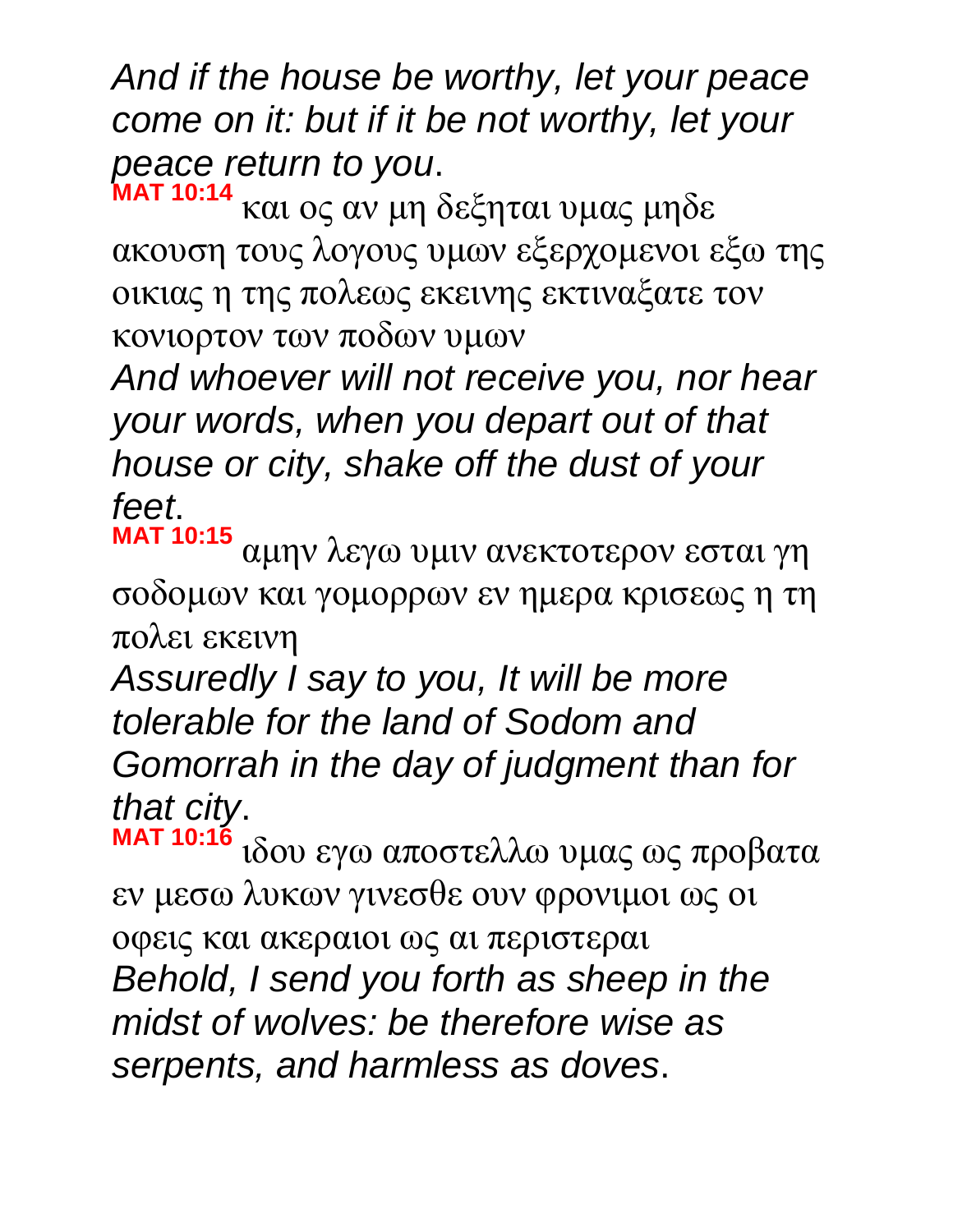**MAT 10:17** προσεχετε δε απο των ανθρωπων παραδωσουσιν γαρ υμας εις συνεδρια και εν ταις συναγωγαις αυτων μαστιγωσουσιν υμας *But beware of men: for they will deliver you up to the councils and they will scourge you in their synagogues*;

**MAT 10:18** και επι ηγεμονας δε και βασιλεις αχθησεσθε ενεκεν εμου εις μαρτυριον αυτοις και τοις εθνεσιν

*and you will be brought before governors and kings for My sake, for a testimony against them and the nations*.

**MAT 10:19** οταν δε παραδωσιν υμας μη μεριμνησητε πως η τι λαλησητε δοθησεται γαρ υμιν εν εκεινη τη ωρα τι λαλησητε *But when they deliver you up, take no thought how or what you will speak: for it will be given you in that same hour what you will speak*.

**MAT 10:20** ου γαρ υμεις εστε οι λαλουντες αλλα το πνευμα του πατρος υμων το λαλουν εν υμιν *For it is not you who speak but the Spirit of your Father Who speaks in you*.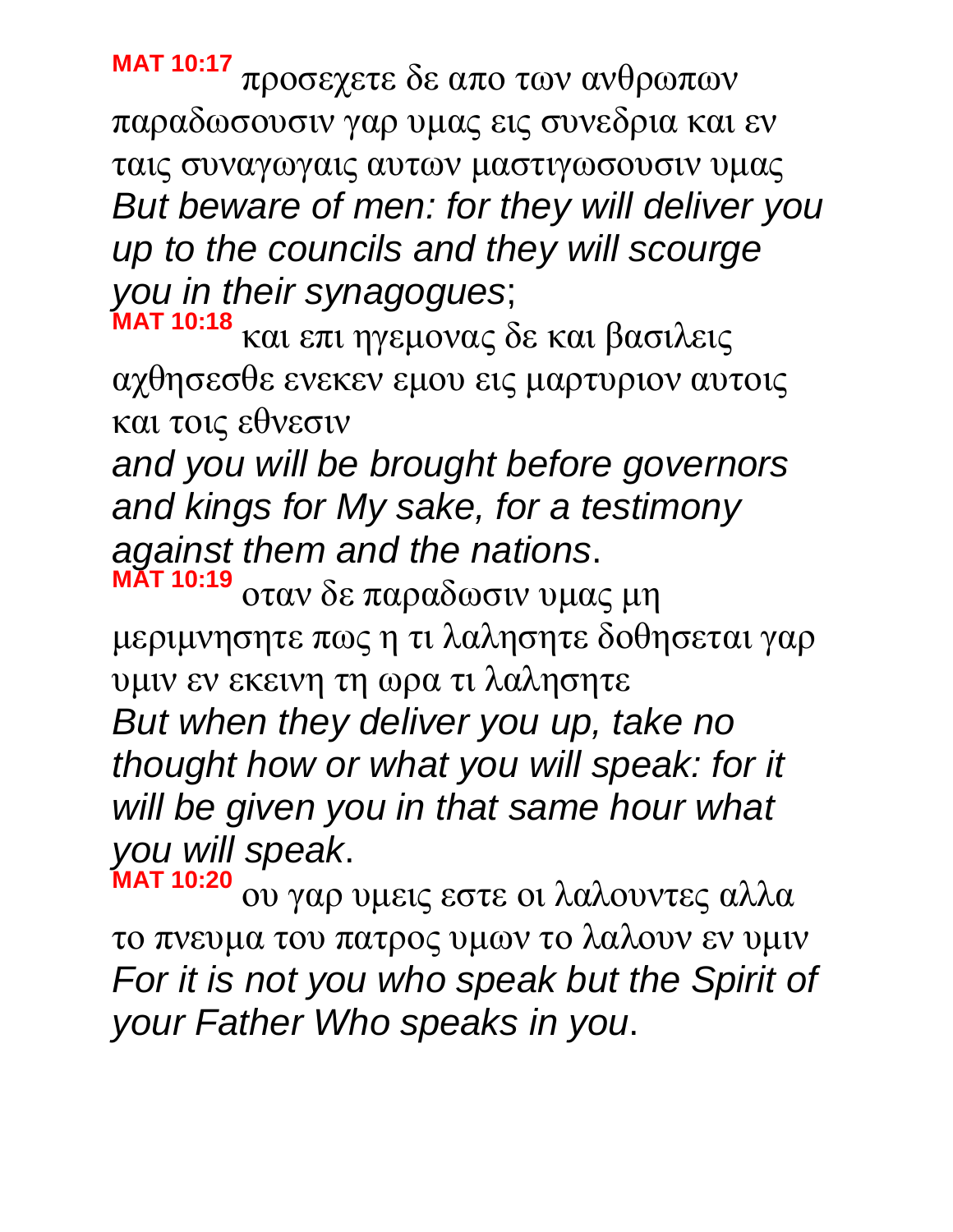**MAT 10:21** παραδωσει δε αδελφος αδελφον εις θανατον και πατηρ τεκνον και επαναστησονται τεκνα επι γονεις και θανατωσουσιν αυτους *Brother will deliver up brother to death, and the father the child: and the children will rise up against their parents, and cause them to be put to death*.

**MAT 10:22** και εσεσθε μισουμενοι υπο παντων δια το ονομα μου ο δε υπομεινας εις τελος ουτος σωθησεται

*And you will be hated of all men on account of My name's sake but he who endures to the end will be saved*.

**MAT 10:23** οταν δε διωκωσιν υμας εν τη πολει ταυτη φευγετε εις την ετεραν αμην γαρ λεγω υμιν ου μη τελεσητε τας πολεις ισραηλ εως ελθη ο υιος του ανθρωπου

*But when they persecute you in this city, flee into another: for assuredly I say to you, 'You will not have gone over the cities of Israel untill the Son of Man be come*. **MAT 10:24** ουκ εστιν μαθητης υπερ τον διδασκαλον ουδε δουλος υπερ τον κυριον αυτου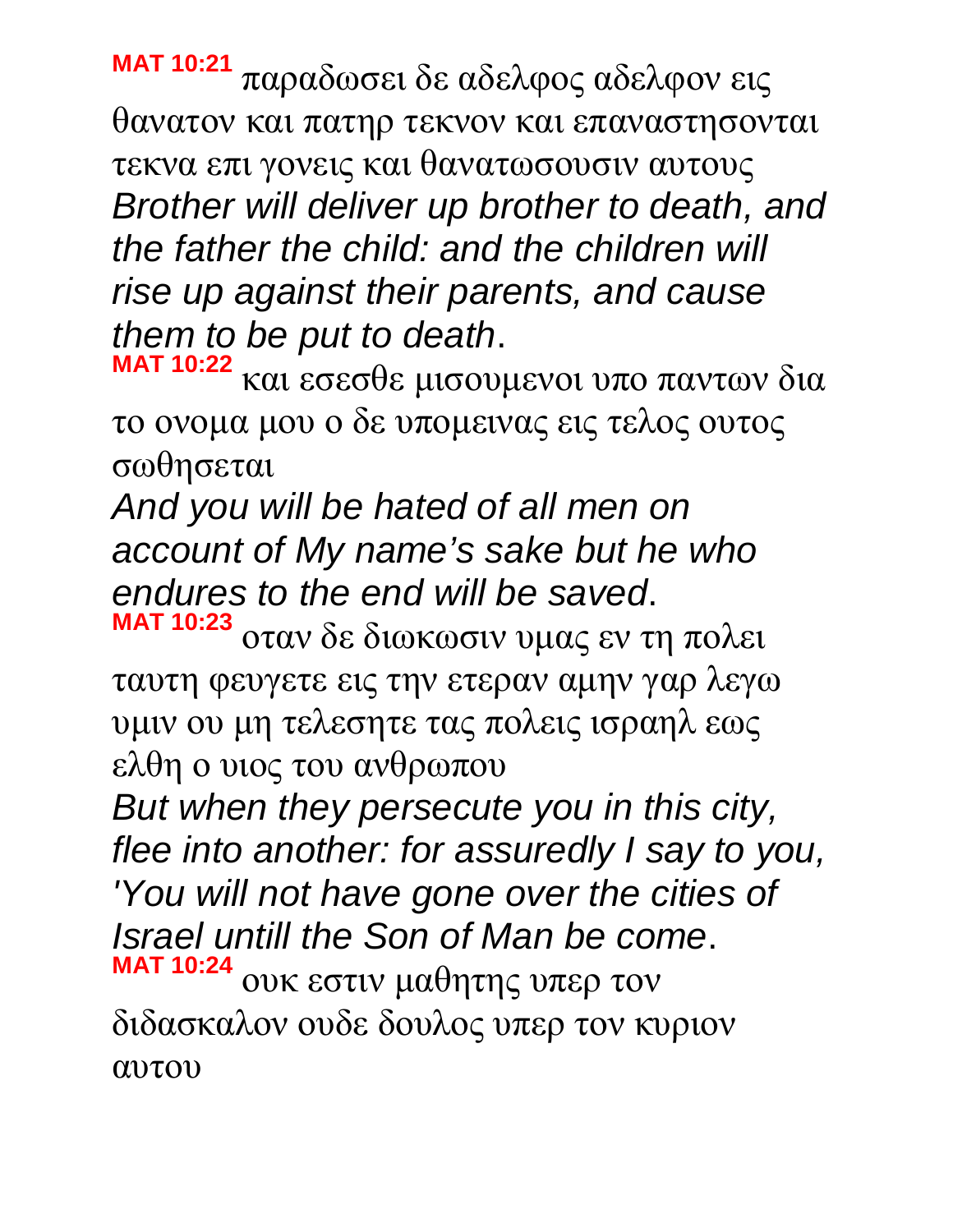*The disciple is not above His teacher nor the servant above His Lord*.

**MAT 10:25** αρκετον τω μαθητη ινα γενηται ως ο διδασκαλος αυτου και ο δουλος ως ο κυριος αυτου ει τον οικοδεσποτην βεελζεβουλ επεκαλεσαν ποσω μαλλον τους οικιακους αυτου

*It is enough for the disciple that he be as His teacher and the servant as His Lord. If they have called the Master of the House Beelzebub, how much more will they call those of His Household?*

**MAT 10:26** μη ουν φοβηθητε αυτους ουδεν γαρ εστιν κεκαλυμμενον ο ουκ αποκαλυφθησεται και κρυπτον ο ου γνωσθησεται

*Fear them not therefore: for there is nothing covered that will not be revealed, and hid that will not be known*.

**MAT 10:27** ο λεγω υμιν εν τη σκοτια ειπατε εν τω φωτι και ο εις το ους ακουετε κηρυξατε επι των δωματων

*What I tell you in darkness, that you speak in light: and what you hear in the ear, that you preach on the housetops*.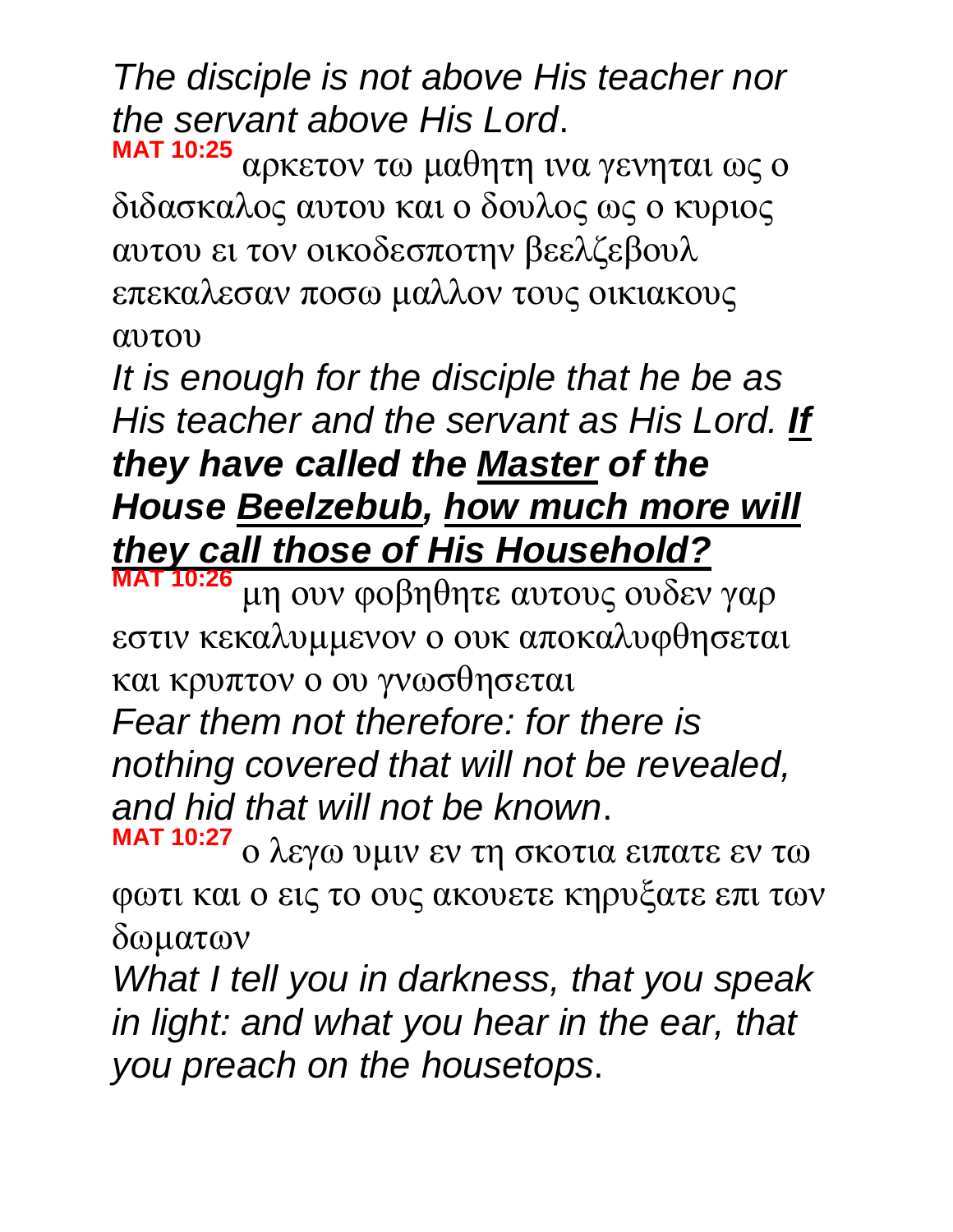**MAT 10:28** και μη φοβηθητε απο των αποκτεινοντων το σωμα την δε ψυχην μη δυναμενων αποκτειναι φοβεισθε δε μαλλον τον δυναμενον και ψυχην και σωμα απολεσαι εν γεεννη

*Fear not those who kill the body but are not able to kill the soul: but rather fear Him Who is able to destroy both soul and body in Hell*.

**MAT 10:29** ουχι δυο στρουθια ασσαριου πωλειται και εν εξ αυτων ου πεσειται επι την γην ανευ του πατρος υμων

*ARE NOT TWO SPARROWS SOLD FOR A FHING*? *AND ONE URIEL NOT FALL INDEX* ON THE GROUND *INDEPENDENT OF YOUR FATHER***. MAT 10:30** υμων δε και αι τριχες της κεφαλης

πασαι ηριθμημεναι εισιν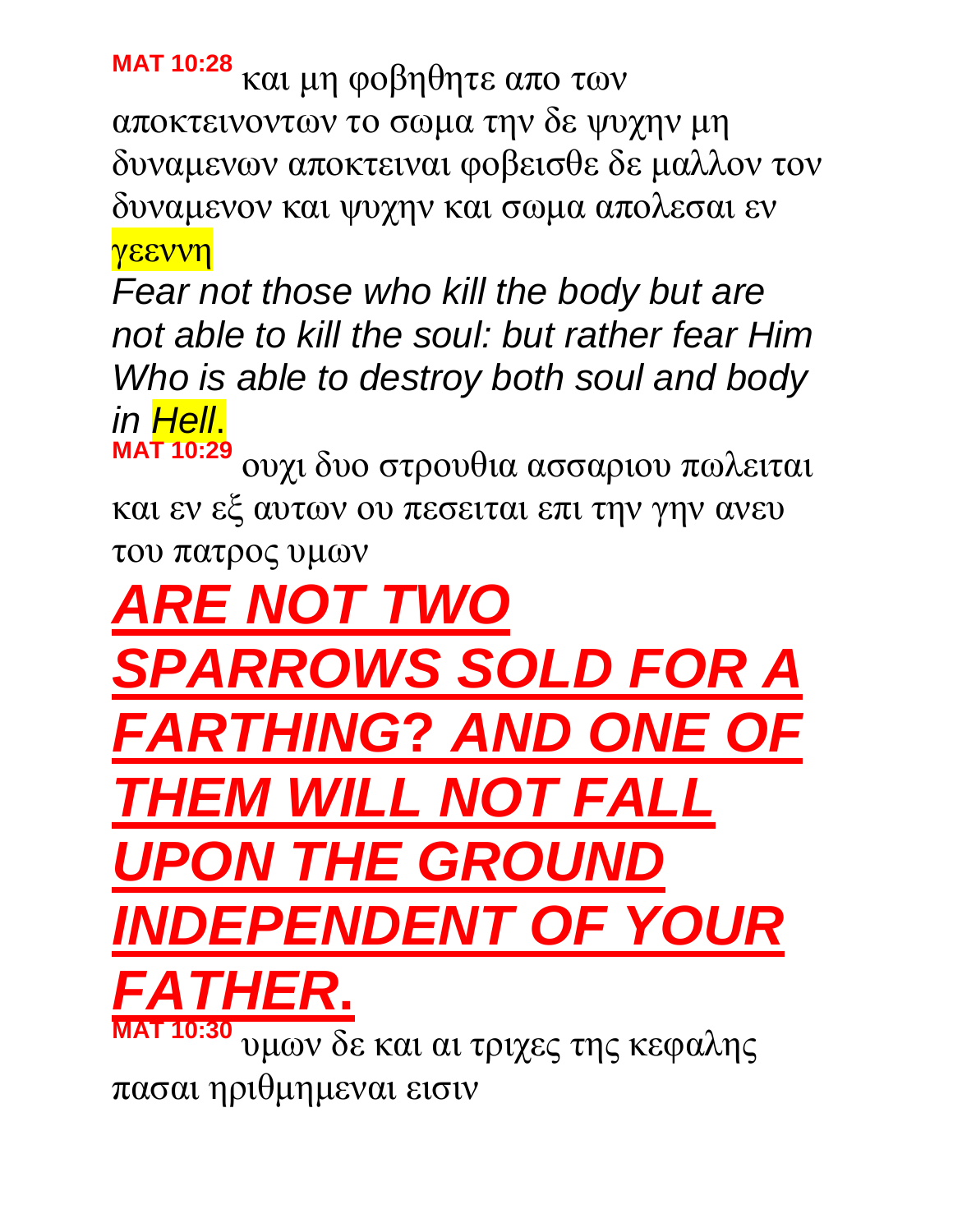# *BUT ALSO THE HAIRS OF YOUR HEAD ARE ALL NUMBERED*.

**MAT 10:31** μη ουν φοβεισθε πολλων στρουθιων διαφερετε υμεις *FEAR NOT THEREFORE, YOU ARE OF MORE VALUE THAN MANY SPARROWS*.

**MAT 10:32** πας ουν οστις ομολογησει εν εμοι εμπροσθεν των ανθρωπων ομολογησω καγω εν αυτω εμπροσθεν του πατρος μου του εν τοις ουρανοις

# *Whoever therefore will confess Me before men, him will I confess also before My Father Who is in Heaven***.**

**MAT 10:33** οστις δε αρνησηται με εμπροσθεν των ανθρωπων αρνησομαι καγω αυτον εμπροσθεν του πατρος μου του εν τοις ουρανοις

## *But whoever will deny Me before men, him will I also deny before My Father Who is in Heaven*.

**MAT 10:34** μη νομισητε οτι ηλθον βαλειν ειρηνην επι την γην ουκ ηλθον βαλειν ειρηνην αλλα μαχαιραν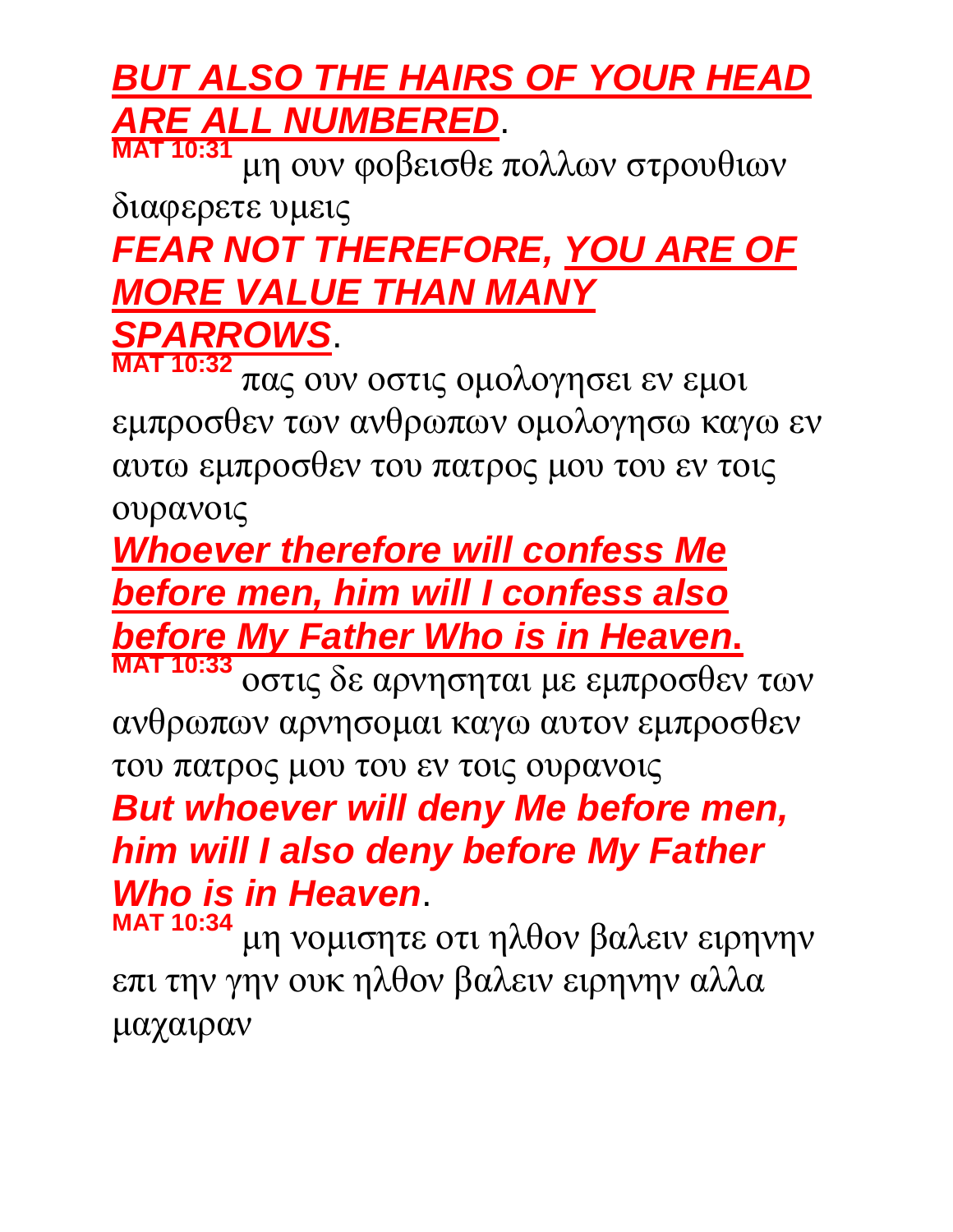#### *Think not that I am come to send peace on Earth: I came not to send peace but a sword*. **MAT 10:35**

ηλθον γαρ διχασαι ανθρωπον κατα του πατρος αυτου και θυγατερα κατα της μητρος αυτης και νυμφην κατα της πενθερας αυτης *For I am come to set a man against his father, the daughter against her mother, the daughter-in-law against her mother-inlaw*.

**MAT 10:36** και εχθροι του ανθρωπου οι οικιακοι

#### αυτου

# *A MAN'S ENEMIES WILL BE THOSE OF HIS OWN HOUSEHOLD*.

**M**:37 ο φιλων πατερα η μητερα υπερ εμε ουκ εστιν μου αξιος και ο φιλων υιον η θυγατερα υπερ εμε ουκ εστιν μου αξιος *HE WHO LOVES FATHER OR MOTHER MORE THAN ME IS NOT WORTHY OF ME: AND HE WHO LOVES SON OR DAUGHTER MORE THAN ME IS NOT WORTHY OF ME***.** 

**MAT 10:38** και ος ου λαμβανει τον σταυρον αυτου και ακολουθει οπισω μου ουκ εστιν μου αξιος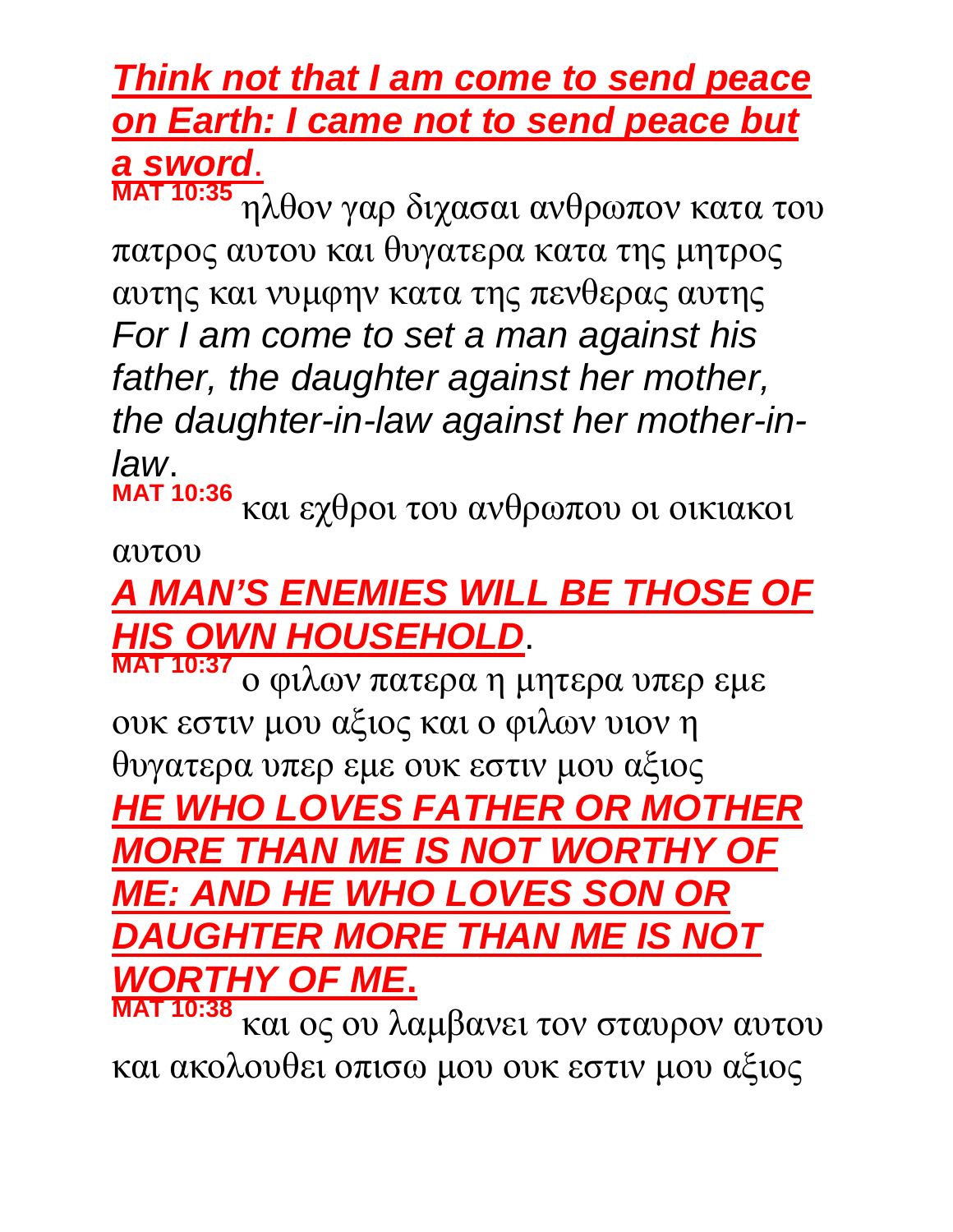#### *And he who takes not his cross, and follows after Me, is not worthy of Me*. **MAT 10:39**

ο ευρων την ψυχην αυτου απολεσει αυτην και ο απολεσας την ψυχην αυτου ενεκεν εμου ευρησει αυτην

## *He who finds his life will lose it: and he who loses his life for My sake will find it***.**

**MAT 10:40** ο δεχομενος υμας εμε δεχεται και ο εμε δεχομενος δεχεται τον αποστειλαντα με *He who receives you receives Me, and he who receives Me receives Him Who sent Me*.

**MAT 10:41** ο δεχομενος προφητην εις ονομα προφητου μισθον προφητου λημψεται και ο δεχομενος <mark>δικαιον</mark> εις ονομα <mark>δικαιου</mark> μισθον δικαιου λημψεται

*He who receives a prophet in the name of a prophet will receive a prophet's reward; and he who receives a righteous man in the name of a righteous man will receive a righteous man's reward*. **MAT 10:42**

και ος αν ποτιση ενα των μικρων τουτων ποτηριον ψυχρου μονον εις ονομα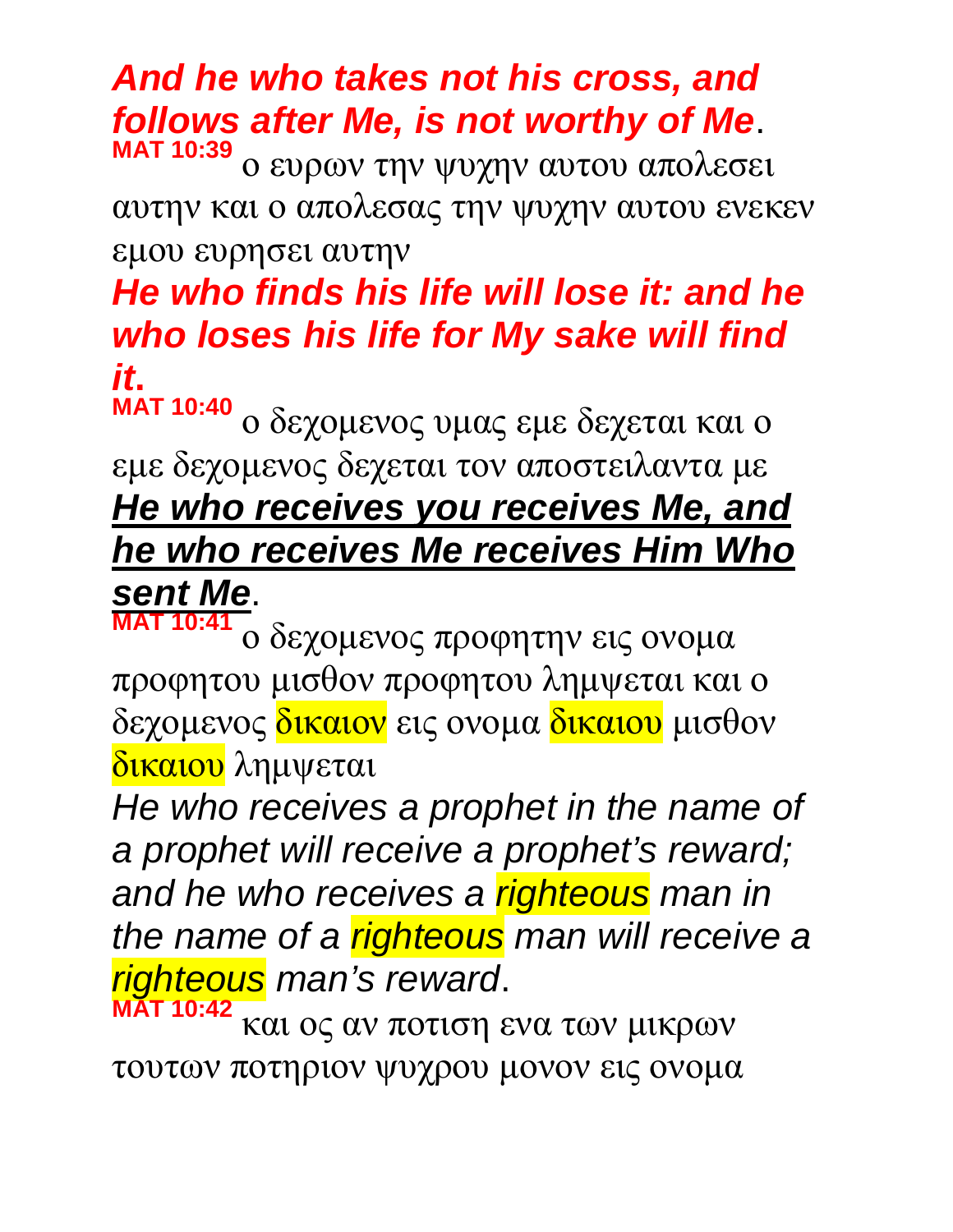μαθητου αμην λεγω υμιν ου μη απολεση τον μισθον αυτου

*And whoever will give a drink to one of these little ones a cup of cold water only in the name of a disciple, assuredely I say to you, he will in no wise lose his reward*. **MAT 11:1**

και εγενετο οτε ετελεσεν ο ιησους διατασσων τοις δωδεκα μαθηταις αυτου μετεβη εκειθεν του διδασκειν και κηρυσσειν εν ταις πολεσιν αυτων

And it came to pass, when Jesus had made an end of commanding his twelve disciples, he departed from there to teach and to preach in their cities.

**MAT 11:2** ο δε ιωαννης ακουσας εν τω δεσμωτηριω τα εργα του χριστου πεμψας δια των μαθητων αυτου

Now when John had heard in prison the works of Christ, he sent two of his disciples,

**MAT 11:3** ειπεν αυτω συ ει ο ερχομενος η ετερον προσδοκωμεν

and said to Him, *Are you He Who should come, or do we look for another?*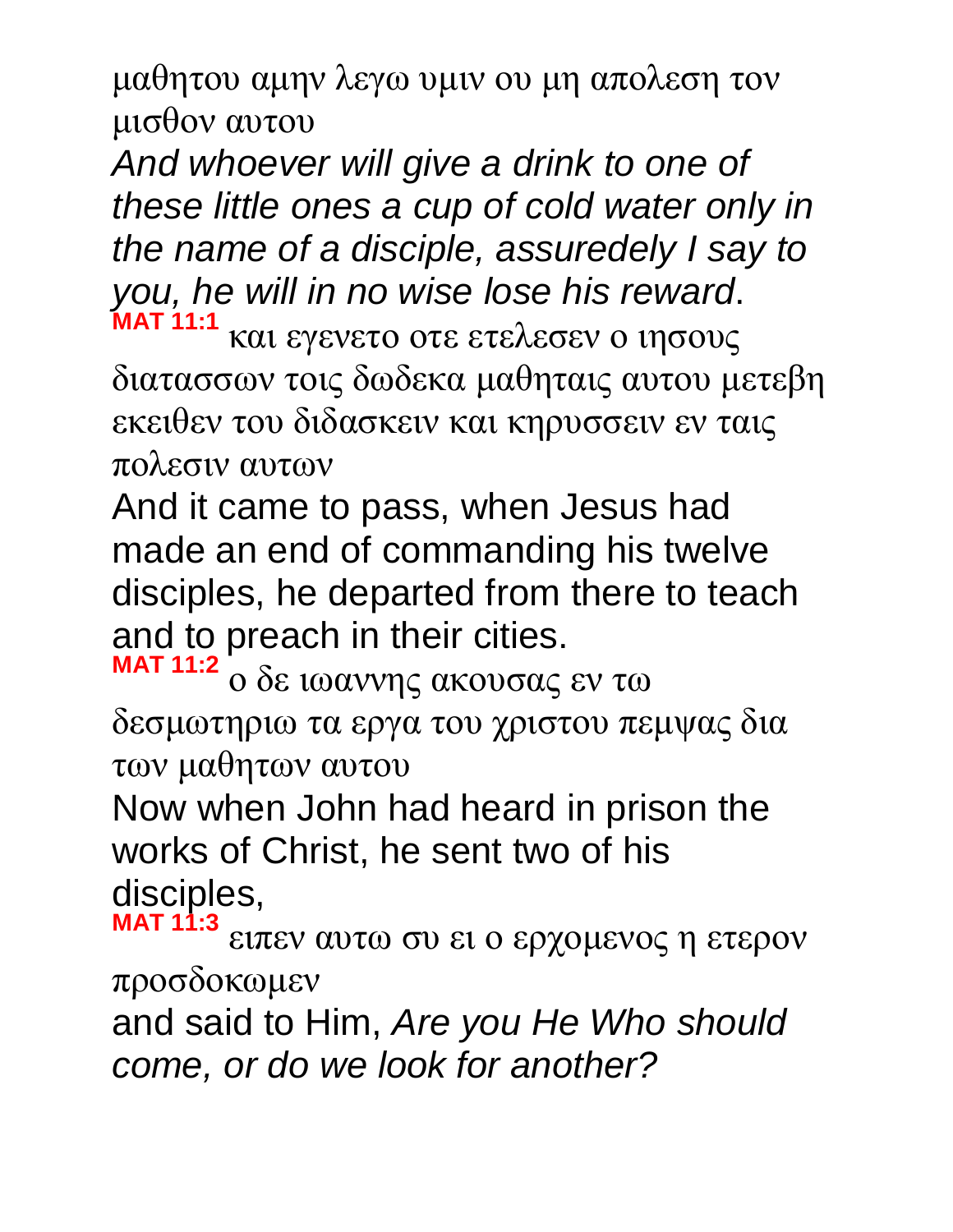**MAT 11:4** και αποκριθεις ο ιησους ειπεν αυτοις πορευθεντες απαγγειλατε ιωαννη α ακουετε και βλεπετε

Jesus answered and said to them, *Go and show John again those things which you do hear and see*:

**MAT 11:5** τυφλοι αναβλεπουσιν και χωλοι περιπατουσιν λεπροι καθαριζονται και κωφοι ακουουσιν και νεκροι εγειρονται και πτωχοι ευαγγελιζονται

*The blind receive their sight, the lame walk, the lepers are cleansed, the deaf hear, the dead are raised up and the poor have the gospel preached to them*.

**MAT 11:6** και μακαριος εστιν ος εαν μη σκανδαλισθη εν εμοι *And blessed is he, whoever will not be* 

*offended in Me*.

**MAT 11:7** τουτων δε πορευομενων ηρξατο ο ιησους λεγειν τοις οχλοις περι ιωαννου τι εξηλθατε εις την ερημον θεασασθαι καλαμον υπο ανεμου σαλευομενον

And as they departed, **Jesus began to say to the multitudes concerning John**,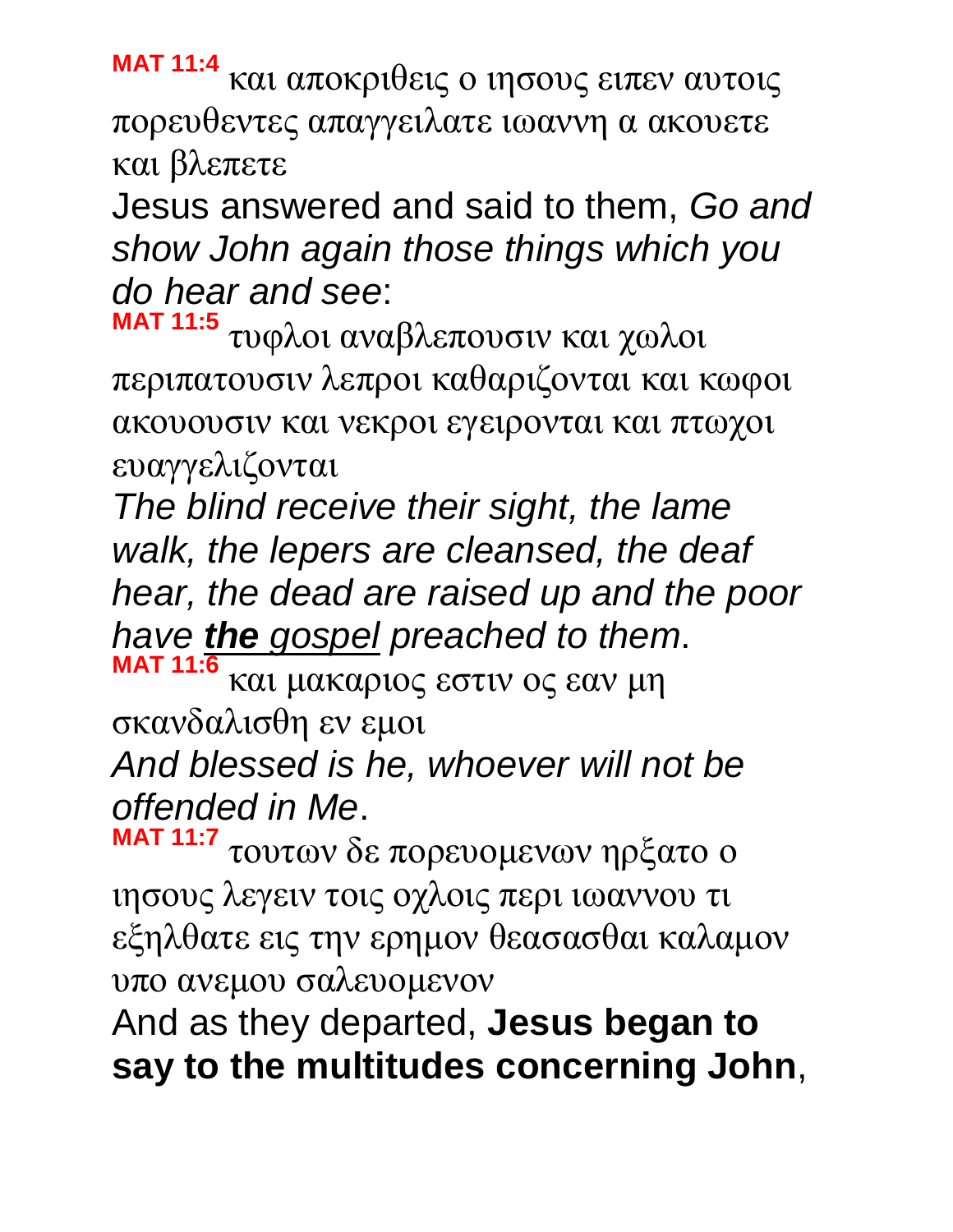*What went you out into the wilderness to see? A reed shaken with the wind?* **MAT 11:8** αλλα τι εξηλθατε ιδειν ανθρωπον εν

μαλακοις ημφιεσμενον ιδου οι τα μαλακα φορουντες εν τοις οικοις των βασιλεων *But what went you out for to see? A man clothed in soft raiment? Behold, those who wear soft clothing are in kings' houses*.

**MAT 11:9** αλλα τι εξηλθατε προφητην ιδειν ναι λεγω υμιν και περισσοτερον προφητου *But what went you out for to see? A prophet? Yes, I say to you, and more than a prophet.*  **MAT 11:10**

ουτος εστιν περι ου γεγραπται ιδου εγω αποστελλω τον αγγελον μου προ προσωπου σου ος κατασκευασει την οδον σου εμπροσθεν σου

*For this is he, of whom it is written*, *'Behold, I send My messenger before Your face, which will prepare Your way before You'* [MAL 3:1].

**MAT 11:11** αμην λεγω υμιν ουκ εγηγερται εν γεννητοις γυναικων μειζων ιωαννου του βαπτιστου ο δε μικροτερος εν τη βασιλεια των ουρανων μειζων αυτου εστιν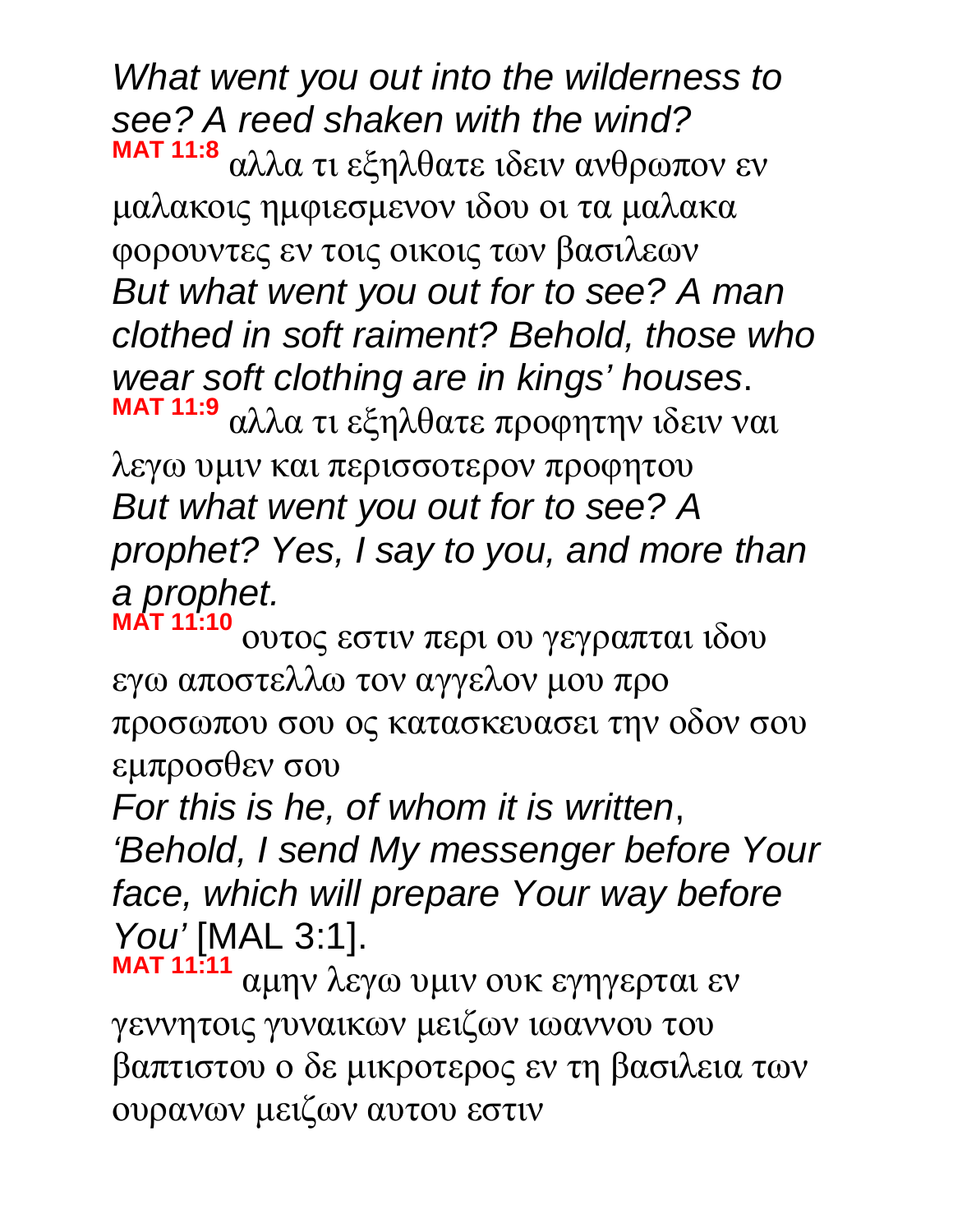*Assuredly I say to you, 'Among those who are born of women there has not risen a greater than John the Baptist:* 

*notwithstanding he who is least in the Kingdom of Heaven is greater than he*. **MAT 11:12**

απο δε των ημερων ιωαννου του βαπτιστου εως αρτι η βασιλεια των ουρανων βιαζεται και βιασται αρπαζουσιν αυτην *And from the days of John the Baptist until now the Kingdom of Heaven suffers violence, and the violent take it by force*. **MAT 11:13** παντες γαρ οι προφηται και ο νομος εως ιωαννου επροφητευσαν *For all the Prophets and the Law prophesied until John*. **MAT 11:14**

και ει θελετε δεξασθαι αυτος εστιν ηλιας ο μελλων ερχεσθαι

*And if you will receive it, this is* 

*Elijah, who was to come*. **MAT 11:15**

ο εχων ωτα ακουετω

*The one having ears to hear, let him hear*. **MAT 11:16** τινι δε ομοιωσω την γενεαν ταυτην ομοια εστιν παιδιοις καθημενοις εν ταις αγοραις α προσφωνουντα τοις ετεροις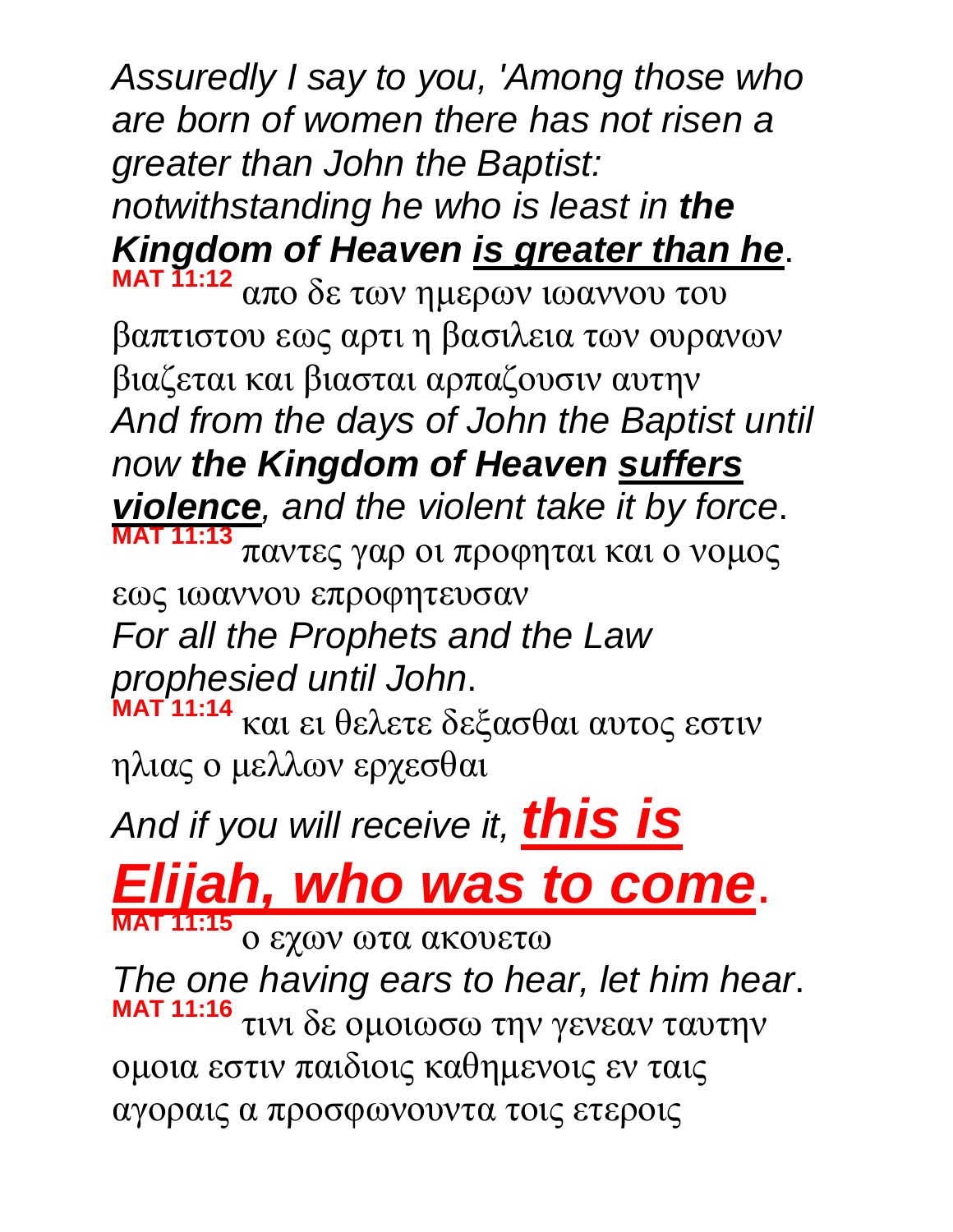*But to what will I liken this generation? It is like children sitting in the markets, calling to the others,*

**MAT 11:17** λεγουσιν ηυλησαμεν υμιν και ουκ ωρχησασθε εθρηνησαμεν και ουκ εκοψασθε *saying, 'We have played the flutes to you, and you have not danced; we have mourned, and you have not lamented'*. **MAT 11:18**

ηλθεν γαρ ιωαννης μητε εσθιων μητε πινων και λεγουσιν δαιμονιον εχει *For John came neither eating nor drinking, and they say, He has a demon*.

**MAT 11:19** ηλθεν ο υιος του ανθρωπου εσθιων και πινων και λεγουσιν ιδου ανθρωπος φαγος και οινοποτης τελωνων φιλος και αμαρτωλων και εδικαιωθη η σοφια απο των εργων αυτης *The Son of Man came eating and drinking, and they say, 'Behold a Man gluttonous, and a winebibber, a friend of tax collectors and sinners'. But wisdom is justified of her children*.

**MAT 11:20** τοτε ηρξατο ονειδιζειν τας πολεις εν αις εγενοντο αι πλεισται δυναμεις αυτου οτι ου μετενοησαν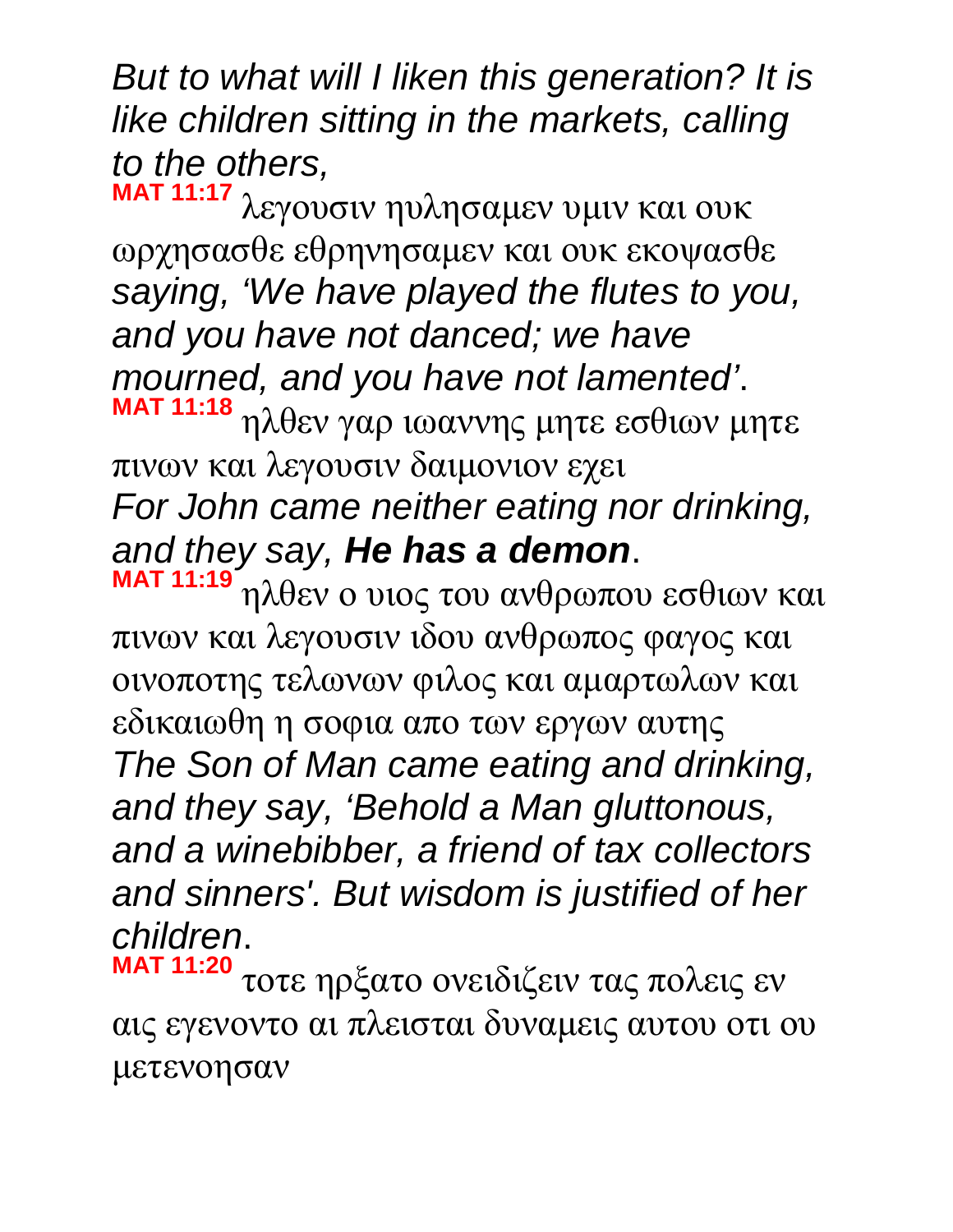# **Then began He to upbraid the cities in which most of His mighty works were done, BECAUSE THEY REPENTED NOT**:

**MAT 11:21** ουαι σοι χοραζιν ουαι σοι βηθσαιδα οτι ει εν τυρω και σιδωνι εγενοντο αι δυναμεις αι γενομεναι εν υμιν παλαι αν εν σακκω και σποδω μετενοησαν

*Woe to you, Chorazin! Woe to you, Bethsaida! For if the mighty works which were done in you had been done in Tyre and Sidon, they would have repented long ago in sackcloth and ashes*. **MAT 11:22** πλην λεγω υμιν τυρω και σιδωνι ανεκτοτερον εσται εν ημερα κρισεως η υμιν

## *But I say to you, 'It will be more tolerable for Tyre and Sidon at the day of judgment, than for you*.

**MAT 11:23** και συ καφαρναουμ μη εως ουρανου υψωθηση εως αδου καταβηση οτι ει εν σοδομοις εγενηθησαν αι δυναμεις αι γενομεναι εν σοι εμεινεν αν μεχρι της σημερον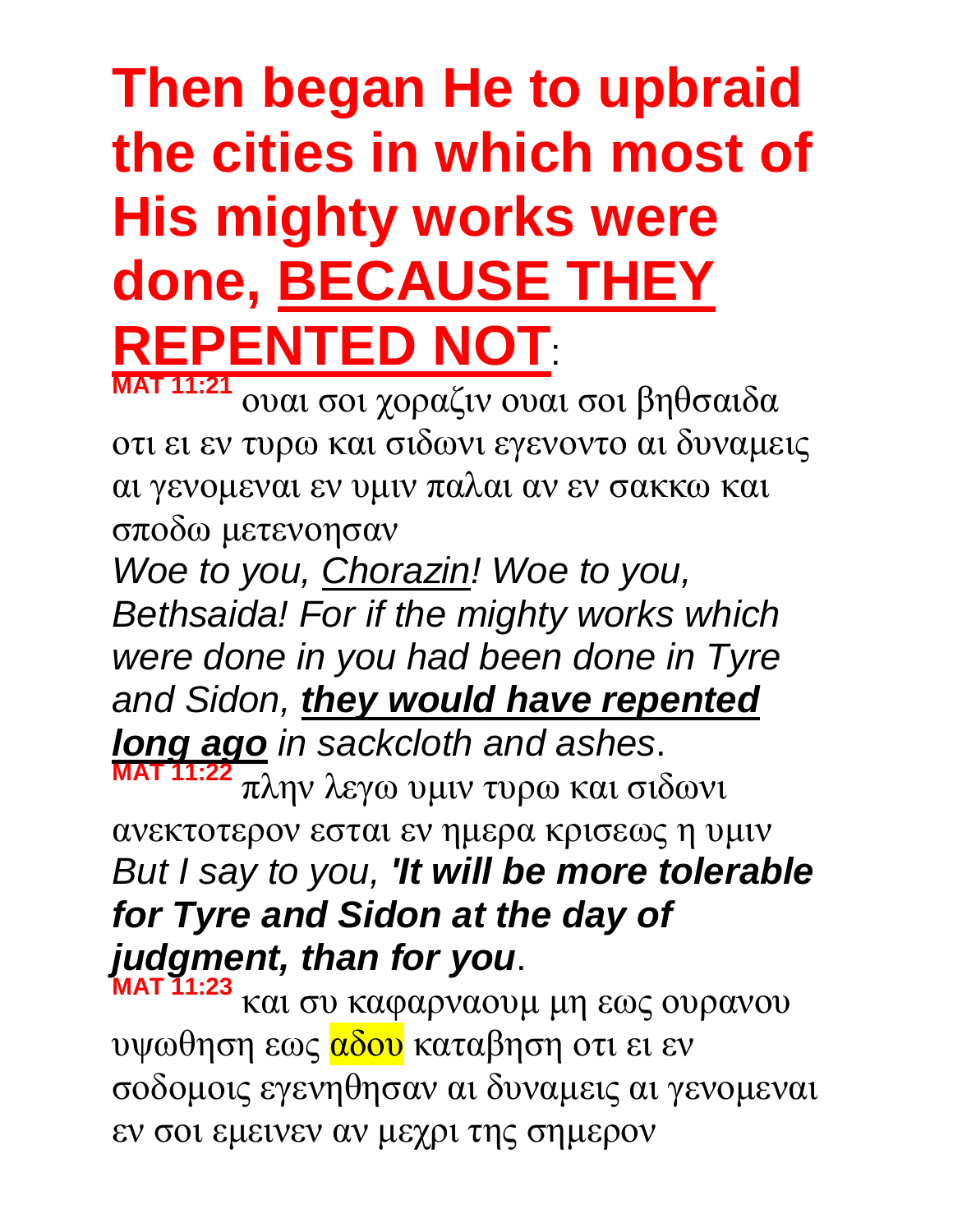*And you, Capernaum, which are exalted to Heaven, will be brought down to Hades [Hell]: for if the mighty works, which have been done in you, had been done in Sodom, it would have remained until this day*.

**MAT 11:24** πλην λεγω υμιν οτι γη σοδομων ανεκτοτερον εσται εν ημερα κρισεως η σοι *But I say to you, That it will be more tolerable for the land of Sodom in the day of judgment, than for you*. **MAT 11:25**

εν εκεινω τω καιρω αποκριθεις ο ιησους ειπεν εξομολογουμαι σοι πατερ κυριε του ουρανου και της γης οτι εκρυψας ταυτα απο σοφων και συνετων και απεκαλυψας αυτα νηπιοις

At that time Jesus answered and said, *I thank You, Oh Father, Lord of Heaven and Earth, because You have hid these things from the wise and prudent, and have revealed them to babies*.

**MAT 11:26** ναι ο πατηρ οτι ουτως ευδοκια εγενετο εμπροσθεν σου *Even so, Father: for so it seemed good in Your sight*.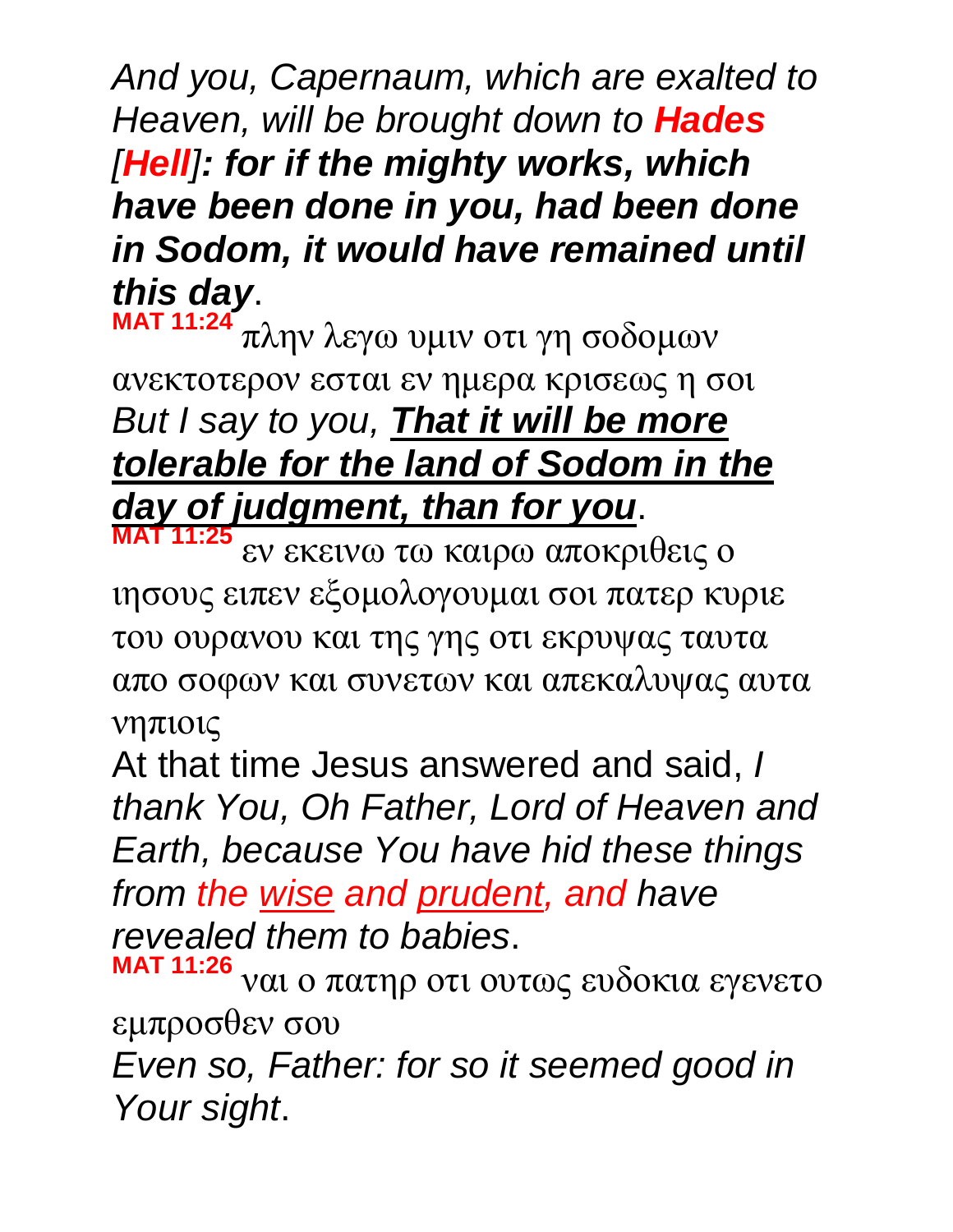**MAT 11:27** παντα μοι παρεδοθη υπο του πατρος μου και ουδεις επιγινωσκει τον υιον ει μη ο πατηρ ουδε τον πατερα τις επιγινωσκει ει μη ο υιος και ω εαν βουληται ο υιος αποκαλυψαι *All things are delivered to Me by My Father: and no one knows the Son,* 

*except the Father; neither knows any man the Father, except the Son, AND HE TO WHOMEVER THE SON WISHES TO REVEAL*.

**MAT 11:28** δευτε προς με παντες οι κοπιωντες και πεφορτισμενοι καγω αναπαυσω υμας *Come to Me, all who labor and are heavy burdened, and I will give you rest*.

**MAT 11:29** αρατε τον ζυγον μου εφ υμας και μαθετε απ εμου οτι πραυς ειμι και ταπεινος τη καρδια και ευρησετε αναπαυσιν ταις ψυχαις υμων

*Take My yoke on you, and learn from Me; because I am meek and lowly in heart: and you will find rest to your souls*.

**MAT 11:30** ο γαρ ζυγος μου χρηστος και το φορτιον μου ελαφρον εστιν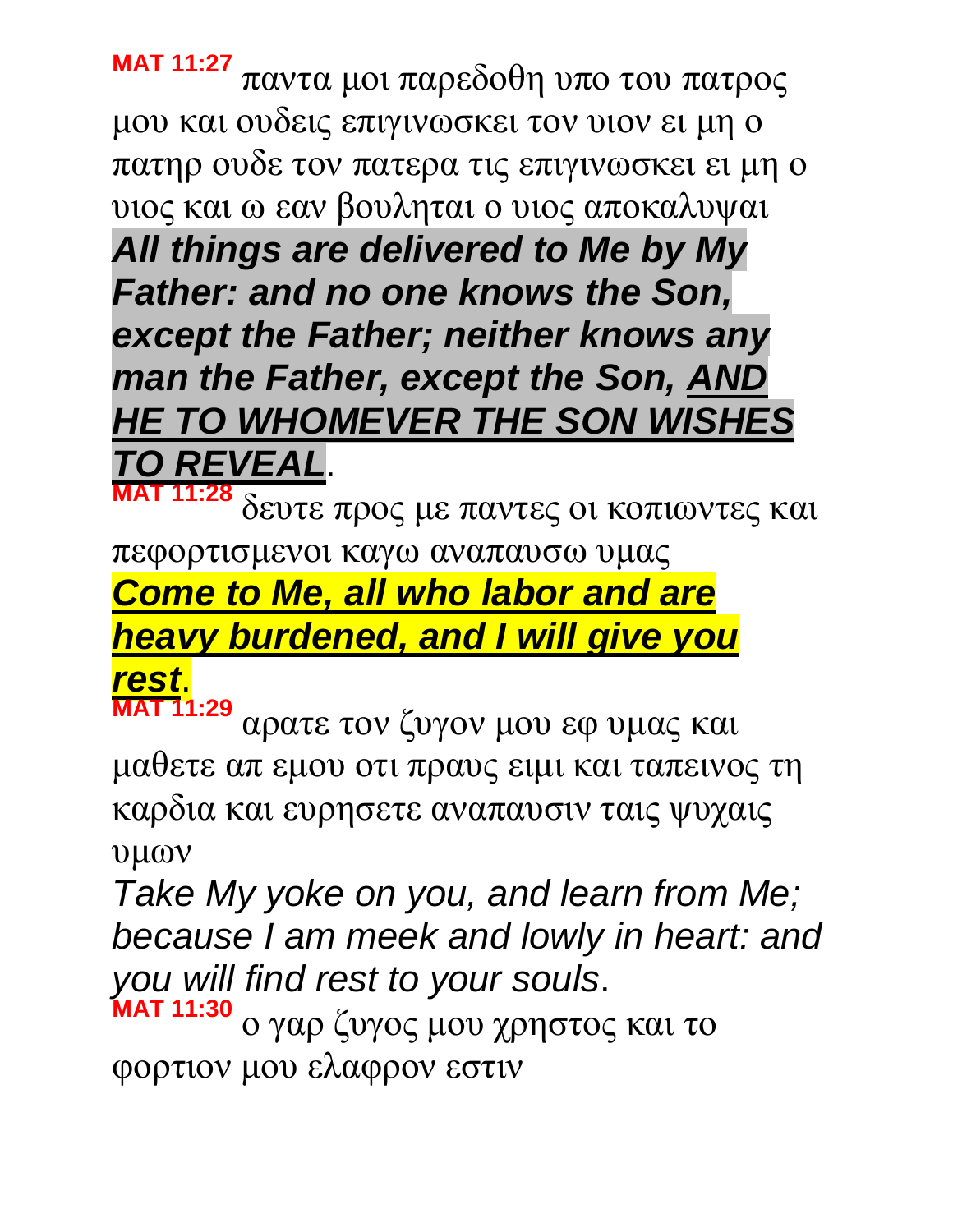# *For My yoke is easy, and My burden is easy to bear*.

**MAT 12:1** εν εκεινω τω καιρω επορευθη ο ιησους τοις σαββασιν δια των σποριμων οι δε μαθηται αυτου επεινασαν και ηρξαντο τιλλειν σταχυας και εσθιειν

At that time Jesus went on the Sabbath day through the corn; and His disciples were hungry, and began to pluck the ears of corn and to eat.

**MAT 12:2** οι δε φαρισαιοι ιδοντες ειπαν αυτω ιδου οι μαθηται σου ποιουσιν ο ουκ εξεστιν ποιειν εν σαββατω

But when the Pharisees saw it, they said to Him, *Behold, Your disciples do that which is not lawful to do on the Sabbath day*. **MAT 12:3**

ο δε ειπεν αυτοις ουκ ανεγνωτε τι εποιησεν δαυιδ οτε επεινασεν και οι μετ αυτου But He said to them, *Have you not read what David did, when he was hungry, and those who were with him* [1SA 21:6];

**MAT 12:4** πως εισηλθεν εις τον οικον του θεου και τους αρτους της προθεσεως εφαγον ο ουκ εξον ην αυτω φαγειν ουδε τοις μετ αυτου ει μη τοις ιερευσιν μονοις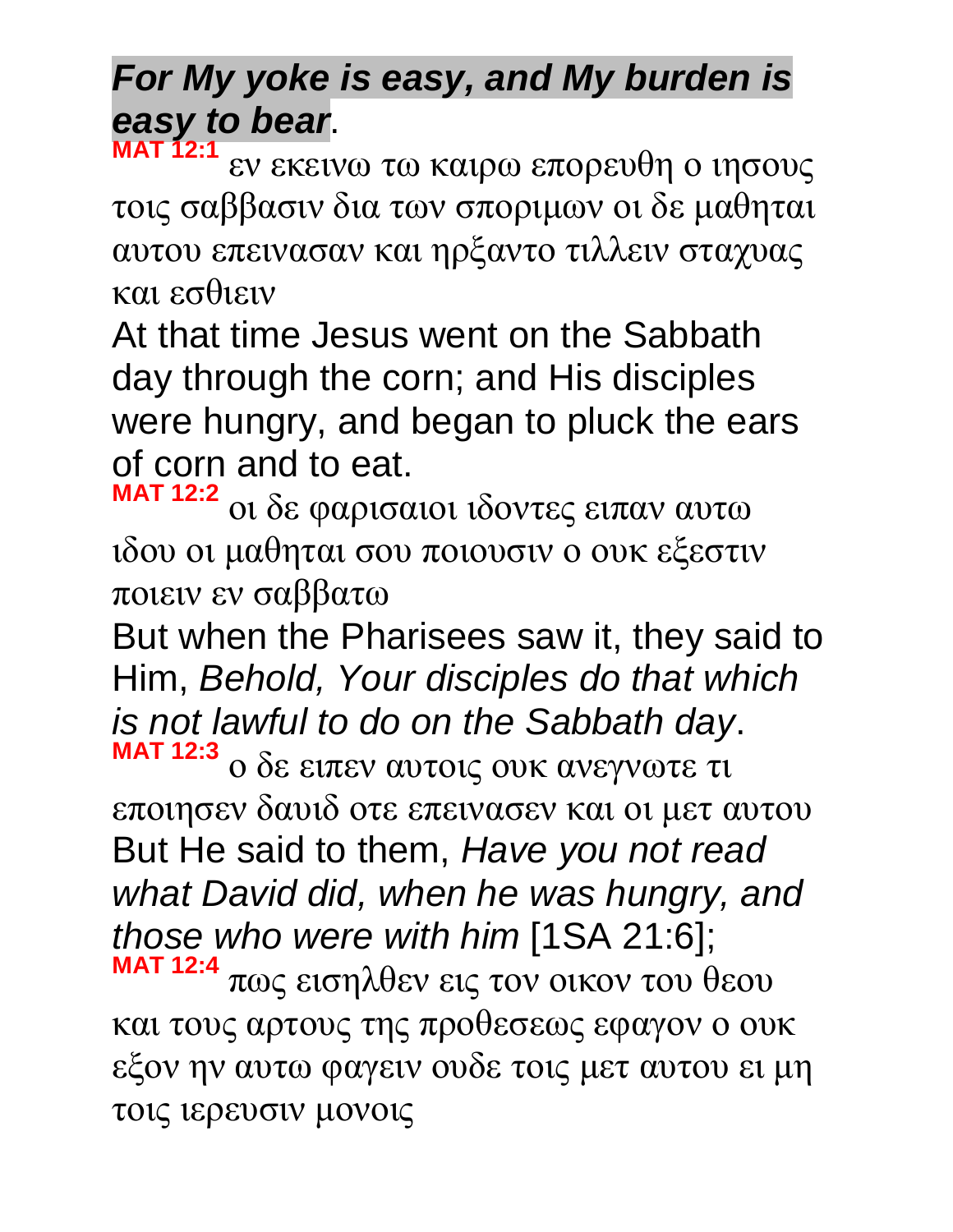*how he entered into the house of God, and did eat the show bread, which was not lawful for him to eat, neither for those who were with him, but only for the priests*?

**MAT 12:5** η ουκ ανεγνωτε εν τω νομω οτι τοις σαββασιν οι ιερεις εν τω ιερω το σαββατον βεβηλουσιν και αναιτιοι εισιν

*Or have you not read in the law, how that on the Sabbath days the priests in the temple profane the Sabbath, and are blameless* [NUM 28:9, 10]?

**MAT 12:6** λεγω δε υμιν οτι του ιερου μειζον εστιν ωδε

*But I say to you*, *'That in this place is one greater than the temple'*.

**MAT 12:7** ει δε εγνωκειτε τι εστιν ελεος θελω και ου θυσιαν ουκ αν κατεδικασατε τους αναιτιους *But if you had known what this means, I will have mercy, and not sacrifice, you would not have condemned the guiltless*. **MAT 12:8** κυριος γαρ εστιν του σαββατου ο υιος του ανθρωπου

*For the Son of Man is Lord even of the Sabbath day*.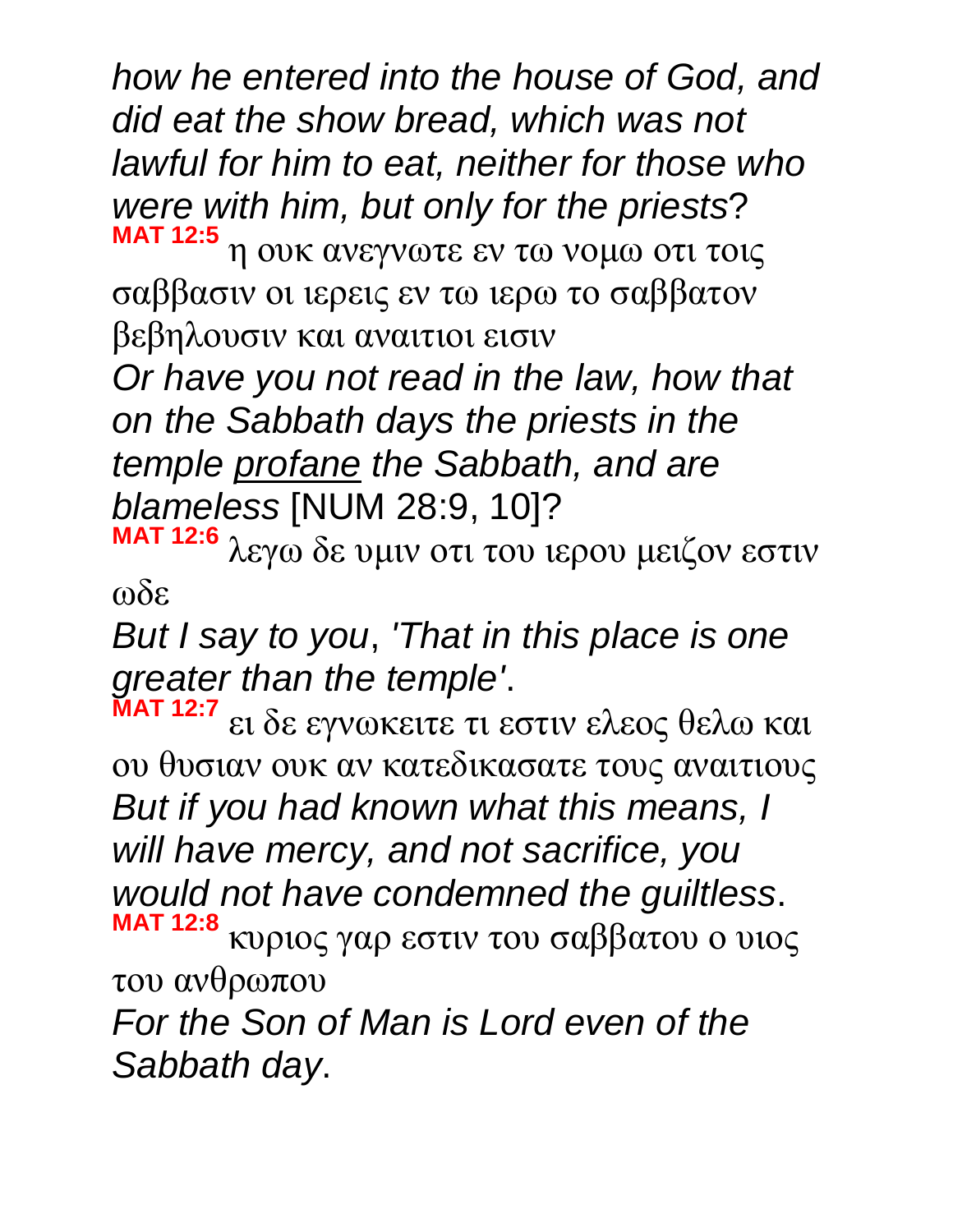**MAT 12:9** και μεταβας εκειθεν ηλθεν εις την συναγωγην αυτων

And when He departed He went into their synagogue:

**MAT 12:10** και ιδου ανθρωπος χειρα εχων ξηραν και επηρωτησαν αυτον λεγοντες ει εξεστιν τοις σαββασιν θεραπευειν ινα κατηγορησωσιν αυτου

and, behold, there was a man who had a withered hand. And they asked him, saying, *Is it lawful to heal on the Sabbath days*? That they might accuse Him. **MAT 12:11**

ο δε ειπεν αυτοις τις εξ υμων ανθρωπος ος εξει προβατον εν και εαν εμπεση τουτο τοις σαββασιν εις βοθυνον ουχι κρατησει αυτο και εγερει

And he said to them, *What man will there be among you, who will have one sheep, and if it fall into a pit on the Sabbath day, will he not lay hold on it, and lift it out*? **MAT 12:12** ποσω ουν διαφερει ανθρωπος

προβατου ωστε εξεστιν τοις σαββασιν καλως ποιειν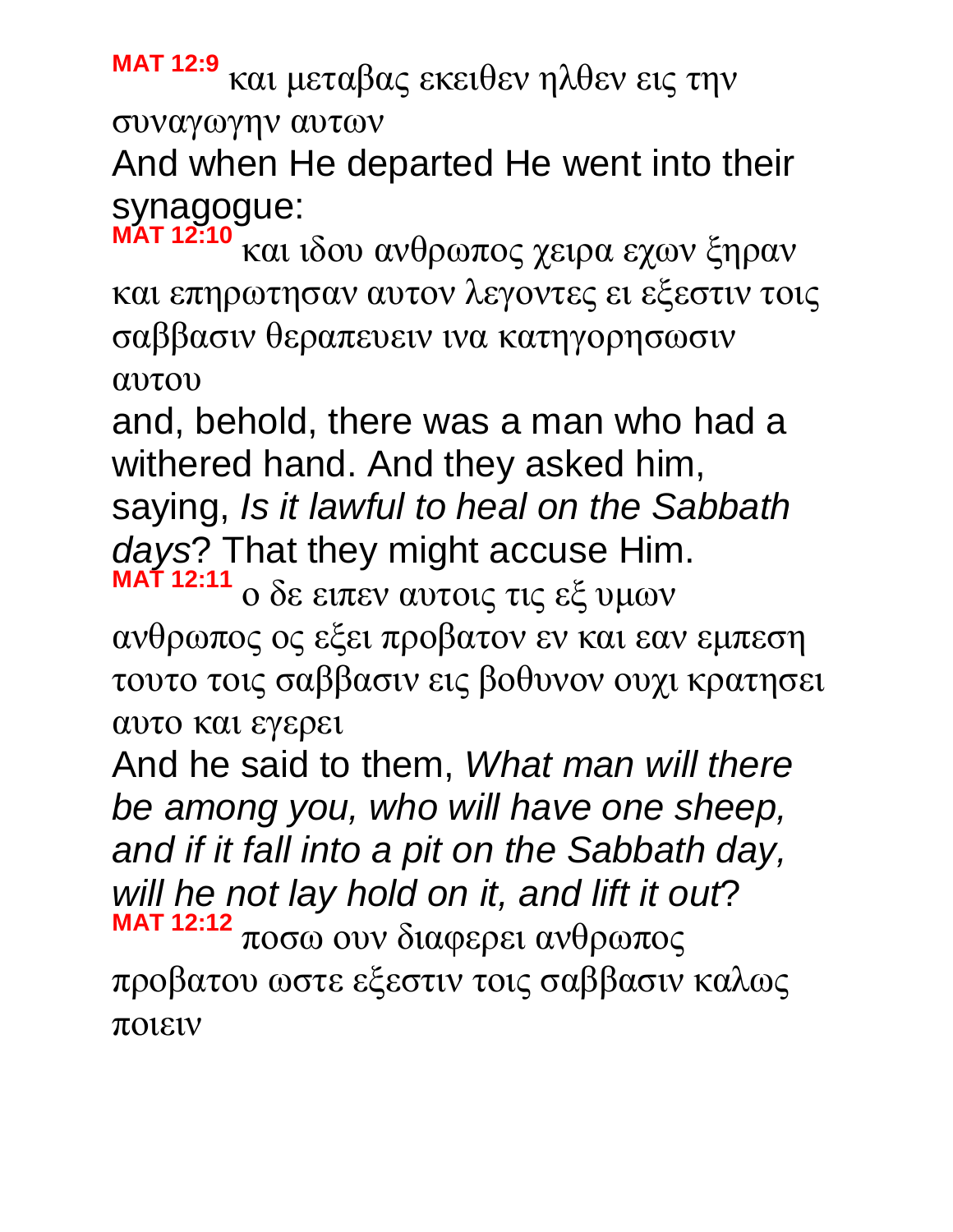*How much then is a man better than a sheep? Wherefore it is lawful to do well on the Sabbath days*.

**MAT 12:13** τοτε λεγει τω ανθρωπω εκτεινον σου την χειρα και εξετεινεν και απεκατεσταθη υγιης ως η αλλη

Then said He to the man, *Stretch forth your hand. He stretched it forth and it was restored whole, like the other*.

**MAT 12:14** εξελθοντες δε οι φαρισαιοι συμβουλιον ελαβον κατ αυτου οπως αυτον απολεσωσιν

Then the Pharisees went out, and held a council against Him, how they might destroy Him.

**MAT 12:15** ο δε ιησους γνους ανεχωρησεν εκειθεν και ηκολουθησαν αυτω πολλοι και

εθεραπευσεν αυτους παντας

But when Jesus knew it, He withdrew Himself from there: and great multitudes followed Him, and He healed them all; **MAT 12:16**

και επετιμησεν αυτοις ινα μη φανερον αυτον ποιησωσιν

and charged them that they should not make Him known: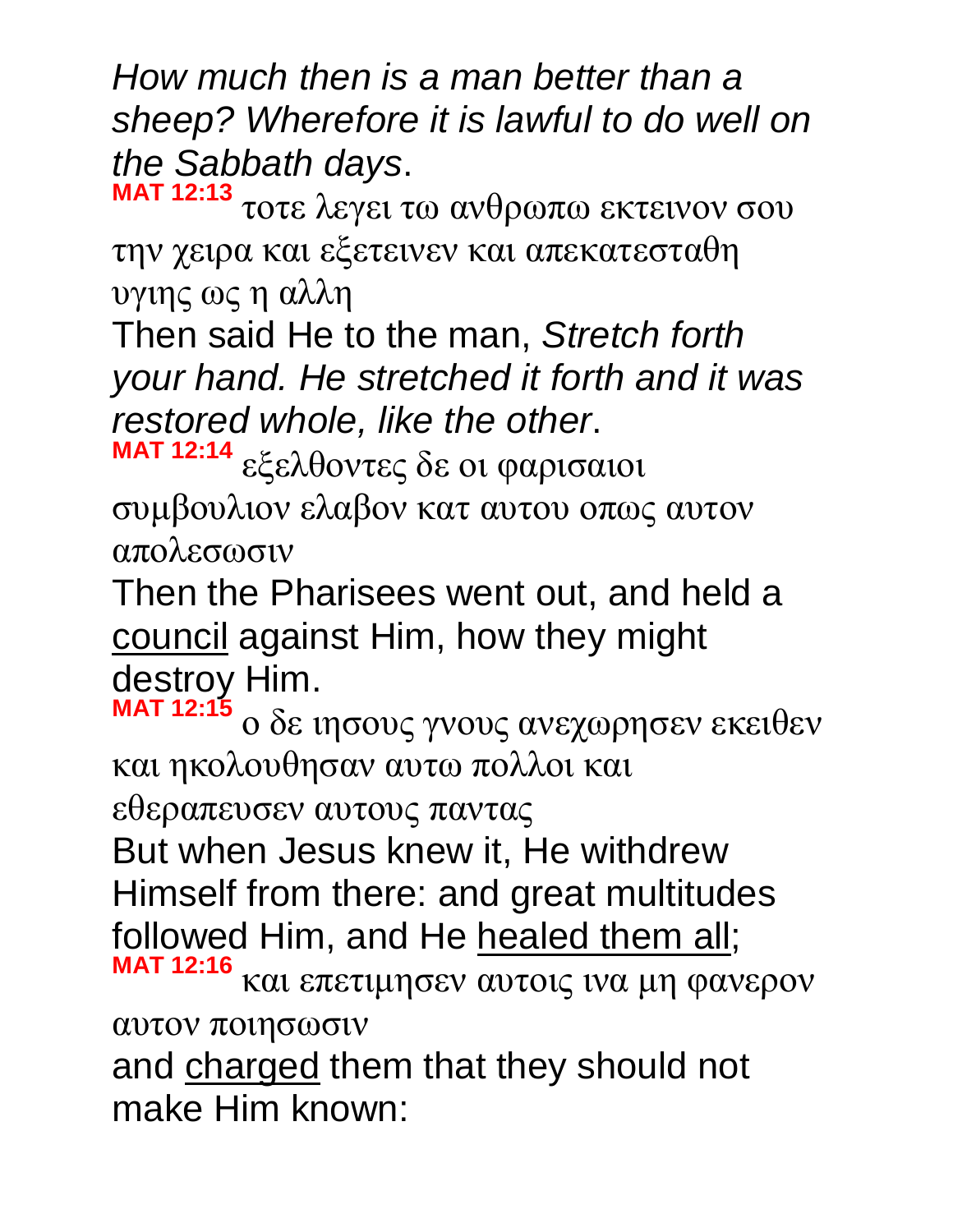**MAT 12:17** ινα πληρωθη το ρηθεν δια ησαιου του προφητου λεγοντος

that it might be fulfilled which was spoken by Isaiah the prophet, saying,

**MAT 12:18** ιδου ο παις μου ον ηρετισα ο αγαπητος μου ον ευδοκησεν η ψυχη μου θησω το πνευμα μου επ αυτον και κρισιν τοις εθνεσιν απαγγελει

*Behold My servant, Whom I have chosen; My beloved, in Whom My soul is well pleased: I will put My spirit on Him, and He will show judgment to the Gentiles*. **MAT 12:19**

ουκ ερισει ουδε κραυγασει ουδε ακουσει τις εν ταις πλατειαις την φωνην αυτου *He will not strive, nor cry; neither will any man hear His voice in the streets*. **MAT 12:20**

καλαμον συντετριμμενον ου κατεαξει και λινον τυφομενον ου σβεσει εως αν εκβαλη εις νικος την κρισιν

*A bruised reed will He not break, and smoking flax will He not quench, till He send forth judgment to victory*.

**MAT 12:21** και τω ονοματι αυτου εθνη ελπιουσιν *And in His name will the Gentiles trust* [ISA 42:1-6].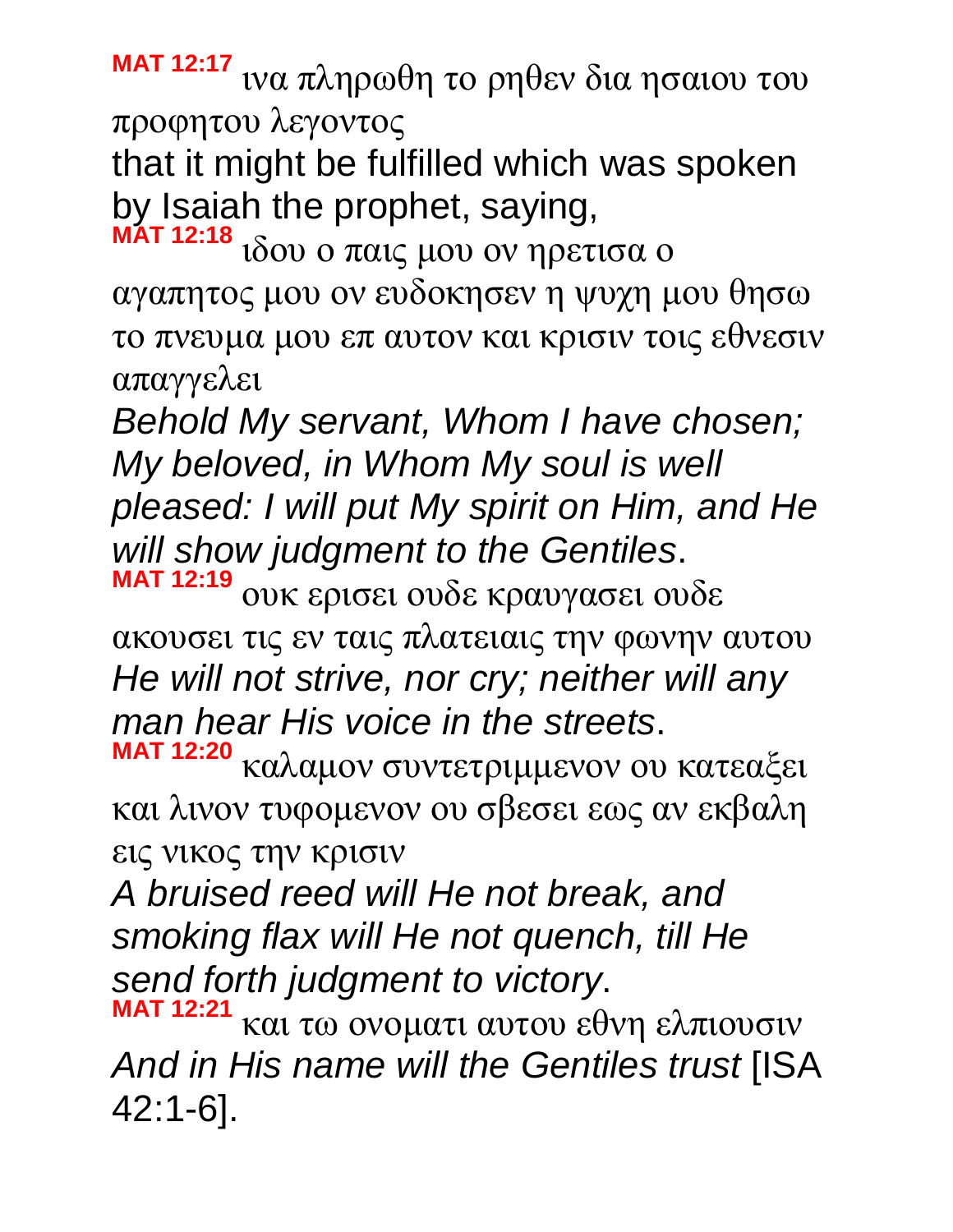**MAT 12:22** τοτε προσηνεγκαν αυτω δαιμονιζομενον τυφλον και κωφον και εθεραπευσεν αυτον ωστε τον κωφον λαλειν και βλεπειν

Then was brought to Him one possessed with a demon, blind, and dumb: and He healed him, inasmuch that the blind and dumb both spoke and saw.

**MAT 12:23** και εξισταντο παντες οι οχλοι και ελεγον μητι ουτος εστιν ο υιος δαυιδ And all the people were amazed, and said, *Is not this the Son of David*? **MAT 12:24**

οι δε φαρισαιοι ακουσαντες ειπον ουτος ουκ εκβαλλει τα δαιμονια ει μη εν τω βεελζεβουλ αρχοντι των δαιμονιων

But when the Pharisees heard it, they said, *This fellow does not cast out demons, but by Beelzebub the prince of the demons*.

**MAT 12:25** ειδως δε τας ενθυμησεις αυτων ειπεν αυτοις πασα βασιλεια μερισθεισα καθ εαυτης ερημουται και πασα πολις η οικια μερισθεισα καθ εαυτης ου σταθησεται

But knowing their thoughts, and He said to them, *Every kingdom divided against itself*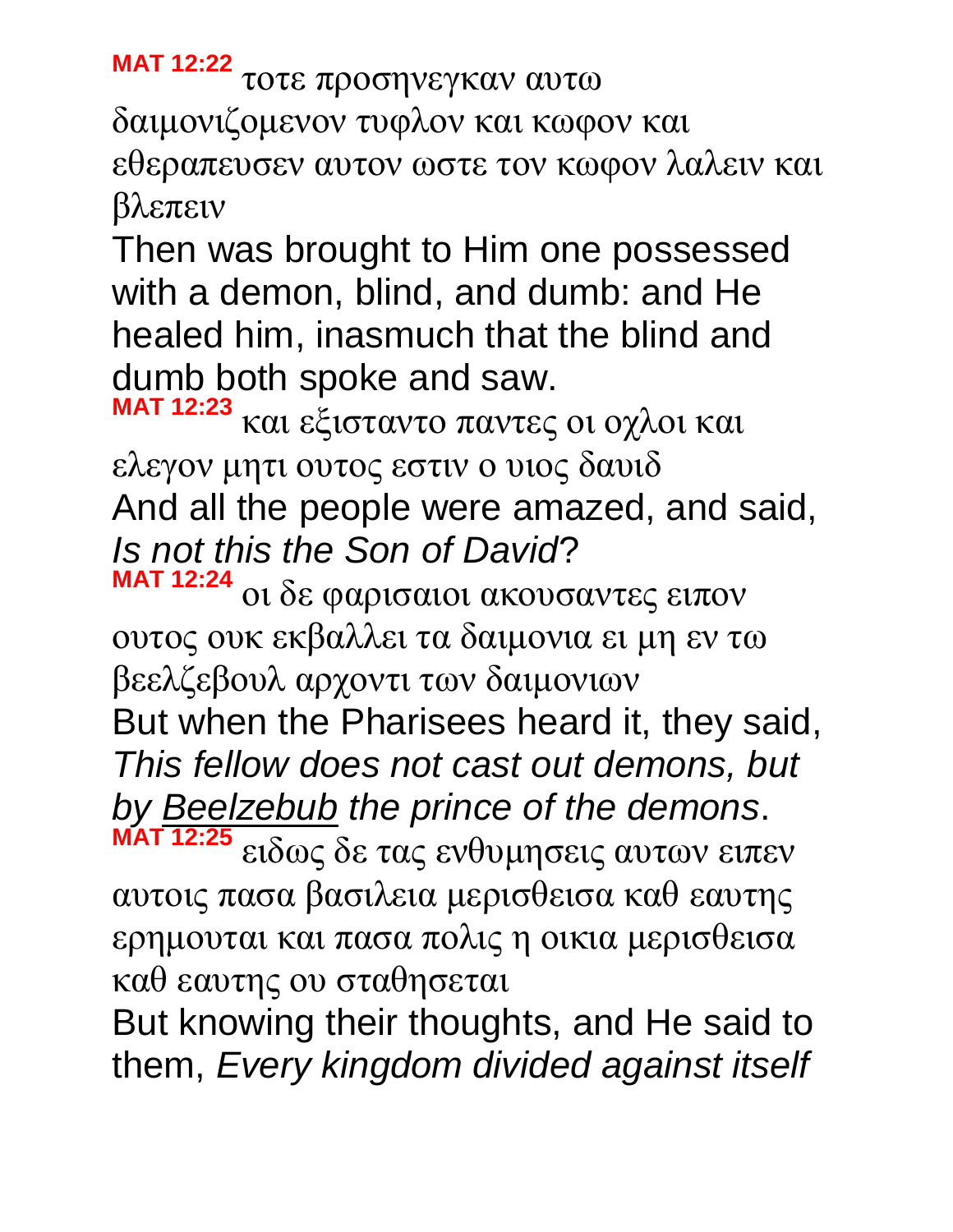*is brought to desolation; and every city or house divided against itself will not stand*: **MAT 12:26** και ει ο σατανας τον σαταναν εκβαλλει εφ εαυτον εμερισθη πως ουν σταθησεται η βασιλεια αυτου *and if Satan cast out Satan, he is divided against himself; how will then his kingdom stand*?

**MAT 12:27** και ει εγω εν βεελζεβουλ εκβαλλω τα δαιμονια οι υιοι υμων εν τινι εκβαλλουσιν δια τουτο αυτοι κριται εσονται υμων

*And if I by Beelzebub cast out demons, by whom do your children cast them out? Therefore they will be your judges*.

**MAT 12:28** ει δε εν πνευματι θεου εγω εκβαλλω τα δαιμονια αρα εφθασεν εφ υμας η βασιλεια του θεου

*But if I cast out demons by the Spirit of God, then the Kingdom of God is come to you*.

**MAT 12:29** η πως δυναται τις εισελθειν εις την οικιαν του ισχυρου και τα σκευη αυτου αρπασαι εαν μη πρωτον δηση τον ισχυρον και τοτε την οικιαν αυτου διαρπασει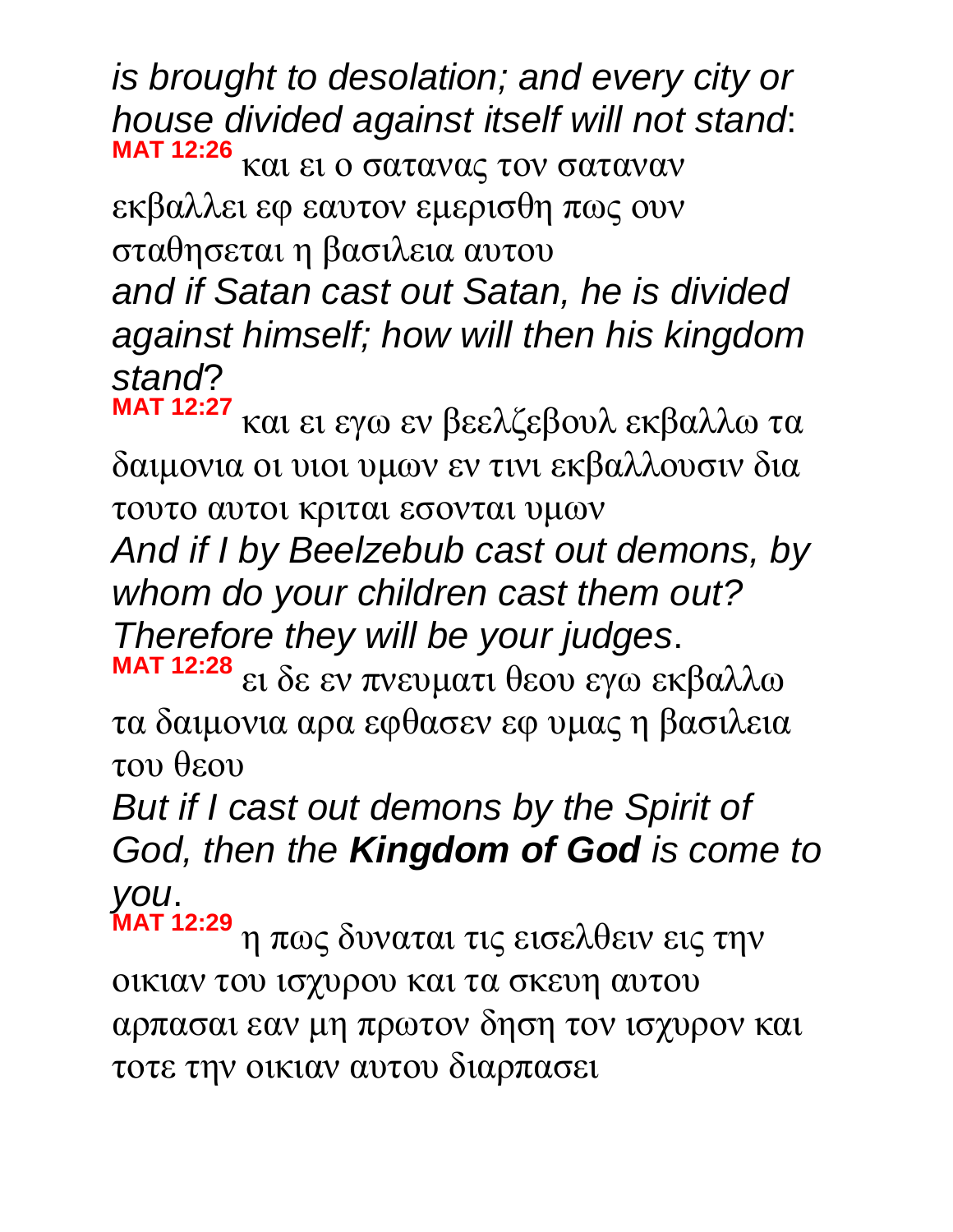*Or else how can one enter into a strong man's house, and spoil his goods, except he first bind the strong man? and then he will spoil his house*.

**MAT 12:30** ο μη ων μετ εμου κατ εμου εστιν και ο μη συναγων μετ εμου σκορπιζει *He who is not with Me is against Me; and he who gathers not with Me scatters abroad*.

**MAT 12:31** δια τουτο λεγω υμιν πασα αμαρτια και βλασφημια αφεθησεται τοις ανθρωποις η δε του πνευματος βλασφημια ουκ αφεθησεται *Wherefore I say to you*, *'All manner of sin and blasphemy will be forgiven to men: but the blasphemy against the Holy Spirit will not be forgiven to men*.

**MAT 12:32** και ος εαν ειπη λογον κατα του υιου του ανθρωπου αφεθησεται αυτω ος δ αν ειπη κατα του πνευματος του αγιου ουκ αφεθησεται αυτω ουτε εν τουτω τω αιωνι ουτε εν τω μελλοντι

*And whoever speaks a word against the Son of Man, it will be forgiven him: but whoever speaks against the Holy Spirit, it*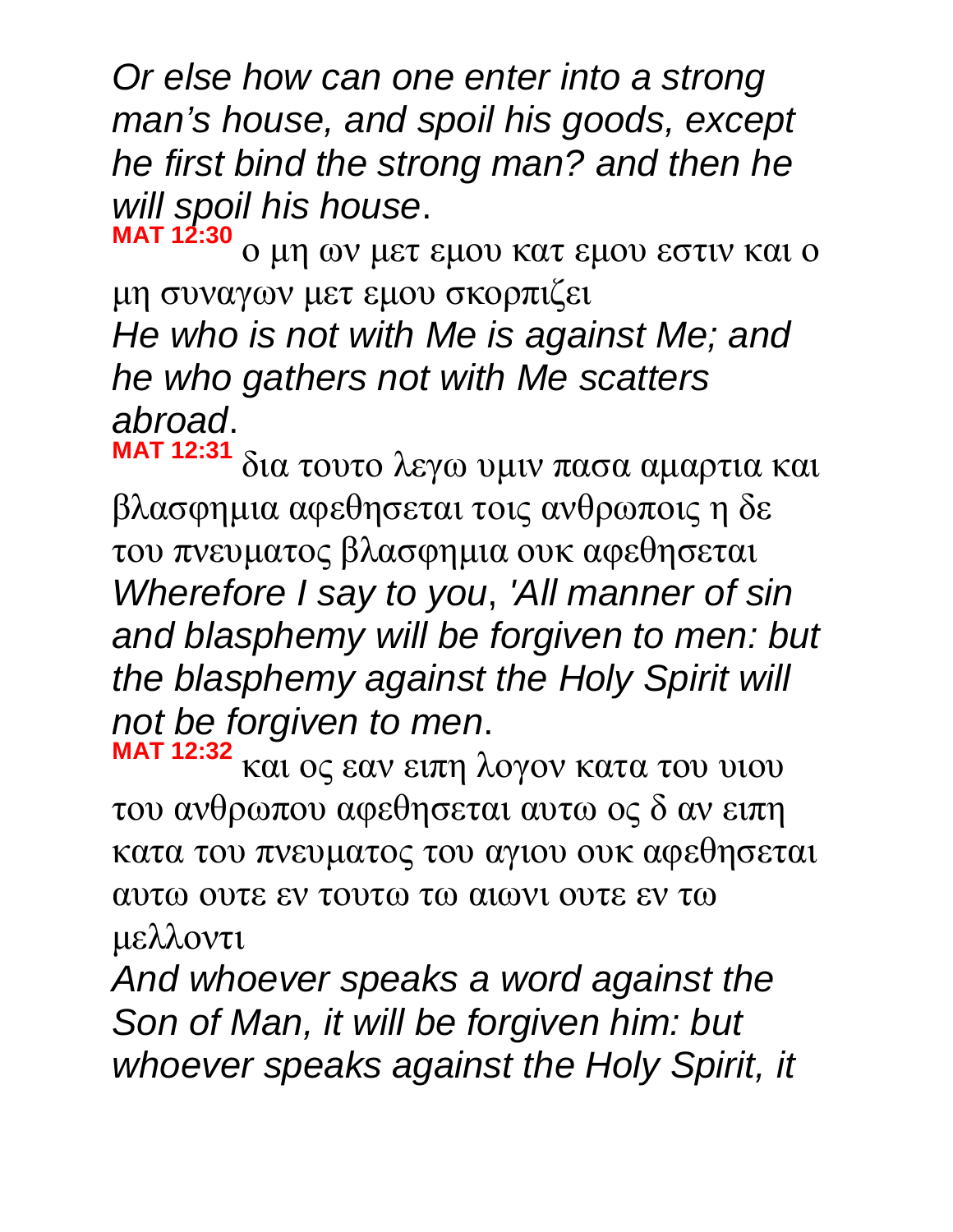*will not be forgiven him, neither in this world, neither in the world to come'*. **MAT 12:33**

η ποιησατε το δενδρον καλον και τον καρπον αυτου καλον η ποιησατε το δενδρον σαπρον και τον καρπον αυτου σαπρον εκ γαρ του καρπου το δενδρον γινωσκεται

*Either make the tree good, and his fruit good; or else make the tree corrupt, and his fruit corrupt: for the tree is known by his fruit*.

**MAT 12:34** γεννηματα εχιδνων πως δυνασθε αγαθα λαλειν πονηροι οντες εκ γαρ του περισσευματος της καρδιας το στομα λαλει *Oh generation of vipers how can you, being evil, speak good things? For out of the abundance of the heart the mouth speaks*.

**MAT 12:35** ο αγαθος ανθρωπος εκ του αγαθου θησαυρου εκβαλλει αγαθα και ο πονηρος ανθρωπος εκ του πονηρου θησαυρου εκβαλλει πονηρα

*A good man out of the good treasure of the heart brings forth good things: and an evil man out of the evil treasure brings forth evil things*.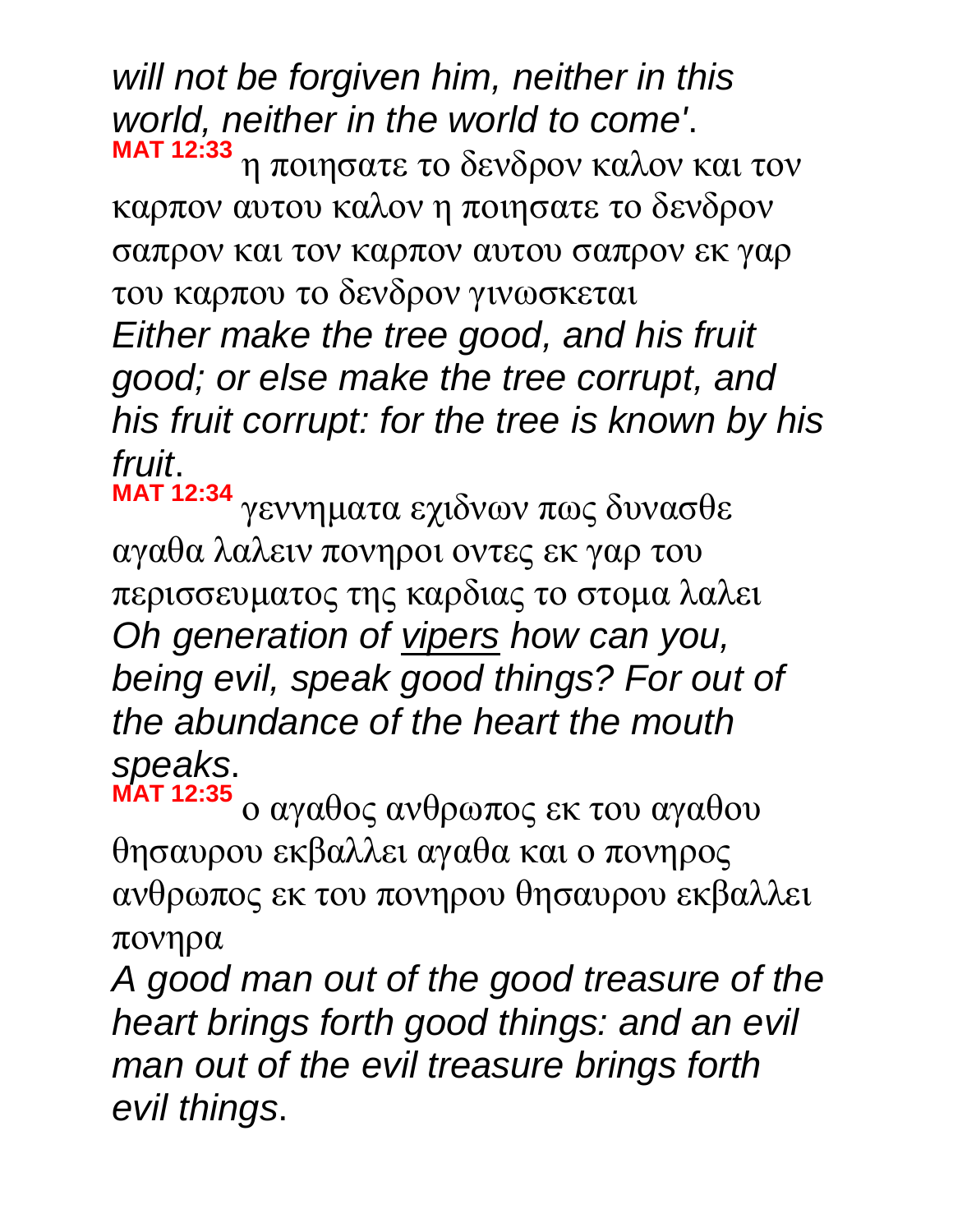**MAT 12:36** λεγω δε υμιν οτι παν ρημα αργον ο λαλησουσιν οι ανθρωποι αποδωσουσιν περι αυτου λογον εν ημερα κρισεως *But I say to you*, *'That every idle word that men will speak, they will give account thereof in the day of judgment'*. **MAT 12:37** εκ γαρ των λογων σου δικαιωθηση και

εκ των λογων σου καταδικασθηση *For by your words you will be made righteous, and by your words you will be condemned*.

**MAT 12:38** τοτε απεκριθησαν αυτω τινες των γραμματεων και φαρισαιων λεγοντες διδασκαλε θελομεν απο σου σημειον ιδειν Then certain of the scribes and of the Pharisees answered, saying, *Master, we would see a sign from You*.

**MAT 12:39** ο δε αποκριθεις ειπεν αυτοις γενεα πονηρα και μοιχαλις σημειον επιζητει και σημειον ου δοθησεται αυτη ει μη το σημειον ιωνα του προφητου

But He answered and said to them, *An evil and adulterous generation seeks after a sign; and there will no sign be given to it, but the sign of the prophet Jonah*: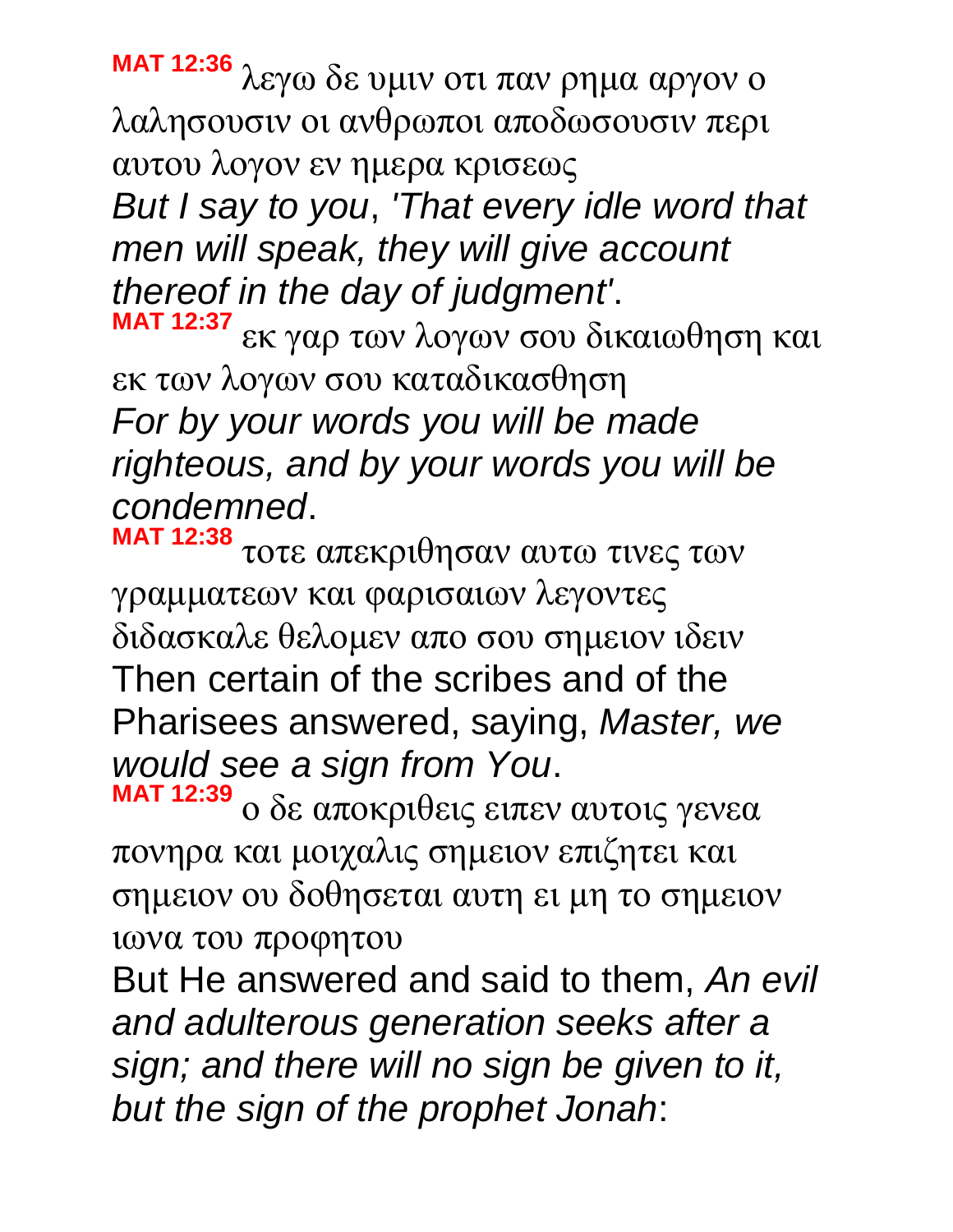**MAT 12:40** ωσπερ γαρ ην ιωνας εν τη κοιλια του κητους τρεις ημερας και τρεις νυκτας ουτως εσται ο υιος του ανθρωπου εν τη καρδια της γης τρεις ημερας και τρεις νυκτας *For just as Jonah was three days and three nights in the fish's belly; so will the Son of Man be three days and three nights in the heart of the Earth*.

**MAT 12:41** ανδρες νινευιται αναστησονται εν τη κρισει μετα της γενεας ταυτης και κατακρινουσιν αυτην οτι μετενοησαν εις το κηρυγμα ιωνα και ιδου πλειον ιωνα ωδε *The men of Nineveh will rise in judgment with this generation, and will condemn it: because they repented at the preaching of Jonah; and, behold, a greater than Jonah is here*.

**MAT 12:42** βασιλισσα νοτου εγερθησεται εν τη κρισει μετα της γενεας ταυτης και κατακρινει αυτην οτι ηλθεν εκ των περατων της γης ακουσαι την σοφιαν σολομωνος και ιδου πλειον σολομωνος ωδε

*The queen of the south will rise up in the judgment with this generation, and will condemn it: for she came from the*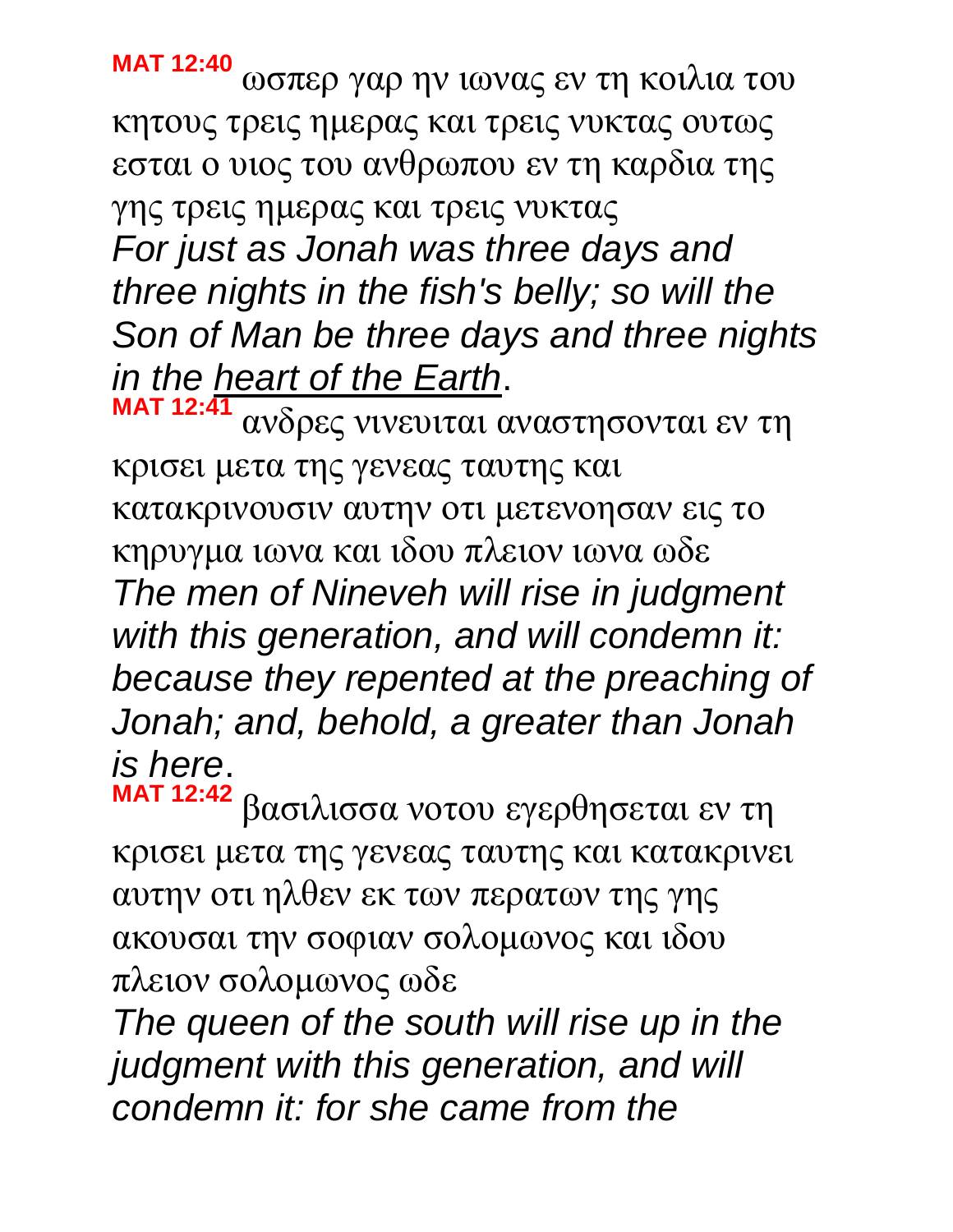*uttermost parts of the Earth to hear the wisdom of Solomon; and, behold, a greater than Solomon is here*.

**MAT 12:43** οταν δε το ακαθαρτον πνευμα εξελθη απο του ανθρωπου διερχεται δι ανυδρων τοπων ζητουν αναπαυσιν και ουχ ευρισκει

*But when the unclean spirit is gone out of a man, he walks through dry places, seeking rest, and finds none*.

**MAT 12:44** τοτε λεγει εις τον οικον μου επιστρεψω οθεν εξηλθον και ελθον ευρισκει σχολαζοντα και σεσαρωμενον και κεκοσμημενον

Then he said, *I will return to my house from where I came; and when he came, he found it empty, swept and garnished*. **MAT 12:45**

τοτε πορευεται και παραλαμβανει μεθ εαυτου επτα ετερα πνευματα πονηροτερα εαυτου και εισελθοντα κατοικει εκει και γινεται τα εσχατα του ανθρωπου εκεινου χειρονα των πρωτων ουτως εσται και τη γενεα ταυτη τη πονηρα

*Then he goes, and takes with himself seven other spirits more wicked than himself, and they enter in and dwell there:*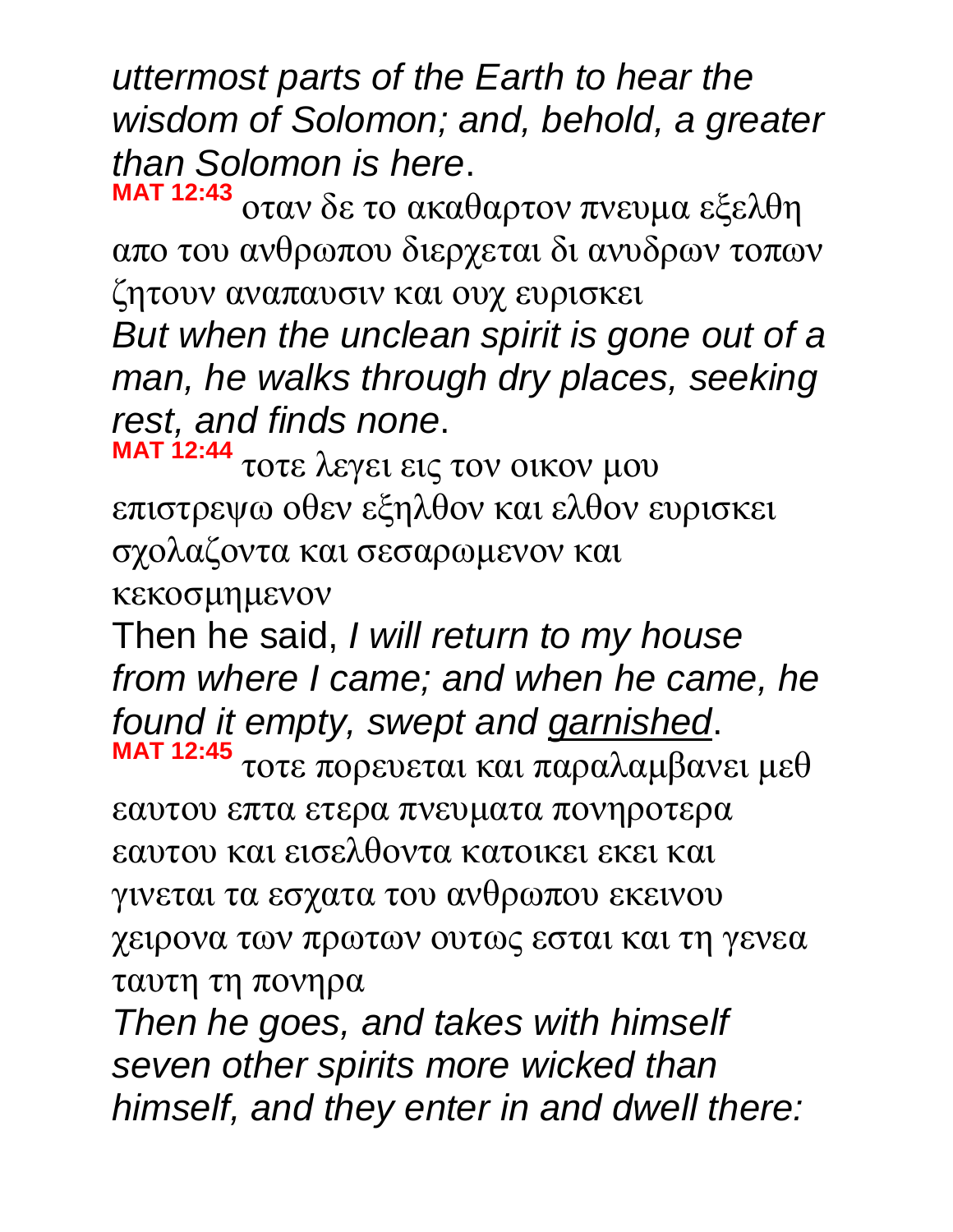*and the last state of that man is worse than the first. Even so will it be also to this wicked generation*.

**MAT 12:46** ετι αυτου λαλουντος τοις οχλοις ιδου η μητηρ και οι αδελφοι αυτου ιστηκεισαν εξω ζητουντες αυτω λαλησαι ο δε αποκριθεις ειπεν τω λεγοντι αυτω

While He yet talked to the people, behold, His mother and His brothers stood without, desiring to speak with Him.

## **No verse 47 in WH therefore no English.**

**MAT 12:48** τις εστιν η μητηρ μου και τινες εισιν οι αδελφοι μου

# *Who is My mother? And who are My brothers*?

**MAT 12:49** και εκτεινας την χειρα επι τους μαθητας αυτου ειπεν ιδου η μητηρ μου και οι αδελφοι μου

And He stretched forth His hand toward His disciples, and said, *Behold My mother and My brothers*!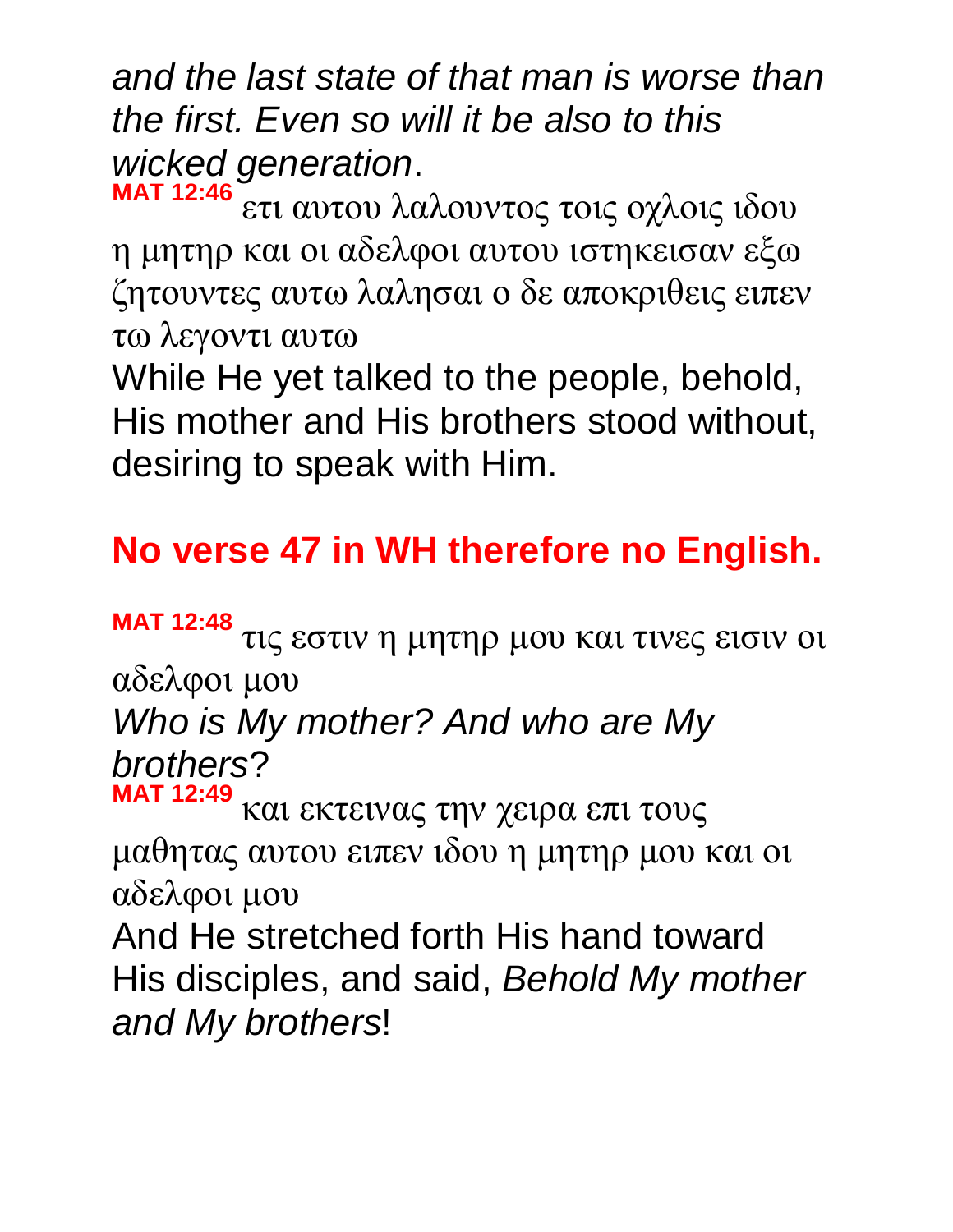**MAT 12:50** οστις γαρ αν ποιηση το θελημα του πατρος μου του εν ουρανοις αυτος μου αδελφος και αδελφη και μητηρ εστιν *For whoever will do the will of My Father Who is in Heaven, the same is My brother, and sister, and mother*.

**MAT 13:1** εν τη ημερα εκεινη εξελθων ο ιησους της οικιας εκαθητο παρα την θαλασσαν The same day went Jesus out of the house, and sat by the sea side.

**MAT 13:2** και συνηχθησαν προς αυτον οχλοι πολλοι ωστε αυτον εις πλοιον εμβαντα καθησθαι και πας ο οχλος επι τον αιγιαλον ειστηκει

And great multitudes were gathered together to Him, so that He went into a ship, and sat; and the whole multitude stood on the shore.

**MAT 13:3** και ελαλησεν αυτοις πολλα εν παραβολαις λεγων ιδου εξηλθεν ο σπειρων του σπειρειν

And He spoke many things to them in parables, saying, *Behold, a sower went forth to sow*;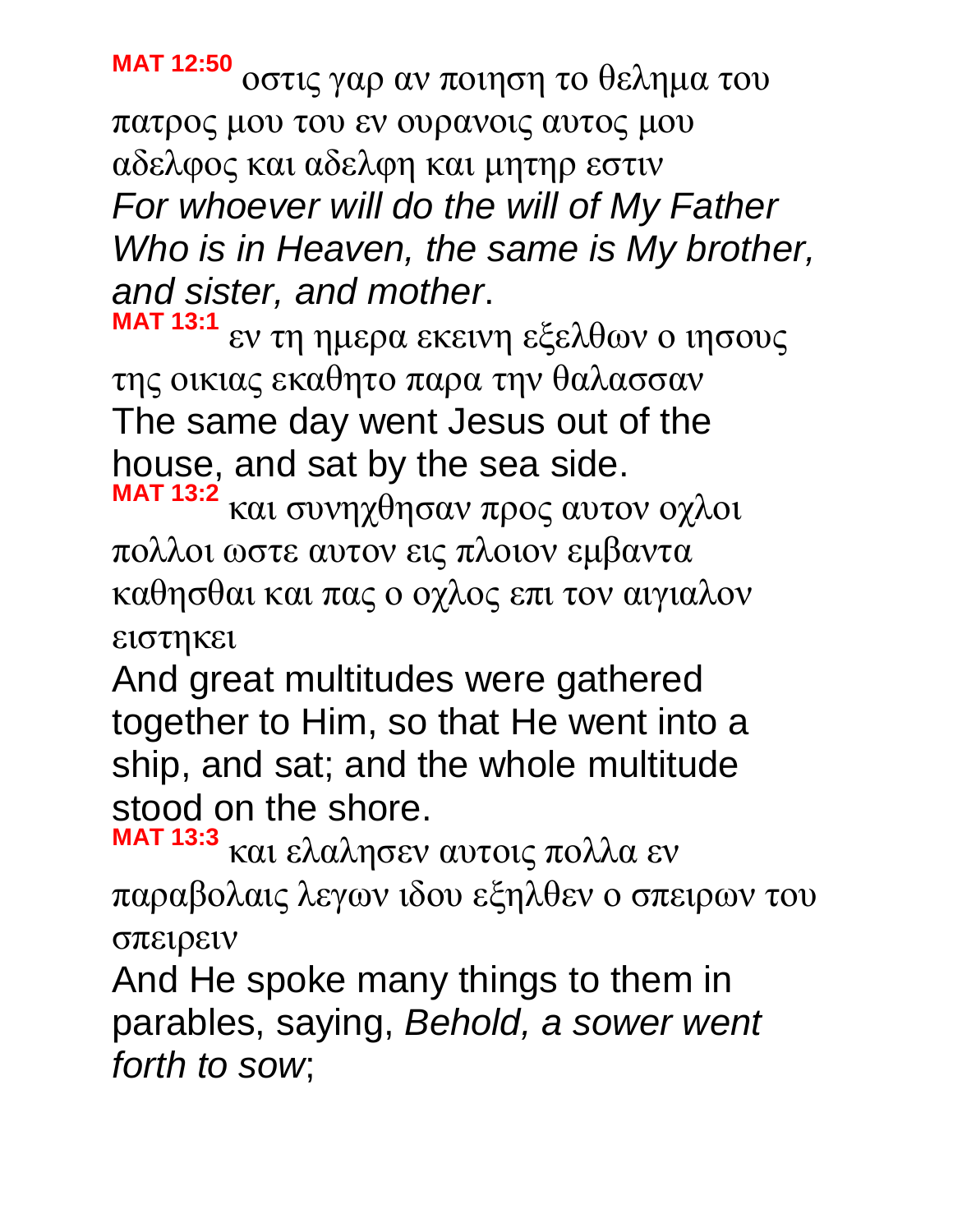**MAT 13:4** και εν τω σπειρειν αυτον α μεν επεσεν παρα την οδον και ελθοντα τα πετεινα κατεφαγεν αυτα

*and when he sowed, some seeds fell by the way side, and the birds came and devoured them*:

**MAT 13:5** αλλα δε επεσεν επι τα πετρωδη οπου ουκ ειχεν γην πολλην και ευθεως εξανετειλεν δια το μη εχειν βαθος γης

*some fell on stony places, where they had not much Earth: and forthwith they sprung up, because they had no deepness of earth*:

**MAT 13:6** ηλιου δε ανατειλαντος εκαυματισθη και δια το μη εχειν ριζαν εξηρανθη *and when the Sun came up, they were burned; and because they had no root, they withered away*.

**MAT 13:7** αλλα δε επεσεν επι τας ακανθας και ανεβησαν αι ακανθαι και απεπνιξαν αυτα *Some fell among thorns; and the thorns sprung up, and choked them*:

**MAT 13:8** αλλα δε επεσεν επι την γην την καλην και εδιδου καρπον ο μεν εκατον ο δε εξηκοντα ο δε τριακοντα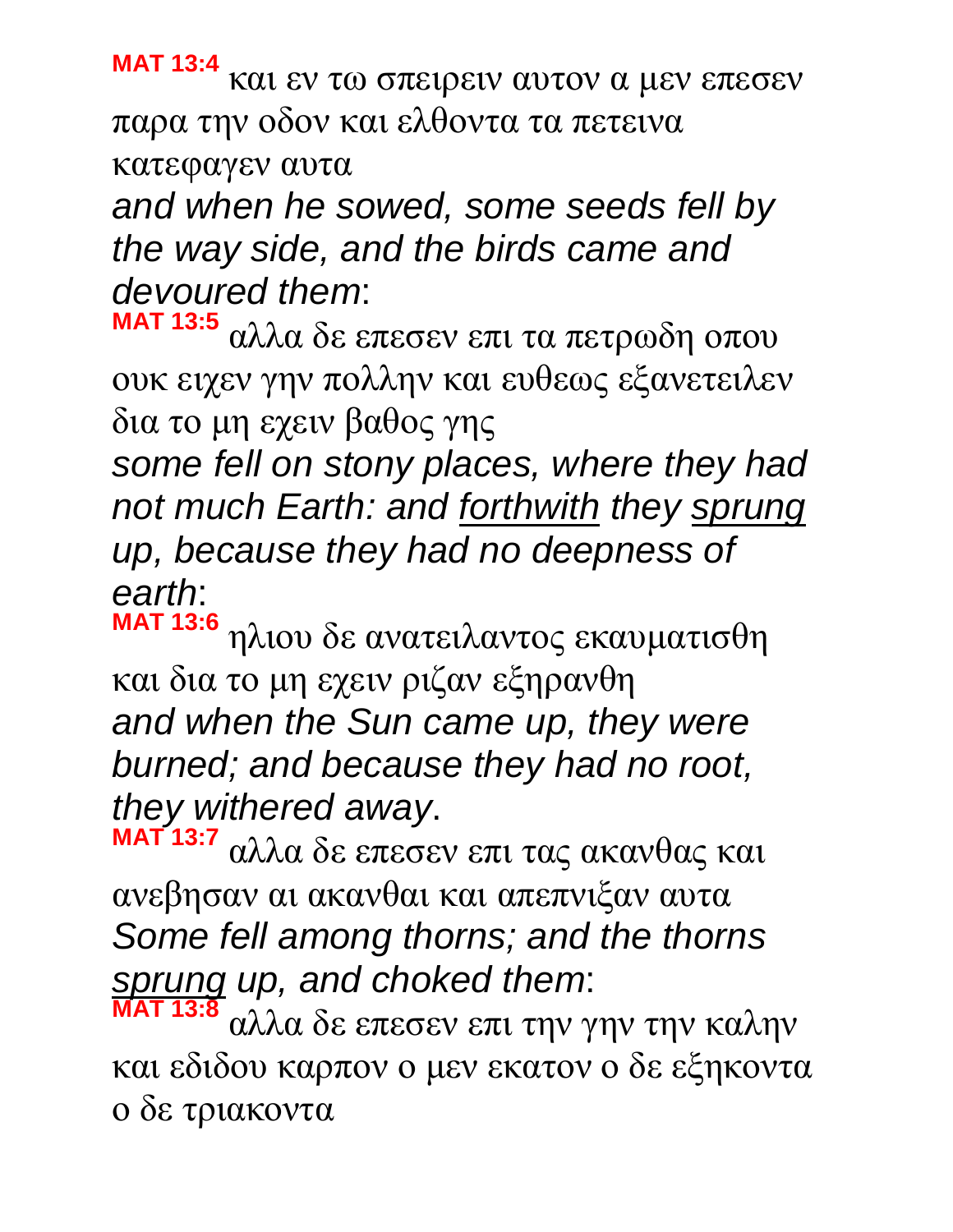*but other fell into good ground, and brought forth fruit, some a hundred, some sixty and some thirty*.

**MAT 13:9** ο εχων ωτα ακουετω *Whoever has ears to hear, let him hear*. **MAT 13:10** και προσελθοντες οι μαθηται ειπαν αυτω δια τι εν παραβολαις λαλεις αυτοις And the disciples came, and said to Him, *Why do You speak to them in parables*? **MAT 13:11** ο δε αποκριθεις ειπεν οτι υμιν δεδοται γνωναι τα μυστηρια της βασιλειας των ουρανων εκεινοις δε ου δεδοται And He answered and said to them, *Because it is given to you to know the mysteries of the Kingdom of Heaven, BUT TO THEM IT IS NOT GIVEN*.

**MAT 13:12** οστις γαρ εχει δοθησεται αυτω και περισσευθησεται οστις δε ουκ εχει και ο εχει αρθησεται απ αυτου

*For whoever has, to him will be given, and he will have more abundance: but whoever has not, from him will be taken away even what he has*.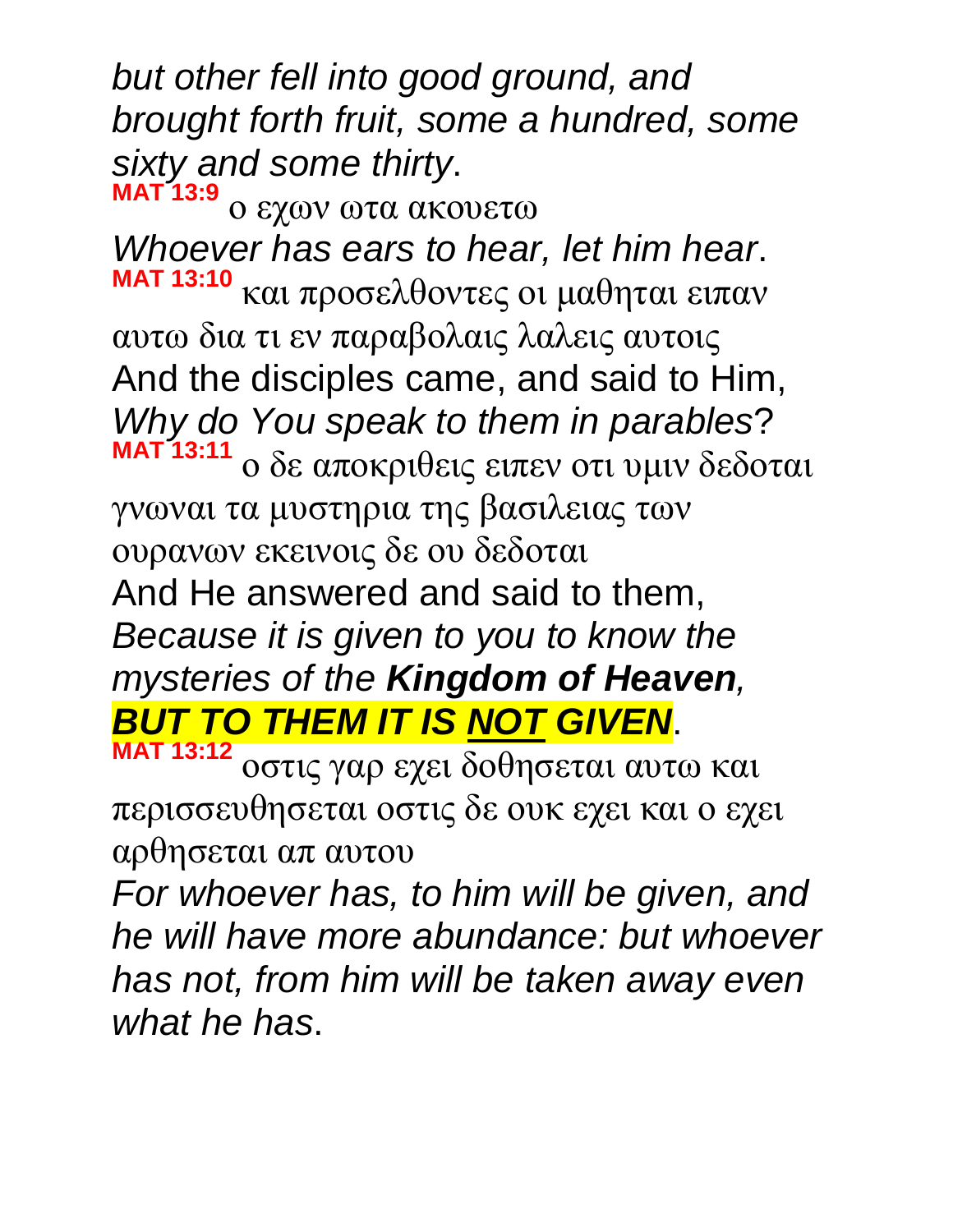**MAT 13:13** δια τουτο εν παραβολαις αυτοις λαλω οτι βλεποντες ου βλεπουσιν και ακουοντες ουκ ακουουσιν ουδε συνιουσιν

## *THEREFORE I SPEAK TO THEM IN PARABLES: BECAUSE THEY SEEING SEE NOT; AND HEARING THEY HEAR NOT, NOR UNDERSTAND*.

**MAT 13:14** και αναπληρουται αυτοις η προφητεια ησαιου η λεγουσα ακοη ακουσετε και ου μη συνητε και βλεποντες βλεψετε και ου μη ιδητε *And in them is fulfilled the prophecy of Isaiah, which says*, *'By hearing you will hear, and will not understand; and seeing you will see, and will not perceive'* [ISA 6:9, 10]:

**MAT 13:15** καρδια του λαου τουτου και τοις ωσιν βαρεως ηκουσαν και τους οφθαλμους αυτων εκαμμυσαν μηποτε ιδωσιν τοις οφθαλμοις και τοις ωσιν ακουσωσιν και τη καρδια συνωσιν και επιστρεψωσιν και ιασομαι αυτους *for this people's heart is waxed gross, and their ears are dull of hearing, and their eyes they have closed; lest at any time they should see with their eyes and hear with their ears, and should understand with*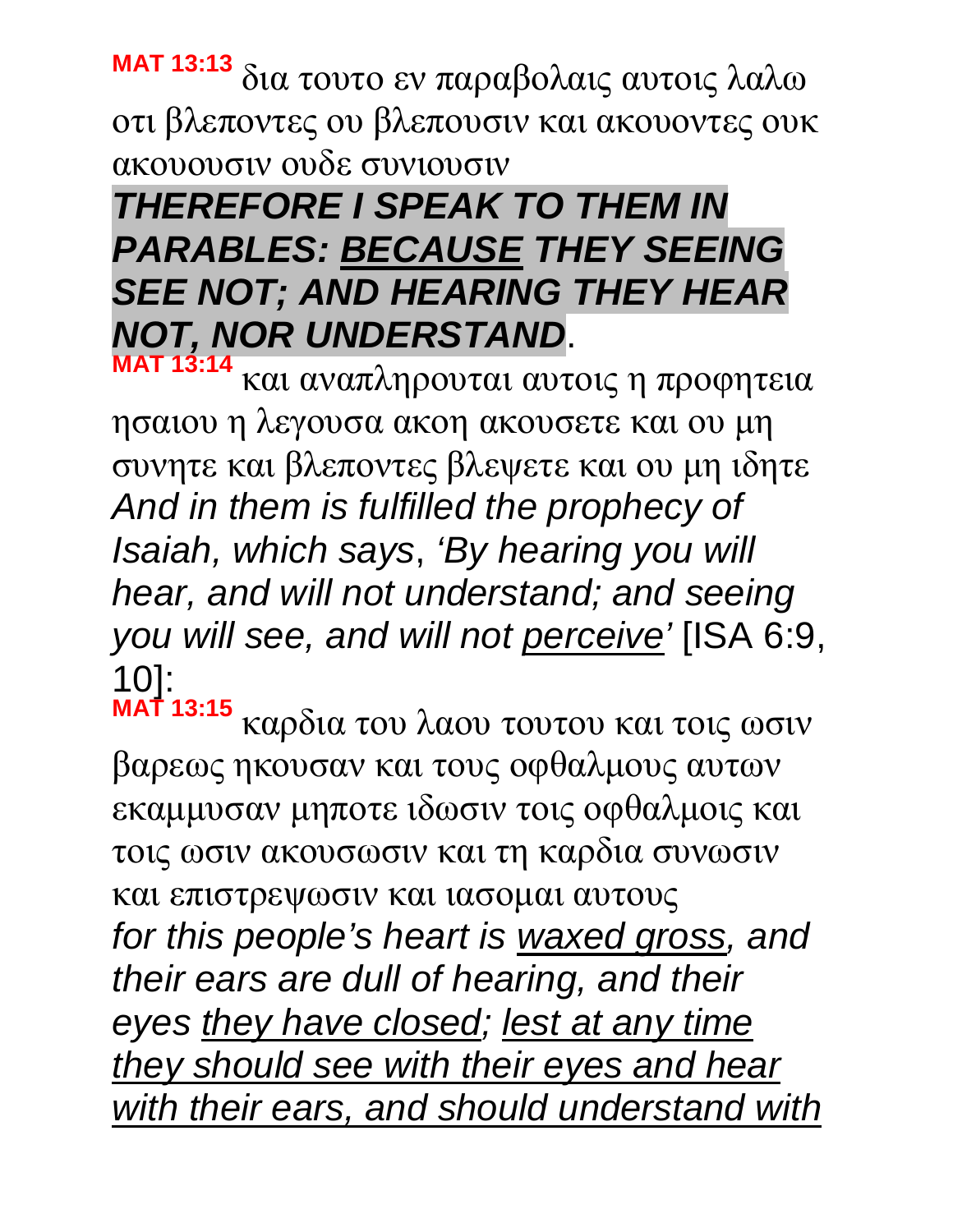### *their heart, and should be converted, and I should heal them*.

**MAT 13:16** υμων δε μακαριοι οι οφθαλμοι οτι βλεπουσιν και τα ωτα υμων οτι ακουουσιν *But blessed are your eyes, because they see: and your ears, for they hear*. **MAT 13:17**

αμην γαρ λεγω υμιν οτι πολλοι προφηται και δικαιοι επεθυμησαν ιδειν α βλεπετε και ουκ ειδαν και ακουσαι α ακουετε και ουκ ηκουσαν

*For assuredly I say to you, 'That many prophets and righteous have desired to see those things which you see, and have not seen them; and to hear those things which you hear, and have not heard them.'*  **MAT 13:18** υμεις ουν ακουσατε την παραβολην του σπειραντος

*Hear therefore the parable of the sower*  [**Parable explained**].

**MAT 13:19** παντος ακουοντος τον λογον της βασιλειας και μη συνιεντος ερχεται ο πονηρος και αρπαζει το εσπαρμενον εν τη καρδια αυτου ουτος εστιν ο παρα την οδον σπαρεις *When anyone hears the Word of the Kingdom, and does not understand it,*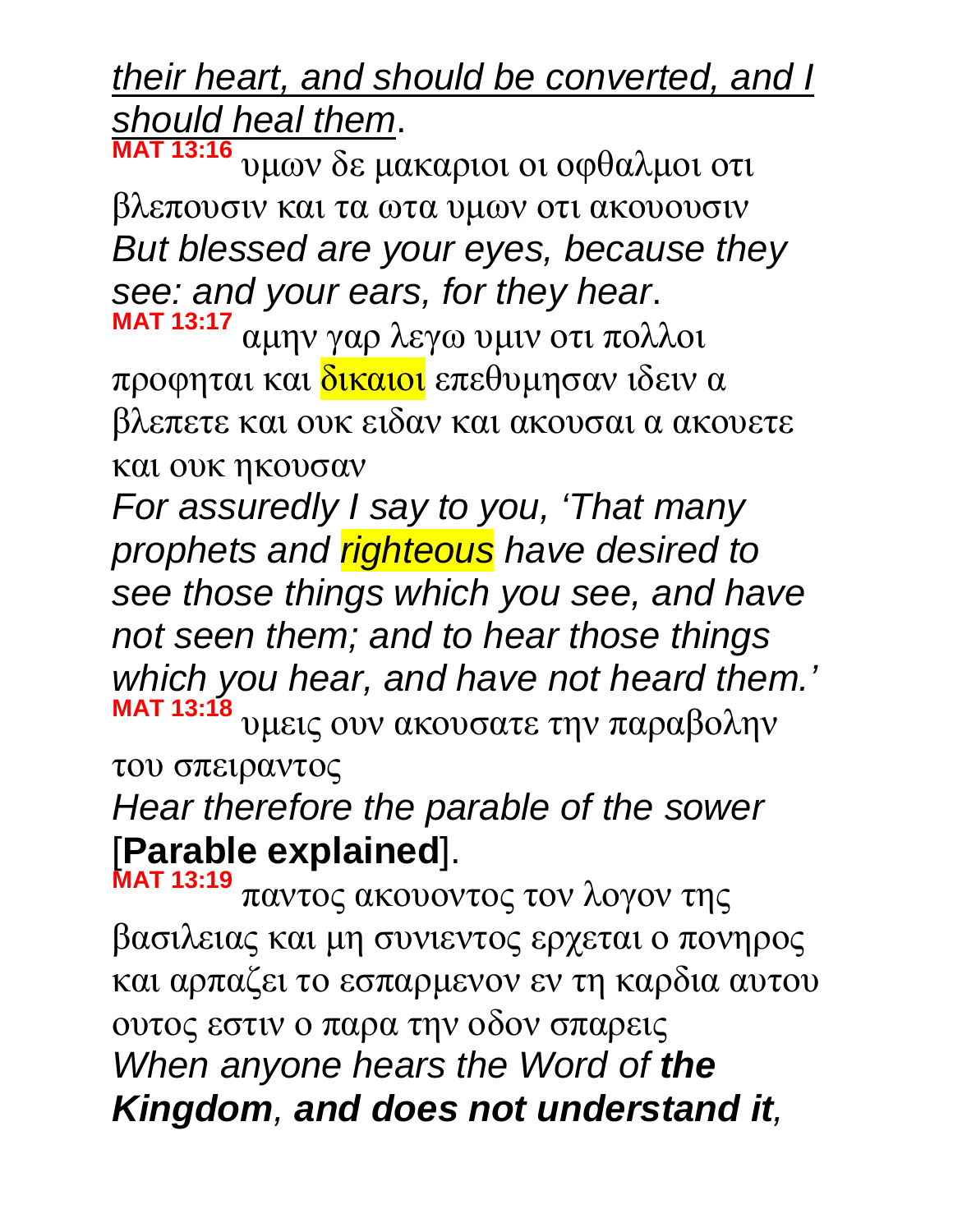*then comes the wicked one, and catches away what was sown in his heart. This is he who received seed by the way side*. **MAT 13:20**

ο δε επι τα πετρωδη σπαρεις ουτος εστιν ο τον λογον ακουων και ευθυς μετα χαρας λαμβανων αυτον

*But he who received the seed into stony places, the same is he who hears the word, and quickly with joy receives it*; **MAT 13:21** ουκ εχει δε ριζαν εν εαυτω αλλα

προσκαιρος εστιν γενομενης δε θλιψεως η διωγμου δια τον λογον ευθυς σκανδαλιζεται *yet he has not root in himself, but lasts for a while: for when tribulation or persecution arises because of the word, by and by he is offended* [**head knowledge only**]. **MAT 13:22**

ο δε εις τας ακανθας σπαρεις ουτος εστιν ο τον λογον ακουων και η μεριμνα του αιωνος και η απατη του πλουτου συμπνιγει τον λογον και ακαρπος γινεται

*He also who received seed among the thorns is he who hears the word; and the care* [love] *of this world, and the deceitfulness of riches, choke the word, and he becomes unfruitful*.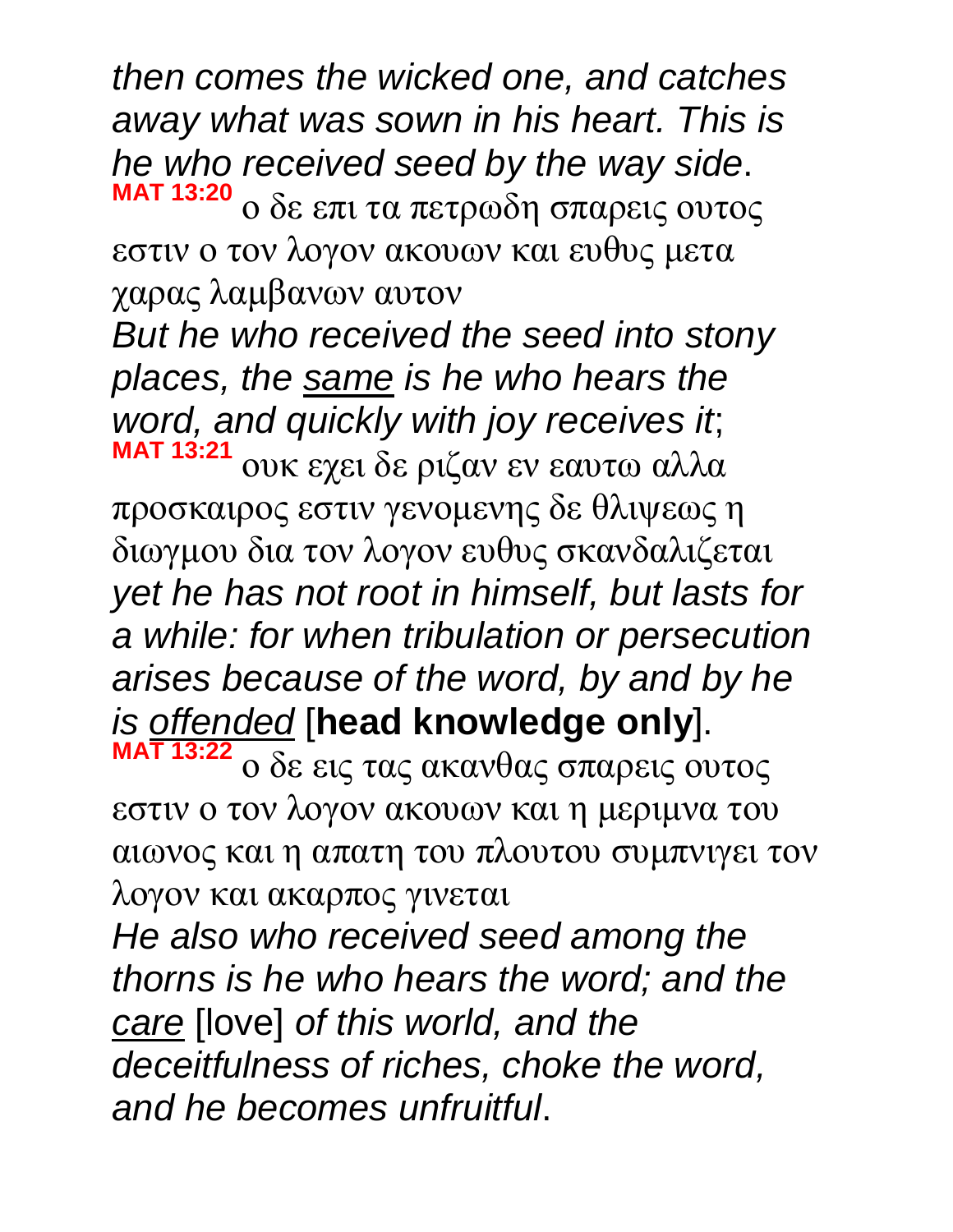**MAT 13:23** ο δε επι την καλην γην σπαρεις ουτος εστιν ο τον λογον ακουων και συνιεις ος δη καρποφορει και ποιει ο μεν εκατον ο δε εξηκοντα ο δε τριακοντα

*But he who received seed in the good ground is he who hears the Word and understands it; which also bears fruit and brings forth, some a hundred, some sixty, some thirty*.

**MAT 13:24** αλλην παραβολην παρεθηκεν αυτοις λεγων ωμοιωθη η βασιλεια των ουρανων ανθρωπω σπειραντι καλον σπερμα εν τω αγρω αυτου

Another parable He put forth to them, saying, *The Kingdom of Heaven is likened to a man who sowed good seed in his field*:

**MAT 13:25** εν δε τω καθευδειν τους ανθρωπους ηλθεν αυτου ο εχθρος και επεσπειρεν ζιζανια ανα μεσον του σιτου και απηλθεν

*but while men slept, his enemy came and sowed tares amid the wheat and went his way*.

**MAT 13:26** οτε δε εβλαστησεν ο χορτος και καρπον εποιησεν τοτε εφανη και τα ζιζανια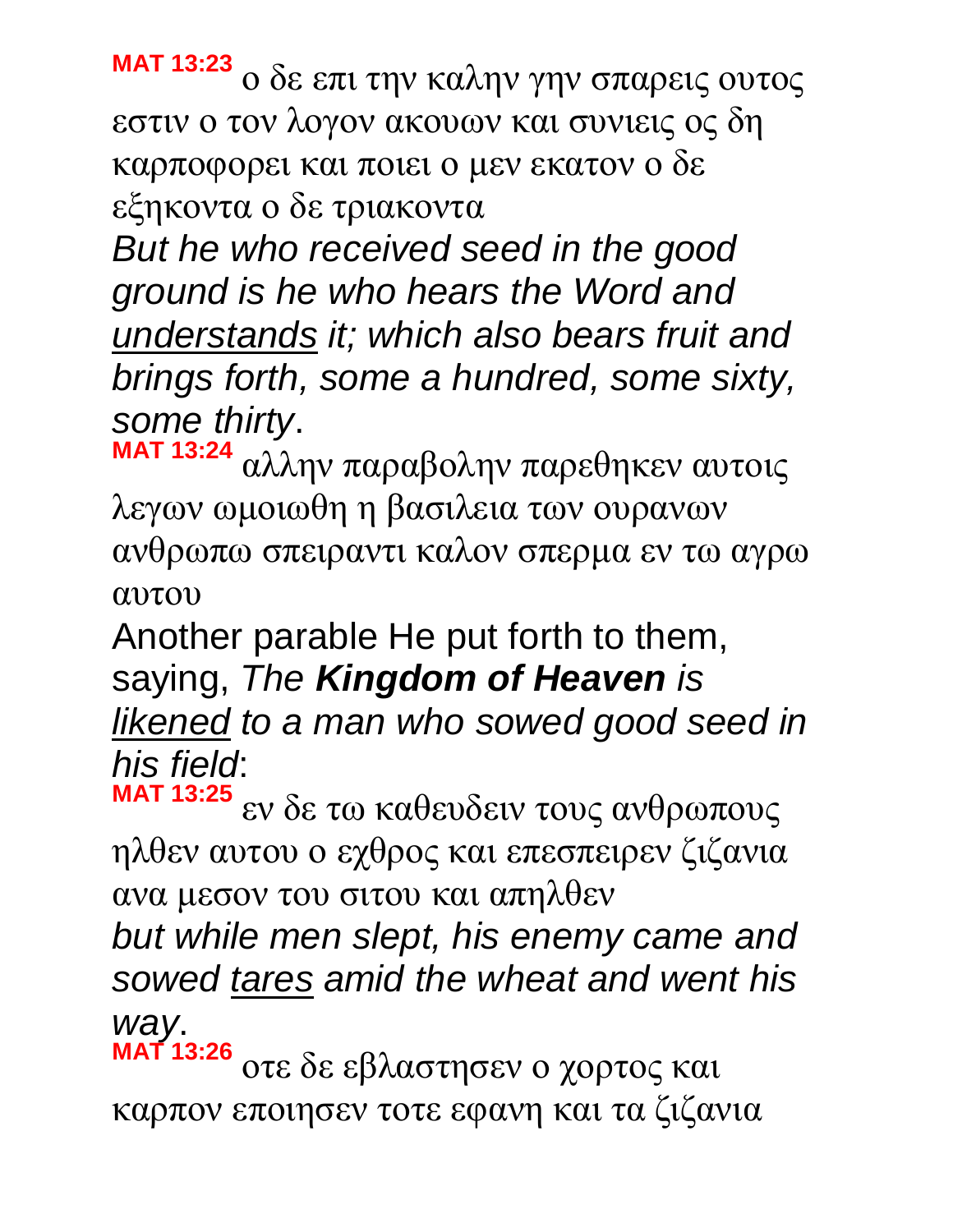*But when the blade was sprung up, and brought forth fruit, then appeared the tares also*.

**MAT 13:27** προσελθοντες δε οι δουλοι του οικοδεσποτου ειπον αυτω κυριε ουχι καλον σπερμα εσπειρας εν τω σω αγρω ποθεν ουν εχει ζιζανια

*So the servants of the householder came and said to him, 'Sir, did not you sow good seed in your field? From where then has it tares?'*

**MAT 13:28** ο δε εφη αυτοις εχθρος ανθρωπος τουτο εποιησεν οι δε αυτω λεγουσιν θελεις ουν απελθοντες συλλεξωμεν αυτα

He said to them, *An enemy has done this*. The servants said to him, *Will you then that we go and gather them up*?

**MAT 13:29** ο δε φησιν ου μηποτε συλλεγοντες τα ζιζανια εκριζωσητε αμα αυτοις τον σιτον But he said, *No; lest while you gather up the tares, you root up also the wheat with them*.

**MAT 13:30** αφετε συναυξανεσθαι αμφοτερα εως του θερισμου και εν καιρω του θερισμου ερω τοις θερισταις συλλεξατε πρωτον τα ζιζανια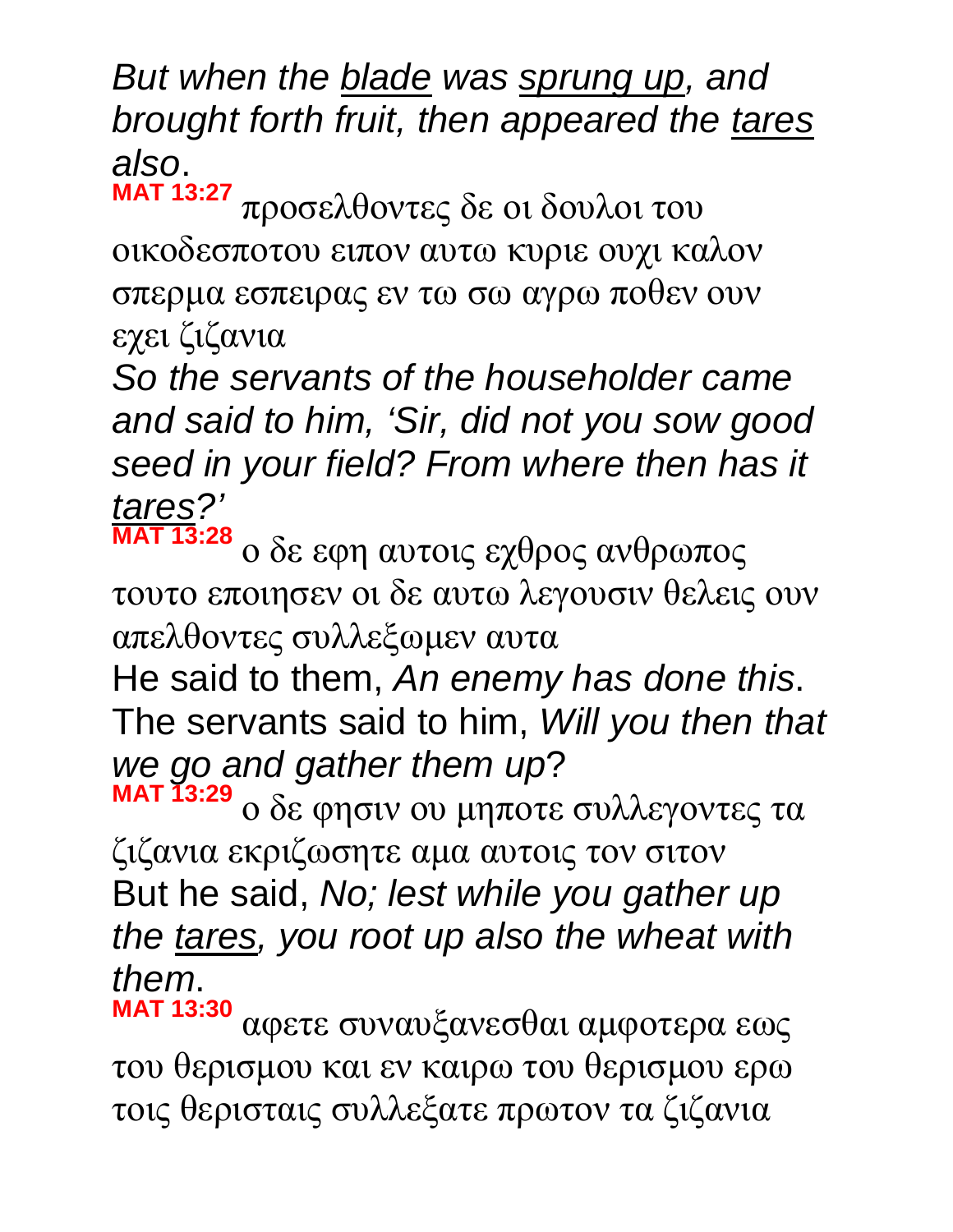και δησατε αυτα δεσμας προς το κατακαυσαι αυτα τον δε σιτον συναγετε εις την αποθηκην μου

*Let both grow together until the harvest: and in the time of harvest I will say to the reapers, 'Gather together first the tares, and bind them in bundles to burn them: but gather the wheat into my barn.'*  **MAT 13:31**

αλλην παραβολην παρεθηκεν αυτοις λεγων ομοια εστιν η βασιλεια των ουρανων κοκκω σιναπεως ον λαβων ανθρωπος εσπειρεν εν τω αγρω αυτου

Another parable He put forth to them, saying, *The Kingdom of Heaven is like a grain of mustard seed, which a man took, and sowed in his field*:

**MAT 13:32** ο μικροτερον μεν εστιν παντων των σπερματων οταν δε αυξηθη μειζον των λαχανων εστιν και γινεται δενδρον ωστε ελθειν τα πετεινα του ουρανου και κατασκηνουν εν τοις κλαδοις αυτου

*which indeed is the least of all seeds: but when it is grown, it is the greatest among herbs, and becomes a tree, so that the*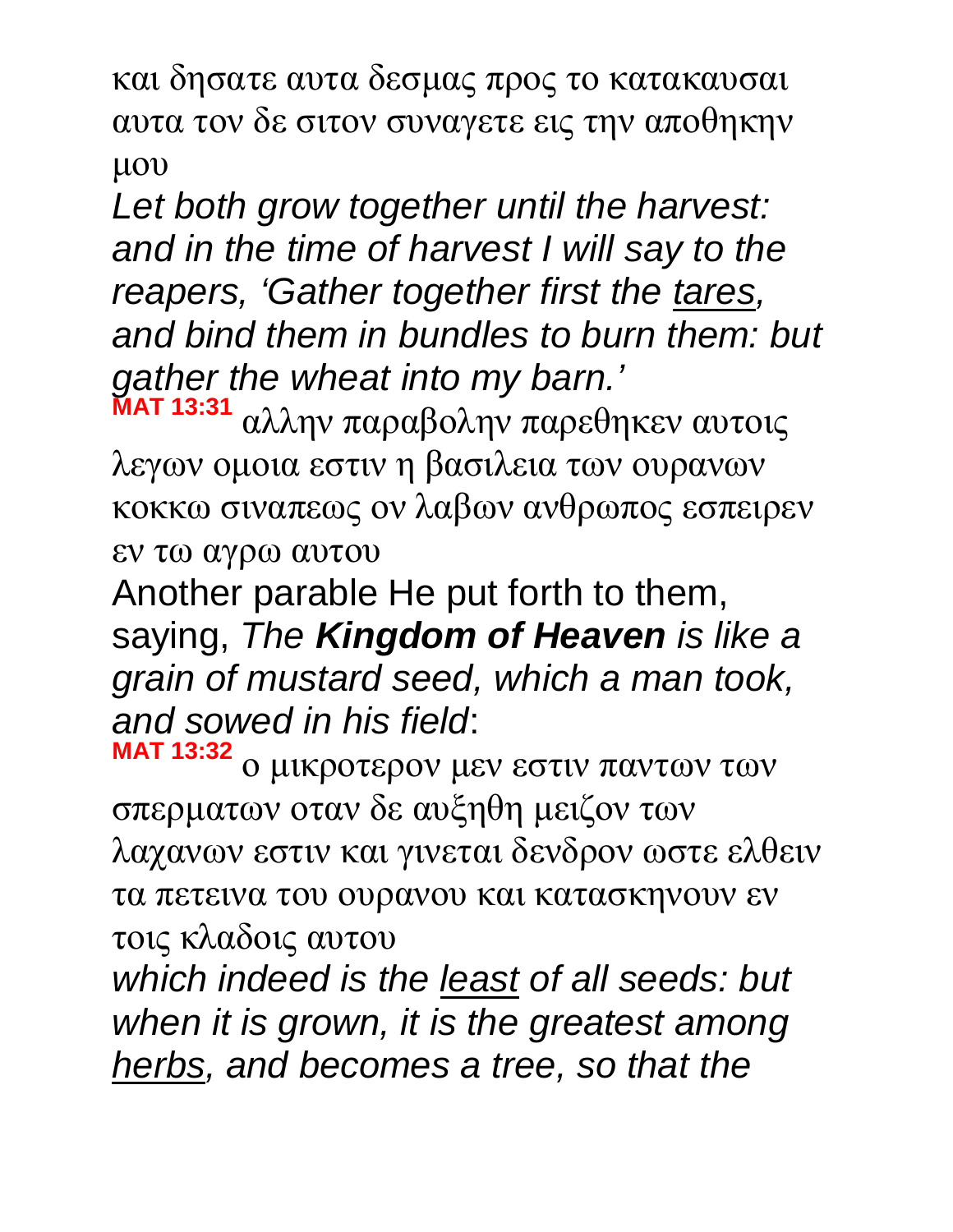### *birds of the air come and lodge in the branches thereof*.

**MAT 13:33** αλλην παραβολην ομοια εστιν η βασιλεια των ουρανων ζυμη ην λαβουσα γυνη ενεκρυψεν εις αλευρου σατα τρια εως ου εζυμωθη ολον

Another parable spoke He to them; *The Kingdom of Heaven is like leaven [yeast], which a woman took, and put in three measures of meal, till the whole was leavened*.

**MAT 13:34** ταυτα παντα ελαλησεν ο ιησους εν παραβολαις τοις οχλοις και χωρις παραβολης ουδεν ελαλει αυτοις

All these things spoke Jesus to the multitude in parables; and without a parable He spoke not to them: **MAT 13:35**

οπως πληρωθη το ρηθεν δια του προφητου λεγοντος ανοιξω εν παραβολαις το στομα μου ερευξομαι κεκρυμμενα απο καταβολης

*that it might be fulfilled which was spoken by the prophet saying*, *I will open My mouth in parables. I will utter things which*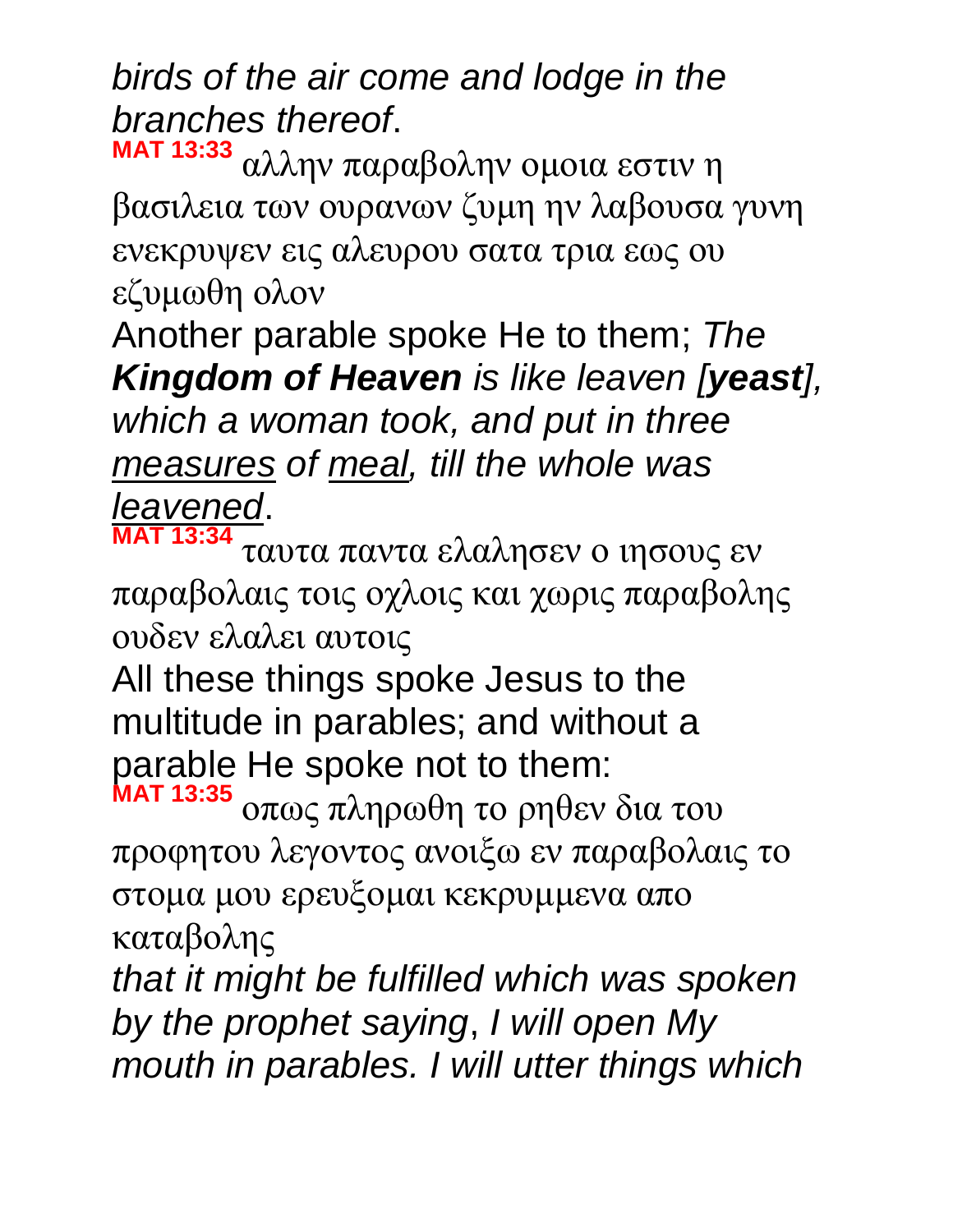*have been kept secret from the foundation of the world* [].

**MAT 13:36** τοτε αφεις τους οχλους ηλθεν εις την οικιαν και προσηλθον αυτω οι μαθηται αυτου λεγοντες διασαφησον ημιν την παραβολην των ζιζανιων του αγρου

Then Jesus sent the multitude away and went into the house: and His disciples came to Him, saying, *Declare to us the parable of the tares of the field*.

**MAT 13:37** ο δε αποκριθεις ειπεν ο σπειρων το καλον σπερμα εστιν ο υιος του ανθρωπου He answered and said to them, "He who sows the good seed is the Son of Man. **MAT 13:38** ο δε αγρος εστιν ο κοσμος το δε καλον σπερμα ουτοι εισιν οι υιοι της βασιλειας τα δε ζιζανια εισιν οι υιοι του πονηρου

The field is the world. The good seed are the children of **the Kingdom**; but the tares are the children of the wicked one.

**MAT 13:39** ο δε εχθρος ο σπειρας αυτα εστιν ο διαβολος ο δε θερισμος συντελεια αιωνος εστιν οι δε θερισται αγγελοι εισιν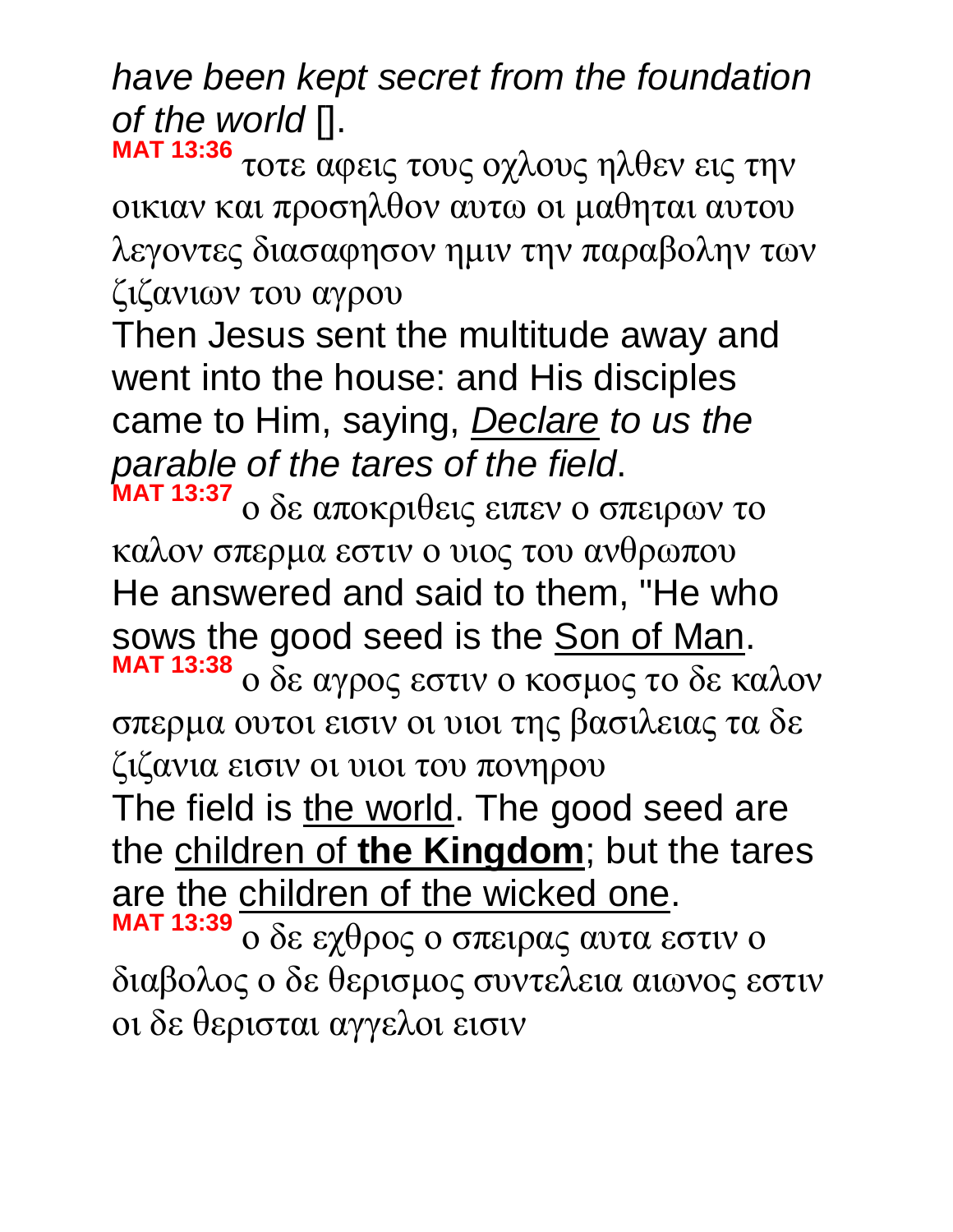The enemy who sowed them is the Devil; the harvest is the end of the world; and the reapers are the angels.

**MAT 13:40** ωσπερ ουν συλλεγεται τα ζιζανια και πυρι κατακαιεται ουτως εσται εν τη συντελεια του αιωνος

*As therefore the tares are gathered and burned in the fire; so will it be in the end of this world*.

**MAT 13:41** αποστελει ο υιος του ανθρωπου τους αγγελους αυτου και συλλεξουσιν εκ της βασιλειας αυτου παντα τα σκανδαλα και τους ποιουντας την ανομιαν

*The Son of man will send forth His angels, and they will gather out of His Kingdom all things that offend, and those who do iniquity*;

**MAT 13:42** και βαλουσιν αυτους εις την καμινον του πυρος εκει εσται ο κλαυθμος και ο βρυγμος των οδοντων

*and will cast them into a furnace of fire: there will be wailing and gnashing of teeth*. **MAT 13:43** τοτε οι δικαιοι εκλαμψουσιν ως ο ηλιος εν τη βασιλεια του πατρος αυτων ο εχων ωτα ακουετω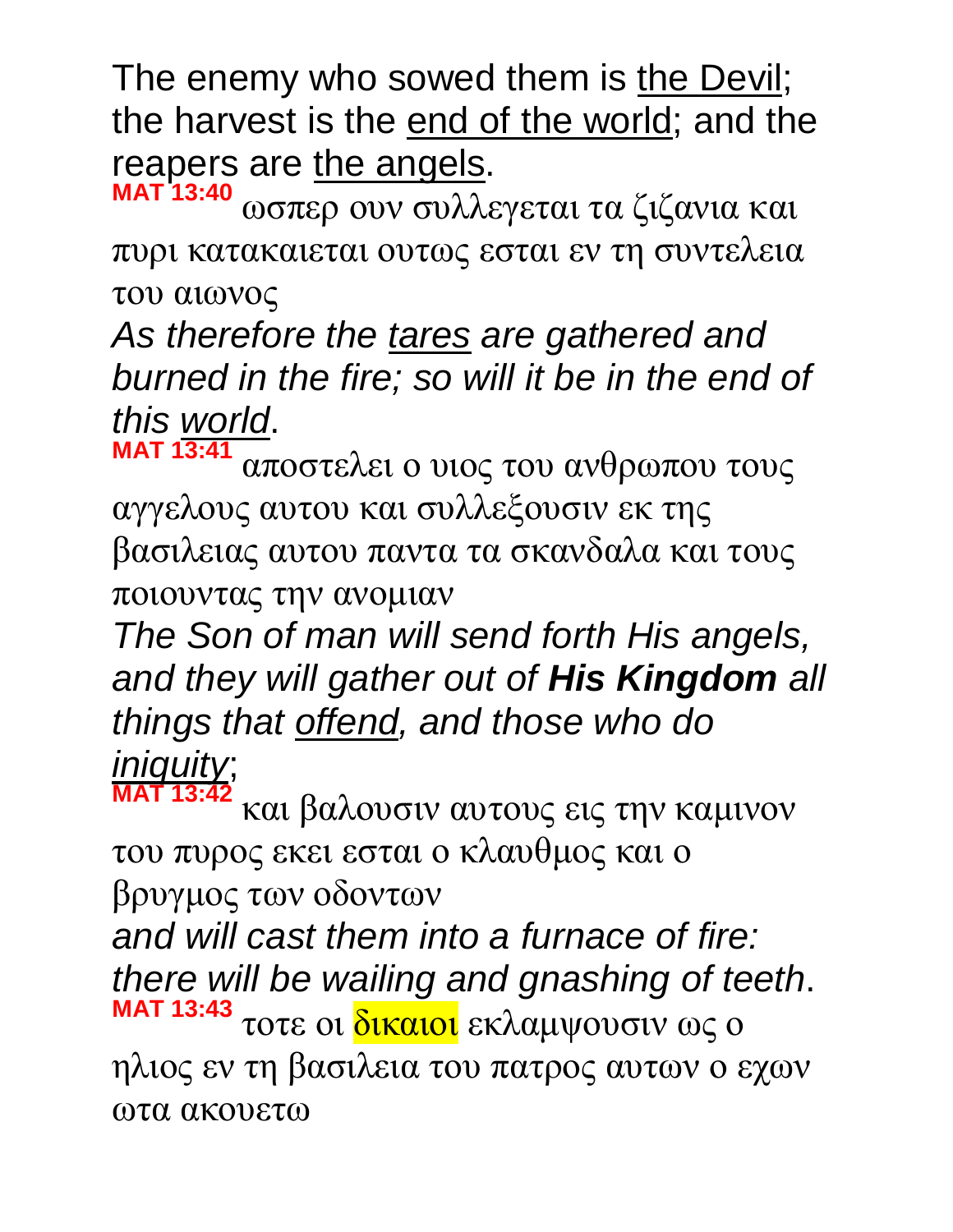*Then will the righteous shine as the sun in the Kingdom of their Father. The one having ears, let him hear*. **MAT 13:44**

ομοια εστιν η βασιλεια των ουρανων θησαυρω κεκρυμμενω εν τω αγρω ον ευρων ανθρωπος εκρυψεν και απο της χαρας αυτου υπαγει και πωλει οσα εχει και αγοραζει τον αγρον εκεινον

*Again the Kingdom of Heaven is like a treasure hid in a field; which when a man has found it, he hides* [it], *and for joy thereof goes and sells all that he has and buys that field*.

**MAT 13:45** παλιν ομοια εστιν η βασιλεια των ουρανων εμπορω ζητουντι καλους μαργαριτας *Again, the Kingdom of Heaven is like to a merchant man, seeking goodly pearls*: **MAT 13:46** ευρων δε ενα πολυτιμον μαργαριτην

απελθων πεπρακεν παντα οσα ειχεν και ηγορασεν αυτον

*who, when he had found one pearl of great price, went and sold all that he had, and bought it*.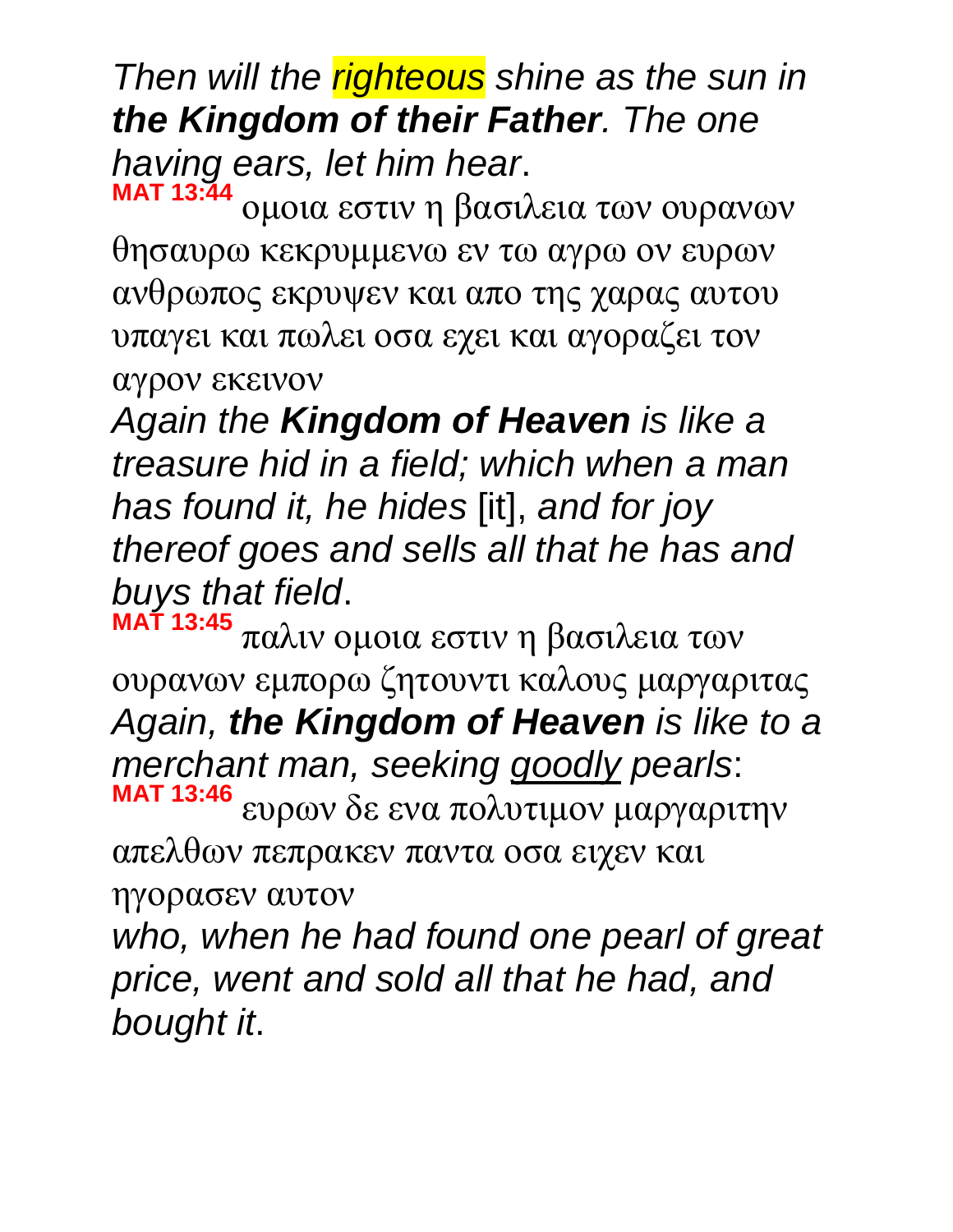**MAT 13:47** παλιν ομοια εστιν η βασιλεια των ουρανων σαγηνη βληθειση εις την θαλασσαν και εκ παντος γενους συναγαγουση *Again, the Kingdom of Heaven is like a net, that was cast into the sea, and gathered of every kind*:

**MAT 13:48** ην οτε επληρωθη αναβιβασαντες επι τον αιγιαλον και καθισαντες συνελεξαν τα καλα εις αγγη τα δε σαπρα εξω εβαλον *which, when it was full, they drew it to shore, sat down, and gathered the good into vessels, but cast the bad away*. **MAT 13:49** ουτως εσται εν τη συντελεια του

αιωνος εξελευσονται οι αγγελοι και αφοριουσιν τους πονηρους εκ μεσου των δικαιων

*So will it be at the end of the world: the angels will come forth, and sever the wicked from among the righteous*

**AT 13:50** και βαλουσιν αυτους εις την καμινον του πυρος εκει εσται ο κλαυθμος και ο βρυγμος των οδοντων

*and will cast them into the furnace of fire: there will be wailing and gnashing of teeth*.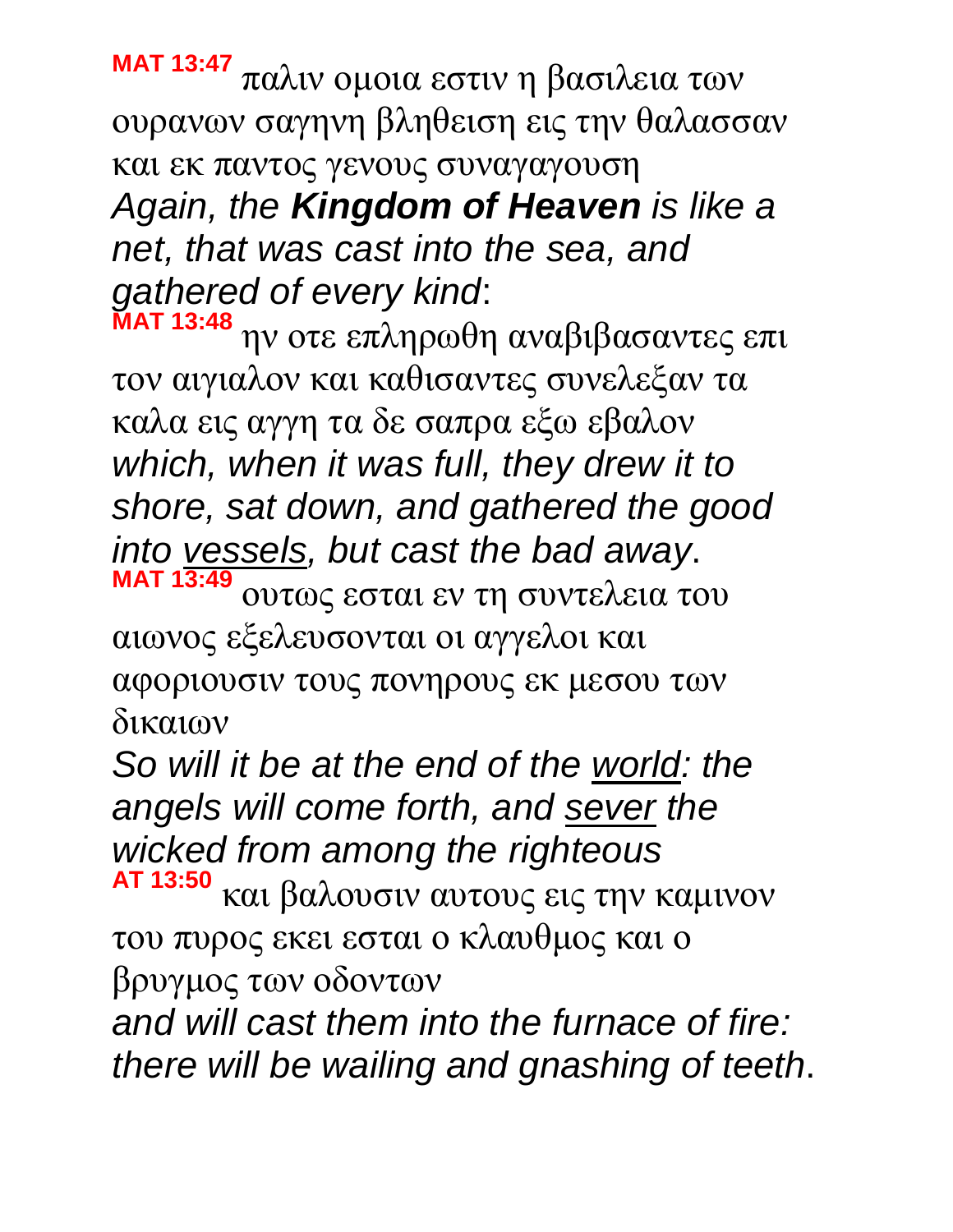**MAT 13:51** συνηκατε ταυτα παντα λεγουσιν αυτω

ναι

*Have you understood all these things*? They say to Him, *Yes*.

**MAT 13:52** ο δε ειπεν αυτοις δια τουτο πας γραμματευς μαθητευθεις τη βασιλεια των ουρανων ομοιος εστιν ανθρωπω οικοδεσποτη οστις εκβαλλει εκ του θησαυρου αυτου καινα και παλαια

Then He said to them, *Therefore every scribe who is instructed to the Kingdom of Heaven is like a man who is a householder, who brings forth out of his treasure things new and old*. **MAT 13:53**

και εγενετο οτε ετελεσεν ο ιησους τας παραβολας ταυτας μετηρεν εκειθεν It came to pass, that when Jesus had finished these parables, He departed. **MAT 13:54** και ελθων εις την πατριδα αυτου

εδιδασκεν αυτους εν τη συναγωγη αυτων ωστε εκπλησσεσθαι αυτους και λεγειν ποθεν τουτω η σοφια αυτη και αι δυναμεις And when He was come into His own country, He taught them in their synagogue, inasmuch that they were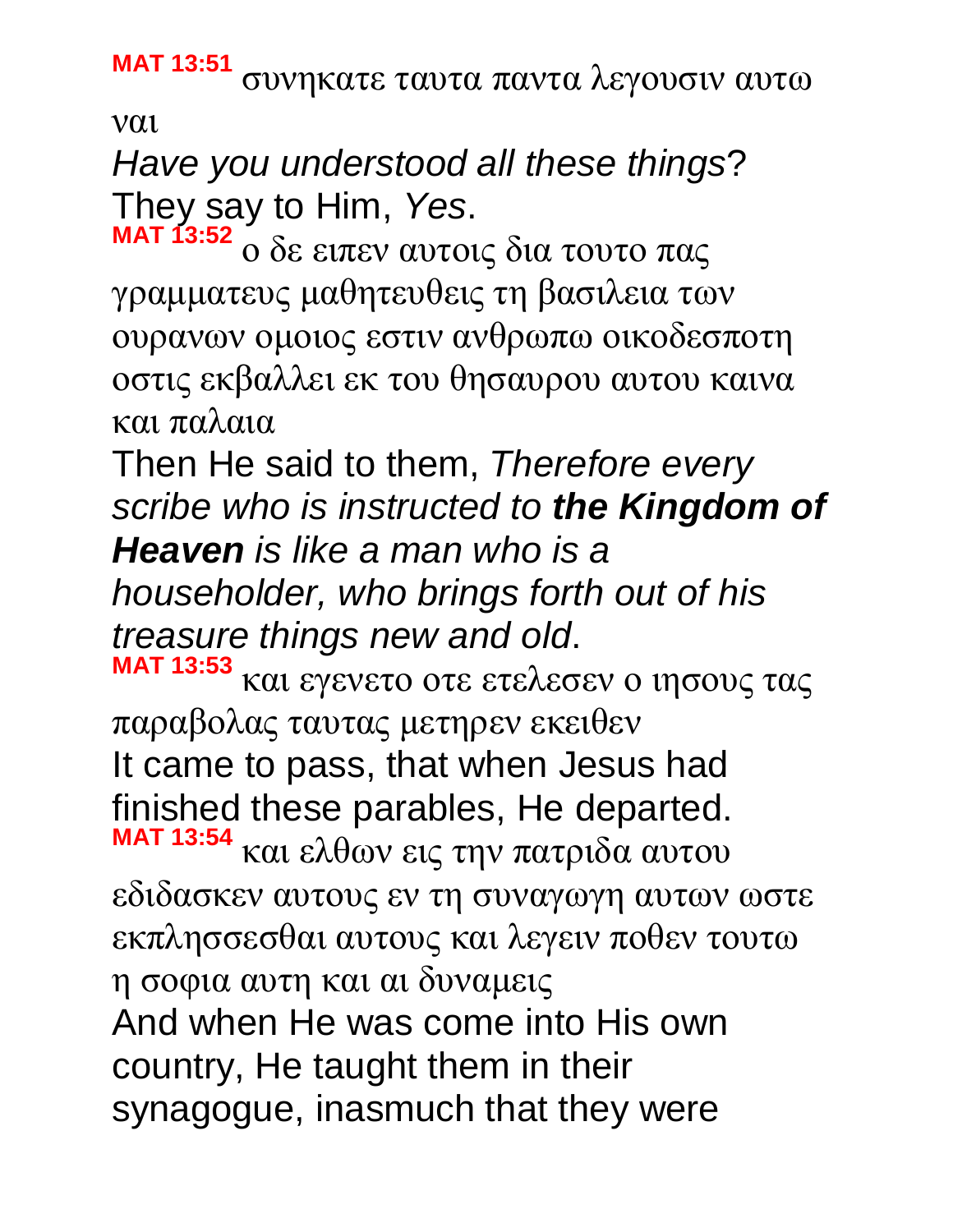astonished, and said, *From where has this Man this wisdom and these mighty works*? **MAT 13:55** ουχ ουτος εστιν ο του τεκτονος υιος ουχ η μητηρ αυτου λεγεται μαριαμ και οι αδελφοι αυτου ιακωβος και ιωσηφ και σιμων και ιουδας

*Is not this the carpenter's son? Is not His mother called Mary? And are not His brothers, James, and Joses, and Simon, and Judas*?

**MAT 13:56** και αι αδελφαι αυτου ουχι πασαι προς ημας εισιν ποθεν ουν τουτω ταυτα παντα *And His sisters, are they not all with us? How then has this man all these things*? **MAT 13:57**

και εσκανδαλιζοντο εν αυτω ο δε ιησους ειπεν αυτοις ουκ εστιν προφητης ατιμος ει μη εν τη πατριδι και εν τη οικια αυτου And they were offended in Him. But Jesus said to them, *A prophet is not without honor, save in His own country and in His own house*.

**MAT 13:58** και ουκ εποιησεν εκει δυναμεις πολλας δια την απιστιαν αυτων And He did not many mighty works there because of their unbelief.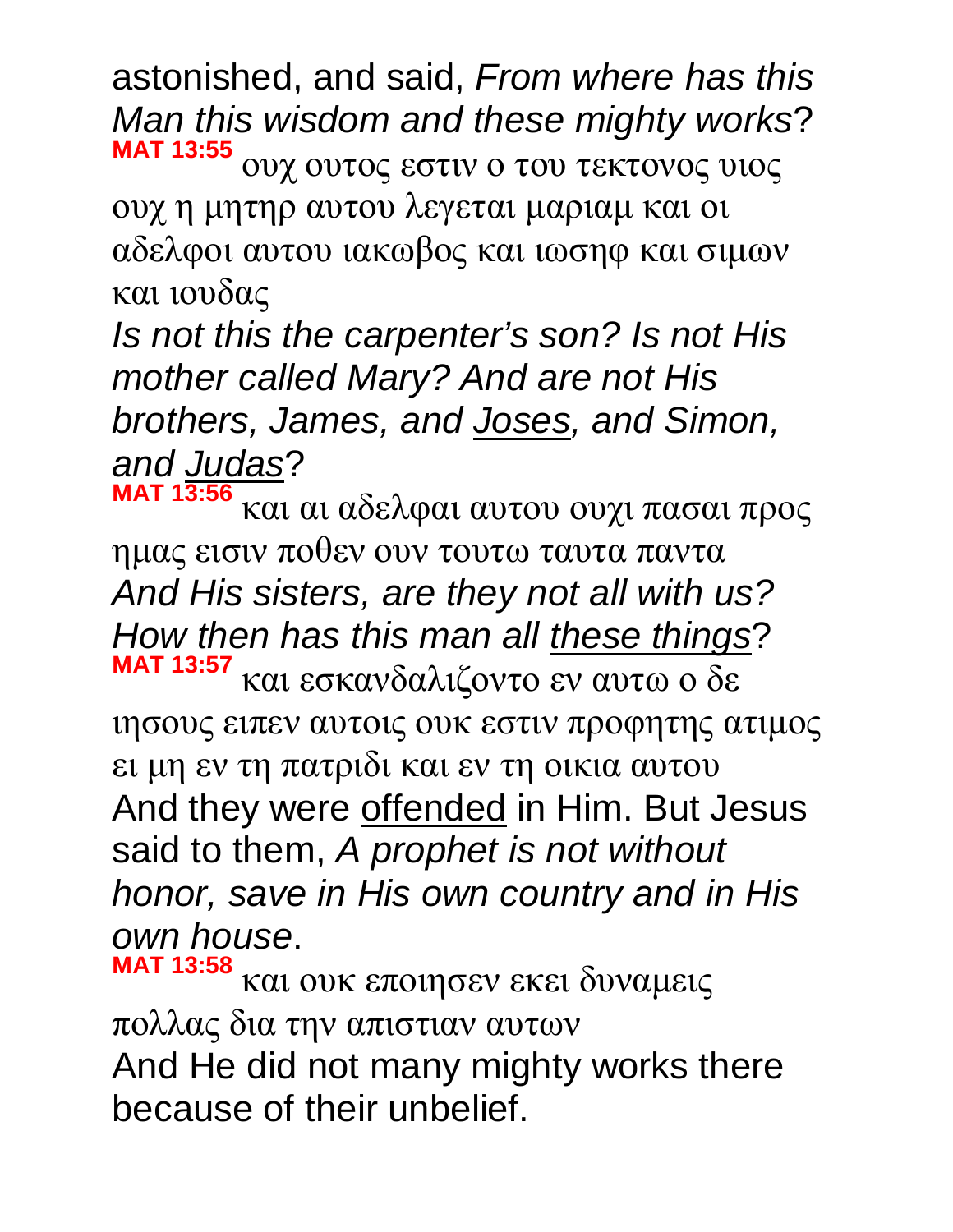**MAT 14:1** εν εκεινω τω καιρω ηκουσεν ηρωδης ο

τετρααρχης την ακοην ιησου

At that time Herod the tetrarch [the governor of a fourth part of a region] heard of the fame of Jesus

**MAT 14:2** και ειπεν τοις παισιν αυτου ουτος εστιν ιωαννης ο βαπτιστης αυτος ηγερθη απο των νεκρων και δια τουτο αι δυναμεις ενεργουσιν εν αυτω

and said to his servants, *This is John the Baptist. He is risen from the dead; and therefore mighty works do show forth themselves in him*.

**MAT 14:3** ο γαρ ηρωδης κρατησας τον ιωαννην εδησεν και εν φυλακη απεθετο δια ηρωδιαδα την γυναικα φιλιππου του αδελφου αυτου For Herod had laid hold on John, bound him and put him in prison for Herodias' sake, his brother Philip's wife.

**MAT 14:4** ελεγεν γαρ ο ιωαννης αυτω ουκ εξεστιν σοι εχειν αυτην

For John said to him, *It is not lawful for you to have her*.

**MAT 14:5** και θελων αυτον αποκτειναι εφοβηθη τον οχλον οτι ως προφητην αυτον ειχον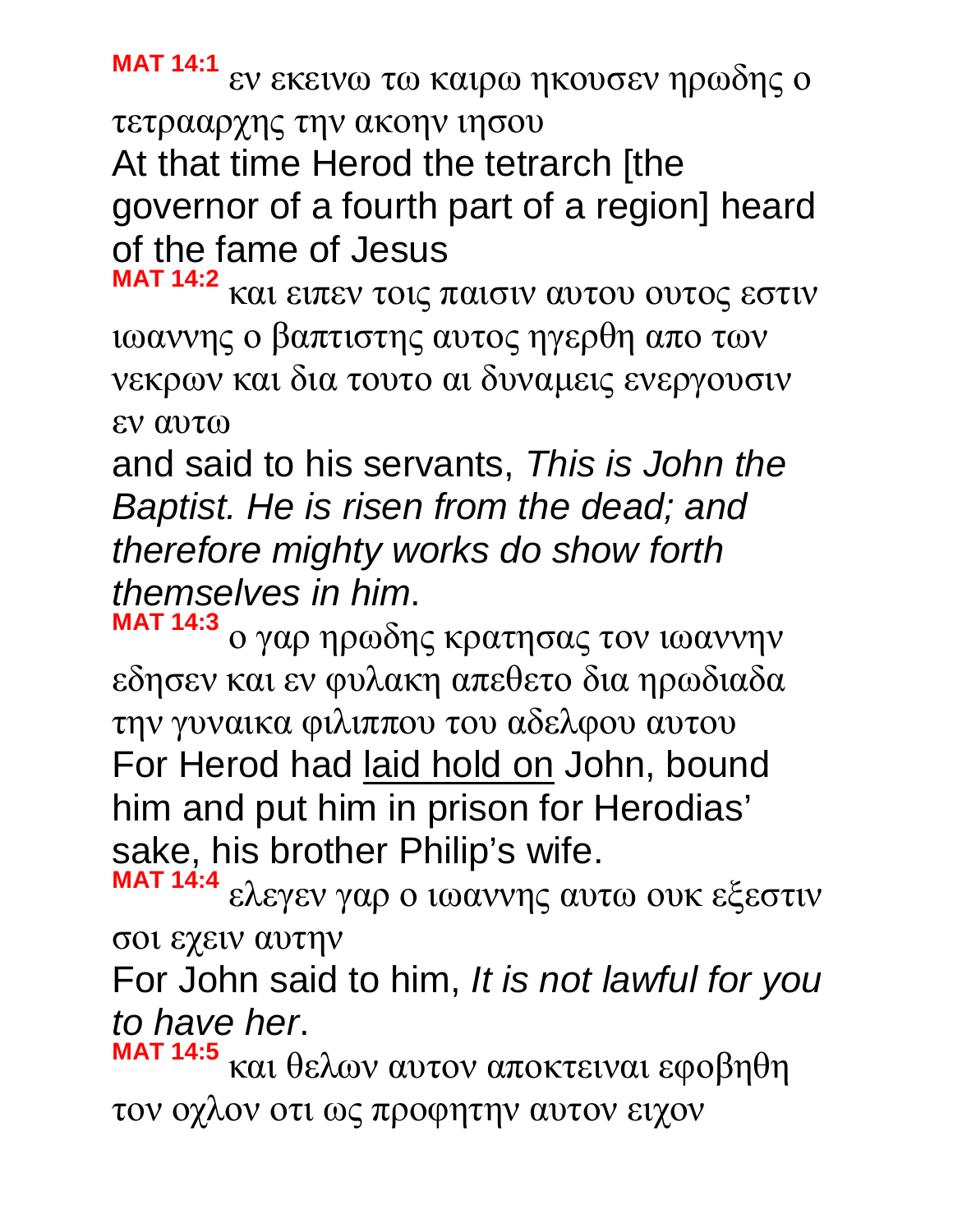And when he would have put him to death, he feared the multitude, because they counted him as a prophet.

**MAT 14:6** γενεσιοις δε γενομενοις του ηρωδου ωρχησατο η θυγατηρ της ηρωδιαδος εν τω μεσω και ηρεσεν τω ηρωδη

But when Herod's birthday was observed, the daughter of Herodias danced before them, and pleased Herod.

**MAT 14:7** οθεν μεθ ορκου ωμολογησεν αυτη δουναι ο εαν αιτησηται

Whereupon he promised with an oath to give her whatever she would ask.

**MAT 14:8** η δε προβιβασθεισα υπο της μητρος αυτης δος μοι φησιν ωδε επι πινακι την κεφαλην ιωαννου του βαπτιστου

And she, being instructed before by her mother, said, *Give me John the Baptist's head in a charger*.

**MAT 14:9** και λυπηθεις ο βασιλευς δια τους ορκους και τους συνανακειμενους εκελευσεν δοθηναι

And the king was sorry: nevertheless for the oath's sake, and those who sat with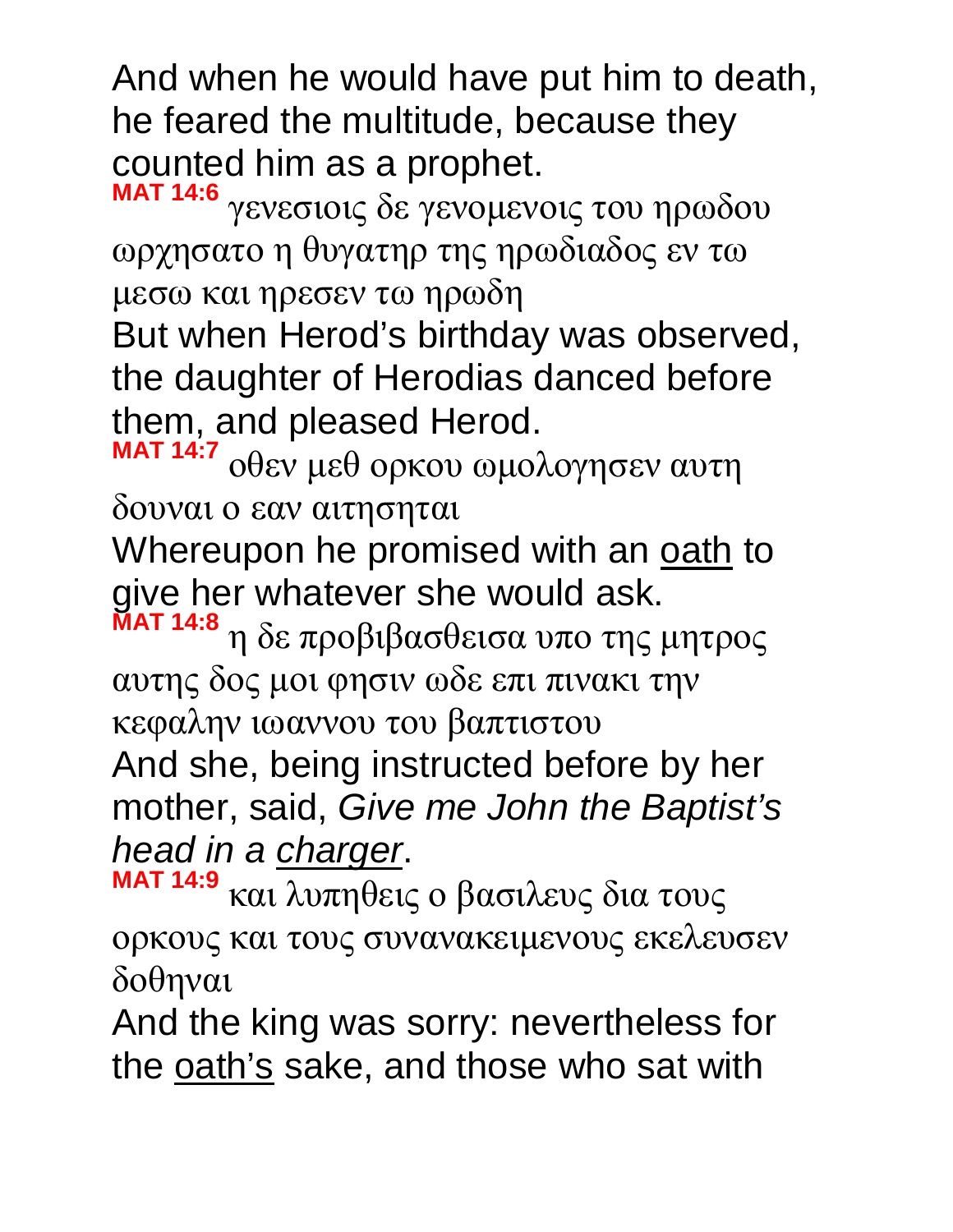him at the meal, he commanded it to be given her. **MAT 14:10**

και πεμψας απεκεφαλισεν ιωαννην εν τη φυλακη

And he sent, and beheaded John in the prison.

**MAT 14:11** και ηνεχθη η κεφαλη αυτου επι πινακι και εδοθη τω κορασιω και ηνεγκεν τη μητρι αυτης

And his head was brought in a charger and given to the damsel: and she brought it to her mother.

**MAT 14:12** και προσελθοντες οι μαθηται αυτου ηραν το πτωμα και εθαψαν αυτον και ελθοντες απηγγειλαν τω ιησου

And his disciples came, and took up the body, and buried it, and went and told Jesus.

**MAT 14:13** ακουσας δε ο ιησους ανεχωρησεν εκειθεν εν πλοιω εις ερημον τοπον κατ ιδιαν και ακουσαντες οι οχλοι ηκολουθησαν αυτω πεζη απο των πολεων

When Jesus heard of it, He departed by ship into a desert place apart: and when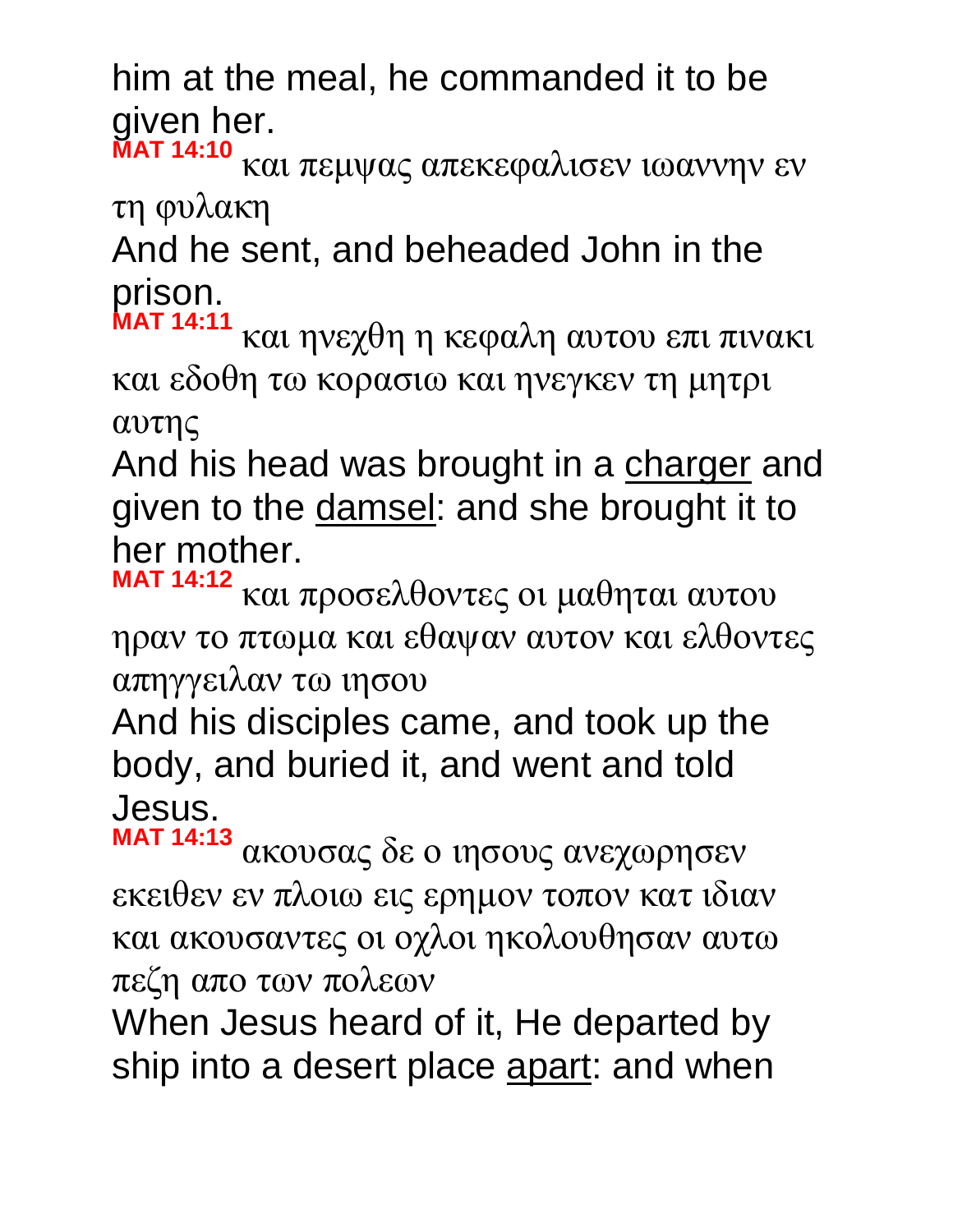the people had heard thereof they followed Him on foot out of the cities.

**MAT 14:14** και εξελθων ειδεν πολυν οχλον και εσπλαγχνισθη επ αυτοις και εθεραπευσεν τους αρρωστους αυτων

And Jesus went forth, saw a great multitude, was moved with compassion toward them and He healed their sick.

**MAT 14:15** οψιας δε γενομενης προσηλθον αυτω οι μαθηται λεγοντες ερημος εστιν ο τοπος και η ωρα ηδη παρηλθεν απολυσον τους οχλους ινα απελθοντες εις τας κωμας αγορασωσιν εαυτοις βρωματα

And when it was evening, His disciples came to Him, saying, *This is a desert place, and the time is late; send the multitude away, that they may go into the villages and buy themselves food*. **MAT 14:16**

ο δε ιησους ειπεν αυτοις ου χρειαν εχουσιν απελθειν δοτε αυτοις υμεις φαγειν But Jesus said to them, *They need not depart; you give them to eat*.

**MAT 14:17** οι δε λεγουσιν αυτω ουκ εχομεν ωδε ει μη πεντε αρτους και δυο ιχθυας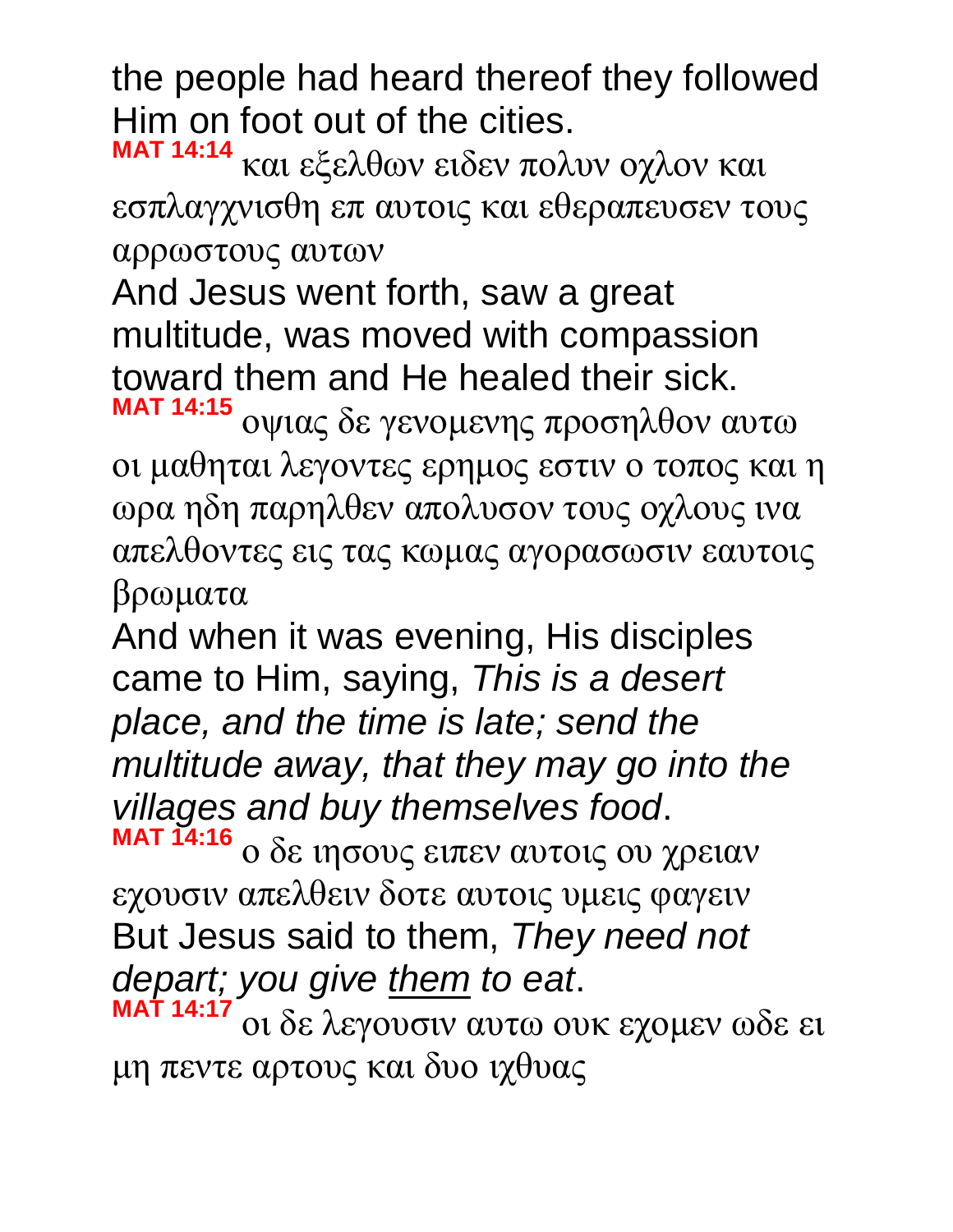And they said to Him, *We have here but five loaves, and two fish*. **MAT 14:18**

ο δε ειπεν φερετε μοι ωδε αυτους He said, *Bring them to Me*. **MAT 14:19**

και κελευσας τους οχλους ανακλιθηναι επι του χορτου λαβων τους πεντε αρτους και τους δυο ιχθυας αναβλεψας εις τον ουρανον ευλογησεν και κλασας εδωκεν τοις μαθηταις τους αρτους οι δε μαθηται τοις οχλοις And He commanded the multitude to sit down on the grass, and took the five loaves, and the two fish, and looking up to Heaven, He blessed, and brake, and gave the loaves to His disciples, and the disciples to the multitude.

**MAT 14:20** και εφαγον παντες και εχορτασθησαν και ηραν το περισσευον των κλασματων δωδεκα κοφινους πληρεις

And they did all eat, and were filled: and they took up of the fragments that remained twelve baskets full.

**MAT 14:21** οι δε εσθιοντες ησαν ανδρες ωσει πεντακισχιλιοι χωρις γυναικων και παιδιων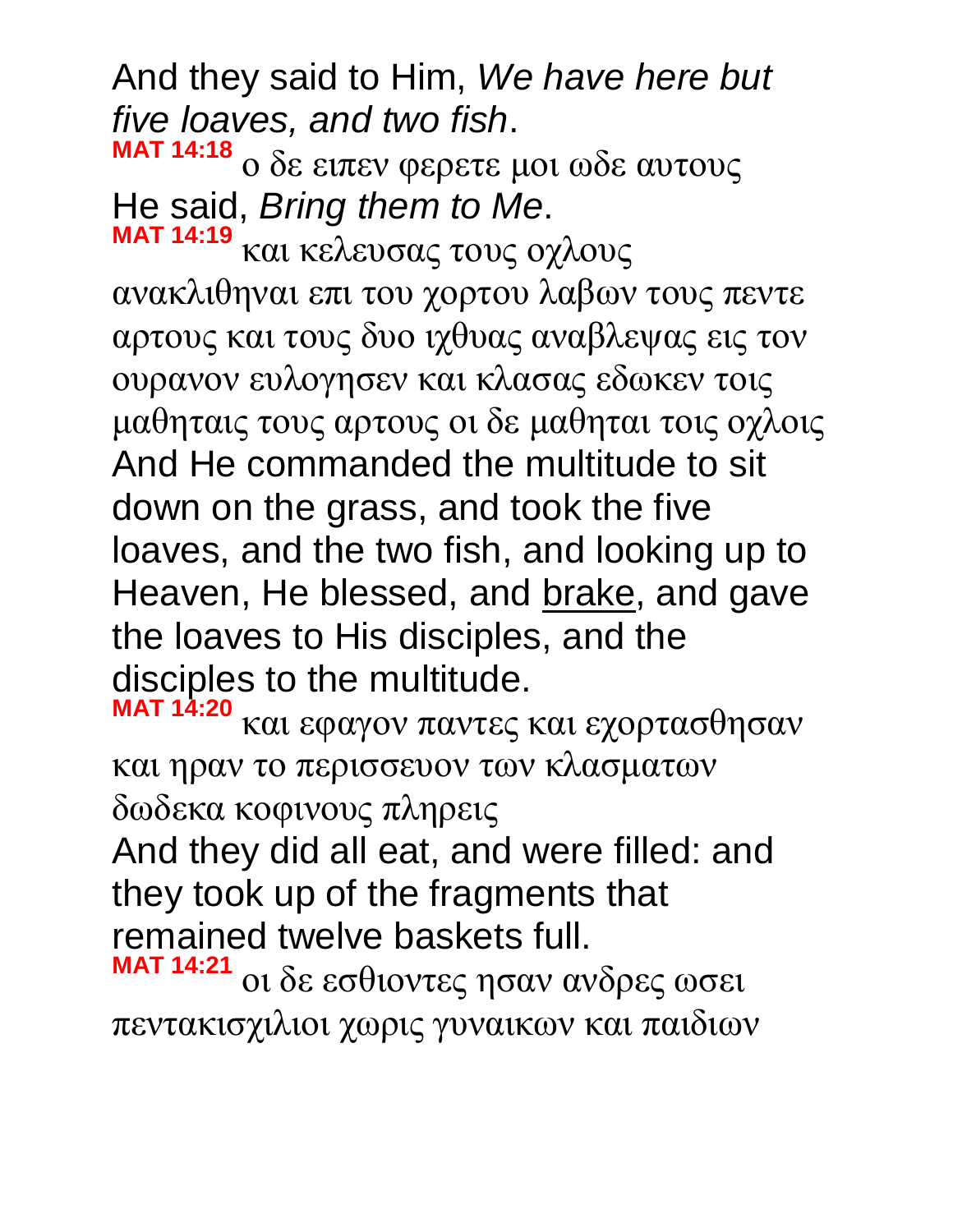And those who had eaten were about five thousand men, beside women and children.

**MAT 14:22** και ηναγκασεν τους μαθητας εμβηναι εις πλοιον και προαγειν αυτον εις το περαν εως ου απολυση τους οχλους

And immediately Jesus constrained His disciples to get into a ship, and to go before Him to the other side, while He sent the multitudes away.

**MAT 14:23** και απολυσας τους οχλους ανεβη εις το ορος κατ ιδιαν προσευξασθαι οψιας δε γενομενης μονος ην εκει

And when He had sent the multitudes away, He went up into a mountain apart to pray: and when the evening was come, He was there alone.

**MAT 14:24** το δε πλοιον ηδη σταδιους πολλους απο της γης απειχεν βασανιζομενον υπο των κυματων ην γαρ εναντιος ο ανεμος But the ship was now in the midst of the sea, tossed with waves: for the wind was **contrary** 

**MAT 14:25** τεταρτη δε φυλακη της νυκτος ηλθεν προς αυτους περιπατων επι την θαλασσαν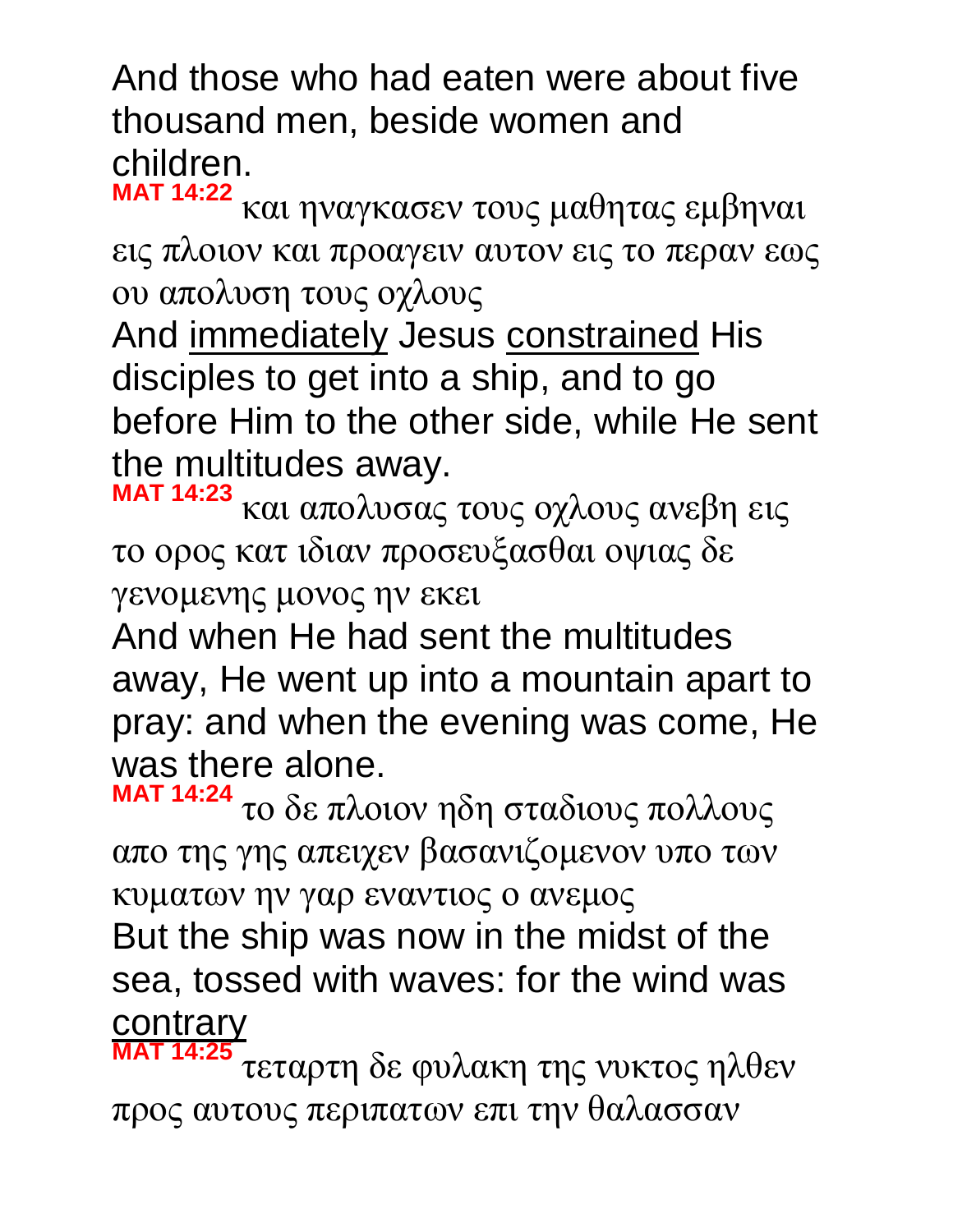And in the fourth watch of the night Jesus went to them, walking on the sea.

**MAT 14:26** οι δε μαθηται ιδοντες αυτον επι της θαλασσης περιπατουντα εταραχθησαν λεγοντες οτι φαντασμα εστιν και απο του φοβου εκραξαν

And when the disciples saw Him walking on the sea, they were troubled saying, *It is a spirit* and they cried out for fear.

**MAT 14:27** ευθυς δε ελαλησεν ο ιησους αυτοις λεγων θαρσειτε εγω ειμι μη φοβεισθε But immediately Jesus spoke to them, saying, *Be of good cheer; it is I; be not afraid*.

**MAT 14:28** αποκριθεις δε ο πετρος ειπεν αυτω κυριε ει συ ει κελευσον με ελθειν προς σε επι τα υδατα

And Peter answered Him and said, *Lord, if it is You, bid me come to You on the water*. **MAT 14:29** ο δε ειπεν ελθε και καταβας απο του

πλοιου πετρος περιεπατησεν επι τα υδατα και ηλθεν προς τον ιησουν

And He said, *Come*. And when Peter went down out of the ship, he walked on the water, to go to Jesus.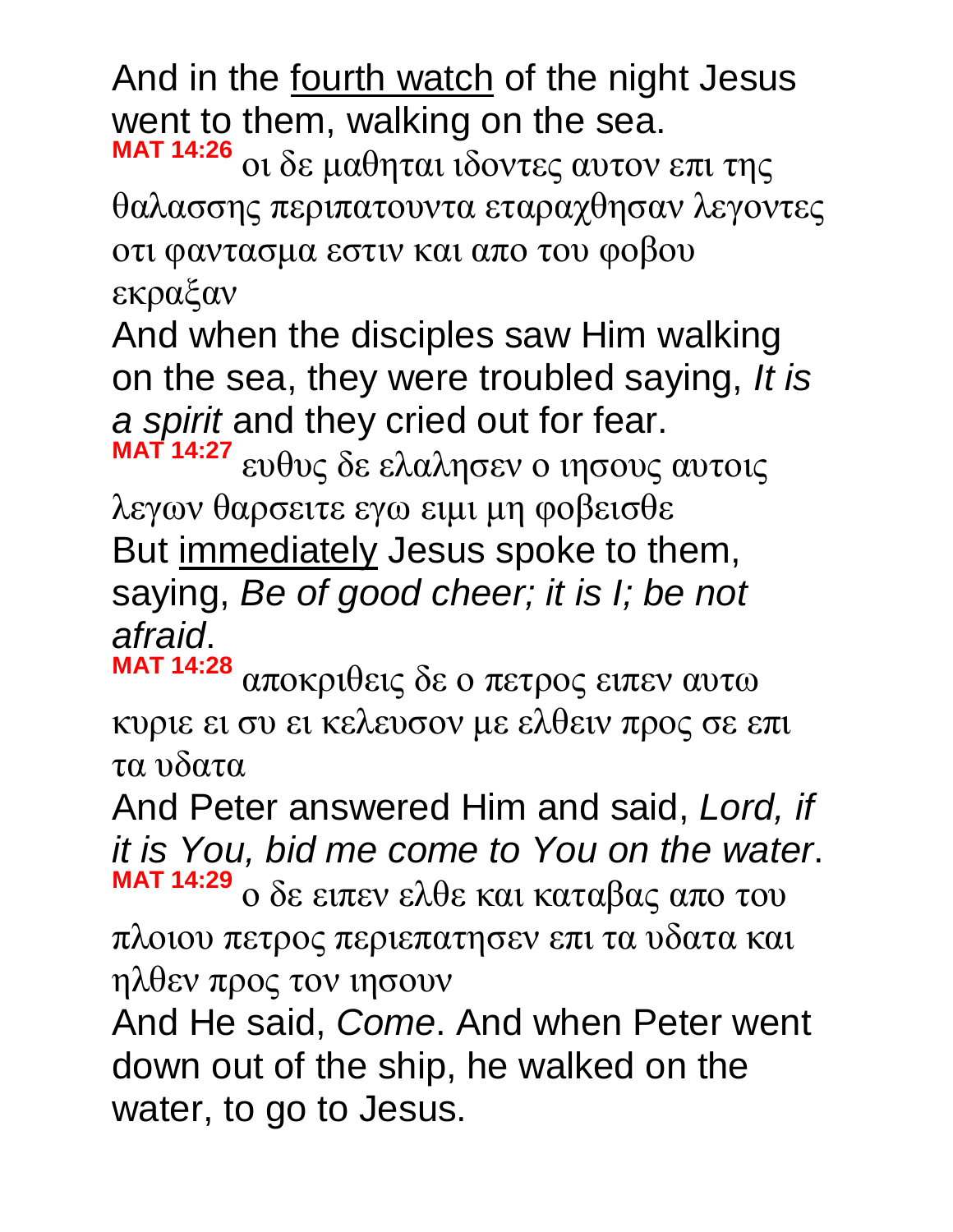**MAT 14:30** βλεπων δε τον ανεμον εφοβηθη και αρξαμενος καταποντιζεσθαι εκραξεν λεγων κυριε σωσον με

But when he saw the wind boisterous, he was afraid; and beginning to sink, he cried, saying, *Lord, save me*.

**MAT 14:31** ευθεως δε ο ιησους εκτεινας την χειρα επελαβετο αυτου και λεγει αυτω ολιγοπιστε εις τι εδιστασας

And immediately Jesus stretched forth His hand, and caught him, and said to him, *Oh you of little faith* [belief], *wherefore did you doubt*?

**MAT 14:32** και αναβαντων αυτων εις το πλοιον εκοπασεν ο ανεμος

And when they were come into the ship, the wind ceased.

**MAT 14:33** οι δε εν τω πλοιω προσεκυνησαν αυτω λεγοντες αληθως θεου υιος ει

Then those who were in the ship came and worshiped Him, saying, *Of a truth You are the Son of God*.

**MAT 14:34** και διαπερασαντες ηλθον επι την γην εις γεννησαρετ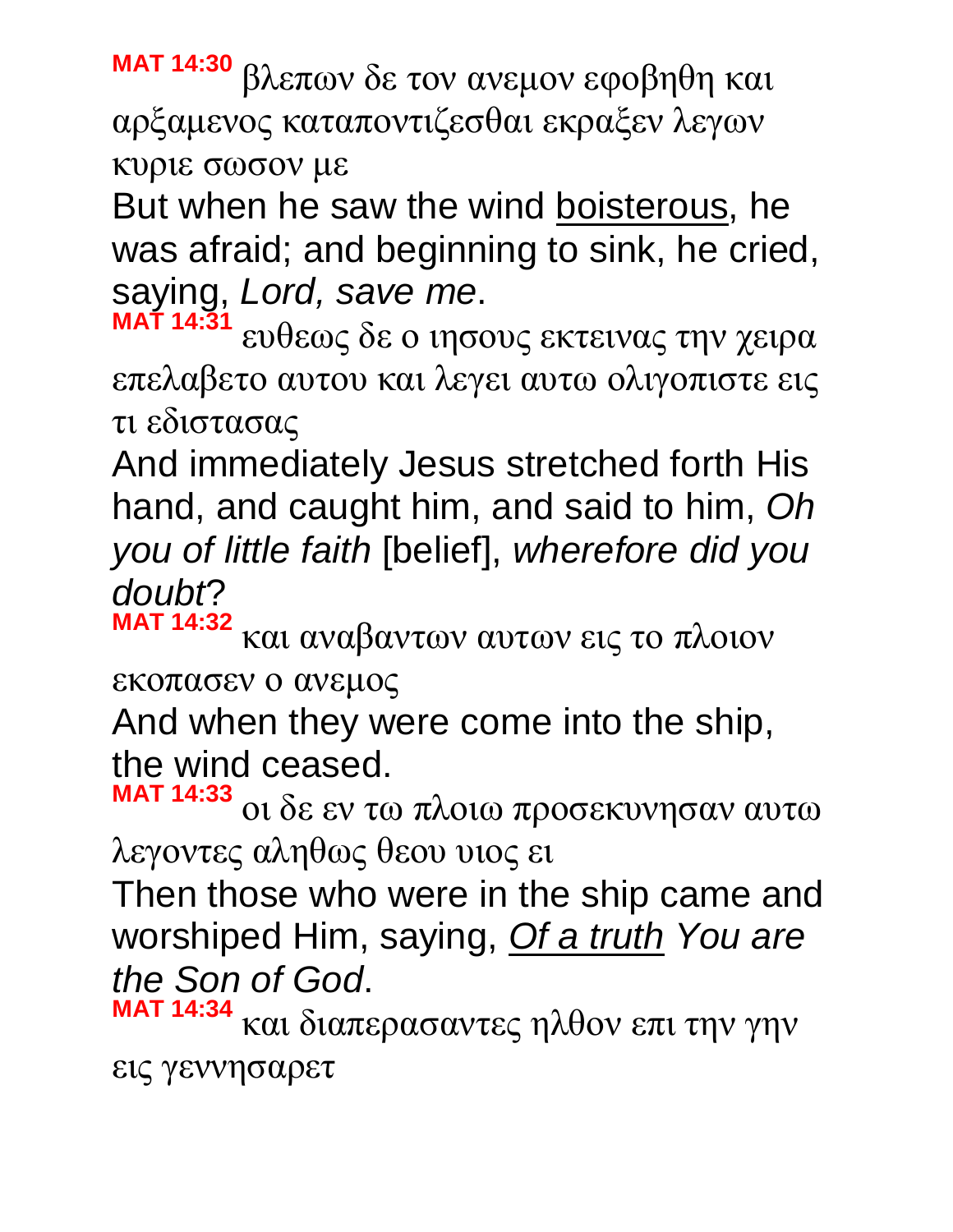And when they had crossed over, they came into the land of Gennesaret. **MAT 14:35**

και επιγνοντες αυτον οι ανδρες του τοπου εκεινου απεστειλαν εις ολην την περιχωρον εκεινην και προσηνεγκαν αυτω παντας τους κακως εχοντας

And when the men of that place had knowledge of Him, they sent out into all the country round about, and brought to Him all who were diseased;

**MAT 14:36** και παρεκαλουν αυτον ινα μονον αψωνται του κρασπεδου του ιματιου αυτου και οσοι ηψαντο διεσωθησαν

and besought Him that they might only touch the hem of His garment: and as many as touched were made perfectly whole.

**MAT 15:1** τοτε προσερχονται τω ιησου απο ιεροσολυμων φαρισαιοι και γραμματεις λεγοντες

Then came to Jesus scribes and Pharisees, who were of Jerusalem, saying, **MAT 15:2** δια τι οι μαθηται σου παραβαινουσιν την παραδοσιν των πρεσβυτερων ου γαρ νιπτονται τας χειρας οταν αρτον εσθιωσιν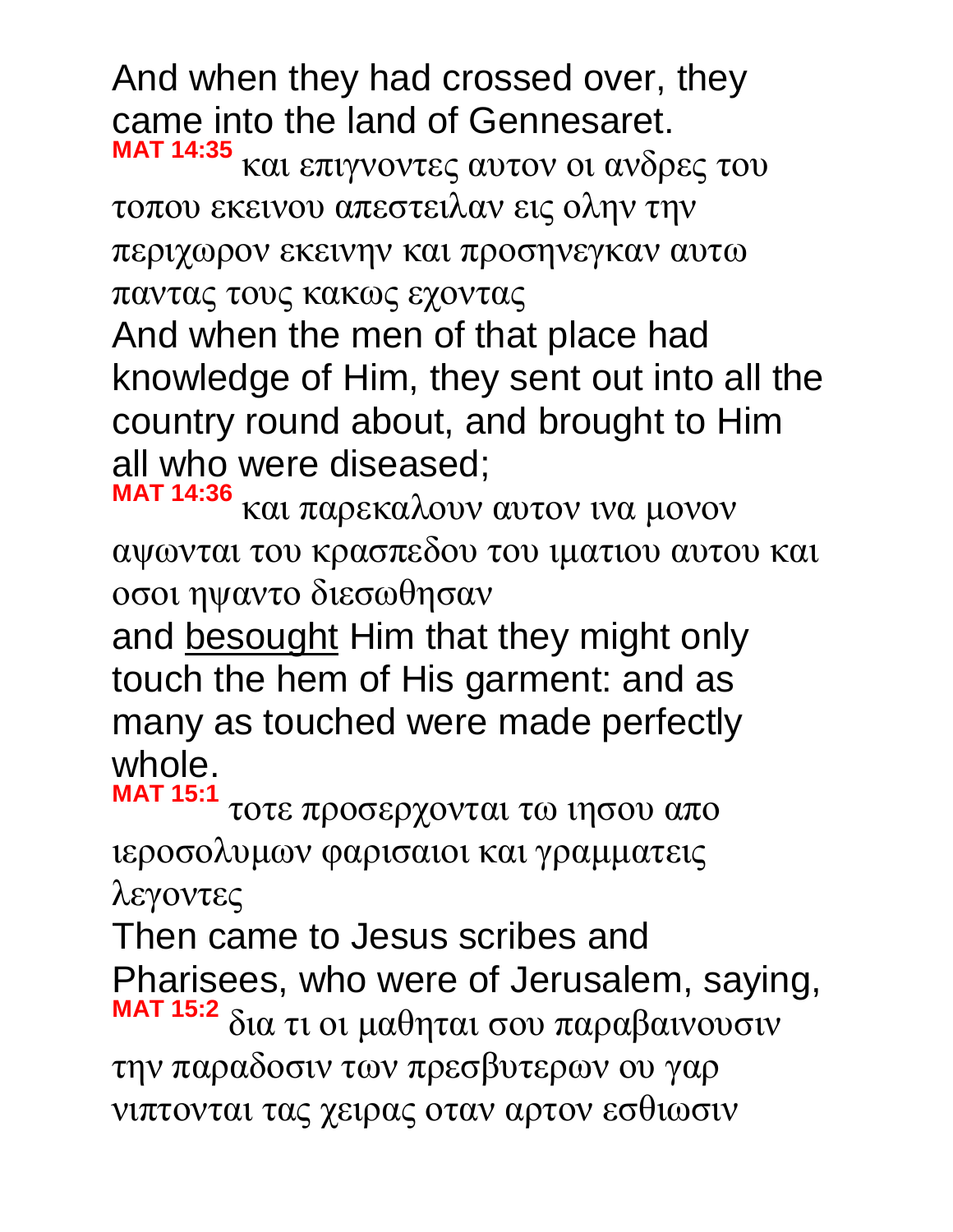*Why do your disciples transgress the tradition of the elders? For they wash not their hands when they eat bread*. **MAT 15:3**

ο δε αποκριθεις ειπεν αυτοις δια τι και υμεις παραβαινετε την εντολην του θεου δια την παραδοσιν υμων

But He answered and said to them, *Why do you also transgress the commandment of God by your tradition*?

**MAT 15:4** ο γαρ θεος ειπεν τιμα τον πατερα και την μητερα και ο κακολογων πατερα η μητερα θανατω τελευτατω

*For God said: 'Honor your father and mother: and, He who curses father or mother, let him be put to death.'*

**MAT 15:5** υμεις δε λεγετε ος αν ειπη τω πατρι η τη μητρι δωρον ο εαν εξ εμου ωφεληθης ου μη τιμησει τον πατερα αυτου

*But you say, 'Whoever will say to his father or his mother, "It is a gift, by whatever you might be profited by me*;"

**MAT 15:6** και ηκυρωσατε τον λογον του θεου δια την παραδοσιν υμων

*'Thus have you made the commandment of God of none effect by your tradition*.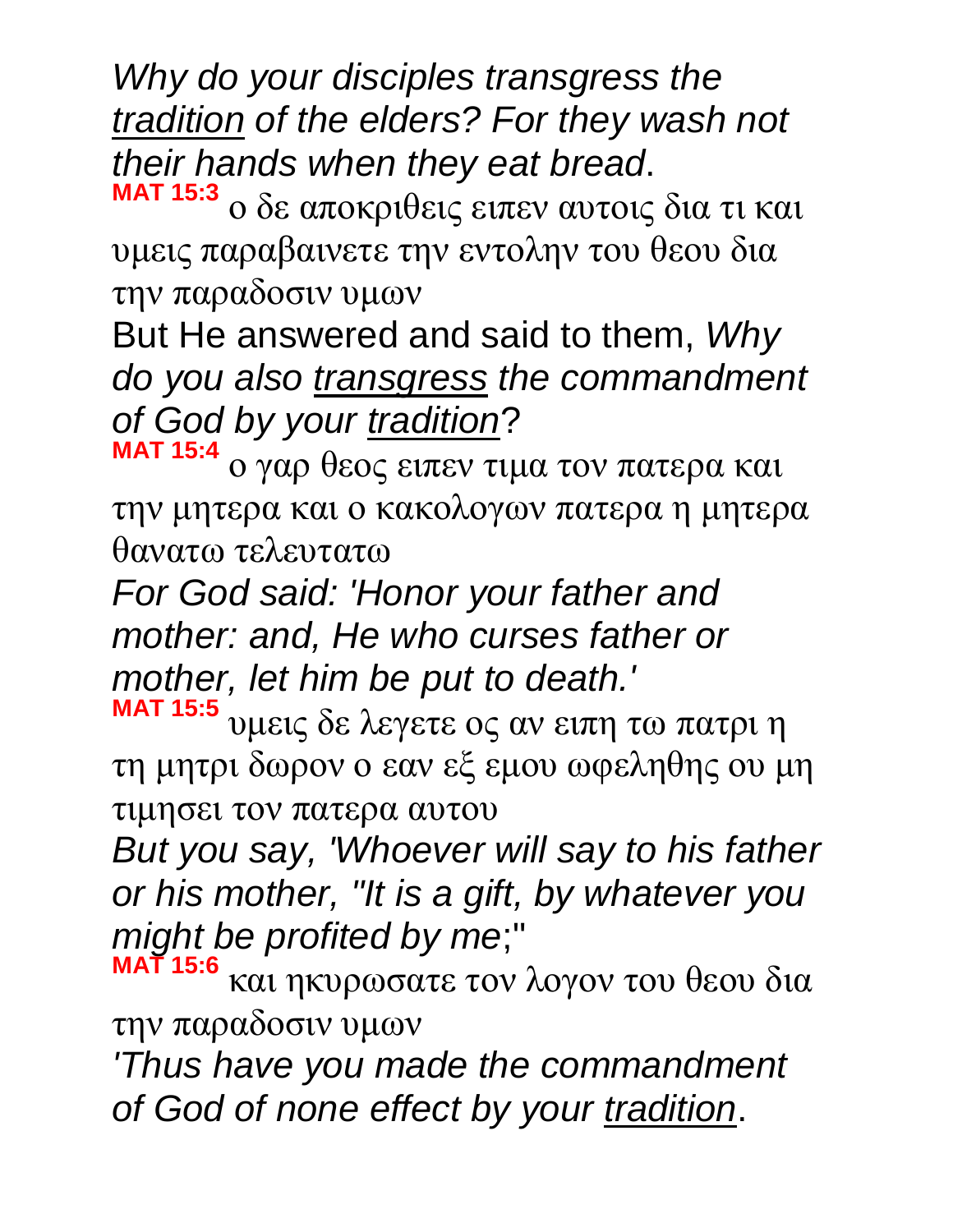**MAT 15:7** υποκριται καλως επροφητευσεν περι υμων ησαιας λεγων

*You hypocrites, well did Isaiah prophesy of you, saying*,

**MAT 15:8** ο λαος ουτος τοις χειλεσιν με τιμα η δε καρδια αυτων πορρω απεχει απ εμου

*'This people draws near to Me with their mouth and honors Me with their lips; but their heart is far from Me*.

**MAT 15:9** ματην δε σεβονται με διδασκοντες διδασκαλιας ενταλματα ανθρωπων

*And in vain they do worship Me, teaching for doctrines the commandments of men.'* **MAT 15:10** και προσκαλεσαμενος τον οχλον ειπεν

αυτοις ακουετε και συνιετε

And He called the multitude, and said to them, *Hear, and understand*:

**MAT 15:11** εκ του στοματος τουτο κοινοι τον ανθρωπον

*that which comes out of the mouth, this defiles a man*.

**MAT 15:12** τοτε προσελθοντες οι μαθηται λεγουσιν αυτω οιδας οτι οι φαρισαιοι ακουσαντες τον λογον εσκανδαλισθησαν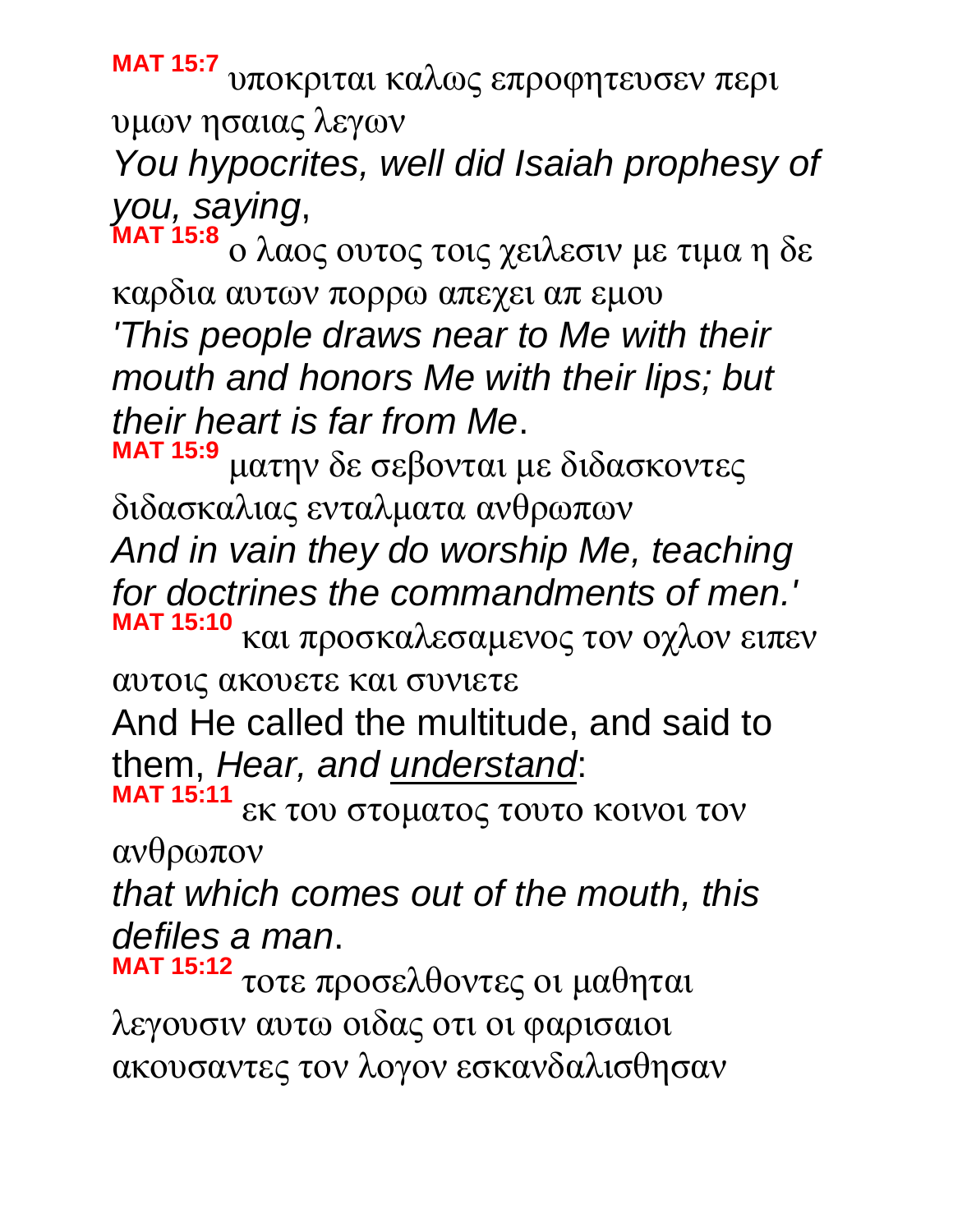Then came His disciples and said to Him, *Do You know that the Pharisees were offended, after they heard this saying*? **MAT 15:13** ο δε αποκριθεις ειπεν πασα φυτεια ην

ουκ εφυτευσεν ο πατηρ μου ο ουρανιος εκριζωθησεται

But He answered and said, *Every plant, which My heavenly Father has not planted, will be rooted up*.

**MAT 15:14** αφετε αυτους τυφλοι εισιν οδηγοι τυφλος δε τυφλον εαν οδηγη αμφοτεροι εις βοθυνον πεσουνται

*Let them alone: they are blind leaders of the blind. And if the blind lead the blind, both will fall into the ditch*.

**MAT 15:15** αποκριθεις δε ο πετρος ειπεν αυτω φρασον ημιν την παραβολην

Then answered Peter and said to Him, *Declare to us this parable*.

**MAT 15:16** ο δε ειπεν ακμην και υμεις ασυνετοι εστε

And He said, *Are you also yet without understanding*?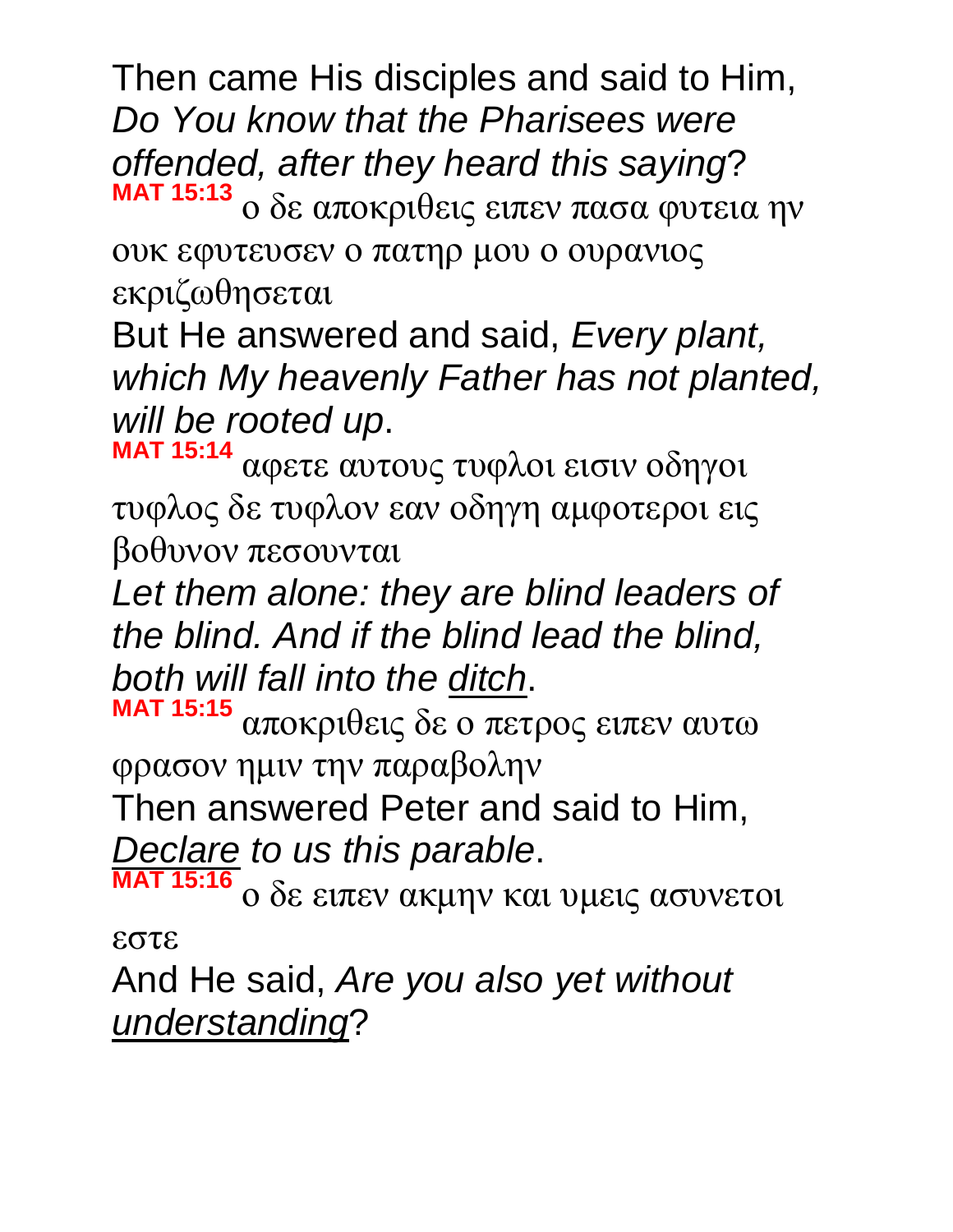**MAT 15:17** ου νοειτε οτι παν το εισπορευομενον εις το στομα εις την κοιλιαν χωρει και εις αφεδρωνα εκβαλλεται

*Do you not yet understand, that whatever enters in at the mouth goes into the belly, and is cast out into the draught*? **MAT 15:18**

τα δε εκπορευομενα εκ του στοματος εκ της καρδιας εξερχεται κακεινα κοινοι τον ανθρωπον

*But those things which proceed out of the mouth come forth from the heart; and they defile the man*.

**MAT 15:19** εκ γαρ της καρδιας εξερχονται διαλογισμοι πονηροι φονοι μοιχειαι πορνειαι κλοπαι ψευδομαρτυριαι βλασφημιαι *For out of the heart proceed evil thoughts, murders, adulteries, fornications, thefts, false witness, blasphemies*:

**MAT 15:20** ταυτα εστιν τα κοινουντα τον ανθρωπον το δε ανιπτοις χερσιν φαγειν ου κοινοι τον ανθρωπον

*these are the things which defile a man: but to eat with unwashed hands defiles not a man*.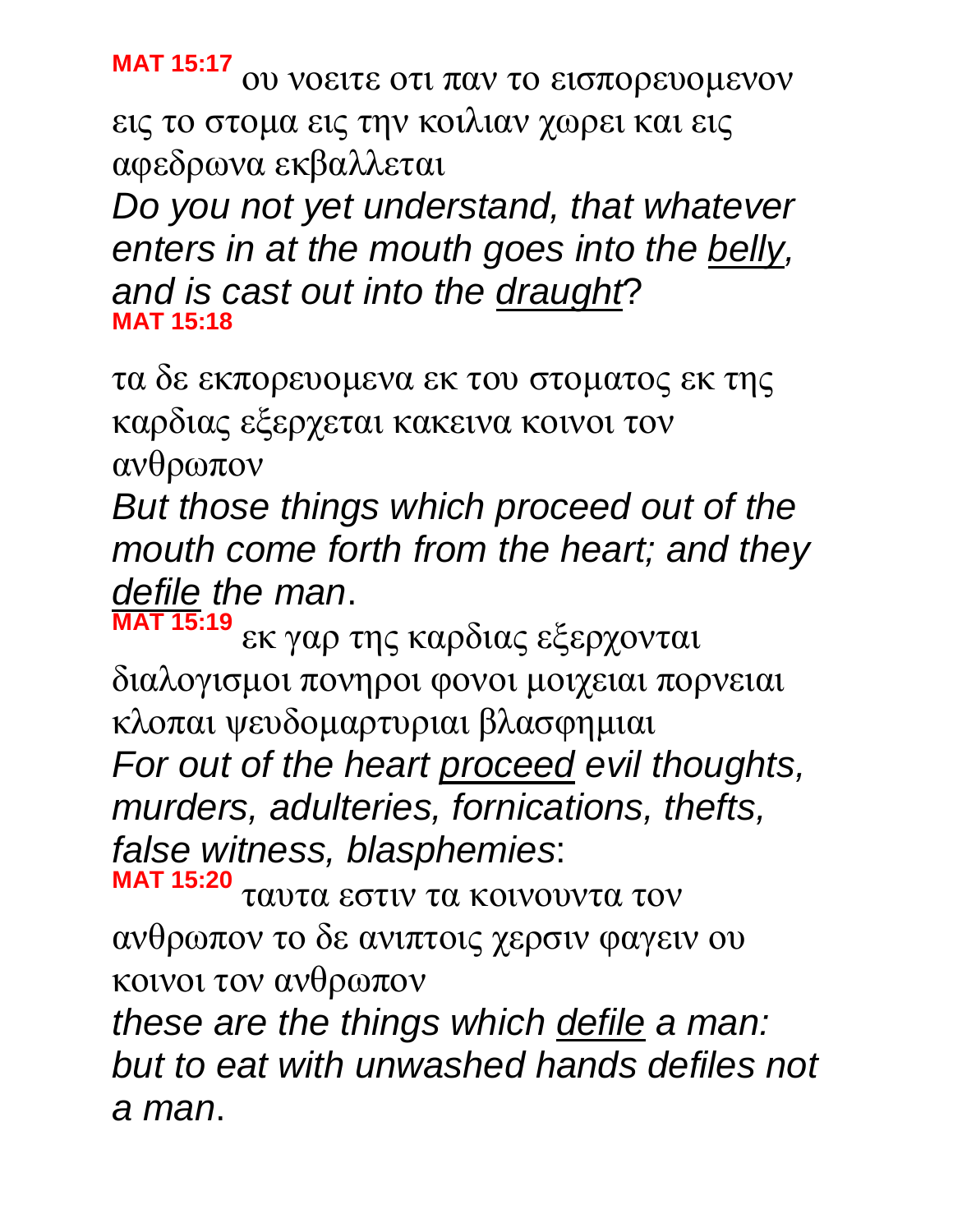**MAT 15:21** και εξελθων εκειθεν ο ιησους ανεχωρησεν εις τα μερη τυρου και σιδωνος Then Jesus went and departed into the coasts of Tyre and Sidon.

**MAT 15:22** και ιδου γυνη χαναναια απο των οριων εκεινων εξελθουσα εκραζεν λεγουσα ελεησον με κυριε υιος δαυιδ η θυγατηρ μου κακως δαιμονιζεται

And, behold, a woman of Canaan came out of the same coasts, and cried to Him, saying, *Have mercy on me, Oh Lord, Son of David; my daughter is grievously troubled with a demon*.

**MAT 15:23** ο δε ουκ απεκριθη αυτη λογον και προσελθοντες οι μαθηται αυτου ηρωτουν αυτον λεγοντες απολυσον αυτην οτι κραζει οπισθεν ημων

But He answered her not a word. And His disciples came and spoke to Him, saying, *Send her away; for she cries after us*. **MAT 15:24**

ο δε αποκριθεις ειπεν ουκ απεσταλην ει μη εις τα προβατα τα απολωλοτα οικου ισραηλ

But He answered and said, *I am not sent but to the lost sheep of the house of Israel*.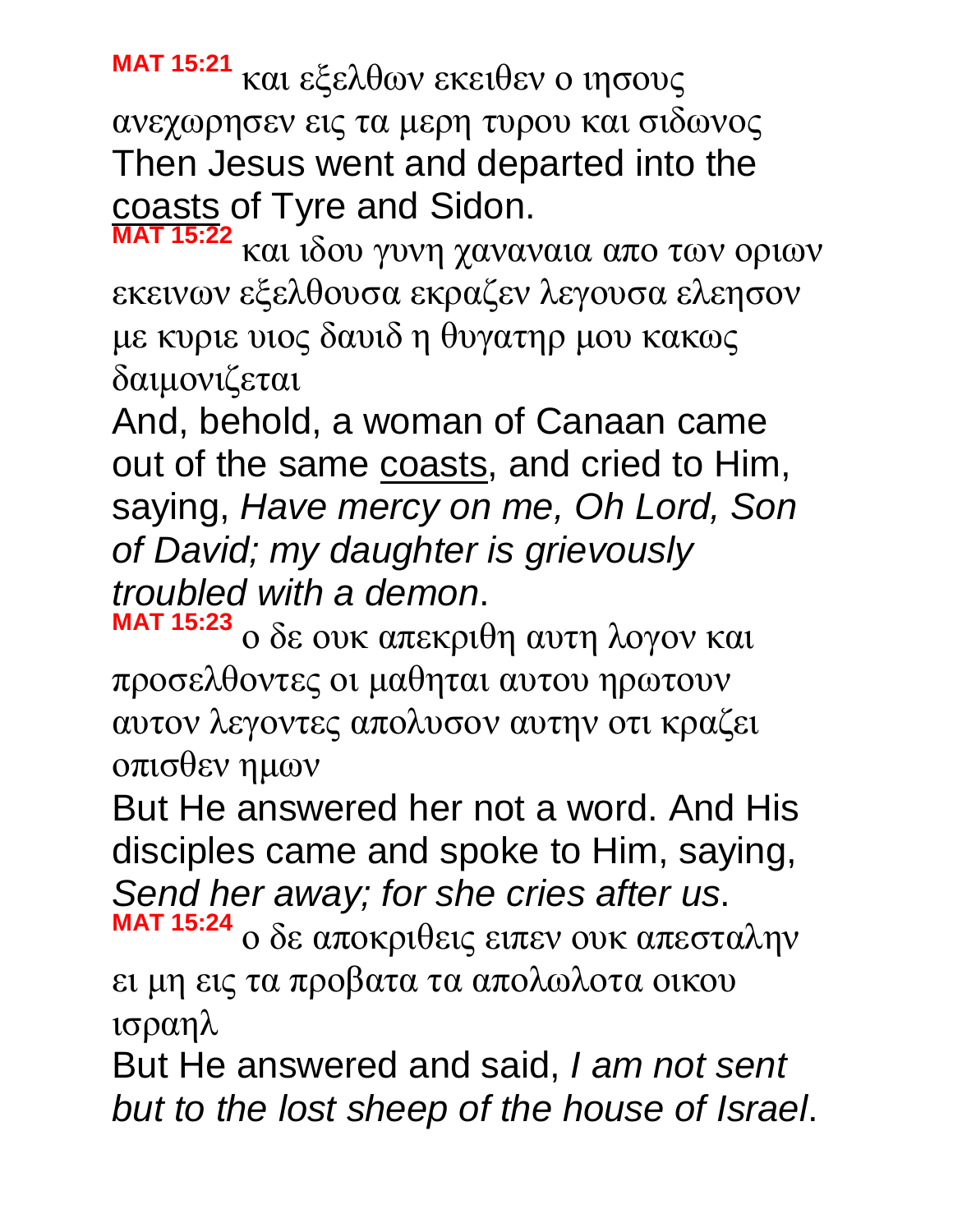**MAT 15:25** η δε ελθουσα προσεκυνει αυτω λεγουσα κυριε βοηθει μοι

Then she came and worshiped Him,

saying, *Lord, help me*.

**MAT 15:26** ο δε αποκριθεις ειπεν ουκ εστιν καλον λαβειν τον αρτον των τεκνων και βαλειν τοις κυναριοις

But He answered and said, *It is not right to take the children's bread, and to cast it to dogs*.

**MAT 15:27** η δε ειπεν ναι κυριε και τα κυναρια εσθιει απο των ψιχιων των πιπτοντων απο της τραπεζης των κυριων αυτων

And she said, *True, Lord: yet the dogs eat of the crumbs which fall from their masters' table*.

**MAT 15:28** τοτε αποκριθεις ο ιησους ειπεν αυτη ω γυναι μεγαλη σου η πιστις γενηθητω σοι ως θελεις και ιαθη η θυγατηρ αυτης απο της ωρας εκεινης

Then Jesus answered and said to her, *Oh woman, great is your faith*: *be it to you even as you will*. And her daughter was made whole from that very hour.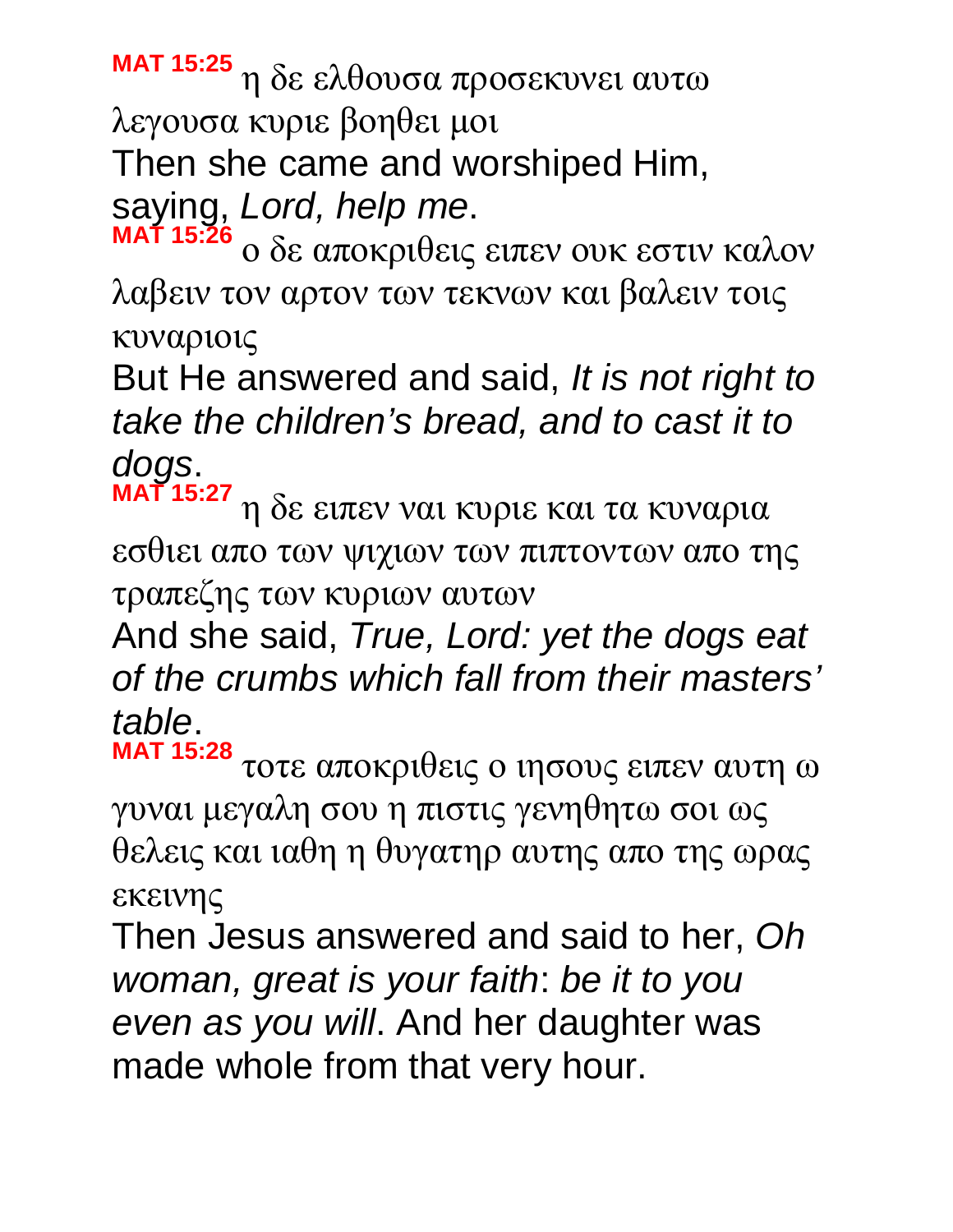**MAT 15:29** και μεταβας εκειθεν ο ιησους ηλθεν παρα την θαλασσαν της γαλιλαιας και αναβας εις το ορος εκαθητο εκει

And Jesus departed from there, and came near to the sea of Galilee; and went up into a mountain, and sat down.

**MAT 15:30** και προσηλθον αυτω οχλοι πολλοι εχοντες μεθ εαυτων χωλους κυλλους τυφλους κωφους και ετερους πολλους και ερριψαν αυτους παρα τους ποδας αυτου και εθεραπευσεν αυτους

And great multitudes came to Him, having with them those who were lame, blind, dumb, maimed and many others, and cast them down at Jesus' feet; and He healed them.

**MAT 15:31** ωστε τον οχλον θαυμασαι βλεποντας κωφους λαλουντας και χωλους περιπατουντας και τυφλους βλεποντας και εδοξασαν τον θεον ισραηλ

Because of that the multitude wondered, when they saw the dumb to speak, the maimed to be whole, the lame to walk, and the blind to see: and they glorified the God of Israel.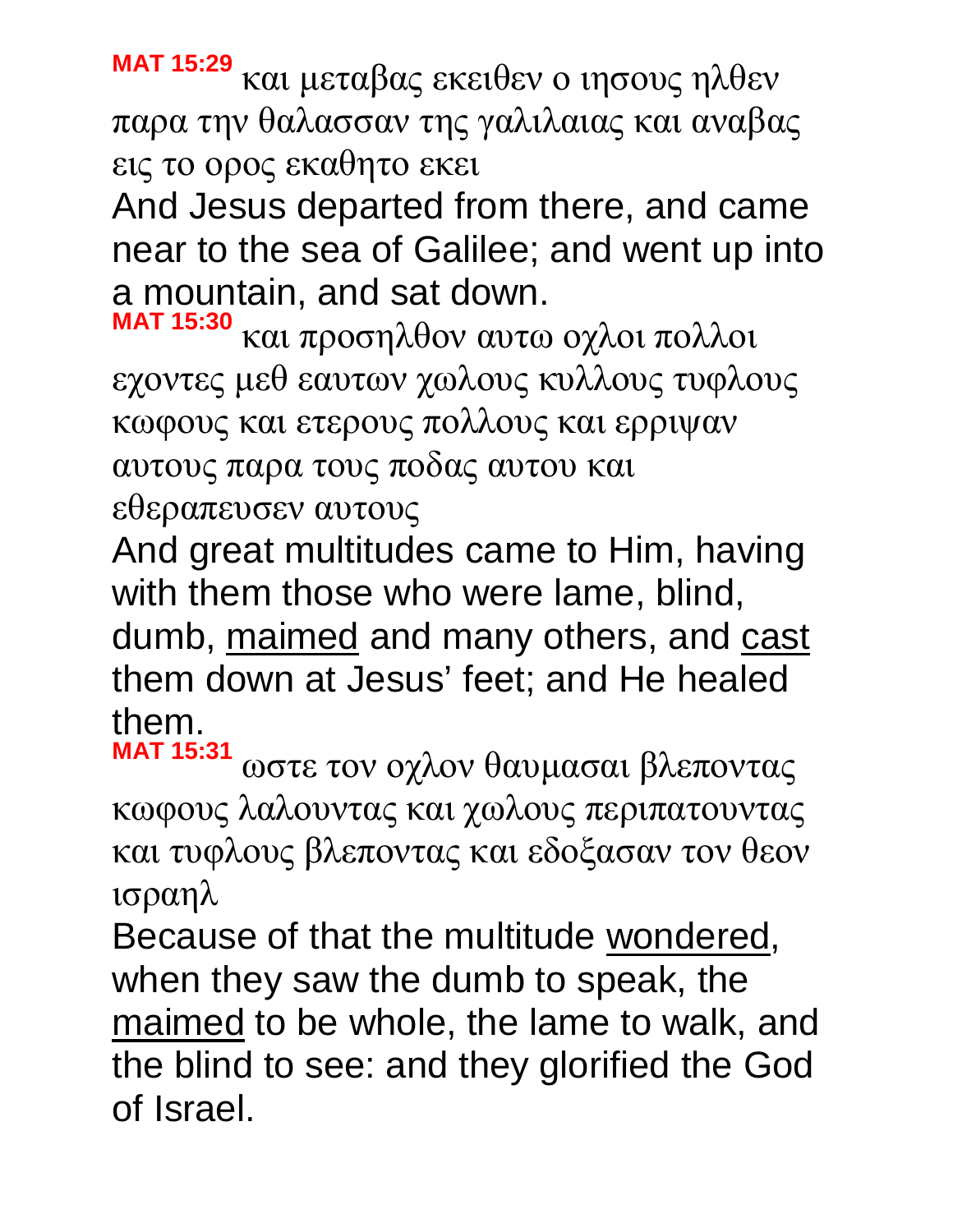**MAT 15:32** ο δε ιησους προσκαλεσαμενος τους μαθητας αυτου ειπεν σπλαγχνιζομαι επι τον οχλον οτι ηδη ημεραι τρεις προσμενουσιν μοι και ουκ εχουσιν τι φαγωσιν και απολυσαι αυτους νηστεις ου θελω μη ποτε εκλυθωσιν εν τη οδω

Then Jesus called His disciples to Him, and said, *I have compassion on the multitude, because they continue with me now three days, and have nothing to eat: and I will not send them away fasting, lest they faint in the way*.

**MAT 15:33** και λεγουσιν αυτω οι μαθηται ποθεν ημιν εν ερημια αρτοι τοσουτοι ωστε χορτασαι οχλον τοσουτον;

And His disciples said to Him, *Where should we find so much bread in the wilderness, as to fill so great a multitude?*" **MAT 15:34** και λεγει αυτοις ο ιησους ποσους

αρτους εχετε οι δε ειπαν επτα και ολιγα ιχθυδια And Jesus says to them, *How many loaves do you have?* And they said, *Seven, and a few small fish*.

**MAT 15:35** και παραγγειλας τω οχλω αναπεσειν επι την γην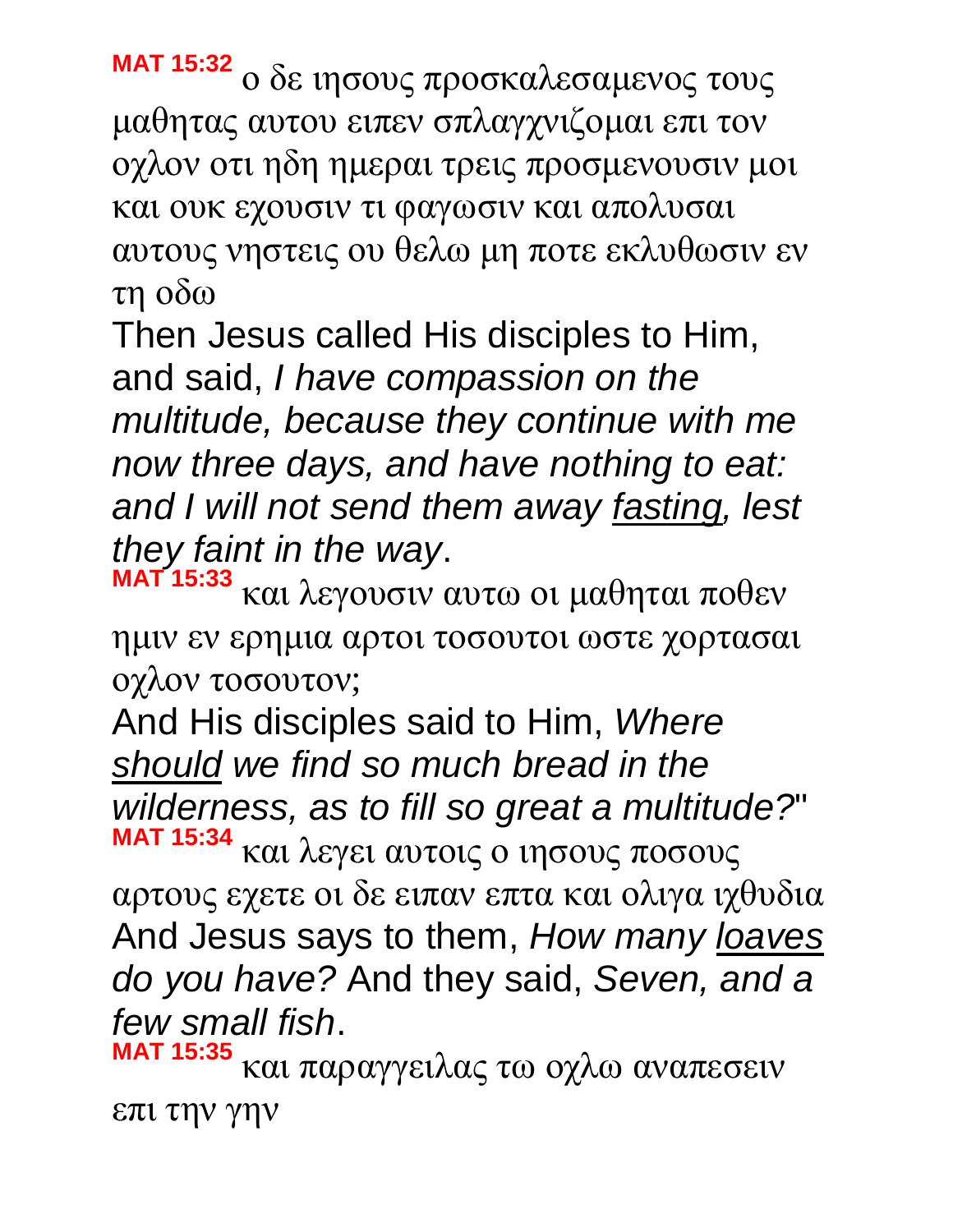And He commanded the multitude to sit down on the ground.

**MAT 15:36** ελαβεν τους επτα αρτους και τους ιχθυας και ευχαριστησας εκλασεν και εδιδου τοις μαθηταις οι δε μαθηται τοις οχλοις And He took the seven loaves and the fish, and gave thanks, and broke them, and gave to His disciples, and the disciples to the multitude.

**MAT 15:37** και εφαγον παντες και εχορτασθησαν και το περισσευον των κλασματων ηραν επτα σπυριδας πληρεις

And they did all eat and were filled: and they took up of the broken food that was left seven baskets full.

**MAT 15:38** οι δε εσθιοντες ησαν τετρακισχιλιοι ανδρες χωρις γυναικων και παιδιων And those who did eat were 4,000 men, beside women and children.

**MAT 15:39** και απολυσας τους οχλους ενεβη εις το πλοιον και ηλθεν εις τα ορια μαγαδαν.

And He sent away the multitude, and took ship, and came into the coasts of Magdala.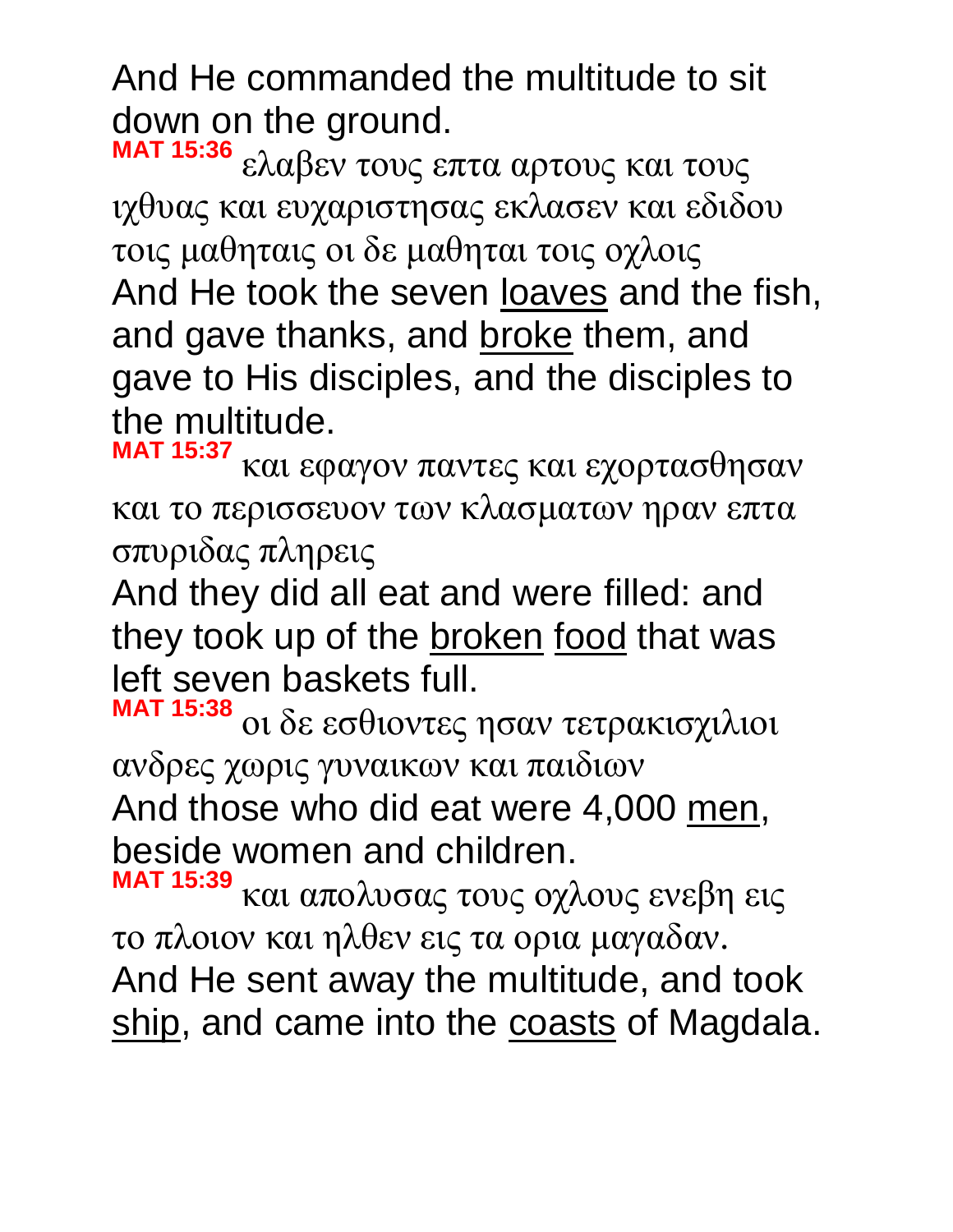**MAT 16:1** και προσελθοντες φαρισαιοι και σαδδουκαιοι πειραζοντες επηρωτησαν αυτον σημειον εκ του ουρανου επιδειξαι αυτοις The Pharisees also with the Sadducees came and tempting Him, desired that He would show them a sign from Heaven. **MAT 16:2** ο δε αποκριθεις ειπεν αυτοις He answered and said to them,

# **No verse 3 in WH therefore no English.**

**MAT 16:4** γενεα πονηρα και μοιχαλις σημειον επιζητει και σημειον ου δοθησεται αυτη ει μη το σημειον ιωνα και καταλιπων αυτους απηλθεν

*An evil and adulterous generation seeks after a sign; and there will no sign be given to it, but the sign of the prophet Jonah*. And He left them, and departed.

**MAT 16:5** και ελθοντες οι μαθηται εις το περαν επελαθοντο αρτους λαβειν

And when His disciples were come to the other side, they had forgotten to take bread.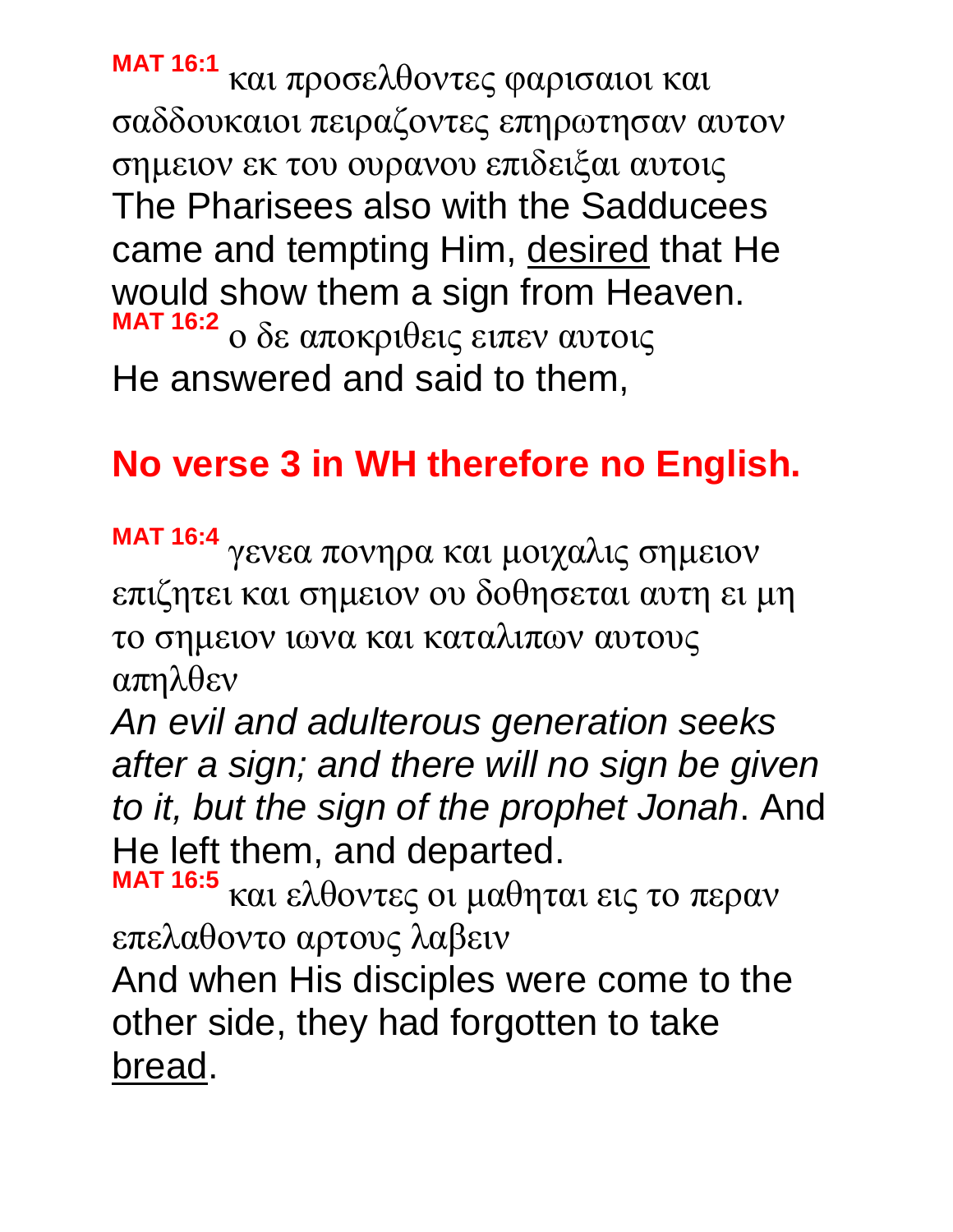**MAT 16:6** ο δε ιησους ειπεν αυτοις ορατε και προσεχετε απο της ζυμης των φαρισαιων και σαδδουκαιων

Then Jesus said to them, *Take heed and beware of the leaven of the Pharisees and of the Sadducees*.

**MAT 16:7** οι δε διελογιζοντο εν εαυτοις λεγοντες οτι αρτους ουκ ελαβομεν

And they reasoned among themselves, saying, *It is because we have taken no bread*.

**MAT 16:8** γνους δε ο ιησους ειπεν τι διαλογιζεσθε εν εαυτοις ολιγοπιστοι οτι αρτους ουκ εχετε Which when Jesus knew, He said to them, *Oh you of little faith*, *why reason you among yourselves because you have no bread*?

**MAT 16:9** ουπω νοειτε ουδε μνημονευετε τους πεντε αρτους των πεντακισχιλιων και ποσους κοφινους ελαβετε

*Do you not yet understand, neither remember the five loaves of the five thousand, and how many baskets you took up*?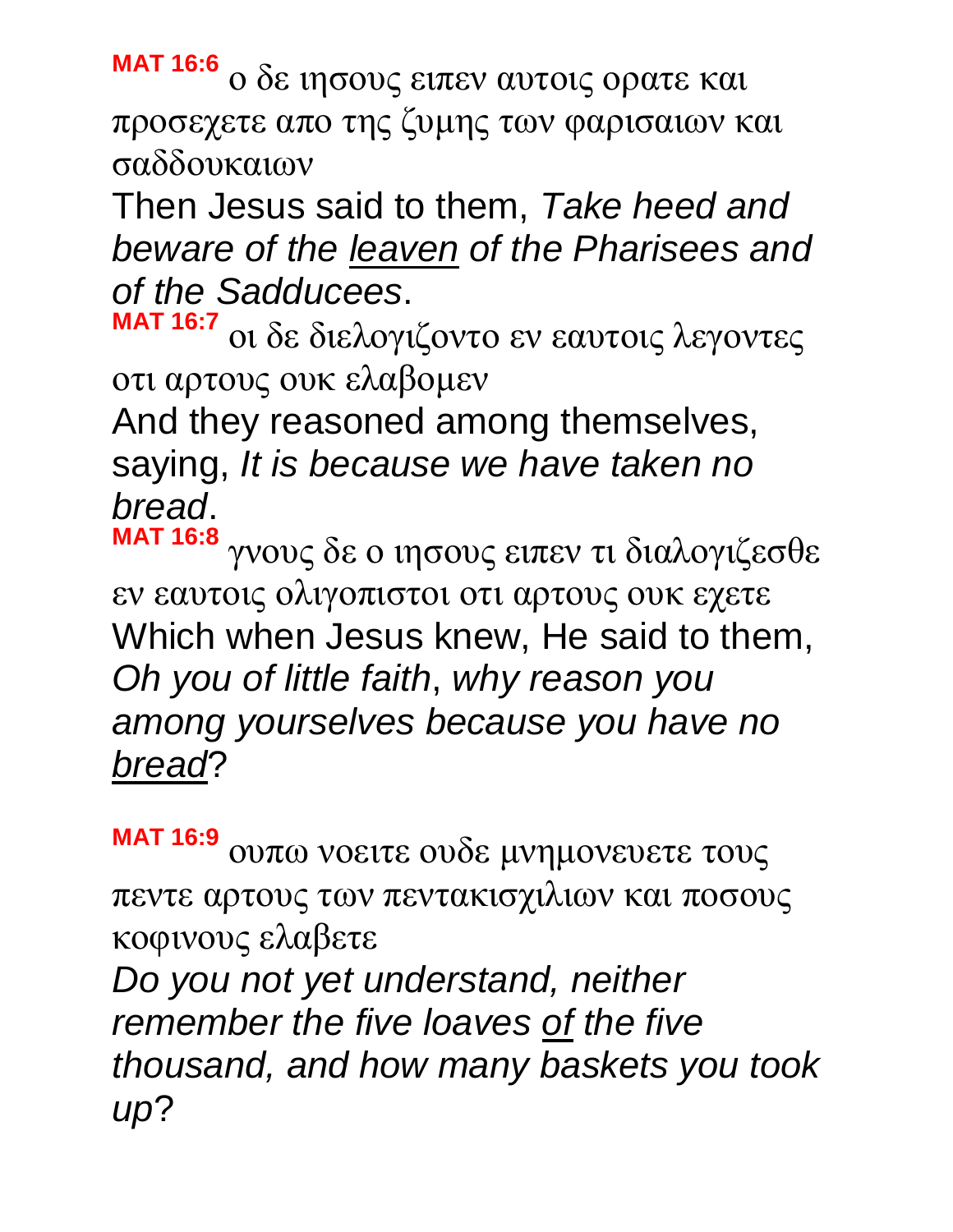**MAT 16:10** ουδε τους επτα αρτους των τετρακισχιλιων και ποσας σπυριδας ελαβετε *Neither the seven loaves of the four thousand, and how many baskets you took up*? **MAT 16:11**

πως ου νοειτε οτι ου περι αρτων ειπον υμιν προσεχετε δε απο της ζυμης των φαρισαιων και σαδδουκαιων

*How is it that you do not understand that I spoke not to you concerning bread, but that you should beware of the leaven of the Pharisees and of the Sadducees*?" **MAT 16:12**

τοτε συνηκαν οτι ουκ ειπεν προσεχειν απο της ζυμης αλλα απο της διδαχης των φαρισαιων και σαδδουκαιων

Then understood they how that He told them not to beware of the leaven but of the doctrine of the Pharisees and of the Sadducees.

**MAT 16:13** ελθων δε ο ιησους εις τα μερη καισαρειας της φιλιππου ηρωτα τους μαθητας αυτου λεγων τινα λεγουσιν οι ανθρωποι ειναι τον υιον του ανθρωπου

When Jesus came into the coasts of Caesarea Philippi He asked His disciples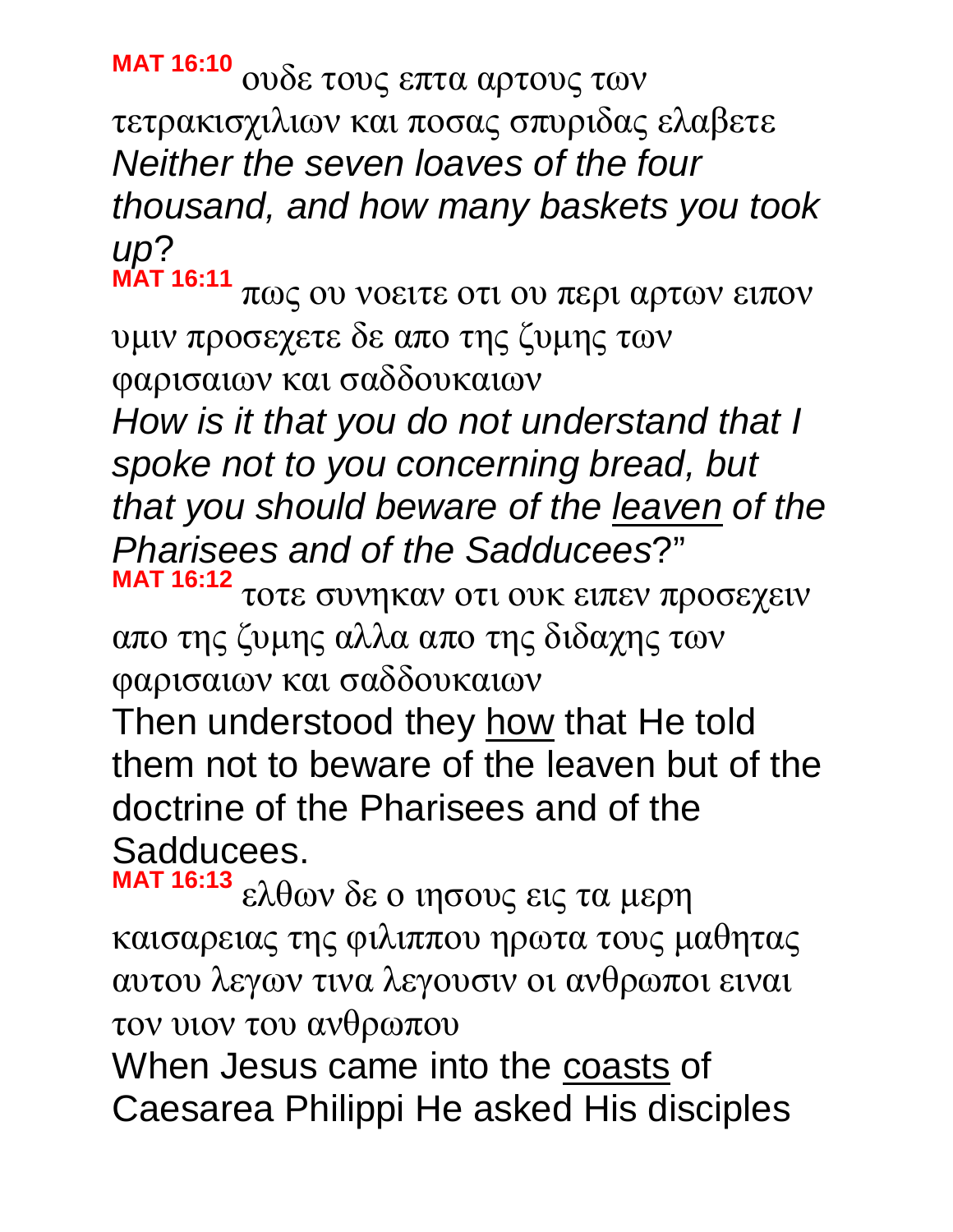saying, *Whom do men say that I the Son of Man am?* **MAT 16:14**

οι δε ειπαν οι μεν ιωαννην τον βαπτιστην αλλοι δε ηλιαν ετεροι δε ιερεμιαν η ενα των προφητων

And they said, *Some say that You are John the Baptist: some, Elijah; and others, Jeremiah or one of the prophets*.

**MAT 16:15** λεγει αυτοις υμεις δε τινα με λεγετε

ειναι

He said to them, *But whom do you say that I am?*

**MAT 16:16** αποκριθεις δε σιμων πετρος ειπεν συ ει ο χριστος ο υιος του θεου του ζωντος And Simon Peter answered and said, *You are the Christ, the Son of the Living God*. **MAT 16:17** αποκριθεις δε ο ιησους ειπεν αυτω

μακαριος ει σιμων βαριωνα οτι σαρξ και αιμα ουκ απεκαλυψεν σοι αλλ ο πατηρ μου ο εν ουρανοις

And Jesus answered and said to him, *Blessed are you, Simon Barjona, for flesh and blood has not revealed it to you but My Father Who is in Heaven*.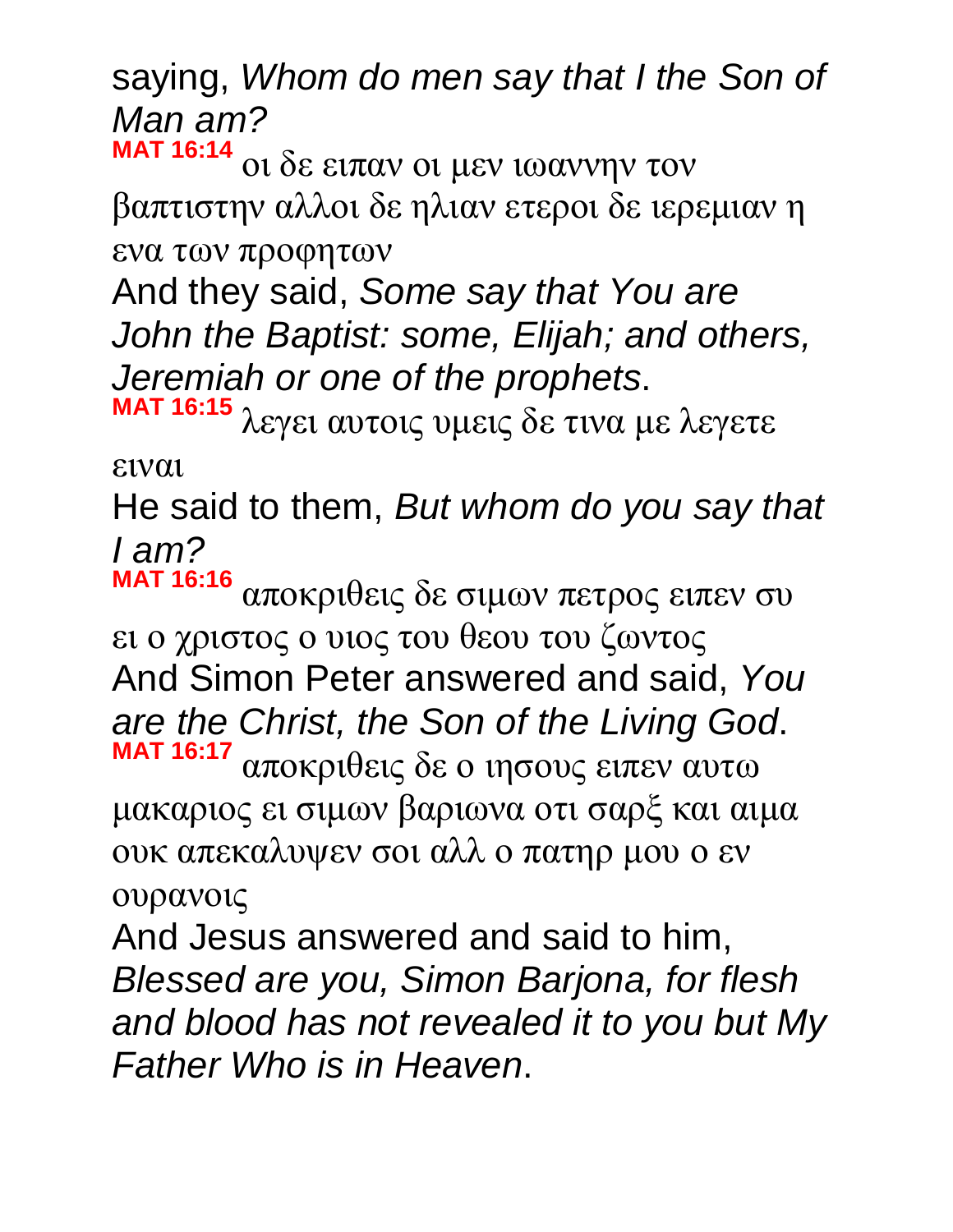**MAT 16:18** καγω δε σοι λεγω οτι συ ει πετρος και επι ταυτη τη πετρα οικοδομησω μου την εκκλησιαν και πυλαι αδου ου κατισχυσουσιν αυτης

*And I say also to you*, *'That you are Peter and on this rock* [1CO 3:11; 10:4; 1PE 2:6- 8; JOH 1:42; EPH 5:23; (See also EPH 2:] *I will build My church; and the gates of Hell will not prevail against it* [REV 2:5 apostasy and destruction].

**MAT 16:19** δωσω σοι τας κλειδας της βασιλειας των ουρανων και ο εαν δησης επι της γης εσται δεδεμενον εν τοις ουρανοις και ο εαν λυσης επι της γης εσται λελυμενον εν τοις ουρανοις *And I will give to you the keys of the Kingdom of Heaven* [MAT 18:1, 18f.; 23:13; 2-4; LUK 11:52-54]: *and whatever you will bind on Earth will be bound in Heaven: and whatever you will loose on Earth will be loosed in Heaven* [LUK 10:6, 7].'

**MAT 16:20** τοτε επετιμησεν τοις μαθηταις ινα μηδενι ειπωσιν οτι αυτος εστιν ο χριστος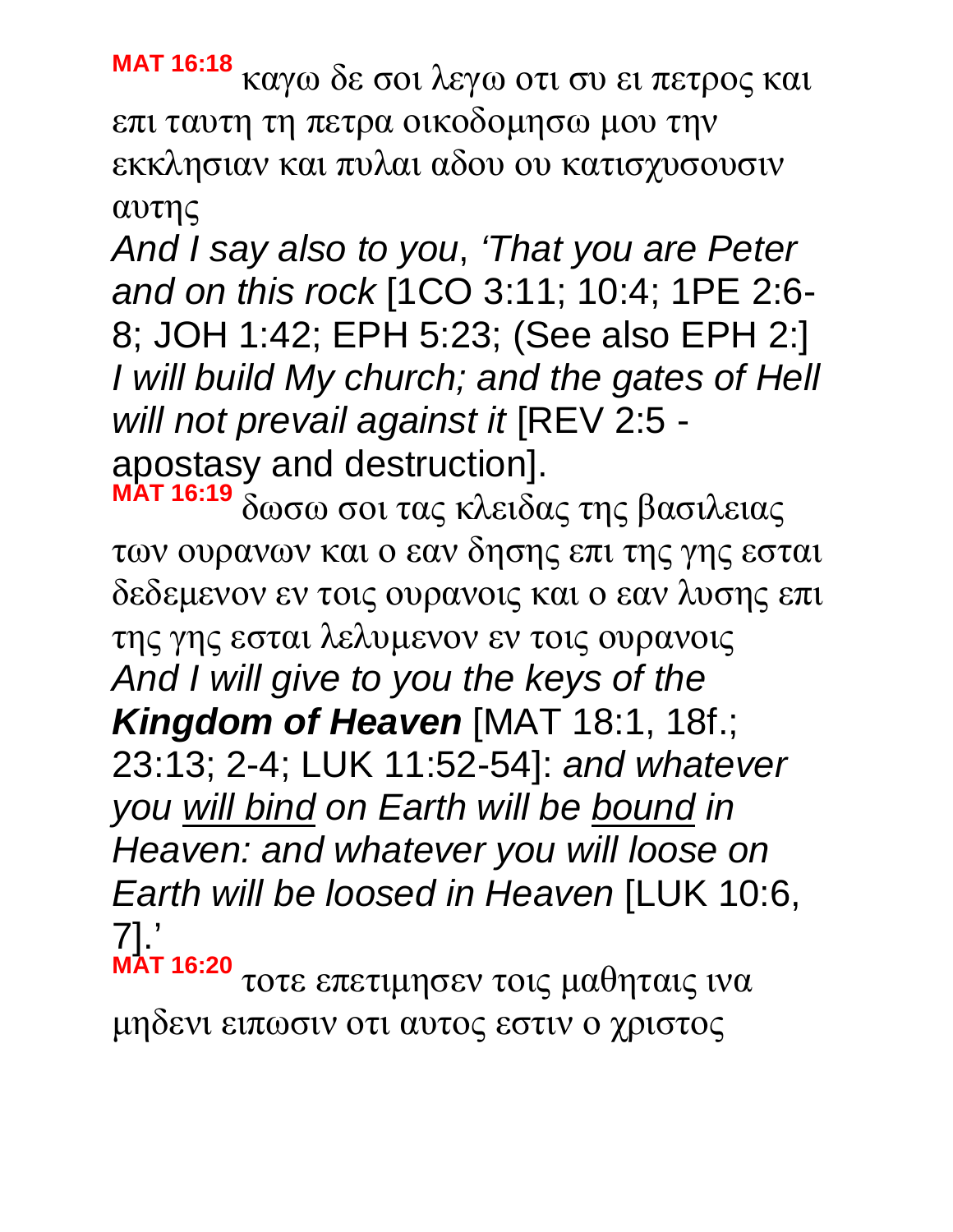Then He charged His disciples in order that they should tell no man that He was the Christ.

**MAT 16:21** απο τοτε ηρξατο ιησους χριστος δεικνυειν τοις μαθηταις αυτου οτι δει αυτον εις ιεροσολυμα απελθειν και πολλα παθειν απο των πρεσβυτερων και αρχιερεων και γραμματεων και αποκτανθηναι και τη τριτη ημερα εγερθηναι

**From that time forth began Jesus Christ to show to His disciples, that it was necessary go to Jerusalem, and suffer many things of the elders and chief priests and scribes, and be killed, and be raised the third day**.

**MAT 16:22** και προσλαβομενος αυτον ο πετρος ηρξατο επιτιμαν αυτω λεγων ιλεως σοι κυριε ου μη εσται σοι τουτο

Then Peter took Him, and began to rebuke Him, saying, *Be it far from You, Lord. This will not be done to You*.

**MAT 16:23** ο δε στραφεις ειπεν τω πετρω υπαγε οπισω μου σατανα σκανδαλον ει εμου οτι ου φρονεις τα του θεου αλλα τα των ανθρωπων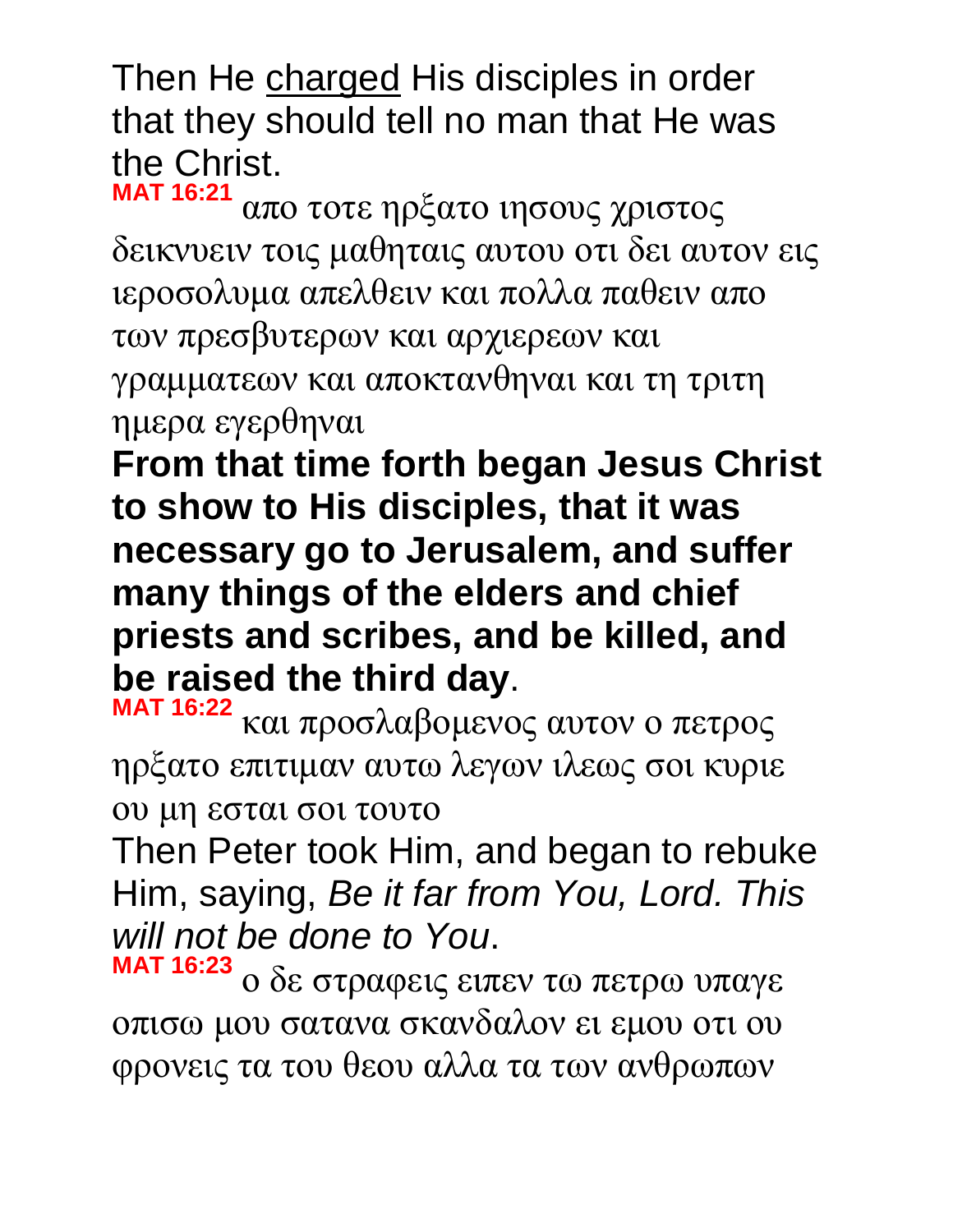But He turned and said to Peter, *Get behind Me, Satan. You are an offense to Me, for you savor not the things that be of God but those that are of men*. **MAT 16:24**

τοτε ο ιησους ειπεν τοις μαθηταις αυτου ει τις θελει οπισω μου ελθειν απαρνησασθω εαυτον και αρατω τον σταυρον αυτου και ακολουθειτω μοι

Then said Jesus to His disciples, *If any man will come after Me, let him deny himself, take up his cross and follow Me*. **MAT 16:25** ος γαρ εαν θελη την ψυχην αυτου σωσαι απολεσει αυτην ος δ αν απολεση την ψυχην αυτου ενεκεν εμου ευρησει αυτην *For whoever will save his soul will lose it and whoever will lose his soul for My sake will find it*.

**MAT 16:26** τι γαρ ωφεληθησεται ανθρωπος εαν τον κοσμον ολον κερδηση την δε ψυχην αυτου ζημιωθη η τι δωσει ανθρωπος ανταλλαγμα της ψυχης αυτου

*For what is a man profited, if he will gain the whole world BUT lose his own soul? Or what will a man give in exchange for his soul?*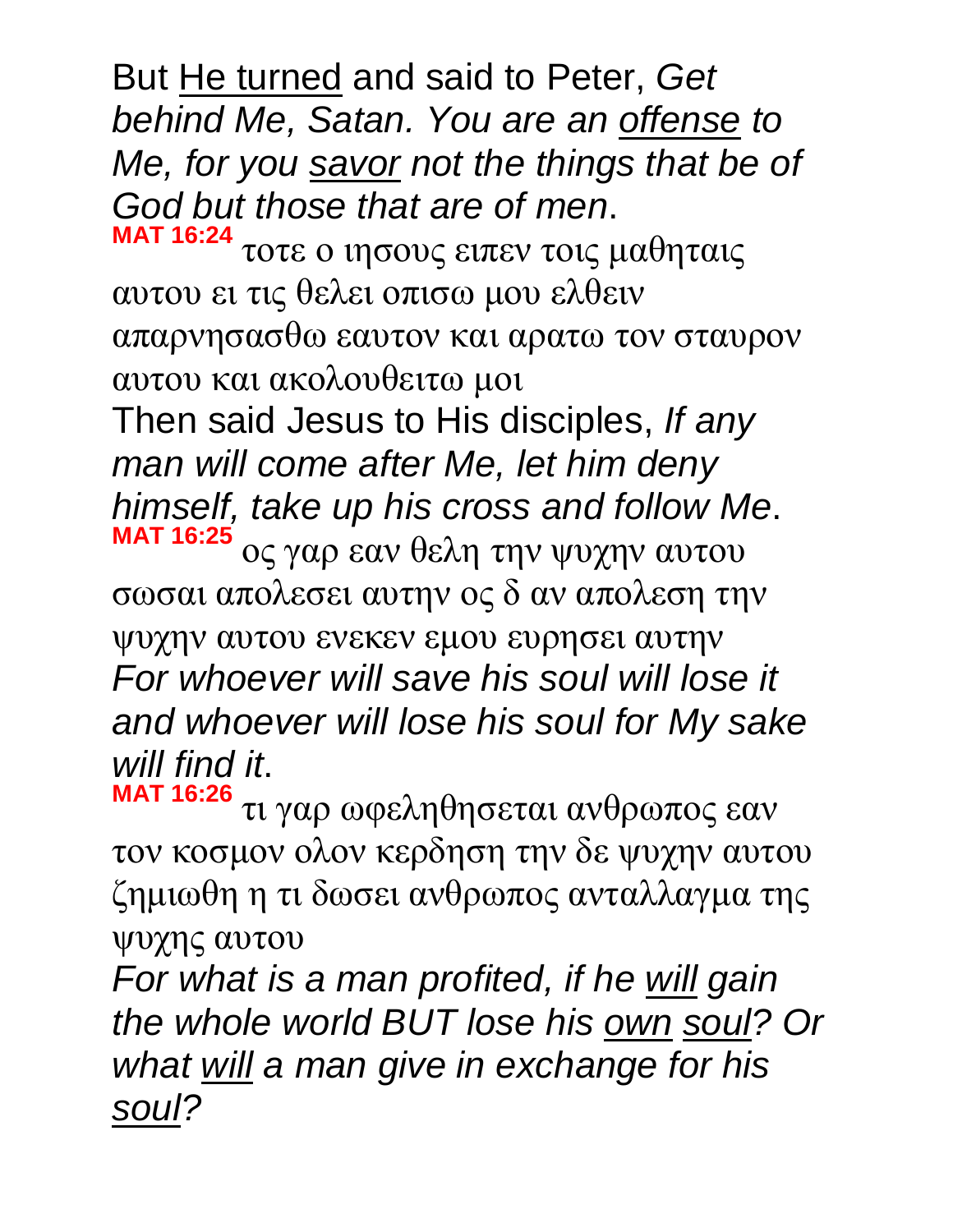**MAT 16:27** μελλει γαρ ο υιος του ανθρωπου ερχεσθαι εν τη δοξη του πατρος αυτου μετα των αγγελων αυτου και τοτε αποδωσει εκαστω κατα την πραξιν αυτου

*For the Son of Man will come in the glory of His Father with His angels; and then He will reward each according to his works*.

**MAT 16:28** αμην λεγω υμιν οτι εισιν τινες των ωδε εστωτων οιτινες ου μη γευσωνται θανατου εως αν ιδωσιν τον υιον του ανθρωπου ερχομενον εν τη βασιλεια αυτου

#### *Assuredly, I say to you*, *'There are certain standing here, who will not taste of death, till they see the Son of Man coming in His Kingdom*.'

**MAT 17:1** και μεθ ημερας εξ παραλαμβανει ο ιησους τον πετρον και ιακωβον και ιωαννην τον αδελφον αυτου και αναφερει αυτους εις ορος υψηλον κατ ιδιαν

And after six days Jesus took Peter, James and John his brother, and took them up into a mountain apart,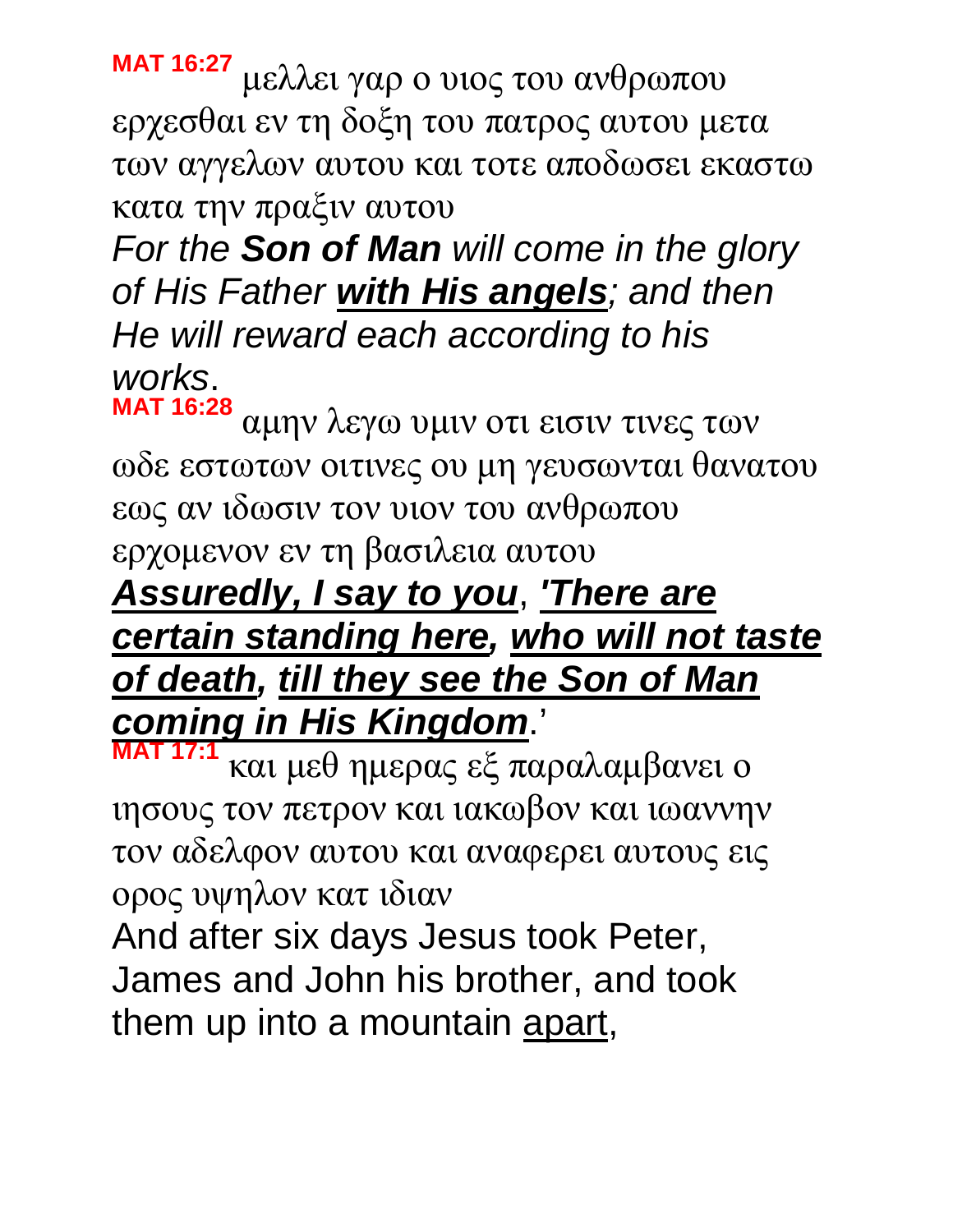**MAT 17:2** και μετεμορφωθη εμπροσθεν αυτων και ελαμψεν το προσωπον αυτου ως ο ηλιος τα δε ιματια αυτου εγενετο λευκα ως το φως **and was transfigured before them**: and **His face did shine as the Sun, and His clothes became white as the light**.

**MAT 17:3** και ιδου ωφθη αυτοις μωυσης και ηλιας συλλαλουντες μετ αυτου

#### And, behold, **there appeared to them Moses and Elijah talking with Him**.

**MAT 17:4** αποκριθεις δε ο πετρος ειπεν τω ιησου κυριε καλον εστιν ημας ωδε ειναι ει θελεις ποιησω ωδε τρεις σκηνας σοι μιαν και μωυσει μιαν και ηλια μιαν

Peter answered and said to Jesus, *Lord, it is good for us to be here: if You will, let us make here three tabernacles; one for You, and one for Moses, and one for Elijah*.

**MAT 17:5** ετι αυτου λαλουντος ιδου νεφελη φωτεινη επεσκιασεν αυτους και ιδου φωνη εκ της νεφελης λεγουσα ουτος εστιν ο υιος μου ο αγαπητος εν ω ευδοκησα ακουετε αυτου **While he yet spoke, behold, a bright cloud overshadowed them: and behold a voice out of the cloud said**, *This is My*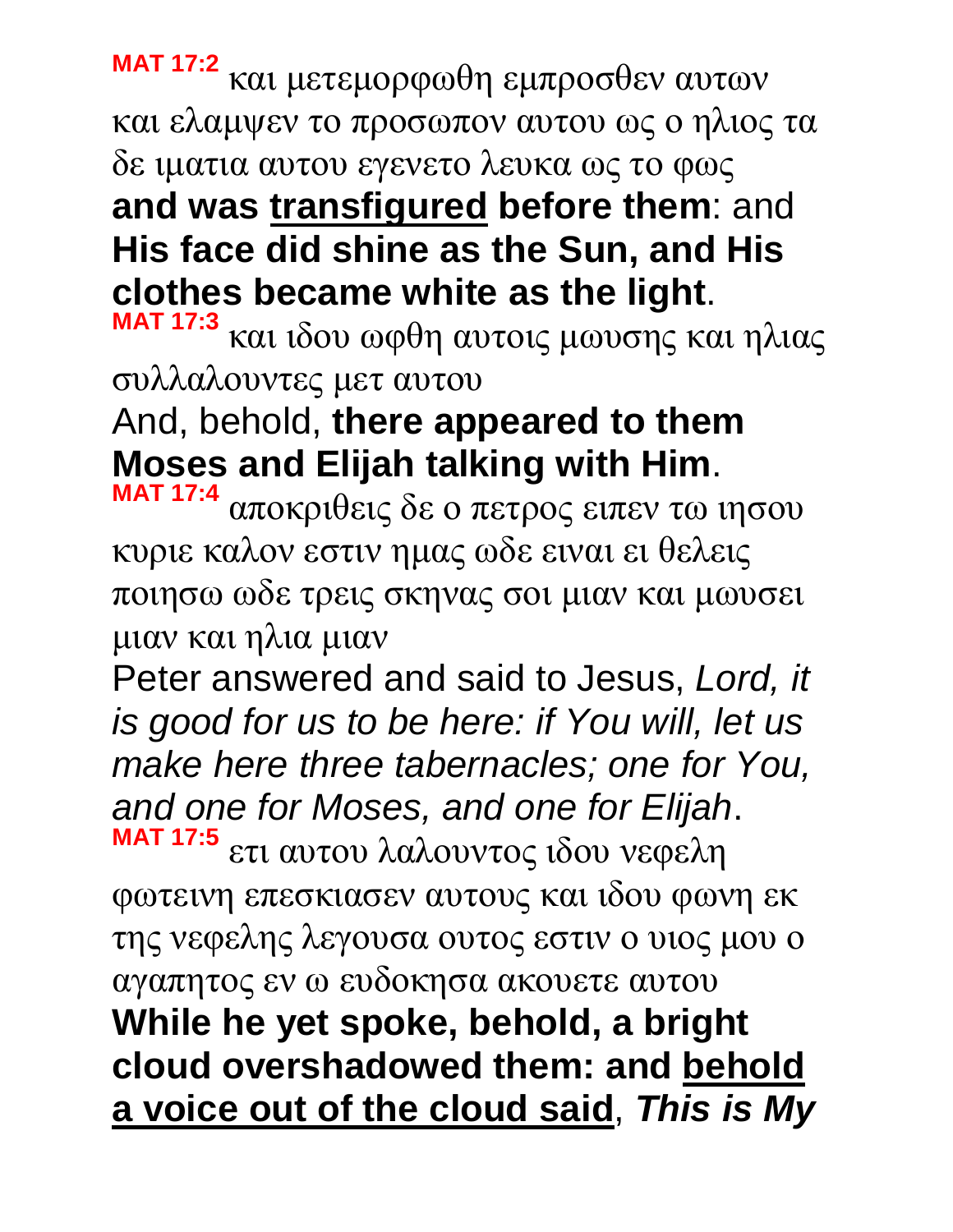## *beloved Son, in Whom I am well pleased; hear Him*.

**MAT 17:6** και ακουσαντες οι μαθηται επεσαν επι προσωπον αυτων και εφοβηθησαν σφοδρα And when the disciples heard it, they fell on their face, and were sore afraid.

**MAT 17:7** και προσηλθεν ο ιησους και αψαμενος αυτων ειπεν εγερθητε και μη φοβεισθε And Jesus came and touched them, and said, *Arise, and be not afraid*.

**MAT 17:8** επαραντες δε τους οφθαλμους αυτων ουδενα ειδον ει μη αυτον ιησουν μονον **And when they had lifted up their eyes,** 

**they saw no man, save Jesus only**.

**MAT 17:9** και καταβαινοντων αυτων εκ του ορους ενετειλατο αυτοις ο ιησους λεγων μηδενι ειπητε το οραμα εως ου ο υιος του ανθρωπου εκ νεκρων εγερθη

And as they came down from the mountain, Jesus charged them, saying, *Tell the vision to no man, until the Son of Man be risen again from the dead*. **MAT 17:10**

και επηρωτησαν αυτον οι μαθηται λεγοντες τι ουν οι γραμματεις λεγουσιν οτι ηλιαν δει ελθειν πρωτον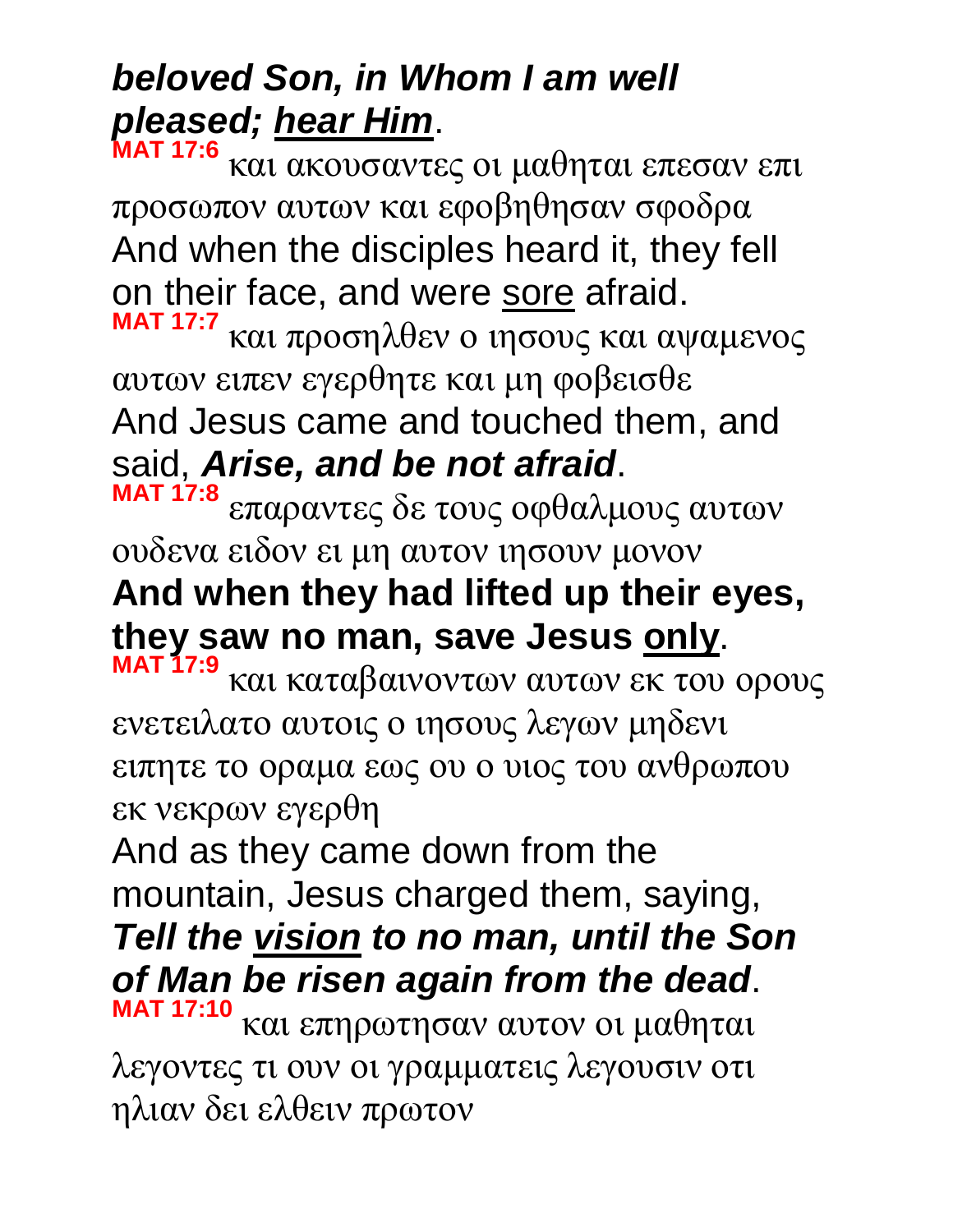And His disciples asked Him, saying, *Why then say the scribes that Elijah must first come?*

**MAT 17:11** ο δε αποκριθεις ειπεν ηλιας μεν ερχεται και αποκαταστησει παντα But answered and said, *Elijah truly will first come and restore all things*.

**MAT 17:12** λεγω δε υμιν οτι ηλιας ηδη ηλθεν και ουκ επεγνωσαν αυτον αλλα εποιησαν εν αυτω οσα ηθελησαν ουτως και ο υιος του ανθρωπου μελλει πασχειν υπ αυτων

*But I say to you, 'That Elijah is come already, and they knew him not, but have done to him whatever they wished. Thus also the Son of man is about to suffer by them.'*

**MAT 17:13** τοτε συνηκαν οι μαθηται οτι περι ιωαννου του βαπτιστου ειπεν αυτοις **Then the disciples understood that He spoke to them of John the Baptist** [MAT

11:14].

**MAT 17:14** και ελθοντων προς τον οχλον προσηλθεν αυτω ανθρωπος γονυπετων αυτον And coming to the crowd, there came to him a man, kneeling to Him,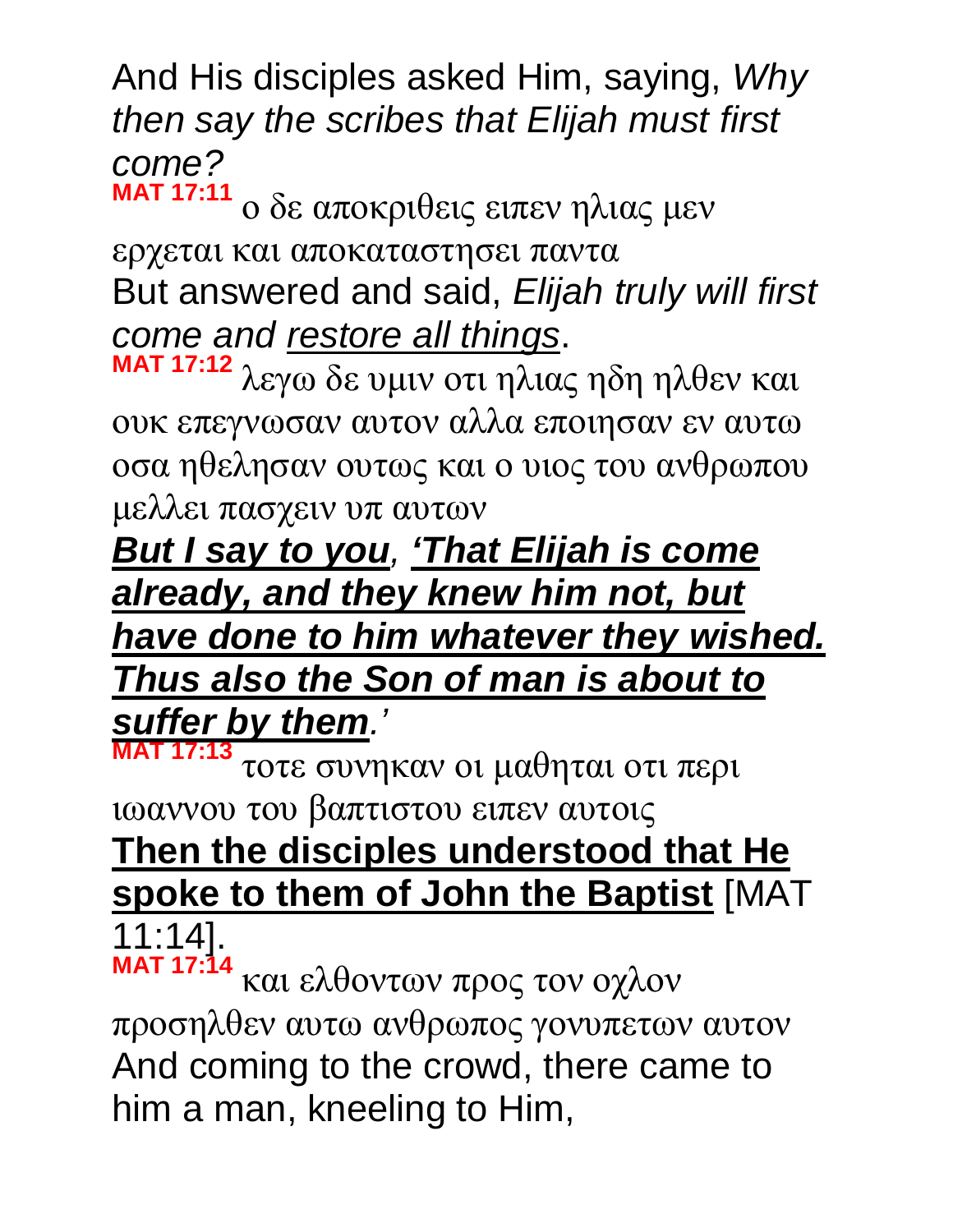**MAT 17:15** και λεγων κυριε ελεησον μου τον υιον οτι σεληνιαζεται και κακως εχει πολλακις γαρ πιπτει εις το πυρ και πολλακις εις το υδωρ *And saying: Lord, have mercy on my son: for he is lunatic, and sore vexed: for often he falls in the fire and often in the water*. **MAT 17:16** και προσηνεγκα αυτον τοις μαθηταις

σου και ουκ ηδυνηθησαν αυτον θεραπευσαι *And I brought him to Your disciples, and they could not cure him*.

**MAT 17:17** αποκριθεις δε ο ιησους ειπεν ω γενεα απιστος και διεστραμμενη εως ποτε μεθ υμων εσομαι εως ποτε ανεξομαι υμων φερετε μοι αυτον ωδε

Jesus answered and said, *Oh unbelieving and perverse generation, how long will I be with you? How long will I suffer you? Bring him here to Me*.

**MAT 17:18** και επετιμησεν αυτω ο ιησους και εξηλθεν απ αυτου το δαιμονιον και εθεραπευθη ο παις απο της ωρας εκεινης

And Jesus rebuked the demon and he departed out of him; and the child was cured from that very hour.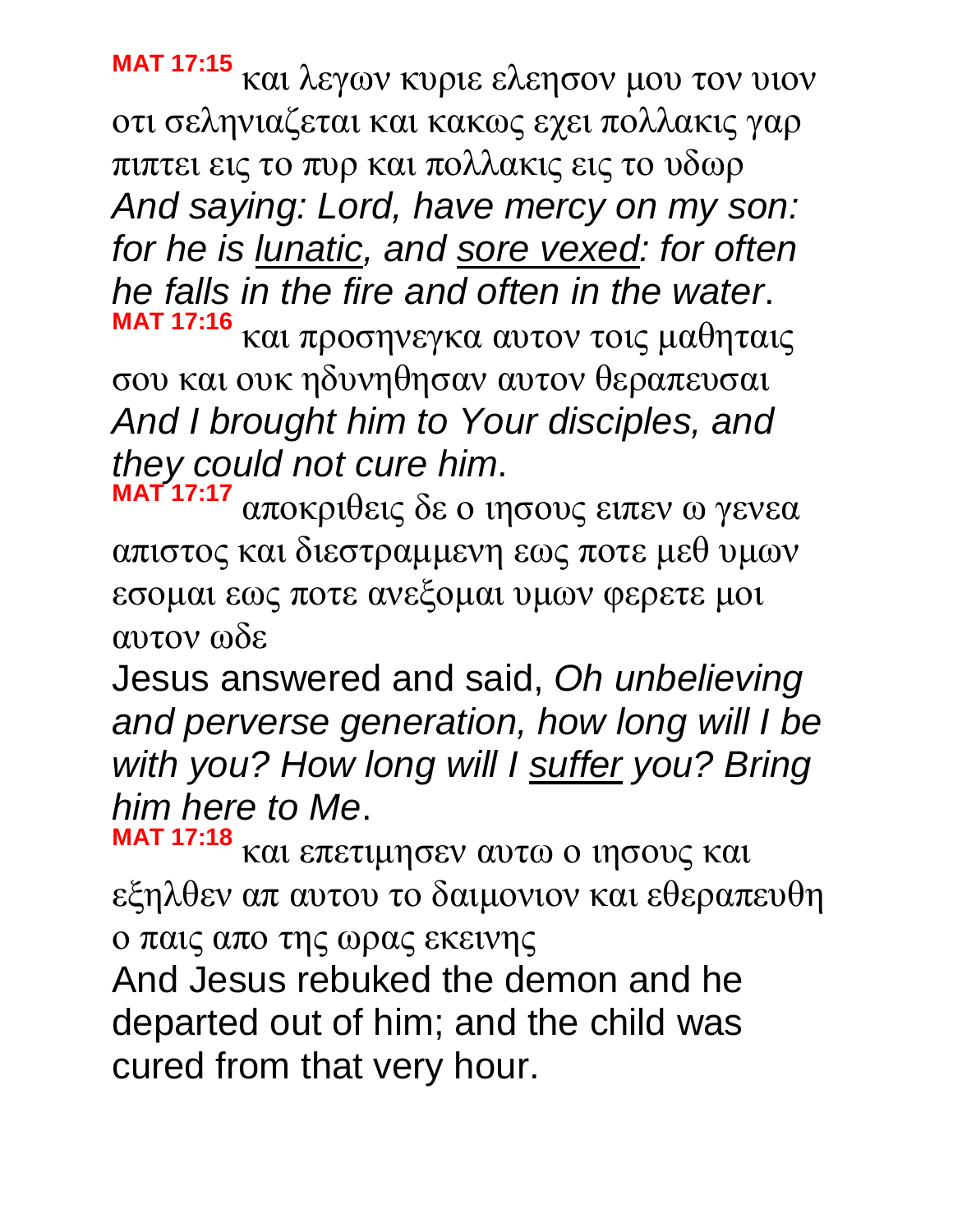**MAT 17:19** τοτε προσελθοντες οι μαθηται τω ιησου κατ ιδιαν ειπον δια τι ημεις ουκ ηδυνηθημεν εκβαλειν αυτο

Then the disciples coming to Jesus apart, and said, *Why were we not able to cast him out*?

**MAT 17:20** ο δε λεγει αυτοις δια την ολιγοπιστιαν υμων αμην γαρ λεγω υμιν εαν εχητε πιστιν ως κοκκον σιναπεως ερειτε τω ορει τουτω μεταβα ενθεν εκει και μεταβησεται και ουδεν

αδυνατησει υμιν

But says to them, *On account the littleness of your faith: for assuredly I say to you, 'If you have belief as a grain of mustard seed, you will say to this mountain: 'Move from here to yonder place, ' it will move and nothing will be impossible to you.'*

# **No verse 21 in WH therefore no English**

**MAT 17:22** συστρεφομενων δε αυτων εν τη γαλιλαια ειπεν αυτοις ο ιησους μελλει ο υιος του ανθρωπου παραδιδοσθαι εις χειρας ανθρωπων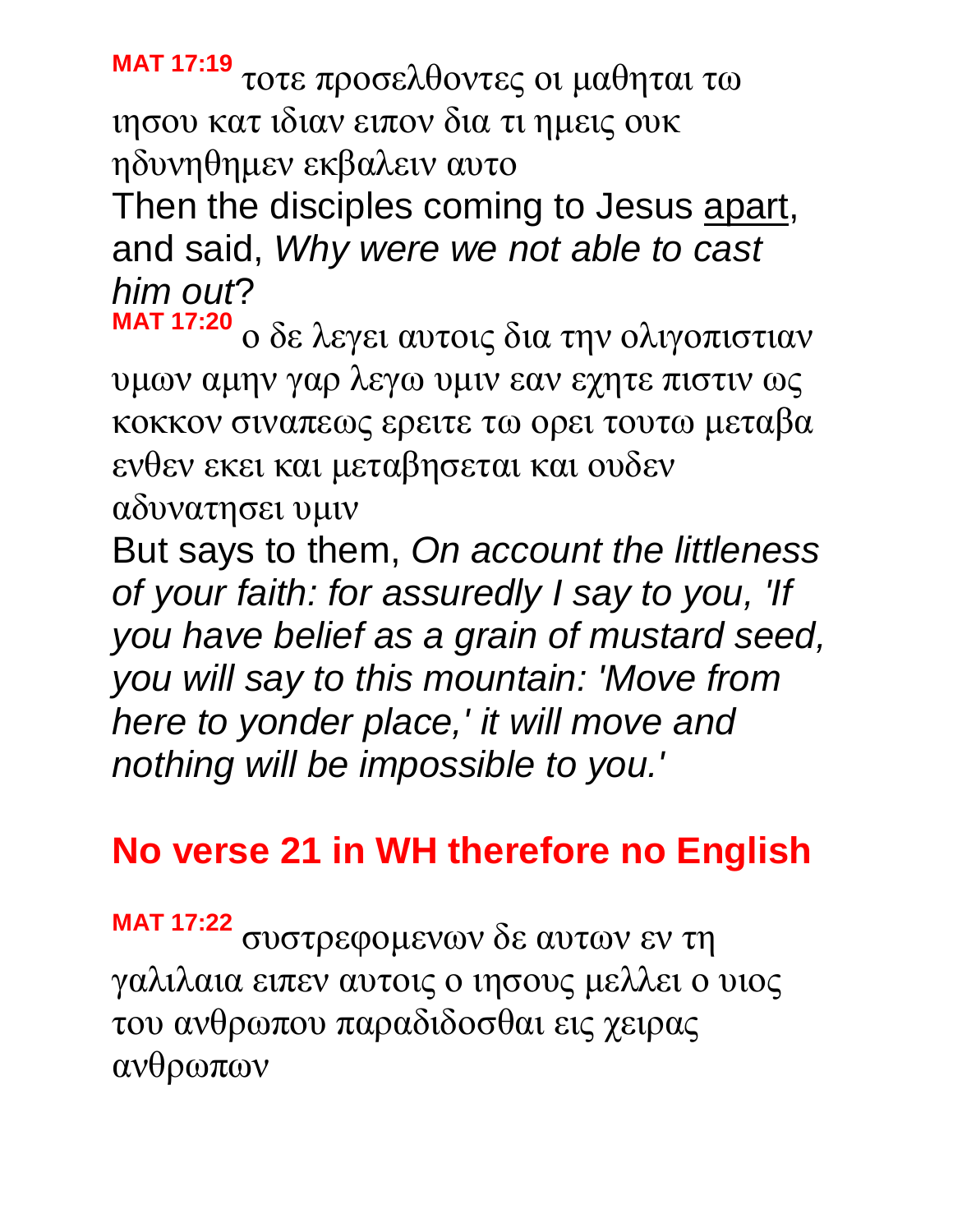**And while they abode in Galilee, Jesus said to them,** *The Son of Man will be betrayed into the hands of men*: **MAT 17:23**

και αποκτενουσιν αυτον και τη τριτη ημερα εγερθησεται και ελυπηθησαν σφοδρα *and they will kill Him and the third day He will be raised again*. And they were exceedingly grieved. **MAT 17:24**

ελθοντων δε αυτων εις καφαρναουμ προσηλθον οι τα διδραχμα λαμβανοντες τω πετρω και ειπαν ο διδασκαλος υμων ου τελει τα διδραχμα

But when they were come to Capernaum, those who received the double drachma tax came to Peter, and said, *Does your Teacher not pay* the double drachma tax? **MAT 17:25** λεγει ναι και ελθοντα εις την οικιαν προεφθασεν αυτον ο ιησους λεγων τι σοι δοκει σιμων οι βασιλεις της γης απο τινων λαμβανουσιν τελη η κηνσον απο των υιων αυτων η απο των αλλοτριων

He says, *Yes*. And coming into the house, Jesus spoke first, saying, *What do you think, Simon? Of whom do the kings of the*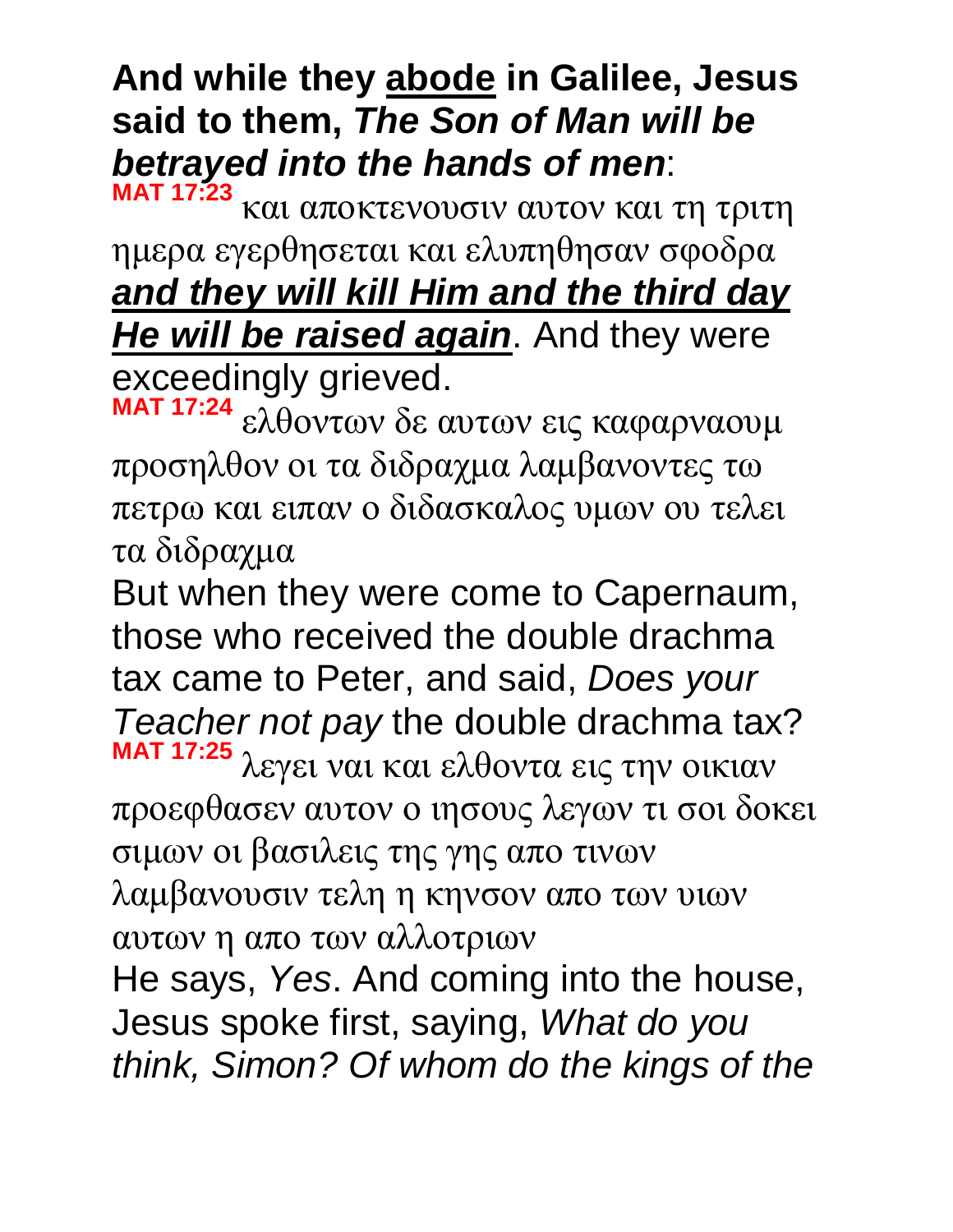*Earth take toll or poll-tax? From their sons or from others*?"

**MAT 17:26** ειποντος δε απο των αλλοτριων εφη αυτω ο ιησους αρα γε ελευθεροι εισιν οι υιοι But he said, *From others*. Jesus said to him, *Then the sons are free*.

**MAT 17:27** ινα δε μη σκανδαλισωμεν αυτους πορευθεις εις θαλασσαν βαλε αγκιστρον και τον αναβαντα πρωτον ιχθυν αρον και ανοιξας το στομα αυτου ευρησεις στατηρα εκεινον λαβων δος αυτοις αντι εμου και σου *But in order that we should not cause them to stumble, go to the sea, cast a hook and take up the fish that first comes up; and when you have opened its mouth you will find a coin: take, and give it to them for Me and you*.

**MAT 18:1** εν εκεινη τη ωρα προσηλθον οι μαθηται τω ιησου λεγοντες τις αρα μειζων εστιν εν τη βασιλεια των ουρανων In that hour came the disciples to Jesus, saying, *Who therefore is the greatest in the Kingdom of Heaven?*

**MAT 18:2**  και προσκαλεσαμενος παιδιον εστησεν αυτο εν μεσω αυτων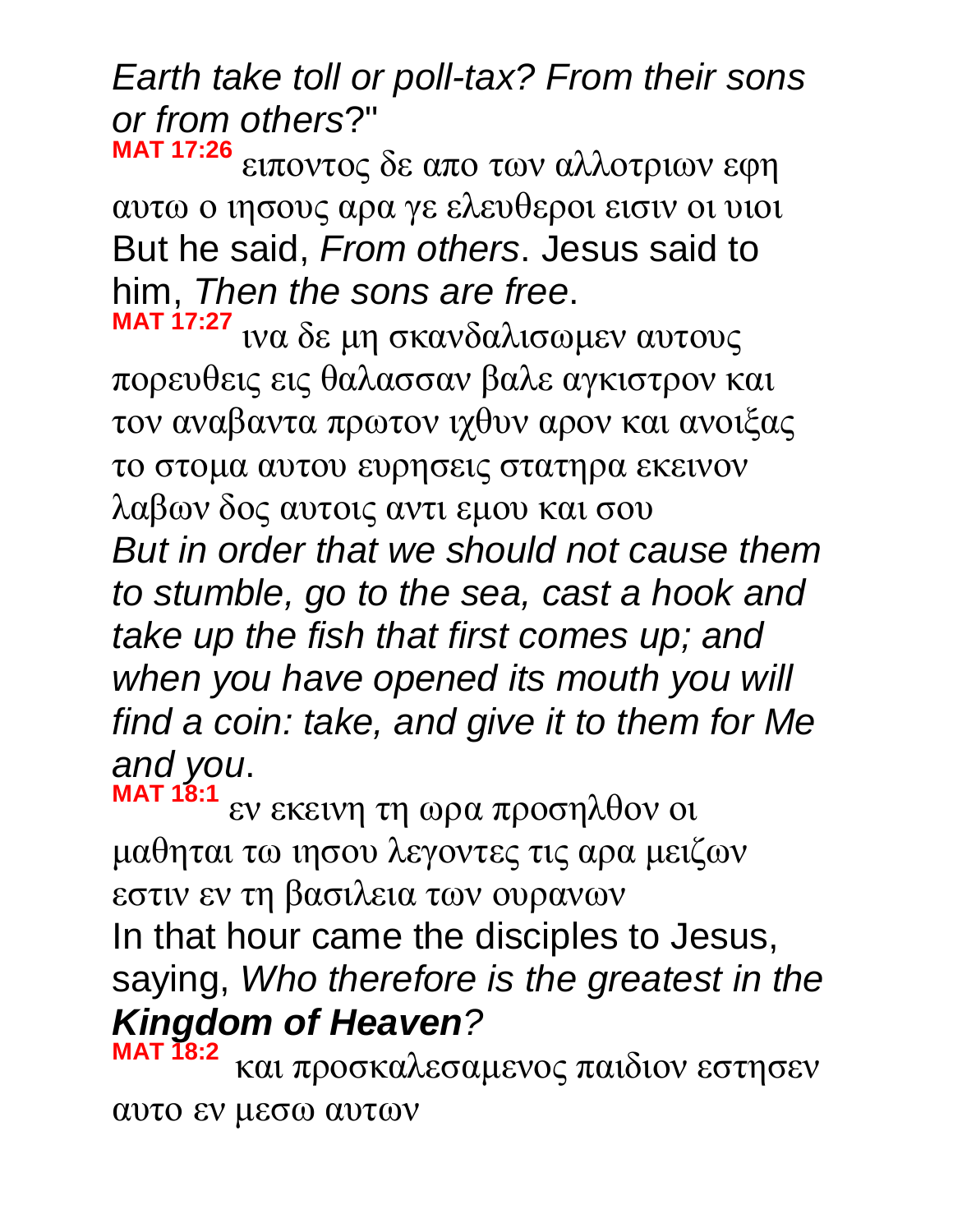And Jesus called a child to Him, and set him in the midst of them,

**MAT 18:3** και ειπεν αμην λεγω υμιν εαν μη στραφητε και γενησθε ως τα παιδια ου μη εισελθητε εις την βασιλειαν των ουρανων and said, *Assuredly I say to you, 'Except you be converted, and become as the children*, *you will not enter into the Kingdom of Heaven*.

**MAT 18:4** οστις ουν ταπεινωσει εαυτον ως το παιδιον τουτο ουτος εστιν ο μειζων εν τη βασιλεια των ουρανων

*Whoever therefore will humble himself as this child, this one is greatest in the Kingdom of Heaven*.

**MAT 18:5** και ος εαν δεξηται εν παιδιον τοιουτο επι τω ονοματι μου εμε δεχεται *And whoever will receive one such child in My name receives Me*.

**MAT 18:6** ος δ αν σκανδαλιση ενα των μικρων τουτων των πιστευοντων εις εμε συμφερει αυτω ινα κρεμασθη μυλος ονικος περι τον τραχηλον αυτου και καταποντισθη εν τω πελαγει της θαλασσης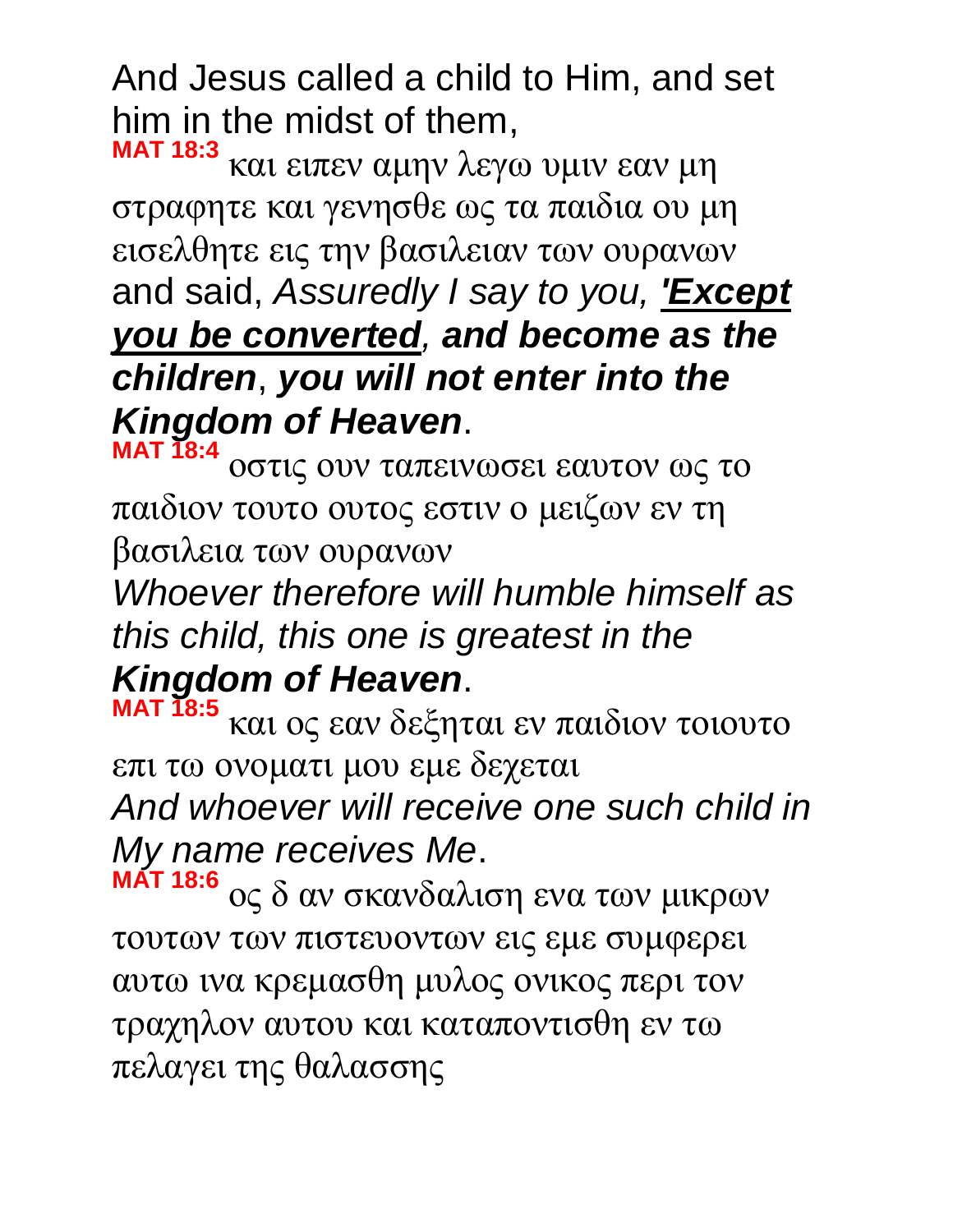#### *But whoever will cause to stumble ONE OF THESE LITTLE ONES WHO BELIEVE*

*IN ME, it were better for him that a millstone were hanged about his neck, and that he were drowned in the depth of the sea*.

**MAT 18:7** ουαι τω κοσμω απο των σκανδαλων αναγκη γαρ ελθειν τα σκανδαλα πλην ουαι τω ανθρωπω δι ου το σκανδαλον ερχεται *Woe to the world from whom the causes stumbling to come! For it must needs be that causes stumbling to come, however, woe to the man by whom the stumbling comes!*

**MAT 18:8** ει δε η χειρ σου η ο πους σου σκανδαλιζει σε εκκοψον αυτον και βαλε απο σου καλον σοι εστιν εισελθειν εις την ζωην κυλλον η χωλον η δυο χειρας η δυο ποδας εχοντα βληθηναι εις το πυρ το αιωνιον *Wherefore if your hand or your foot causes you to stumble, cut them off, and cast them from you: it is better for you to enter into life crippled or lame, rather than having two hands or two feet to be cast into everlasting fire*.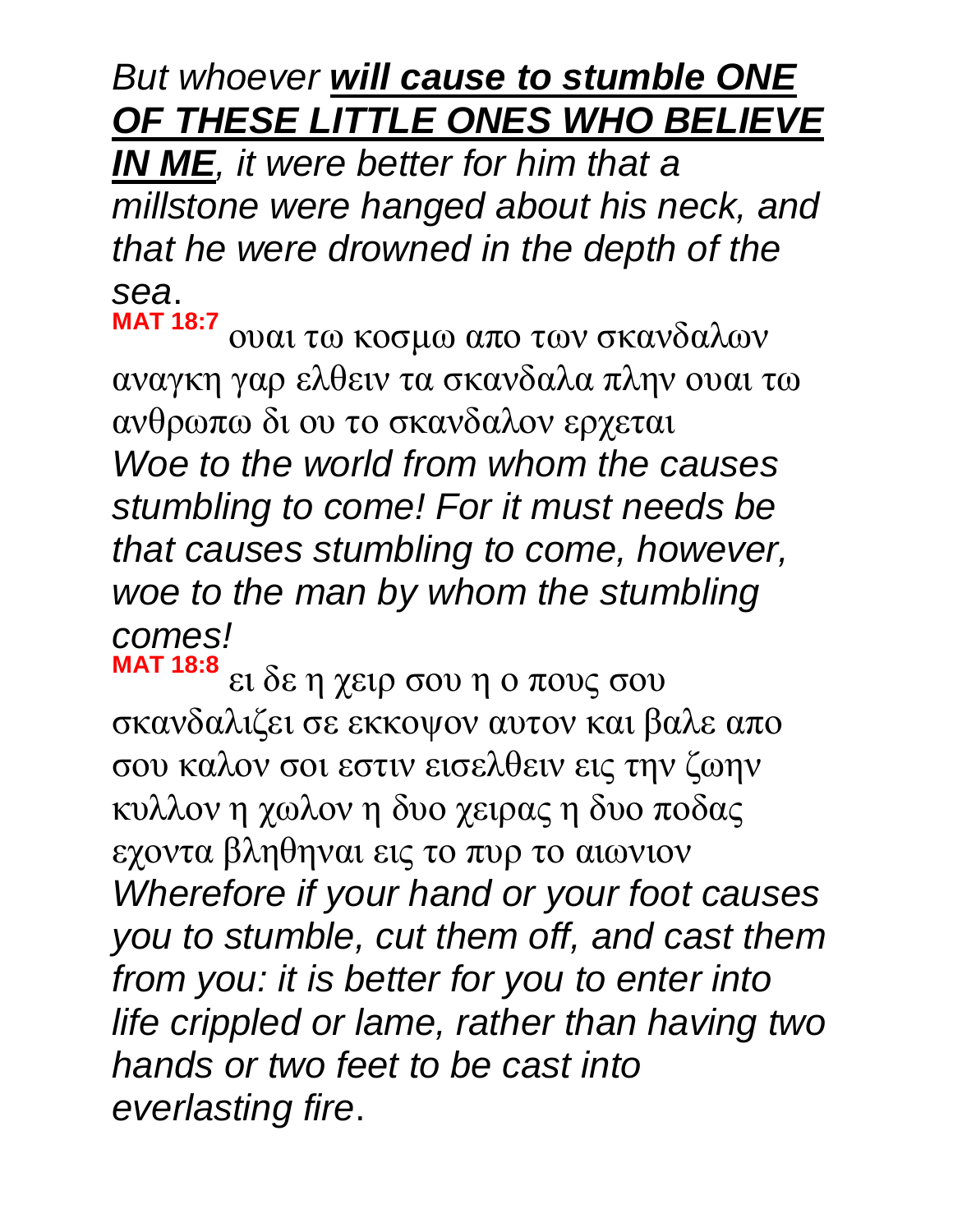**MAT 18:9** και ει ο οφθαλμος σου σκανδαλιζει σε εξελε αυτον και βαλε απο σου καλον σοι εστιν μονοφθαλμον εις την ζωην εισελθειν η δυο οφθαλμους εχοντα βληθηναι εις την γεενναν του πυρος

*And if your eye causes you to stumble, pluck it out, and cast it from you: it is better for you to enter into life with one eye, rather than having two eyes to be cast into Genneh fire*.

**MAT 18:10** ορατε μη καταφρονησητε ενος των μικρων τουτων λεγω γαρ υμιν οτι οι αγγελοι αυτων εν ουρανοις δια παντος βλεπουσιν το προσωπον του πατρος μου του εν ουρανοις *See that you think little of one of these little ones; for I say to you, 'That in Heaven their angels do always behold the face of My Father Who is in Heaven.'*

## **No verse 11 in WH therefore no English**

**MAT 18:12** τι υμιν δοκει εαν γενηται τινι ανθρωπω εκατον προβατα και πλανηθη εν εξ αυτων ουχι αφησει τα ενενηκοντα εννεα επι τα ορη και πορευθεις ζητει το πλανωμενον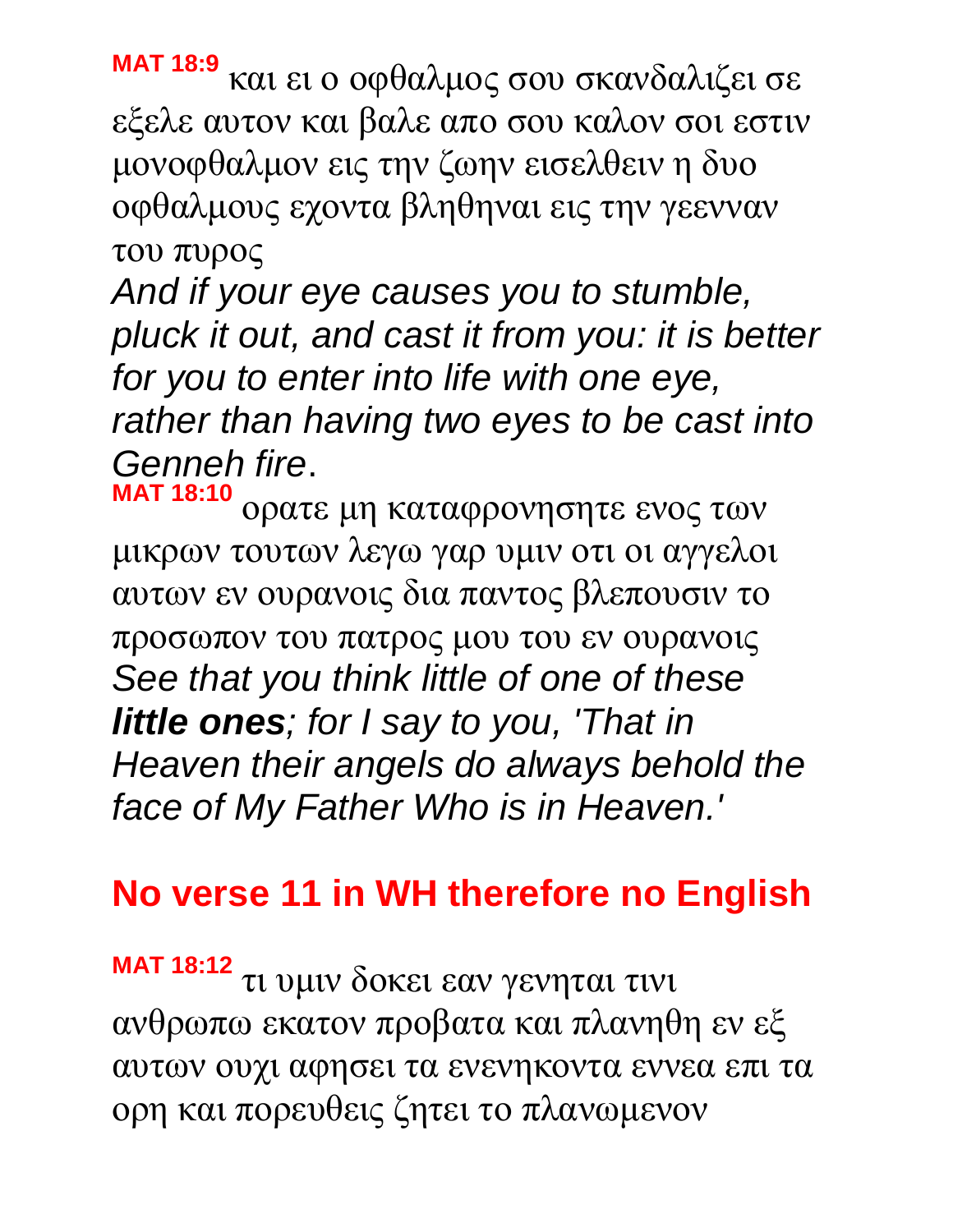*How think you? If a man have a hundred sheep, and one of them be gone astray, does he not leave the ninety and nine, and go into the mountains, and seeks that which is gone astray?*

**MAT 18:13** και εαν γενηται ευρειν αυτο αμην λεγω υμιν οτι χαιρει επ αυτω μαλλον η επι τοις ενενηκοντα εννεα τοις μη πεπλανημενοις *And if so be that he find it, assuredly I say to you, he rejoices more of that sheep, than of the ninety and nine which went not astray*.

**MAT 18:14** ουτως ουκ εστιν θελημα εμπροσθεν του πατρος μου του εν ουρανοις ινα αποληται εν των μικρων τουτων

## *Even so it is not the will of your Father Who is in Heaven, in order that one of these little ones should perish*.

**MAT 18:15** εαν δε αμαρτηση ο αδελφος σου υπαγε ελεγξον αυτον μεταξυ σου και αυτου μονου εαν σου ακουση εκερδησας τον αδελφον σου

*Moreover if your brother sin against you, go and tell him his sin between you and*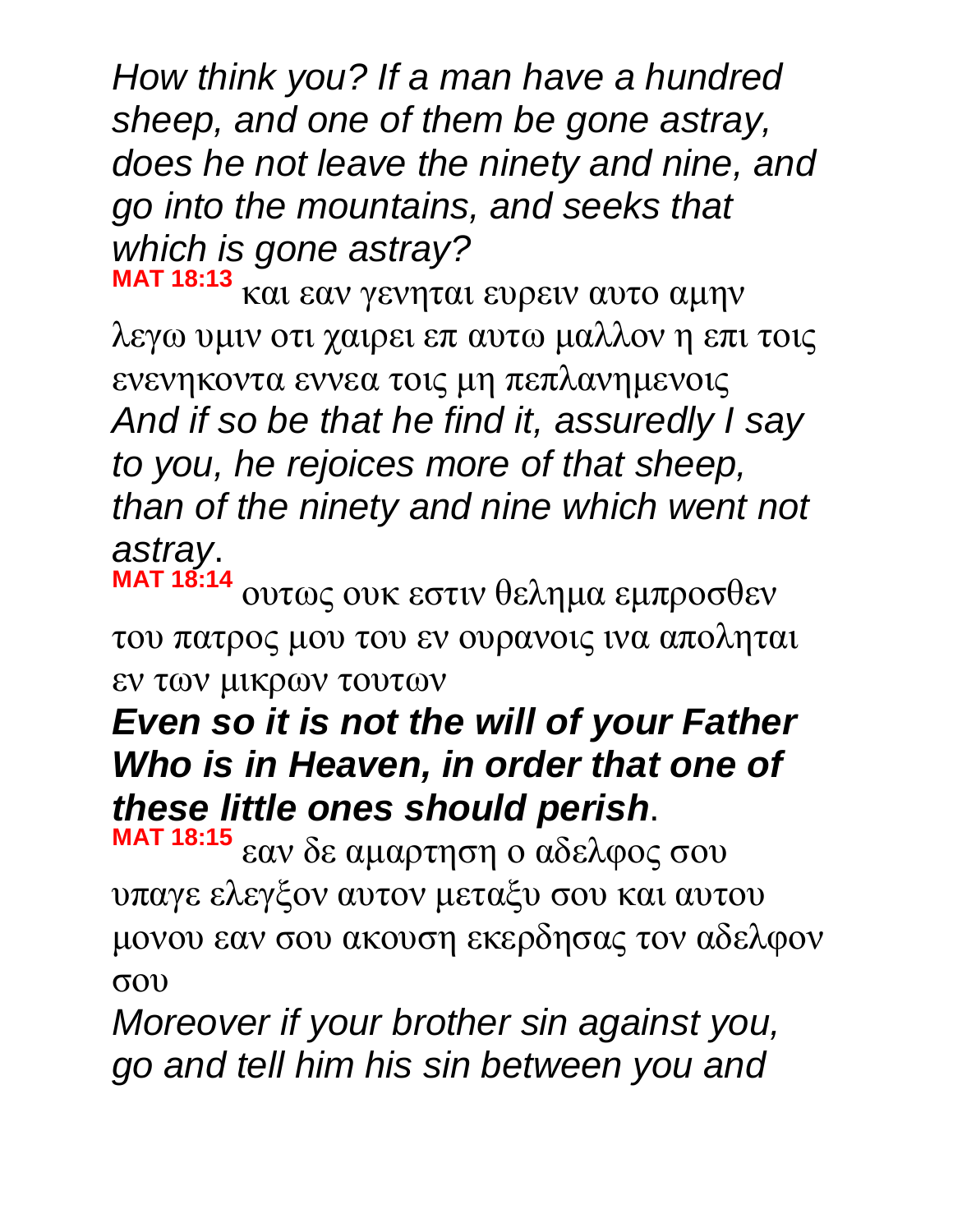*him alone: if he will hear you, you have gained your brother*.

**MAT 18:16** εαν δε μη ακουση παραλαβε μετα σου ετι ενα η δυο ινα επι στοματος δυο μαρτυρων η τριων σταθη παν ρημα

*But if he will not hear you, then take with you one or two more, in order that in the mouth of two or three witnesses every word may be established*.

**MAT 18:17** εαν δε παρακουση αυτων ειπον τη εκκλησια εαν δε και της εκκλησιας παρακουση εστω σοι ωσπερ ο εθνικος και ο τελωνης *And if he refuse to hear them, tell it to the church: but if he refuse also to hear the church, let him be to you just as a heathen and a tax collector*.

**MAT 18:18** αμην λεγω υμιν οσα εαν δησητε επι της γης εσται δεδεμενα εν ουρανω και οσα εαν λυσητε επι της γης εσται λελυμενα εν ουρανω *Assuredly I say to you, Whatever you will bind on Earth will be bound in Heaven: and whatever you will loose on Earth will be loosed in Heaven*.

**MAT 18:19** παλιν λεγω υμιν οτι εαν δυο συμφωνησωσιν εξ υμων επι της γης περι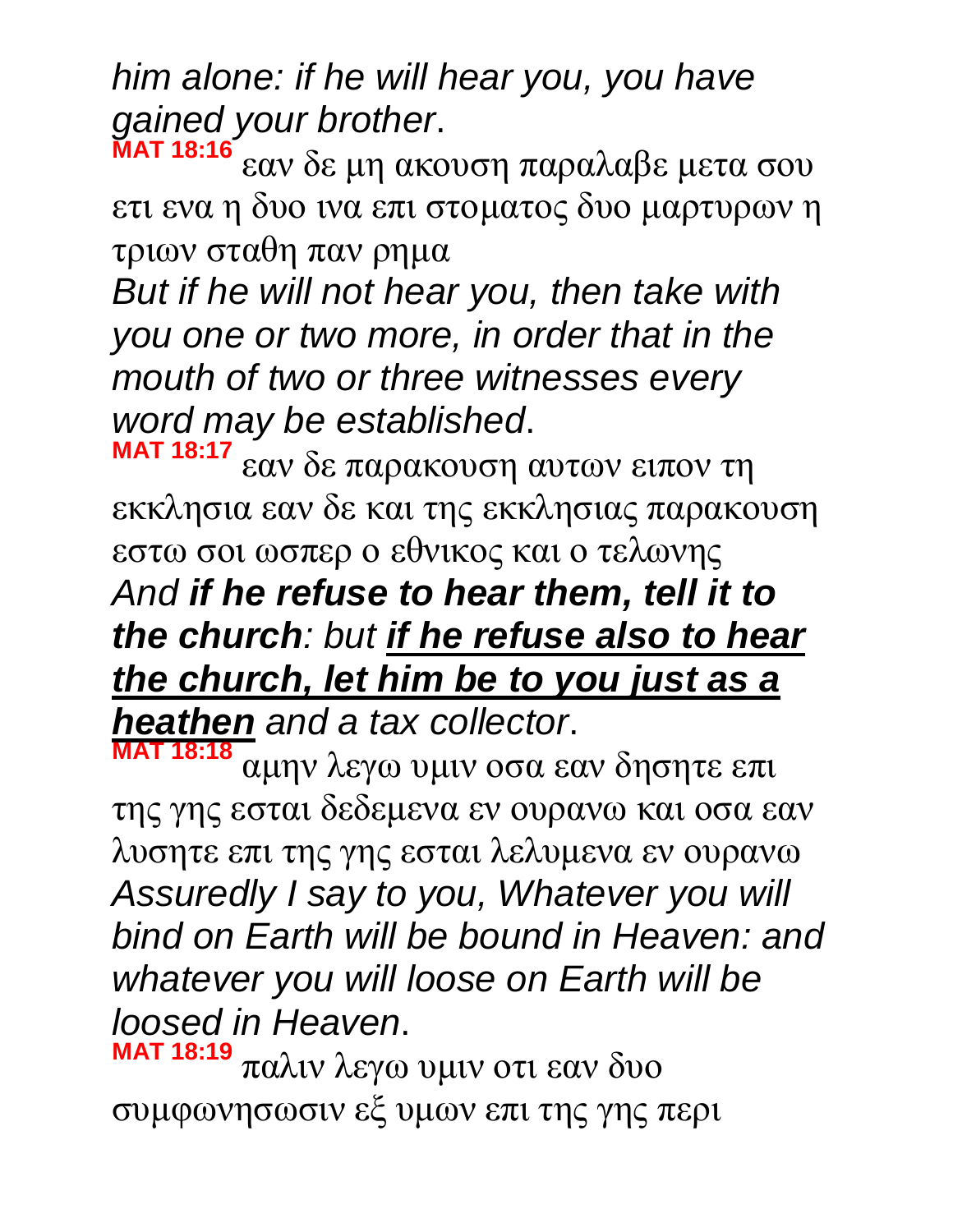παντος πραγματος ου εαν αιτησωνται γενησεται αυτοις παρα του πατρος μου του εν ουρανοις

*Again I say to you, That if two of you will agree on Earth concerning any thing that they will ask, it will be done for them* [**1JO 5:14**; **MAT 20:20-23**] *of My Father Who is in Heaven*.

**MAT 18:20** ου γαρ εισιν δυο η τρεις συνηγμενοι εις το εμον ονομα εκει ειμι εν μεσω αυτων *For where two or three are gathered together in My name, there am I in the midst of them*.

**MAT 18:21** τοτε προσελθων ο πετρος ειπεν κυριε ποσακις αμαρτησει εις εμε ο αδελφος μου και αφησω αυτω εως επτακις

Then came Peter to Him, and said, *Lord, how often will my brother sin against me, and I forgive him? Untill seven times*?

**MAT 18:22** λεγει αυτω ο ιησους ου λεγω σοι εως επτακις αλλα εως εβδομηκοντακις επτα Jesus says to him, *I do not say to you, Until seven times: but, until seventy times seven*.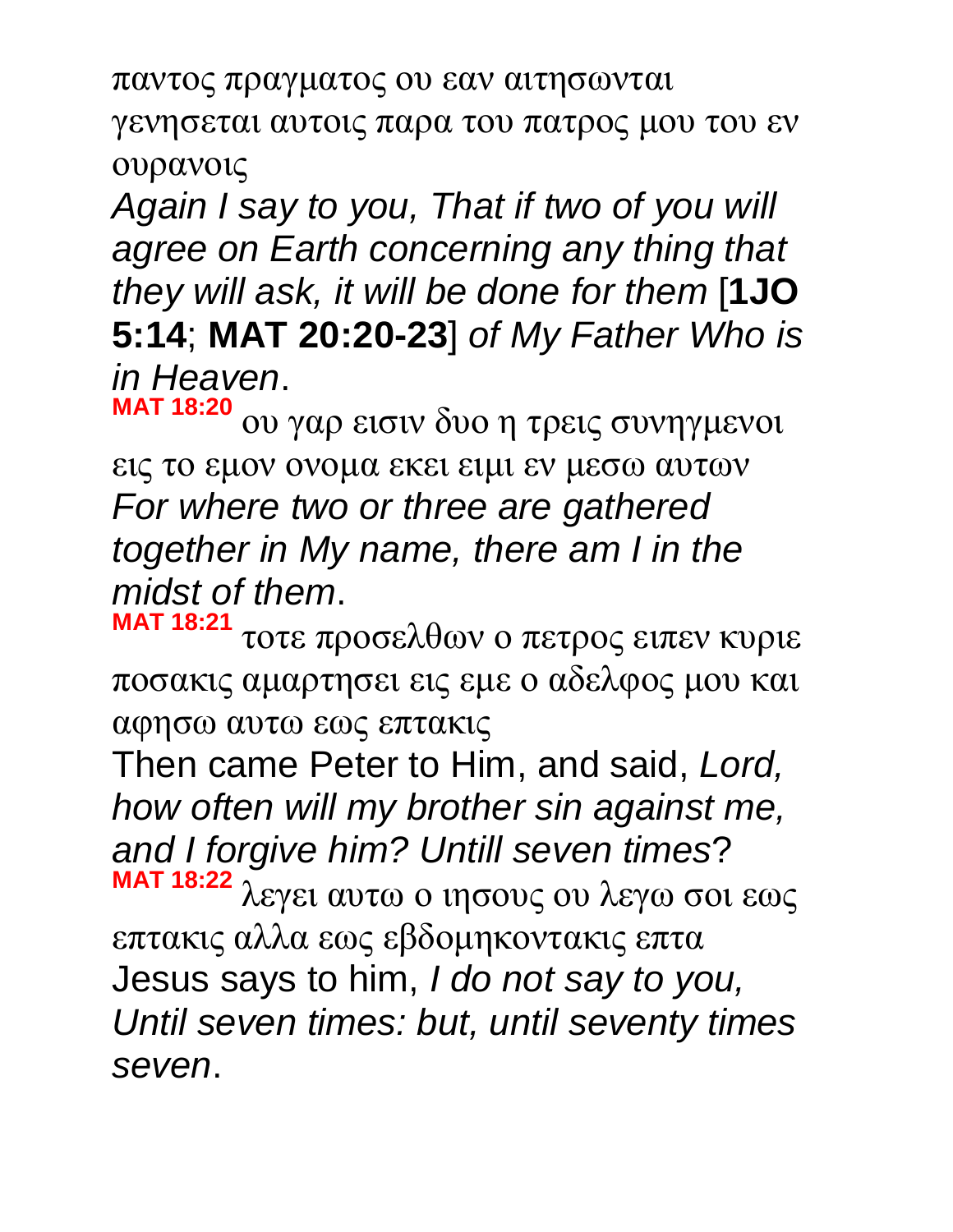**MAT 18:23** δια τουτο ωμοιωθη η βασιλεια των ουρανων ανθρωπω βασιλει ος ηθελησεν συναραι λογον μετα των δουλων αυτου *Therefore the Kingdom of Heaven is like a king, who wished to settle accounts with his servants*.

**MAT 18:24** αρξαμενου δε αυτου συναιρειν προσηχθη εις αυτω οφειλετης μυριων ταλαντων

*And as he began, one was brought to him, who owed him 10,000 talents*.

**MAT 18:25** μη εχοντος δε αυτου αποδουναι εκελευσεν αυτον ο κυριος πραθηναι και την γυναικα και τα τεκνα και παντα οσα εχει και αποδοθηναι

*And as he had no means to repay, his master commanded him to be sold, his wife, the children and all that he had, and payment be made*.

**MAT 18:26** πεσων ουν ο δουλος προσεκυνει αυτω λεγων μακροθυμησον επ εμοι και παντα αποδωσω σοι

*The servant therefore fell down before him, saying, Have patience with me, and I will pay you all*.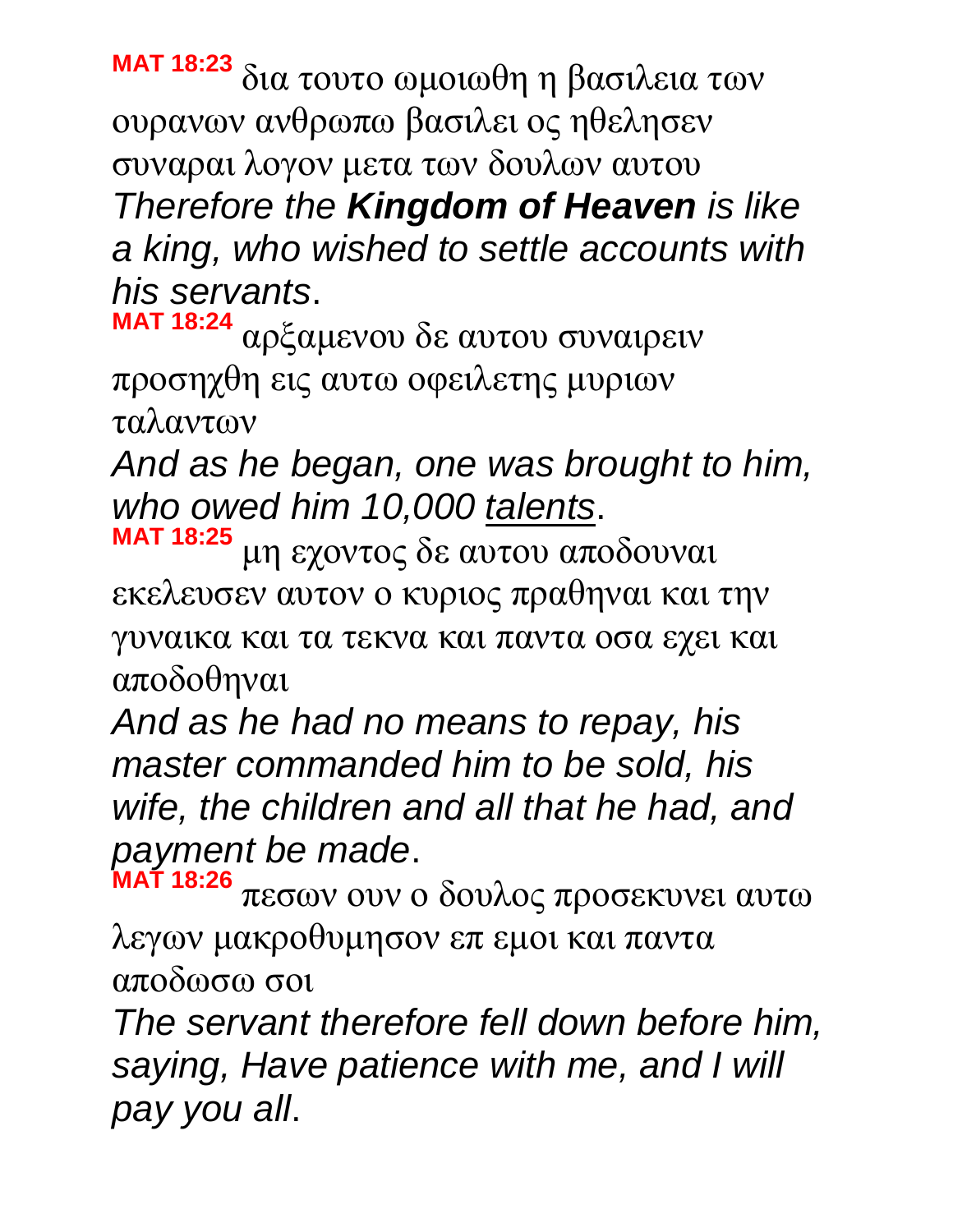**MAT 18:27** σπλαγχνισθεις δε ο κυριος του δουλου απελυσεν αυτον και το δανειον αφηκεν αυτω *Then the master of that servant was moved with compassion, and loosed him, and forgave him the debt*.

**MAT 18:28** εξελθων δε ο δουλος εκεινος ευρεν ενα των συνδουλων αυτου ος ωφειλεν αυτω εκατον δηναρια και κρατησας αυτον επνιγεν λεγων αποδος ει τι οφειλεις

*But the same servant went out, and found one of his fellow servants, who owed him 100 denarii: and he laid hands on him and took him by the throat, saying*, *Pay me what you owe*.

**MAT 18:29** πεσων ουν ο συνδουλος αυτου παρεκαλει αυτον λεγων μακροθυμησον επ εμοι και αποδωσω σοι

*And his fellow servant fell down at his feet, and begged him, saying*, *Have patience with me, and I will pay youl*.

**MAT 18:30** ο δε ουκ ηθελεν αλλα απελθων εβαλεν αυτον εις φυλακην εως αποδω το οφειλομενον *But he would not: but went and cast him into prison, till he should pay the debt*.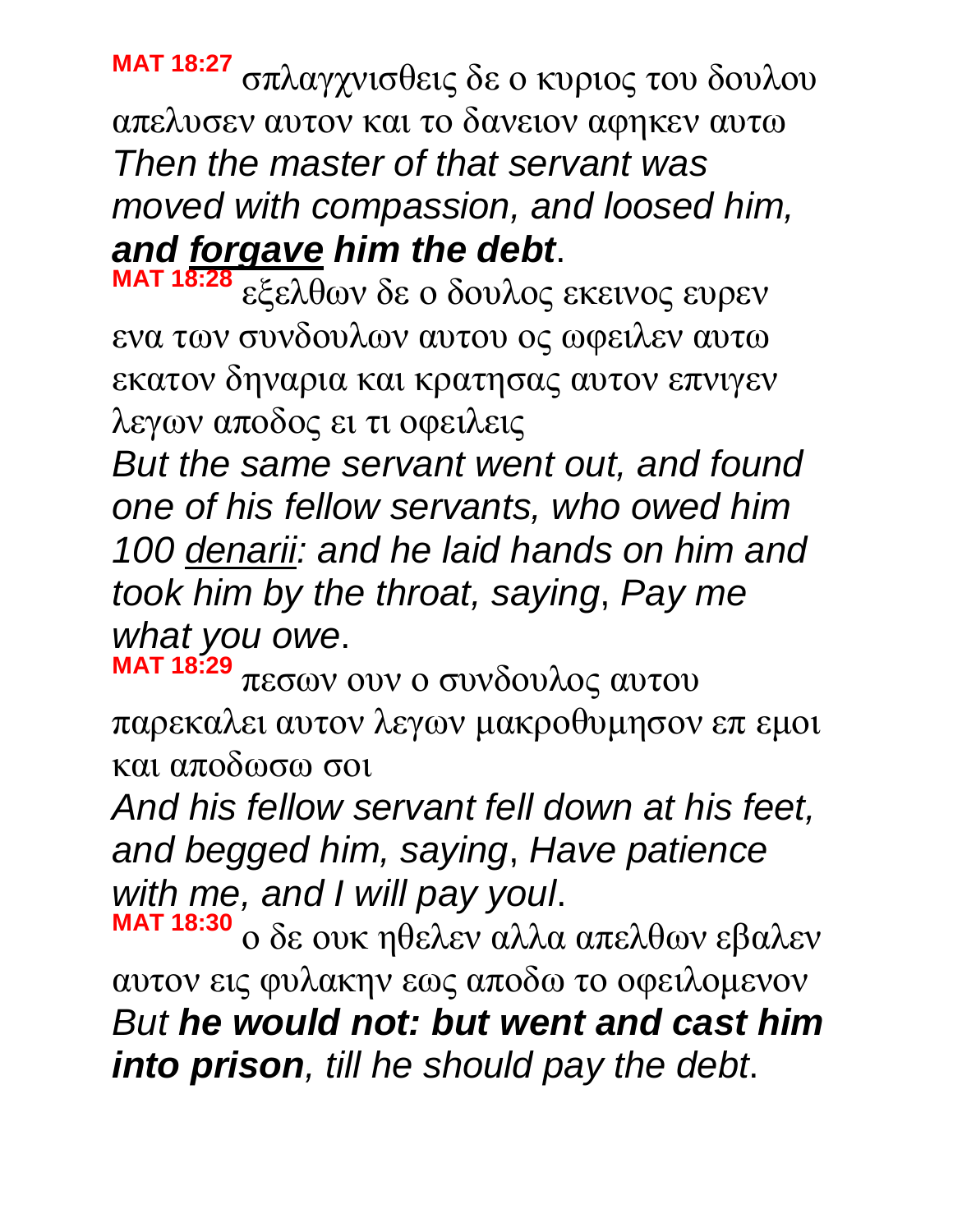**MAT 18:31** ιδοντες ουν οι συνδουλοι αυτου τα γενομενα ελυπηθησαν σφοδρα και ελθοντες διεσαφησαν τω κυριω εαυτων παντα τα γενομενα

*Therefore his fellow servants seeing what was done, they were exceedingly grieved, and came and told their master all that was done*.

**MAT 18:32** τοτε προσκαλεσαμενος αυτον ο κυριος αυτου λεγει αυτω δουλε πονηρε πασαν την οφειλην εκεινην αφηκα σοι επει παρεκαλεσας με

*Then his master, called him forward and says to him*, *Wicked servant, I forgave you all that debt, because you begged me*:

**MAT 18:33** ουκ εδει και σε ελεησαι τον συνδουλον σου ως καγω σε ηλεησα *should not you also have had pity on your fellow servant, even as I had pity on you?* **MAT 18:34** και οργισθεις ο κυριος αυτου

παρεδωκεν αυτον τοις βασανισταις εως αποδω παν το οφειλομενον

*And his master was angry, and handed him over to the jailors* [see MAT 18:17], un*till he should pay all that owed*.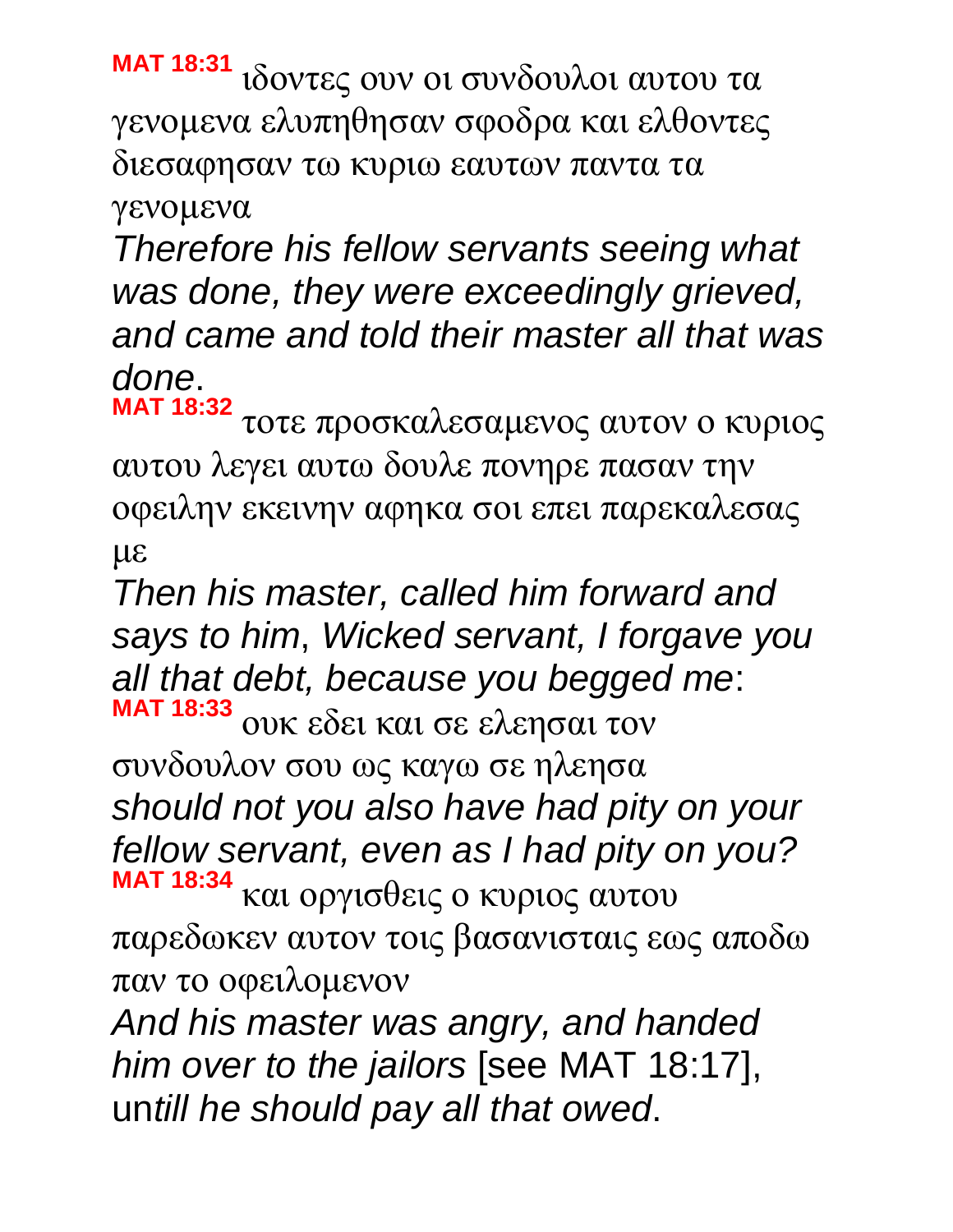**MAT 18:35** ουτως και ο πατηρ μου ο ουρανιος ποιησει υμιν εαν μη αφητε εκαστος τω αδελφω αυτου απο των καρδιων υμων

# *So also My heavenly Father will do to you, unless each one of you forgive his brother from your hearts*.

**MAT 19:1** και εγενετο οτε ετελεσεν ο ιησους τους λογους τουτους μετηρεν απο της γαλιλαιας και ηλθεν εις τα ορια της ιουδαιας περαν του ιορδανου

And it came to pass, that when Jesus had finished these sayings, He departed from Galilee, and came into the region of Judaea across the Jordan;

**MAT 19:2** και ηκολουθησαν αυτω οχλοι πολλοι και εθεραπευσεν αυτους εκει

and great crowds followed Him; and He healed them there.

**MAT 19:3** και προσηλθον αυτω φαρισαιοι πειραζοντες αυτον και λεγοντες ει εξεστιν απολυσαι την γυναικα αυτου κατα πασαν αιτιαν

And Pharisees came to Him, tempting Him, and saying, *Is it lawful to put away his wife for every cause?*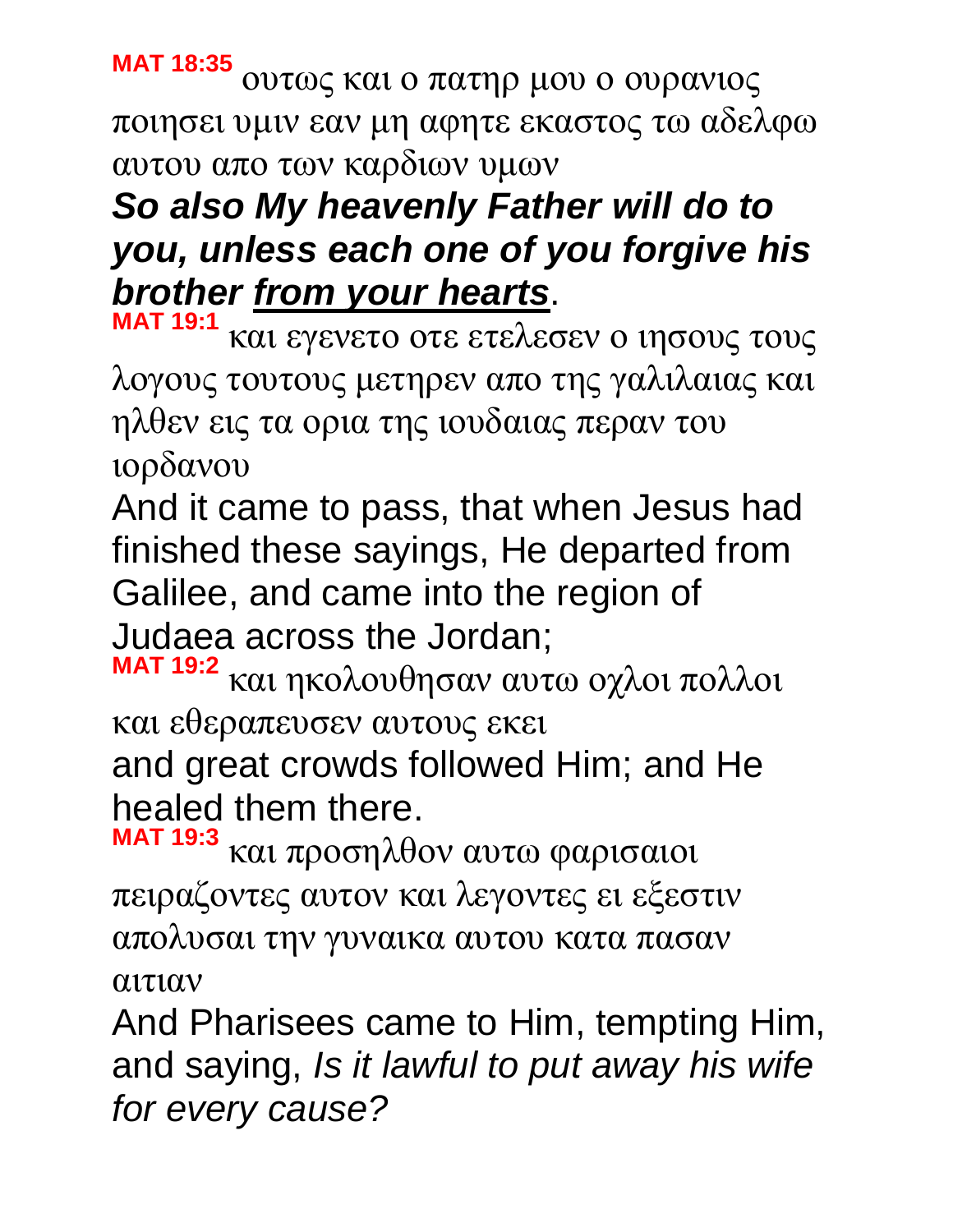**MAT 19:4** ο δε αποκριθεις ειπεν ουκ ανεγνωτε οτι ο κτισας απ αρχης αρσεν και θηλυ εποιησεν αυτους

But He answered and said, *Have you not read, that He from the beginning made them male and female*,

**MAT 19:5** και ειπεν ενεκα τουτου καταλειψει ανθρωπος τον πατερα και την μητερα και κολληθησεται τη γυναικι αυτου και εσονται οι δυο εις σαρκα μιαν

*and said, 'For this reason a man will leave father and mother, and will be joined to his wife: and the two will be one flesh*?'

**MAT 19:6** ωστε ουκετι εισιν δυο αλλα σαρξ μια ο ουν ο θεος συνεζευξεν ανθρωπος μη χωριζετω *So that no longer are two but one flesh. Therefore what God has joined together, let not man separate*.

**MAT 19:7** λεγουσιν αυτω τι ουν μωυσης ενετειλατο δουναι βιβλιον αποστασιου και απολυσαι

They say to Him, *Why did Moses then command to give a writing of divorcet, and put her away?*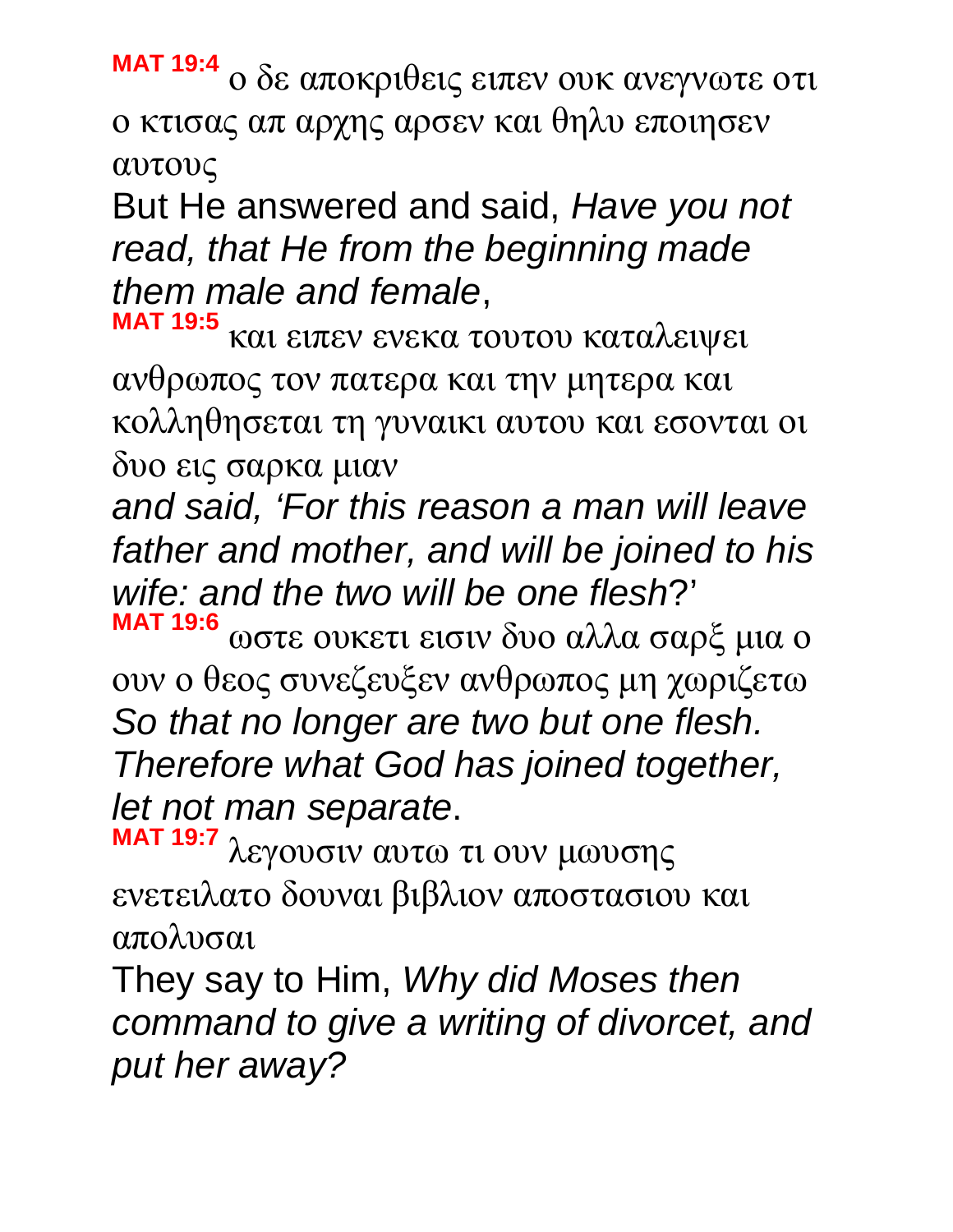**MAT 19:8** λεγει αυτοις οτι μωυσης προς την σκληροκαρδιαν υμων επετρεψεν υμιν απολυσαι τας γυναικας υμων απ αρχης δε ου γεγονεν ουτως

He says to them, *Moses because of the hardness of your hearts permitted you to put away your wives: but from the beginning it was not thus*.

**MAT 19:9** λεγω δε υμιν οτι ος αν απολυση την γυναικα αυτου μη επι πορνεια και γαμηση αλλην μοιχαται

*But I say to you, That whoever will put away his wife, except upon fornication, and will marry another, commits adultery*.

**MAT 19:10** λεγουσιν αυτω οι μαθηται ει ουτως εστιν η αιτια του ανθρωπου μετα της γυναικος ου συμφερει γαμησαι

The disciples say to Him, *If it is thus of the man with his wife, it is not profitable to marry*.

**MAT 19:11** ο δε ειπεν αυτοις ου παντες χωρουσιν τον λογον αλλ οις δεδοται

But He said to them, *All men cannot receive this saying, but those to whom it has been given*.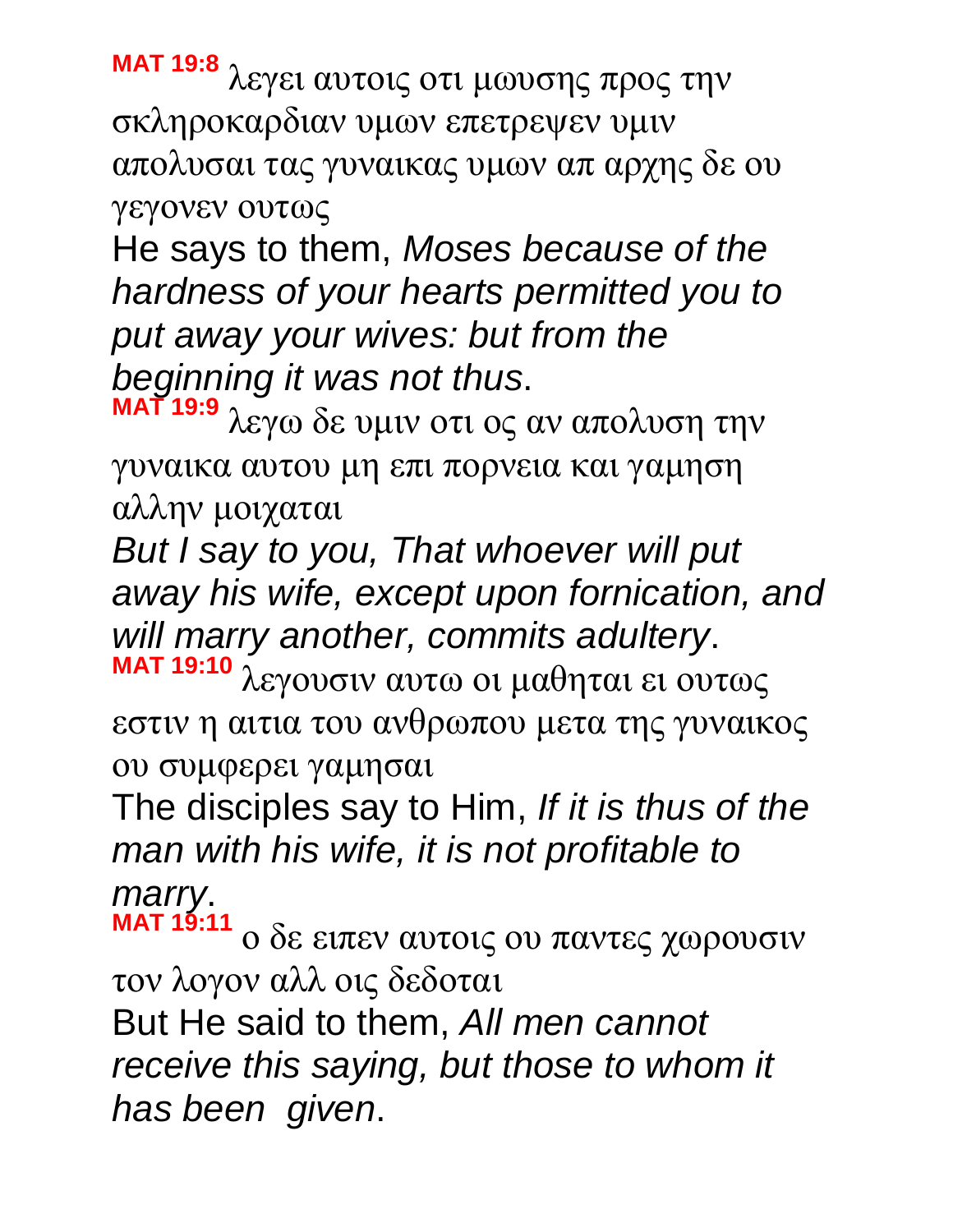**MAT 19:12** εισιν γαρ ευνουχοι οιτινες εκ κοιλιας μητρος εγεννηθησαν ουτως και εισιν ευνουχοι

οιτινες ευνουχισθησαν υπο των ανθρωπων και εισιν ευνουχοι οιτινες ευνουχισαν εαυτους δια την βασιλειαν των ουρανων ο δυναμενος χωρειν χωρειτω

*For there are some eunuchs, who were so born from their mother's womb: and there are some eunuchs, who were made eunuchs of men: and there be eunuchs, who have made themselves eunuchs for the Kingdom of Heaven's sake. He who is able to receive it, let him receive it*.

**MAT 19:13** τοτε προσηνεχθησαν αυτω παιδια ινα τας χειρας επιθη αυτοις και προσευξηται οι δε μαθηται επετιμησαν αυτοις

Then were there brought to Him children, that He should put His hands on them, and pray: and the disciples rebuked them.

**MAT 19:14** ο δε ιησους ειπεν αφετε τα παιδια και μη κωλυετε αυτα ελθειν προς με των γαρ τοιουτων εστιν η βασιλεια των ουρανων But Jesus said, *Allow the children, and forbid them not, to come to Me: for of such is the Kingdom of Heaven*.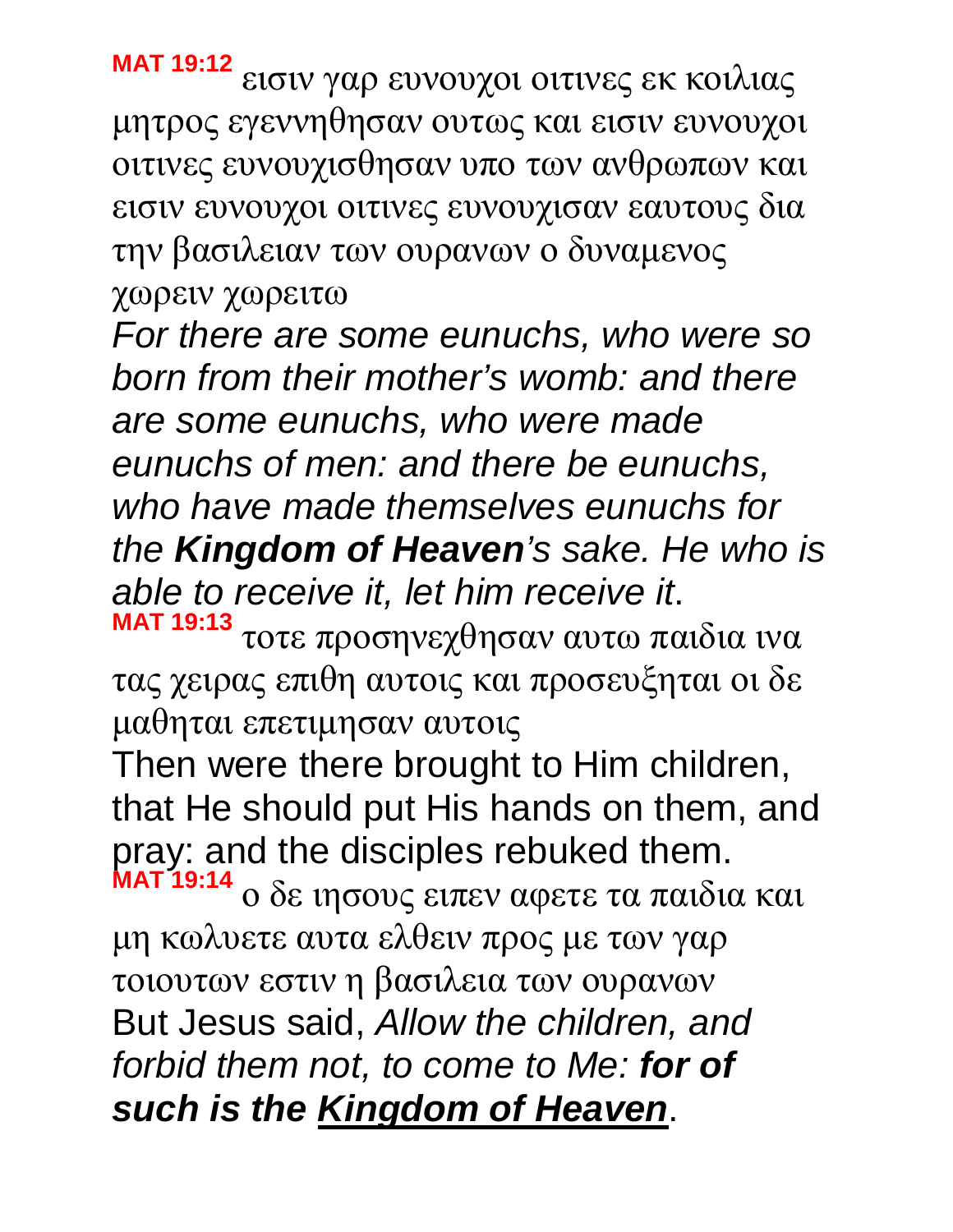**MAT 19:15** και επιθεις τας χειρας αυτοις επορευθη εκειθεν

And He laid His hands on them, and departed from there.

**MAT 19:16** και ιδου εις προσελθων αυτω ειπεν διδασκαλε τι αγαθον ποιησω ινα σχω ζωην αιωνιον

And, behold, one came and said to Him, *Good Master, what good thing will I do, that I may have eternal life?*

**MAT 19:17** ο δε ειπεν αυτω τι με ερωτας περι του αγαθου εις εστιν ο αγαθος ει δε θελεις εις την ζωην εισελθειν τηρει τας εντολας

And He said to him, *Why do you call Me good? There is none good but one, that is, God: but if you will enter into life, keep the commandments* [The last six having to do essentially with man's relationship with his fellow man follow: Also see ROM 13]. **MAT 19:18** λεγει αυτω ποιας ο δε ιησους εφη το

ου φονευσεις ου μοιχευσεις ου κλεψεις ου ψευδομαρτυρησεις

He said to Him, *Which?* Jesus said, [**1**-**6 th**] *You shall not murder*, [**2**-**7 th**] *You shall not commit adultery*, [**3**-**8 th**] *You shall not steal*,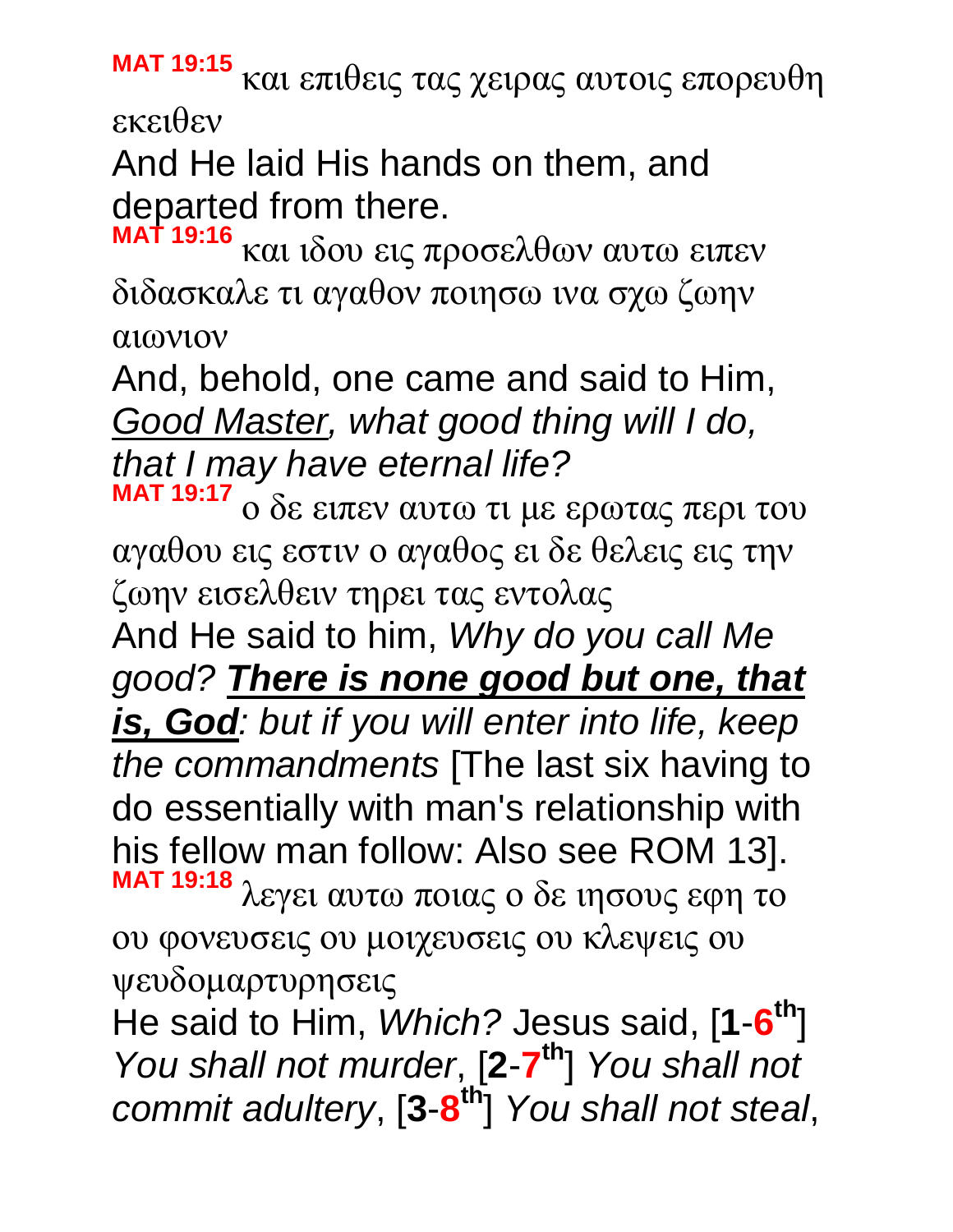[**4**-**9 th**] *You shall not bear false witness*, [**5**- **5 th**]

**MAT 19:19** τιμα τον πατερα και την μητερα και αγαπησεις τον πλησιον σου ως σεαυτον *honor your father and mother* and [**6**-**10th**] *You shall love your neighbor as yourself*.

**MAT 19:20** λεγει αυτω ο νεανισκος ταυτα παντα εφυλαξα τι ετι υστερω

The young man said to Him, *All these things have I kept from my youth up: what lack I yet?*

**MAT 19:21** εφη αυτω ο ιησους ει θελεις τελειος ειναι υπαγε πωλησον σου τα υπαρχοντα και δος τοις πτωχοις και εξεις θησαυρον εν ουρανοις και δευρο ακολουθει μοι Jesus said to him, *If you will be perfect, go and sell what you have and give it to the poor and you will have treasure in Heaven; and come and follow Me*.

**MAT 19:22** ακουσας δε ο νεανισκος τον λογον τουτον απηλθεν λυπουμενος ην γαρ εχων κτηματα πολλα

But when the young man heard that saying, he went away sorrowful; for he had great possessions.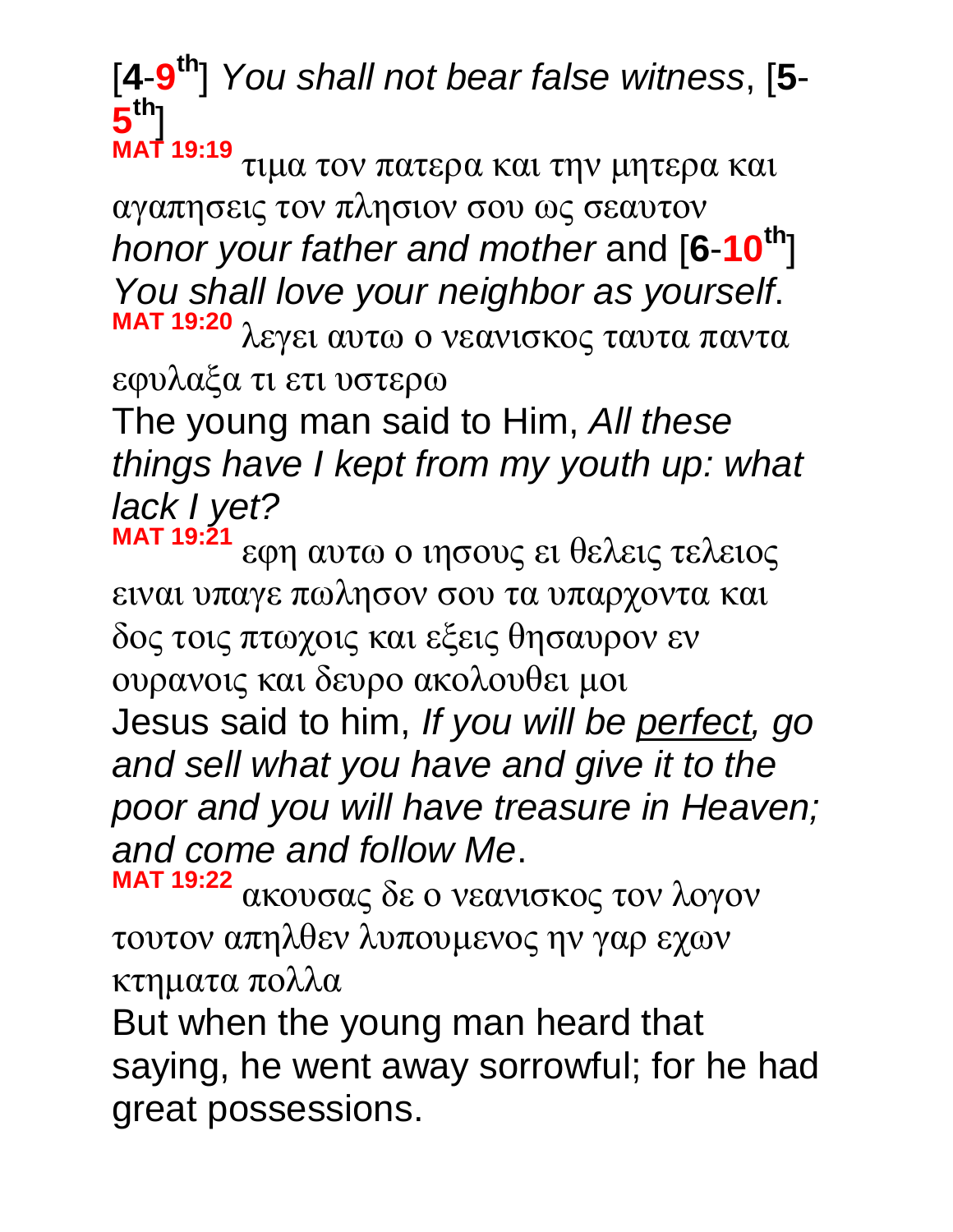**MAT 19:23** ο δε ιησους ειπεν τοις μαθηταις αυτου αμην λεγω υμιν οτι πλουσιος δυσκολως εισελευσεται εις την βασιλειαν των ουρανων Then said Jesus to His disciples, *Truly I say to you, 'That a rich man will hardly enter into the Kingdom of Heaven.'* **MAT 19:24**

παλιν δε λεγω υμιν ευκοπωτερον εστιν καμηλον δια τρηματος ραφιδος εισελθειν η πλουσιον εις την βασιλειαν του θεου *And again I say to you, 'It is easier for a camel to go through the eye of a needle, than for a rich man to enter into the Kingdom of God.'*

**MAT 19:25** ακουσαντες δε οι μαθηται εξεπλησσοντο σφοδρα λεγοντες τις αρα δυναται σωθηναι

When His disciples heard it, they were exceedingly amazed, saying, *Who then can be saved?*

**MAT 19:26** εμβλεψας δε ο ιησους ειπεν αυτοις παρα ανθρωποις τουτο αδυνατον εστιν παρα δε θεω παντα δυνατα

But Jesus beheld them, and said to them, *With men this is impossible; but with God all things are possible*.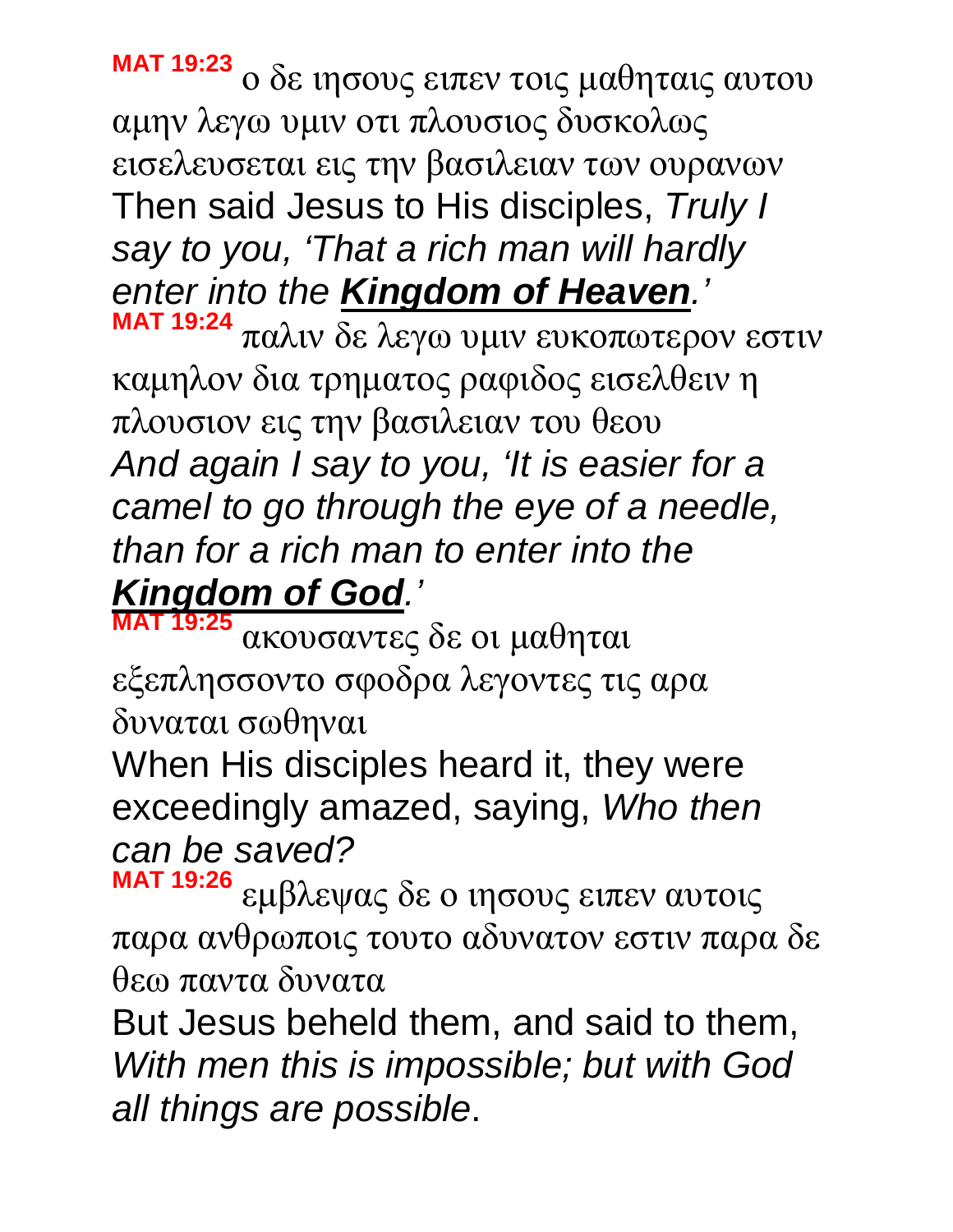**MAT 19:27** τοτε αποκριθεις ο πετρος ειπεν αυτω ιδου ημεις αφηκαμεν παντα και ηκολουθησαμεν σοι τι αρα εσται ημιν Then answered Peter and said to Him, *Behold, we have forsaken all, and followed You; what will we have therefore?* **MAT 19:28**

ο δε ιησους ειπεν αυτοις αμην λεγω υμιν οτι υμεις οι ακολουθησαντες μοι εν τη παλιγγενεσια οταν καθιση ο υιος του ανθρωπου επι θρονου δοξης αυτου καθησεσθε και υμεις επι δωδεκα θρονους κρινοντες τας δωδεκα φυλας του ισραηλ

And Jesus said to them, *Assuredly I say to you, 'That you who have followed Me, in the restoration when the Son of Man will sit in the throne of His glory, you also will sit on twelve thrones, judging the twelve tribes of Israel*.

**MAT 19:29** και πας οστις αφηκεν οικιας η αδελφους η αδελφας η πατερα η μητερα η τεκνα η αγρους ενεκεν του εμου ονοματος πολλαπλασιονα λημψεται και ζωην αιωνιον κληρονομησει

*And every one who has forsaken houses, brothers, sisters, father, mother, wife,*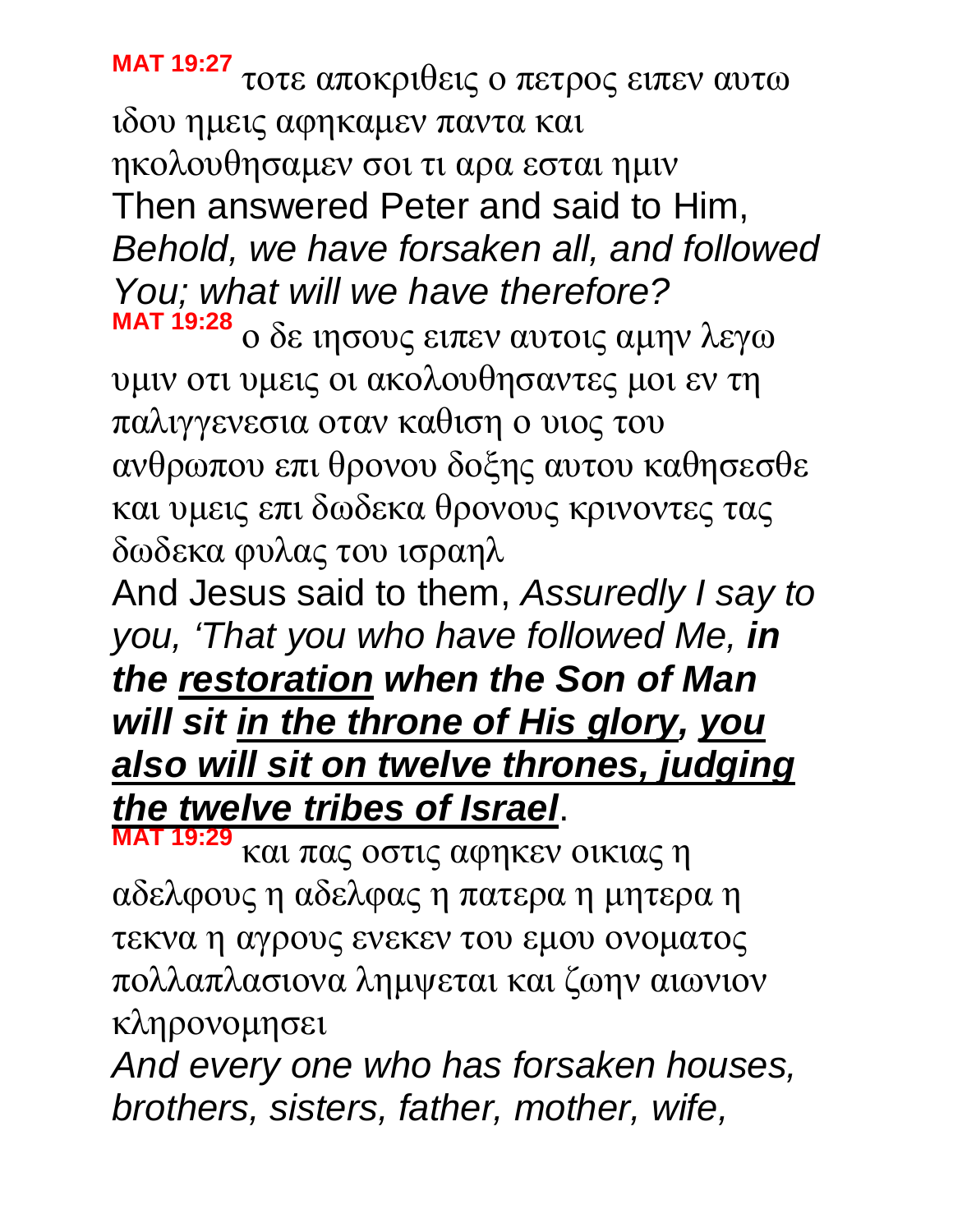*children or lands, for My name's sake, will receive a hundredfold, and will inherit everlasting life*.

**MAT 19:30** πολλοι δε εσονται πρωτοι εσχατοι και εσχατοι πρωτοι

## *But many who are first will be last; and the last will be first.'*

**MAT 20:1** ομοια γαρ εστιν η βασιλεια των ουρανων ανθρωπω οικοδεσποτη οστις εξηλθεν αμα πρωι μισθωσασθαι εργατας εις τον αμπελωνα αυτου

*For the Kingdom of Heaven is likened to a man who is a householder, who went out early in the morning to hire laborers into his vineyard*.

**MAT 20:2** συμφωνησας δε μετα των εργατων εκ δηναριου την ημεραν απεστειλεν αυτους εις τον αμπελωνα αυτου

*And when he had agreed with the laborers for a penny a day, he sent them into his vineyard*.

**MAT 20:3** και εξελθων περι τριτην ωραν ειδεν αλλους εστωτας εν τη αγορα αργους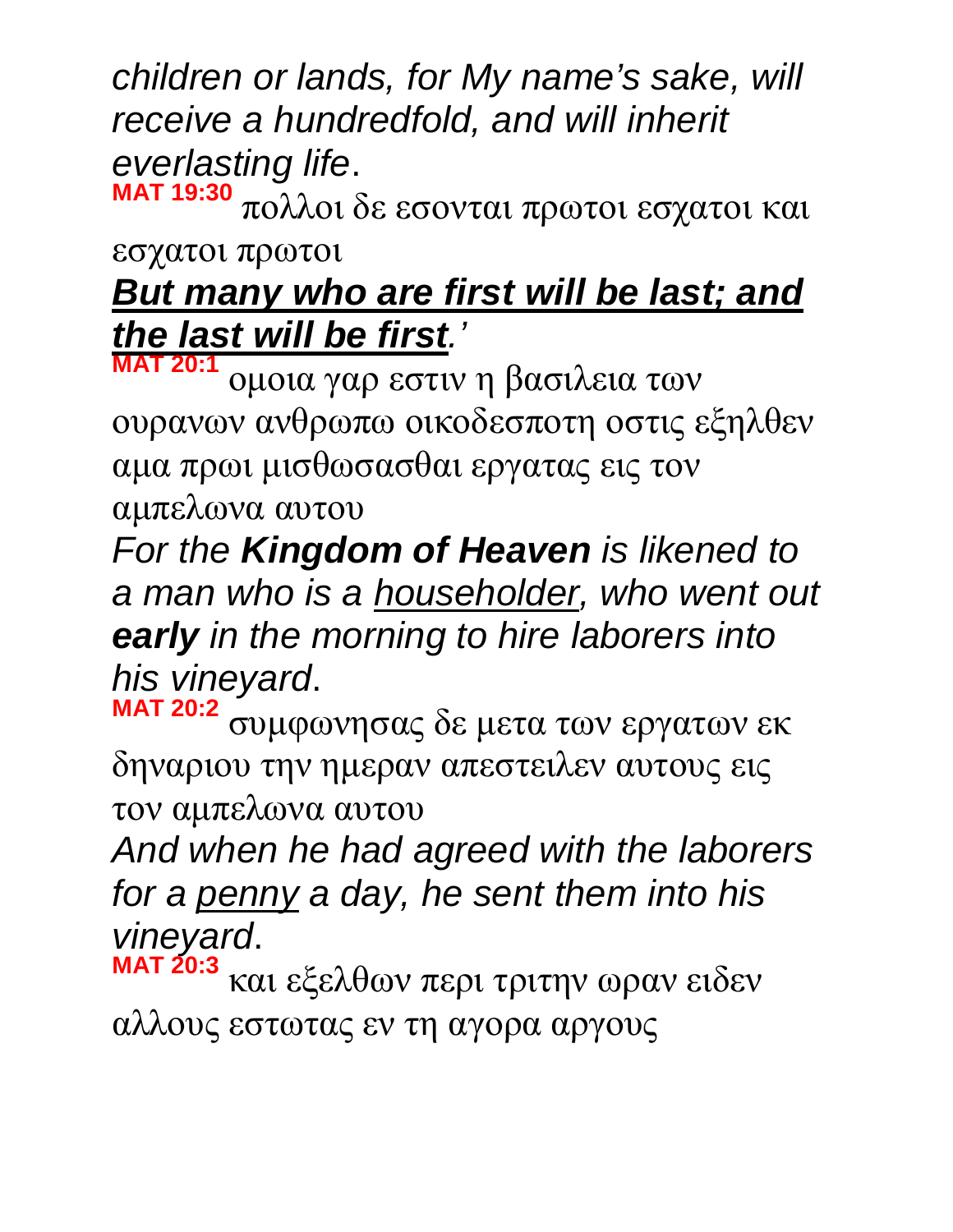*And he went out about the 9 a.m., and saw others standing idle in the marketplace*, **MAT 20:4**

και εκεινοις ειπεν υπαγετε και υμεις εις τον αμπελωνα και ο εαν η δικαιον δωσω υμιν *and said to them; 'You go also into the vineyard, and whatever is righteous I will give to you.' And they went their way*. **MAT 20:5** οι δε απηλθον παλιν εξελθων περι εκτην και ενατην ωραν εποιησεν ωσαυτως *Again he went out about the 12 a.m.*  [noon] *and 3 p.m., and did likewise*. **MAT 20:6** περι δε την ενδεκατην εξελθων ευρεν αλλους εστωτας και λεγει αυτοις τι ωδε εστηκατε ολην την ημεραν αργοι *And about the 5 p.m. he went out, and found others standing idle, and said to them, 'Why do you stand here all the day idle?'*

**MAT 20:7** λεγουσιν αυτω οτι ουδεις ημας εμισθωσατο λεγει αυτοις υπαγετε και υμεις εις τον αμπελωνα

*They said to him, 'Because no man has hired us.' He said to them, 'You go also*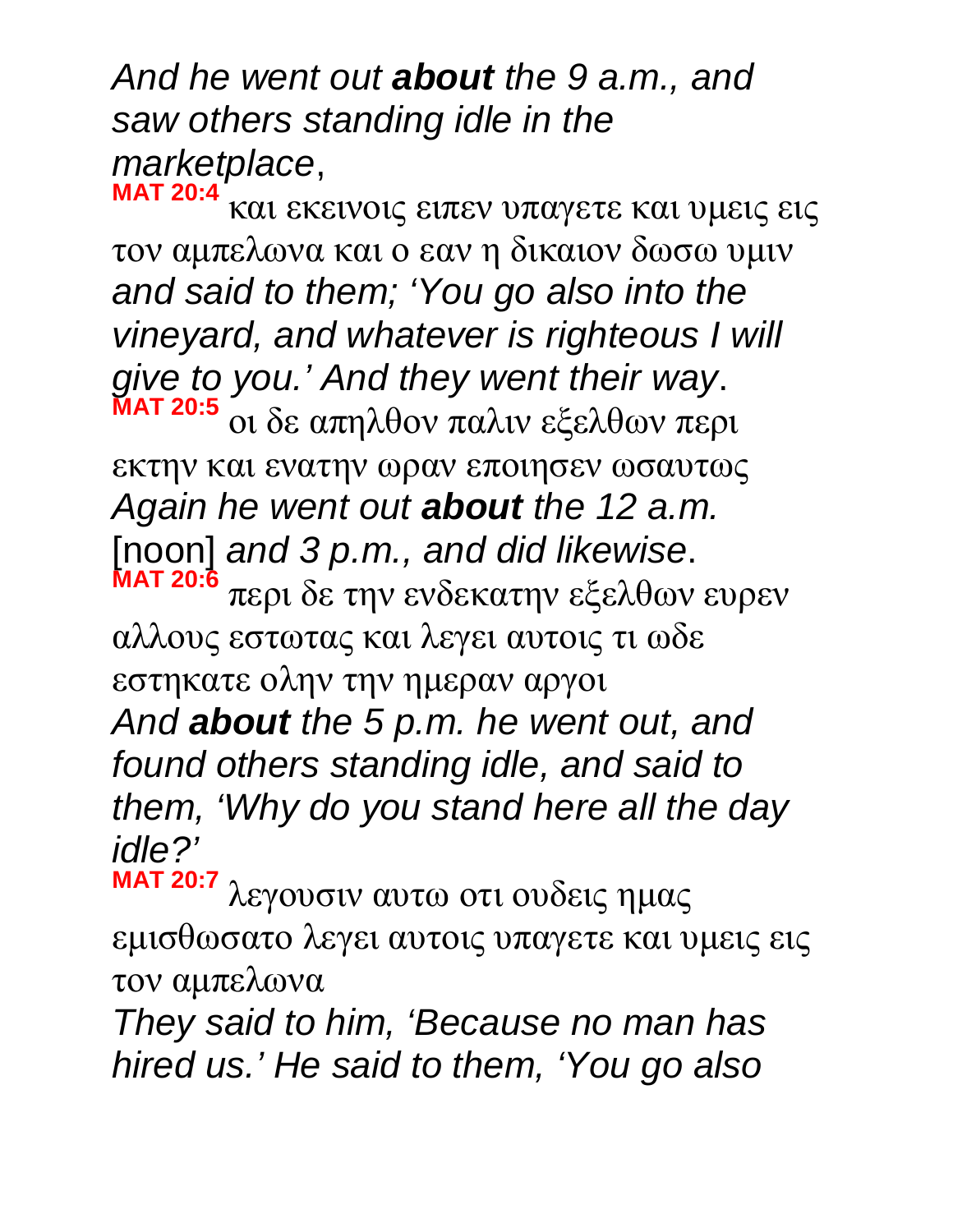*into the vineyard; and whatever is righteous, that will you receive.'* **MAT 20:8**

οψιας δε γενομενης λεγει ο κυριος του αμπελωνος τω επιτροπω αυτου καλεσον τους εργατας και αποδος τον μισθον αρξαμενος απο των εσχατων εως των πρωτων

*So when even* [**6 p. m.**] *was come, the lord of the vineyard said to his steward, 'Call the laborers and give them their wages, beginning from the last to the first.'*

**MAT 20:9** ελθοντες δε οι περι την ενδεκατην ωραν ελαβον ανα δηναριον

*And when they came who were hired about the 5 p.m., they received every man a penny*.

**MAT 20:10** και ελθοντες οι πρωτοι ενομισαν οτι πλειον λημψονται και ελαβον ανα δηναριον και αυτοι

*But when the first came, they supposed that they should have received more; and they likewise received every man a penny*. **MAT 20:11** λαβοντες δε εγογγυζον κατα του οικοδεσποτου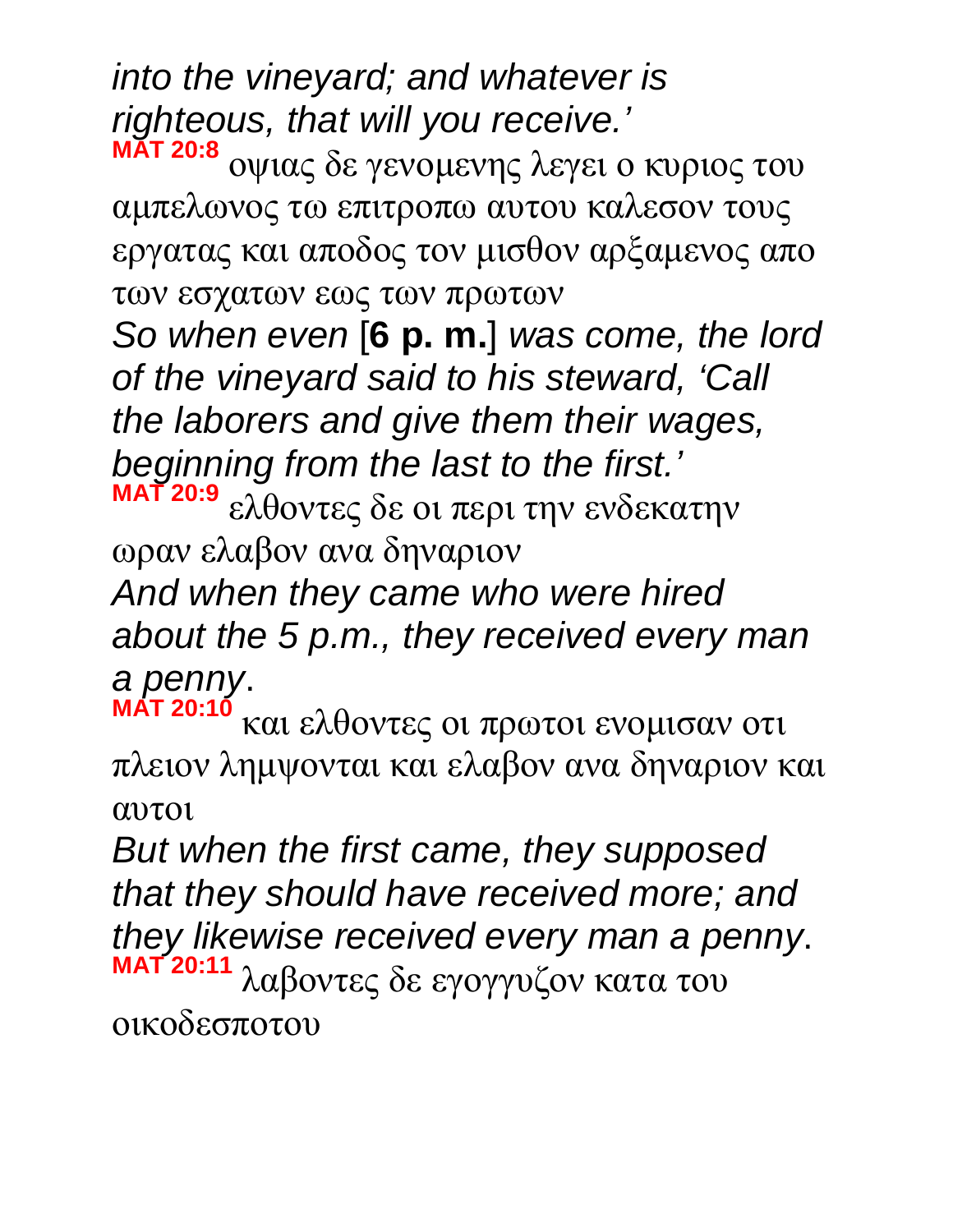*And when they had received it, they murmured against the good man of the house*,

**MAT 20:12** λεγοντες ουτοι οι εσχατοι μιαν ωραν εποιησαν και ισους αυτους ημιν εποιησας τοις βαστασασιν το βαρος της ημερας και τον καυσωνα

*saying, 'These last have worked but one hour and you have made them equal to those of us who have borne the burden and heat of the day.'*

**MAT 20:13** ο δε αποκριθεις ενι αυτων ειπεν εταιρε ουκ αδικω σε ουχι δηναριου συνεφωνησας μοι *But he answered one of them, and said, 'Friend, I do you no wrong: did you not agree with me for a penny*?' **MAT 20:14**

αρον το σον και υπαγε θελω δε τουτω τω εσχατω δουναι ως και σοι

*Take what is yours, and go your way: I will give to this last, even as to you*.

**MAT 20:15** ουκ εξεστιν μοι ο θελω ποιησαι εν τοις εμοις η ο οφθαλμος σου πονηρος εστιν οτι εγω αγαθος ειμι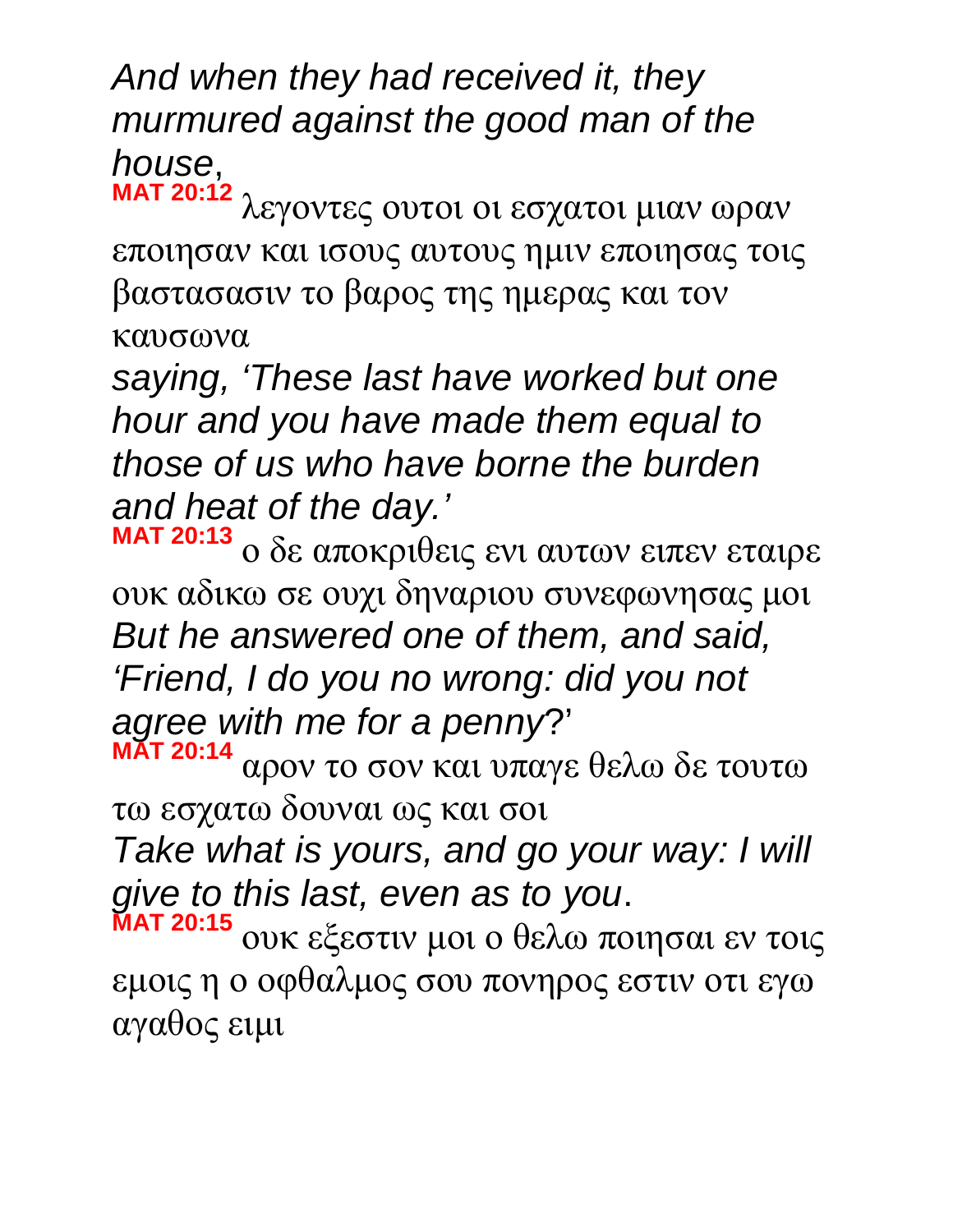*'Is it not lawful for me to do what I will with my own? Is your eye evil, because I am good?'* **MAT 20:16**

ουτως εσονται οι εσχατοι πρωτοι και οι πρωτοι εσχατοι

*So the last will be first, and the first last.* 

**MAT 20:17** μελλων δε αναβαινειν ιησους εις ιεροσολυμα παρελαβεν τους δωδεκα μαθητας κατ ιδιαν και εν τη οδω ειπεν αυτοις And Jesus when going up to Jerusalem took the twelve disciples aside, and said to them,

**MAT 20:18** ιδου αναβαινομεν εις ιεροσολυμα και ο υιος του ανθρωπου παραδοθησεται τοις αρχιερευσιν και γραμματευσιν και κατακρινουσιν αυτον

## *Behold, we go up to Jerusalem; and the Son of Man will be betrayed to the chief priests and the scribes, and they will condemn Him to death*,

**MAT 20:19** και παραδωσουσιν αυτον τοις εθνεσιν εις το εμπαιξαι και μαστιγωσαι και σταυρωσαι και τη τριτη ημερα εγερθησεται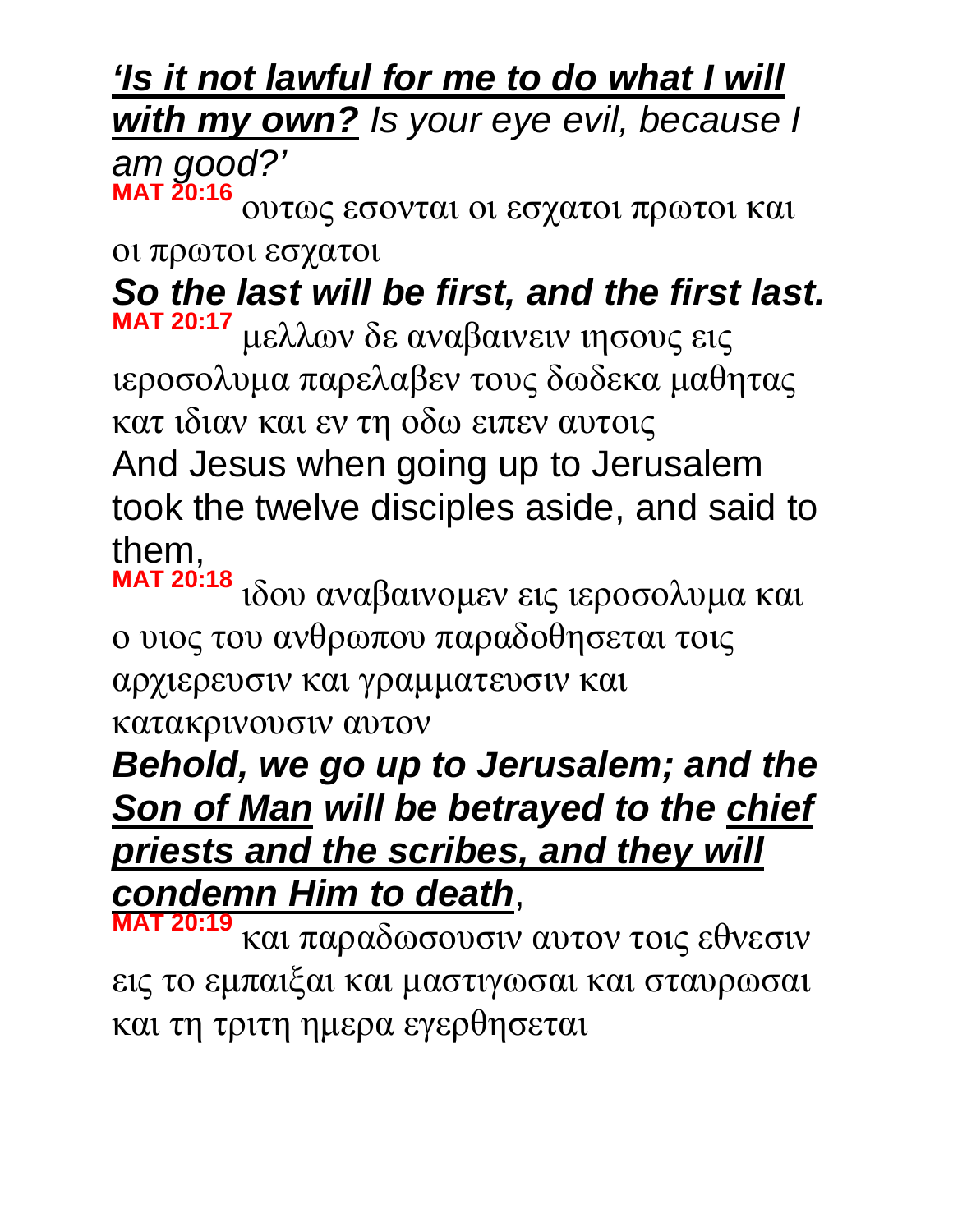*and will deliver Him to the nations to mock, and to scourge, and to crucify Him: and the 3rd day He will rise again*. **MAT 20:20**

τοτε προσηλθεν αυτω η μητηρ των υιων ζεβεδαιου μετα των υιων αυτης προσκυνουσα και αιτουσα τι απ αυτου Then came to Him the mother of the sons of Zebedee with her sons, worshipping Him, and desiring a certain thing of Him. **MAT 20:21** ο δε ειπεν αυτη τι θελεις λεγει αυτω ειπε ινα καθισωσιν ουτοι οι δυο υιοι μου εις εκ δεξιων και εις εξ ευωνυμων σου εν τη βασιλεια

σου

And He said to her, *What do you desire? She said to Him, Grant that these my two sons may sit, the one on Your right hand, and the other on the left in Your* 

### *Kingdom*.

**MAT 20:22** αποκριθεις δε ο ιησους ειπεν ουκ οιδατε τι αιτεισθε δυνασθε πιειν το ποτηριον ο εγω μελλω πινειν λεγουσιν αυτω δυναμεθα But Jesus answered and said, *You know not what you ask. Are you able to drink of the cup that I will drink of, and to be baptized with the baptism that I am*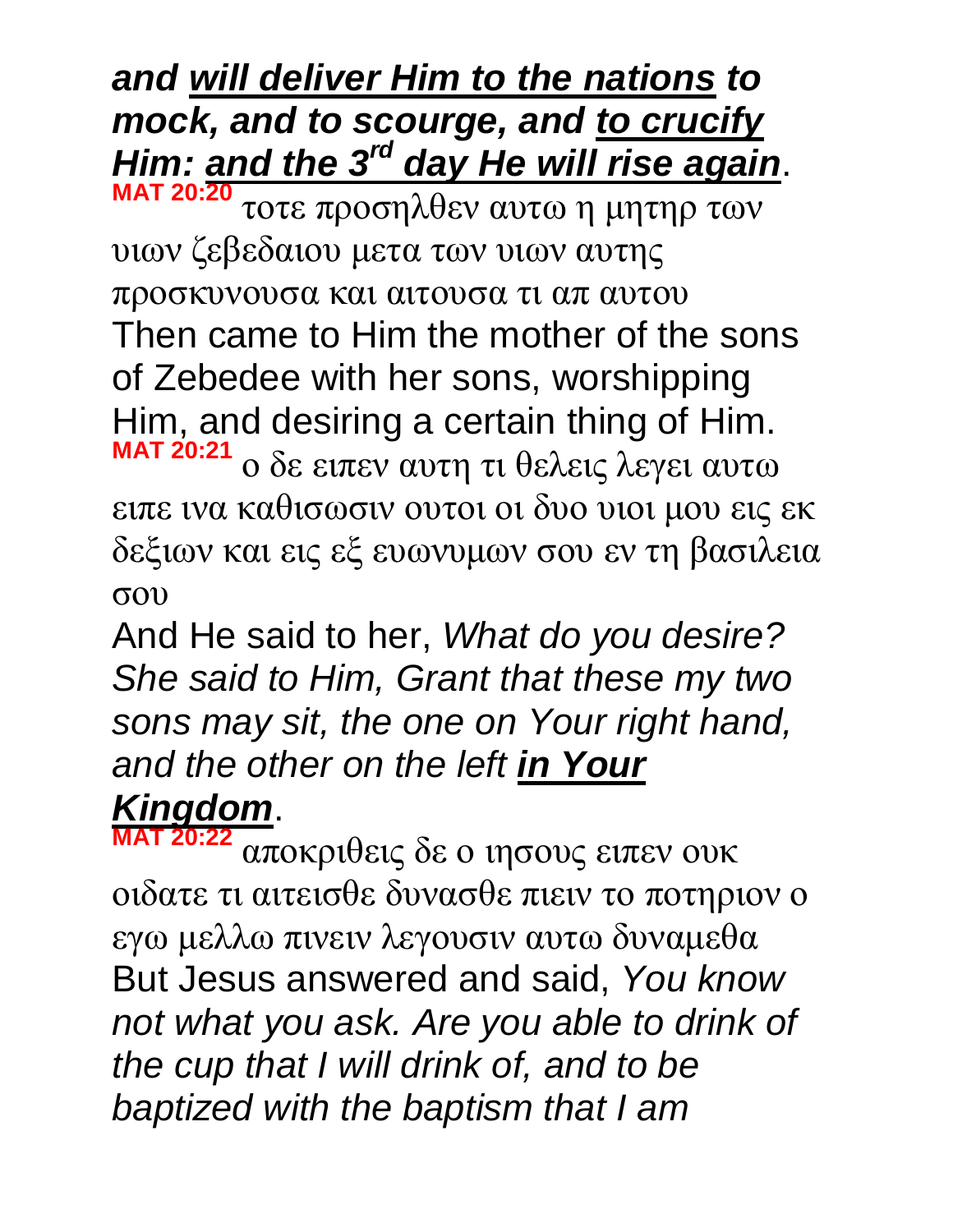*baptized with?* They said to Him, *We are able*.

**MAT 20:23** λεγει αυτοις το μεν ποτηριον μου πιεσθε το δε καθισαι εκ δεξιων μου και εξ ευωνυμων ουκ εστιν εμον δουναι αλλ οις ητοιμασται υπο του πατρος μου And He said to them, *You will drink indeed of My cup, and be baptized with the baptism that I am baptized with: but to sit on My right hand, and on My left, is not Mine to give, but it will be given to those for whom it is prepared of My* 

#### *Father*. **MAT 20:24**

και ακουσαντες οι δεκα ηγανακτησαν περι των δυο αδελφων

And when the ten heard it, they were indignant concerning the two brothers.

**MAT 20:25** ο δε ιησους προσκαλεσαμενος αυτους ειπεν οιδατε οτι οι αρχοντες των εθνων κατακυριευουσιν αυτων και οι μεγαλοι κατεξουσιαζουσιν αυτων

But Jesus called them to Him, and said, *You know that the princes of the nations exercise dominion over them, and those who are great exercise authority on them*.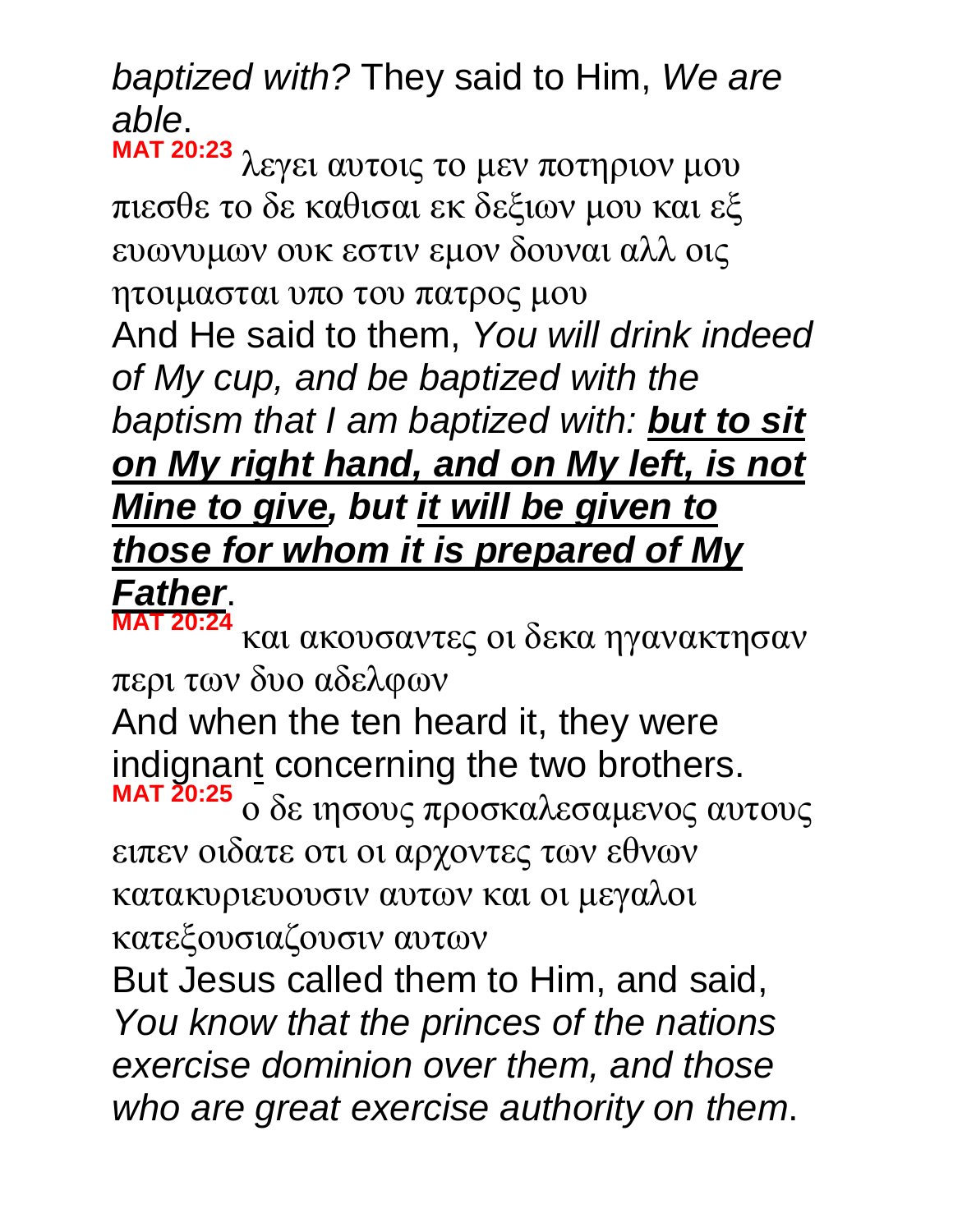**MAT 20:26** ουχ ουτως εστιν εν υμιν αλλ ος αν θελη εν υμιν μεγας γενεσθαι εσται υμων διακονος

#### *But it will not be so among you: but whoever will be great among you, let him be your servant*;

**MAT 20:27** και ος αν θελη εν υμιν ειναι πρωτος εσται υμων δουλος

*and whoever will be first among you, let him be your servant*:

**MAT 20:28** ωσπερ ο υιος του ανθρωπου ουκ ηλθεν διακονηθηναι αλλα διακονησαι και δουναι την ψυχην αυτου λυτρον αντι πολλων *even as the Son of Man came not to be served, but to serve, and to give His life a ransom for many*.

**MAT 20:29** και εκπορευομενων αυτων απο ιεριχω ηκολουθησεν αυτω οχλος πολυς

And as they departed from Jericho, a large crowd followed Him.

**MAT 20:30** και ιδου δυο τυφλοι καθημενοι παρα την οδον ακουσαντες οτι ιησους παραγει εκραξαν λεγοντες κυριε ελεησον ημας υιος δαυιδ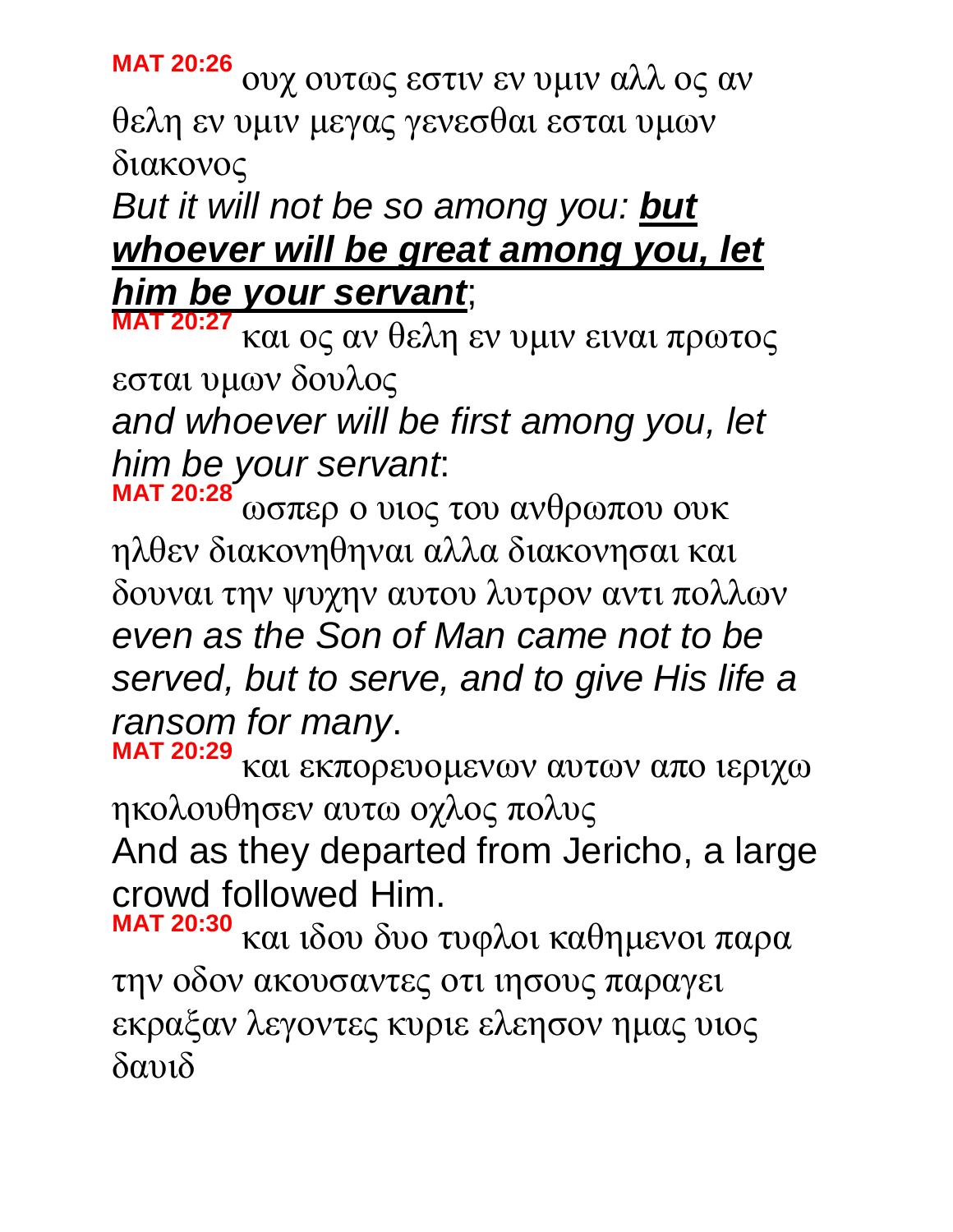And, behold, two blind men sitting by the way side, when they heard that Jesus passed by, cried out, saying, *Have mercy on us, Oh Lord, You Son of David*. **MAT 20:31**

ο δε οχλος επετιμησεν αυτοις ινα σιωπησωσιν οι δε μειζον εκραξαν λεγοντες κυριε ελεησον ημας υιος δαυιδ

And the crowd rebuked them, in order that they should hold their peace: but they cried the more, saying, *Have mercy on us, Oh Lord, You Son of David*.

**MAT 20:32** και στας ιησους εφωνησεν αυτους και ειπεν τι θελετε ποιησω υμιν

And Jesus stood still, and called them, and said, *What will you that I will do to you?*

**MAT 20:33** λεγουσιν αυτω κυριε ινα ανοιγωσιν οι οφθαλμοι ημων

They say to Him, *Lord, that our eyes may be opened*.

**MAT 20:34** σπλαγχνισθεις δε ο ιησους ηψατο των ομματων αυτων και ευθεως ανεβλεψαν και ηκολουθησαν αυτω

But Jesus had compassion on them, and touched their eyes: and immediately their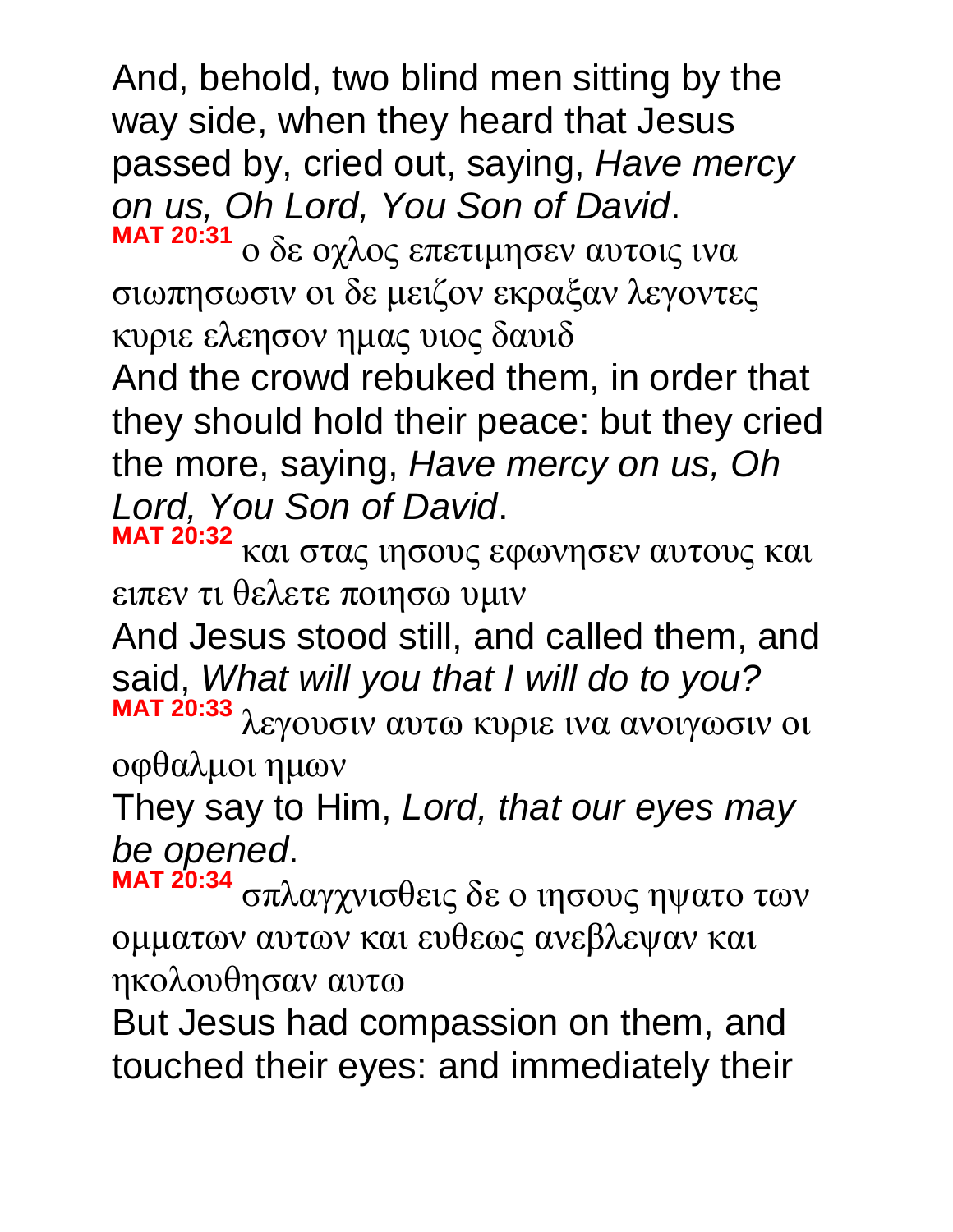eyes received sight, and they followed Him. **MAT 21:1**

και οτε ηγγισαν εις ιεροσολυμα και ηλθον εις βηθφαγη εις το ορος των ελαιων τοτε ιησους απεστειλεν δυο μαθητας

And when they drew near to Jerusalem, and were come to Bethphage, to the mount of Olives, then Jesus sent two disciples,

**MAT 21:2** λεγων αυτοις πορευεσθε εις την κωμην την κατεναντι υμων και ευθεως ευρησετε ονον δεδεμενην και πωλον μετ αυτης λυσαντες αγαγετε μοι

saying to them, *Go into the village near by, and immediately you will find a donkey tied, and a colt with her: loose them, and bring them to Me*.

**MAT 21:3** και εαν τις υμιν ειπη τι ερειτε οτι ο κυριος αυτων χρειαν εχει ευθυς δε αποστελει αυτους

*And if any one say anything to you, you will say, 'The Lord has need of them'; and immediately he will send them*.

**MAT 21:4** τουτο δε γεγονεν ινα πληρωθη το ρηθεν δια του προφητου λεγοντος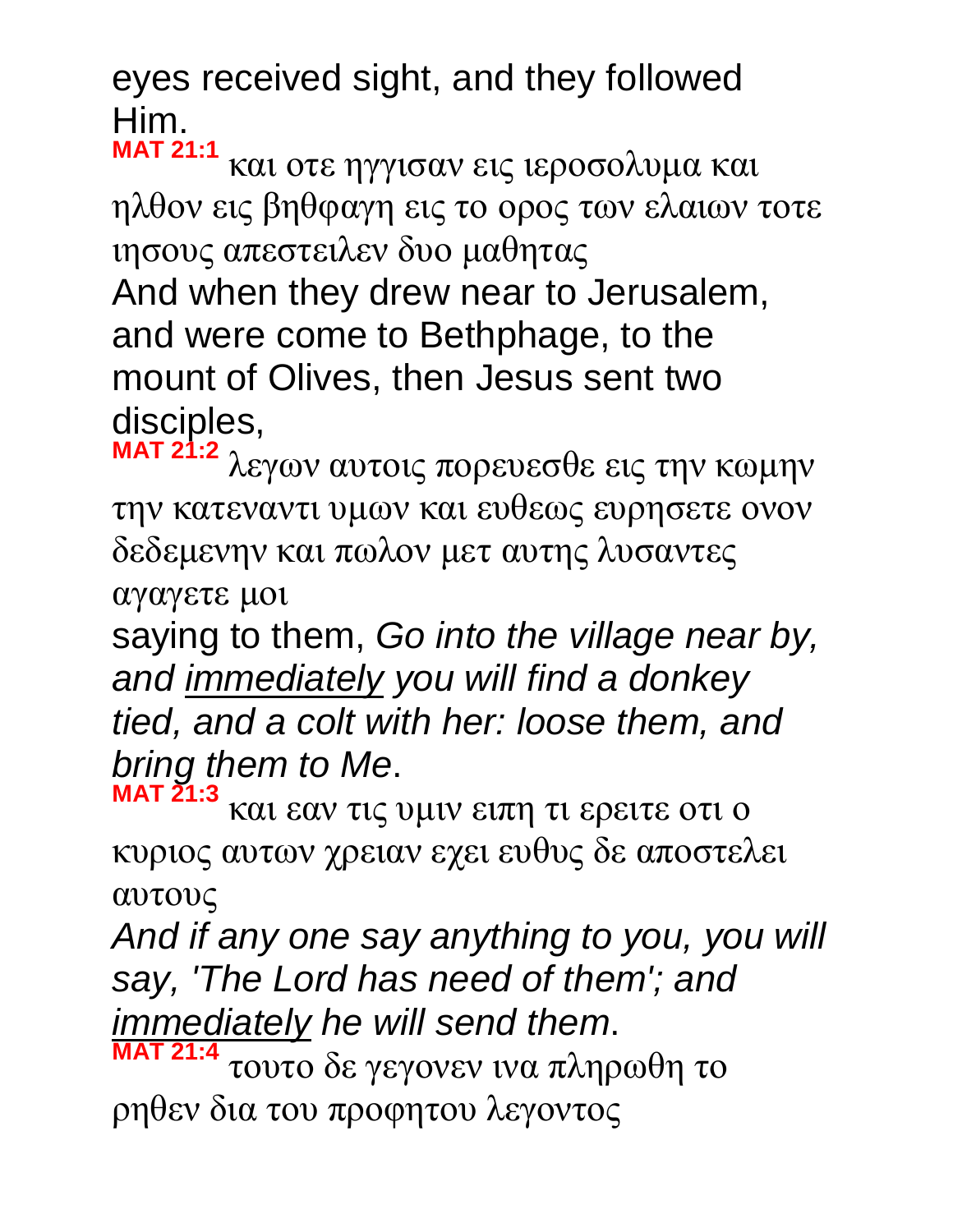But this was done, in order that it might be fulfilled which was spoken by the prophet, saying,

**MAT 21:5** ειπατε τη θυγατρι σιων ιδου ο βασιλευς σου ερχεται σοι πραυς και επιβεβηκως επι ονον και επι πωλον υιον υποζυγιου

*Tell the daughter of Sion, Behold, your King comes to you, meek, and sitting on a donkey, and a colt the foal of a donkey* [ZEC 9:9].

**MAT 21:6** πορευθεντες δε οι μαθηται και ποιησαντες καθως συνεταξεν αυτοις ο ιησους And the disciples went, and did as Jesus commanded them,

**MAT 21:7** ηγαγον την ονον και τον πωλον και επεθηκαν επ αυτων τα ιματια και επεκαθισεν επανω αυτων

and brought the donkey, and the colt, and put on them their clothes, and they set Him thereon.

**MAT 21:8** ο δε πλειστος οχλος εστρωσαν εαυτων τα ιματια εν τη οδω αλλοι δε εκοπτον κλαδους απο των δενδρων και εστρωννυον εν τη οδω And a very great multitude spread their garments in the way; others cut down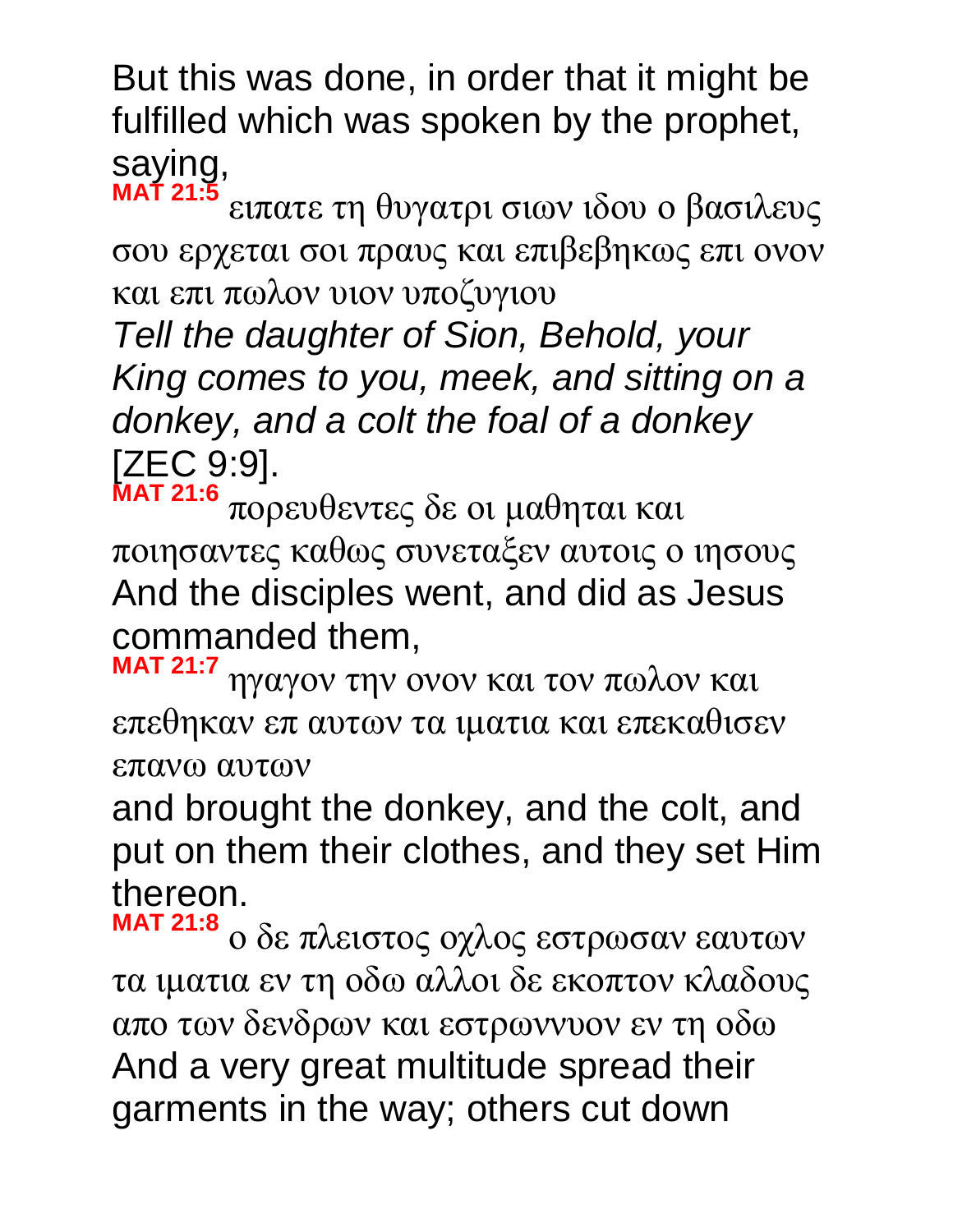branches from the trees, and spread them in the way. **MAT 21:9**

οι δε οχλοι οι προαγοντες αυτον και οι ακολουθουντες εκραζον λεγοντες ωσαννα τω υιω δαυιδ ευλογημενος ο ερχομενος εν ονοματι κυριου ωσαννα εν τοις υψιστοις And the multitudes who went before, and who followed, cried, saying, *Hosanna to the Son of David: Blessed is He Who comes in the name of the Lord; Hosanna in the highest*.

**MAT 21:10** και εισελθοντος αυτου εις ιεροσολυμα εσεισθη πασα η πολις λεγουσα τις εστιν ουτος And when He was come into Jerusalem, all the city was moved, saying, *Who is this*? **MAT 21:11** οι δε οχλοι ελεγον ουτος εστιν ο προφητης ιησους ο απο ναζαρεθ της γαλιλαιας And the multitude said, *This is Jesus the Prophet of Nazareth of Galilee*.

**MAT 21:12** και εισηλθεν ιησους εις το ιερον και εξεβαλεν παντας τους πωλουντας και αγοραζοντας εν τω ιερω και τας τραπεζας των κολλυβιστων κατεστρεψεν και τας καθεδρας των πωλουντων τας περιστερας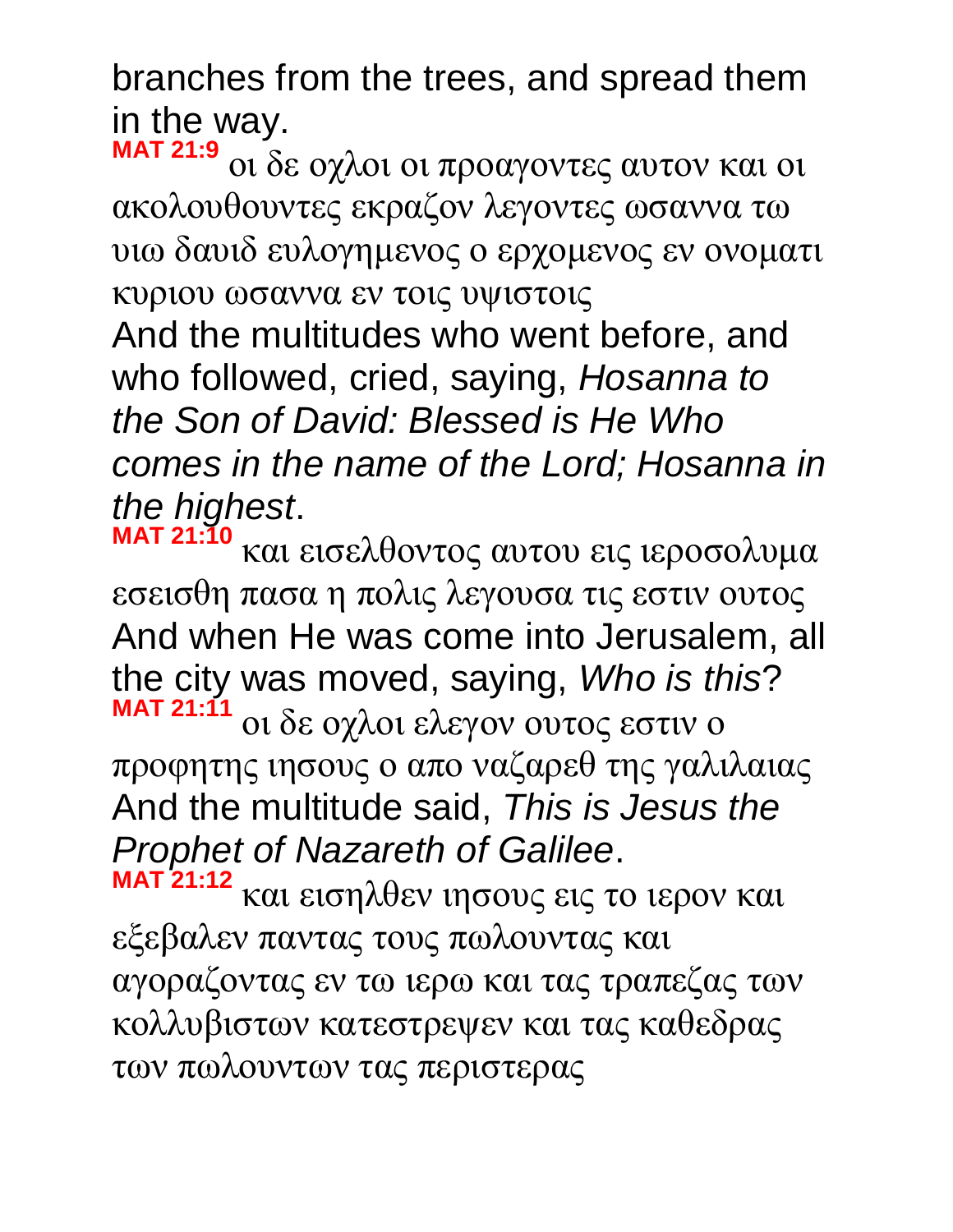And Jesus went into the temple of God, and cast out all those who sold and bought in the temple, and overthrew the tables of the money-changers, and the seats of those who sold doves,

**MAT 21:13** και λεγει αυτοις γεγραπται ο οικος μου οικος προσευχης κληθησεται υμεις δε αυτον ποιειτε σπηλαιον ληστων

and says to them, *It is written, 'My house will be called the House of Prayer'* [ISA 56:7]*; but you have made it a den of thieves*. **MAT 21:14**

και προσηλθον αυτω τυφλοι και χωλοι εν τω ιερω και εθεραπευσεν αυτους And the blind and the lame came to Him in the temple; and He healed them. **MAT 21:15** ιδοντες δε οι αρχιερεις και οι γραμματεις τα θαυμασια α εποιησεν και τους παιδας τους κραζοντας εν τω ιερω και λεγοντας ωσαννα τω υιω δαυιδ ηγανακτησαν And when the chief priests and scribes saw the wonderful things that He did, and the children crying in the temple, and saying, *Hosanna to the Son of David; they were very displeased*,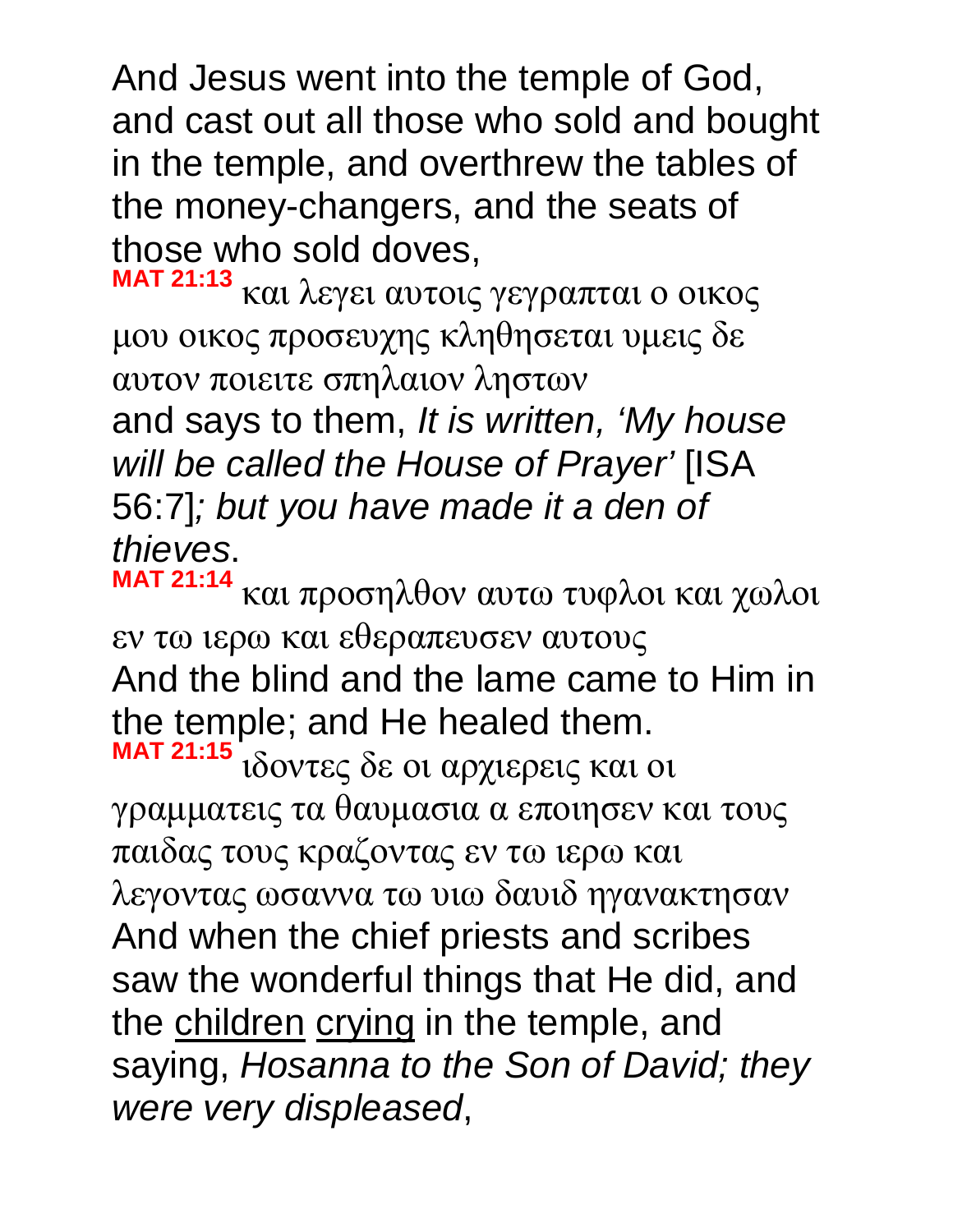**MAT 21:16**

και ειπαν αυτω ακουεις τι ουτοι λεγουσιν ο δε ιησους λεγει αυτοις ναι ουδεποτε ανεγνωτε οτι εκ στοματος νηπιων και θηλαζοντων κατηρτισω αινον

and said to Him, *Do You hear what these say?* And Jesus said to them, *Yes; have you never read, 'Out of the mouth of babies and sucklings you have perfected praise*?[PSA 8:2].

**MAT 21:17** και καταλιπων αυτους εξηλθεν εξω της πολεως εις βηθανιαν και ηυλισθη εκει And He left them, and went out of the city into Bethany; and He lodged there.

**MAT 21:18** πρωι δε επαναγαγων εις την πολιν επεινασεν

Now in the morning as He returned into the city, He was hungry.

**MAT 21:19** και ιδων συκην μιαν επι της οδου ηλθεν επ αυτην και ουδεν ευρεν εν αυτη ει μη φυλλα μονον και λεγει αυτη ου μηκετι εκ σου καρπος γενηται εις τον αιωνα και εξηρανθη παραχρημα η συκη

And when He saw a fig tree on the way, He came to it, and found nothing on it except leaves, and said to it, *Let no fruit*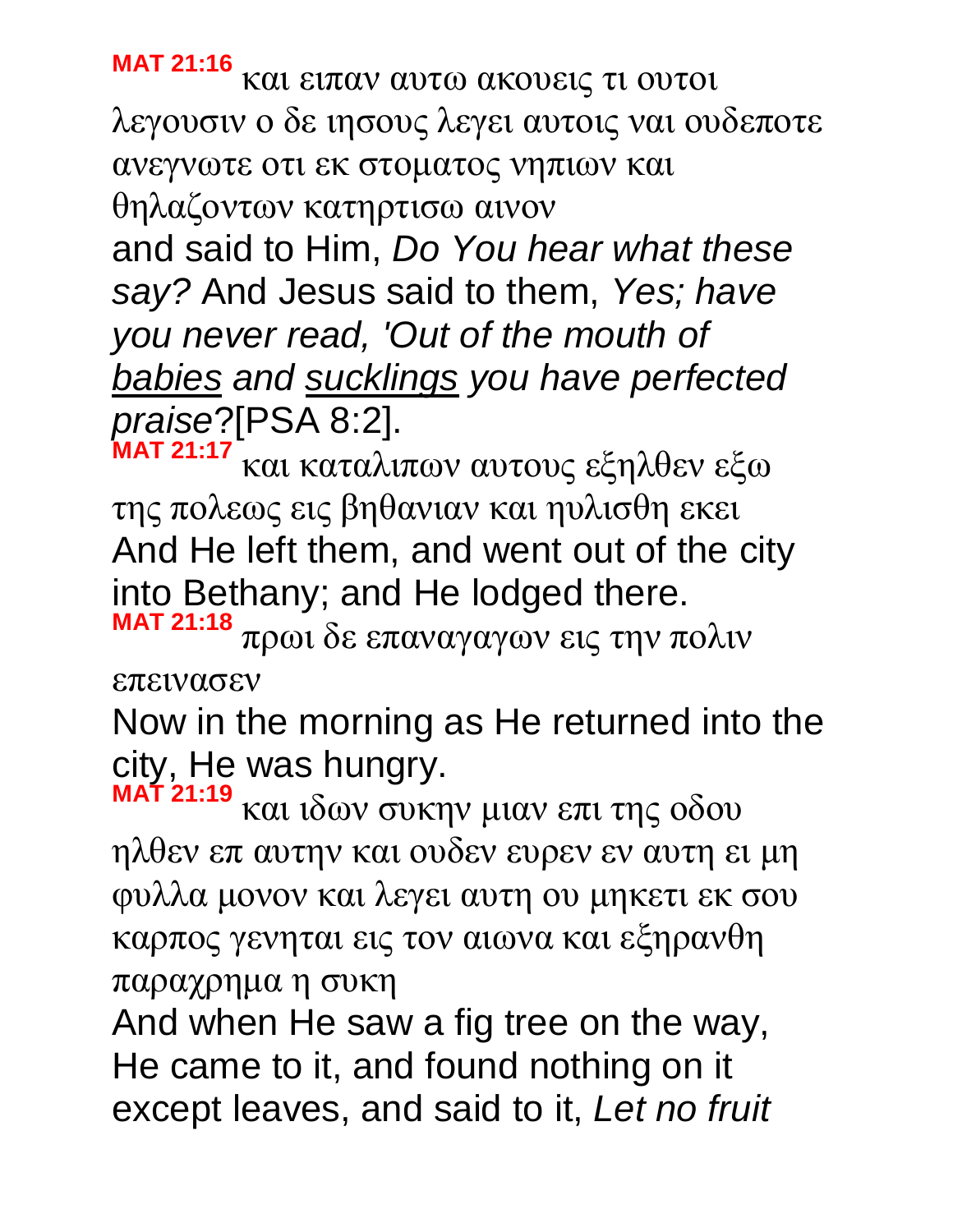*grow on you henceforward for ever. And immediately the fig tree withered away*. **MAT 21:20** και ιδοντες οι μαθηται εθαυμασαν λεγοντες πως παραχρημα εξηρανθη η συκη And when the disciples saw it, they marveled, saying, *How quickly the fig tree has withered away!*

**MAT 21:21** αποκριθεις δε ο ιησους ειπεν αυτοις αμην λεγω υμιν εαν εχητε πιστιν και μη διακριθητε ου μονον το της συκης ποιησετε αλλα καν τω ορει τουτω ειπητε αρθητι και βληθητι εις την θαλασσαν γενησεται Jesus answered and said to them, *Assuredly I say to you, 'If you have faith*, *and doubt not, you will not only do this which is done to the fig tree, but also if you will say to this mountain, Be removed and be cast into the sea; it will be done*. **MAT 21:22**

και παντα οσα αν αιτησητε εν τη προσευχη πιστευοντες λημψεσθε *And all things, whatever you will ask in prayer, believing, you will receive* [See 1JO

5:14]. **MAT 21:23**

και ελθοντος αυτου εις το ιερον προσηλθον αυτω διδασκοντι οι αρχιερεις και οι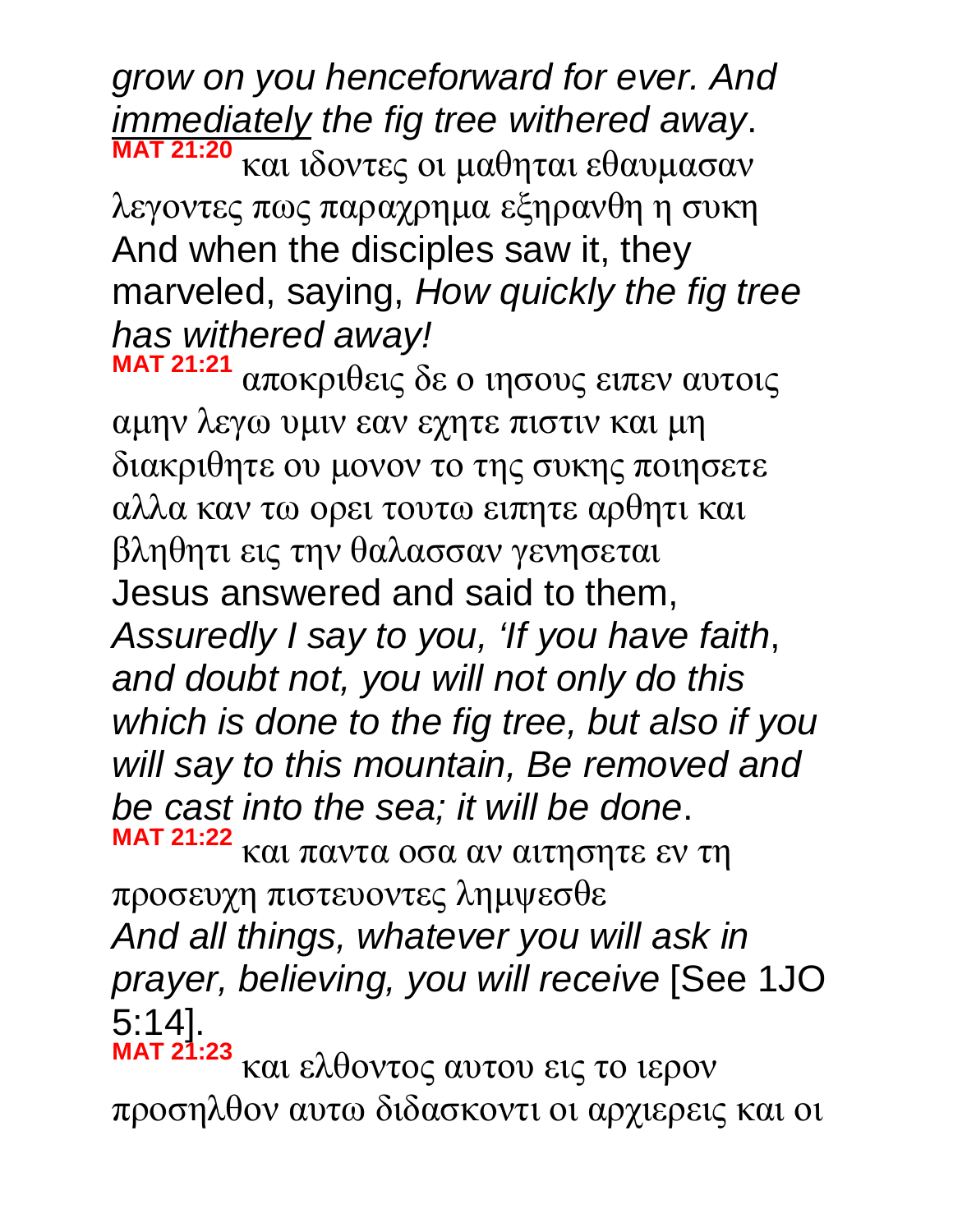πρεσβυτεροι του λαου λεγοντες εν ποια εξουσια ταυτα ποιεις και τις σοι εδωκεν την εξουσιαν ταυτην

And when He had gone into the temple, the chief priests and the elders of the people came to Him, as He was teaching, and said, *By what authority do you do these things? And who gave You this authority?* 

**MAT 21:24** αποκριθεις δε ο ιησους ειπεν αυτοις ερωτησω υμας καγω λογον ενα ον εαν ειπητε μοι καγω υμιν ερω εν ποια εξουσια ταυτα ποιω But Jesus answered and said to them, *I also will ask you one thing, which if you tell Me, I will also tell you by what authority I do these things*.

**MAT 21:25** το βαπτισμα το ιωαννου ποθεν ην εξ ουρανου η εξ ανθρωπων οι δε διελογιζοντο εν εαυτοις λεγοντες εαν ειπωμεν εξ ουρανου ερει ημιν δια τι ουν ουκ επιστευσατε αυτω *The baptism of John, where did it come from? From Heaven, or of men?* And they reasoned among themselves, saying, *If we will say, From Heaven; He will say to us, Why did you not then believe Him?*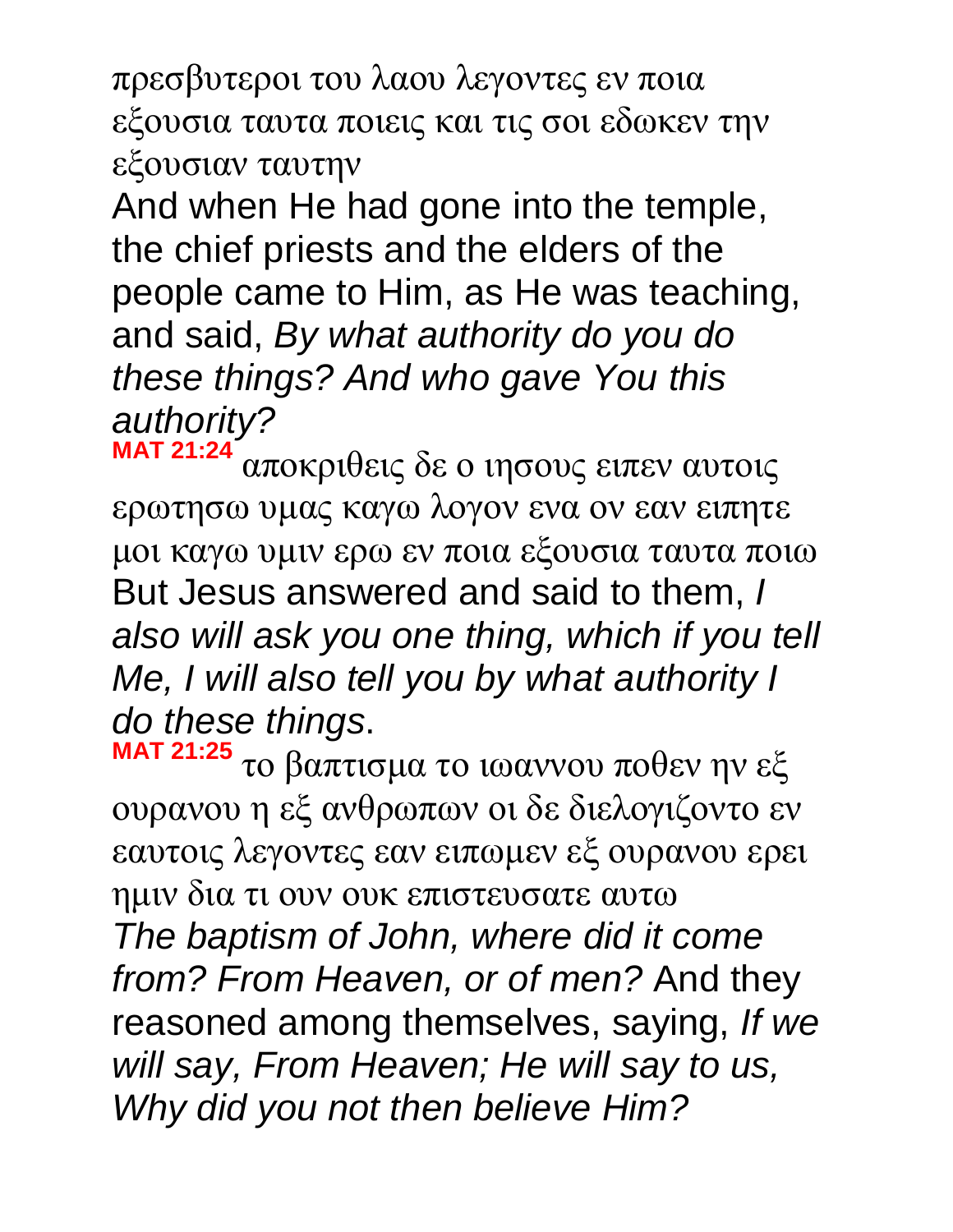**MAT 21:26** εαν δε ειπωμεν εξ ανθρωπων φοβουμεθα τον οχλον παντες γαρ ως προφητην εχουσιν τον ιωαννην

*But if we will say, Of men; we fear the people; for all hold John as a prophet*. **MAT 21:27**

και αποκριθεντες τω ιησου ειπαν ουκ οιδαμεν εφη αυτοις και αυτος ουδε εγω λεγω υμιν εν ποια εξουσια ταυτα ποιω

They answered Jesus and said, *We cannot tell*. He said to them, *Neither will I tell you by what authority I do these things*.

**MAT 21:28** τι δε υμιν δοκει ανθρωπος ειχεν τεκνα δυο προσελθων τω πρωτω ειπεν τεκνον υπαγε σημερον εργαζου εν τω αμπελωνι

*But what do you think? A certain man had two sons; and he came to the first, and said, 'Son, go work to day in my vineyard*.' **MAT 21:29** ο δε αποκριθεις ειπεν εγω κυριε και ουκ απηλθεν

He answered and said, *I will not: but afterward he repented and went*.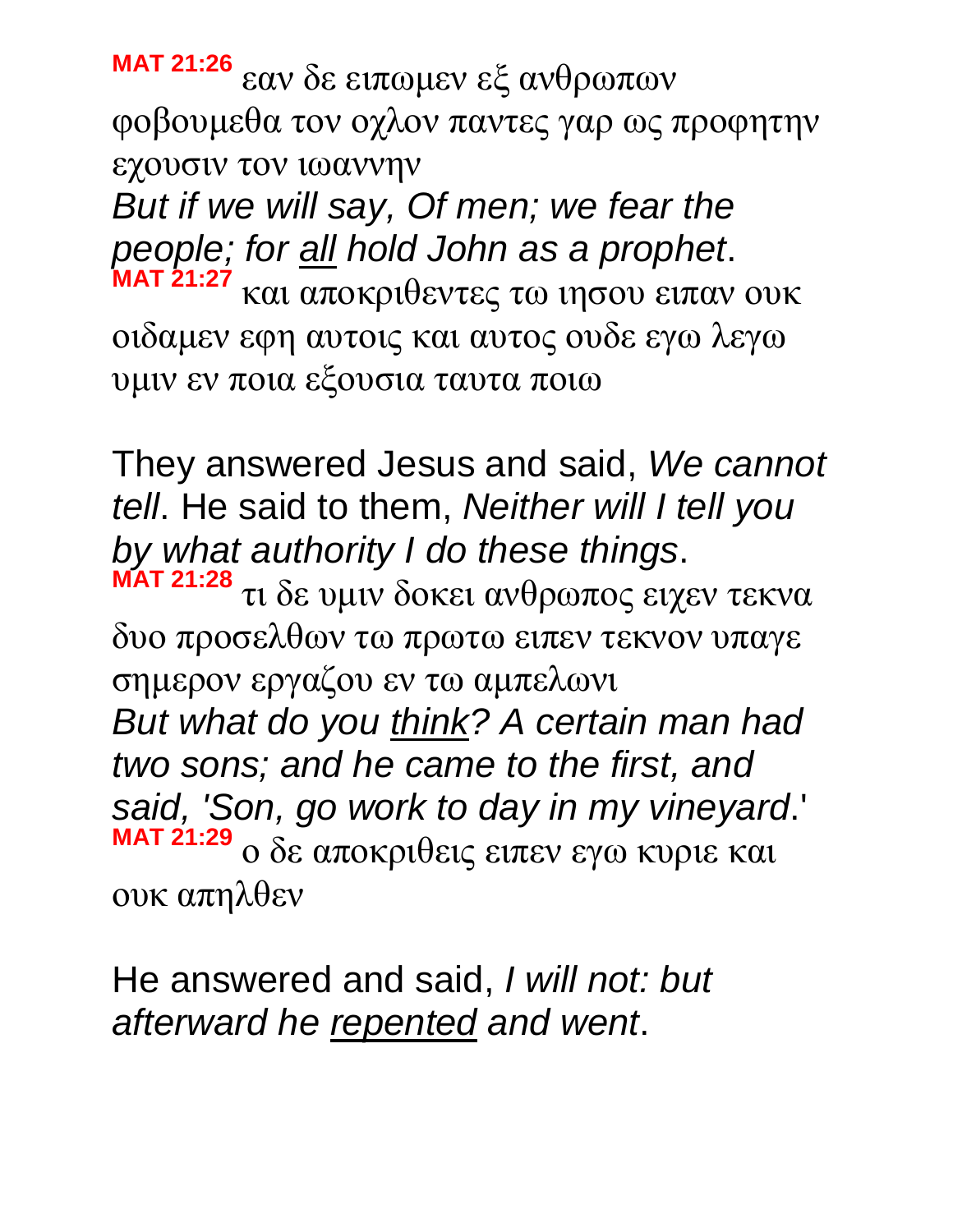**MAT 21:30** προσελθων δε τω δευτερω ειπεν ωσαυτως ο δε αποκριθεις ειπεν ου θελω υστερον μεταμεληθεις απηλθεν *And he came to the second, and said likewise. And he answered and said, I go, sir: and went not*. **MAT 21:31**

τις εκ των δυο εποιησεν το θελημα του πατρος λεγουσιν ο υστερος λεγει αυτοις ο ιησους αμην λεγω υμιν οτι οι τελωναι και αι πορναι προαγουσιν υμας εις την βασιλειαν του θεου

*Which of the two did the will of his father?* They say to him, *The first*. Jesus said to them, *Truly I say to you, That the tax collectors and the harlots go into the Kingdom of God before you*.

**MAT 21:32** ηλθεν γαρ ιωαννης προς υμας εν οδω δικαιοσυνης και ουκ επιστευσατε αυτω οι δε τελωναι και αι πορναι επιστευσαν αυτω υμεις δε ιδοντες ουδε μετεμεληθητε υστερον του πιστευσαι αυτω

*For John came to you in the way of righteousness, and you did not believe him: but the tax collectors and the harlots believed him: and you, when you had seen*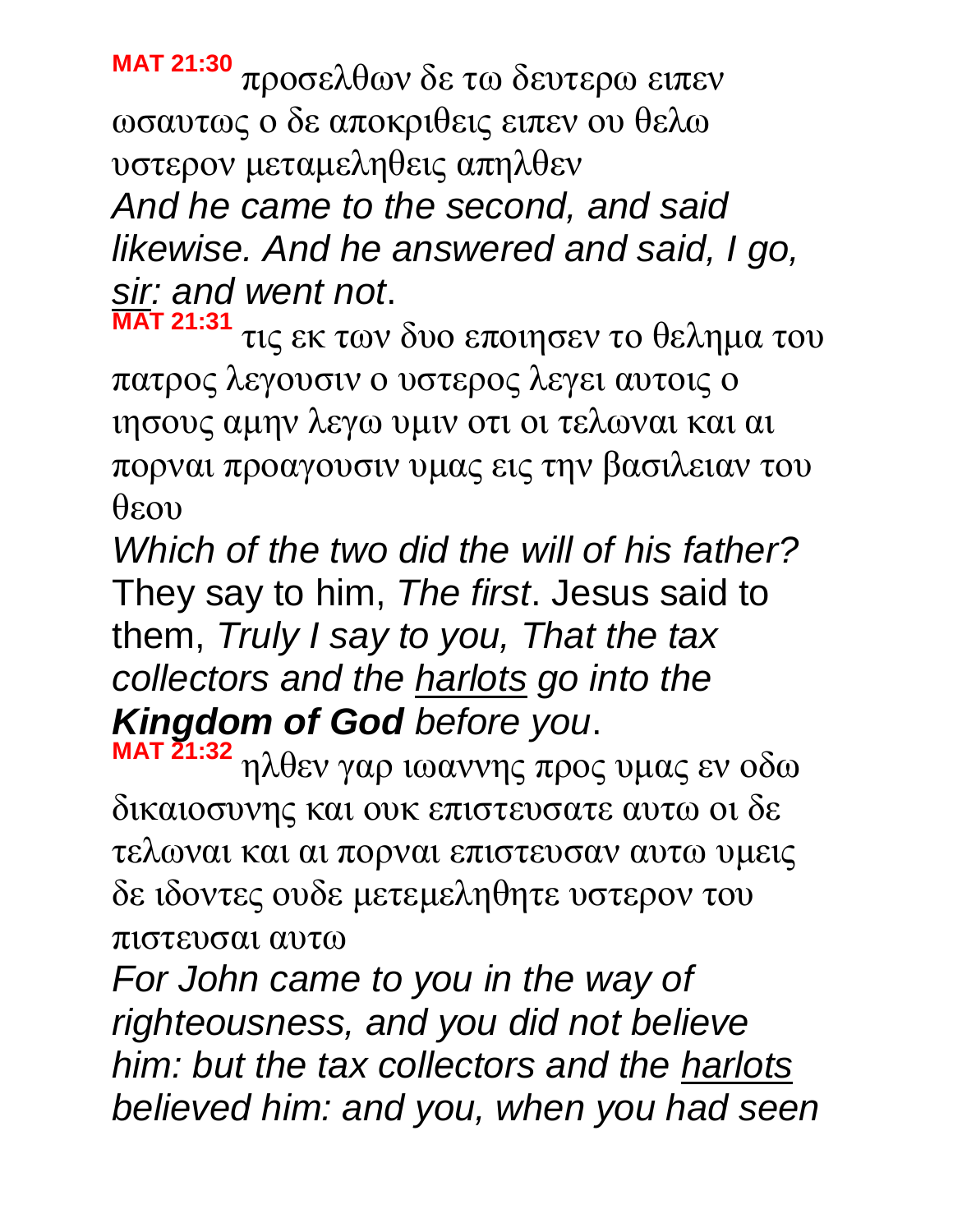# *it, repented not afterward, that you might believe him*.

**MAT 21:33** αλλην παραβολην ακουσατε ανθρωπος ην οικοδεσποτης οστις εφυτευσεν αμπελωνα και φραγμον αυτω περιεθηκεν και ωρυξεν εν αυτω ληνον και ωκοδομησεν πυργον και εξεδετο αυτον γεωργοις και απεδημησεν

Hear another parable: *There was a certain householder, who planted a vineyard, and hedged it round about, and dug a winepress in it, and built a tower, and let it out to husbandmen, and went into a far country*:

**MAT 21:34** οτε δε ηγγισεν ο καιρος των καρπων απεστειλεν τους δουλους αυτου προς τους γεωργους λαβειν τους καρπους αυτου *and when the time of the fruit drew near, he sent his servants to the husbandmen, that they might receive the fruit of it*. **MAT 21:35** και λαβοντες οι γεωργοι τους δουλους αυτου ον μεν εδειραν ον δε απεκτειναν ον δε ελιθοβολησαν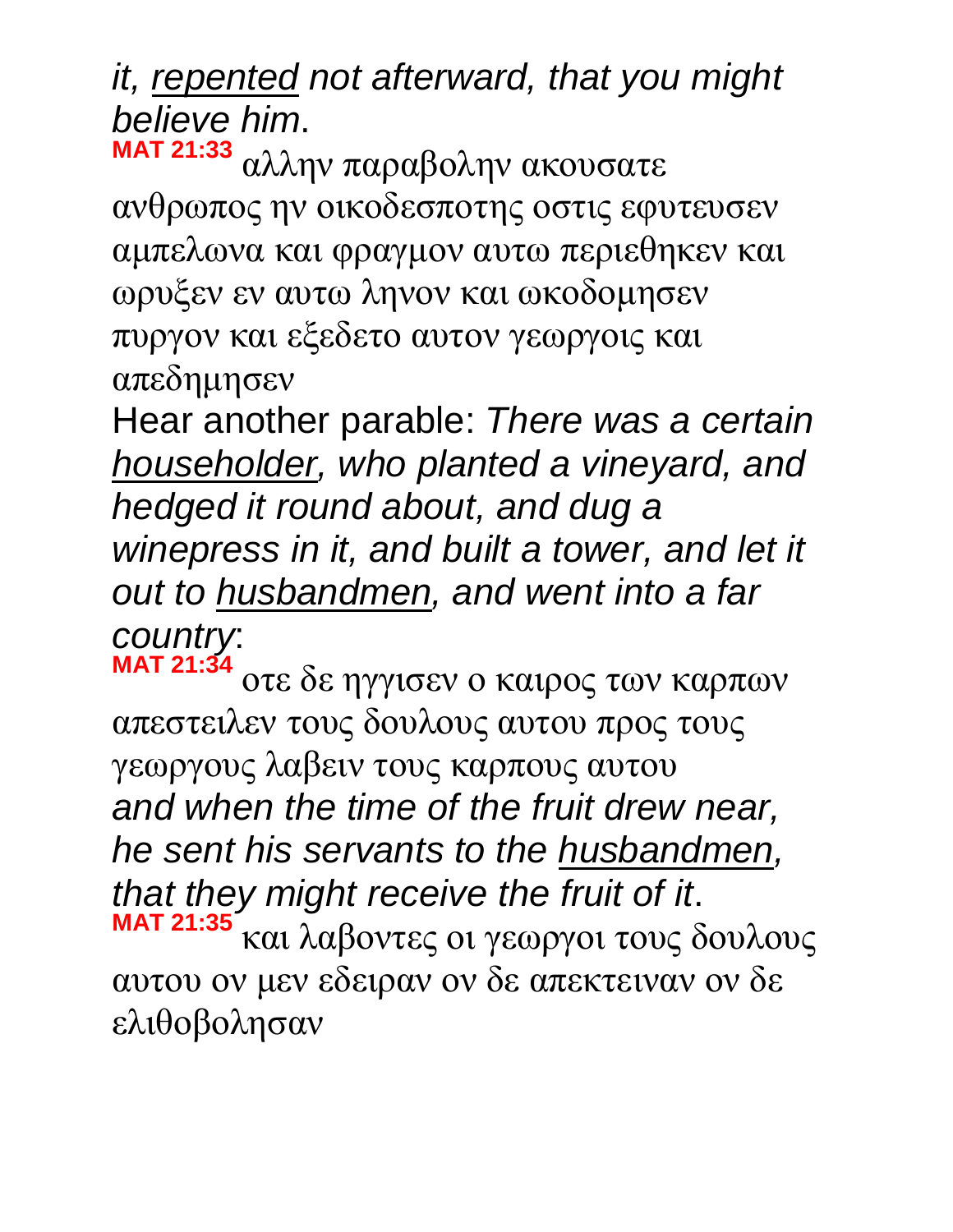*And the husbandmen took his servants, and beat one, killed another and stoned another*.

**MAT 21:36** παλιν απεστειλεν αλλους δουλους πλειονας των πρωτων και εποιησαν αυτοις ωσαυτως

*Again, he sent other servants more than the first time: and they did to them likewise*. **MAT 21:37** υστερον δε απεστειλεν προς αυτους

τον υιον αυτου λεγων εντραπησονται τον υιον μου

*But last of all he sent to them his son, saying, 'They will honor my son*.'

**MAT 21:38** οι δε γεωργοι ιδοντες τον υιον ειπον εν εαυτοις ουτος εστιν ο κληρονομος δευτε αποκτεινωμεν αυτον και σχωμεν την κληρονομιαν αυτου

*But when the husbandmen saw the son, they said among themselves, 'This is the heir; come, let us kill him, and let us seize his inheritance*.'

**MAT 21:39** και λαβοντες αυτον εξεβαλον εξω του αμπελωνος και απεκτειναν *And they caught him, and cast him out of the vineyard and killed him*.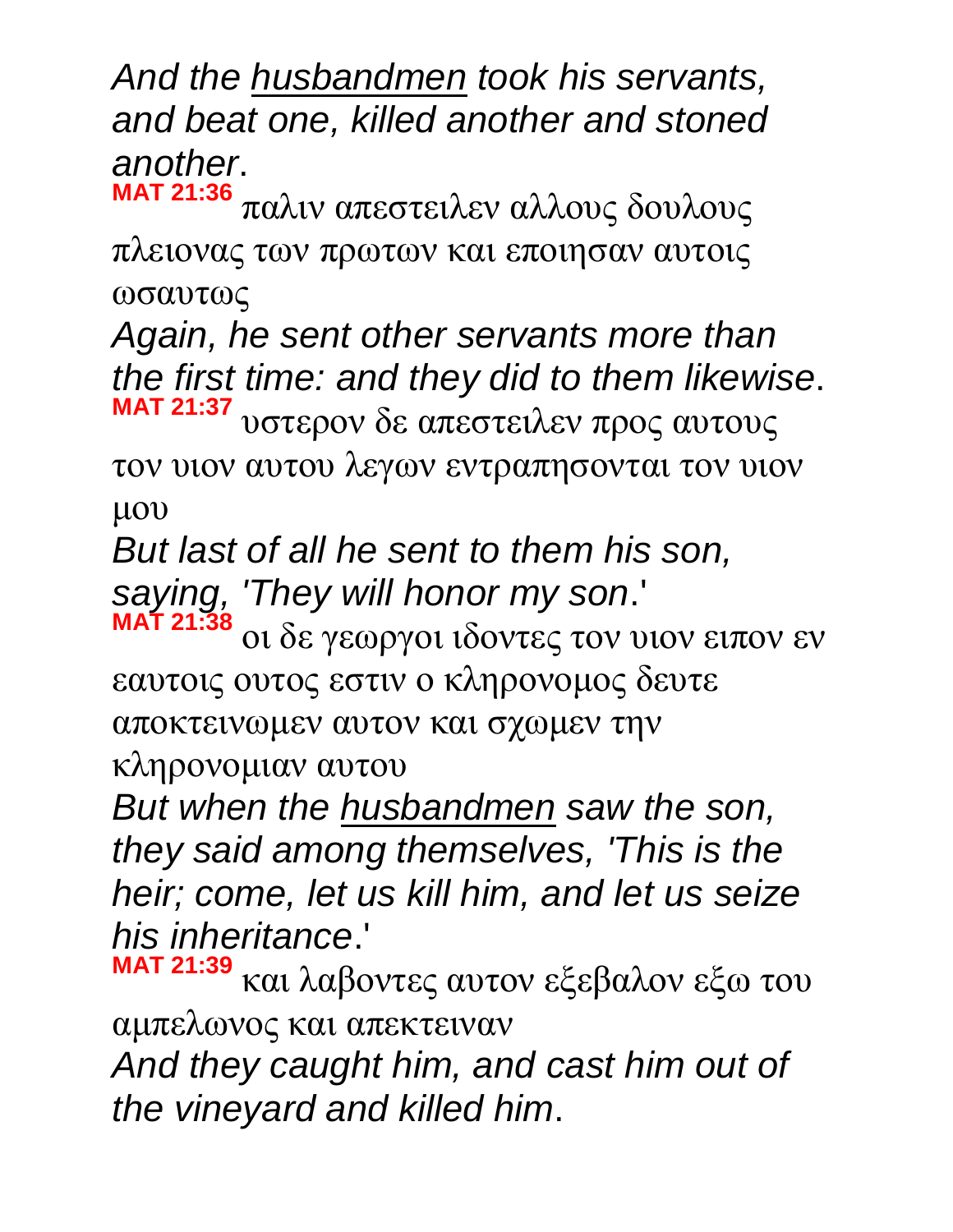**MAT 21:40** οταν ουν ελθη ο κυριος του αμπελωνος τι ποιησει τοις γεωργοις εκεινοις *When the lord of the vineyard comes, what will he do to those husbandmen?*

**MAT 21:41** λεγουσιν αυτω κακους κακως απολεσει αυτους και τον αμπελωνα εκδωσεται αλλοις γεωργοις οιτινες αποδωσουσιν αυτω τους καρπους εν τοις καιροις αυτων *They said to him, He will destroy those wicked men, and will let out his vineyard to other husbandmen, who will give him the fruit in their seasons*.

**MAT 21:42** λεγει αυτοις ο ιησους ουδεποτε ανεγνωτε εν ταις γραφαις λιθον ον απεδοκιμασαν οι οικοδομουντες ουτος εγενηθη εις κεφαλην γωνιας παρα κυριου εγενετο αυτη και εστιν θαυμαστη εν οφθαλμοις ημων Jesus says to them, *Have you never read in the Scriptures, 'The Stone which the builders rejected, the same is become the head of the corner: this is the Lord's doing, and it is marvelous in our eyes'* [PSA 118:22-23]*?*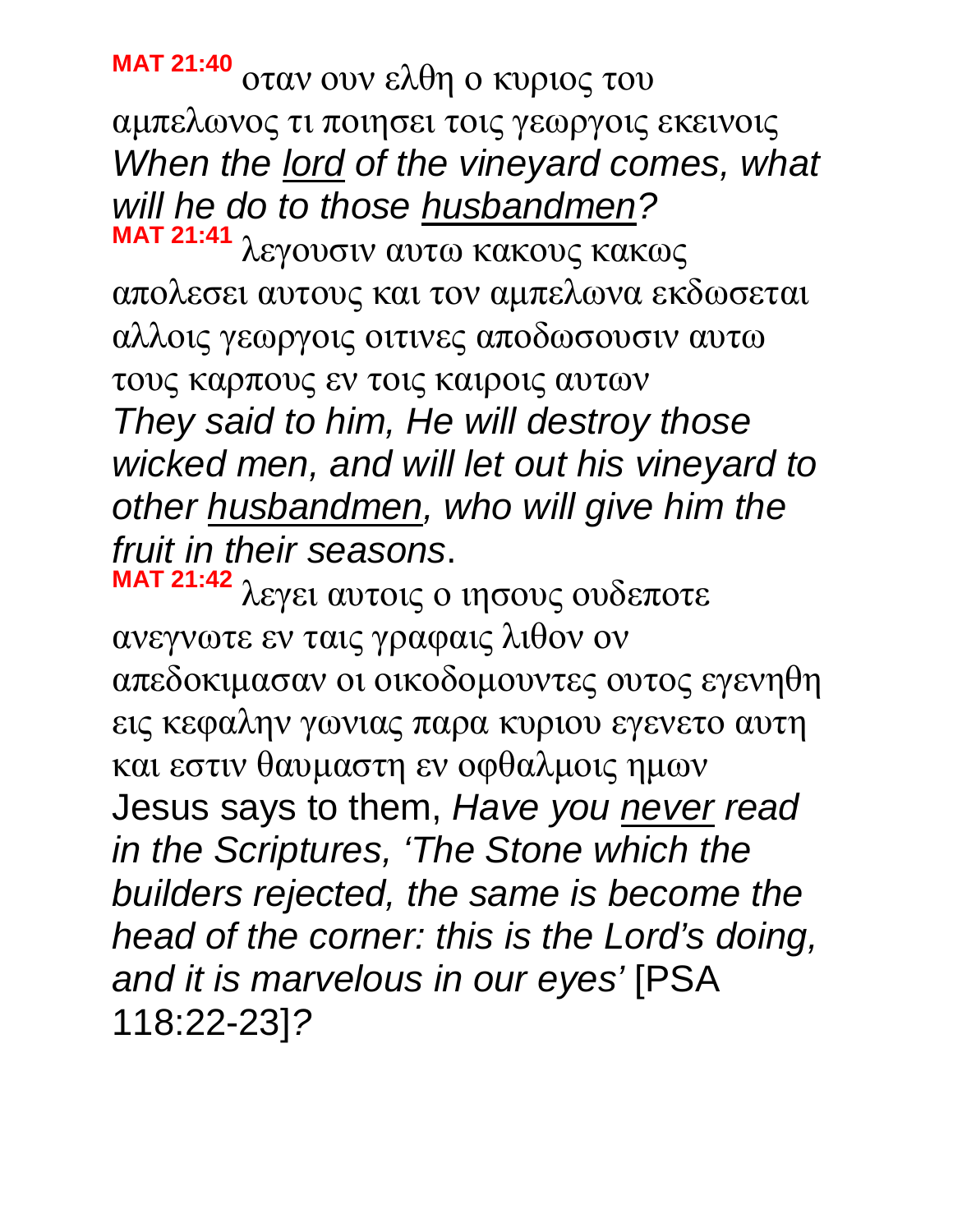**MAT 21:43** δια τουτο λεγω υμιν οτι αρθησεται αφ υμων η βασιλεια του θεου και δοθησεται εθνει ποιουντι τους καρπους αυτης

*Therefore say I to you, The Kingdom of God will be taken from you and given to a nation bringing forth the fruit thereof*.

**MAT 21:44** και ο πεσων επι τον λιθον τουτον συνθλασθησεται εφ ον δ αν πεση λικμησει αυτον

*And whoever will fall on this Stone will be broken: but on whomever it will fall, it will grind him to powder*.

**MAT 21:45** και ακουσαντες οι αρχιερεις και οι φαρισαιοι τας παραβολας αυτου εγνωσαν οτι περι αυτων λεγει

#### **Now when the chief priests and Pharisees had heard His parables, they understood that He spoke of them**.

**MAT 21:46** και ζητουντες αυτον κρατησαι εφοβηθησαν τους οχλους επει εις προφητην αυτον ειχον

But when they tried to lay hands on Him, they feared the multitude, because they [the multitude] took Him to be a prophet.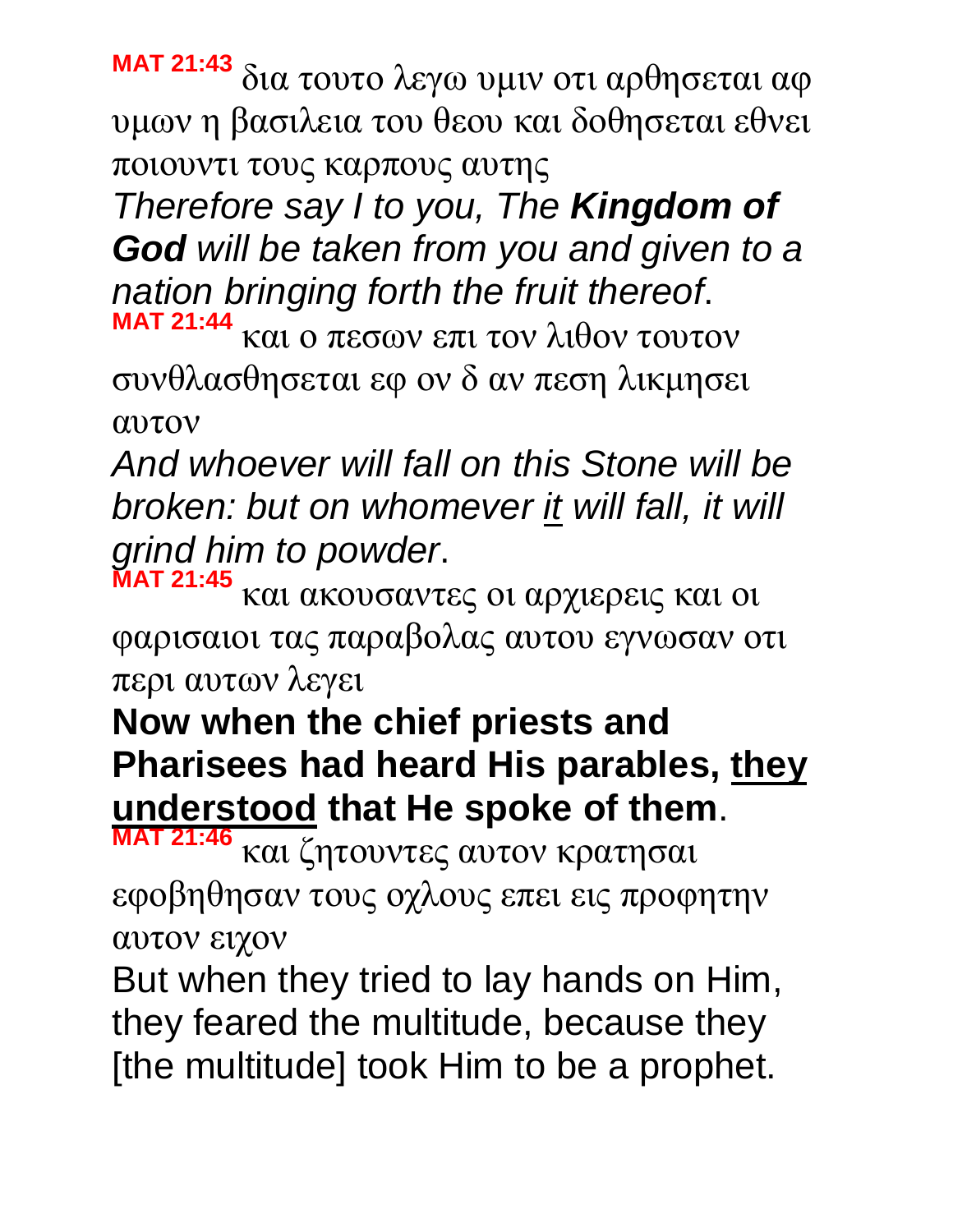**MAT 22:1** και αποκριθεις ο ιησους παλιν ειπεν εν παραβολαις αυτοις λεγων

Jesus answered again and said in parables to them saying,

**MAT 22:2** ωμοιωθη η βασιλεια των ουρανων ανθρωπω βασιλει οστις εποιησεν γαμους τω υιω αυτου

*The Kingdom of Heaven is like a certain king, who made a wedding for his son*,

**MAT 22:3** και απεστειλεν τους δουλους αυτου καλεσαι τους κεκλημενους εις τους γαμους και ουκ ηθελον ελθειν

*and sent forth his servants to call those who were bidden to the wedding: and they would not come*.

**MAT 22:4** παλιν απεστειλεν αλλους δουλους λεγων ειπατε τοις κεκλημενοις ιδου το αριστον μου ητοιμακα οι ταυροι μου και τα σιτιστα τεθυμενα και παντα ετοιμα δευτε εις τους γαμους

*Again, he sent forth other servants saying, Tell those who are bidden, 'Behold, I have prepared my dinner. My oxen and my fat calves are killed, and all things are ready: come to the wedding*.'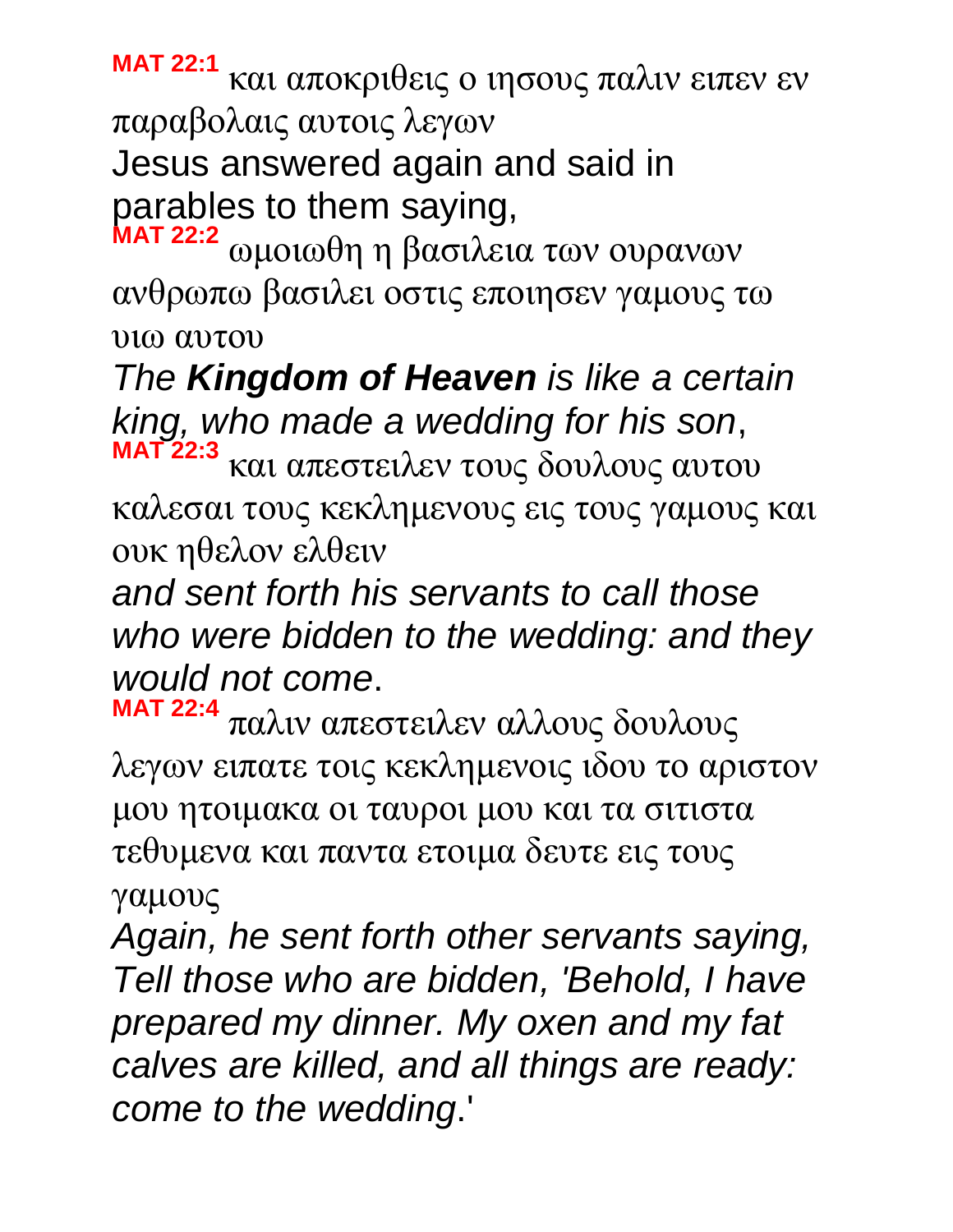**MAT 22:5** οι δε αμελησαντες απηλθον ος μεν εις τον ιδιον αγρον ος δε επι την εμποριαν αυτου *But they made light of it, and went their ways, one to his farm, another to his business*:

**MAT 22:6** οι δε λοιποι κρατησαντες τους δουλους αυτου υβρισαν και απεκτειναν *and the rest took his servants, and treated them shamefully and killed them*.

**MAT 22:7** ο δε βασιλευς ωργισθη και πεμψας τα στρατευματα αυτου απωλεσεν τους φονεις εκεινους και την πολιν αυτων ενεπρησεν *But when the king heard thereof, he was angry: and he sent his armies, and destroyed those murderers, and burned their city*.

**MAT 22:8** τοτε λεγει τοις δουλοις αυτου ο μεν γαμος ετοιμος εστιν οι δε κεκλημενοι ουκ ησαν αξιοι

*Then he said to his servants, 'The wedding is ready, but those who were invited were not worthy*.

**MAT 22:9** πορευεσθε ουν επι τας διεξοδους των οδων και οσους εαν ευρητε καλεσατε εις τους γαμους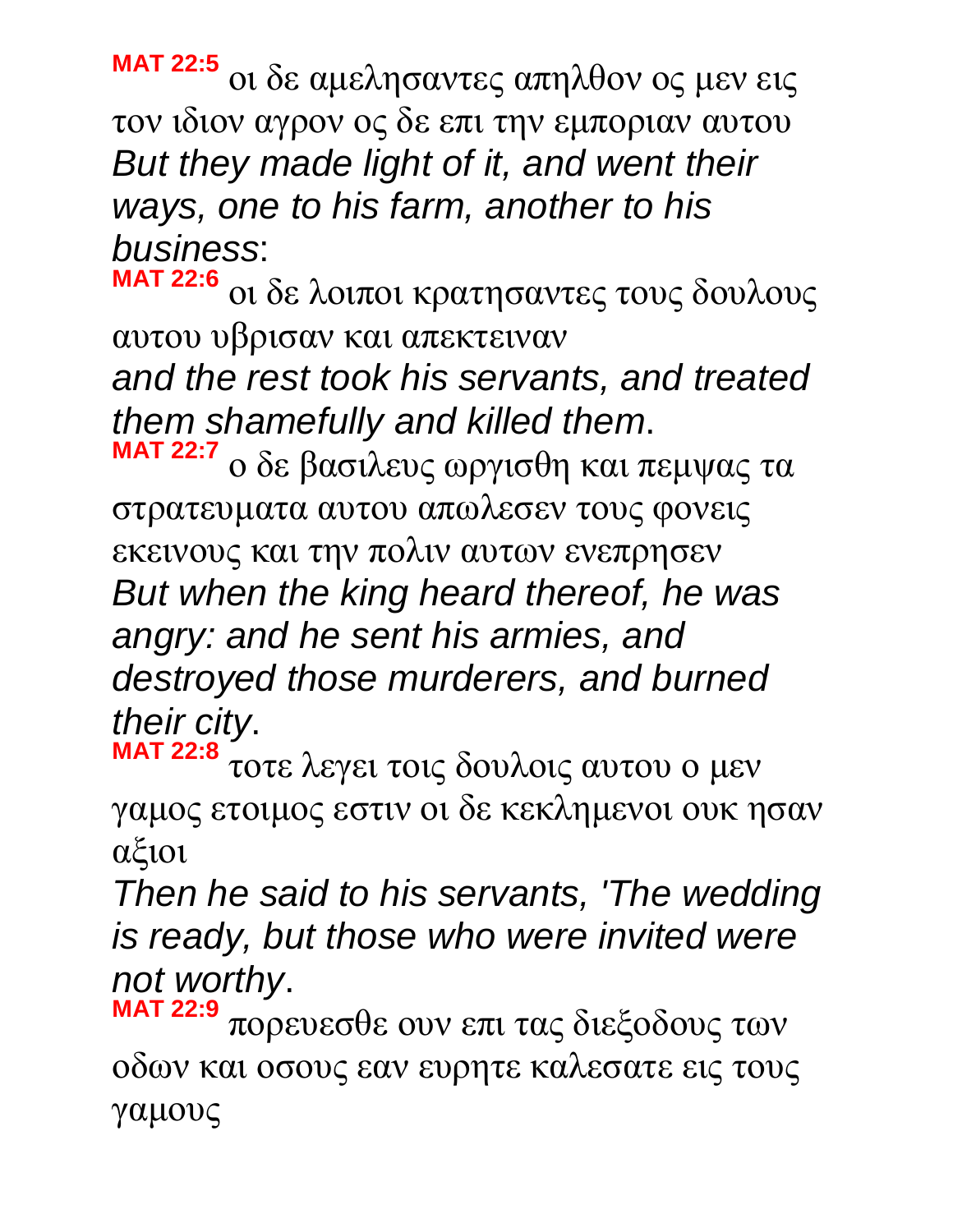*Go therefore into the highways, and as many as you will find, invite to the wedding*.'

**MAT 22:10** και εξελθοντες οι δουλοι εκεινοι εις τας οδους συνηγαγον παντας ους ευρον πονηρους τε και αγαθους και επλησθη ο νυμφων ανακειμενων

*So those servants went out into the highways, and gathered together as many as they found, both bad and good: and the wedding hall was filled with guests*. **MAT 22:11**

εισελθων δε ο βασιλευς θεασασθαι τους ανακειμενους ειδεν εκει ανθρωπον ουκ ενδεδυμενον ενδυμα γαμου

*but when the king came in to see the guests, he saw there a man who had not on a wedding garment*:

**MAT 22:12** και λεγει αυτω εταιρε πως εισηλθες ωδε μη εχων ενδυμα γαμου ο δε εφιμωθη *and he said to him, 'Friend, how did you come in here not having a wedding garment?' And he was speechless*.

**MAT 22:13** τοτε ο βασιλευς ειπεν τοις διακονοις δησαντες αυτου ποδας και χειρας εκβαλετε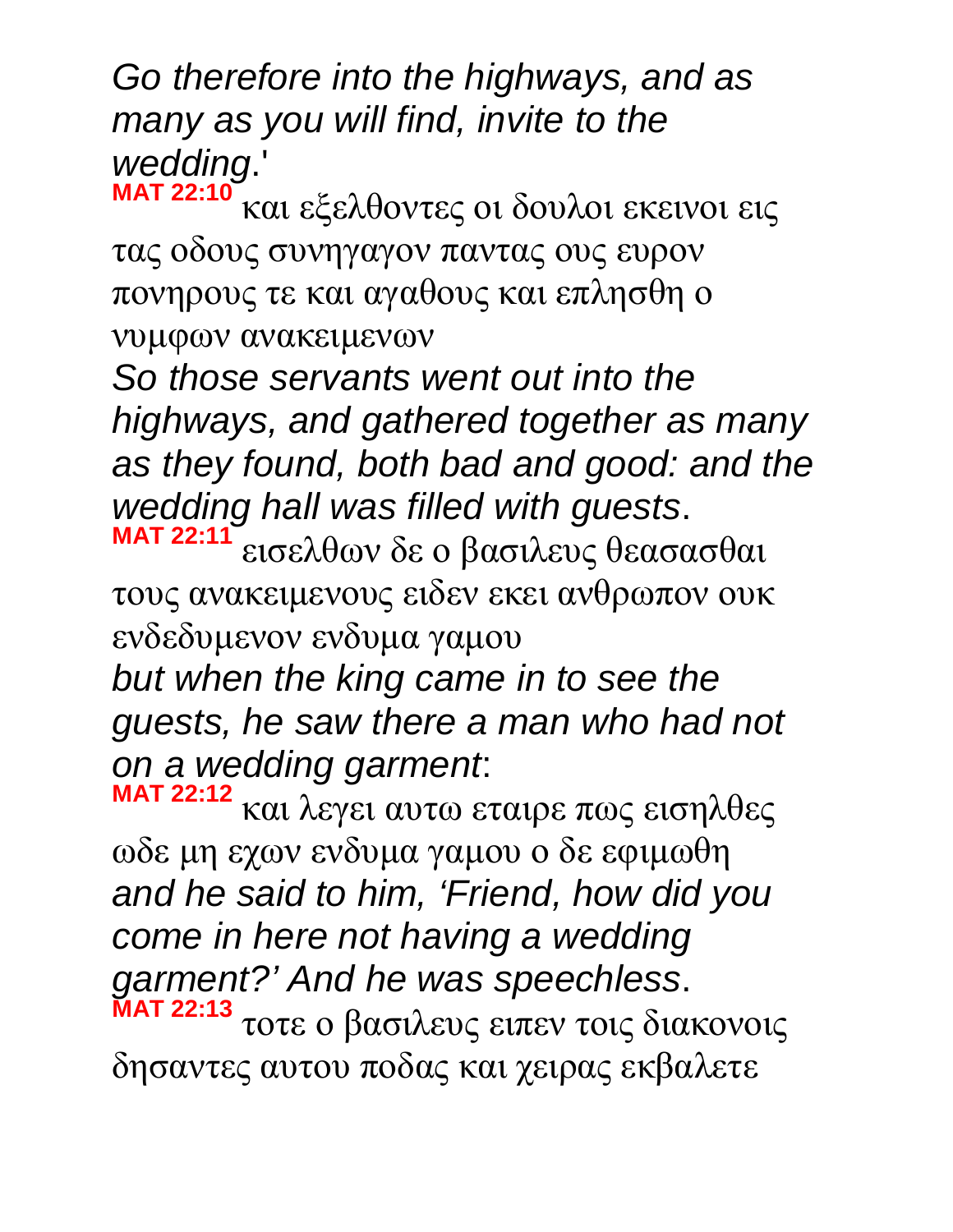αυτον εις το σκοτος το εξωτερον εκει εσται ο κλαυθμος και ο βρυγμος των οδοντων *Then said the king to the servants, 'Bind him hand and foot, and cast him into outer darkness, there will be weeping and gnashing of teeth*.

**MAT 22:14** πολλοι γαρ εισιν κλητοι ολιγοι δε

εκλεκτοι

#### *For many are called, but few are chosen*.' **MAT 22:15**

τοτε πορευθεντες οι φαρισαιοι συμβουλιον ελαβον οπως αυτον παγιδευσωσιν εν λογω

Then the Pharisees went and took counsel how they might entangle Him in His talk. **MAT 22:16**

και αποστελλουσιν αυτω τους μαθητας αυτων μετα των ηρωδιανων λεγοντας διδασκαλε οιδαμεν οτι αληθης ει και την οδον του θεου εν αληθεια διδασκεις και ου μελει σοι περι ουδενος ου γαρ βλεπεις εις προσωπον ανθρωπων

And they sent out to Him their disciples with the Herodians, saying, *Teacher, we know that you are true, and teach the way of God in truth, neither do you give place to*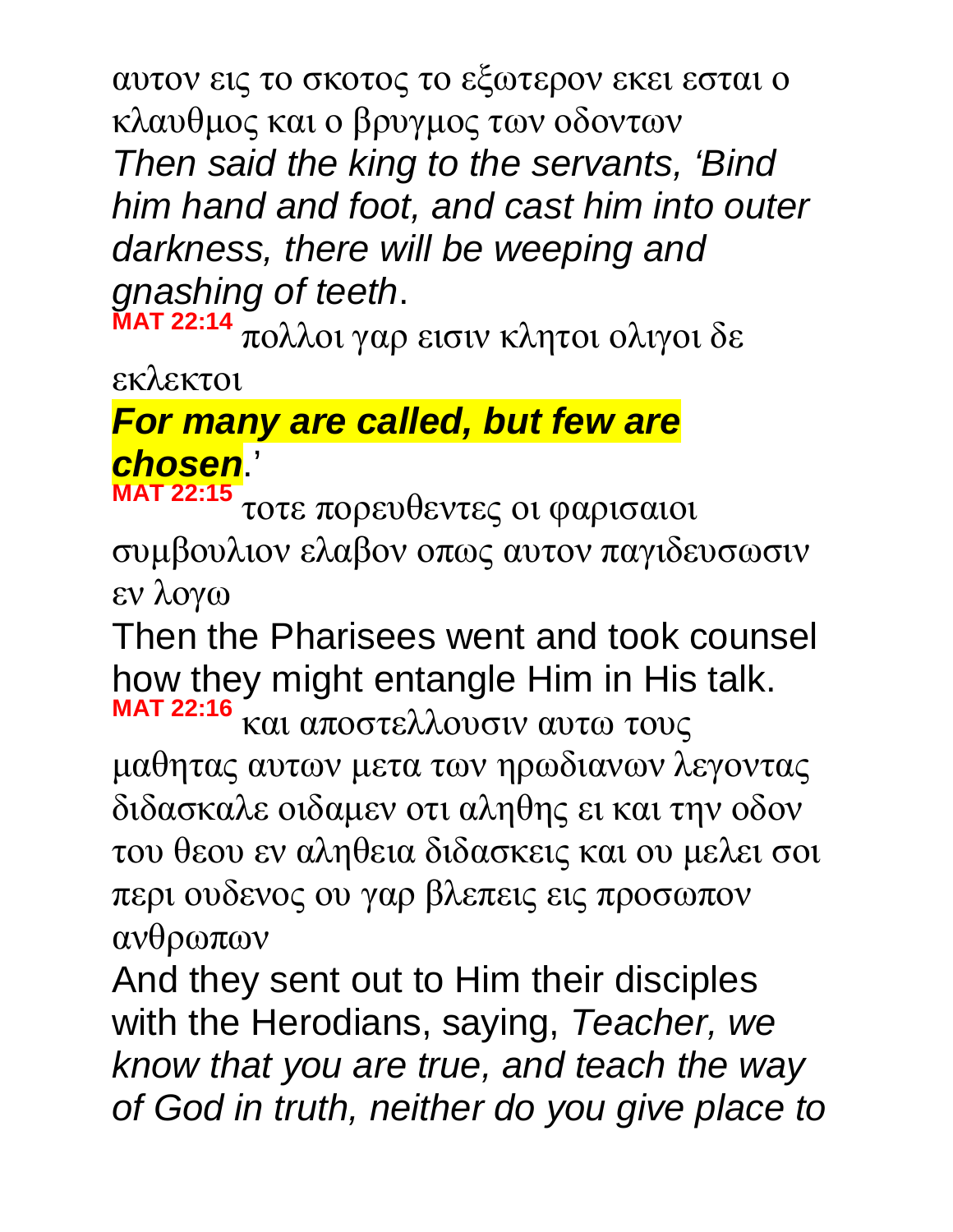*any man: for you look not on the face of men*. **MAT 22:17**

ειπον ουν ημιν τι σοι δοκει εξεστιν δουναι κηνσον καισαρι η ου *Therefore tell us what You think? Is it lawful to give poll tax to Caesar, or not*? **MAT 22:18**

γνους δε ο ιησους την πονηριαν αυτων ειπεν τι με πειραζετε υποκριται

But Jesus knowing their wickedness said, *Why do you tempt Me, you hypocrites?*

**MAT 22:19** επιδειξατε μοι το νομισμα του κηνσου οι δε προσηνεγκαν αυτω δηναριον *Show Me the tribute money. And they brought Him a penny*.

**MAT 22:20** και λεγει αυτοις τινος η εικων αυτη και η επιγραφη

*And He says to them, Whose is this image and inscription?*

**MAT 22:21** λεγουσιν καισαρος τοτε λεγει αυτοις αποδοτε ουν τα καισαρος καισαρι και τα του θεου τω θεω

They say to Him, *Caesar's*. Then He says to them, *give therefore to Caesar the things which are Caesar's; and the things of God to God*.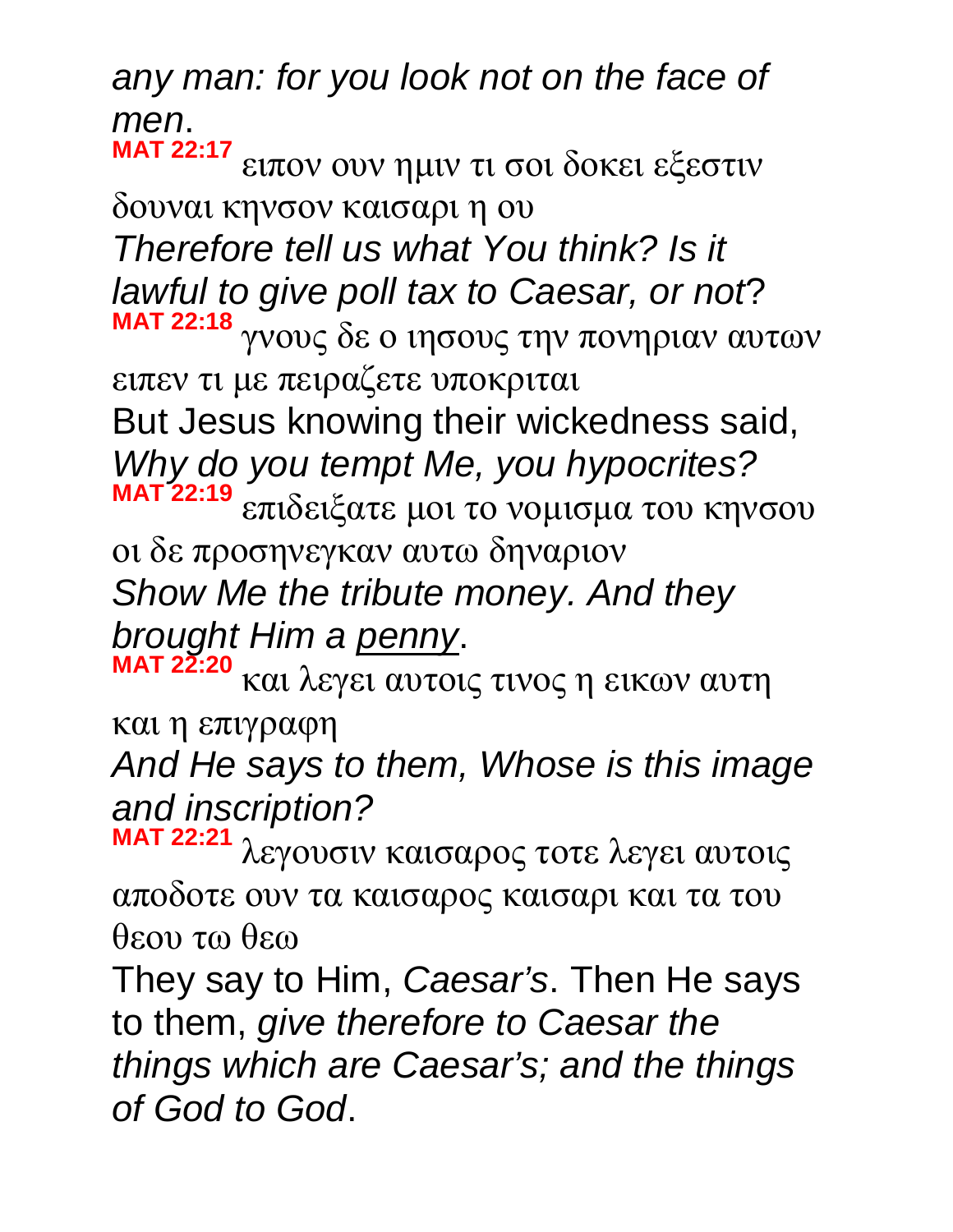**MAT 22:22** και ακουσαντες εθαυμασαν και αφεντες αυτον απηλθαν

And heaing, they marveled, and left him, and went away.

**MAT 22:23** εν εκεινη τη ημερα προσηλθον αυτω σαδδουκαιοι λεγοντες μη ειναι αναστασιν και επηρωτησαν αυτον

In that day there came to Him the Sadducees, who say that there is no resurrection, and they asked Him,

**MAT 22:24** λεγοντες διδασκαλε μωυσης ειπεν εαν τις αποθανη μη εχων τεκνα επιγαμβρευσει ο αδελφος αυτου την γυναικα αυτου και αναστησει σπερμα τω αδελφω αυτου saying, *Teacher, Moses said, 'If a man die, having no children, his brother will marry his wife, and raise up offspring to his brother.'*

**MAT 22:25** ησαν δε παρ ημιν επτα αδελφοι και ο πρωτος γημας ετελευτησεν και μη εχων σπερμα αφηκεν την γυναικα αυτου τω αδελφω αυτου

*Now there were with us seven brothers: and the first, when he had married a wife,*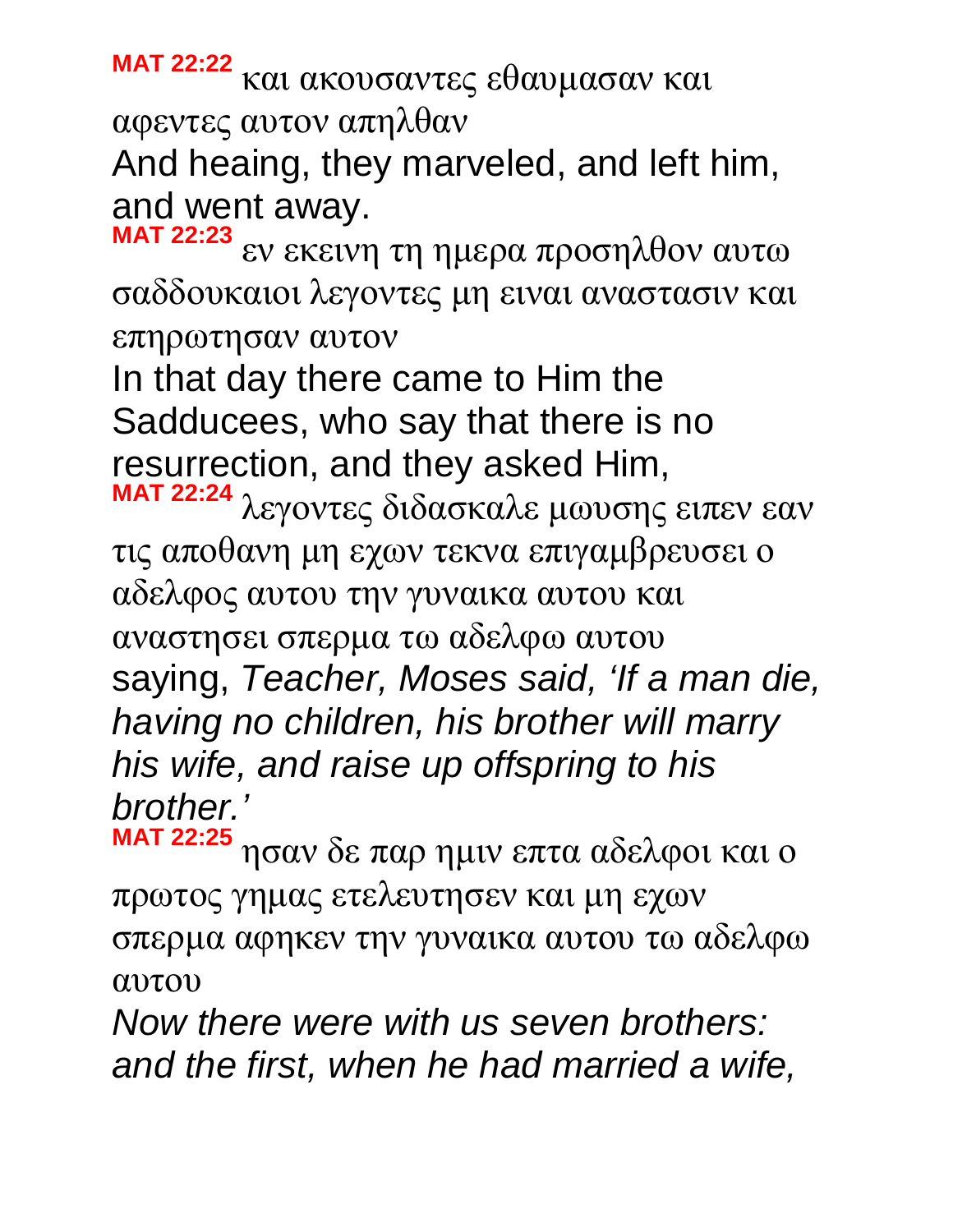*died, and, having no offspring, left his wife to his brother*: **MAT 22:26**

ομοιως και ο δευτερος και ο τριτος εως των επτα

*Likewise also the second and the third unto the seventh*.

**MAT 22:27** υστερον δε παντων απεθανεν η γυνη *Afterwards the woman died also*.

**MAT 22:28** εν τη αναστασει ουν τινος των επτα εσται γυνη παντες γαρ εσχον αυτην

*Therefore in the resurrection, who of the seven, will she be wife? For they all had her*.

**MAT 22:29** αποκριθεις δε ο ιησους ειπεν αυτοις πλανασθε μη ειδοτες τας γραφας μηδε την δυναμιν του θεου

Jesus answered and said to them, *You have been led astray, not knowing the Scriptures, nor the power of God*.

**MAT 22:30** εν γαρ τη αναστασει ουτε γαμουσιν ουτε γαμιζονται αλλ ως αγγελοι εν τω ουρανω εισιν

*For in the resurrection they neither marry, nor are given in marriage, but are as the angels of Heaven*.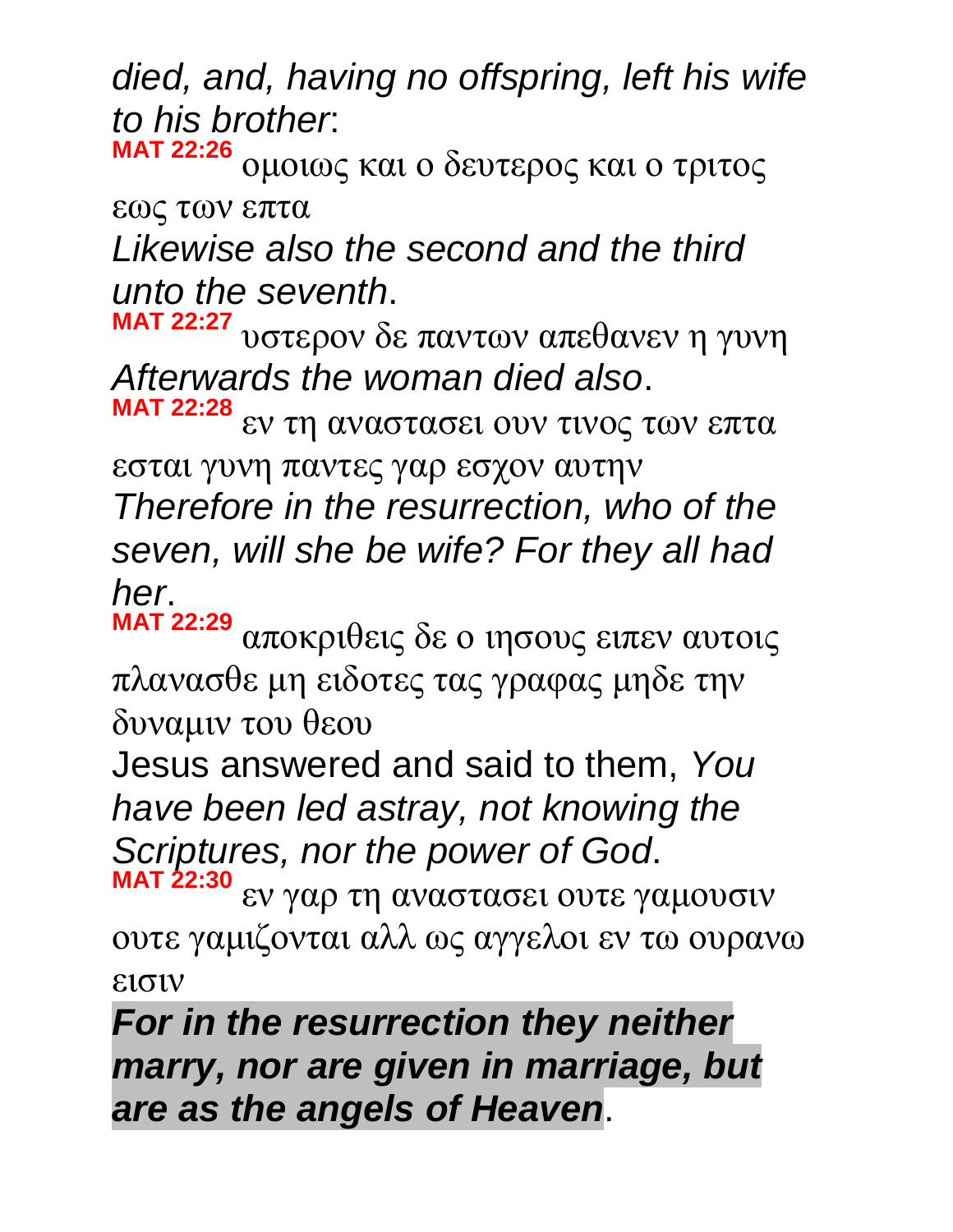**MAT 22:31** περι δε της αναστασεως των νεκρων ουκ ανεγνωτε το ρηθεν υμιν υπο του θεου λεγοντος

*But concerning the resurrection of the dead, have you not read what was spoken to you by God, saying*,

**MAT 22:32** εγω ειμι ο θεος αβρααμ και ο θεος ισαακ και ο θεος ιακωβ ουκ εστιν θεος νεκρων αλλα ζωντων

## *'I am the God of Abraham, and the God of Isaac and the God of Jacob?' Not is God of the dead, but of the living*.

**MAT 22:33** και ακουσαντες οι οχλοι εξεπλησσοντο επι τη διδαχη αυτου And when the crowd heard, they were astonished at His teaching. **MAT 22:34**

οι δε φαρισαιοι ακουσαντες οτι εφιμωσεν τους σαδδουκαιους συνηχθησαν επι το αυτο

But when the Pharisees were gathered together and had heard that He had put the Sadducees to silence,

**MAT 22:35** και επηρωτησεν εις εξ αυτων νομικος πειραζων αυτον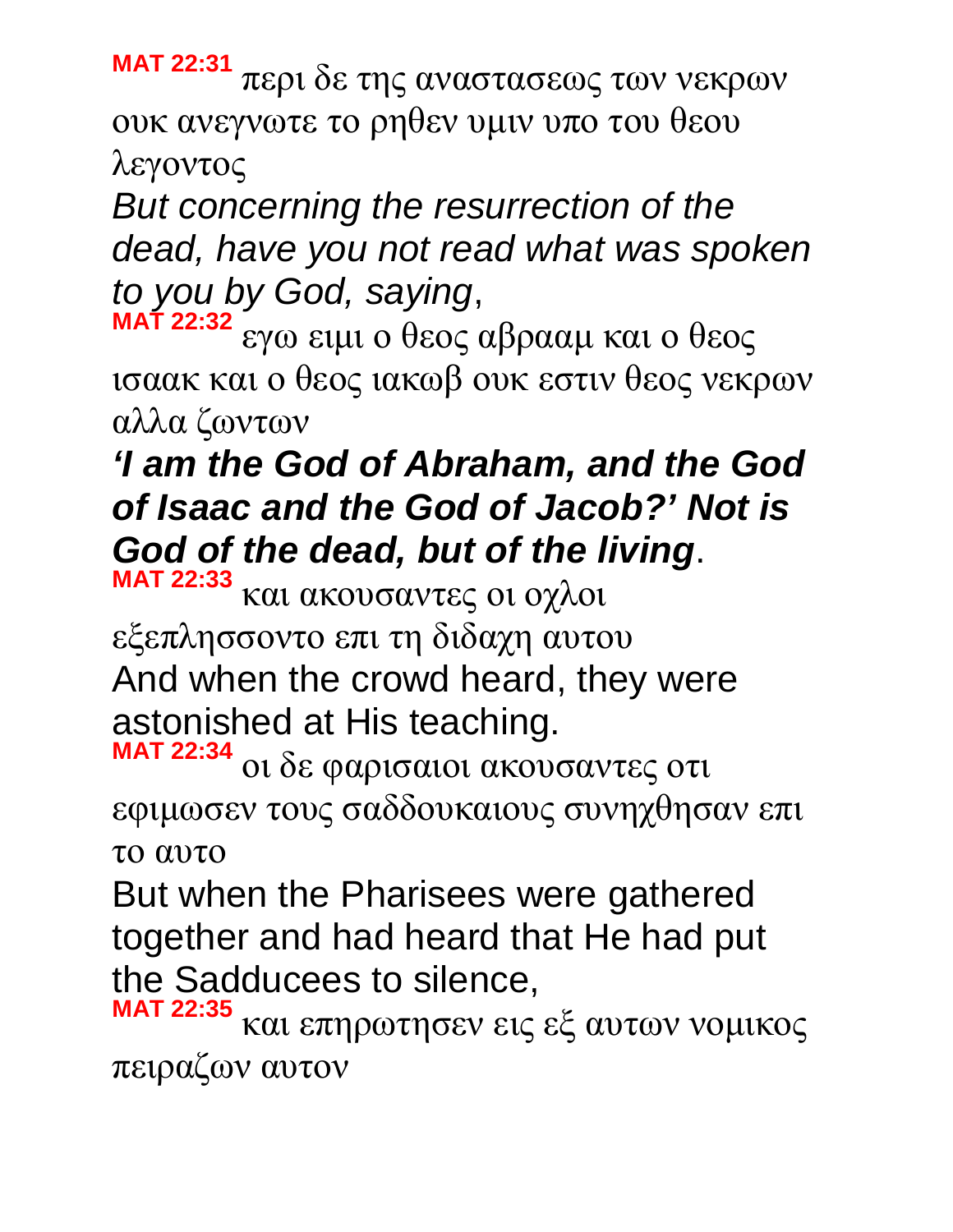then one of them, a lawyer, asked, tempting Him,

**MAT 22:36** διδασκαλε ποια εντολη μεγαλη εν τω νομω

*Teacher, which is the great commandment in the Law?*

**MAT 22:37** ο δε εφη αυτω αγαπησεις κυριον τον θεον σου εν ολη καρδια σου και εν ολη τη ψυχη σου και εν ολη τη διανοια σου

But He said to him, *You will love the Lord your God with all your heart, with all your soul and with all your mind* [Stated

positively and summarize the first 4 of the 10 Commandments. 1CO 10:32]. **MAT 22:38**

αυτη εστιν η μεγαλη και πρωτη εντολη *This is the great and first commandment*. **MAT 22:39** δευτερα ομοια αυτη αγαπησεις τον

πλησιον σου ως σεαυτον

The second is like it, **You will love your neighbor as yourself** [Stated positively and summarize the last 6 of the 10 Commandments].

**MAT 22:40** εν ταυταις ταις δυσιν εντολαις ολος ο νομος κρεμαται και οι προφηται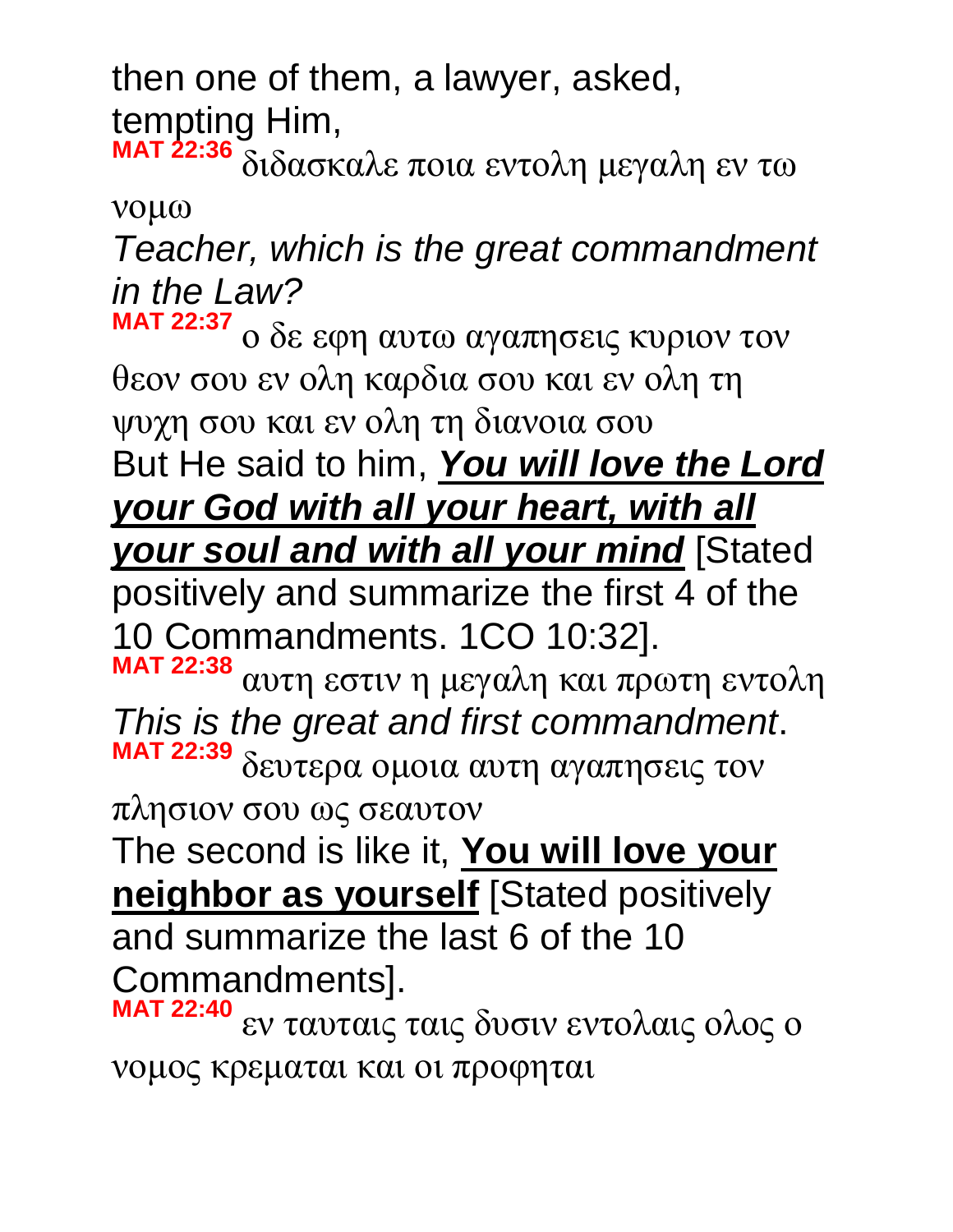#### *On these two commandments depend all the Law and the Prophets* [All the Bible]. **MAT 22:41**

συνηγμενων δε των φαρισαιων επηρωτησεν αυτους ο ιησους While the Pharisees were gathered together, Jesus asked them,

**MAT 22:42** λεγων τι υμιν δοκει περι του χριστου τινος υιος εστιν λεγουσιν αυτω του δαυιδ saying, *What do you think concerning the Christ? Whose Son is He?* They say to Him, *The son of David*.

**MAT 22:43** λεγει αυτοις πως ουν δαυιδ εν πνευματι καλει αυτον κυριον λεγων He says to them, *How then did David in spirit call Him Lord, saying*, **MAT 22:44**

ειπεν κυριος τω κυριω μου καθου εκ δεξιων μου εως αν θω τους εχθρους σου υποκατω των ποδων σου

*The LORD said to My Lord, You sit on My right hand, till I make Your enemies Your footstool?* [PSA 110:1]

**MAT 22:45** ει ουν δαυιδ καλει αυτον κυριον πως υιος αυτου εστιν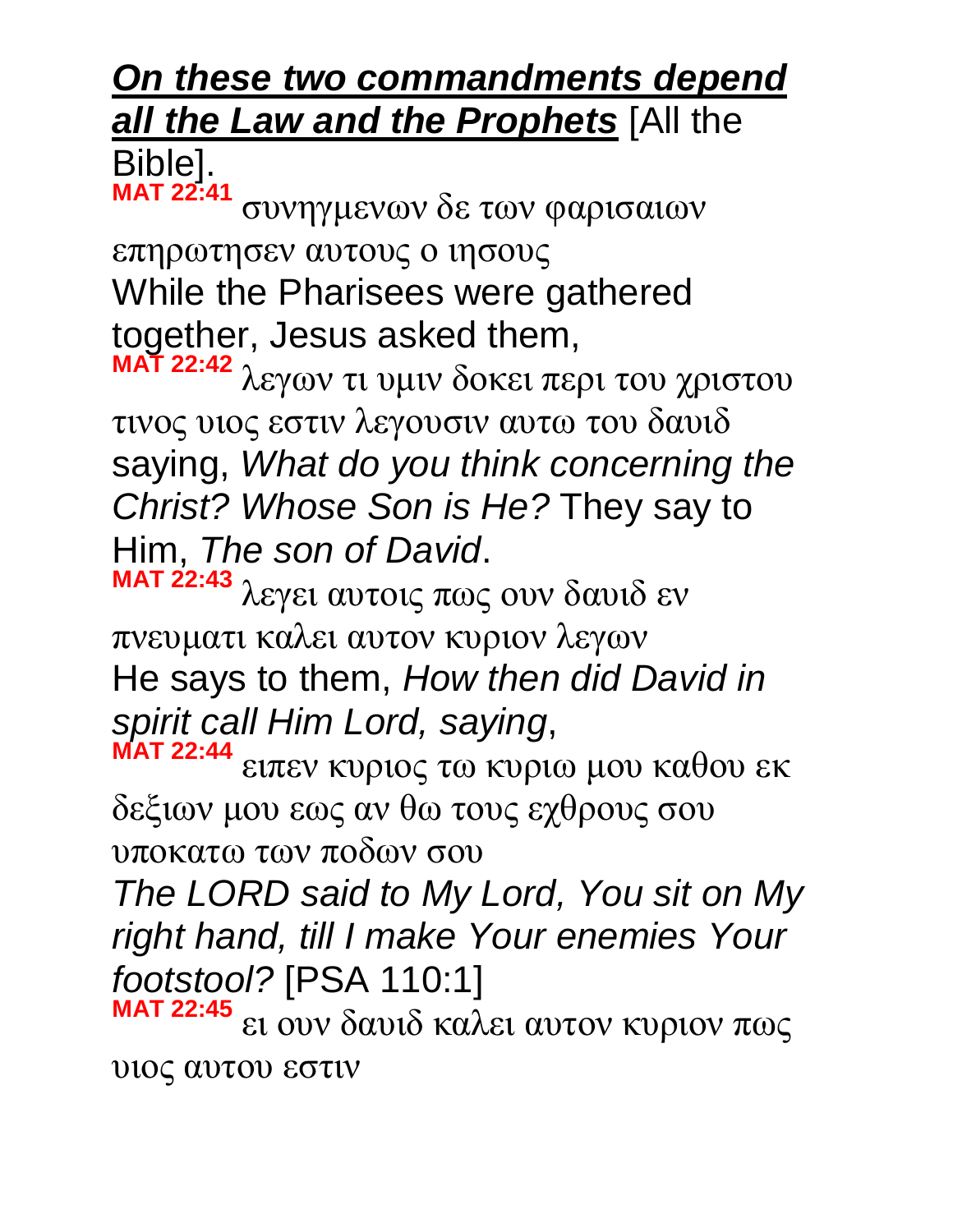# *If therefore David calls Him Lord, how is He his son?*

**MAT 22:46** και ουδεις εδυνατο αποκριθηναι αυτω λογον ουδε ετολμησεν τις απ εκεινης της ημερας επερωτησαι αυτον ουκετι And no one was able to answer Him a word, nor no longer dared any from that day to question Him.

**MAT 23:1** τοτε ιησους ελαλησεν τοις οχλοις και τοις μαθηταις αυτου

Then spoke Jesus to the multitude and to His disciples,

**MAT 23:2** λεγων επι της μωυσεως καθεδρας εκαθισαν οι γραμματεις και οι φαρισαιοι saying, *The scribes and the Pharisees sit in Moses' seat*:

**MAT 23:3** παντα ουν οσα εαν ειπωσιν υμιν ποιησατε και τηρειτε κατα δε τα εργα αυτων μη ποιειτε λεγουσιν γαρ και ου ποιουσιν *all therefore whatever they say to you do and keep, but according to their works you do not: for they say and do not*. **MAT 23:4** δεσμευουσιν δε φορτια βαρεα και επιτιθεασιν επι τους ωμους των ανθρωπων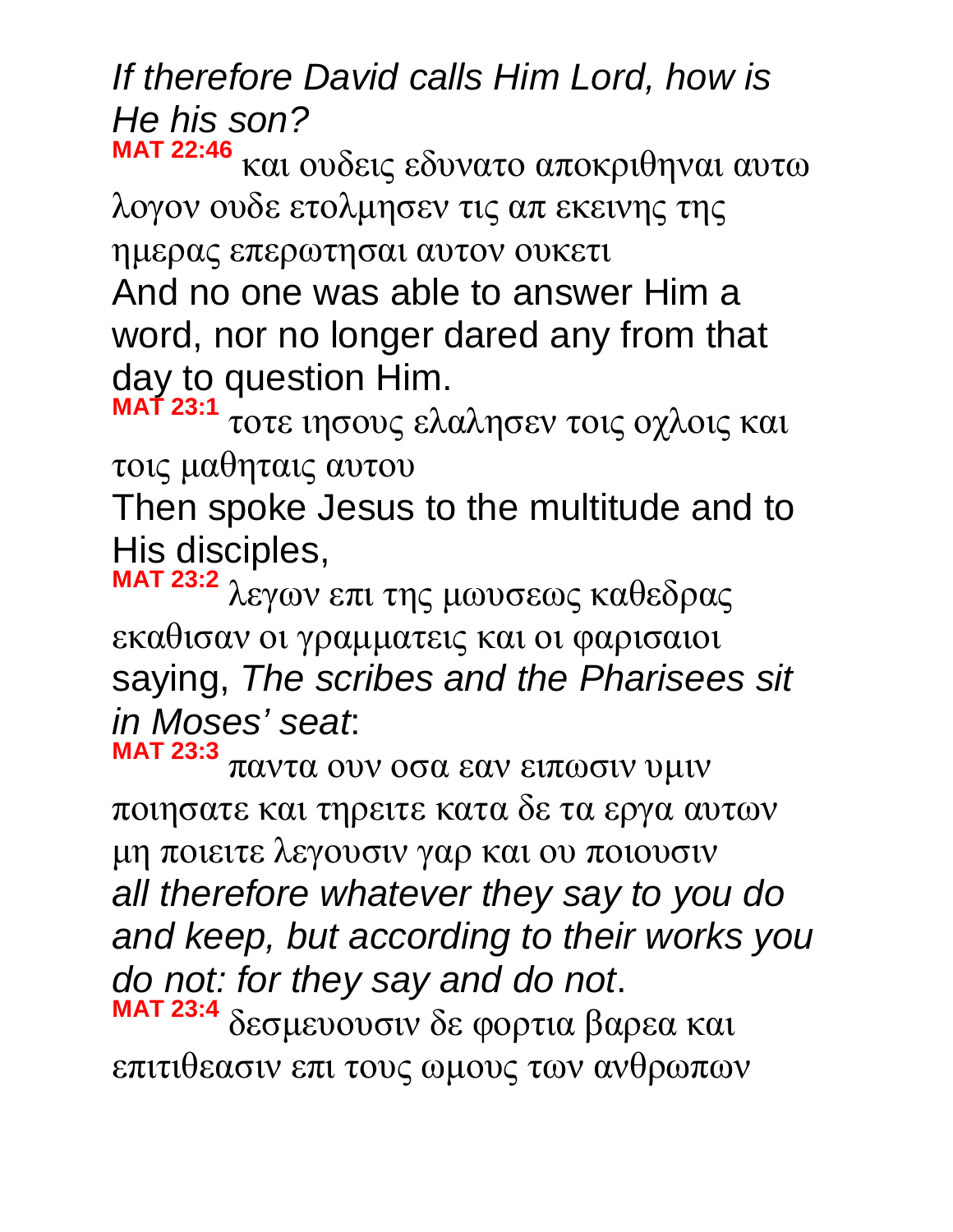αυτοι δε τω δακτυλω αυτων ου θελουσιν κινησαι αυτα

*For they bind heavy burdens and grievous to be borne, and lay them on men's shoulders; but they themselves will not move them with one of their fingers*.

**MAT 23:5** παντα δε τα εργα αυτων ποιουσιν προς το θεαθηναι τοις ανθρωποις πλατυνουσιν γαρ τα φυλακτηρια αυτων και μεγαλυνουσιν τα κρασπεδα

*But all their works they do for to be seen of men: they make broad their phylacteries* [Small boxes containing Scripture texts worn for religious purposes on their head and arms], *and lengthen the tassels on their garments*,

**MAT 23:6** φιλουσιν δε την πρωτοκλισιαν εν τοις δειπνοις και τας πρωτοκαθεδριας εν ταις συναγωγαις

*and love the place of honor at feasts, the chief seats in the synagogues*,

**MAT 23:7** και τους ασπασμους εν ταις αγοραις και καλεισθαι υπο των ανθρωπων ραββι *and greetings in the markets and to be called of men, Master*.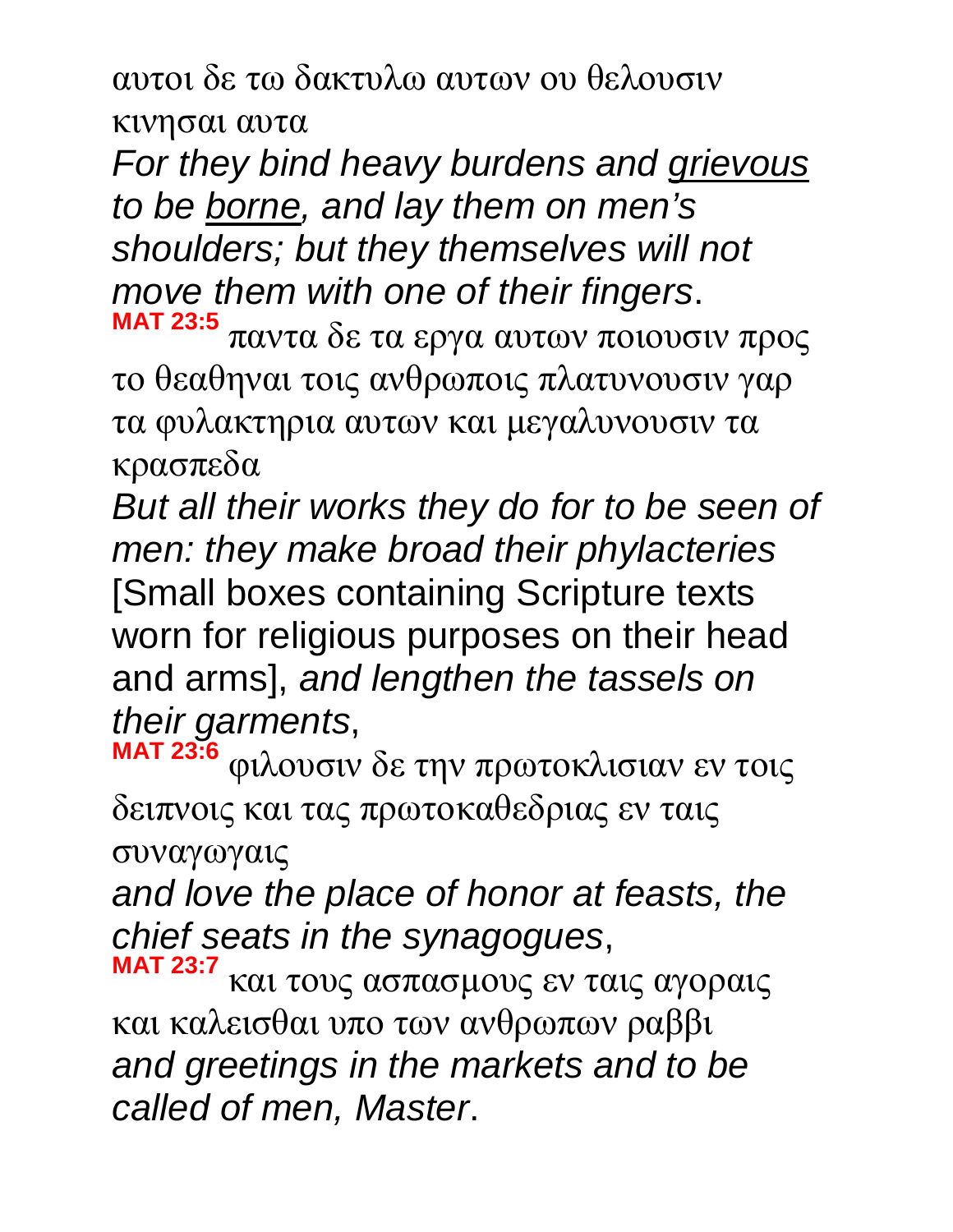**MAT 23:8** υμεις δε μη κληθητε ραββι εις γαρ εστιν υμων ο διδασκαλος παντες δε υμεις αδελφοι εστε

*But do not you be called Master: for one is your Teacher, even Christ; and you all are brothers*.

**MAT 23:9** και πατερα μη καλεσητε υμων επι της γης εις γαρ εστιν υμων ο πατηρ ο ουρανιος *And call no man your Father on the Earth: for One is your Father, Who is in Heaven*. **MAT 23:10** μηδε κληθητε καθηγηται οτι καθηγητης υμων εστιν εις ο χριστος

*Neither be called guides: for One is your Guide, Who is Christ*.

**MAT 23:11** ο δε μειζων υμων εσται υμων

διακονος

*But he who is greatest of you will be your servant*. **MAT 23:12**

οστις δε υψωσει εαυτον

ταπεινωθησεται και οστις ταπεινωσει εαυτον υψωθησεται

*And whoever will exalt himself will be humbled; and he who will humble himself will be exalted*.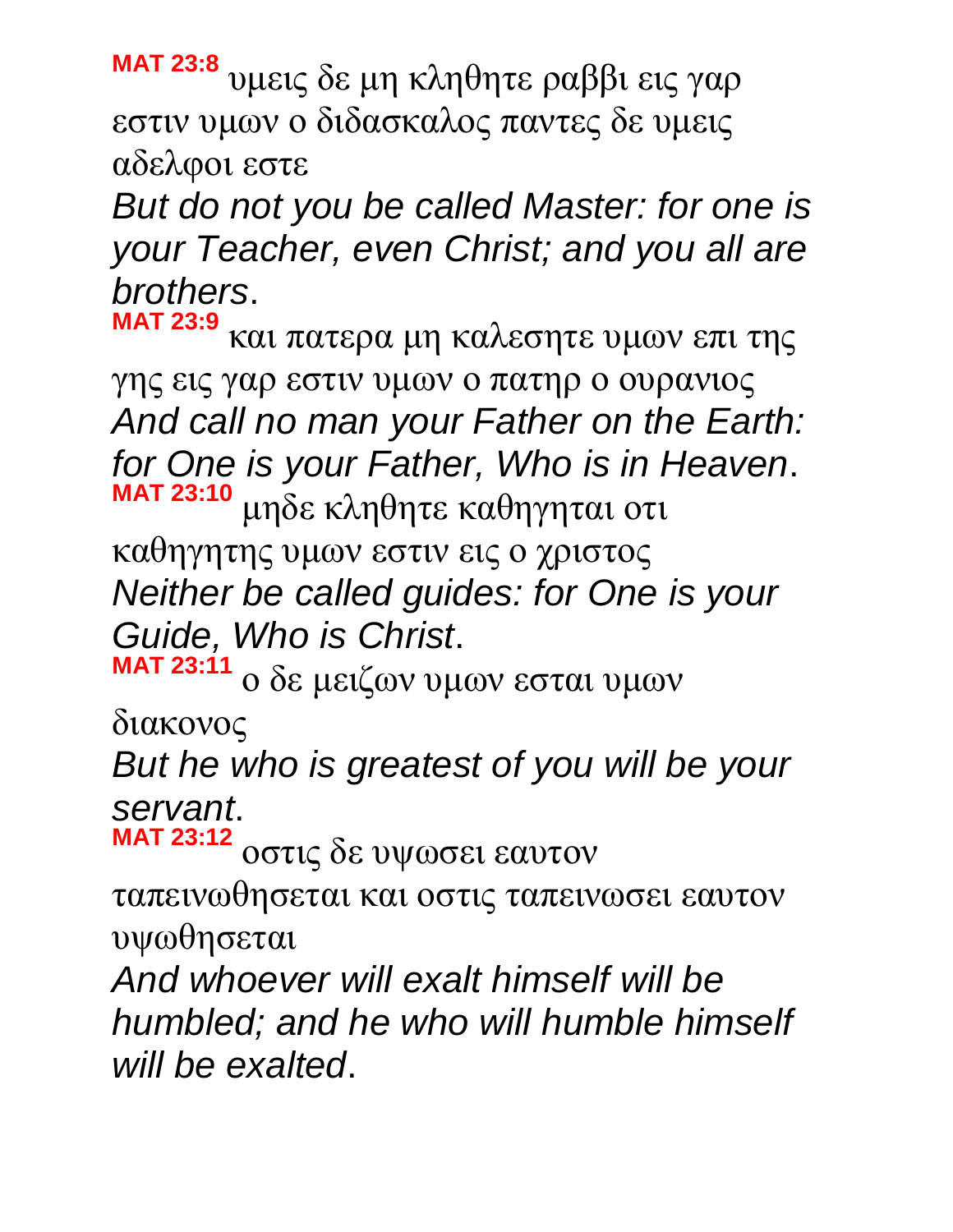## **No verse 13 in WH therefore no English**

**MAT 23:14** ουαι δε υμιν γραμματεις και φαρισαιοι υποκριται οτι κλειετε την βασιλειαν των ουρανων εμπροσθεν των ανθρωπων υμεις γαρ ουκ εισερχεσθε ουδε τους εισερχομενους αφιετε εισελθειν

*But woe to you, scribes and Pharisees, hypocrites! Because you shut up the Kingdom of Heaven before men: for you neither enter in yourselves, nor allow those who are entering to go in*. **MAT 23:15**

ουαι υμιν γραμματεις και φαρισαιοι υποκριται οτι περιαγετε την θαλασσαν και την ξηραν ποιησαι ενα προσηλυτον και οταν γενηται ποιειτε αυτον υιον γεεννης διπλοτερον υμων

*Woe to you, scribes and Pharisees, hypocrites! Because you compass sea and land to make one convert*, *and when he is made, you make him twofold more the child of Hell than yourselves*.

**MAT 23:16** ουαι υμιν οδηγοι τυφλοι οι λεγοντες ος αν ομοση εν τω ναω ουδεν εστιν ος δ αν ομοση εν τω χρυσω του ναου οφειλει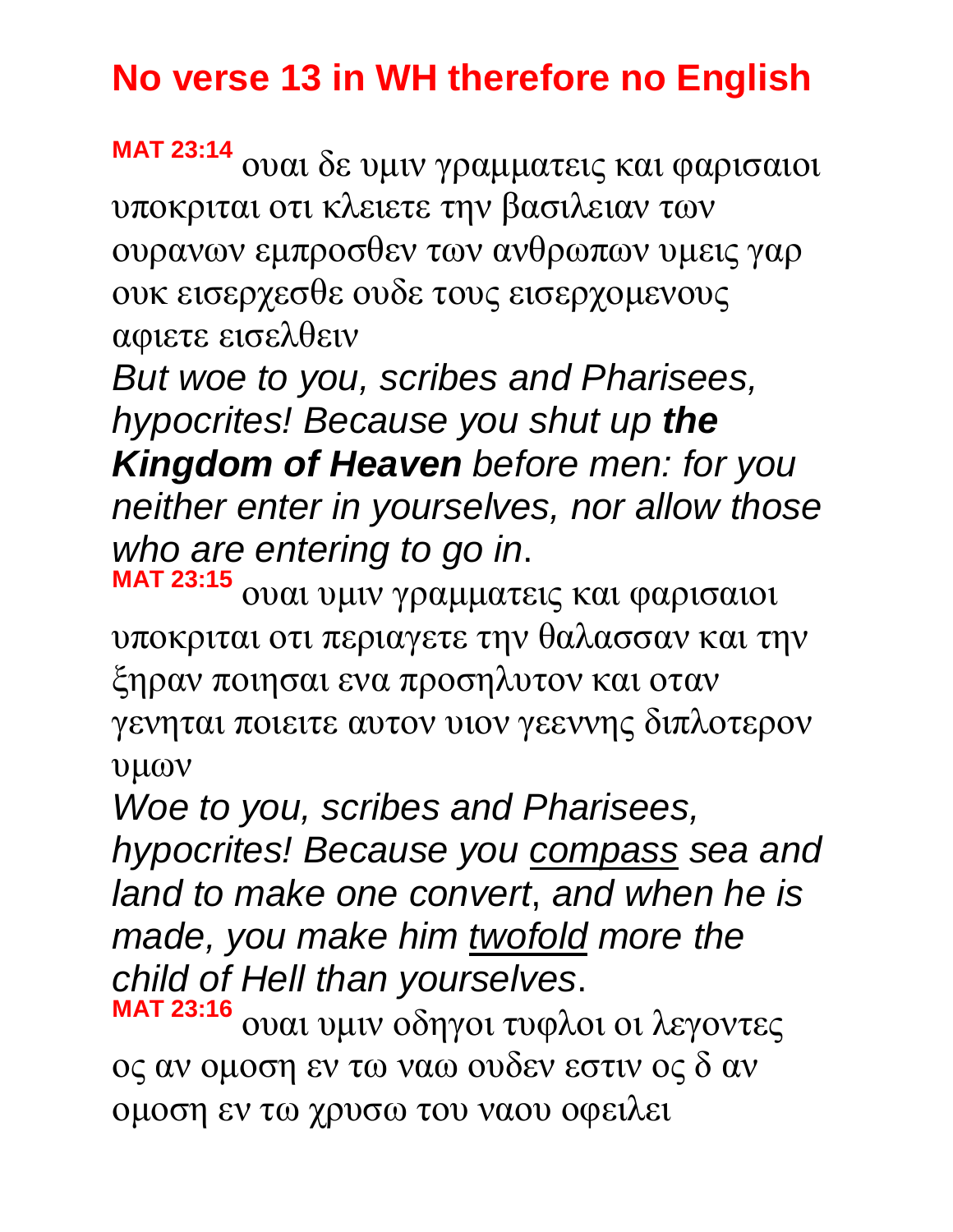*Woe to you, blind guides, who say, 'Whoever will swear by the Temple, it is nothing; but whoever will swear by the gold of the Temple, he ought to keep his* vow*!'* **MAT 23:17** μωροι και τυφλοι τις γαρ μειζων εστιν

ο χρυσος η ο ναος ο αγιασας τον χρυσον *Fools and blind: for what is greater, the gold, or the temple that sanctifies the gold?* **MAT 23:18**

και ος αν ομοση εν τω θυσιαστηριω ουδεν εστιν ος δ αν ομοση εν τω δωρω τω επανω αυτου οφειλει

*And, Whoever will swear by the altar, it is nothing; but whoever swears by the gift that is on it, he is bound to his vow*.

**MAT 23:19** τυφλοι τι γαρ μειζον το δωρον η το θυσιαστηριον το αγιαζον το δωρον *Blind: for what is greater, the gift, or the altar that sanctifies the gift?*

**MAT 23:20** ο ουν ομοσας εν τω θυσιαστηριω ομνυει εν αυτω και εν πασιν τοις επανω αυτου *Whoever therefore will swear by the altar, swears by it, and by all things on it*. **MAT 23:21** και ο ομοσας εν τω ναω ομνυει εν αυτω και εν τω κατοικουντι αυτον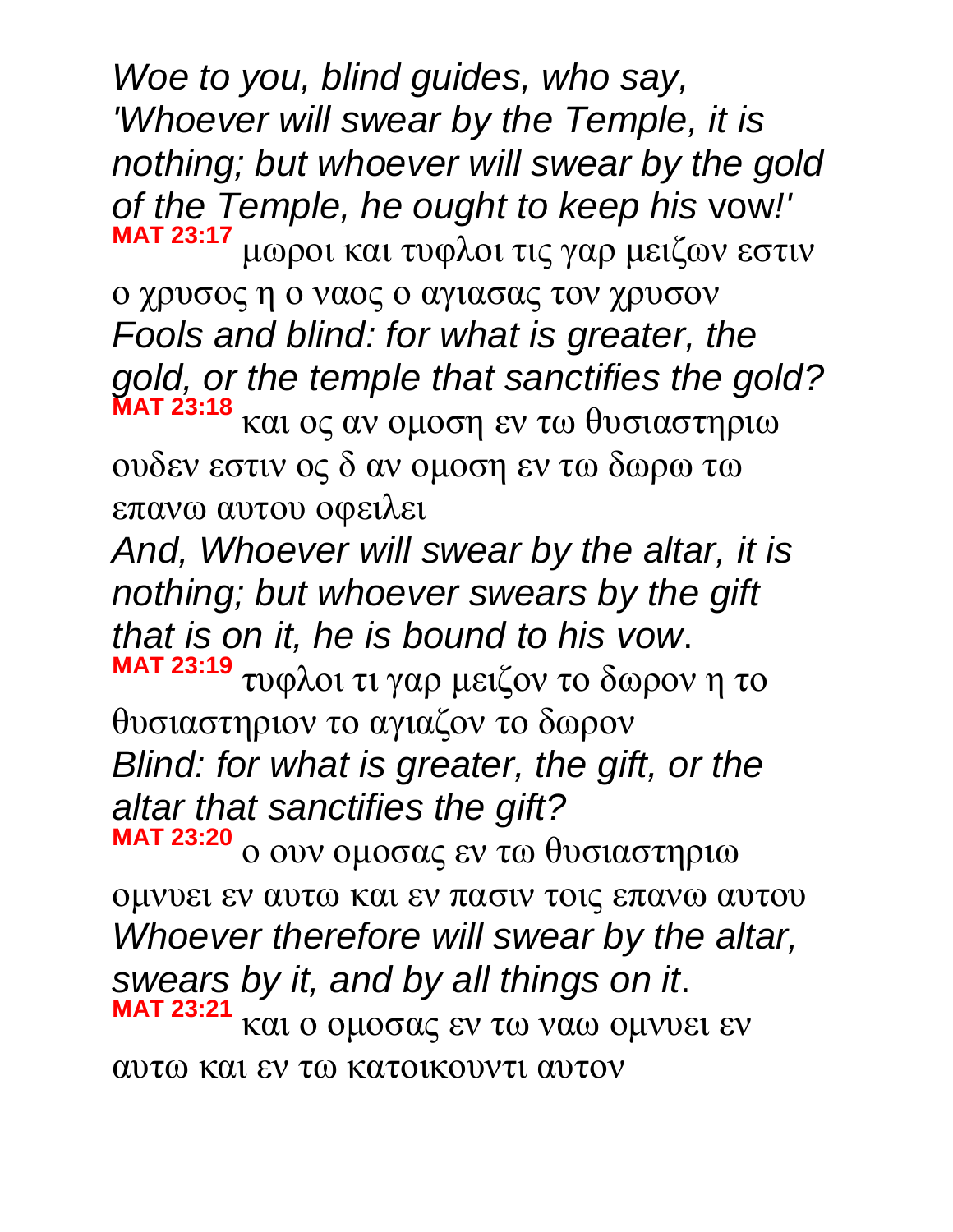*And whoever will swear by the temple, swears by it, and by Him Who dwells therein*. **MAT 23:22**

και ο ομοσας εν τω ουρανω ομνυει εν τω θρονω του θεου και εν τω καθημενω επανω αυτου

#### *And he who will swear by Heaven, swears by the Throne of God, and by Him Who sits upon it*.

**MAT 23:23** ουαι υμιν γραμματεις και φαρισαιοι υποκριται οτι αποδεκατουτε το ηδυοσμον και το ανηθον και το κυμινον και αφηκατε τα βαρυτερα του νομου την κρισιν και το ελεος και την πιστιν ταυτα δε εδει ποιησαι κακεινα μη αφειναι

*Woe to you, scribes and Pharisees, hypocrites! Because you pay tithe of mint and anise and cummin, and have omitted the weightier matters of the Law: judgment, mercy and faith: these ought you to have done, and not to leave the other undone*. **MAT 23:24** οδηγοι τυφλοι διυλιζοντες τον κωνωπα την δε καμηλον καταπινοντες *You blind guides, who strain at a gnat, and swallow a camel*.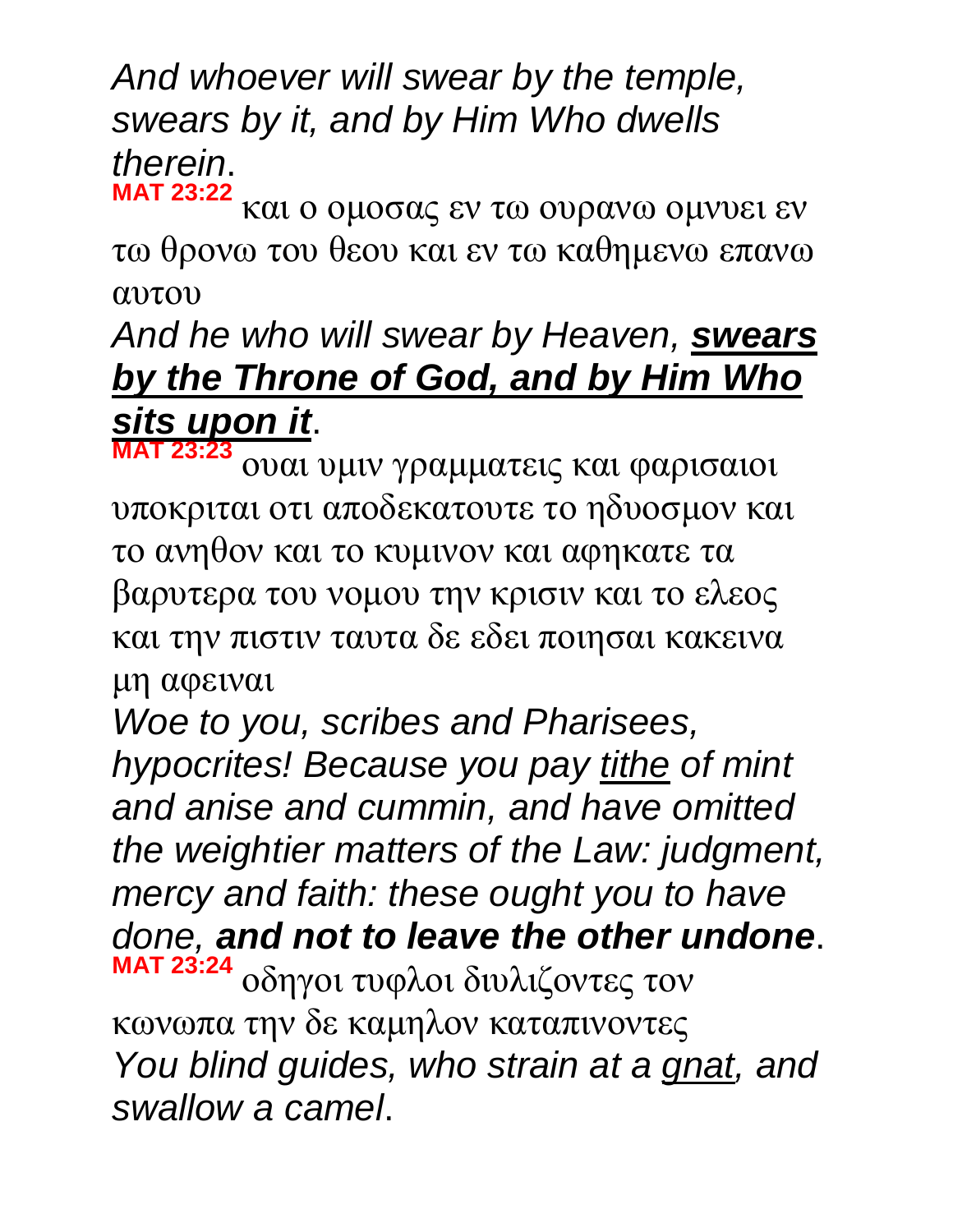**MAT 23:25** ουαι υμιν γραμματεις και φαρισαιοι υποκριται οτι καθαριζετε το εξωθεν του ποτηριου και της παροψιδος εσωθεν δε γεμουσιν εξ αρπαγης και ακρασιας *Woe to you, scribes and Pharisees, hypocrites! Because you make clean the outside of the cup and of the platter, but within they are full of greed and selfindulgence*.

**MAT 23:26** φαρισαιε τυφλε καθαρισον πρωτον το εντος του ποτηριου ινα γενηται και το εκτος αυτου καθαρον

*Blind Pharisee, clean first that which is within the cup, in order that also the outside of them may be clean*.

**MAT 23:27** ουαι υμιν γραμματεις και φαρισαιοι υποκριται οτι παρομοιαζετε ταφοις κεκονιαμενοις οιτινες εξωθεν μεν φαινονται ωραιοι εσωθεν δε γεμουσιν οστεων νεκρων και πασης ακαθαρσιας

*Woe to you, scribes and Pharisees, hypocrites! Because you are like whitewashed tombs, which indeed appear beautiful outward, but are within full of dead bones, and of all uncleanness*.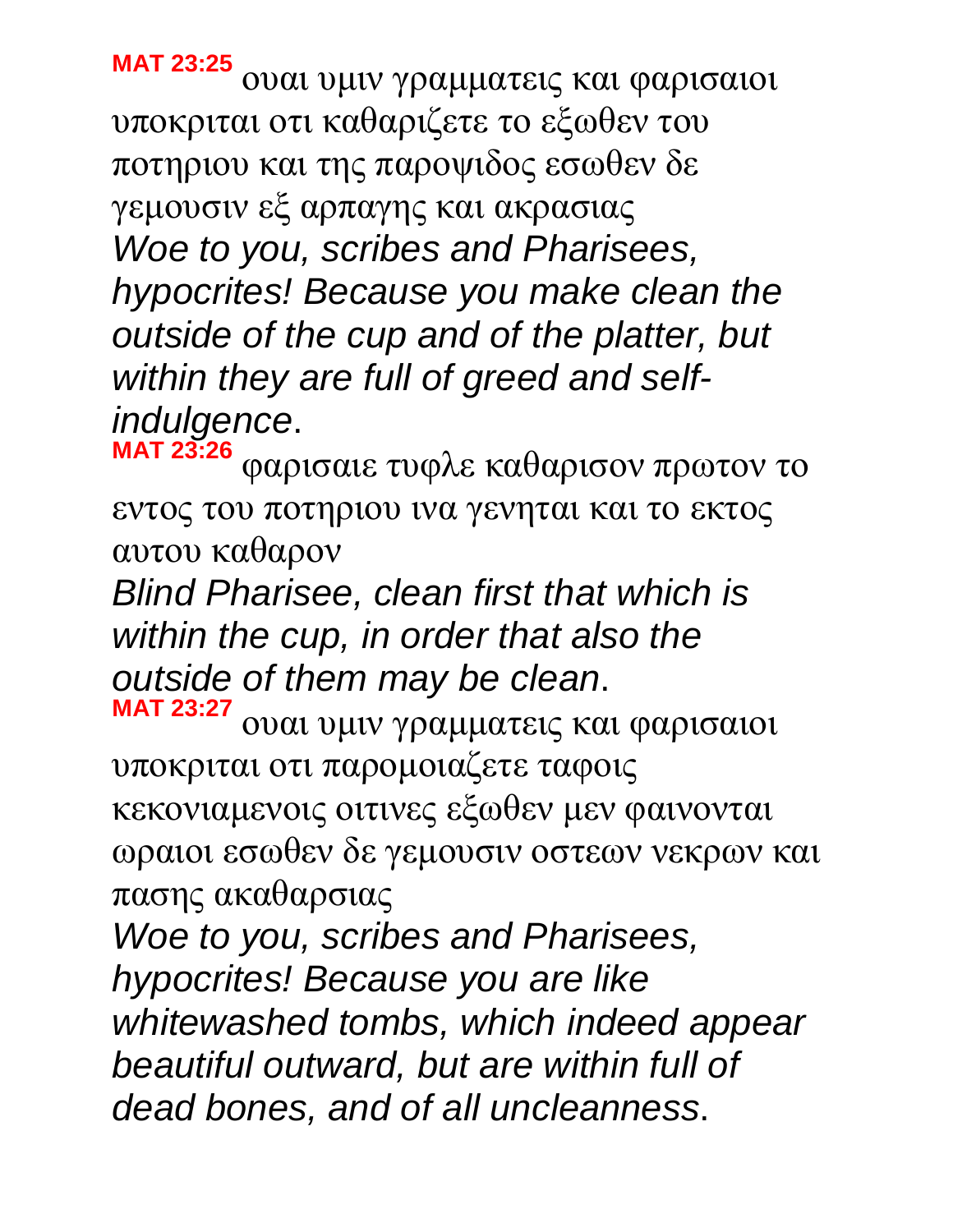**MAT 23:28** ουτως και υμεις εξωθεν μεν φαινεσθε τοις ανθρωποις δικαιοι εσωθεν δε εστε μεστοι υποκρισεως και ανομιας

*Thus aso you outwardly appear righteous to men, but within you are full of hypocrisy and lawlessness*.

**MAT 23:29** ουαι υμιν γραμματεις και φαρισαιοι υποκριται οτι οικοδομειτε τους ταφους των προφητων και κοσμειτε τα μνημεια των δικαιων

*Woe to you, scribes and Pharisees, hypocrites! Because you build the graves of the prophets, and adorn the monuments of the righteous*, **MAT 23:30**

και λεγετε ει ημεθα εν ταις ημεραις των πατερων ημων ουκ αν ημεθα αυτων κοινωνοι εν τω αιματι των προφητων *And you say, 'If we had been in the days of our fathers, we would not have been partakers with them in the blood of the prophets.'* **MAT 23:31**

ωστε μαρτυρειτε εαυτοις οτι υιοι εστε των φονευσαντων τους προφητας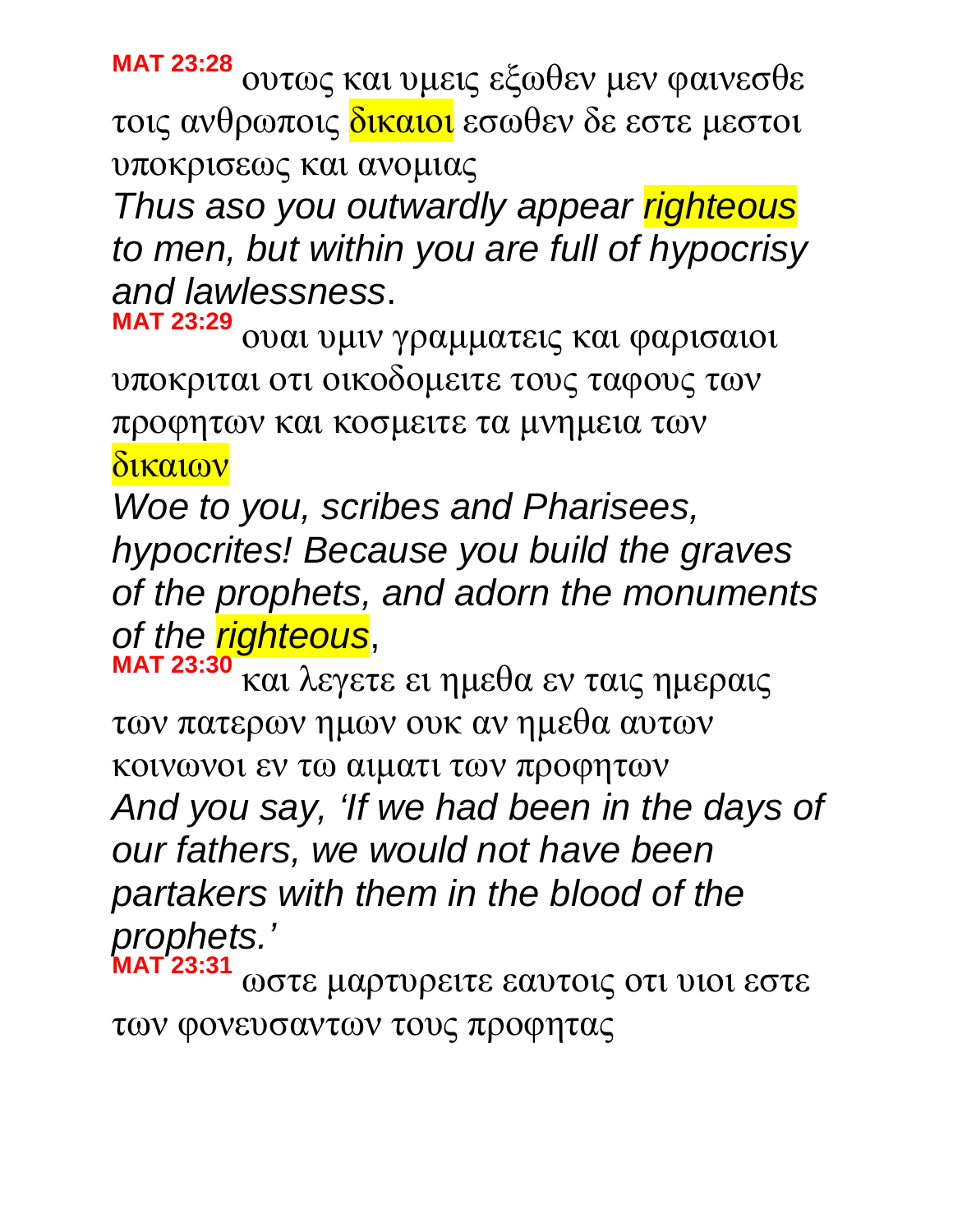*So that you are witnesses to yourselves, that you are the sons of those who killed the prophets*.

**MAT 23:32** και υμεις πληρωσατε το μετρον των πατερων υμων

*And you make full the* [evil] *measure of your fathers*.

**MAT 23:33** οφεις γεννηματα εχιδνων πως φυγητε απο της κρισεως της γεεννης *Serpents, you generation of vipers, how* 

*can you flee the judgment of Hell?*

**MAT 23:34** δια τουτο ιδου εγω αποστελλω προς υμας προφητας και σοφους και γραμματεις εξ αυτων αποκτενειτε και σταυρωσετε και εξ αυτων μαστιγωσετε εν ταις συναγωγαις υμων και διωξετε απο πολεως εις πολιν

*Wherefore, behold, I send to you prophets, wise men and scribes: and some of them you will kill and crucify; and some of them you will scourge in your synagogues, and persecute them from city to city*:

**MAT 23:35** οπως ελθη εφ υμας παν αιμα δικαιον εκχυννομενον επι της γης απο του αιματος αβελ του δικαιου εως του αιματος ζαχαριου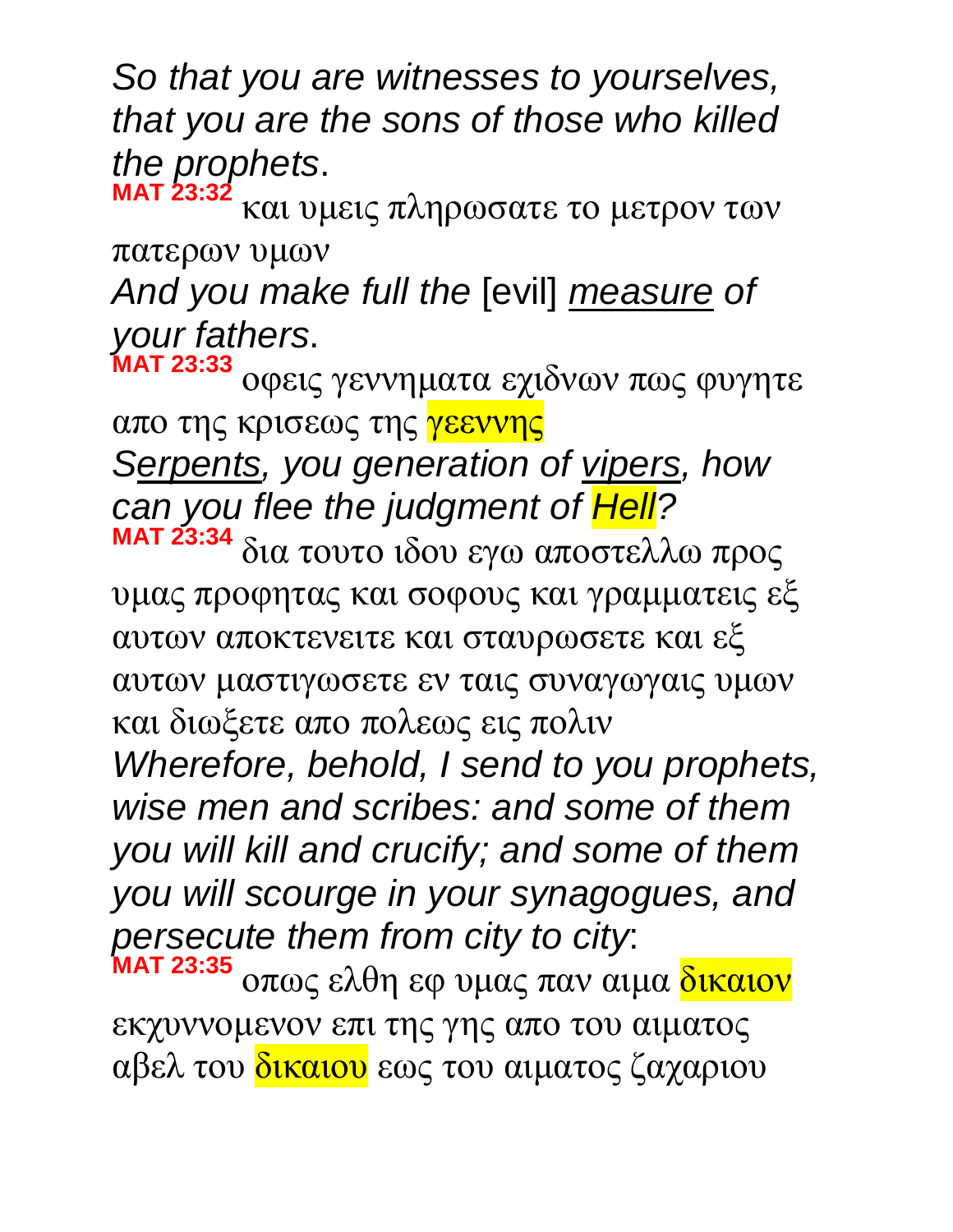υιου βαραχιου ον εφονευσατε μεταξυ του ναου και του θυσιαστηριου

*that on you may come all the righteous blood shed on the Earth, from the blood of righteous Abel to the blood of Zechariah son of Barachias* [GEN 4:8-10. ?]*, whom you killed between the temple and the altar*.

**MAT 23:36** αμην λεγω υμιν ηξει ταυτα παντα επι την γενεαν ταυτην

#### *Assuredly I say to you, 'All these things will come upon this generation'*.

**MAT 23:37** ιερουσαλημ ιερουσαλημ η αποκτεινουσα τους προφητας και λιθοβολουσα τους απεσταλμενους προς αυτην ποσακις ηθελησα επισυναγαγειν τα τεκνα σου ον τροπον ορνις επισυναγει τα νοσσια υπο τας πτερυγας και ουκ ηθελησατε

*Jerusalem, Jerusalem, you who kill the prophets, and stone those who are sent to you, how often would I have gathered your children together, even as a hen gathers her chickens under her wings, and you would not!*

**MAT 23:38** ιδου αφιεται υμιν ο οικος υμων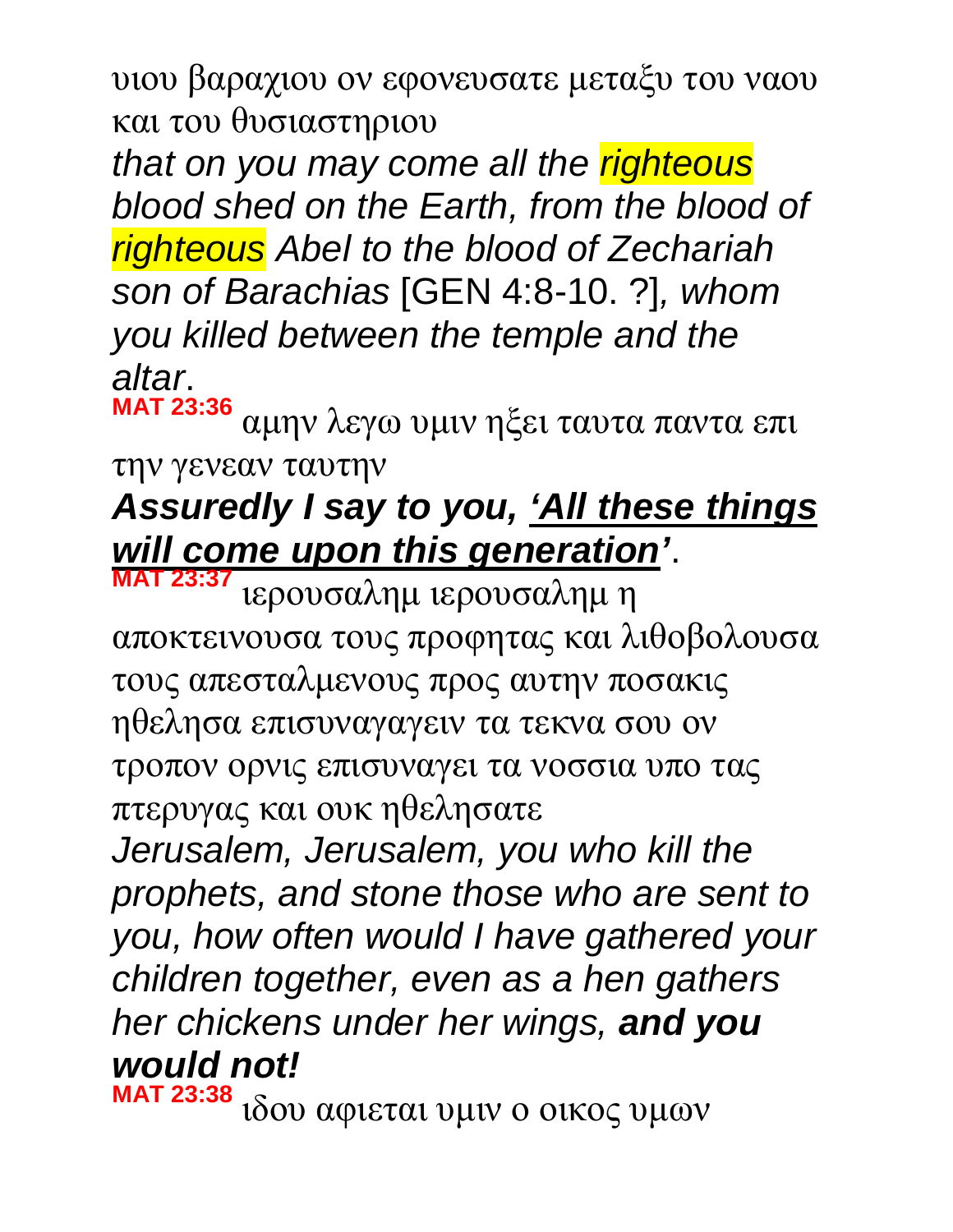# *Behold, your house is left to you desolate*.

**MAT 23:39** λεγω γαρ υμιν ου μη με ιδητε απ αρτι εως αν ειπητε ευλογημενος ο ερχομενος εν ονοματι κυριου

*For I say to you, by no means WILL YOU SEE ME FROM NOW UNTIL YOU WILL SAY, 'Blessed is the One coming in the Name* 

*of the Lord'* [Triumphal entry into Jerusalem - NO for this speech follows the Triumphal Entry into Jerusalem]*.* 

**MAT 24:1** και εξελθων ο ιησους απο του ιερου επορευετο και προσηλθον οι μαθηται αυτου επιδειξαι αυτω τας οικοδομας του ιερου Jesus was going out and away from the Temple when His disciples came to Him to show Him [to call His attention to] the **buildings** of the Temple.

**MAT 24:2** ο δε αποκριθεις ειπεν αυτοις ου βλεπετε ταυτα παντα αμην λεγω υμιν ου μη αφεθη ωδε λιθος επι λιθον ος ου καταλυθησεται

And He answering said to them, *Do you see all these things? Asurredly I say to you, 'By no means will be left here*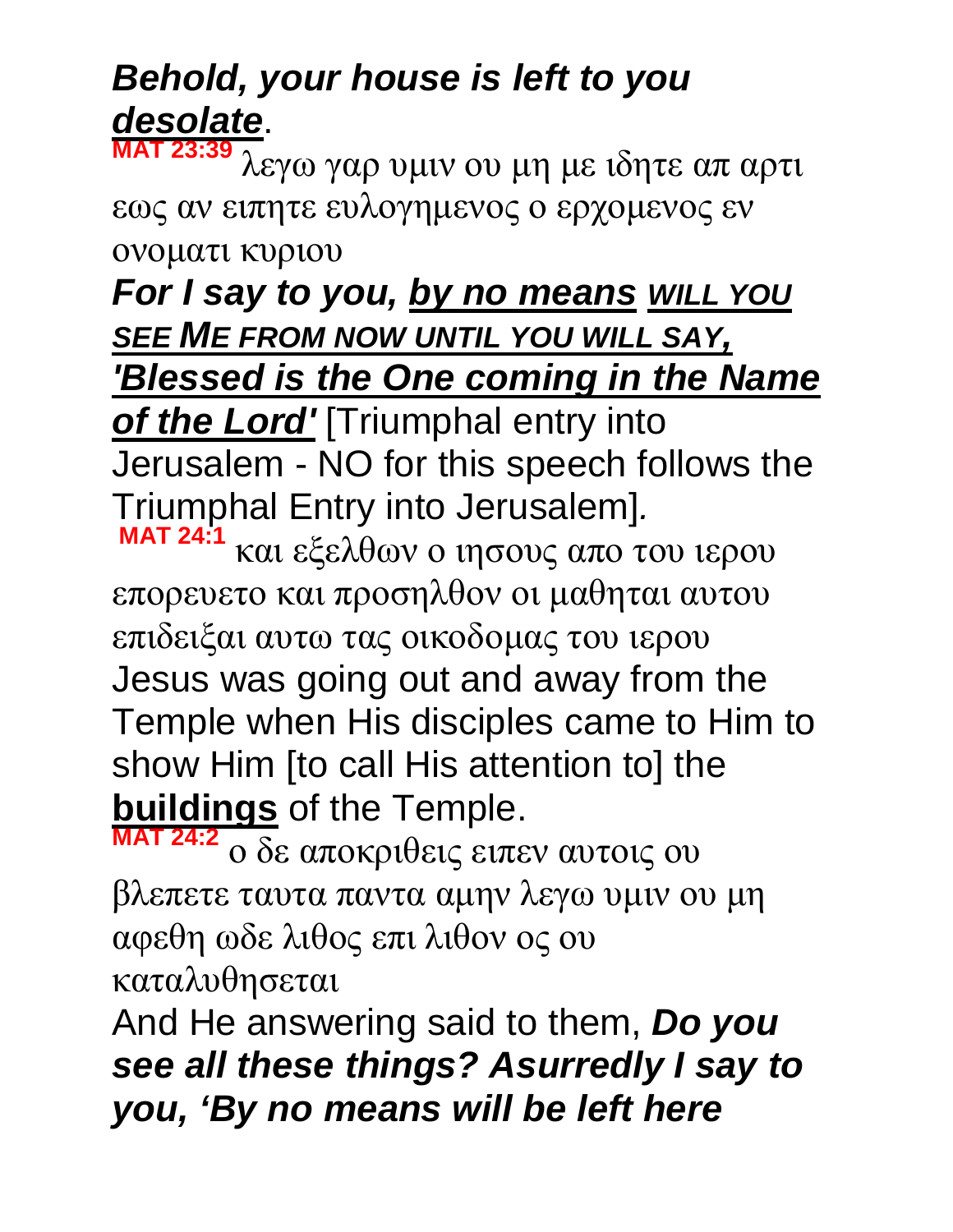#### *stone on stone which will not be thrown down'* [**Such destruction took place in 70 AD**]. **MAT 24:3**

καθημενου δε αυτου επι του ορους των ελαιων προσηλθον αυτω οι μαθηται κατ ιδιαν λεγοντες ειπον ημιν ποτε ταυτα εσται και τι το σημειον της σης παρουσιας και συντελειας του αιωνος

**When He was sitting on the mount of Olives, His disciples came to Him privately, saying:** *Tell us***,** [**1**] *when will these things be? And* [**2**] *what will be the sign of Your coming***,** *and* [**3**] *of the completion of the age?*

**MAT 24:4** και αποκριθεις ο ιησους ειπεν αυτοις βλεπετε μη τις υμας πλανηση And Jesus answered and said to them, *See that no one deceive you*.

**MAT 24:5** πολλοι γαρ ελευσονται επι τω ονοματι μου λεγοντες εγω ειμι ο χριστος και πολλους πλανησουσιν

## *For many will come in My name, saying: 'I am the Christ;' AND THEY WILL LEAD MANY ASTRAY*.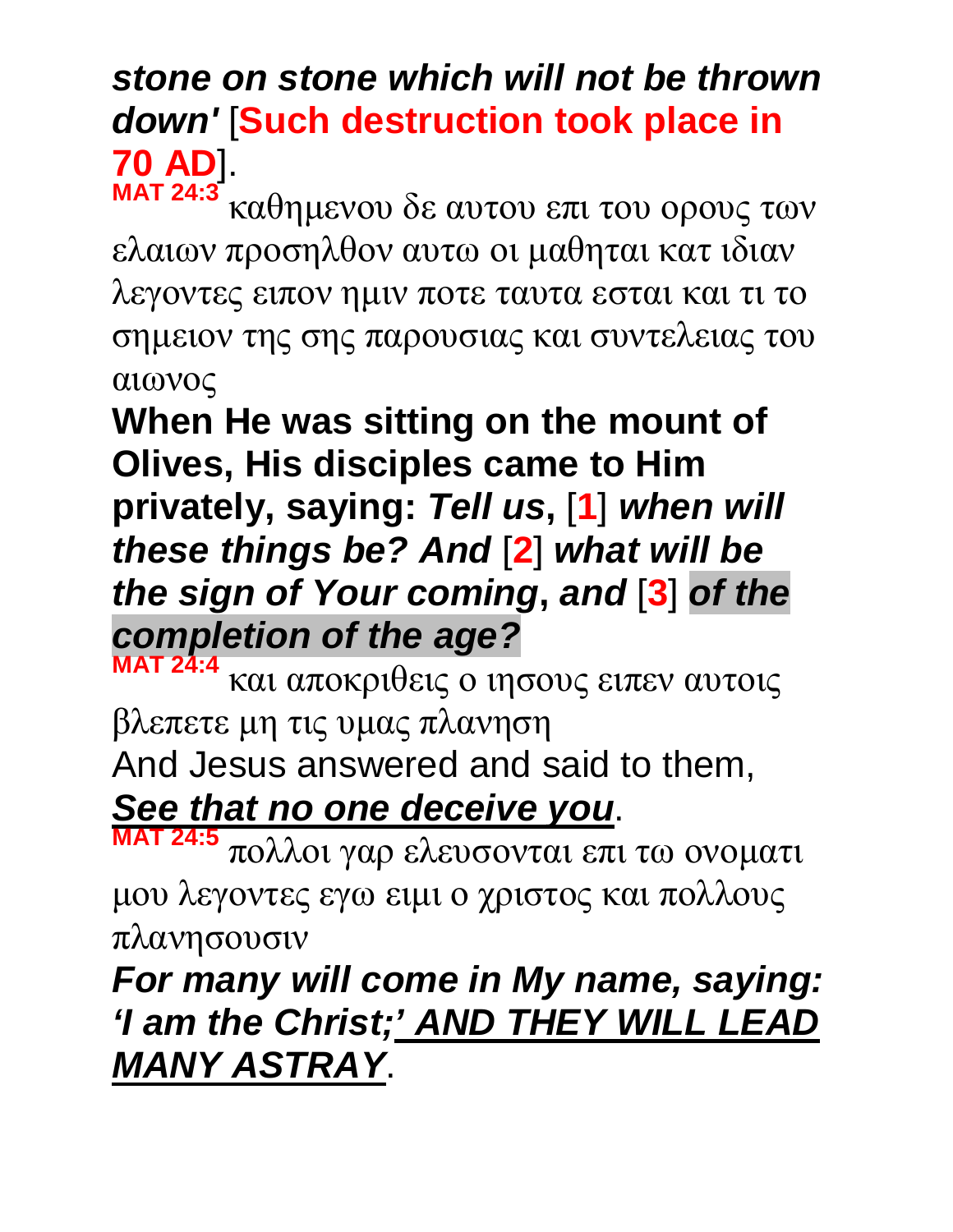**MAT 24:6** μελλησετε δε ακουειν πολεμους και ακοας πολεμων ορατε μη θροεισθε δει γαρ γενεσθαι αλλ ουπω εστιν το τελος

*But you will hear of wars and rumors of wars: see that you be not troubled: for it is necessary for this to happen, but the end is not yet***.** 

**MAT 24:7** εγερθησεται γαρ εθνος επι εθνος και βασιλεια επι βασιλειαν και εσονται λιμοι και σεισμοι κατα τοπους

*For nation will rise against nation and kingdom against kingdom: and there will be famines and earthquakes in various places*. **MAT 24:8**

#### παντα δε ταυτα αρχη ωδινων *But all these things are the BEGINNING of birth pains*.

**MAT 24:9** τοτε παραδωσουσιν υμας εις θλιψιν και αποκτενουσιν υμας και εσεσθε μισουμενοι υπο παντων των εθνων δια το ονομα μου

*Then will they deliver you into tribulation and will kill you. And you will be hated by all the nations on account of My name*.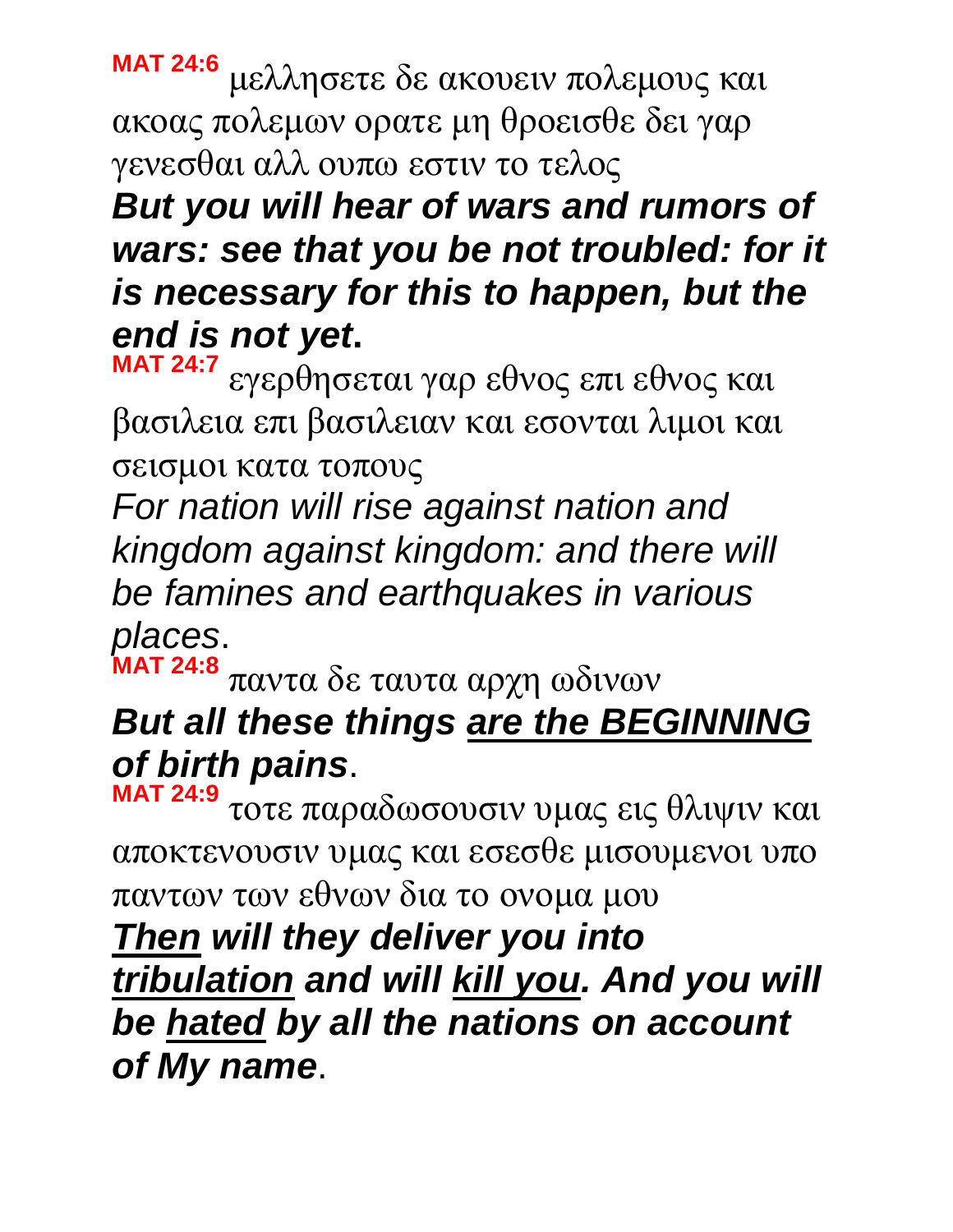**MAT 24:10** και τοτε σκανδαλισθησονται πολλοι και αλληλους παραδωσουσιν και μισησουσιν αλληλους

# *AND THEN WILL MANY BE CAUSED TO STUMBLE***,** *AND WILL BETRAY ONE ANOTHER, AND WILL HATE ONE ANOTHER***.**

**MAT 24:11** και πολλοι ψευδοπροφηται εγερθησονται και πλανησουσιν πολλους *And many false prophets will be raised up, and they will deceive many*.

**MAT 24:12** και δια το πληθυνθηναι την ανομιαν ψυγησεται η αγαπη των πολλων

# *And on account of the lawlessness having multiplied, THE LOVE OF MANY WILL BE EXTINGUISHED***.**

**MAT 24:13** ο δε υπομεινας εις τελος ουτος

σωθησεται

# *BUT THE ONE REMAINING TO THE END, THIS ONE WILL BE SAVED***.**

**MAT 24:14** και κηρυχθησεται τουτο το ευαγγελιον της βασιλειας εν ολη τη οικουμενη εις μαρτυριον πασιν τοις εθνεσιν και τοτε ηξει το τελος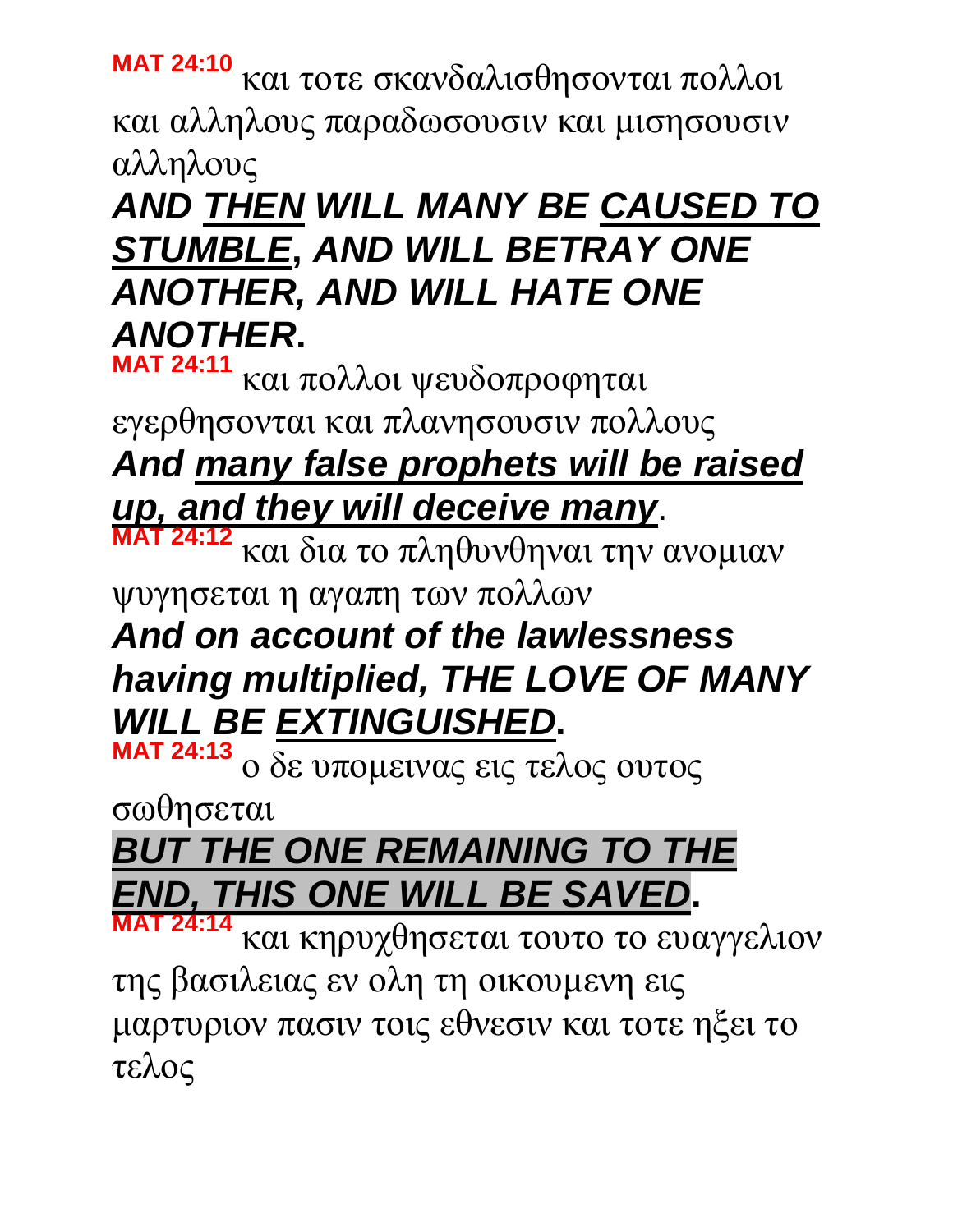## *AND THIS GOSPEL OF THE KINGDOM WILL BE PREACHED IN ALL THE INHABITED EARTH FOR A WITNESS TO ALL NATIONS***;** *AND THEN THE END WILL COME*.

**MAT 24:15** οταν ουν ιδητε το βδελυγμα της ερημωσεως το ρηθεν δια δανιηλ του προφητου εστος εν τοπω αγιω ο αναγινωσκων νοειτω *Therefore when you see the abomination of desolation (the saying by Daniel the prophet)* [DAN 9:27; 12:11] *standing in the holy place, let the one who reads* 

*understand.*  **MAT 24:16**

τοτε οι εν τη ιουδαια φευγετωσαν εις

τα ορη

### *THEN let those who are in Judaea flee into the mountains*;

**MAT 24:17** ο επι του δωματος μη καταβατω αραι τα εκ της οικιας αυτου

# *let him who is on the housetop not come down to take any thing out of his house*; *in those days*;

**MAT 24:18** και ο εν τω αγρω μη επιστρεψατω οπισω αραι το ιματιον αυτου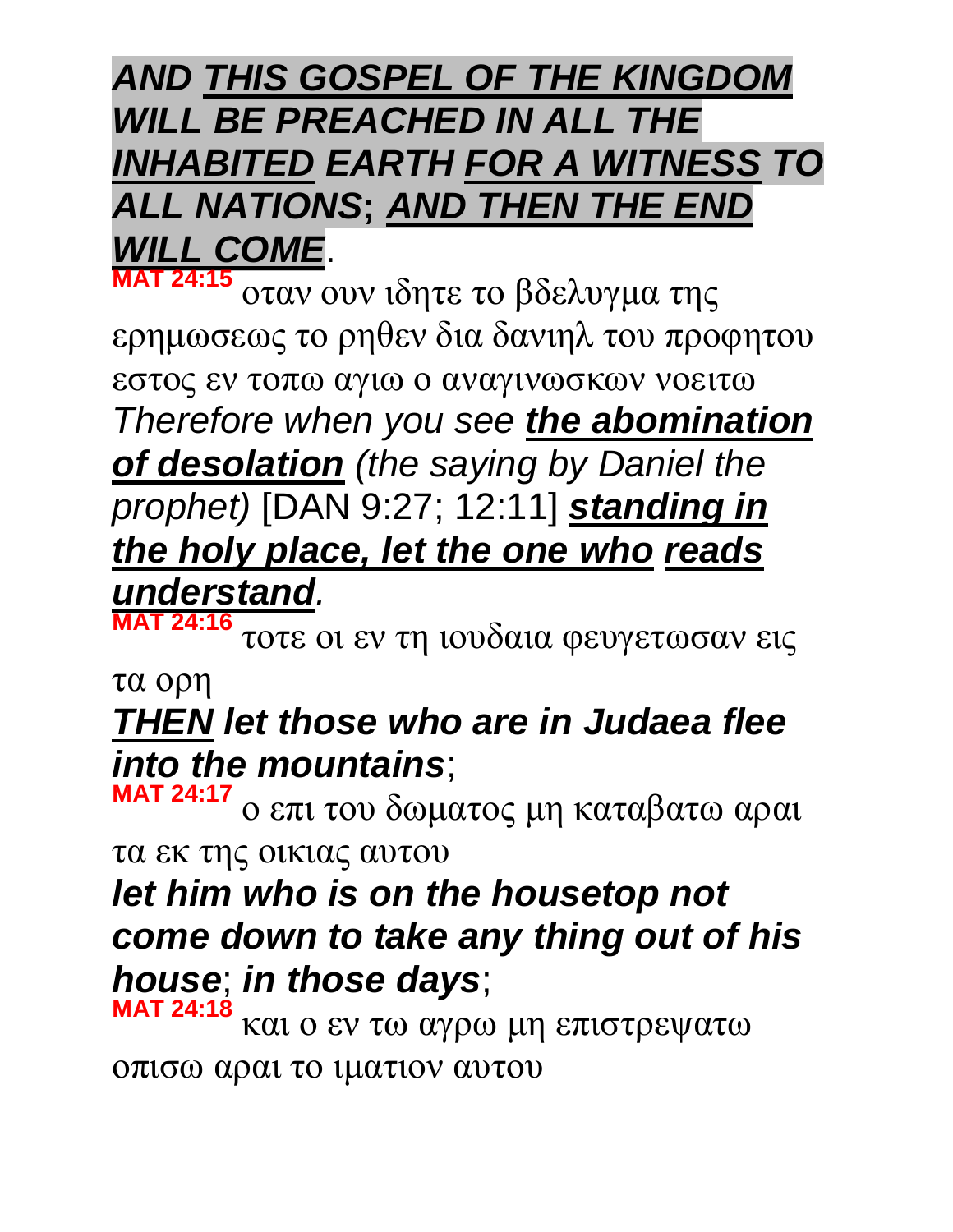## *neither let him who is in the field turn back to take his clothes*;

**MAT 24:19** ουαι δε ταις εν γαστρι εχουσαις και ταις θηλαζουσαις εν εκειναις ταις ημεραις *woe to those who are with child, and to those who nurse babies in those days*; **MAT 24:20**

προσευχεσθε δε ινα μη γενηται η φυγη υμων χειμωνος μηδε σαββατω

# *pray in order that your flight be not in the winter, neither on the Sabbath day*

**MAT 24:21** εσται γαρ τοτε θλιψις μεγαλη οια ου γεγονεν απ αρχης κοσμου εως του νυν ουδ ου μη γενηται

*for then will be GREAT TRIBULATION* [REV 7:14 – "the tribulation the great"]*, such as was not since the beginning of the world to this time, NO, NOR EVER WILL BE*. **MAT 24:22**

και ει μη εκολοβωθησαν αι ημεραι εκειναι ουκ αν εσωθη πασα σαρξ δια δε τους εκλεκτους κολοβωθησονται αι ημεραι εκειναι

*AND except those days should be shortened, there should no flesh be saved. BUT ON ACCOUNT OF THE*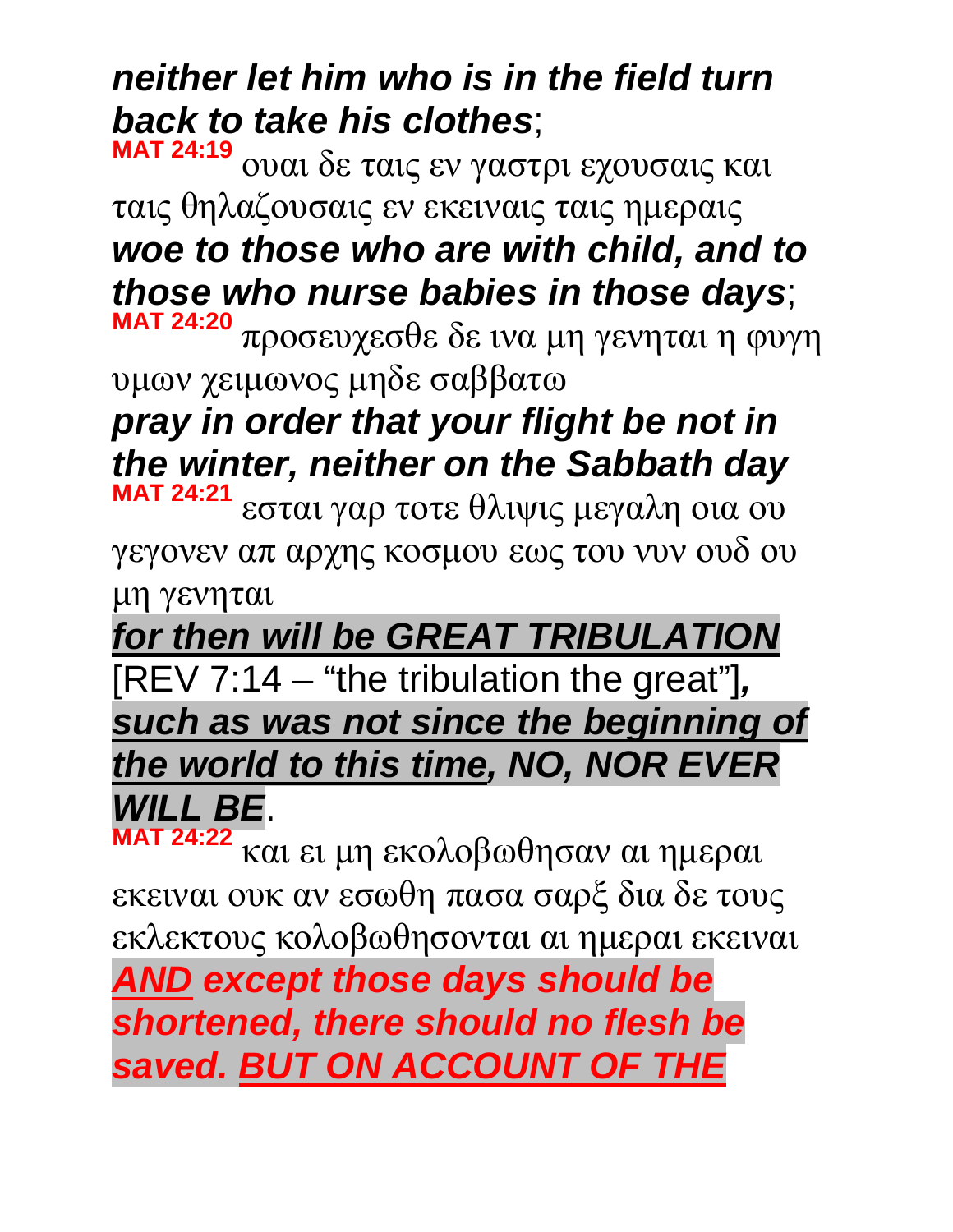#### *ELECT'S SAKE THOSE DAYS WILL BE SHORTENED*. **MAT 24:23**

τοτε εαν τις υμιν ειπη ιδου ωδε ο χριστος η ωδε μη πιστευσητε *THEN if anyone will say to you, 'Behold, here is Christ, or there;' believe it not*. **MAT 24:24** εγερθησονται γαρ ψευδοχριστοι και ψευδοπροφηται και δωσουσιν σημεια μεγαλα

και τερατα ωστε πλανασθαι ει δυνατον και τους εκλεκτους

*For there will arise false Christs and false prophets, and will show great signs and wonders; so as to deceive, IF POSSIBLE EVEN THE ELECT* [**The** 

**implication is that it is NOT possible** – *Robertson's* 

*Word Pictures*]. **MAT 24:25**

ιδου προειρηκα υμιν

*Behold, I have told you before* [MAT 24:5]. **MAT 24:26** εαν ουν ειπωσιν υμιν ιδου εν τη ερημω

εστιν μη εξελθητε ιδου εν τοις ταμειοις μη πιστευσητε

*Therefore if they will say to you, 'Behold, he is in the desert;' do not go out: 'behold, he is in the inner rooms;' believe it not*.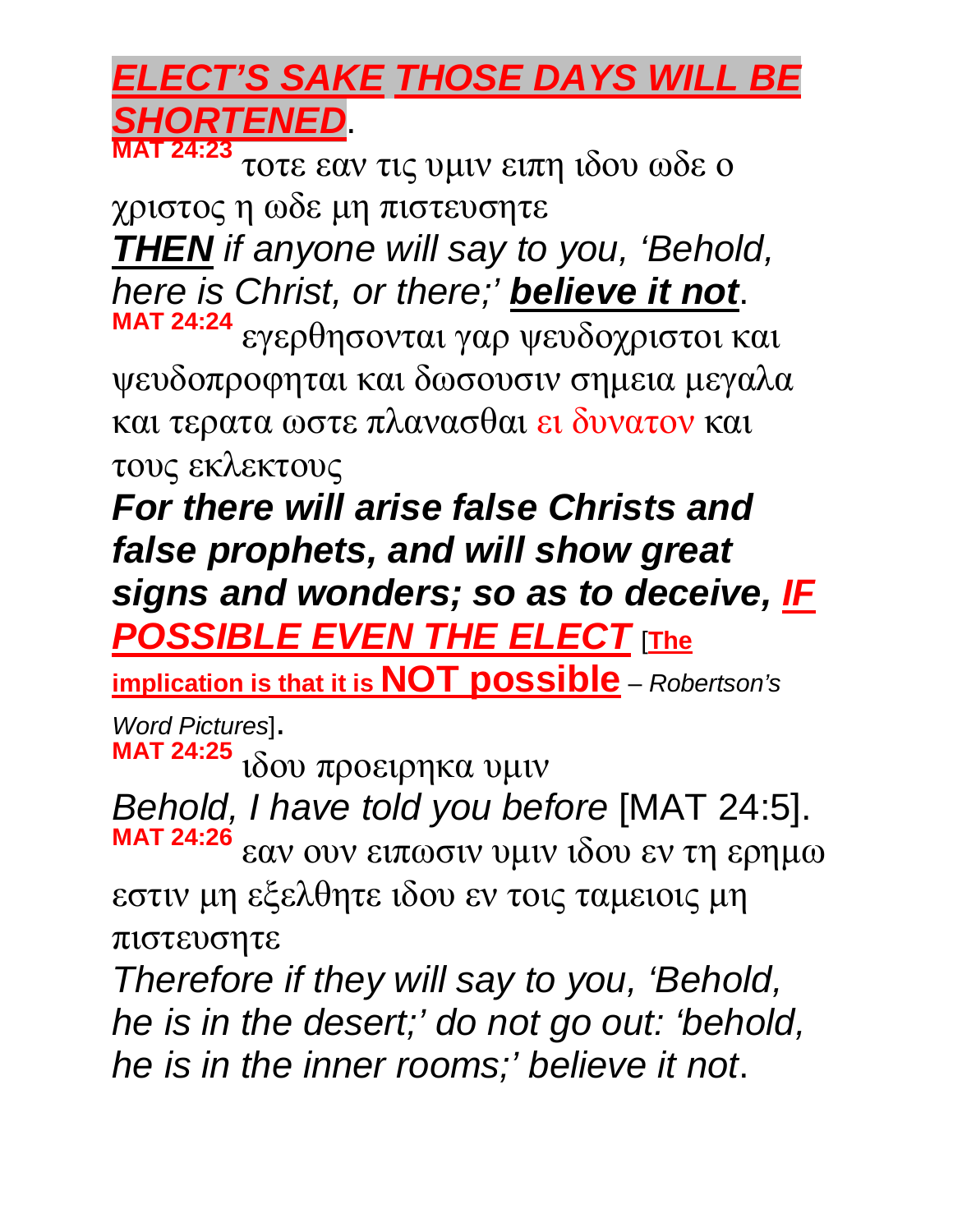**MAT 24:27** ωσπερ γαρ η αστραπη εξερχεται απο ανατολων και φαινεται εως δυσμων ουτως εσται η παρουσια του υιου του ανθρωπου *For just as the lightning comes out of the east and shines even to the west, so will also the coming of the Son of man be* [**HIS COMING WILL NOT BE SECRET** - ACT 1:9-11; 1CO 15:50-54; REV 1:5-18]. **MAT 24:28** οπου εαν η το πτωμα εκει συναχθησονται οι αετοι *For wherever the dead body is, there will the eagles be gathered together*. **MAT 24:29** ευθεως δε μετα την θλιψιν των ημερων εκεινων ο ηλιος σκοτισθησεται και η σεληνη ου δωσει το φεγγος αυτης και οι αστερες πεσουνται απο του ουρανου και αι δυναμεις των ουρανων σαλευθησονται *BUT IMMEDIATELY after the tribulation of those days will the Sun be darkened, and the Moon will not give her light, and the stars will fall from Heaven, and the powers of the* 

*Heavens will be shaken*;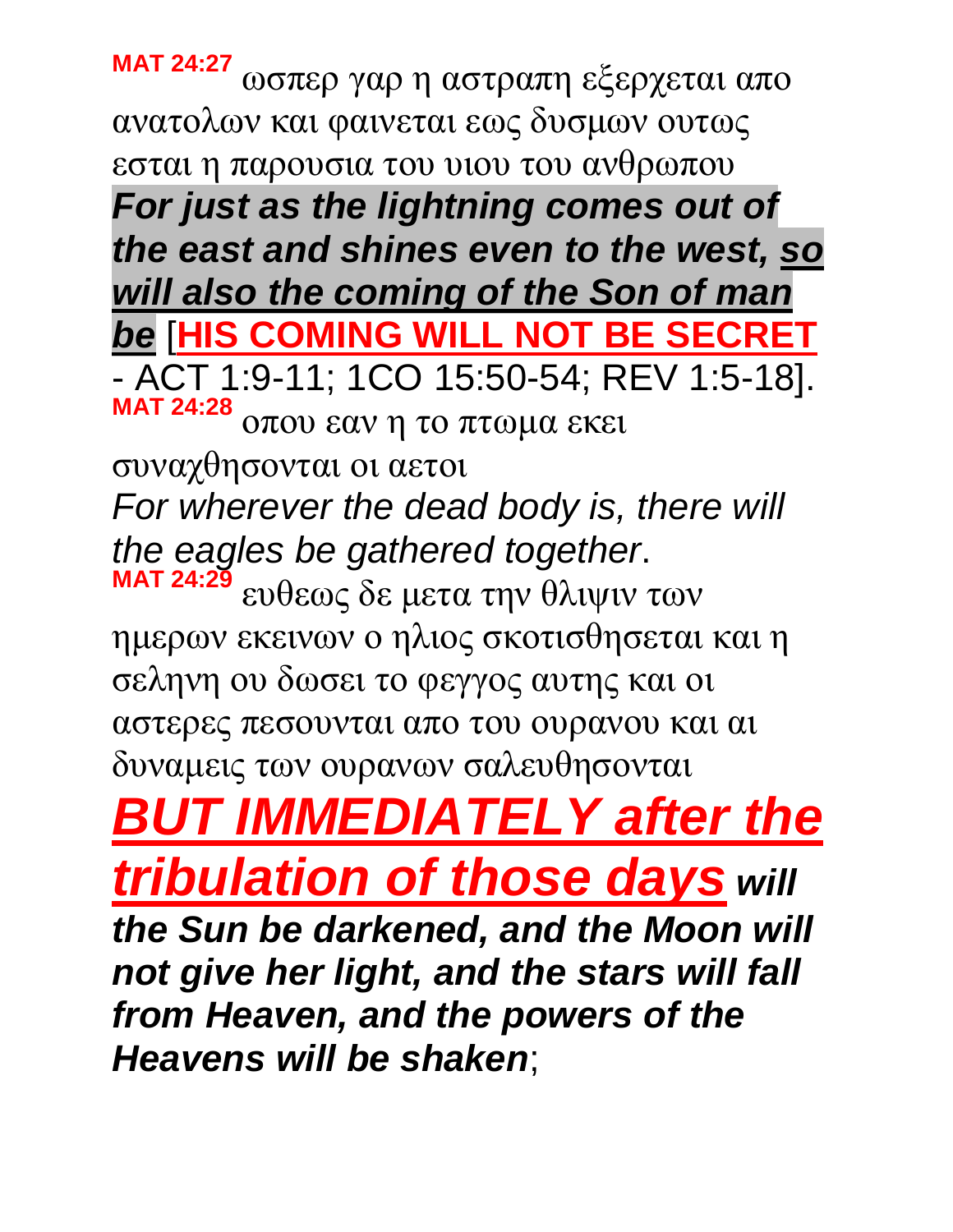**MAT 24:30** και τοτε φανησεται το σημειον του υιου του ανθρωπου εν ουρανω και τοτε κοψονται πασαι αι φυλαι της γης και οψονται τον υιον του ανθρωπου ερχομενον επι των νεφελων του ουρανου μετα δυναμεως και δοξης πολλης

*AND THEN will appear the sign of the Son of Man in Heaven: and then will all* 

*the tribes of the Earth mourn, AND* 

**THEY WILL SEE THE SO** *OF MAN COMING IN THE CLOUDS OF HEAVEN WITH MIGHTY WORKS AND GREAT GLORY* [1TH

4:16, 17: ACT 1:9-11; 1CO 15:51, 52; JAM 5:8]. **MAT 24:31**

και αποστελει τους αγγελους αυτου μετα σαλπιγγος μεγαλης και επισυναξουσιν τους εκλεκτους αυτου εκ των τεσσαρων ανεμων απ ακρων ουρανων εως των ακρων αυτων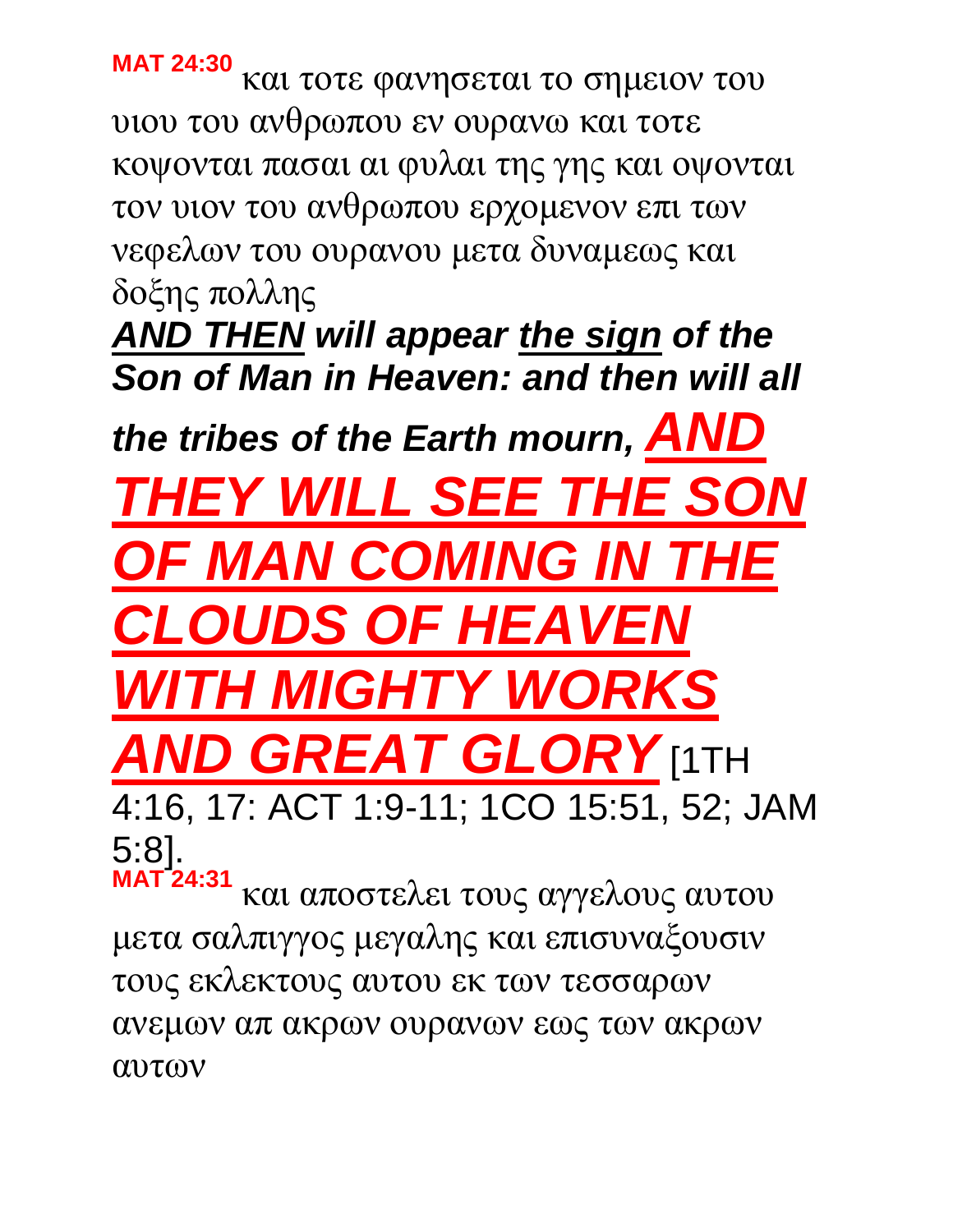# *AND He will send His angels WITH A GREAT SOUND OF A TRUMPET, AND THEY WILL GATHER TOGETHER HIS ELECT from the four winds, from one end of Heaven to the other*.

**MAT 24:32** απο δε της συκης μαθετε την παραβολην οταν ηδη ο κλαδος αυτης γενηται απαλος και τα φυλλα εκφυη γινωσκετε οτι εγγυς το θερος

[**1**] *Now learn a PARABLE OF THE FIG* 

*TREE*. *'When its branch is yet tender, and puts forth leaves, you know that summer is near*:'

**MAT 24:33** ουτως και υμεις οταν ιδητε παντα ταυτα γινωσκετε οτι εγγυς εστιν επι θυραις *and thus, when you will see all these things, KNOW THAT IT IS NEAR — at the doors*.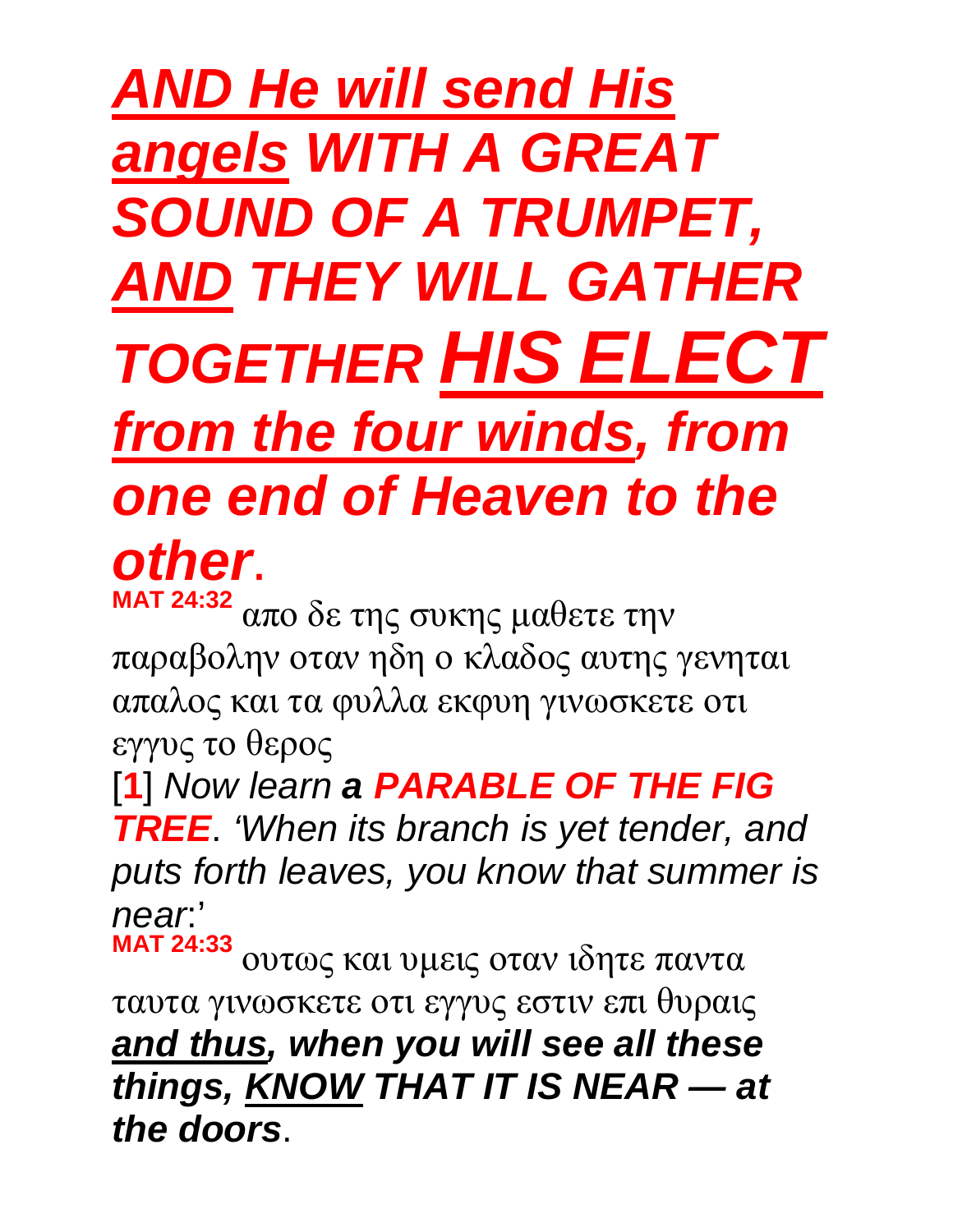**MAT 24:34** αμην λεγω υμιν οτι ου μη παρελθη η γενεα αυτη εως αν παντα ταυτα .γενηται *Assuredly, I say to you, 'This generation* [which witnesses all these things] *will not pass, till all these things be fulfilled***.**

**MAT 24:35** ο ουρανος και η γη παρελευσεται οι δε λογοι μου ου μη παρελθωσιν

*Heaven and Earth will pass away, but My words will not pass away*.'

**MAT 24:36** περι δε της ημερας εκεινης και ωρας ουδεις οιδεν ουδε οι αγγελοι των ουρανων

ουδε ο υιος ει μη ο πατηρ μονος

*But OF THAT DAY AND HOUR KNOWS NO MAN* [the time of His coming**],** *NO, NOT THE ANGELS OF HEAVEN, BUT ONLY MY FATHER***.**

**MAT 24:37** ωσπερ γαρ αι ημεραι του νωε ουτως

εσται η παρουσια του υιου του ανθρωπου

#### *FOR JUST AS THE DAYS OF NOAH*

*WERE* [life going on as usual], *so will also the coming of the Son of Man be***. MAT 24:38**

ως γαρ ησαν εν ταις ημεραις ταις προ του κατακλυσμου τρωγοντες και πινοντες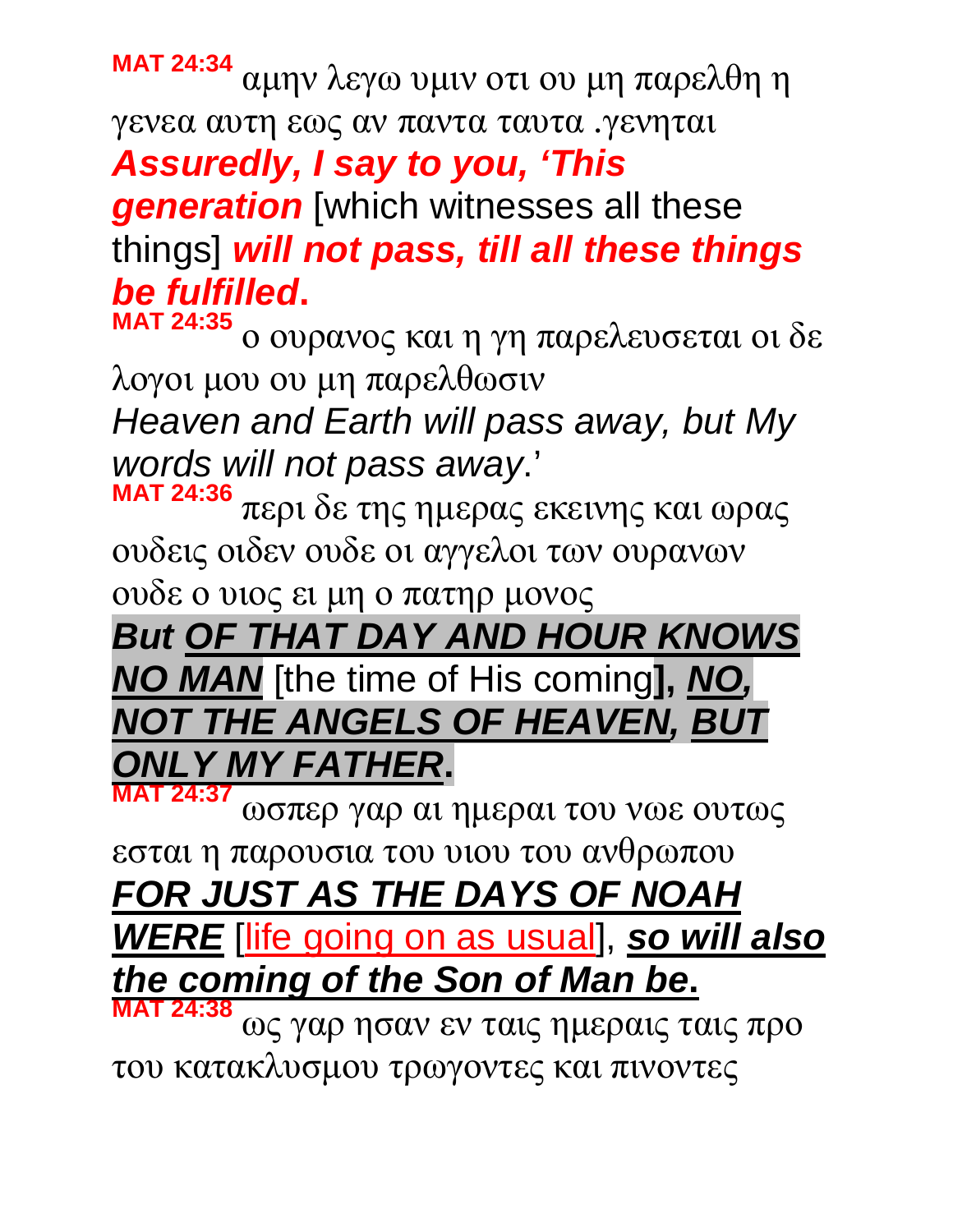γαμουντες και γαμιζοντες αχρι ης ημερας εισηλθεν νωε εις την κιβωτον *FOR AS IN THE DAYS THAT WERE BEFORE THE FLOOD THEY WERE EATING AND DRINKING, MARRYING AND GIVING IN MARRIAGE, UNTIL THE Y THAT NOAH FNTERE ARK*,

**MAT 24:39** και ουκ εγνωσαν εως ηλθεν Ο

κατακλυσμος και ηρεν απαντας ουτως

εσται η παρουσια του υιου του ανθρωπου *and KNEW NOT until THE FLOOD*

[GEN 6:17 - 3999 WBM; Meaning: 1) flood, deluge. 1a) Noah's flood that submerged the entire planet Earth under water for about a year]

[**cat•a•clysm** (kat'әkliz'm) *n.* [L. *cataclymos* < Gr. *kataklysmos < kata-,*  down + *klyzein,* to wash] 1. a great flood; deluge 2. any great upheaval that causes sudden and violent changes, as an earthquake, war, etc. *—SYN.* see DISASTER —cat•a•clys•mic (kat/ә kliz' mik), cat'a•clys'mal *adj.*

Second College Edition. *Webster's New World Dictionary of the American Language*. Simon and Schuster, 1982. Page 222].

*came, and took them all away; SO WILL ALSO THE COMING OF THE SON*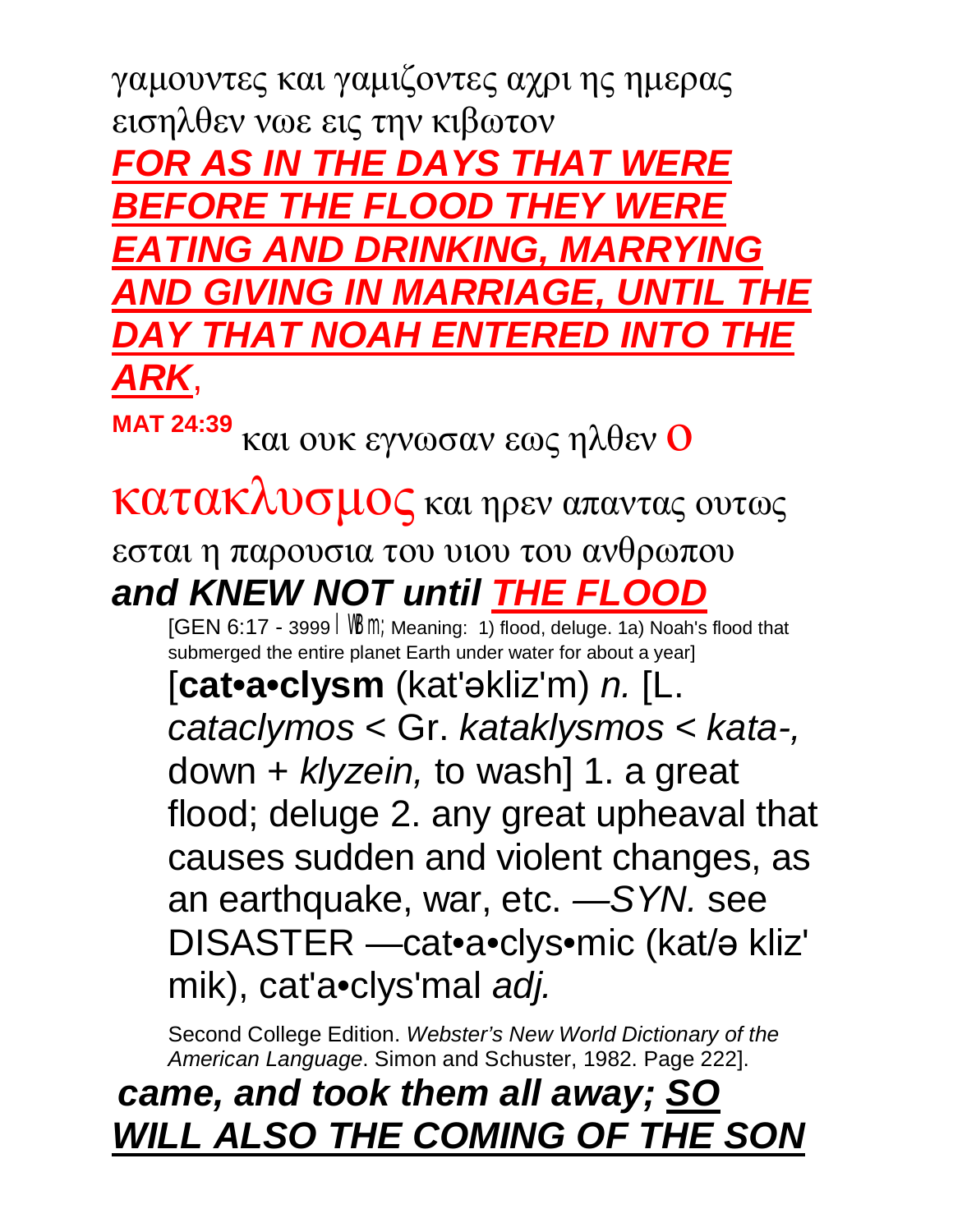# *OF MAN BE.*

**MAT 24:40** τοτε εσονται δυο εν τω αγρω εις παραλαμβανεται και εις αφιεται *Then will two be in the field; the one will be taken, and the other left*. **MAT 24:41** δυο αληθουσαι εν τω μυλω μια

παραλαμβανεται και μια αφιεται

*Two women will be grinding at the mill; the one will be taken, and the other left***. MAT 24:42** γρηγορειτε ουν οτι ουκ οιδατε ποια

ημερα ο κυριος υμων ερχεται

# *THEREFORE WATCH, BECAUSE YOU KNOW NOT WHAT DAY YOUR LORD IS COMING*.

**MAT 24:43** εκεινο δε γινωσκετε οτι ει ηδει ο οικοδεσποτης ποια φυλακη ο κλεπτης ερχεται εγρηγορησεν αν και ουκ αν ειασεν διορυχθηναι την οικιαν αυτου

*But know this, that if the householder had known in what watch the thief was coming, he would have watched, and would not have allowed his house to be broken into*. **MAT 24:44** δια τουτο και υμεις γινεσθε ετοιμοι οτι η ου δοκειτε ωρα ο υιος του ανθρωπου ερχεται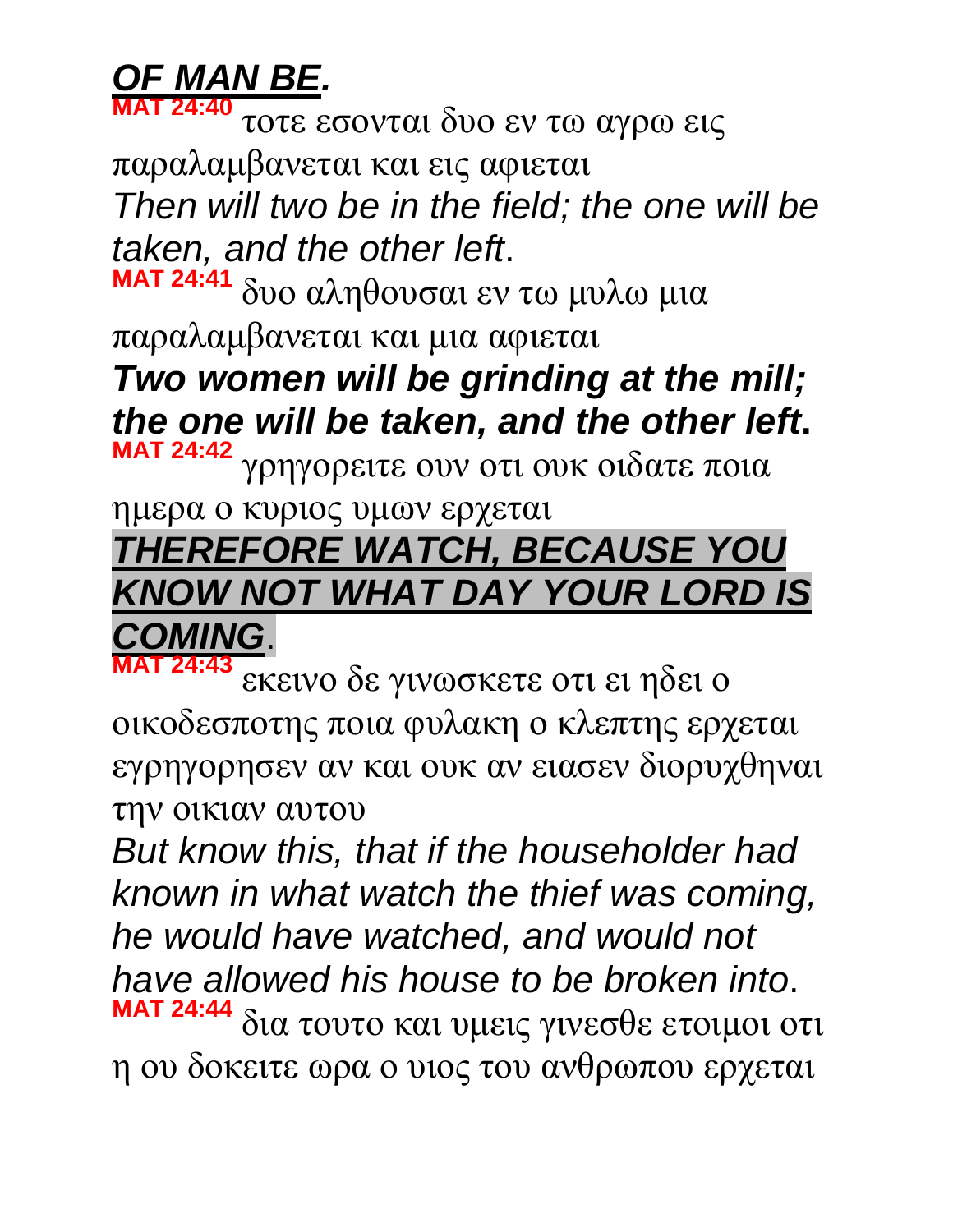*On account of this, ALSO YOU be prepared: because in an hour when you think not the Son of Man is coming*.

**MAT 24:45** τις αρα εστιν ο πιστος δουλος και φρονιμος ον κατεστησεν ο κυριος επι της οικετειας αυτου του δουναι αυτοις την τροφην εν καιρω

*Who then is a believing and wise servant, whom his lord has made ruler over his household, to give them food in the appointed time?*

**MAT 24:46** μακαριος ο δουλος εκεινος ον ελθων ο κυριος αυτου ευρησει ουτως ποιουντα *Blessed is that servant, whom his lord when he comes will find so doing*. **MAT 24:47** αμην λεγω υμιν οτι επι πασιν τοις υπαρχουσιν αυτου καταστησει αυτον *'Assuredly, I say to you, 'That he will make him ruler over all his goods.'* **MAT 24:48** εαν δε ειπη ο κακος δουλος εκεινος εν τη καρδια αυτου χρονιζει μου ο κυριος *But and if that evil servant will say in his heart, 'My lord delays his coming;'* **MAT 24:49** και αρξηται τυπτειν τους συνδουλους αυτου εσθιη δε και πινη μετα των μεθυοντων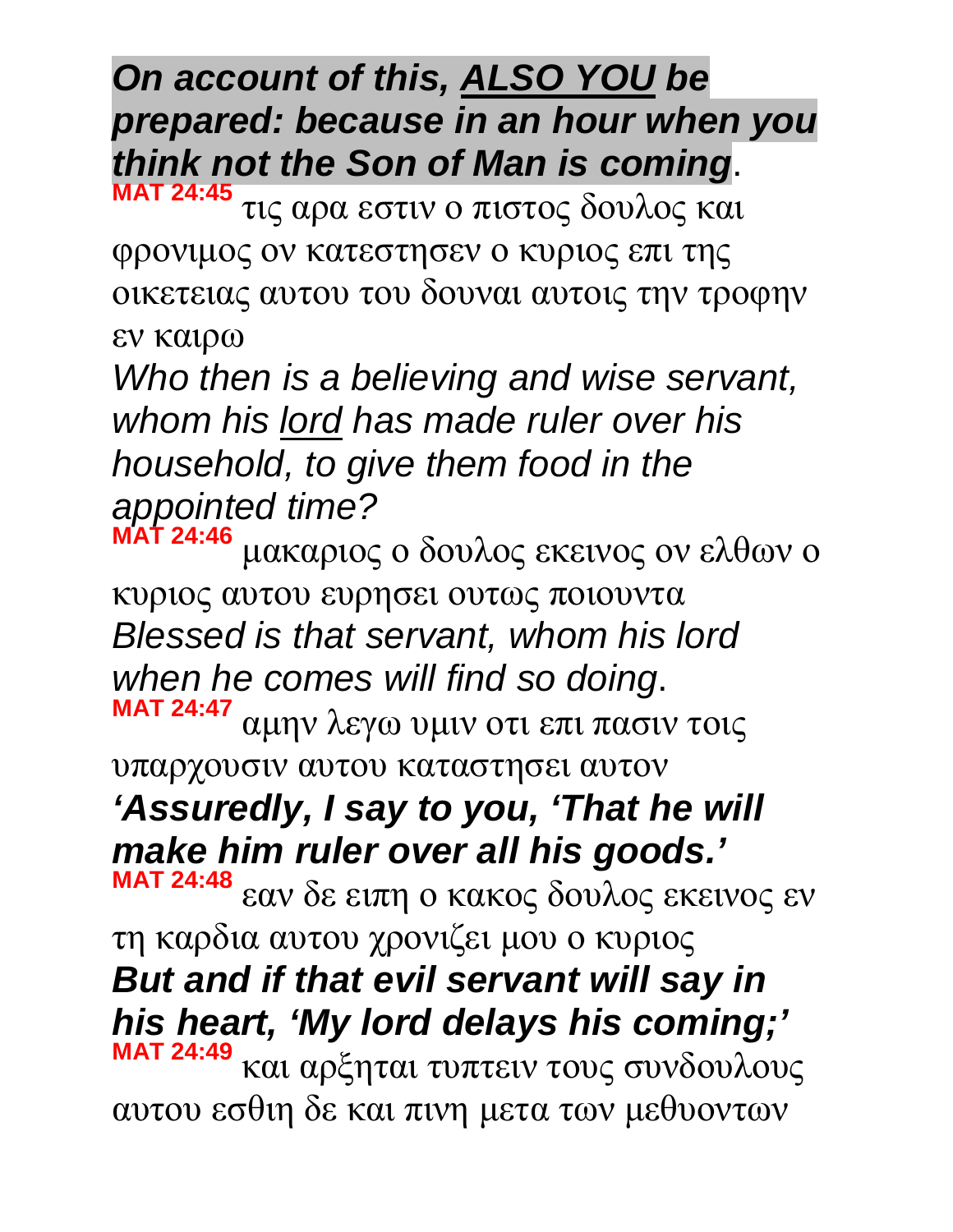*and will begin to strike his fellow servants, and eat and drink with the drunkards*; **MAT 24:50** ηξει ο κυριος του δουλου εκεινου εν

ημερα η ου προσδοκα και εν ωρα η ου γινωσκει

*then the lord of that servant will come in a day on which he does not expect, and in an hour in which he does not know*, **MAT 24:51**

και διχοτομησει αυτον και το μερος αυτου μετα των υποκριτων θησει εκει εσται ο κλαυθμος και ο βρυγμος των οδοντων *and will cut him in two and appoint him his part with the hypocrites* — *there will be weeping and gnashing of teeth*.

**MAT 25:1** τοτε ομοιωθησεται η βασιλεια των ουρανων δεκα παρθενοις αιτινες λαβουσαι τας λαμπαδας εαυτων εξηλθον εις υπαντησιν του νυμφιου

[**2**] *Then the Kingdom of Heaven will be like ten virgins, who took their lamps, and went to meet the bridegroom*.

**MAT 25:2** πεντε δε εξ αυτων ησαν μωραι και πεντε φρονιμοι

*Five of them were wise* [prudent] *and five were foolish*.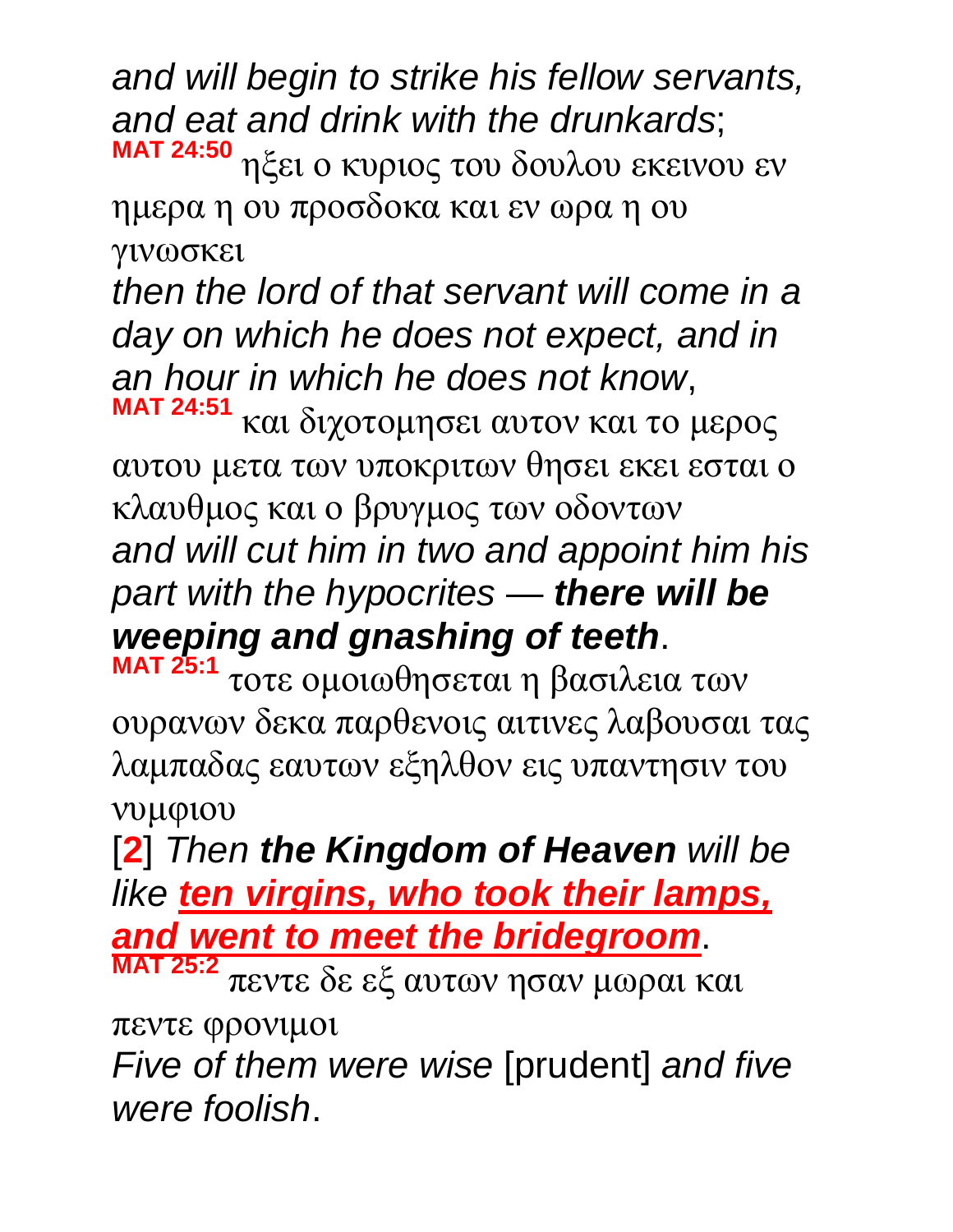**MAT 25:3** αι γαρ μωραι λαβουσαι τας λαμπαδας ουκ ελαβον μεθ εαυτων ελαιον

*Those who were foolish took their lamps, but took no* [extra vessels of] *oil with them*; **MAT 25:4** αι δε φρονιμοι ελαβον ελαιον εν τοις

αγγειοις μετα των λαμπαδων εαυτων *but the wise* [prudent] *took oil in their vessels along with their* [filled] lamps.

**MAT 25:5** χρονιζοντος δε του νυμφιου ενυσταξαν πασαι και εκαθευδον

While the bridegroom tarried, they all became drowsy and slept.

**MAT 25:6** μεσης δε νυκτος κραυγη γεγονεν ιδου ο νυμφιος εξερχεσθε εις απαντησιν

At midnight there was a cry made, *Behold, the bridegroom comes; go out to meet him.* **MAT 25:7** τοτε ηγερθησαν πασαι αι παρθενοι

εκειναι και εκοσμησαν τας λαμπαδας εαυτων Then all those virgins arose, and trimmed their lamps.

**MAT 25:8** αι δε μωραι ταις φρονιμοις ειπαν δοτε ημιν εκ του ελαιου υμων οτι αι λαμπαδες ημων σβεννυνται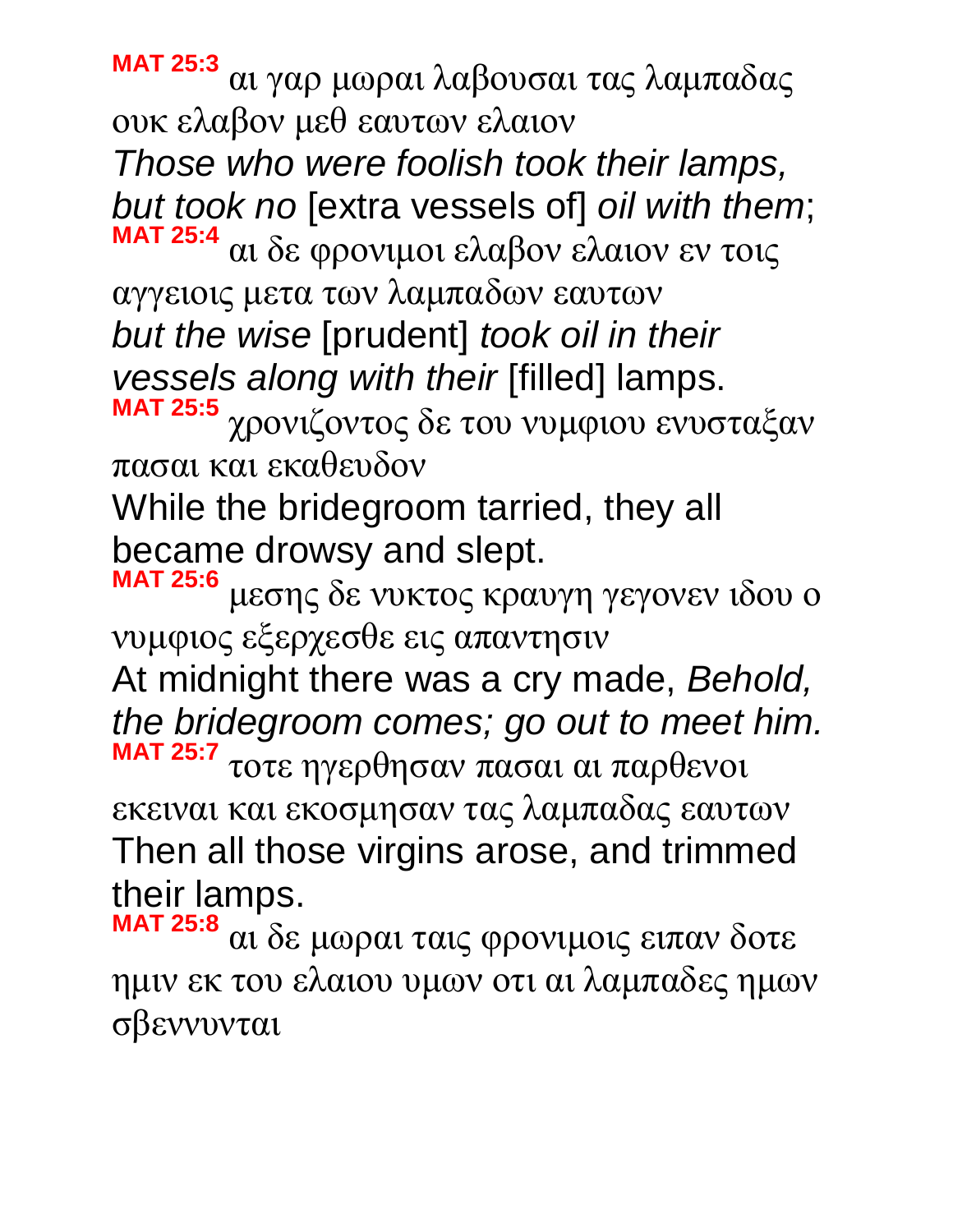And the foolish said to the wise [prudent], *Give us some of your oil for our lamps have gone out*.

**MAT 25:9** απεκριθησαν δε αι φρονιμοι λεγουσαι μηποτε ου μη αρκεση ημιν και υμιν πορευεσθε μαλλον προς τους πωλουντας και αγορασατε εαυταις

But the wise [prudent] answered, saying, *No, lest there be not enough for us and you; but go rather to those who sell and buy for yourselves*.

**MAT 25:10** απερχομενων δε αυτων αγορασαι ηλθεν ο νυμφιος και αι ετοιμοι εισηλθον μετ αυτου εις τους γαμους και εκλεισθη η θυρα And while they went to buy, the bridegroom arrived; and those who were ready went in with him to the marriage; and the door was shut.

**MAT 25:11** υστερον δε ερχονται και αι λοιπαι παρθενοι λεγουσαι κυριε κυριε ανοιξον ημιν Afterward came also the other virgins, saying, *Lord, Lord, open to us*.

**MAT 25:12** ο δε αποκριθεις ειπεν αμην λεγω υμιν ουκ οιδα υμας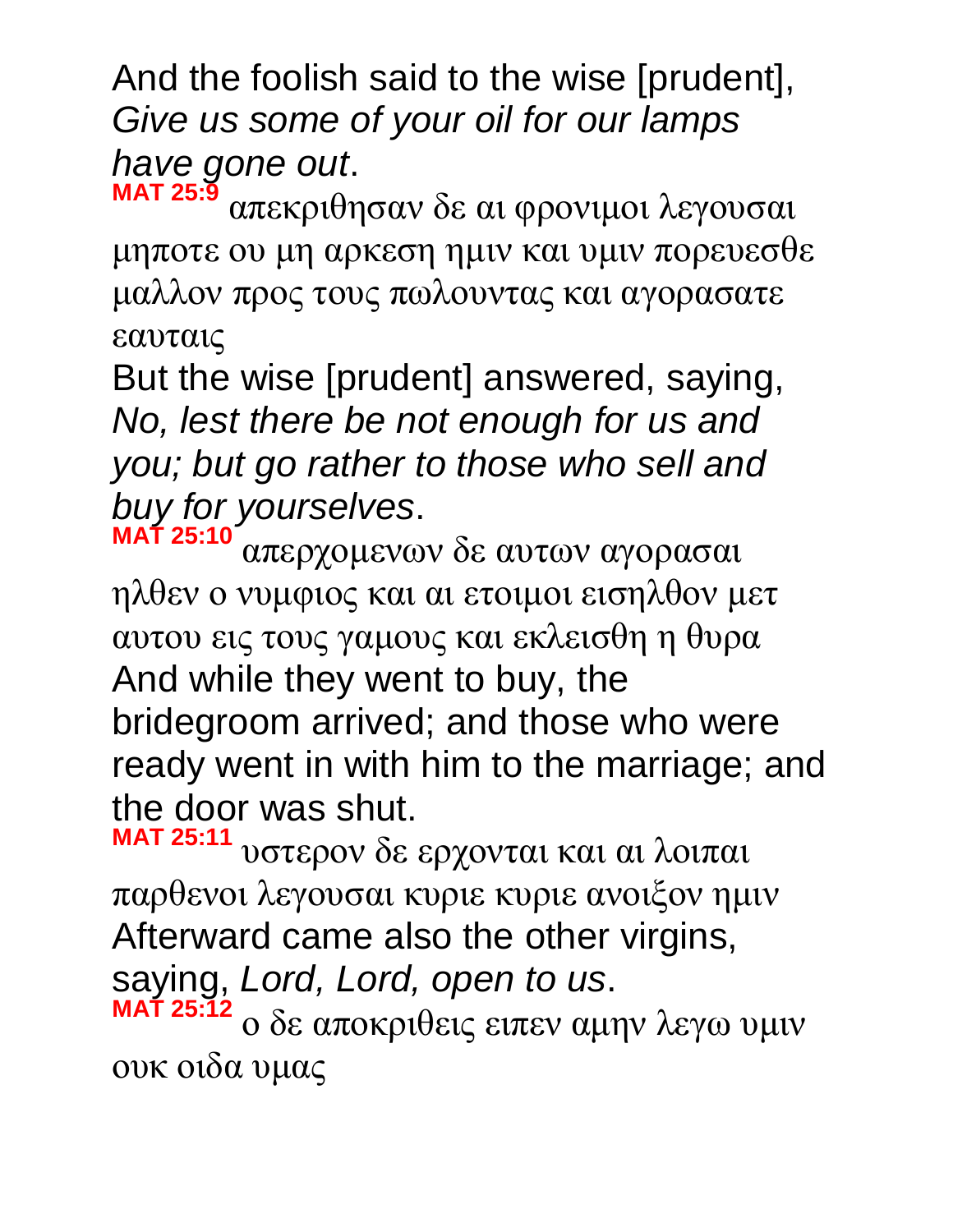# **But he answered and said,** *Truly I say to you, I do not know you*.

**MAT 25:13** γρηγορειτε ουν οτι ουκ οιδατε την ημεραν ουδε την ωραν

# *Watch therefore, because you know neither the day nor the hour*.

**MAT 25:14** ωσπερ γαρ ανθρωπος αποδημων εκαλεσεν τους ιδιους δουλους και παρεδωκεν αυτοις τα υπαρχοντα αυτου

[**3**] *For the Kingdom of Heaven is as a man travelling to a far away country, who called his servants, and delivered to them his goods*.

**MAT 25:15** και ω μεν εδωκεν πεντε ταλαντα ω δε δυο ω δε εν εκαστω κατα την ιδιαν δυναμιν και απεδημησεν ευθεως

*And to one he gave five talents,* [A talent = about 15 years wages for a laborer in NT days] *to another two, and to another one; to each according to his own ability. Then he went on his journey*.

**MAT 25:16** πορευθεις ο τα πεντε ταλαντα λαβων ηργασατο εν αυτοις και εκερδησεν αλλα πεντε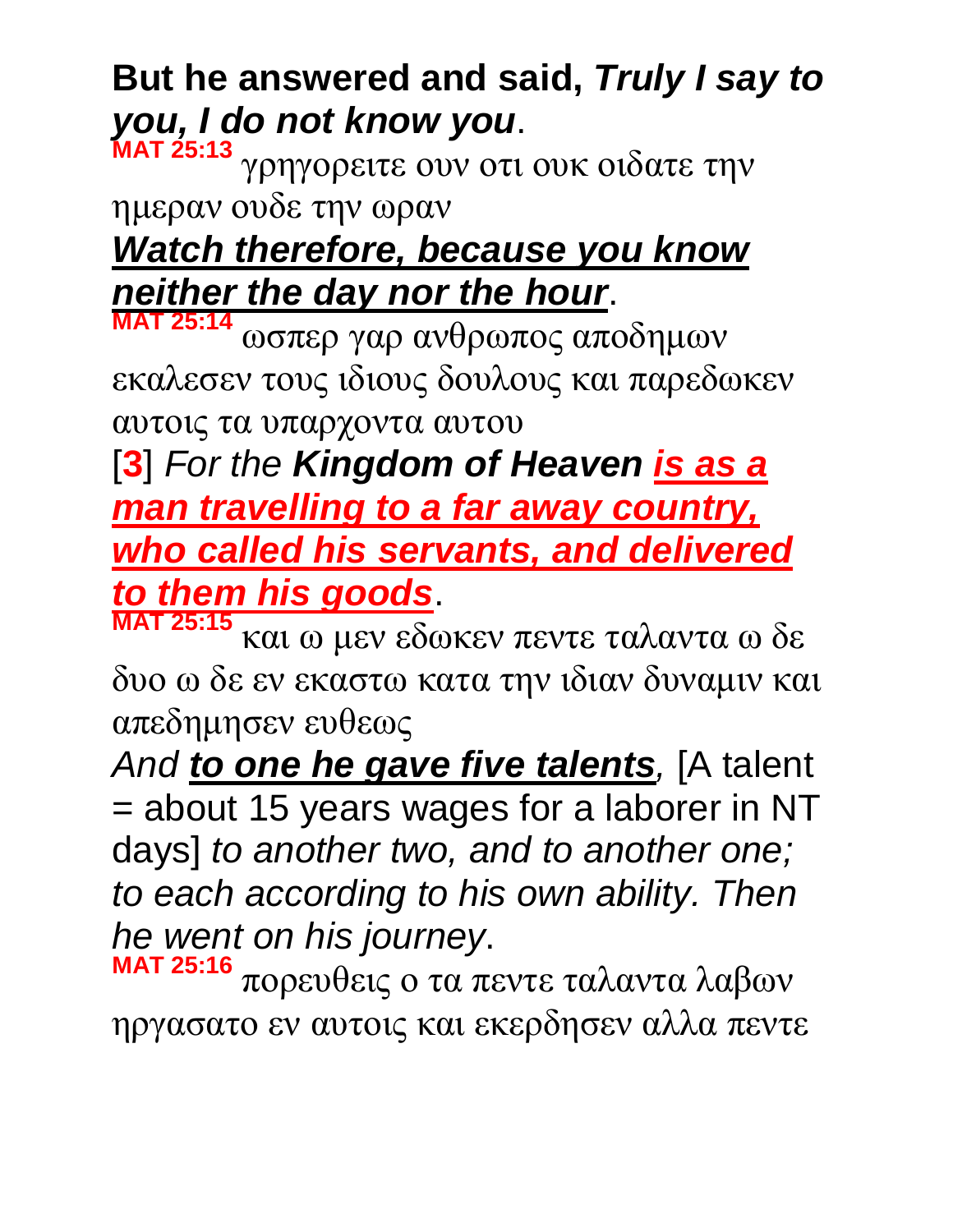*Immediately the one who had received the five talents went and traded with them, and gained five others*.

**MAT 25:17** ωσαυτως ο τα δυο εκερδησεν αλλα δυο

*Likewise the one receiving two, gained two others*.

**MAT 25:18** ο δε το εν λαβων απελθων ωρυξεν γην και εκρυψεν το αργυριον του κυριου αυτου *But the one who had received one went and dug in the Earth, and hid his master's money*.

**MAT 25:19** μετα δε πολυν χρονον ερχεται ο κυριος των δουλων εκεινων και συναιρει λογον μετ αυτων

*After a long time the master of those servants came, and settled accounts with them*.

**MAT 25:20** και προσελθων ο τα πεντε ταλαντα λαβων προσηνεγκεν αλλα πεντε ταλαντα λεγων κυριε πεντε ταλαντα μοι παρεδωκας ιδε αλλα πεντε ταλαντα εκερδησα

*And so the one who had received five talents came and brought five other talents, saying*, *Master, you delivered to*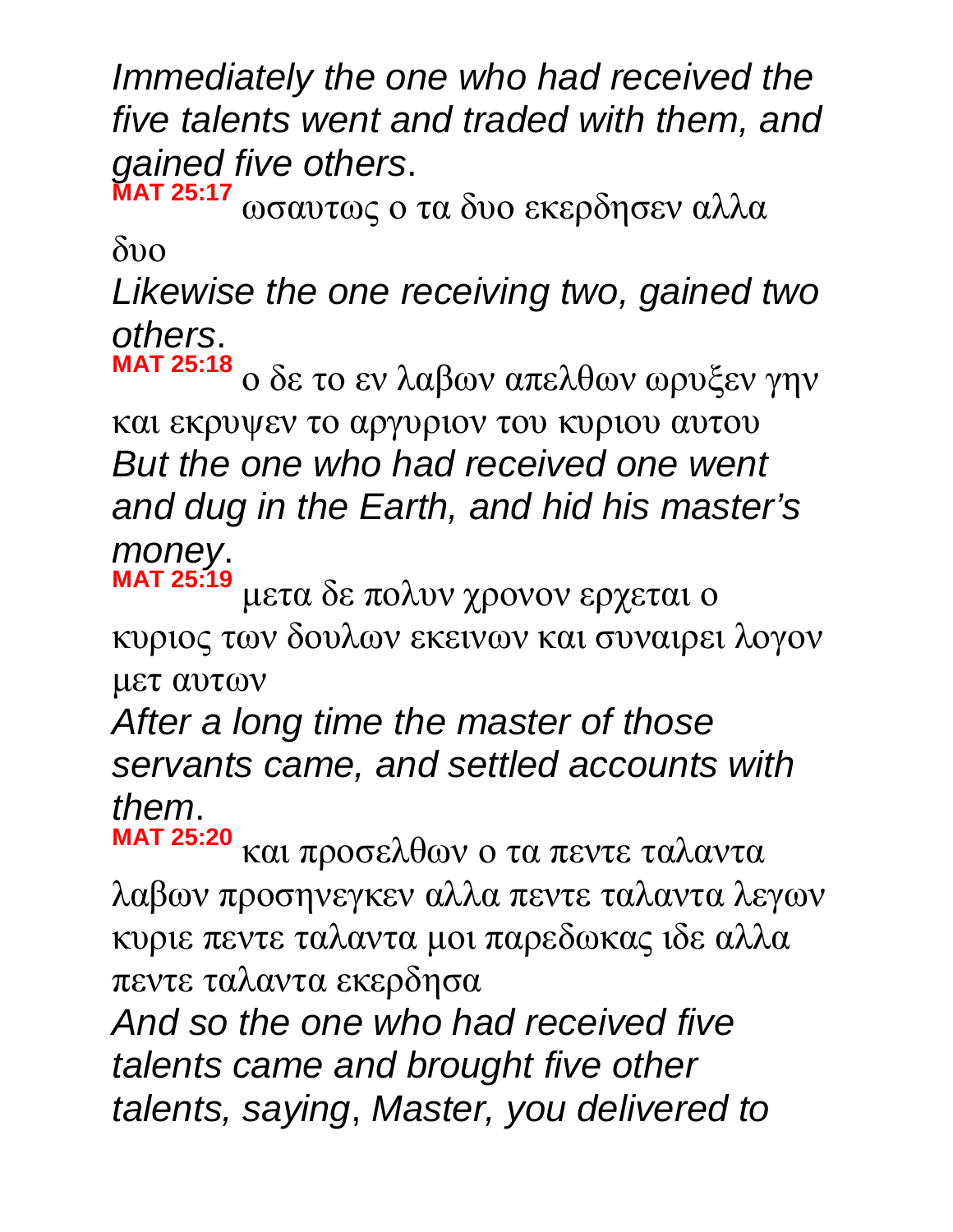*me five talents; behold, I have gained beside them five more talents*. **MAT 25:21**

εφη αυτω ο κυριος αυτου ευ δουλε αγαθε και πιστε επι ολιγα ης πιστος επι πολλων σε καταστησω εισελθε εις την χαραν του κυριου σου

#### *His master said to him***,** *Well done, good and faithful servant: you have been faithful over a few things, I will make you ruler over many things. Enter into the joy of your master*.

**MAT 25:22** προσελθων και ο τα δυο ταλαντα ειπεν κυριε δυο ταλαντα μοι παρεδωκας ιδε αλλα δυο ταλαντα εκερδησα

*He also who had received two talents came and said*, *Master, you delivered to me two talents*; *behold, I have gained two other talents*.

**MAT 25:23** εφη αυτω ο κυριος αυτου ευ δουλε αγαθε και πιστε επι ολιγα ης πιστος επι πολλων σε καταστησω εισελθε εις την χαραν του κυριου σου

*His master said to him*, *Well done, good and faithful servant; you have been faithful over a few things, I will make you ruler*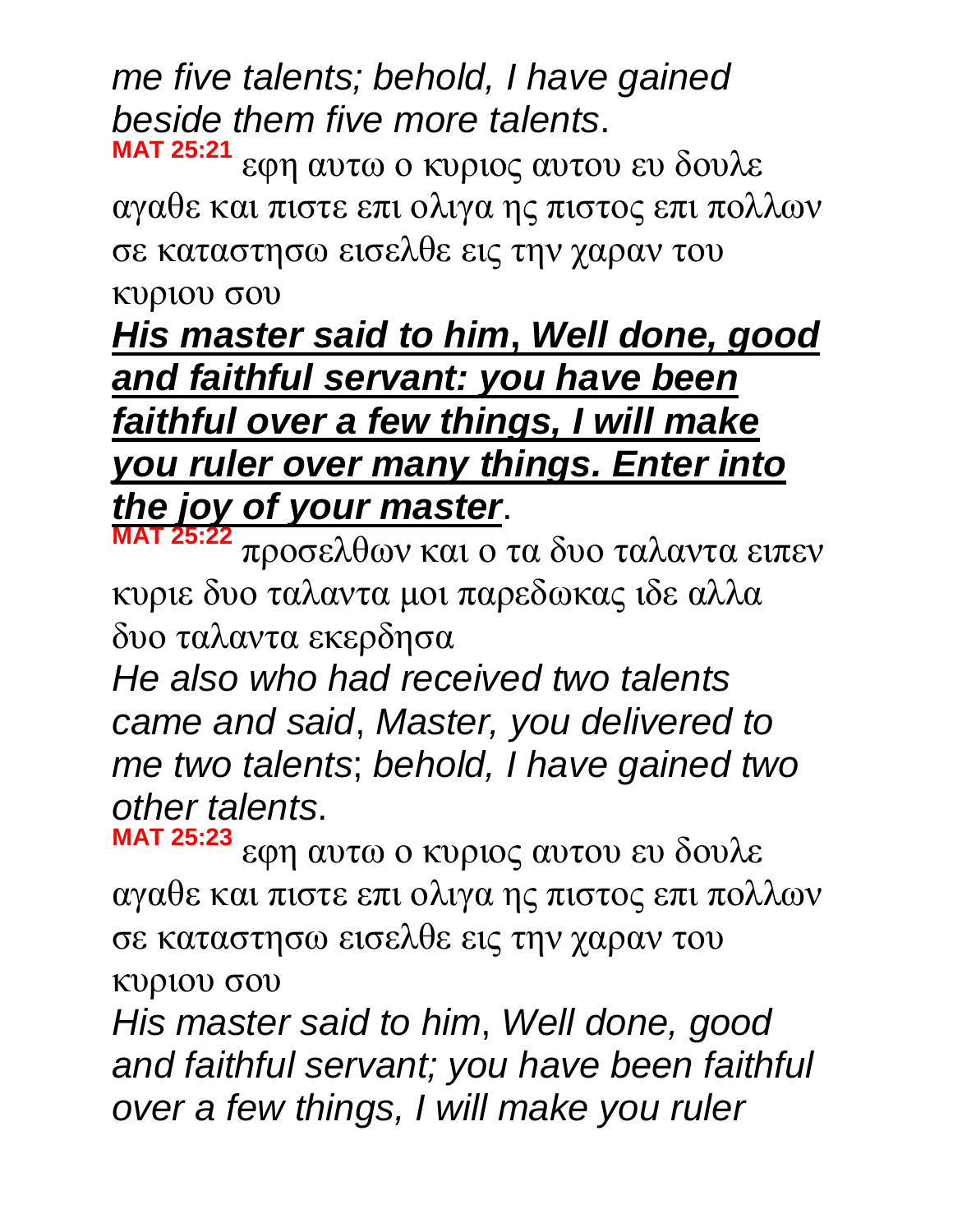# *over many things. Enter into the joy of your master*.

**MAT 25:24** προσελθων δε και ο το εν ταλαντον ειληφως ειπεν κυριε εγνων σε οτι σκληρος ει ανθρωπος θεριζων οπου ουκ εσπειρας και συναγων οθεν ου διεσκορπισας

*Then the one who had received the one talent came and said*, *Master, I knew that you are a hard man, reaping where you have not sown, and gathering where you have not scattered*;

**MAT 25:25** και φοβηθεις απελθων εκρυψα το ταλαντον σου εν τη γη ιδε εχεις το σον *and I was afraid, and went and hid your talent in the earth. Behold, here is what is yours*.

**MAT 25:26** αποκριθεις δε ο κυριος αυτου ειπεν αυτω πονηρε δουλε και οκνηρε ηδεις οτι θεριζω οπου ουκ εσπειρα και συναγω οθεν ου διεσκορπισα

*His master answered and said to him*, *You wicked and lazy servant, you knew that I reap where I have not sowed, and gather where I have not scattered*.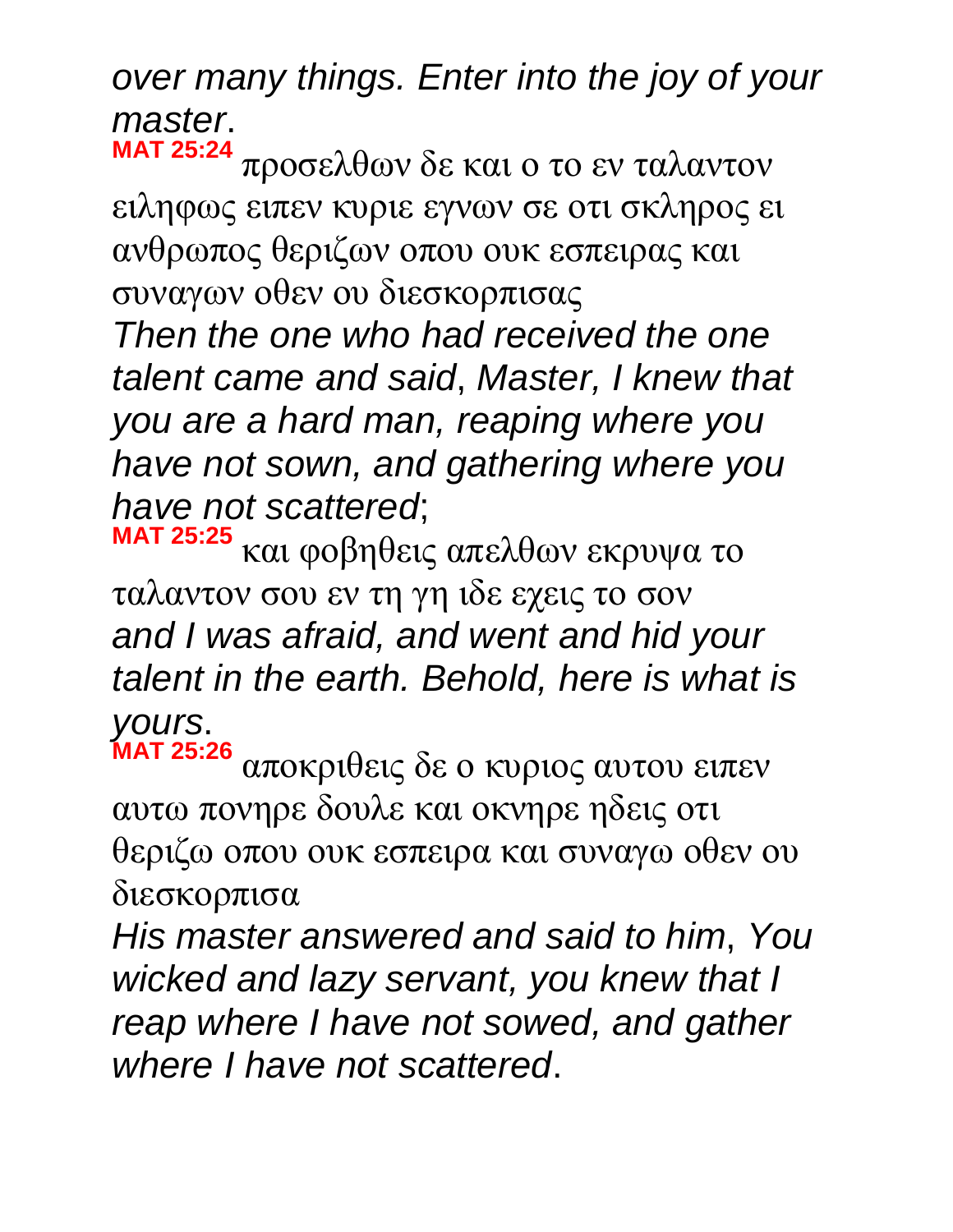**MAT 25:27** εδει σε ουν βαλειν τα αργυρια μου τοις τραπεζιταις και ελθων εγω εκομισαμην αν το εμον συν τοκω

*You ought therefore to have put my money in the bank, and then at my coming I would have received my own with interest*.

**MAT 25:28** αρατε ουν απ αυτου το ταλαντον και δοτε τω εχοντι τα δεκα ταλαντα

*Take therefore the talent from him, and give it to the one who has ten talents*.

**MAT 25:29** τω γαρ εχοντι παντι δοθησεται και περισσευθησεται του δε μη εχοντος και ο εχει αρθησεται απ αυτου

#### *For to every one who has will be given, and he will have abundance: but from the one who has not will be taken away even that which he has***.**

**MAT 25:30** και τον αχρειον δουλον εκβαλετε εις το σκοτος το εξωτερον εκει εσται ο κλαυθμος και ο βρυγμος των οδοντων *Cast the unprofitable servant into outer darkness: there will be weeping and gnashing of teeth*.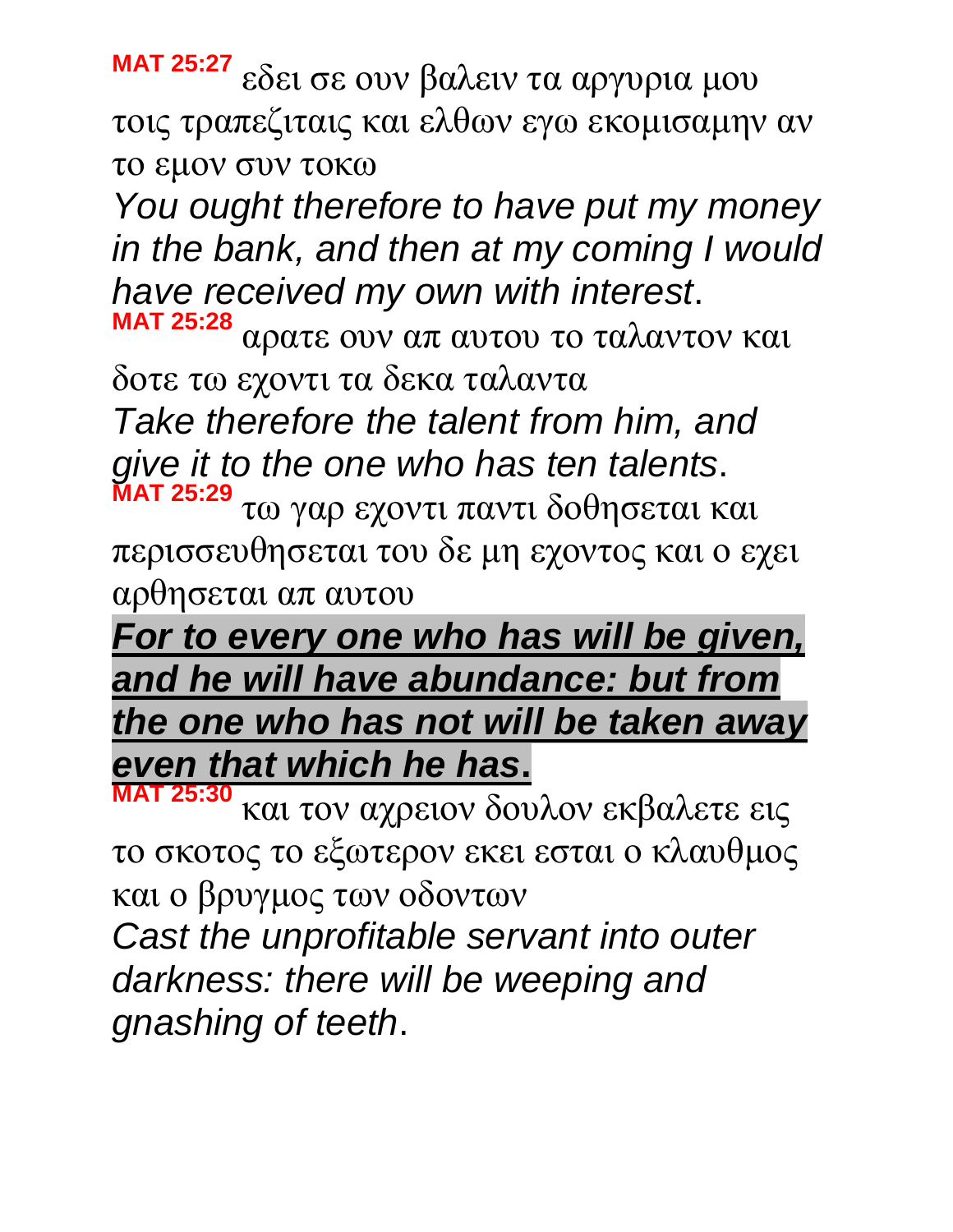**MAT 25:31** οταν δε ελθη ο υιος του ανθρωπου εν τη δοξη αυτου και παντες οι αγγελοι μετ αυτου τοτε καθισει επι θρονου δοξης αυτου

# [**4**] *When the Son of Man will come in His glory, and all the holy angels with Him, then will He sit on His throne of glory*.

**MAT 25:32** και συναχθησονται εμπροσθεν αυτου παντα τα εθνη και αφορισει αυτους απ αλληλων ωσπερ ο ποιμην αφοριζει τα προβατα απο των εριφων

*AND BEFORE HIM WILL BE GATHERED ALL NATIONS, AND HE WILL SEPARATE THEM ONE FROM ANOTHER, AS A SHEPHERD DIVIDES HIS SHEEP FROM THE GOATS***. MAT 25:33**

και στησει τα μεν προβατα εκ δεξιων αυτου τα δε εριφια εξ ευωνυμων

*HE WILL SET THE SHEEP ON HIS RIGHT HAND, BUT THE GOATS ON THE LEFT***.**

**MAT 25:34** τοτε ερει ο βασιλευς τοις εκ δεξιων αυτου δευτε οι ευλογημενοι του πατρος μου κληρονομησατε την ητοιμασμενην υμιν βασιλειαν απο καταβολης κοσμου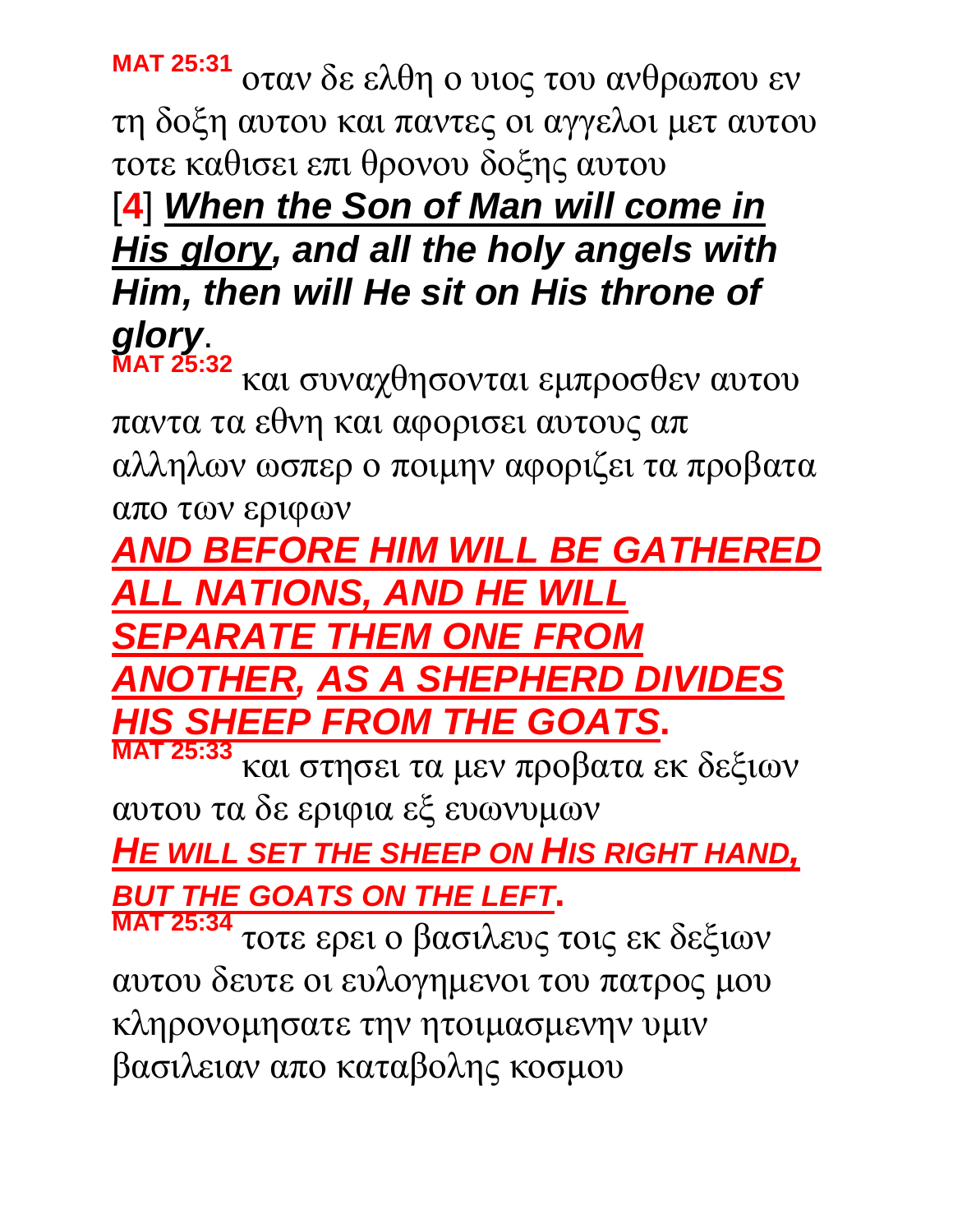#### *Then will the King say to those on His right hand*, *Come, you blessed of My Father, inherit the Kingdom prepared for you FROM THE FOUNDATION OF THE WORLD***.**

**MAT 25:35** επεινασα γαρ και εδωκατε μοι φαγειν εδιψησα και εποτισατε με ξενος ημην και συνηγαγετε με

*For I was hungry, and you gave Me food; thirsty, and you gave Me a drink; a stranger, and you took Me in*;

**MAT 25:36** γυμνος και περιεβαλετε με ησθενησα και επεσκεψασθε με εν φυλακη ημην και ηλθατε προς με

*naked, and you clothed Me; sick, and you visited Me; and in prison, and you came to Me*.

**MAT 25:37** τοτε αποκριθησονται αυτω οι δικαιοι λεγοντες κυριε ποτε σε ειδομεν πεινωντα και εθρεψαμεν η διψωντα και εποτισαμεν

*Then will the righteous answer Him,* 

*saying*, *Lord, when did we see You hungry, and feed You? Or thirsty, and gave You a drink?*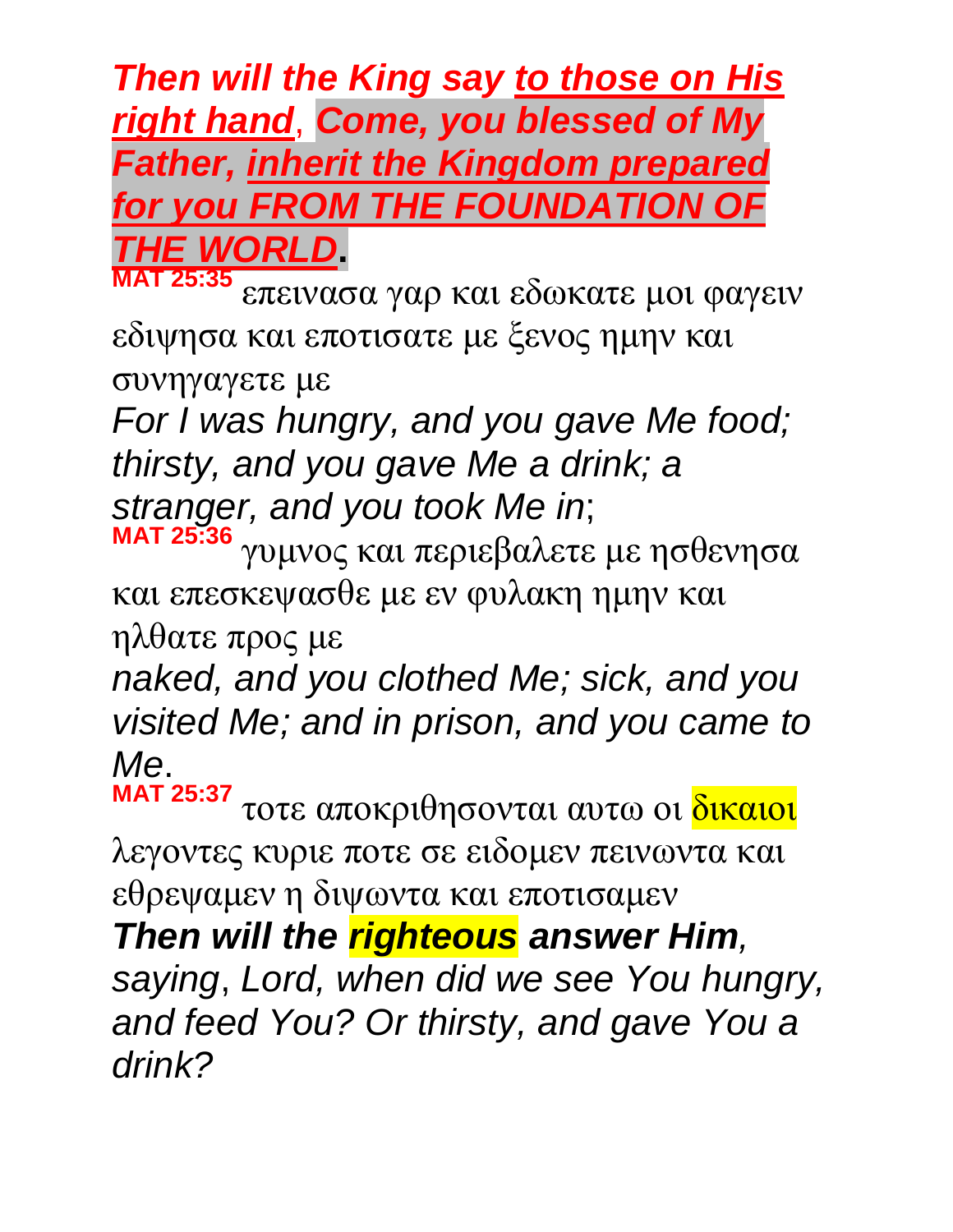**MAT 25:38** ποτε δε σε ειδομεν ξενον και συνηγαγομεν η γυμνον και περιεβαλομεν *When did we see You a stranger and take You in? Or naked and clothed You?* **MAT 25:39** ποτε δε σε ειδομεν ασθενουντα η εν

φυλακη και ηλθομεν προς σε *Or when did we see You sick or in prison and come to You?*

**MAT 25:40** και αποκριθεις ο βασιλευς ερει αυτοις αμην λεγω υμιν εφ οσον εποιησατε ενι τουτων των αδελφων μου των ελαχιστων εμοι εποιησατε

*And the King will answer and say to them*: *Assuredly I say to you, 'inasmuch as you have done it to one of the least of these My brothers, you have done it to Me*.' **MAT 25:41**

τοτε ερει και τοις εξ ευωνυμων πορευεσθε απ εμου κατηραμενοι εις το πυρ το αιωνιον το ητοιμασμενον τω διαβολω και τοις αγγελοις αυτου

*Then will He say also to those on the left hand*: *Depart from Me, you who are cursed, into everlasting fire, PREPARED FOR the Devil and his angels*.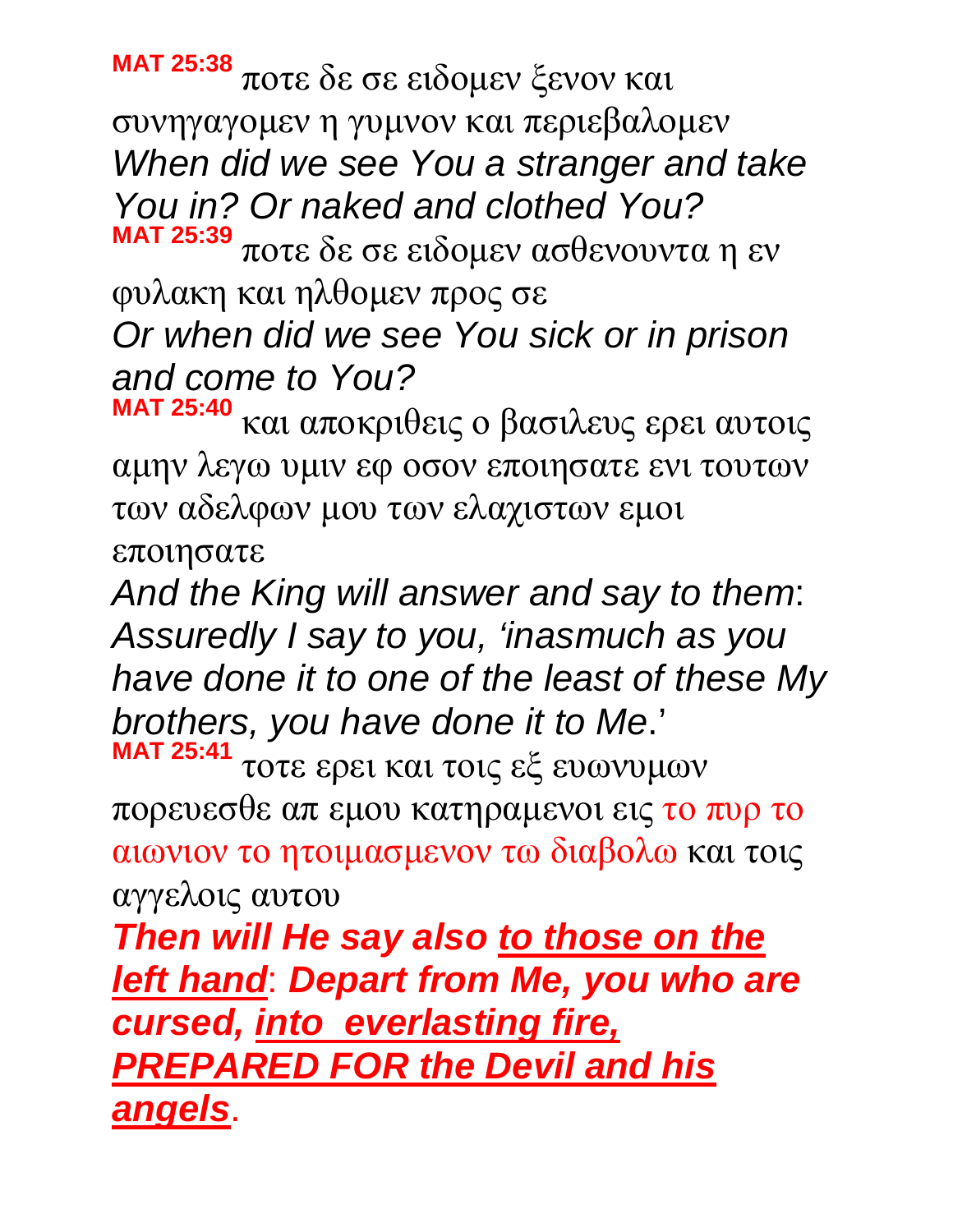**MAT 25:42** επεινασα γαρ και ουκ εδωκατε μοι φαγειν και εδιψησα και ουκ εποτισατε με *For I was hungry, and you gave Me no food; thirsty, and you gave Me no drink*;

**MAT 25:43**ξενος ημην και ου συνηγαγετε με γυμνος και ου περιεβαλετε με ασθενης και εν φυλακη και ουκ επεσκεψασθε με

*a stranger, and you took Me not in; naked, and you did not clothe Me; sick or in prison and you did not visit Me*.

**MAT 25:44** τοτε αποκριθησονται και αυτοι λεγοντες κυριε ποτε σε ειδομεν πεινωντα η διψωντα η ξενον η γυμνον η ασθενη η εν φυλακη και ου διηκονησαμεν σοι

*Then will they also answer him, saying*: *Lord, when did we see You hungry, thirsty, a stranger, naked, sick or in prison, and did not minister to You?*

**MAT 25:45** τοτε αποκριθησεται αυτοις λεγων αμην λεγω υμιν εφ οσον ουκ εποιησατε ενι τουτων των ελαχιστων ουδε εμοι εποιησατε

*Then will He answer them, saying***:**  *Assuredly I say to you, 'Inasmuch as you did it not to one of the least of these, you did it not to Me*.'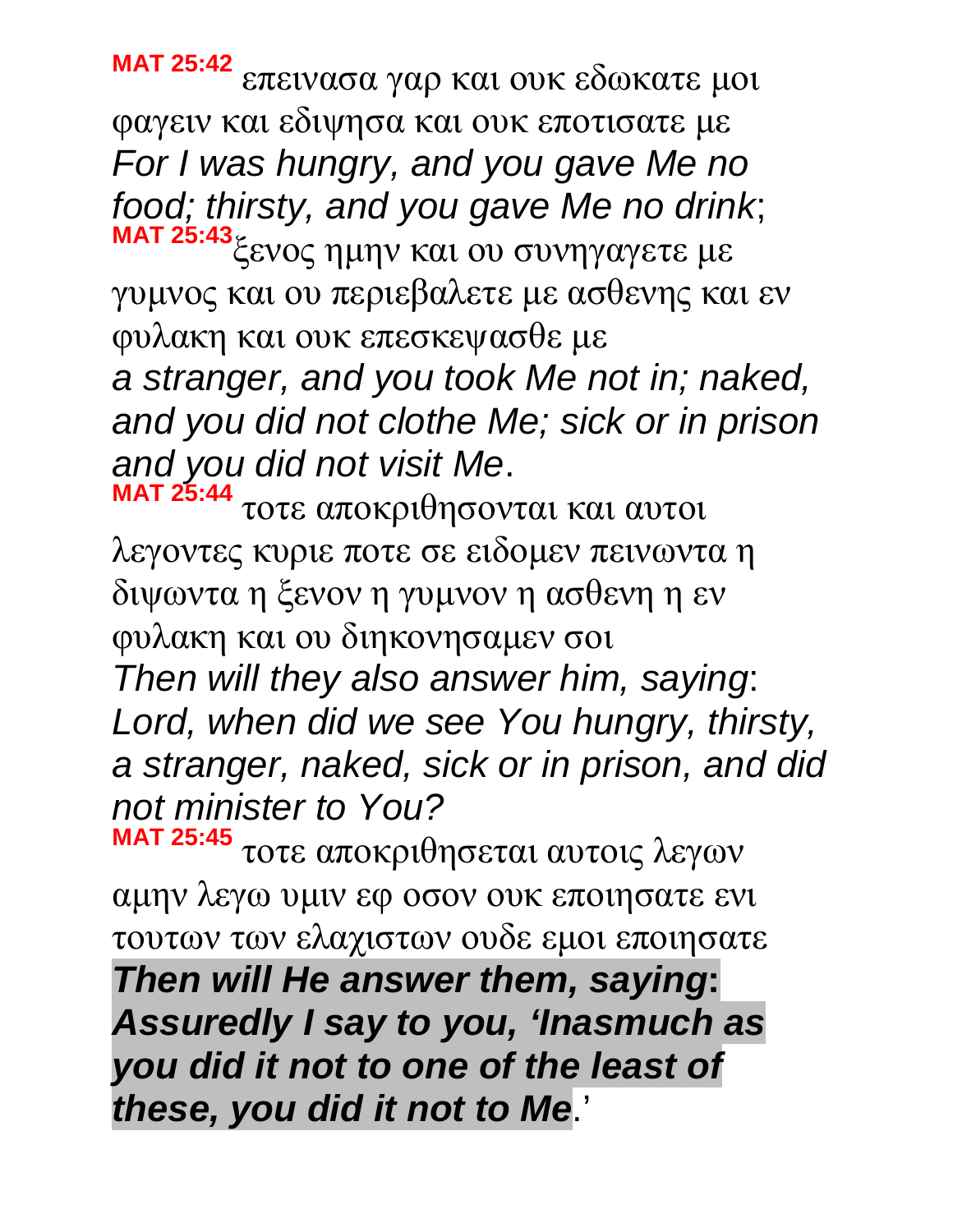#### **MAT 25:46** και απελευσονται ουτοι εις κολασιν αιωνιον οι δε δικαιοι εις ζωην αιωνιον *And these will go away to everlasting punishment*; *BUT the righteous to everlasting life*.

**MAT 26:1** και εγενετο οτε ετελεσεν ο ιησους παντας τους λογους τουτους ειπεν τοις μαθηταις αυτου

#### **And it came to pass, when Jesus had finished all these sayings, He said to His disciples:**

**MAT 26:2** οιδατε οτι μετα δυο ημερας το πασχα γινεται και ο υιος του ανθρωπου παραδιδοται εις το σταυρωθηναι

### *You know that after two days the Passover comes, and the Son of Man is to be delivered up to be crucified*.

**MAT 26:3** τοτε συνηχθησαν οι αρχιερεις και οι πρεσβυτεροι του λαου εις την αυλην του αρχιερεως του λεγομενου καιαφα

Then assembled together the chief priests, the scribes and the elders of the people, to the palace of the high priest, who was called Caiaphas,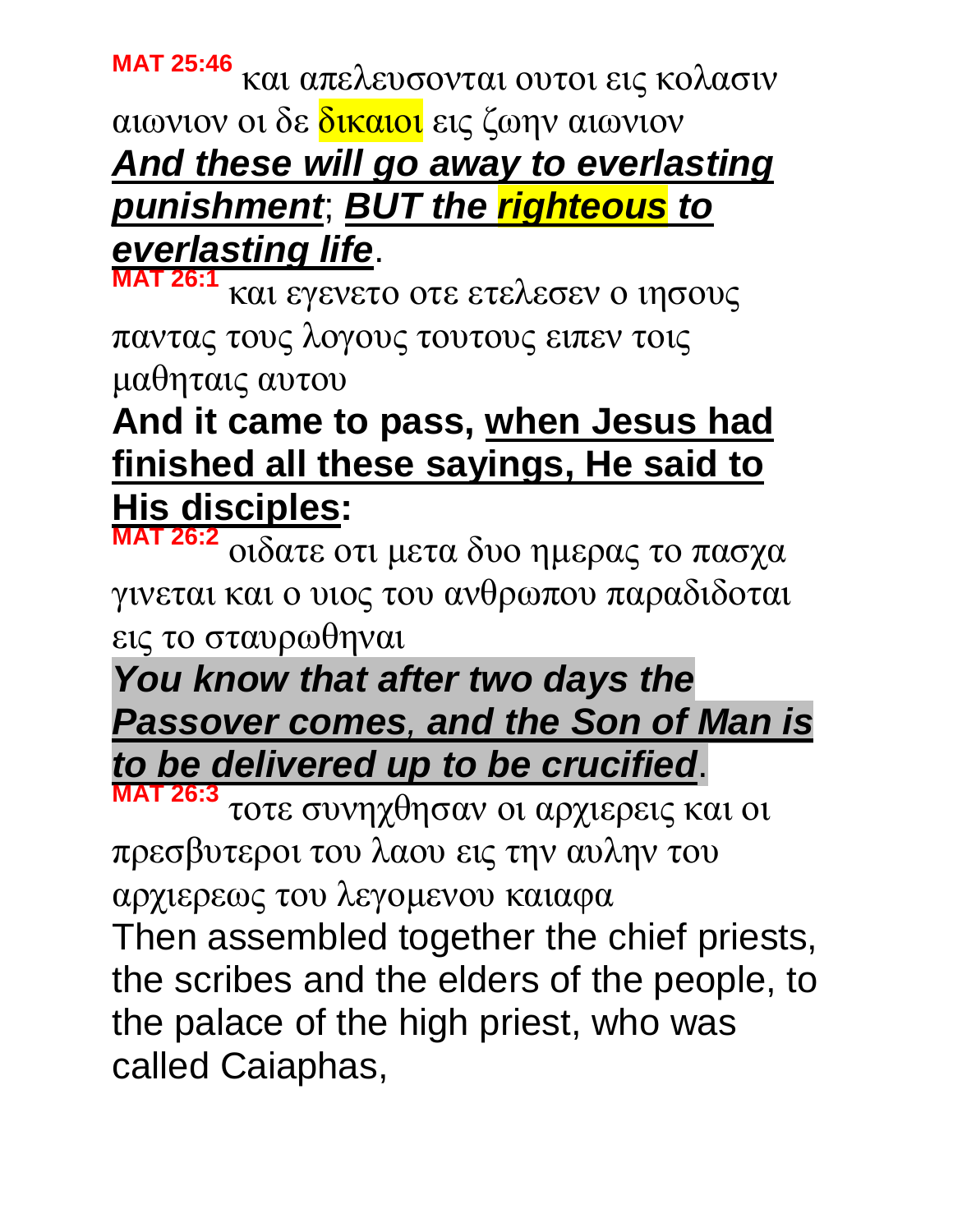**MAT 26:4** και συνεβουλευσαντο ινα τον ιησουν δολω κρατησωσιν και αποκτεινωσιν and plotted in order that they might take Jesus quietly and kill Him.

**MAT 26:5** ελεγον δε μη εν τη εορτη ινα μη θορυβος γενηται εν τω λαω But they said, *Not on the Feast day, lest there be an uproar among the people*.

**MAT 26:6** του δε ιησου γενομενου εν βηθανια εν οικια σιμωνος του λεπρου

Now when Jesus was in Bethany, in the house of Simon the leper,

**MAT 26:7** προσηλθεν αυτω γυνη εχουσα αλαβαστρον μυρου βαρυτιμου και κατεχεεν επι της κεφαλης αυτου ανακειμενου

there came to Him a woman having an alabaster box of very precious perfume, and poured it on His head, as He sat at the meal.

**MAT 26:8** ιδοντες δε οι μαθηται ηγανακτησαν λεγοντες εις τι η απωλεια αυτη

But when His disciples saw it, they were indignant, saying, *Why this waste?*

**MAT 26:9** εδυνατο γαρ τουτο πραθηναι πολλου και δοθηναι πτωχοις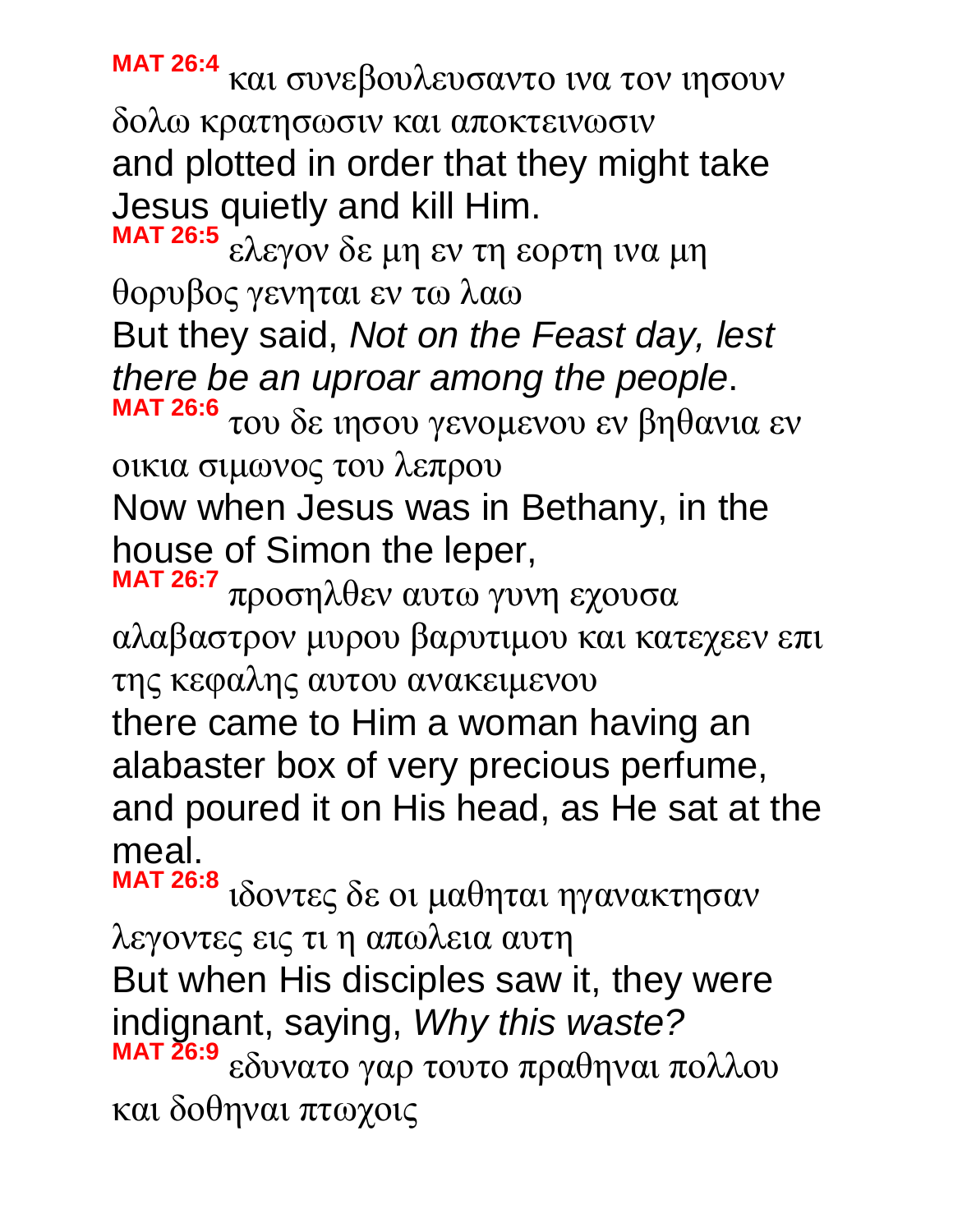*For this perfume might have been sold for much, and given to the poor*.

**MAT 26:10** γνους δε ο ιησους ειπεν αυτοις τι κοπους παρεχετε τη γυναικι εργον γαρ καλον ηργασατο εις εμε

But Jesus understanding said to them, *Why do you trouble the woman? For she has done a good work unto Me*. **MAT 26:11**

παντοτε γαρ τους πτωχους εχετε μεθ εαυτων εμε δε ου παντοτε εχετε

*For you have the poor always with you; but Me you have not always*.

**MAT 26:12** βαλουσα γαρ αυτη το μυρον τουτο επι του σωματος μου προς το ενταφιασαι με εποιησεν

*For in that she has poured this ointment on My body, she did it for My burial*.

**MAT 26:13** αμην λεγω υμιν οπου εαν κηρυχθη το ευαγγελιον τουτο εν ολω τω κοσμω λαληθησεται και ο εποιησεν αυτη εις μνημοσυνον αυτης

*Truly I say to you, 'Wherever this good news will be preached in the whole world, there will also this, that this woman has done, be told in memory of her.'*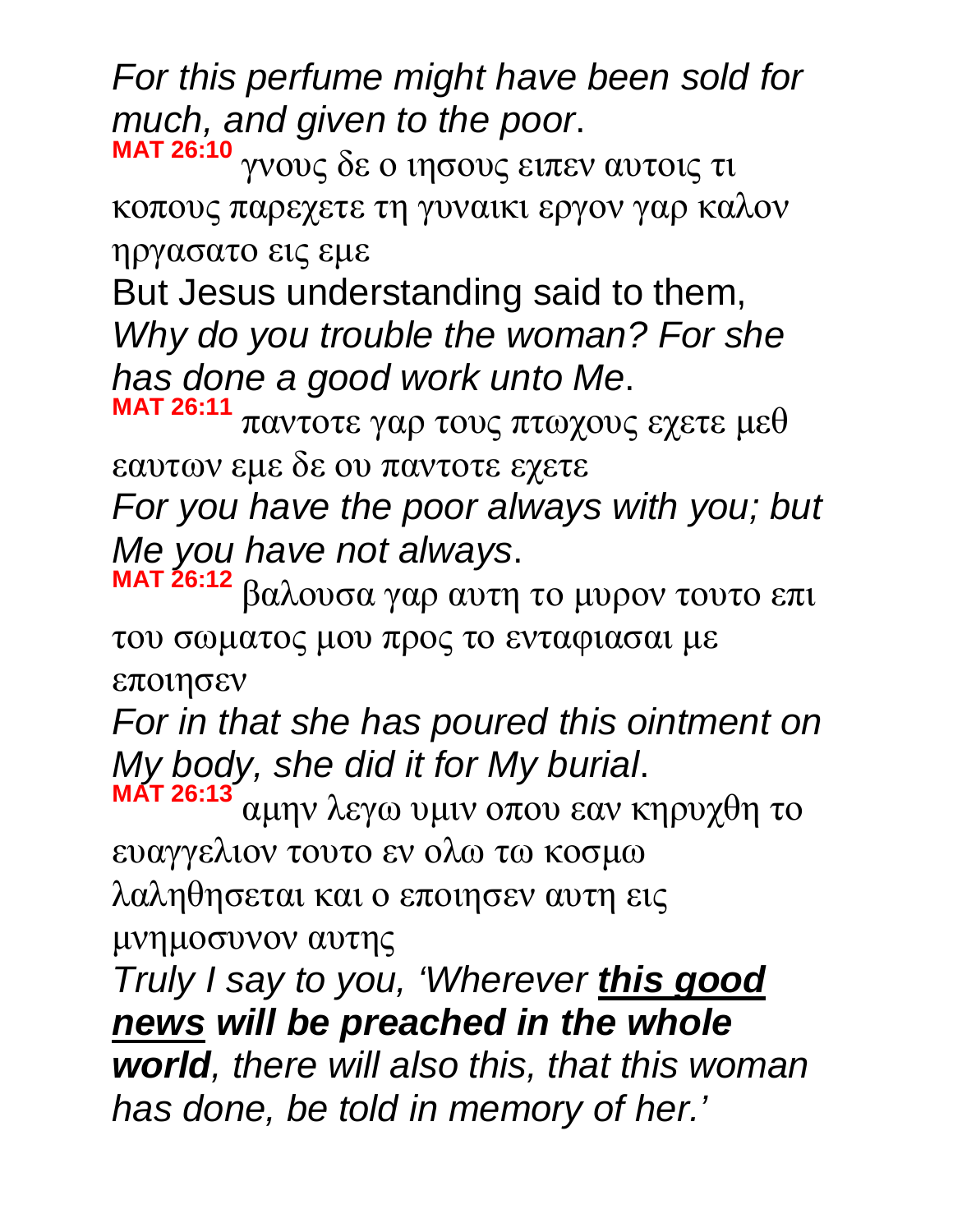**MAT 26:14** τοτε πορευθεις εις των δωδεκα ο λεγομενος ιουδας ισκαριωτης προς τους αρχιερεις

Then one of the twelve, called Judas Iscariot, went to the chief priests.

**MAT 26:15** ειπεν τι θελετε μοι δουναι καγω υμιν παραδωσω αυτον οι δε εστησαν αυτω τριακοντα αργυρια

He said, *What are you willing to give me and I will deliver Him to you?* And they weighed out to him thirty pieces of silver. **MAT 26:16** και απο τοτε εζητει ευκαιριαν ινα αυτον παραδω

And from that time he sought opportunity to betray Him.

**MAT 26:17** τη δε πρωτη των αζυμων προσηλθον οι μαθηται τω ιησου λεγοντες που θελεις ετοιμασωμεν σοι φαγειν το πασχα Now the first day of the **Feast of Unleavened Bread** the disciples came to Jesus, saying to Him, *Where will You that we prepare for You to eat the Passover?* **MAT 26:18** ο δε ειπεν υπαγετε εις την πολιν προς τον δεινα και ειπατε αυτω ο διδασκαλος λεγει ο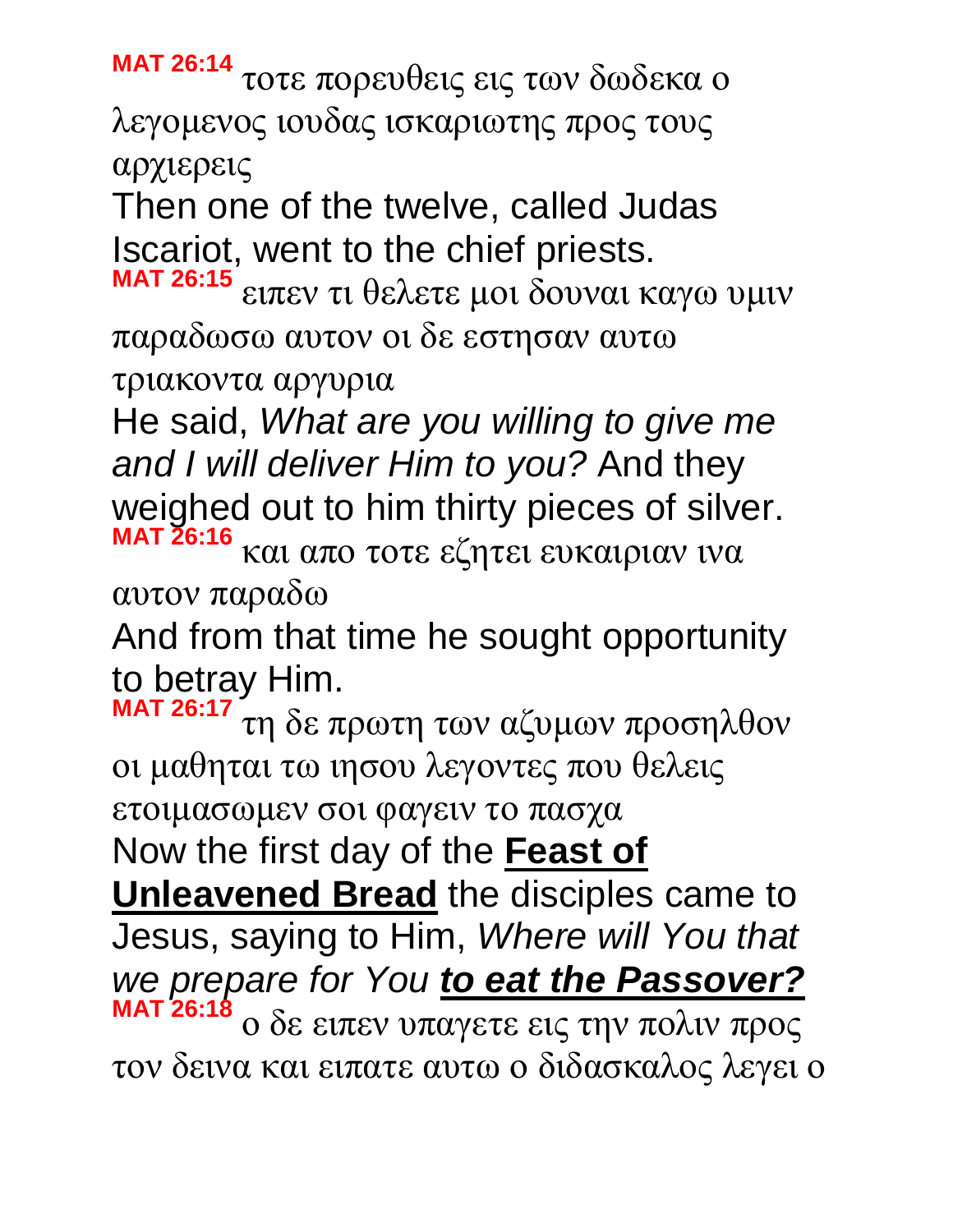καιρος μου εγγυς εστιν προς σε ποιω το πασχα μετα των μαθητων μου

And He said, *Go into the city to such a man, and say to him, 'The Master says,' 'My time is at hand; I will keep the Passover at your house with My disciples*.'

**MAT 26:19** και εποιησαν οι μαθηται ως συνεταξεν αυτοις ο ιησους και ητοιμασαν το πασχα And the disciples did as Jesus had directed them; and they made ready **the Passover**.

**MAT 26:20** οψιας δε γενομενης ανεκειτο μετα των δωδεκα

Now when evening was come, He was reclining with the twelve.

**MAT 26:21** και εσθιοντων αυτων ειπεν αμην λεγω υμιν οτι εις εξ υμων παραδωσει με And as they did eat, He said, *Assuredly I say to you, that one of you will betray Me*. **MAT 26:22** και λυπουμενοι σφοδρα ηρξαντο λεγειν αυτω εις εκαστος μητι [**indicates that the speaker expects a NEGATIVE reply**  – see Broadus on the passage – aal]  $\varepsilon\gamma\omega$ ειμι κυριε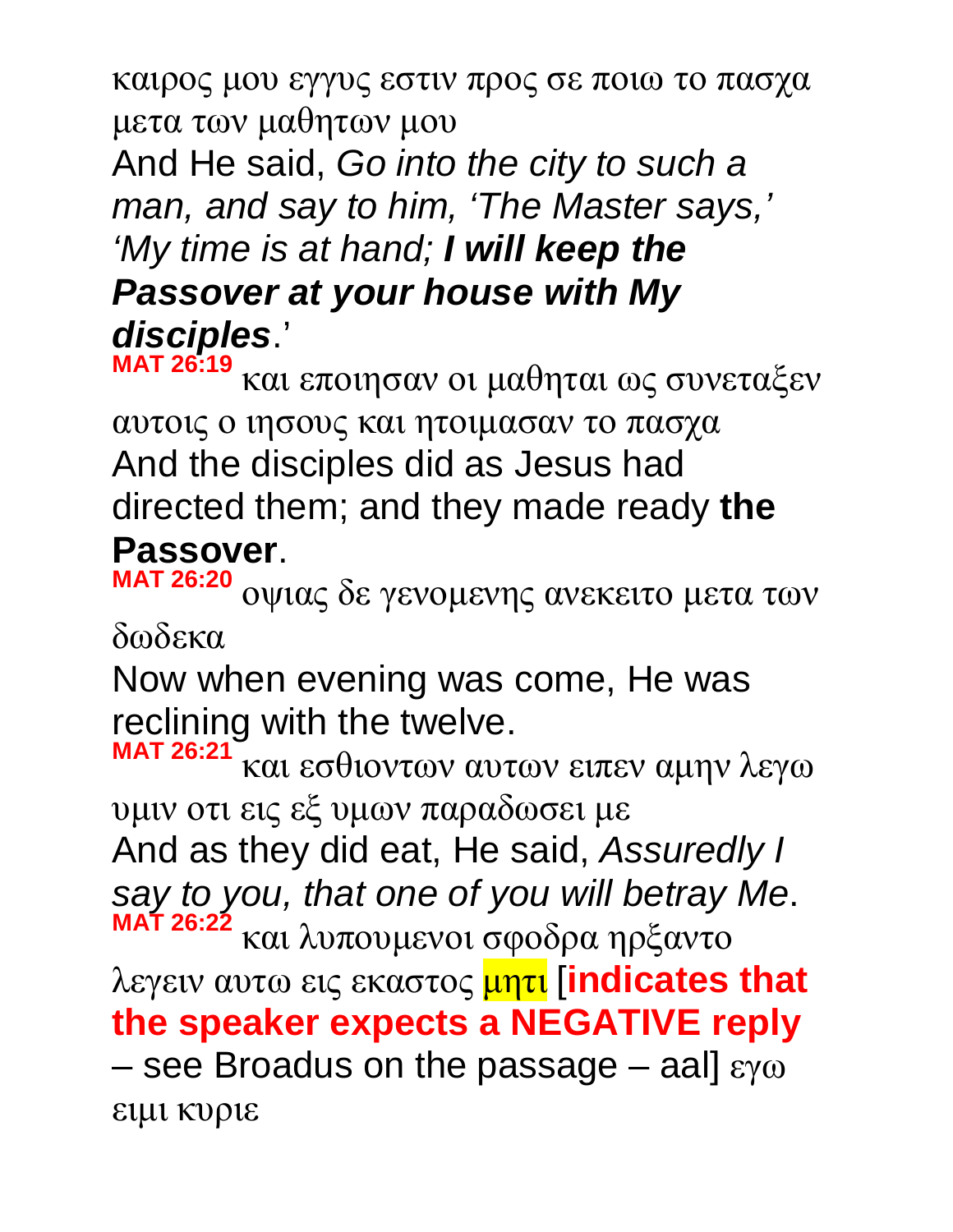And they were exceeding sorrowful, and began every one of them to say to Him, *Lord, is it I?*

**MAT 26:23** ο δε αποκριθεις ειπεν ο εμβαψας μετ εμου την χειρα εν τω τρυβλιω ουτος με παραδωσει

And He answered and said, *He who dips his hand with Me in the dish, the same will betray Me*.

**MAT 26:24** ο μεν υιος του ανθρωπου υπαγει καθως γεγραπται περι αυτου ουαι δε τω ανθρωπω εκεινω δι ου ο υιος του ανθρωπου παραδιδοται καλον ην αυτω ει ουκ εγεννηθη ο ανθρωπος εκεινος

*The Son of Man goes as it is written of Him: but woe to that man by whom the Son of Man is betrayed! It had been good for that man if he had not been born*. **MAT 26:25**

αποκριθεις δε ιουδας ο παραδιδους αυτον ειπεν μητι [**See on verse 22 and Judas had to say the same thing OR give himself away** – aal] εγω ειμι ραββι λεγει αυτω συ ειπας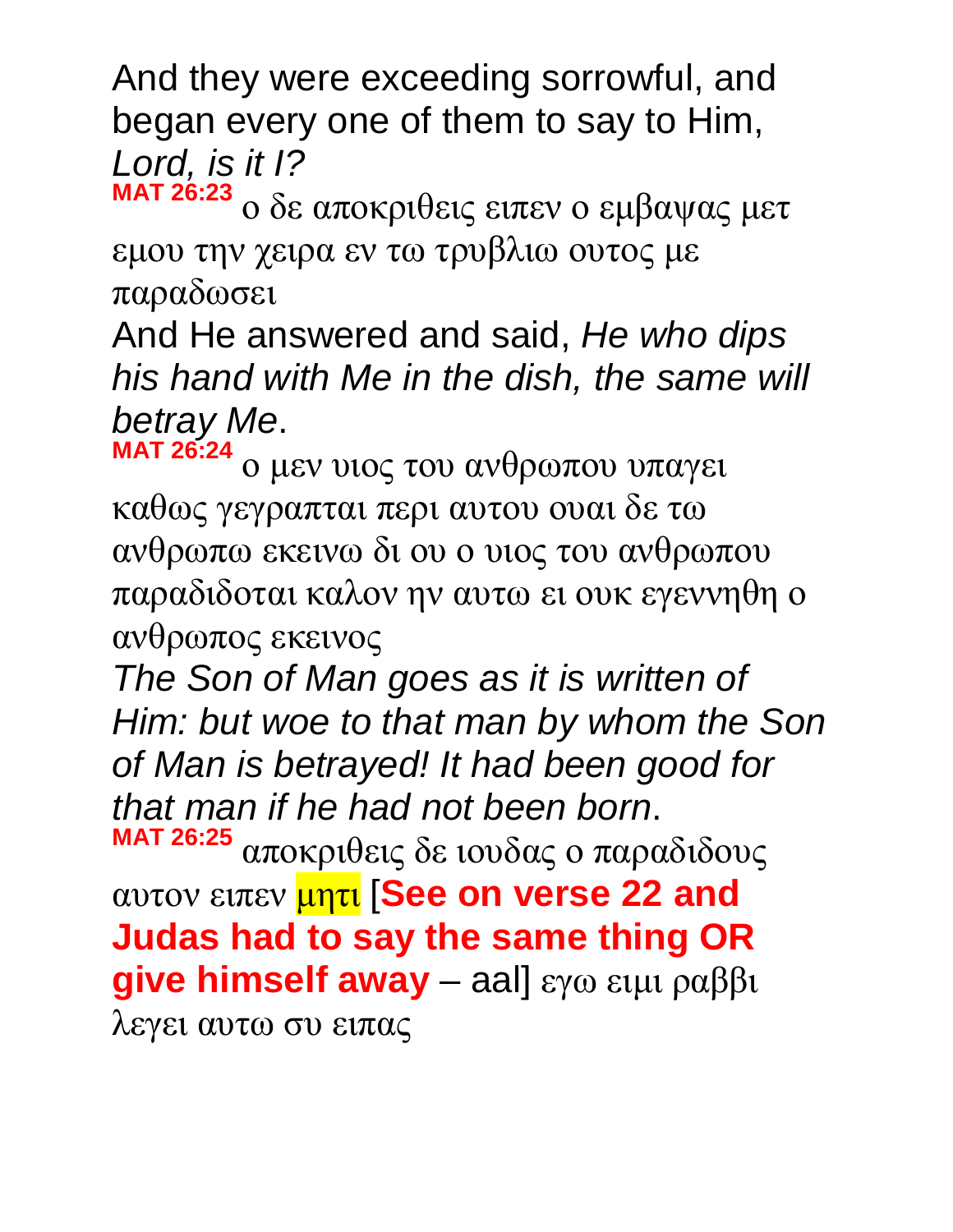And Judas, who betrayed Him, answered and said, *Master, is it I, even I?* He says to him, *You have said*.

**MAT 26:26** εσθιοντων δε αυτων λαβων ο ιησους αρτον και ευλογησας εκλασεν και δους τοις μαθηταις ειπεν λαβετε φαγετε τουτο εστιν το σωμα μου

And as they were eating, Jesus took bread, blessed it, broke it, gave it to the disciples and said, *Take, eat; this is* [represents] *My body*.

**MAT 26:27** και λαβων ποτηριον ευχαριστησας εδωκεν αυτοις λεγων πιετε εξ αυτου παντες And He took the cup, gave thanks and gave it to them, saying, *Drink all of it*; **MAT 26:28** τουτο γαρ εστιν το αιμα μου της

διαθηκης το περι πολλων εκχυννομενον εις αφεσιν αμαρτιων

*for this is* [represents] *the blood of My Testament, WHICH IS SHED* 

*R MANY* [See also MAT 1:21;

16:29-31] *for the remission of sins***.** 

**MAT 26:29** λεγω δε υμιν ου μη πιω απ αρτι εκ τουτου του γενηματος της αμπελου εως της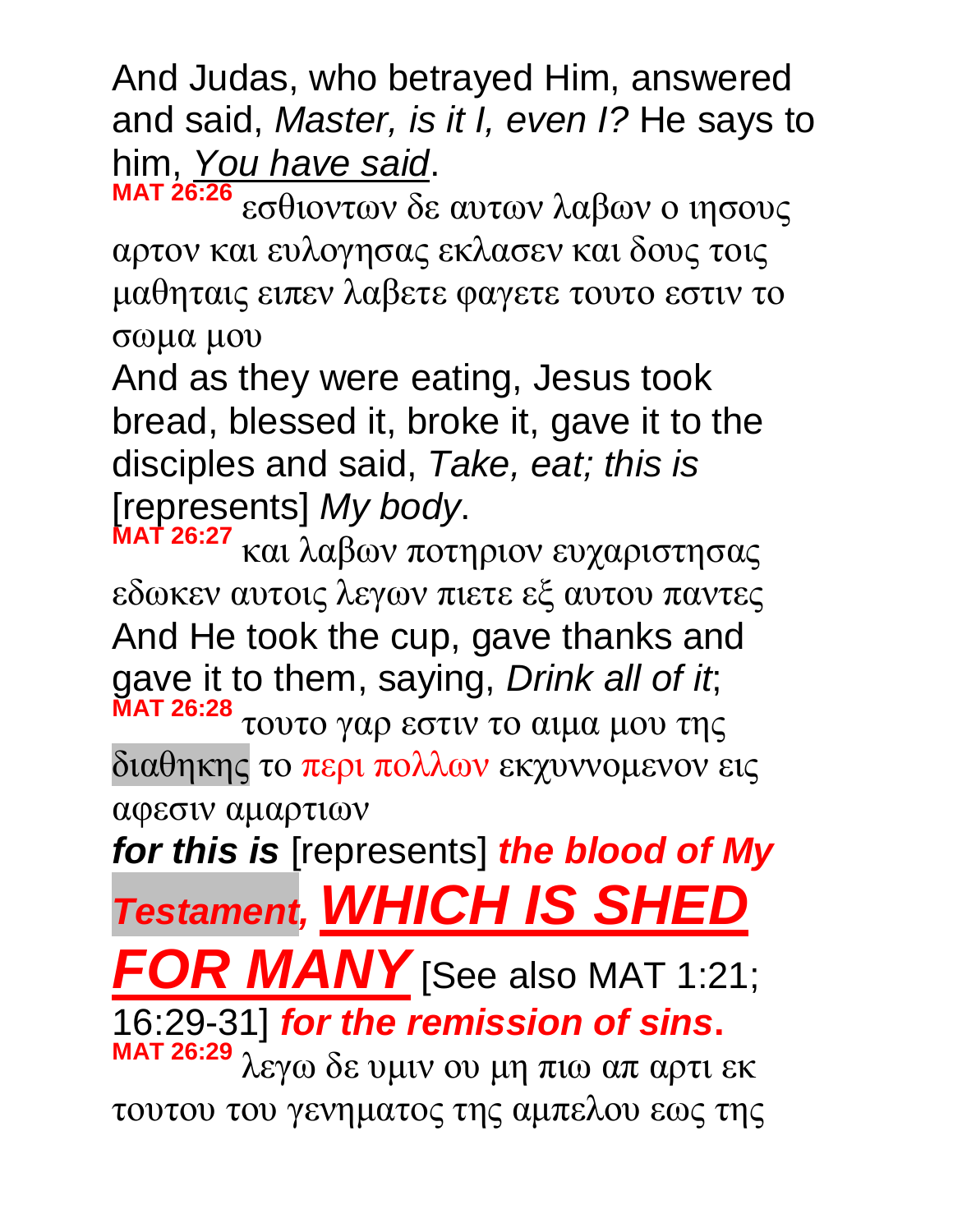# ημερας εκεινης οταν αυτο πινω μεθ υμων καινον εν τη βασιλεια του πατρος μου *But I say to you, I will not drink henceforth of this fruit of the vine, UNTIL THAT DAY WHEN I DRINK IT NEW WITH YOU IN MY FATHER'S KINGDOM***.**

**MAT 26:30** και υμνησαντες εξηλθον εις το ορος των ελαιων

And when they had sung a hymn they went out **to the mount of Olives**.

**MAT 26:31** τοτε λεγει αυτοις ο ιησους παντες υμεις σκανδαλισθησεσθε εν εμοι εν τη νυκτι ταυτη γεγραπται γαρ παταξω τον ποιμενα και διασκορπισθησονται τα προβατα της ποιμνης Then Jesus says to them, *You will ALL fall away because of Me this night: for it is written, 'I will smite the Shepherd and the sheep of the flock will be scattered'* [ZEC 13:7].

**MAT 26:32** μετα δε το εγερθηναι με προαξω υμας εις την γαλιλαιαν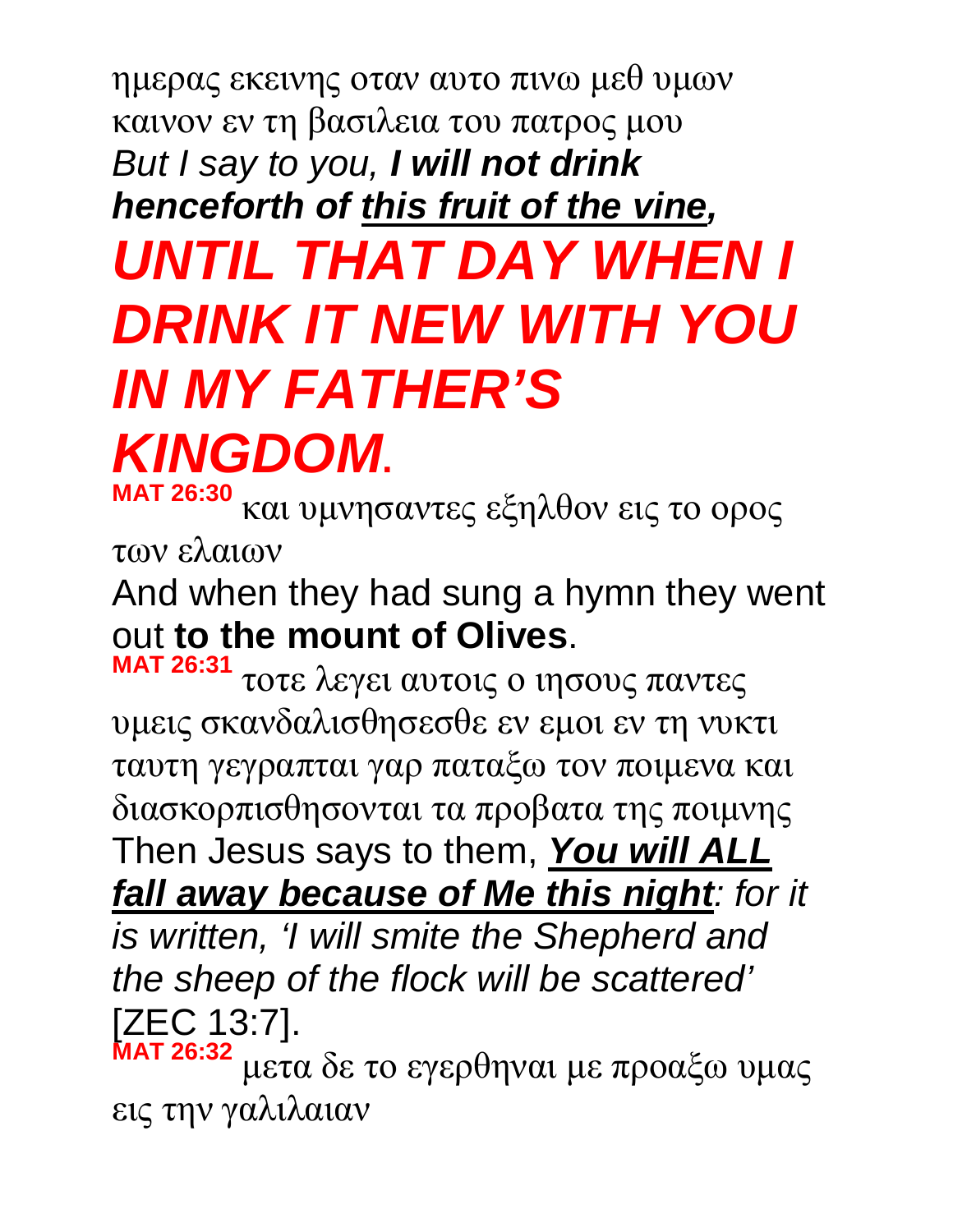*BUT after I am risen, I will go before you into Galilee*. **MAT 26:33**

αποκριθεις δε ο πετρος ειπεν αυτω ει παντες σκανδαλισθησονται εν σοι εγω ουδεποτε σκανδαλισθησομαι

Peter answered and said to Him, *If all fall away because of You, I will NEVER fall away*.

**MAT 26:34** εφη αυτω ο ιησους αμην λεγω σοι οτι εν ταυτη τη νυκτι πριν αλεκτορα φωνησαι τρις απαρνηση με

Jesus said to him, *Assuredly I say to you, 'That this night, before the rooster crows, you will deny Me three times.*'

**MAT 26:35** λεγει αυτω ο πετρος καν δεη με συν σοι αποθανειν ου μη σε απαρνησομαι ομοιως και παντες οι μαθηται ειπαν

Peter said to Him, *Though I should die with You, yet will I not deny You*. **LIKEWISE ALSO SAID ALL THE DISCIPLES**.

**MAT 26:36** τοτε ερχεται μετ αυτων ο ιησους εις χωριον λεγομενον γεθσημανι και λεγει τοις μαθηταις καθισατε αυτου εως απελθων εκει προσευξωμαι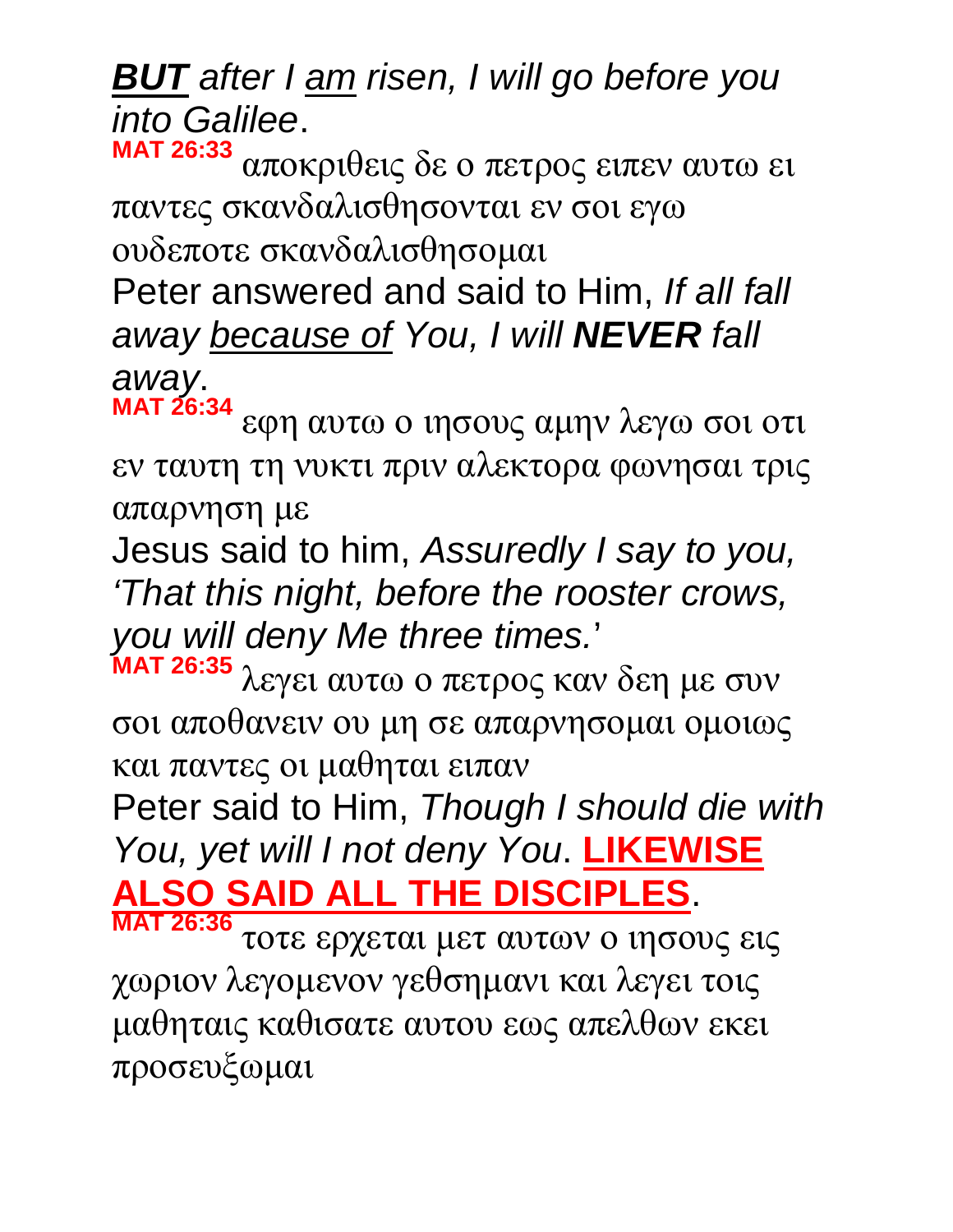Then went Jesus with them to a place called Gethsemane, and said to the disciples, *Sit here, while I go there that I may pray*. **MAT 26:37**

και παραλαβων τον πετρον και τους δυο υιους ζεβεδαιου ηρξατο λυπεισθαι και αδημονειν

And **He took with him Peter and the two sons of Zebedee** [James and John], and began to grieve and be distressed.

**MAT 26:38** τοτε λεγει αυτοις περιλυπος εστιν η ψυχη μου εως θανατου μεινατε ωδε και γρηγορειτε μετ εμου

Then He said to them, *My soul is exceeding sorrowful, even to death: tarry here and watch with Me*.

**MAT 26:39** και προελθων μικρον επεσεν επι προσωπον αυτου προσευχομενος και λεγων πατερ μου ει δυνατον εστιν παρελθατω απ εμου το ποτηριον τουτο πλην ουχ ως εγω θελω αλλ ως συ

**And He went a little farther**, and fell on His face, and prayed, saying, *Oh my Father, if it be possible, let this cup pass*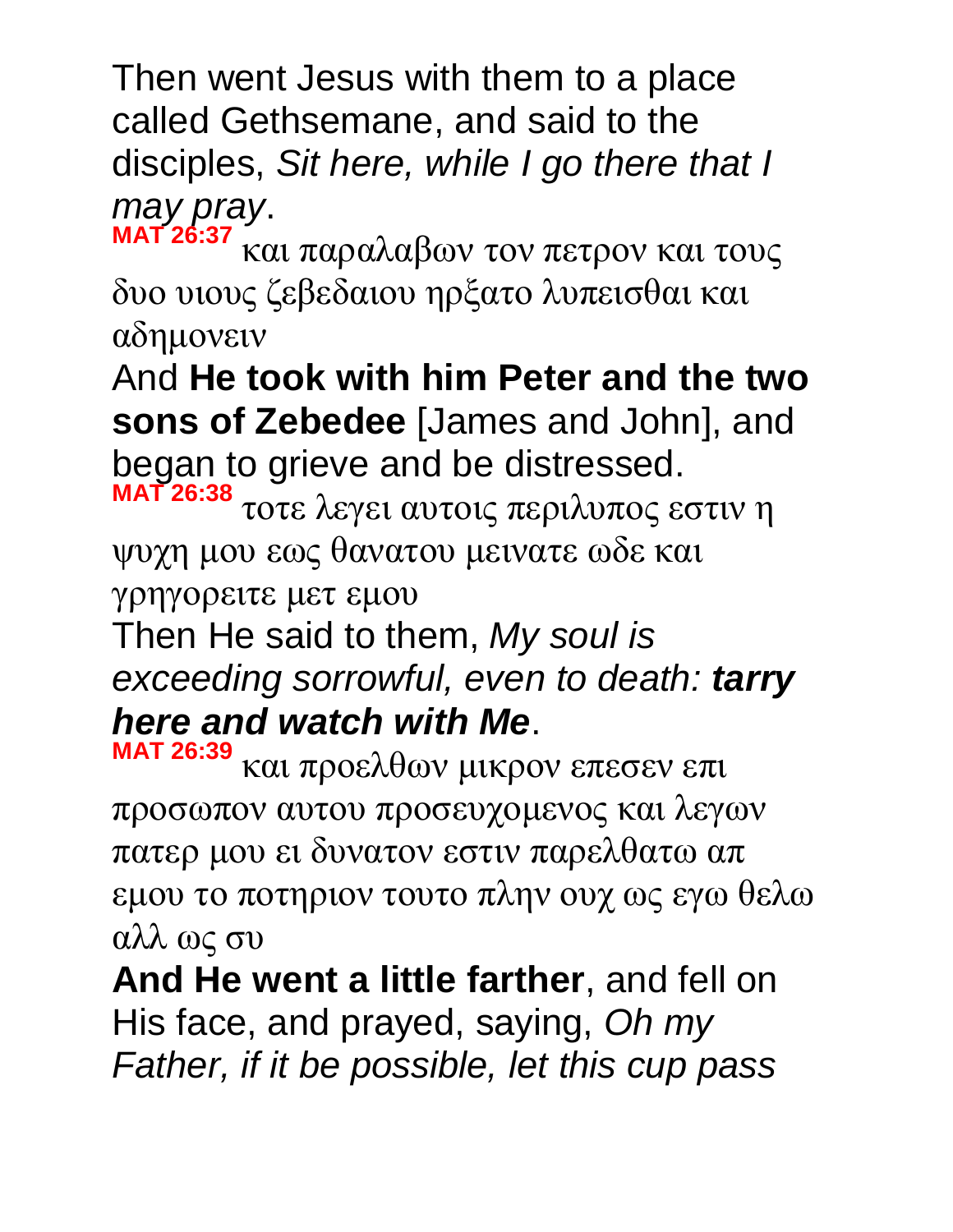## *from Me: nevertheless not as I will, but as You will*.

**MAT 26:40** και ερχεται προς τους μαθητας και ευρισκει αυτους καθευδοντας και λεγει τω πετρω ουτως ουκ ισχυσατε μιαν ωραν

γρηγορησαι μετ εμου

And He came to the disciples [MAT 26:37], and found them asleep, and said to Peter, *What, could you not watch with Me one hour?*

**MAT 26:41** γρηγορειτε και προσευχεσθε ινα μη εισελθητε εις πειρασμον το μεν πνευμα προθυμον η δε σαρξ ασθενης

#### *Watch and pray, in order that you enter not into temptation: the spirit indeed is willing, but the flesh is weak*.

**MAT 26:42** παλιν εκ δευτερου απελθων προσηυξατο πατερ μου ει ου δυναται τουτο παρελθειν εαν μη αυτο πιω γενηθητω το θελημα σου

He went away again the second time, and prayed, saying, *Oh, My Father, if this cup may not pass away from Me, except I drink it, YOUR WILL BE DONE*.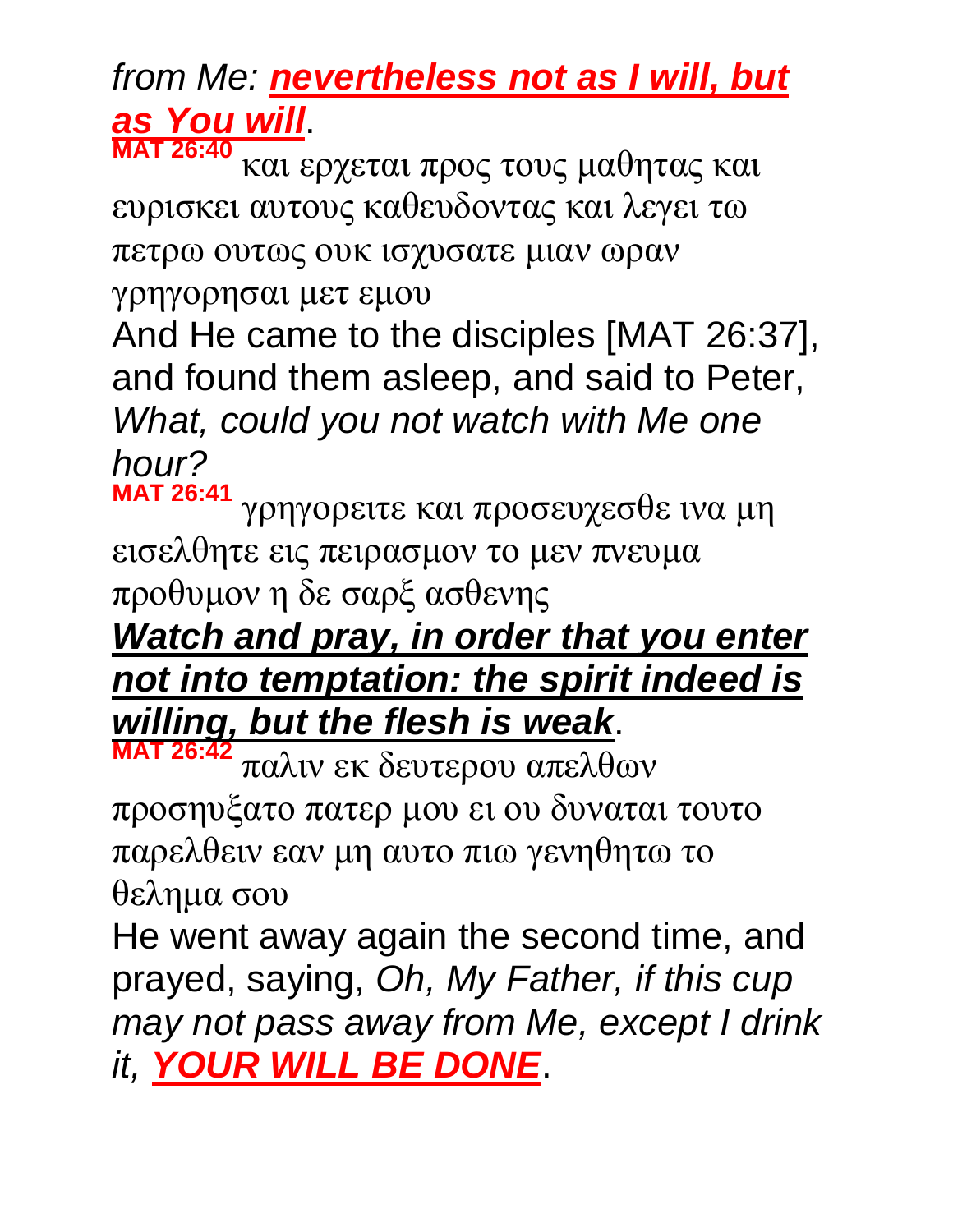**MAT 26:43** και ελθων παλιν ευρεν αυτους καθευδοντας ησαν γαρ αυτων οι οφθαλμοι βεβαρημενοι

And He came and found them asleep again: for their eyes were heavy. **MAT 26:44**

και αφεις αυτους παλιν απελθων προσηυξατο εκ τριτου τον αυτον λογον ειπων παλιν

#### And He left them, went away again and **prayed the third time, saying the same words**.

**MAT 26:45** τοτε ερχεται προς τους μαθητας και λεγει αυτοις καθευδετε λοιπον και αναπαυεσθε ιδου ηγγικεν η ωρα και ο υιος του ανθρωπου παραδιδοται εις χειρας αμαρτωλων Then came He to His disciples [MAT 26:37] and said to them, *Sleep on now, and take your rest:* [Obviously some time intervenes here - aal] *behold, the hour is at hand, and the Son of man is to be betrayed into the hands of sinners*. **MAT 26:46** εγειρεσθε αγωμεν ιδου ηγγικεν ο παραδιδους με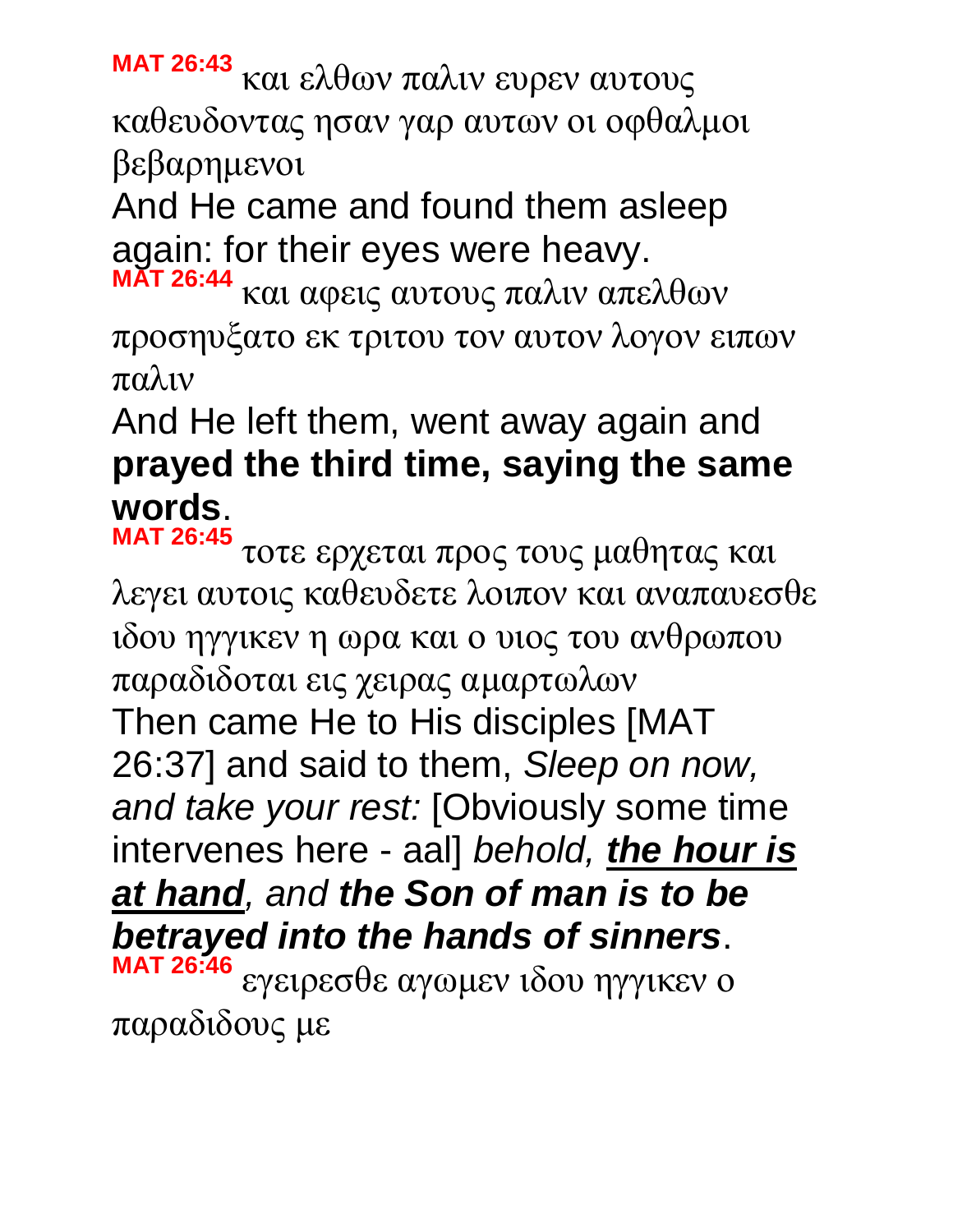*Rise, let us be going: behold, he is at hand who is to betray Me* [Now speaking to the 11 - aal].

**MAT 26:47** και ετι αυτου λαλουντος ιδου ιουδας εις των δωδεκα ηλθεν και μετ αυτου οχλος πολυς μετα μαχαιρων και ξυλων απο των αρχιερεων και πρεσβυτερων του λαου And while He was yet speaking, behold, Judas, one of the twelve, came, and with him a great multitude with swords and staves, from the chief priests and elders of the people.

**MAT 26:48** ο δε παραδιδους αυτον εδωκεν αυτοις σημειον λεγων ον αν φιλησω αυτος εστιν κρατησατε αυτον

Now he who betrayed Him had given them a sign, saying, *Whoever I will kiss, that same is He: hold Him fast*.

**MAT 26:49** και ευθεως προσελθων τω ιησου ειπεν χαιρε ραββι και κατεφιλησεν αυτον

And immediately coming to Jesus, he said, *Greetings, master*; **and kissed Him**.

**MAT 26:50** ο δε ιησους ειπεν αυτω εταιρε εφ ο παρει τοτε προσελθοντες επεβαλον τας χειρας επι τον ιησουν και εκρατησαν αυτον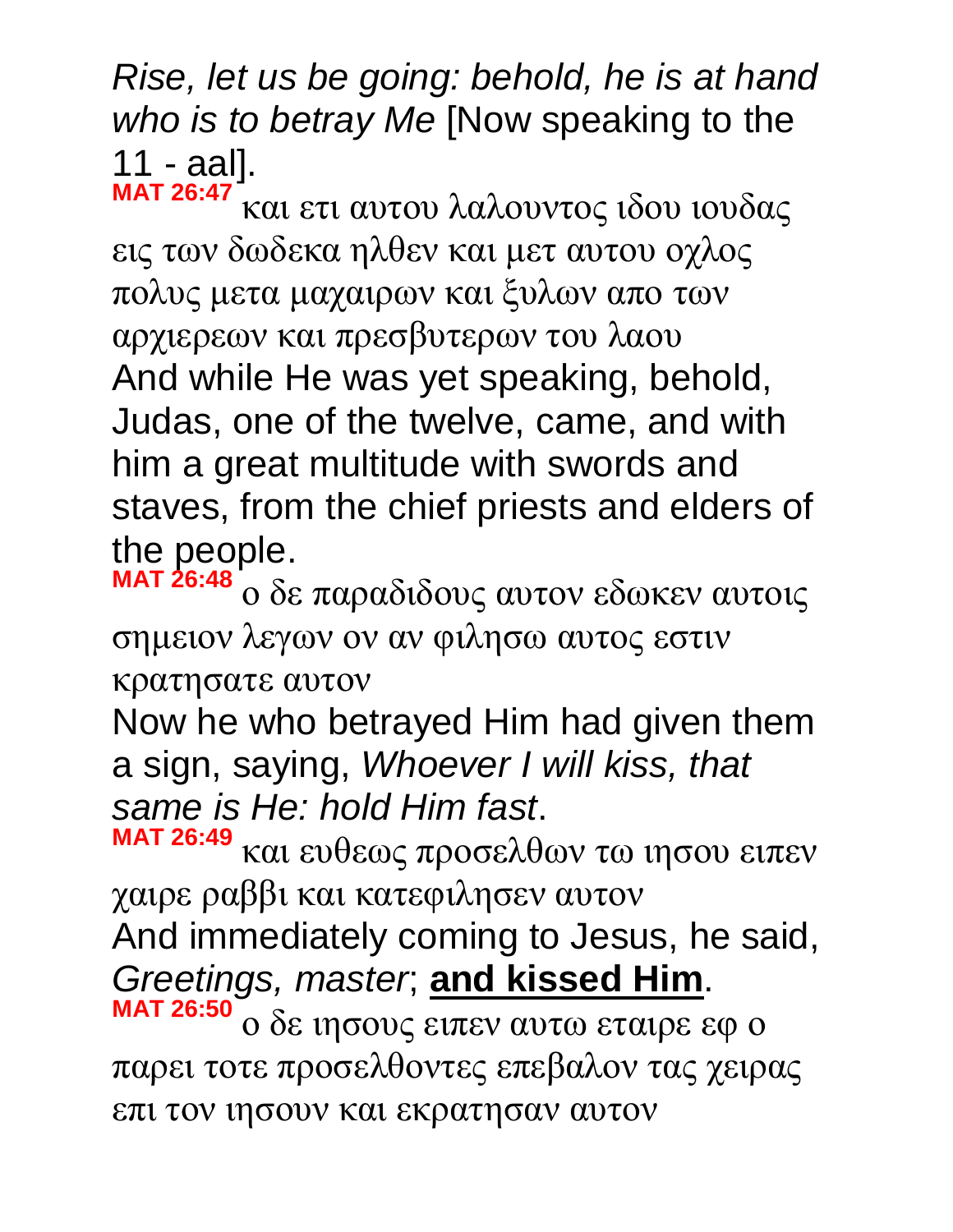And Jesus said to him, *Friend, do what you have come for.* Then they came and laid hands on Jesus and took him.

**MAT 26:51** και ιδου εις των μετα ιησου εκτεινας την χειρα απεσπασεν την μαχαιραν αυτου και παταξας τον δουλον του αρχιερεως αφειλεν αυτου το ωτιον

And, behold, one of those who were with Jesus stretched out his hand, and **drew his sword** [Obviously carried for selfprotection - aal], and struck a servant of the high priest's, and cut off his ear.

**MAT 26:52** τοτε λεγει αυτω ο ιησους αποστρεψον την μαχαιραν σου εις τον τοπον αυτης παντες γαρ οι λαβοντες μαχαιραν εν μαχαιρη απολουνται

Then said Jesus to him, *Put up again your sword into its place: for all those who take the sword will perish with the sword*.

**MAT 26:53** η δοκεις οτι ου δυναμαι παρακαλεσαι τον πατερα μου και παραστησει μοι αρτι πλειω δωδεκα λεγιωνας αγγελων

*Or do you think that I am not able to ask My Father, and He will send Me now more*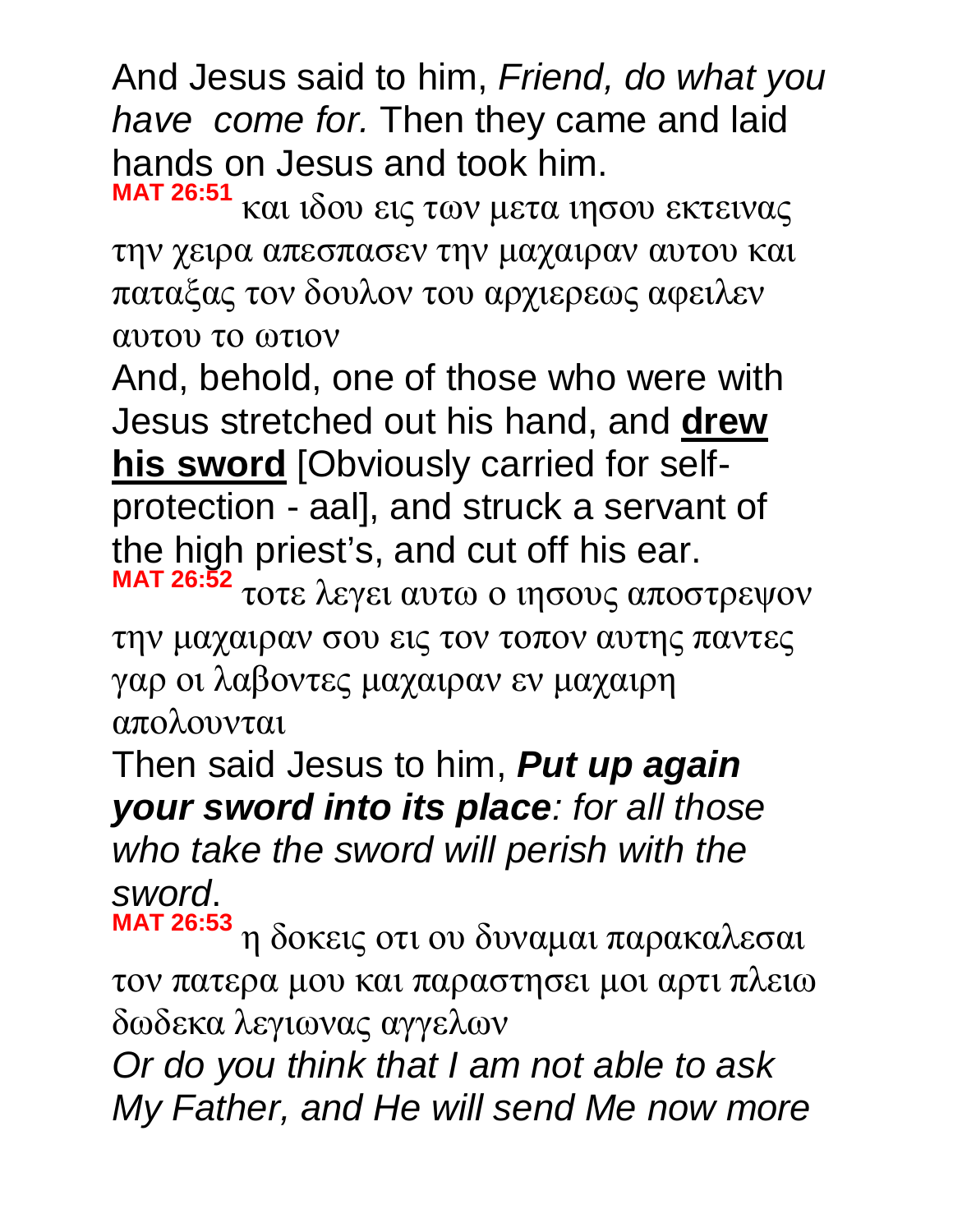*than twelve legions* [5 to 6 thousand to a legion] *of angels?* [PSA 91:11,12 - Obviously for His protection - aal] **MAT 26:54** πως ουν πληρωθωσιν αι γραφαι οτι

ουτως δει γενεσθαι

#### *But how then will the Scriptures be fulfilled, that thus it must be?* [ISA 53:7] **MAT 26:55**

εν εκεινη τη ωρα ειπεν ο ιησους τοις οχλοις ως επι ληστην εξηλθατε μετα μαχαιρων και ξυλων συλλαβειν με καθ ημεραν εν τω ιερω εκαθεζομην διδασκων και ουκ εκρατησατε με

In that same hour said Jesus to the multitudes, *Are you come out as against a thief with swords and staves for to take Me? I sat daily with you teaching in the temple and you laid no hold on Me*. **MAT 26:56** τουτο δε ολον γεγονεν ινα

πληρωθωσιν αι γραφαι των προφητων τοτε οι μαθηται παντες αφεντες αυτον εφυγον But all this was done, that the Scriptures of the prophets might be fulfilled [ZEC 13:7]. **Then ALL the disciples forsook Him and fled**.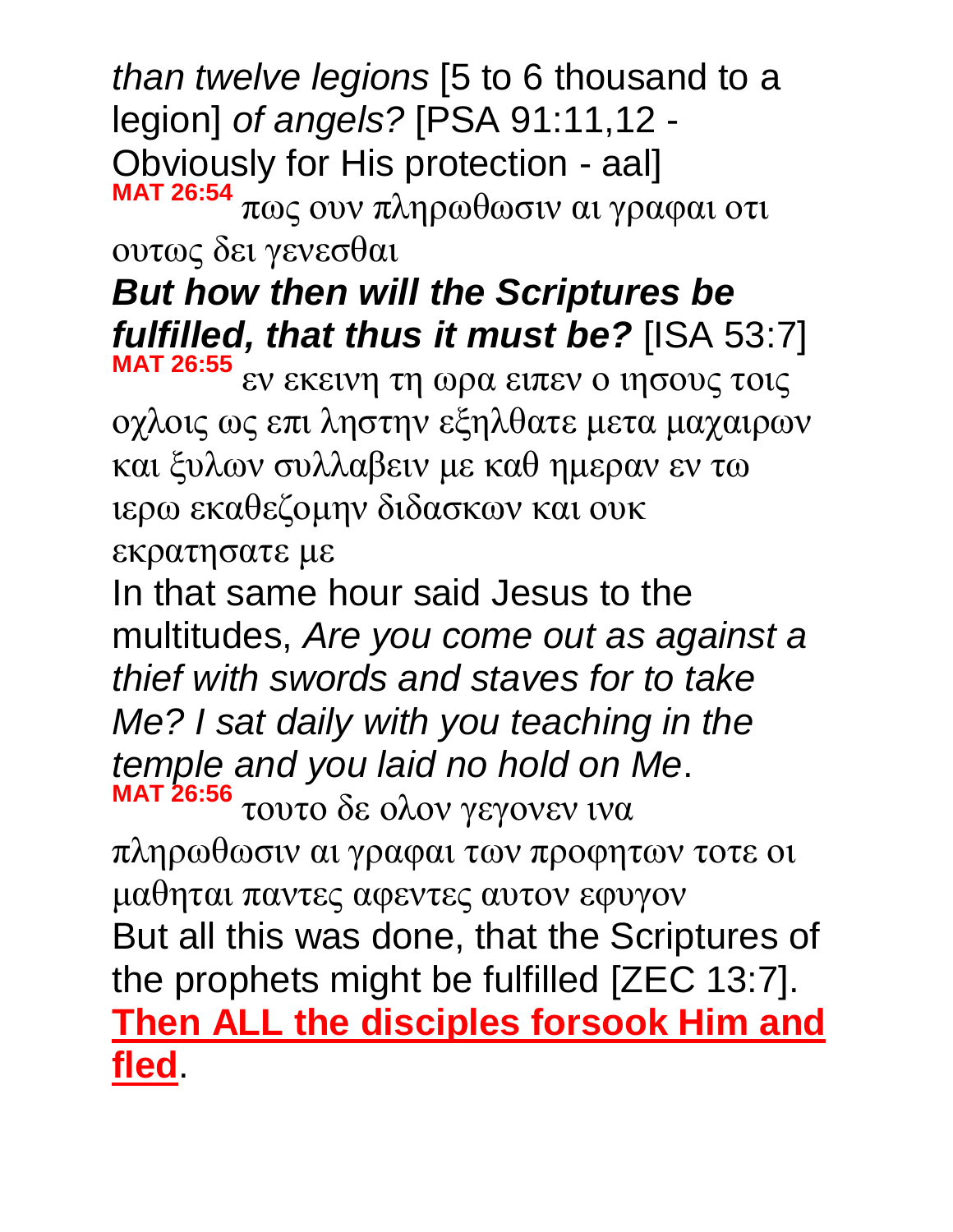**MAT 26:57** οι δε κρατησαντες τον ιησουν απηγαγον προς καιαφαν τον αρχιερεα οπου οι γραμματεις και οι πρεσβυτεροι συνηχθησαν And those who had laid hold on Jesus led Him away to Caiaphas the high priest, where the scribes and the elders were assembled.

**MAT 26:58** ο δε πετρος ηκολουθει αυτω μακροθεν εως της αυλης του αρχιερεως και εισελθων εσω εκαθητο μετα των υπηρετων ιδειν το τελος **But Peter followed Him afar off to the high priest's palace**, and went in, and sat with the servants, **to see the end**.

**MAT 26:59** οι δε αρχιερεις και το συνεδριον ολον εζητουν ψευδομαρτυριαν κατα του ιησου οπως αυτον θανατωσωσιν

Now the chief priests, elders and all the council, sought false witness against Jesus, to put Him to death;

**MAT 26:60** και ουχ ευρον πολλων προσελθοντων ψευδομαρτυρων υστερον δε προσελθοντες δυο but found none. Yes, though many false witnesses came, yet they found none [No agreement - aal]. At last came two false witnesses,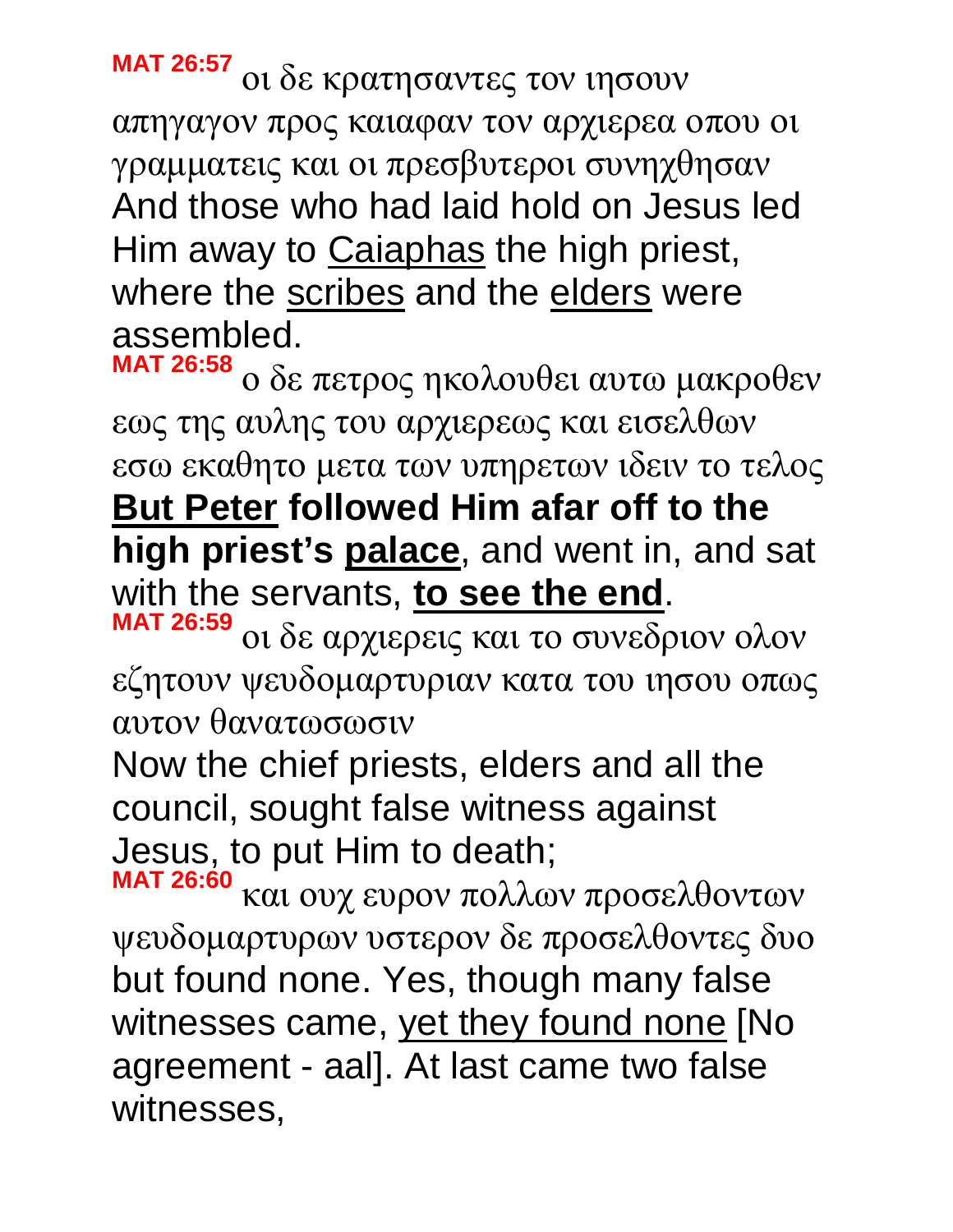**MAT 26:61** ειπαν ουτος εφη δυναμαι καταλυσαι τον ναον του θεου και δια τριων ημερων οικοδομησαι

and said, *This fellow said, 'I am able to destroy the temple of God, and to build it in three days.'*

**MAT 26:62** και αναστας ο αρχιερευς ειπεν αυτω ουδεν αποκρινη τι ουτοι σου καταμαρτυρουσιν And the high priest arose, and said to Him, *Do You answer nothing? What is it which these witness against You?*

**MAT 26:63** ο δε ιησους εσιωπα και ο αρχιερευς ειπεν αυτω εξορκιζω σε κατα του θεου του ζωντος ινα ημιν ειπης ει συ ει ο χριστος ο υιος του θεου

But Jesus held His peace, and the high priest answered and said to Him, *I charge You by the living God, that You tell us whether you are the Christ, the Son of God*.

**MAT 26:64** λεγει αυτω ο ιησους συ ειπας πλην λεγω υμιν απ αρτι οψεσθε τον υιον του ανθρωπου καθημενον εκ δεξιων της δυναμεως και ερχομενον επι των νεφελων του ουρανου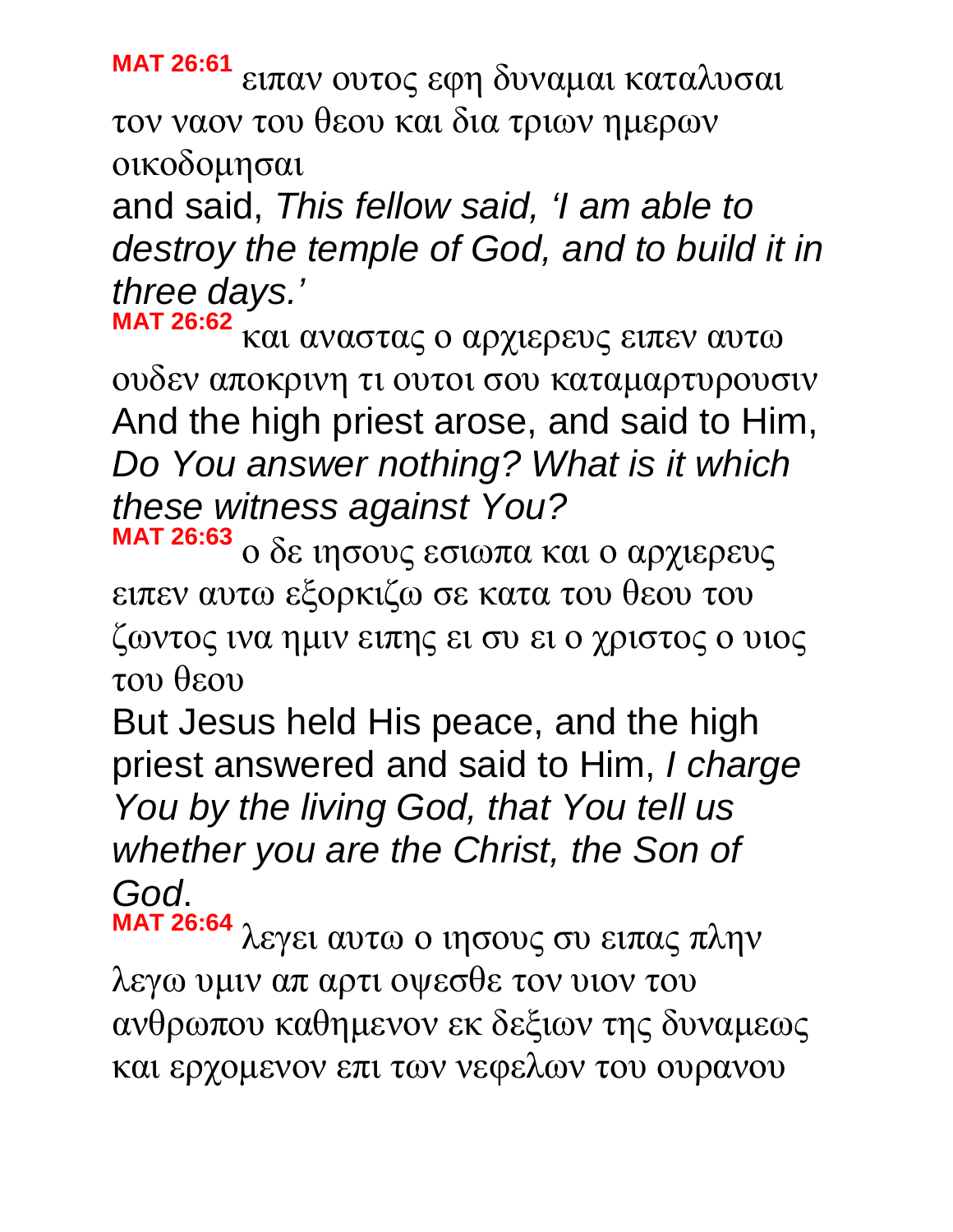Jesus says to him, *You have said: nevertheless I say to you, "Hereafter YOU will see the Son of man sitting on the right hand of power, and coming in the clouds of Heaven"* [REV 1:7, 8; ACT1:7-11].

**MAT 26:65** τοτε ο αρχιερευς διερρηξεν τα ιματια αυτου λεγων εβλασφημησεν τι ετι χρειαν εχομεν μαρτυρων ιδε νυν ηκουσατε την βλασφημιαν

Then the high priest tore his clothes, saying, *He has spoken blasphemy; what further need have we of witnesses? Behold, now you have heard His blasphemy*.

**MAT 26:66** τι υμιν δοκει οι δε αποκριθεντες ειπαν ενοχος θανατου εστιν *What do you think?* They answered and said, *He is deserving of death*.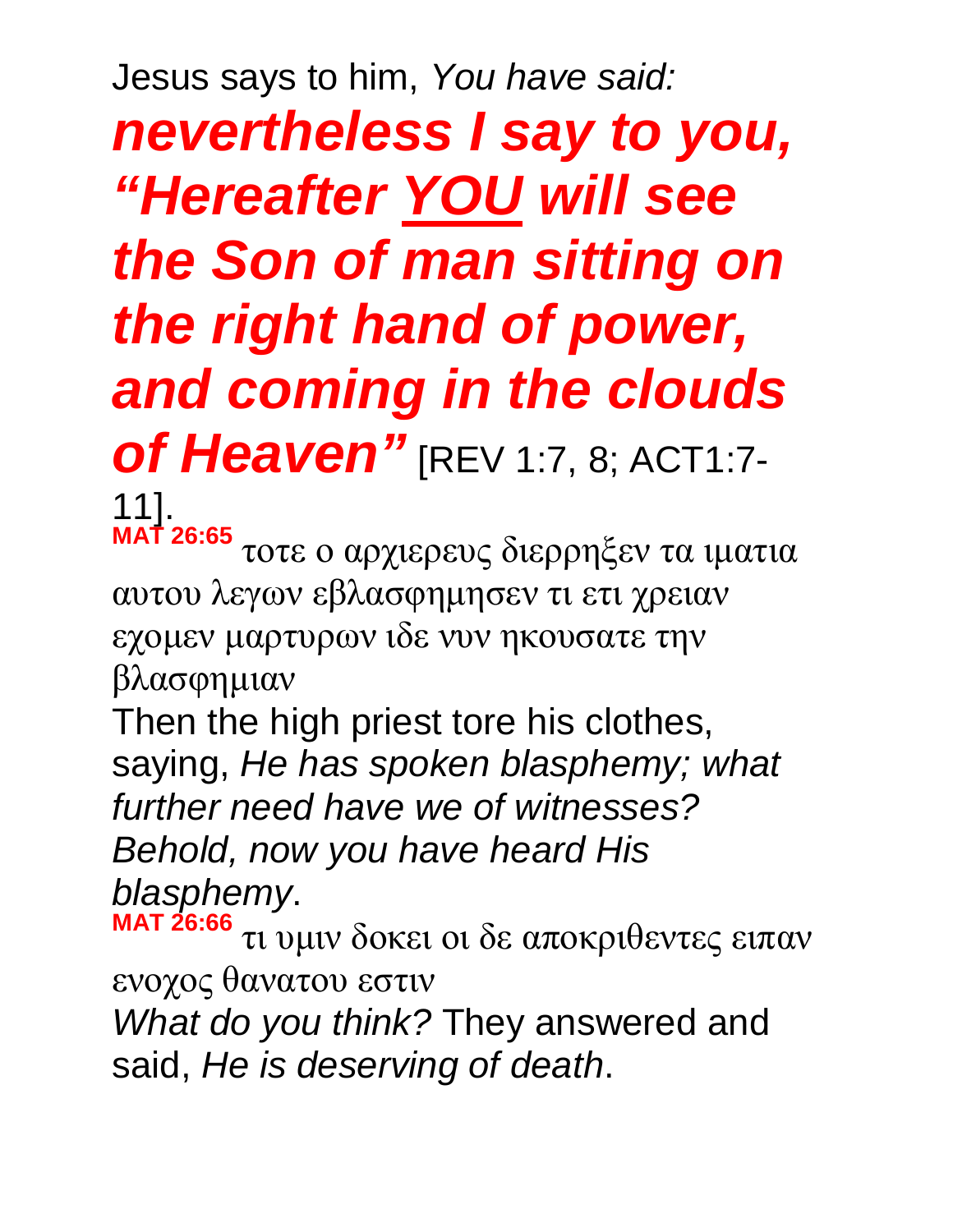**MAT 26:67** τοτε ενεπτυσαν εις το προσωπον αυτου και εκολαφισαν αυτον οι δε εραπισαν Then did they spit in His face, and struck Him with their fists; and others slapped Him,

**MAT 26:68** λεγοντες προφητευσον ημιν χριστε τις εστιν ο παισας σε

saying, *Prophesy to us, Christ! Who is the one who hit You?* 

**MAT 26:69** ο δε πετρος εκαθητο εξω εν τη αυλη και προσηλθεν αυτω μια παιδισκη λεγουσα και συ ησθα μετα ιησου του γαλιλαιου Now Peter sat outside in the courtyard: and a maidservant came to him, saying, *You also were with Jesus of Galilee*.

**MAT 26:70** ο δε ηρνησατο εμπροσθεν παντων λεγων ουκ οιδα τι λεγεις

But he denied before them all, saying, *I do not know what you are talking about.*

**MAT 26:71** εξελθοντα δε εις τον πυλωνα ειδεν αυτον αλλη και λεγει τοις εκει ουτος ην μετα ιησου του ναζωραιου

And when he was gone out into the porch, another maid saw him, and said to those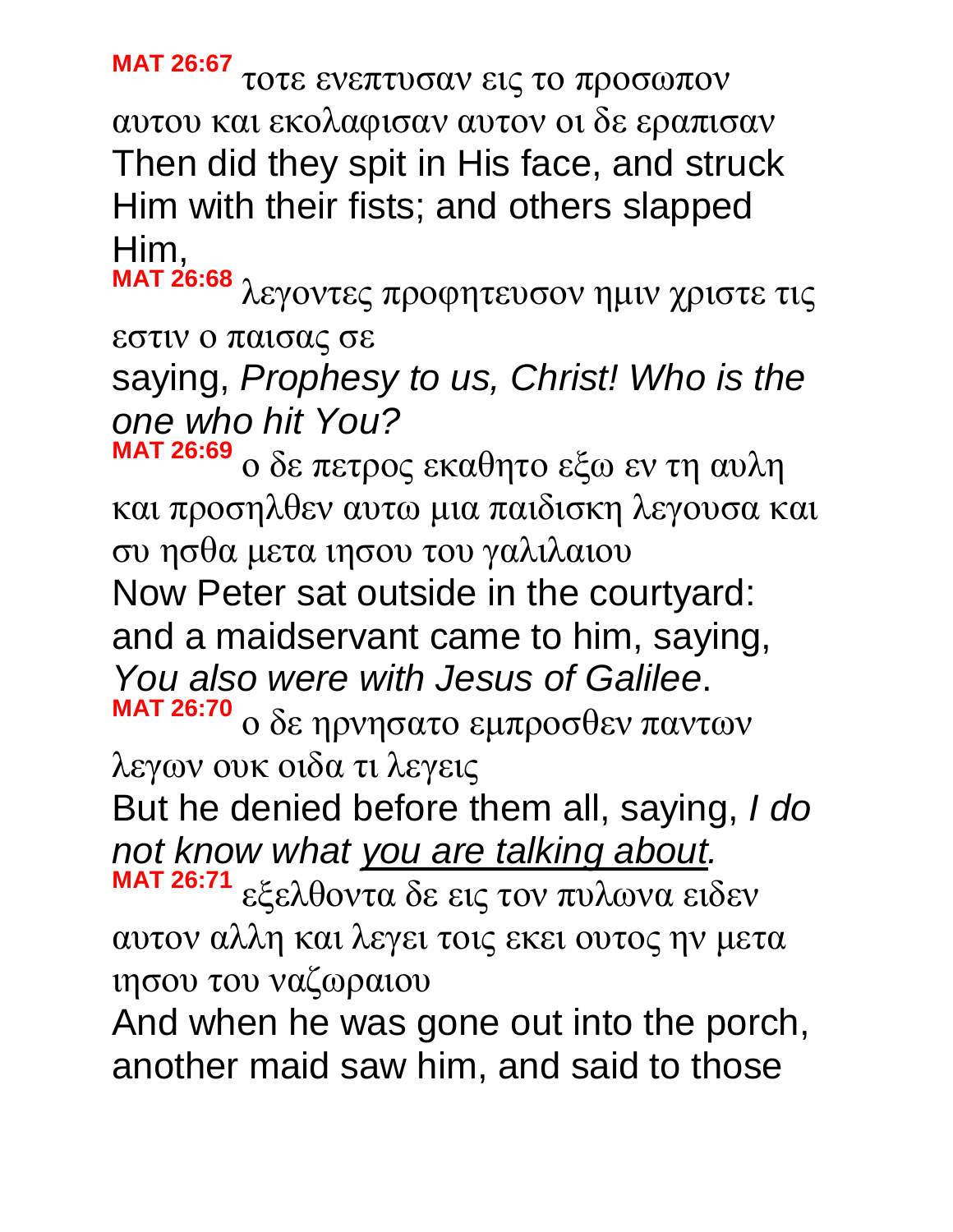who were there, *This fellow was also with Jesus of Nazareth*.

**MAT 26:72** και παλιν ηρνησατο μετα ορκου οτι ουκ οιδα τον ανθρωπον

And again he denied with an oath, that *I do not know the Man*.

**MAT 26:73** μετα μικρον δε προσελθοντες οι εστωτες ειπον τω πετρω αληθως και συ εξ αυτων ει και γαρ η λαλια σου δηλον σε ποιει And after a while came to him those who stood by, and said to Peter, *Truly you also are one of them; for your speech does does give you away.*

**MAT 26:74** τοτε ηρξατο καταθεματιζειν και ομνυειν οτι ουκ οιδα τον ανθρωπον και ευθεως αλεκτωρ εφωνησεν

#### **Then began he to curse and to swear, that,** *I know not the Man***. And**

**immediately a rooster crowed**.

**MAT 26:75** και εμνησθη ο πετρος του ρηματος ιησου ειρηκοτος οτι πριν αλεκτορα φωνησαι τρις απαρνηση με και εξελθων εξω εκλαυσεν πικρως

**And Peter remembered** the saying of Jesus, saying that, 'Before the rooster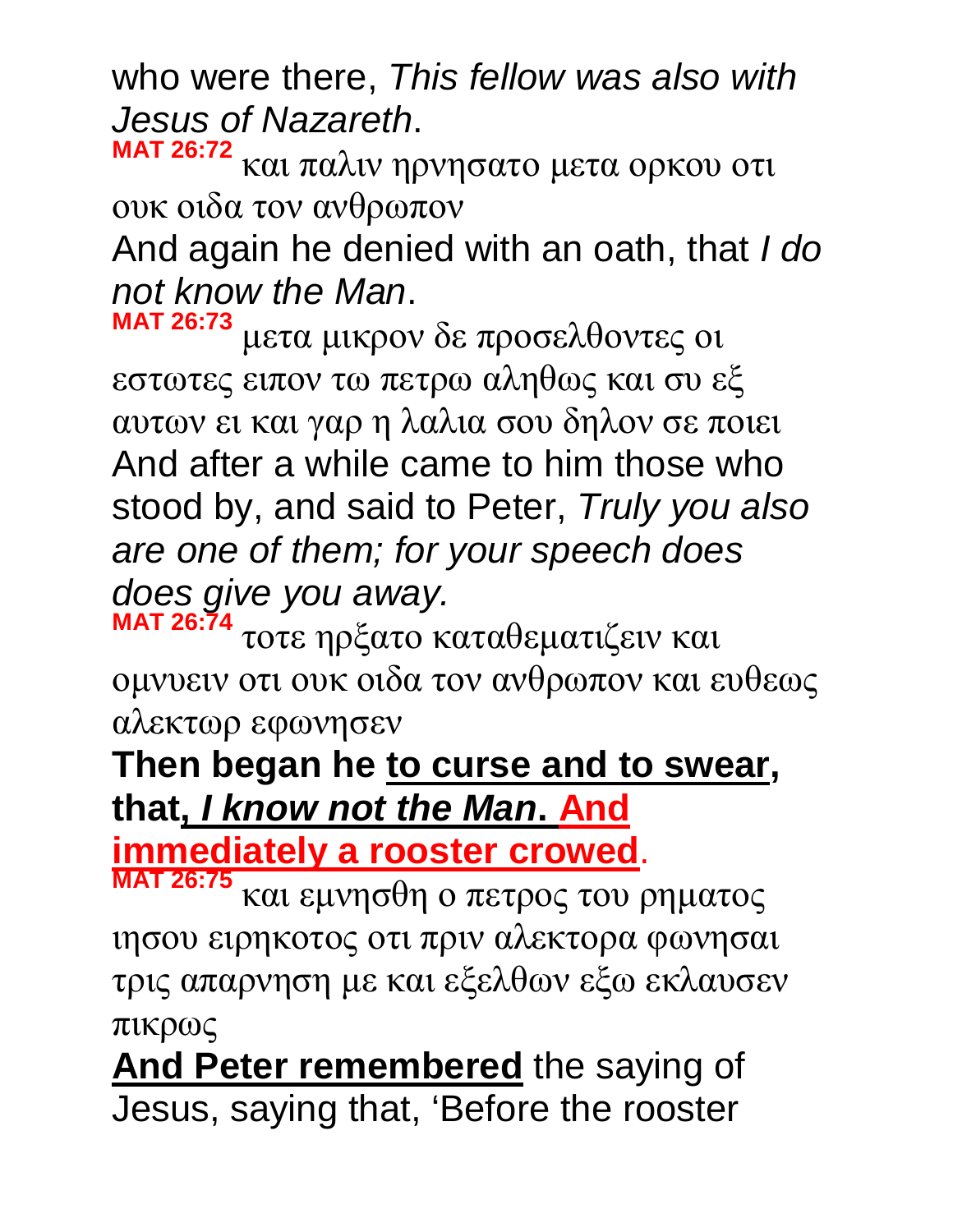crows, you will deny me three times.' **And he went outside, and wept bitterly**.

**MAT 27:1** πρωιας δε γενομενης συμβουλιον ελαβον παντες οι αρχιερεις και οι πρεσβυτεροι του λαου κατα του ιησου ωστε θανατωσαι αυτον

When the morning was [fully - aal] come, all the chief priests and elders of the people took counsel against Jesus to put Him to death.

**MAT 27:2** και δησαντες αυτον απηγαγον και παρεδωκαν πιλατω τω ηγεμονι and when they had bound Him, they led Him away, and delivered Him to Pontius Pilate, the governor.

**MAT 27:3** τοτε ιδων Iουδας ο παραδους αυτον οτι κατεκριθη μεταμεληθεις εστρεψεν τα τριακοντα αργυρια τοις αρχιερευσιν και πρεσβυτεροις

Then Judas, who had betrayed Him, when he saw that he was condemned, he felt remorse [μεταμεληθεις **NOT the word**  μετανοεω ], and brought again the thirty pieces of silver to the chief priests and elders,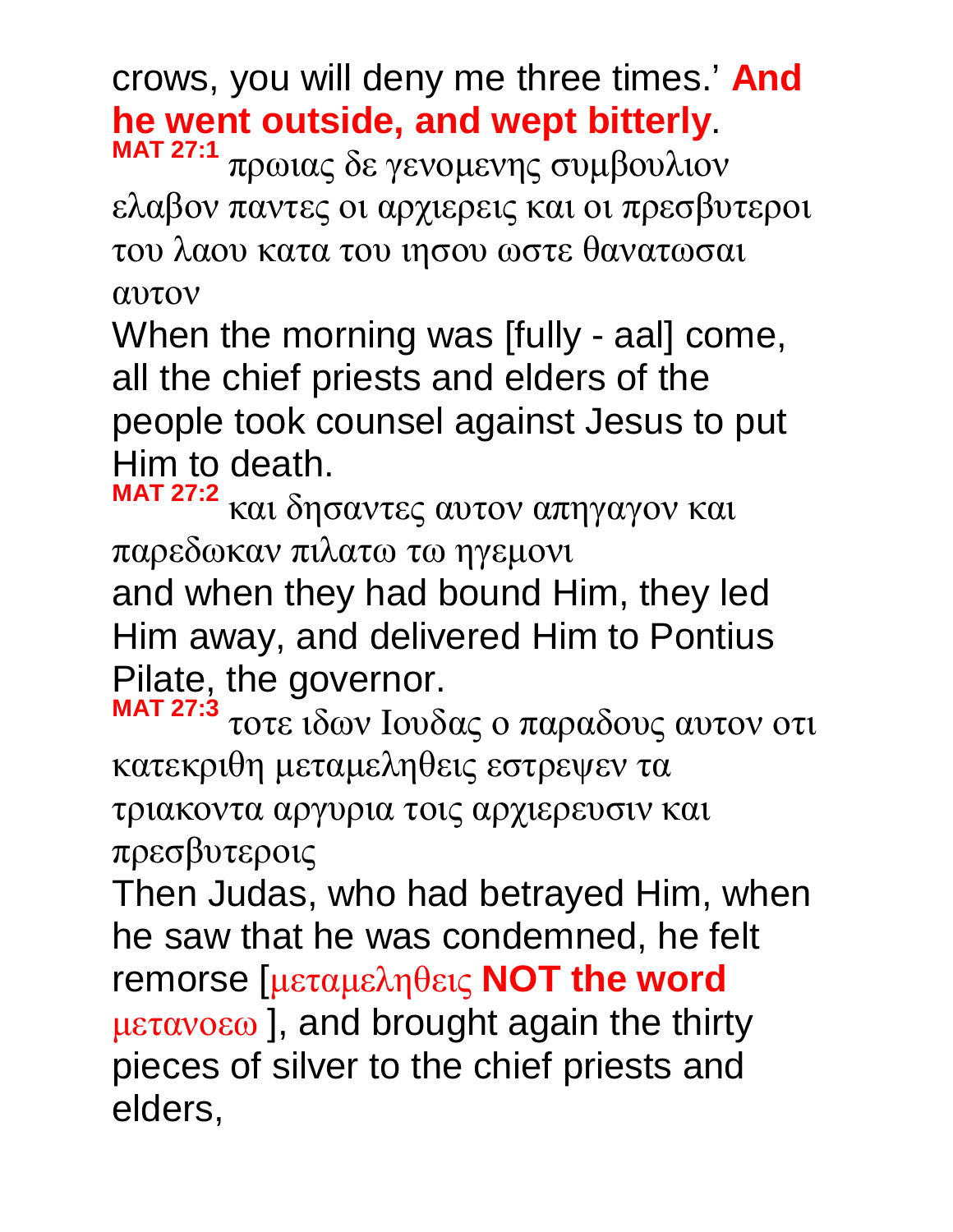**MAT 27:4** λεγων ημαρτον παραδους αιμα δικαιον οι δε ειπαν τι προς ημας συ οψη saying, *I have sinned in that I have betrayed the innocent blood*. And they said, *What is that to us? You see to that*. **MAT 27:5** και ριψας τα αργυρια εις τον ναον

ανεχωρησεν και απελθων απηγξατο And he cast down the pieces of silver in the temple, departed and went and hanged himself.

**MAT 27:6** οι δε αρχιερεις λαβοντες τα αργυρια ειπαν ουκ εξεστιν βαλειν αυτα εις τον κορβαναν επει τιμη αιματος εστιν And the chief priests took the silver pieces, and said, *It is not lawful to put them into the treasury, because it is the price of blood*.

**MAT 27:7** συμβουλιον δε λαβοντες ηγορασαν εξ αυτων τον αγρον του κεραμεως εις ταφην τοις ξενοις

And they took counsel, and bought with them the potter's field, to bury strangers in. **MAT 27:8** διο εκληθη ο αγρος εκεινος αγρος αιματος εως της σημερον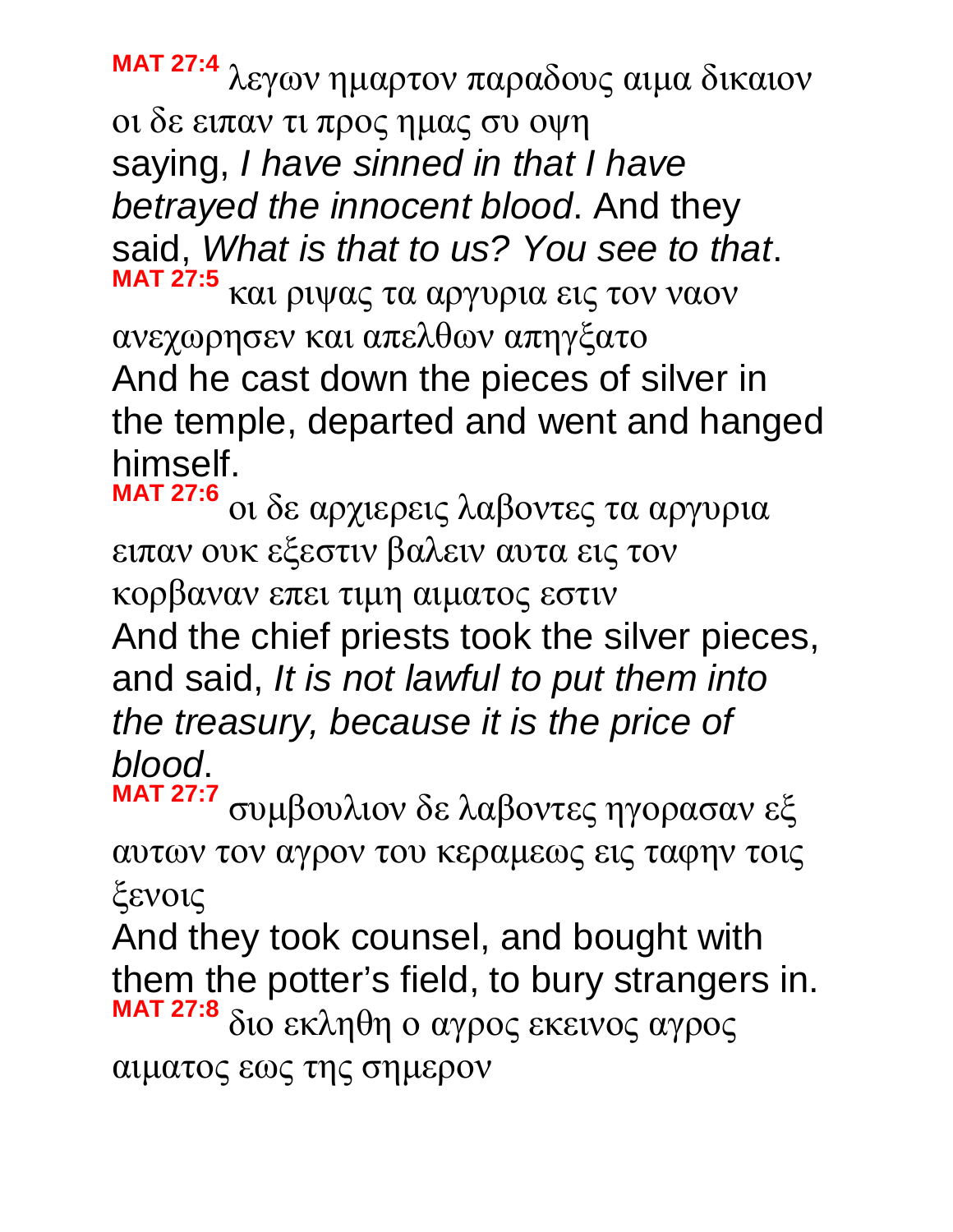Wherefore that field is called, 'The field of blood, ' to this day.

**MAT 27:9** τοτε επληρωθη το ρηθεν δια ιερεμιου του προφητου λεγοντος και ελαβον τα τριακοντα αργυρια την τιμην του τετιμημενου ον ετιμησαντο απο υιων ισραηλ

Then was fulfilled that which was spoken by Jeremiah the prophet, saying, *And they took the thirty pieces of silver, the price of Him Who was valued, Whom those of the children of Israel did value*;

**MAT 27:10** και εδωκαν αυτα εις τον αγρον του κεραμεως καθα συνεταξεν μοι κυριος *and gave them for the potter's field, as the Lord appointed me* [ZEC 11:12, 13 (JER 32:6-9;18:2; 19:2)]. **MAT 27:11**

ο δε ιησους εσταθη εμπροσθεν του ηγεμονος και επηρωτησεν αυτον ο ηγεμων λεγων συ ει ο βασιλευς των ιουδαιων ο δε ιησους εφη συ λεγεις

And Jesus stood before the governor, and the governor asked Him, saying, *Are You the King of the Jews*? And Jesus said to him, *It is as you say*.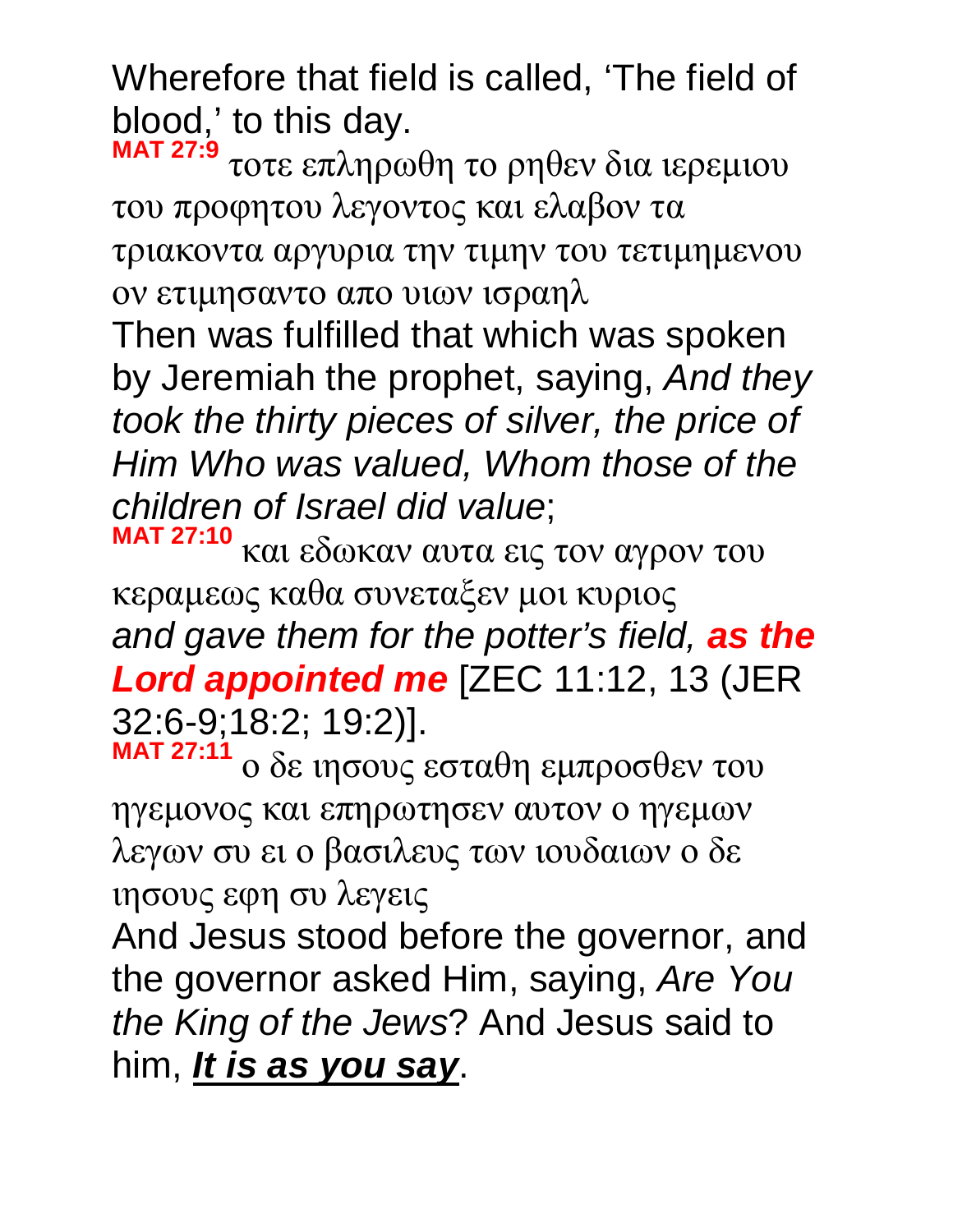**MAT 27:12**

και εν τω κατηγορεισθαι αυτον υπο των αρχιερεων και πρεσβυτερων ουδεν απεκρινατο

And when He was accused by the chief priests and elders, He did not answer.

**MAT 27:13** τοτε λεγει αυτω ο πιλατος ουκ ακουεις ποσα σου καταμαρτυρουσιν

Then said Pilate to Him, *Do You not hear how many things they witness against You?*

**MAT 27:14** και ουκ απεκριθη αυτω προς ουδε εν ρημα ωστε θαυμαζειν τον ηγεμονα λιαν And He answered him not one word so that the governor marveled exceedingly. **MAT 27:15**

κατα δε εορτην ειωθει ο ηγεμων απολυειν ενα τω οχλω δεσμιον ον ηθελον Now at a feast the governor was accustomed to release to the people a prisoner, whom they wished.

**MAT 27:16** ειχον δε τοτε δεσμιον επισημον λεγομενον βαραββαν

And they had then a well known prisoner, called Barabbas.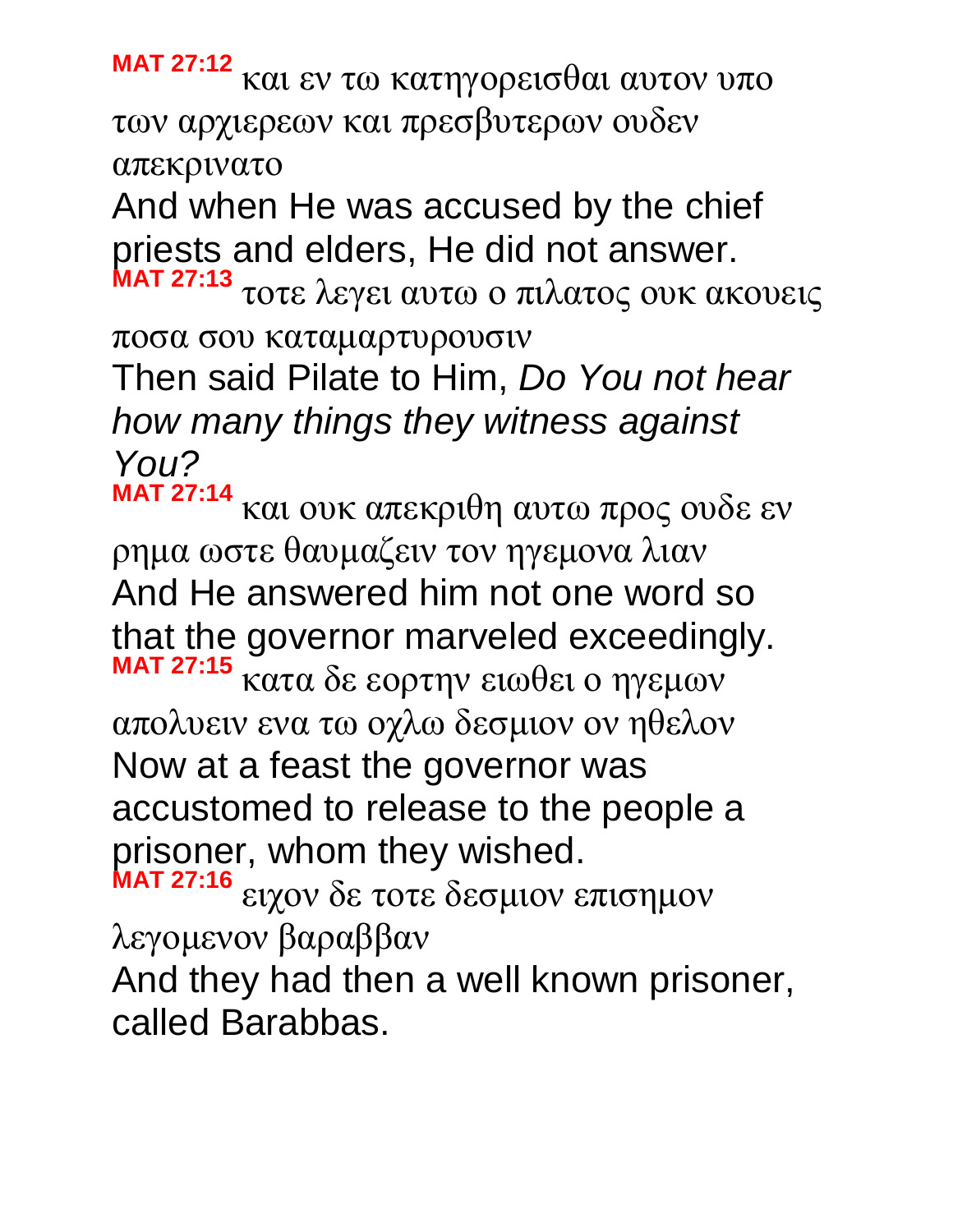**MAT 27:17** συνηγμενων ουν αυτων ειπεν αυτοις ο πιλατος τινα θελετε απολυσω υμιν τον βαραββαν η ιησουν τον λεγομενον χριστον Therefore when they were gathered together, Pilate said to them, *Whom will you that I release to you? Barabbas or Jesus Who is called Christ?*

**MAT 27:18** ηδει γαρ οτι δια φθονον παρεδωκαν αυτον

For he knew that for envy they had delivered Him.

**MAT 27:19** καθημενου δε αυτου επι του βηματος απεστειλεν προς αυτον η γυνη αυτου λεγουσα μηδεν σοι και τω <mark>δικαιω</mark> εκεινω πολλα γαρ επαθον σημερον κατ οναρ δι αυτον When he was set down on the judgment seat, his wife sent to him, saying, *Have nothing to do with that righteous Man: for I have suffered many things this day in a dream because of Him*.

**MAT 27:20** οι δε αρχιερεις και οι πρεσβυτεροι επεισαν τους οχλους ινα αιτησωνται τον βαραββαν τον δε ιησουν απολεσωσιν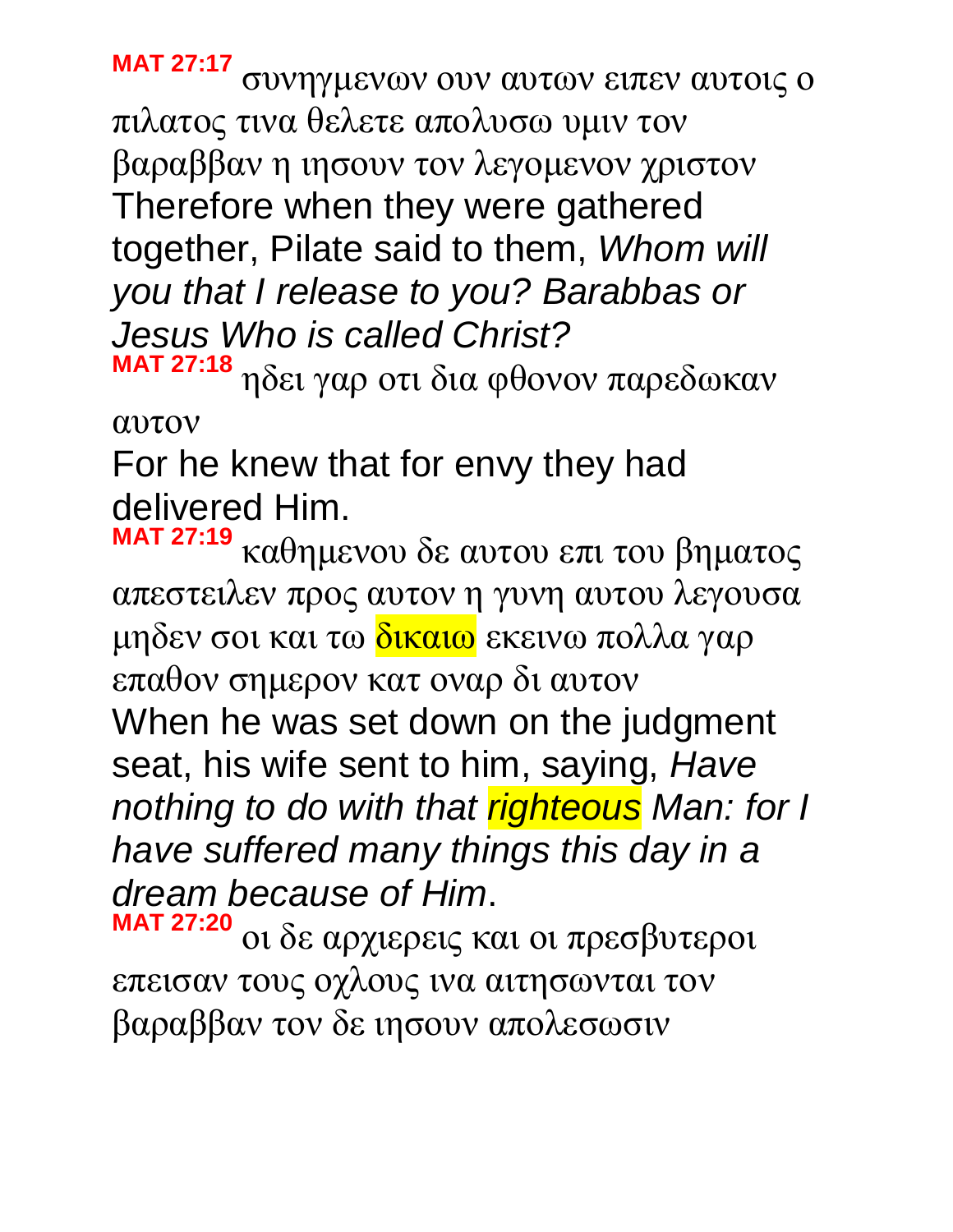But the chief priests and elders persuaded the multitude that they should ask for Barabbas and to put Jesus to death. **MAT 27:21**

αποκριθεις δε ο ηγεμων ειπεν αυτοις τινα θελετε απο των δυο απολυσω υμιν οι δε ειπαν τον βαραββαν

The governor answered and said to them, *Which of the two will you that I release to you?* They said, *Barabbas*.

**MAT 27:22** λεγει αυτοις ο πιλατος τι ουν ποιησω ιησουν τον λεγομενον χριστον λεγουσιν παντες σταυρωθητω

Pilate said to them, *What will I do then with Jesus Who is called Christ?* They **ALL** say to him, *Let him be crucified*.

**MAT 27:23** ο δε εφη τι γαρ κακον εποιησεν οι δε περισσως εκραζον λεγοντες σταυρωθητω And the governor said, *Why, what evil has He done?* But they cried out the more, saying, *Let Him be crucified*.

**MAT 27:24** ιδων δε ο πιλατος οτι ουδεν ωφελει αλλα μαλλον θορυβος γινεται λαβων υδωρ απενιψατο τας χειρας κατεναντι του οχλου λεγων αθωος ειμι απο του αιματος τουτου υμεις οψεσθε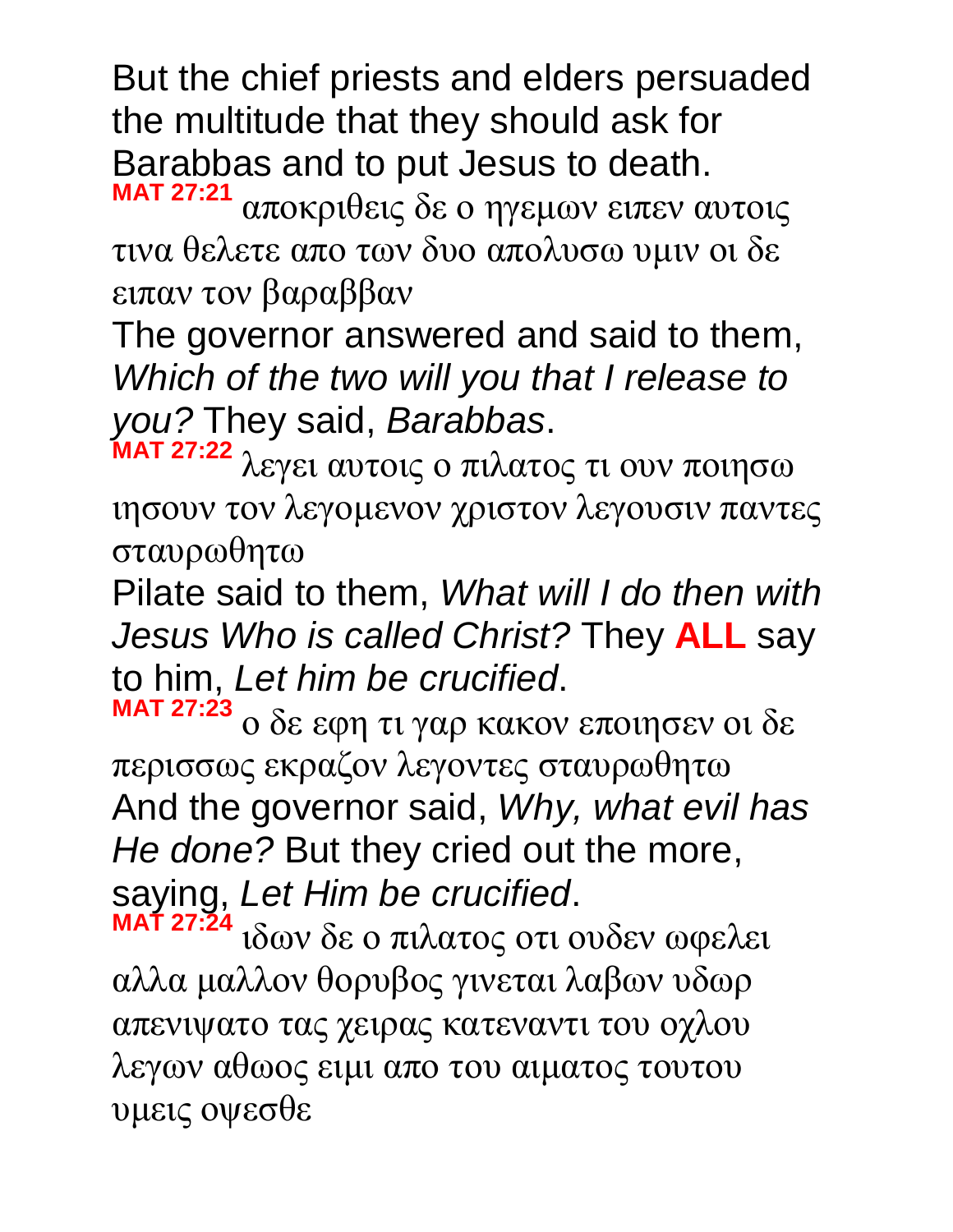When Pilate saw that he could not prevail, but rather a riot was beginning, he took water and washed his hands before the multitude, saying, *I am innocent of the blood of this innocent person. See you to it*.

**MAT 27:25** και αποκριθεις πας ο λαος ειπεν το αιμα αυτου εφ ημας και επι τα τεκνα ημων Then answered all the people and said, *His blood be on us, and on our children*.

**MAT 27:26** τοτε απελυσεν αυτοις τον βαραββαν τον δε ιησουν φραγελλωσας παρεδωκεν ινα σταυρωθη

Then he released Barabbas to them. And when he had beaten Jesus with a whip, he delivered Him to be crucified.

**MAT 27:27** τοτε οι στρατιωται του ηγεμονος παραλαβοντες τον ιησουν εις το πραιτωριον συνηγαγον επ αυτον ολην την σπειραν Then the soldiers of the governor took Jesus into the headquarters, and gathered to Him the whole band of soldiers. **MAT 27:28** και εκδυσαντες αυτον χλαμυδα κοκκινην περιεθηκαν αυτω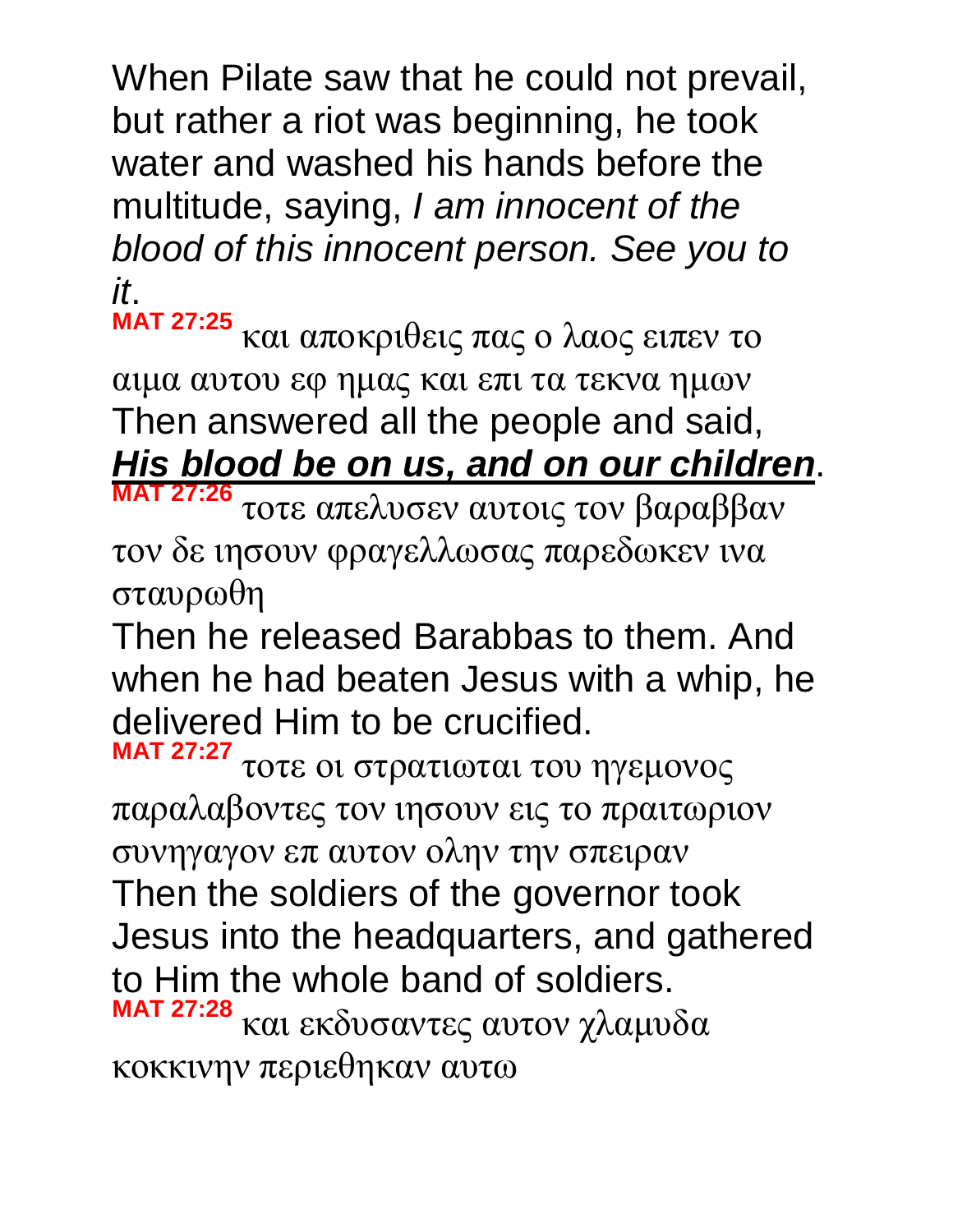And they stripped Him and put on him a scarlet robe.

**MAT 27:29** και πλεξαντες στεφανον εξ ακανθων επεθηκαν επι της κεφαλης αυτου και καλαμον εν τη δεξια αυτου και γονυπετησαντες εμπροσθεν αυτου ενεπαιξαν αυτω λεγοντες χαιρε βασιλευ των ιουδαιων

And when they had weaved a crown of thorns, they put it on His head, and a reed in His right hand; and they bowed the knee before Him and mocked Him, saying, *Hail, King of the Jews!* **MAT 27:30**

και εμπτυσαντες εις αυτον ελαβον τον καλαμον και ετυπτον εις την κεφαλην αυτου And they spit on Him, and took the reed and hit Him on the head.

**MAT 27:31** και οτε ενεπαιξαν αυτω εξεδυσαν αυτον την χλαμυδα και ενεδυσαν αυτον τα ιματια αυτου και απηγαγον αυτον εις το σταυρωσαι

And after that they had mocked Him, they took the robe off from Him, put His own clothing on Him, and led Him away to crucify Him.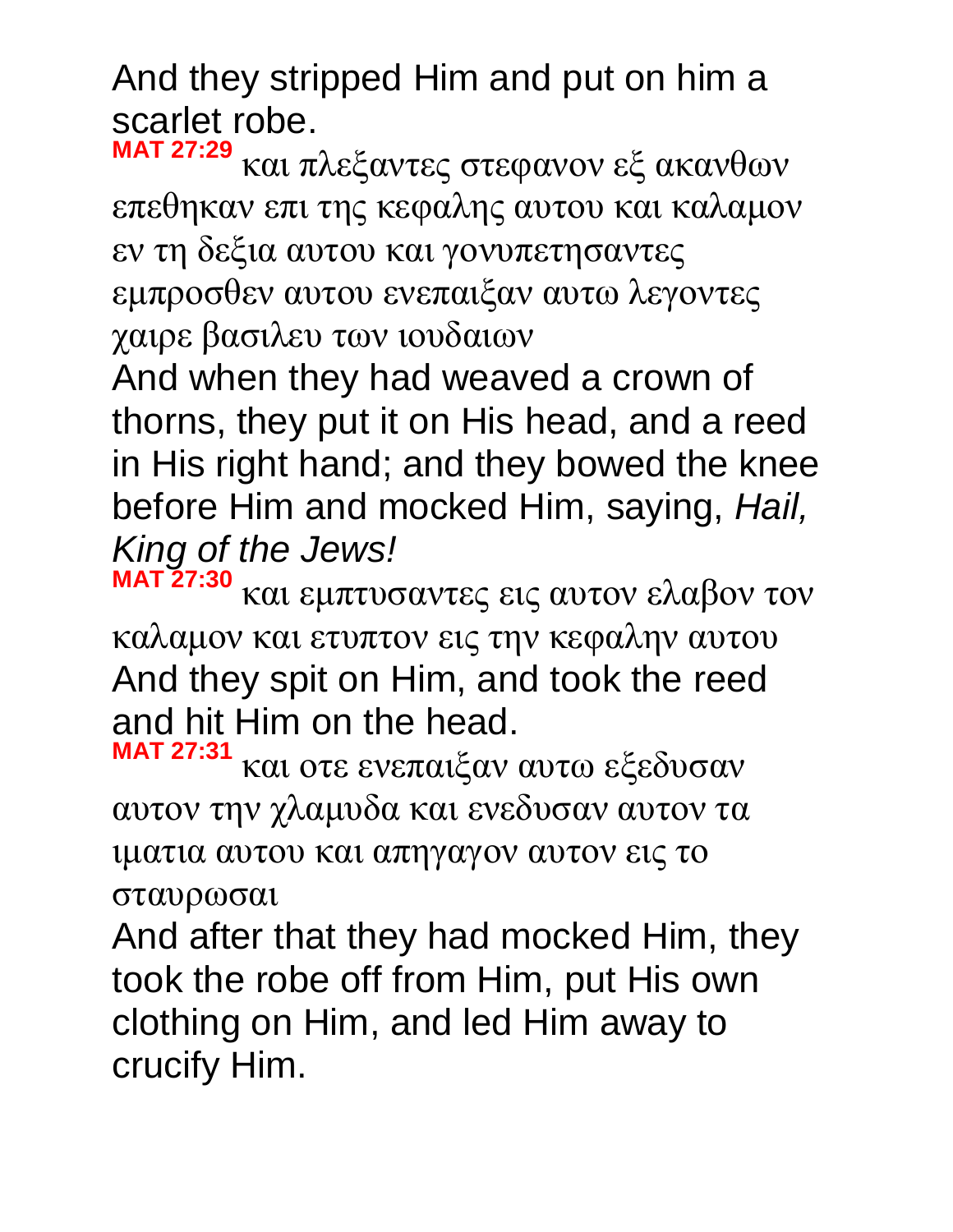**MAT 27:32** εξερχομενοι δε ευρον ανθρωπον κυρηναιον ονοματι σιμωνα τουτον ηγγαρευσαν ινα αρη τον σταυρον αυτου

And as they came out, they found a man of Cyrene, Simon by name and him they compelled to bear His cross.

**MAT 27:33** και ελθοντες εις τοπον λεγομενον γολγοθα ο εστιν κρανιου τοπος λεγομενος And when they were come to a place called Golgotha, that is to say, a place of a skull,

**MAT 27:34** εδωκαν αυτω πιειν οινον μετα χολης μεμιγμενον και γευσαμενος ουκ ηθελησεν πιειν they gave Him wine to drink mingled with gall

[ (not bile from the gall bladdre but) **a bitter substance made from wormwood, a plant yielding a bitter-tasting dark-green oil that is alcoholic in its effect** - that is deadening –aal].

**ab**•**sinthe, ab**•**sinth** (ab'sinth) *n.* [ME. < OFr. < L. *absinthium <* Gr. *apsinthion <*  OPer.] 1. wormwood *(Artemisia absinthium)* or its essence 2. a green, bitter liqueur with the flavor of wormwood and

---------------------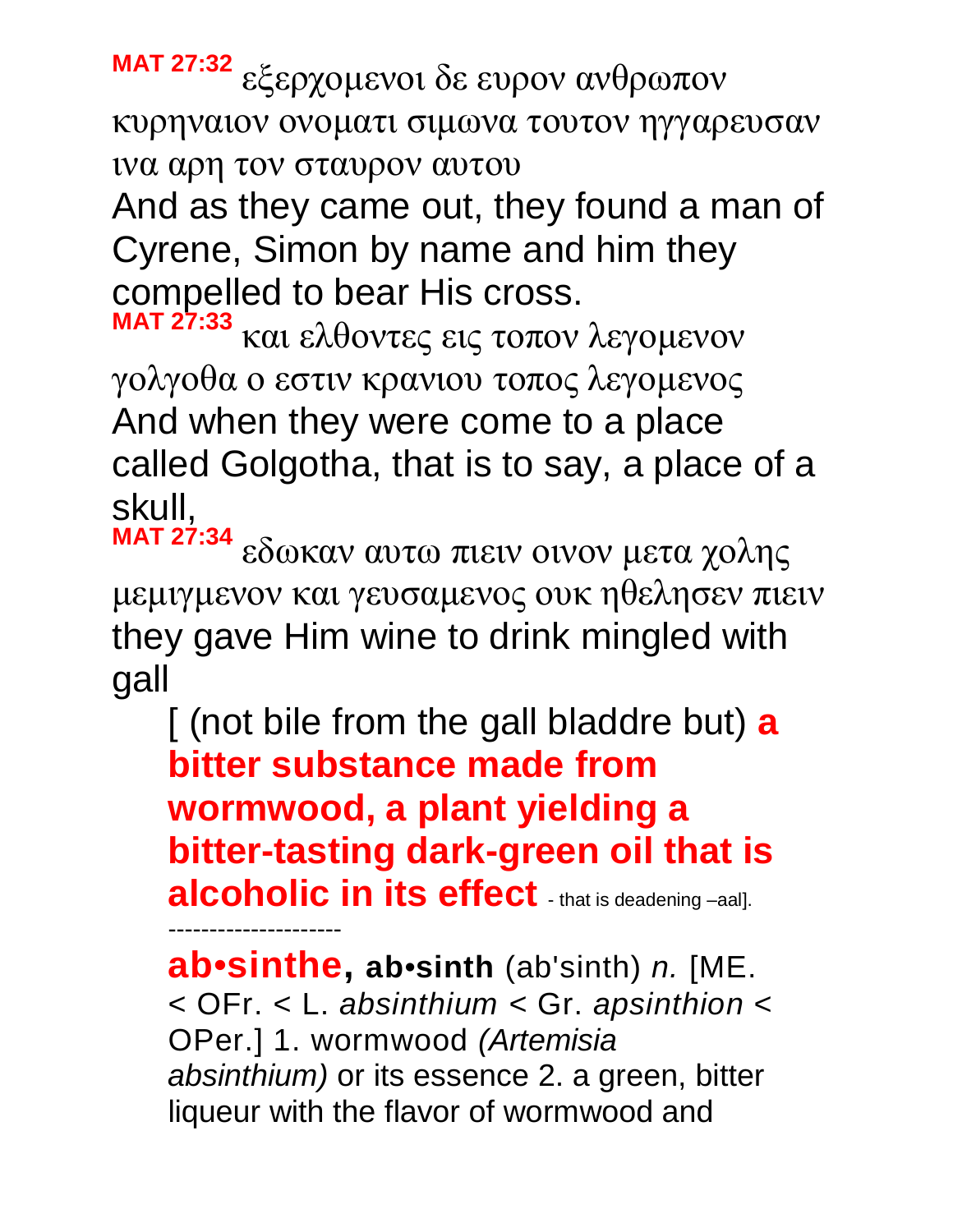anise. [*Webster's New World Dictionary of the American Language*, Second College Edition, 1982 – from PAGE 5]. ---------------

**gall** (01) *n.* [ME. *galle <* OE. (Anglian) *galla* (WS. *gealla),* iii to G. *galle ;<* IE. base *\*Rhel-,* to shine, yellow, whence L. *fel,* gall, Gr. *chole,* bile, E. YELLOW] 1. bile, the bitter, . . . [*Webster's New World Dictionary of the American Language*, Second College Edition, 1982 – from PAGE 571.

---------------------------------------------------

**worm•wood** (-wood') *n. [ME. wormwode,* altered by folk etym. (after worm, WORM + *wode,*  WOOD': from use as a vermifuge) < *wermode <* OE. *wermod,* akin to G. *wermut* (whence Fr. *vermout: cf.*  VERMOUTH)] 1. any of a genus *(Artemisia)* of strong-smelling plants of the composite family, with white or yellow flowers; esp., a Eurasian perennial *(Artemisia absinthium)*  that yields a bitter-tasting, darkgreen oil (wormwood oil) used in making absinthe, . . . [*Webster's New World Dictionary of the American Language*, Second College Edition, 1982 – from PAGE 1639.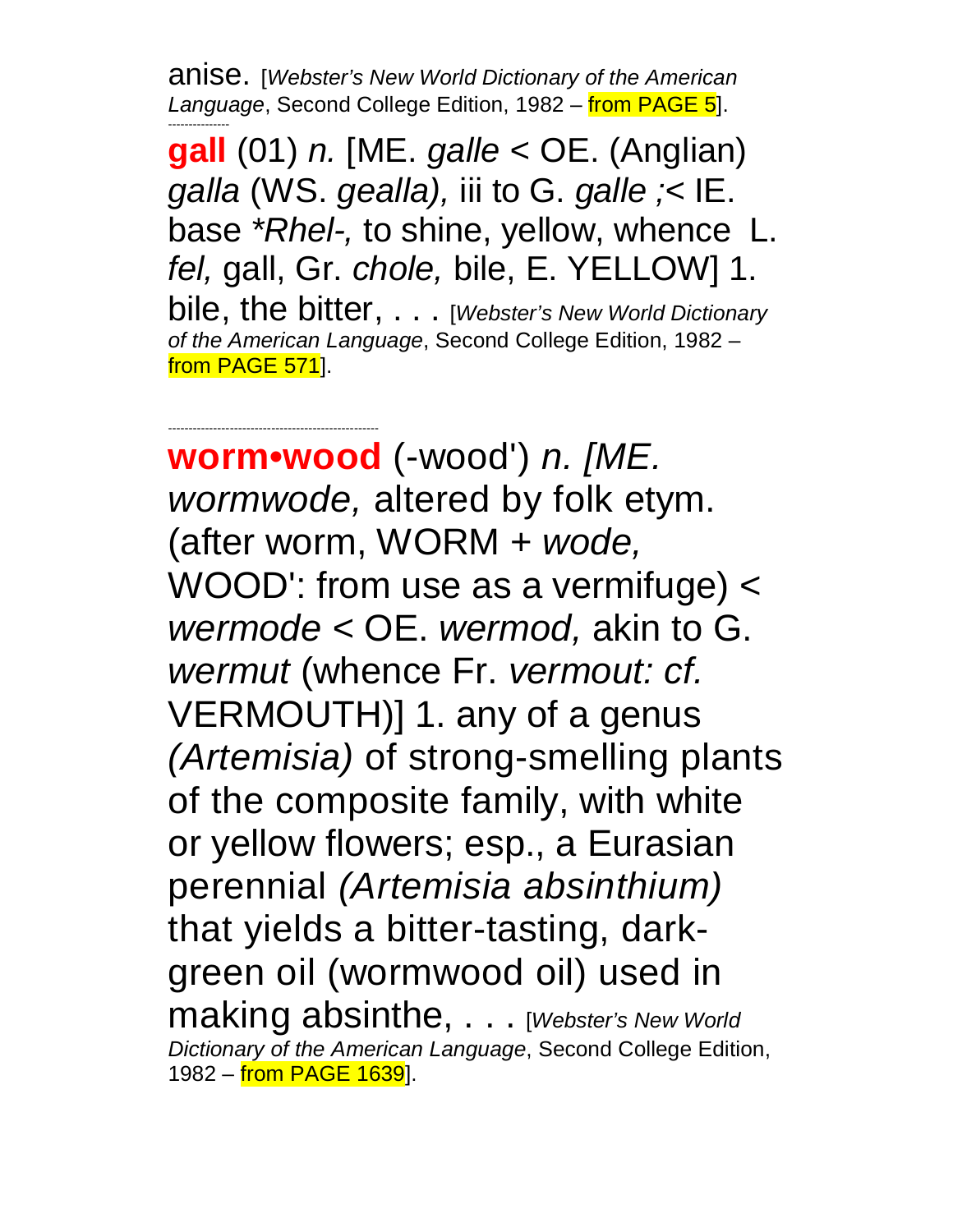# **AND WHEN HE HAD TASTED IT HE WOULD NOT DRINK.**

**MAT 27:35** σταυρωσαντες δε αυτον διεμερισαντο τα ιματια αυτου βαλλοντες κληρον They crucified Him and divided His garments, casting lots that it might be fulfilled which was spoken by the prophet, *They parted My garments among them, and on My outer garments did they cast lots* [PSA 22:18].

**MAT 27:36** και καθημενοι ετηρουν αυτον εκει And sitting they watched Him there **MAT 27:37** και επεθηκαν επανω της κεφαλης αυτου την αιτιαν αυτου γεγραμμενην ουτος εστιν ιησους ο βασιλευς των ιουδαιων and placed over His head the accusation written: THIS IS JESUS THE KING OF THE JEWS.

**MAT 27:38** τοτε σταυρουνται συν αυτω δυο λησται εις εκ δεξιων και εις εξ ευωνυμων Then were there two thieves crucified with Him, one on the right and another on the left.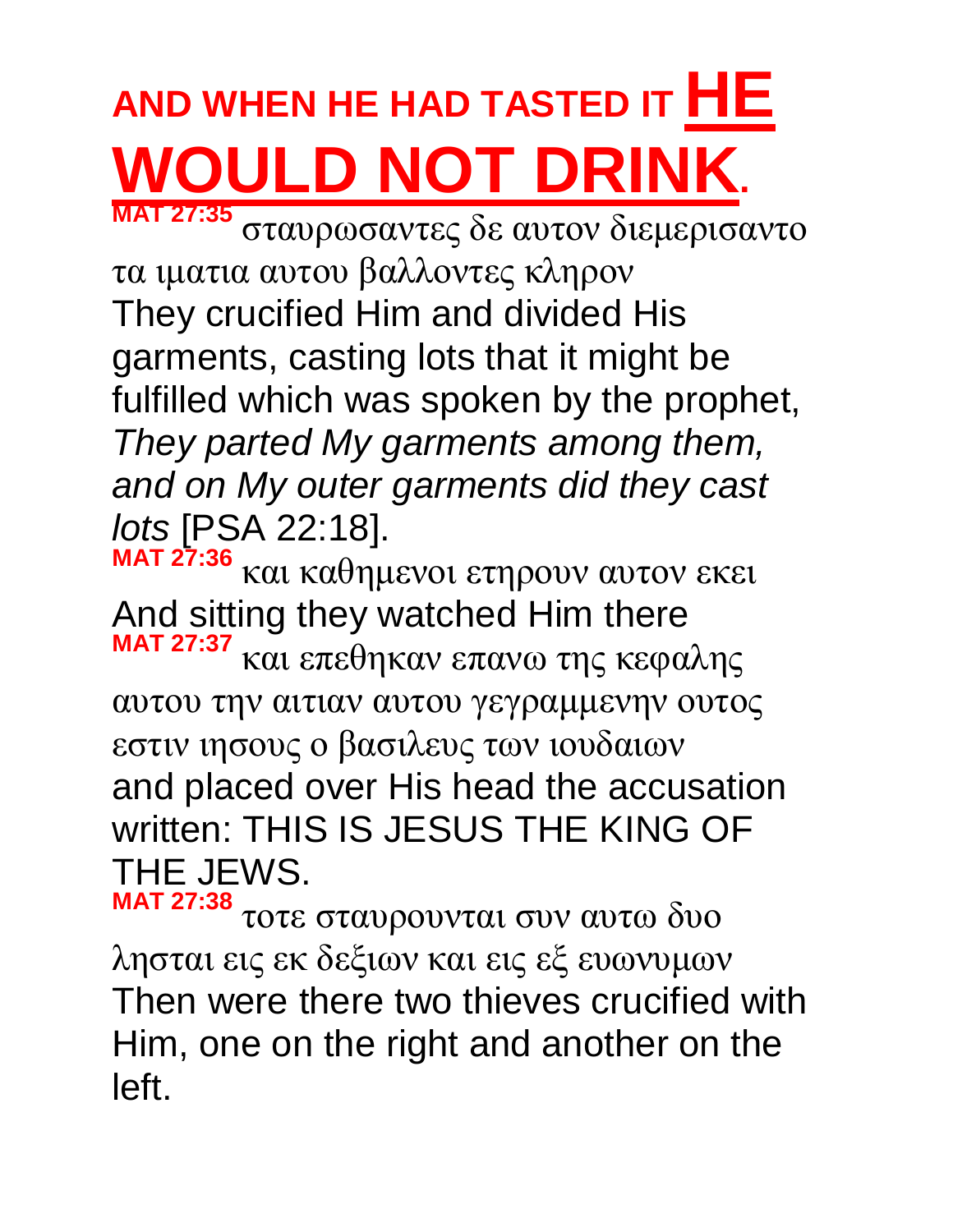**MAT 27:39** οι δε παραπορευομενοι εβλασφημουν αυτον κινουντες τας κεφαλας αυτων And those who passed by were blaspheming Him, wagging their heads, **MAT 27:40**

και λεγοντες ο καταλυων τον ναον και εν τρισιν ημεραις οικοδομων σωσον σεαυτον ει υιος ει του θεου καταβηθι απο του σταυρου and saying, *You Who destroys the temple, and build it in three days, save Yourself. If you be the Son of God, come down from the cross*.

**MAT 27:41** ομοιως και οι αρχιερεις εμπαιζοντες μετα των γραμματεων και πρεσβυτερων ελεγον Likewise also the chief priests mocking Him, with the scribes and elders, said, **MAT 27:42**

αλλους εσωσεν εαυτον ου δυναται σωσαι βασιλευς ισραηλ εστιν καταβατω νυν απο του σταυρου και πιστευσομεν επ αυτον *He saved others; Himself He cannot save. If He is the King of Israel, let Him now come down from the cross, and we will believe upon Him*.

**MAT 27:43** πεποιθεν επι τον θεον ρυσασθω νυν ει θελει αυτον ειπεν γαρ οτι θεου ειμι υιος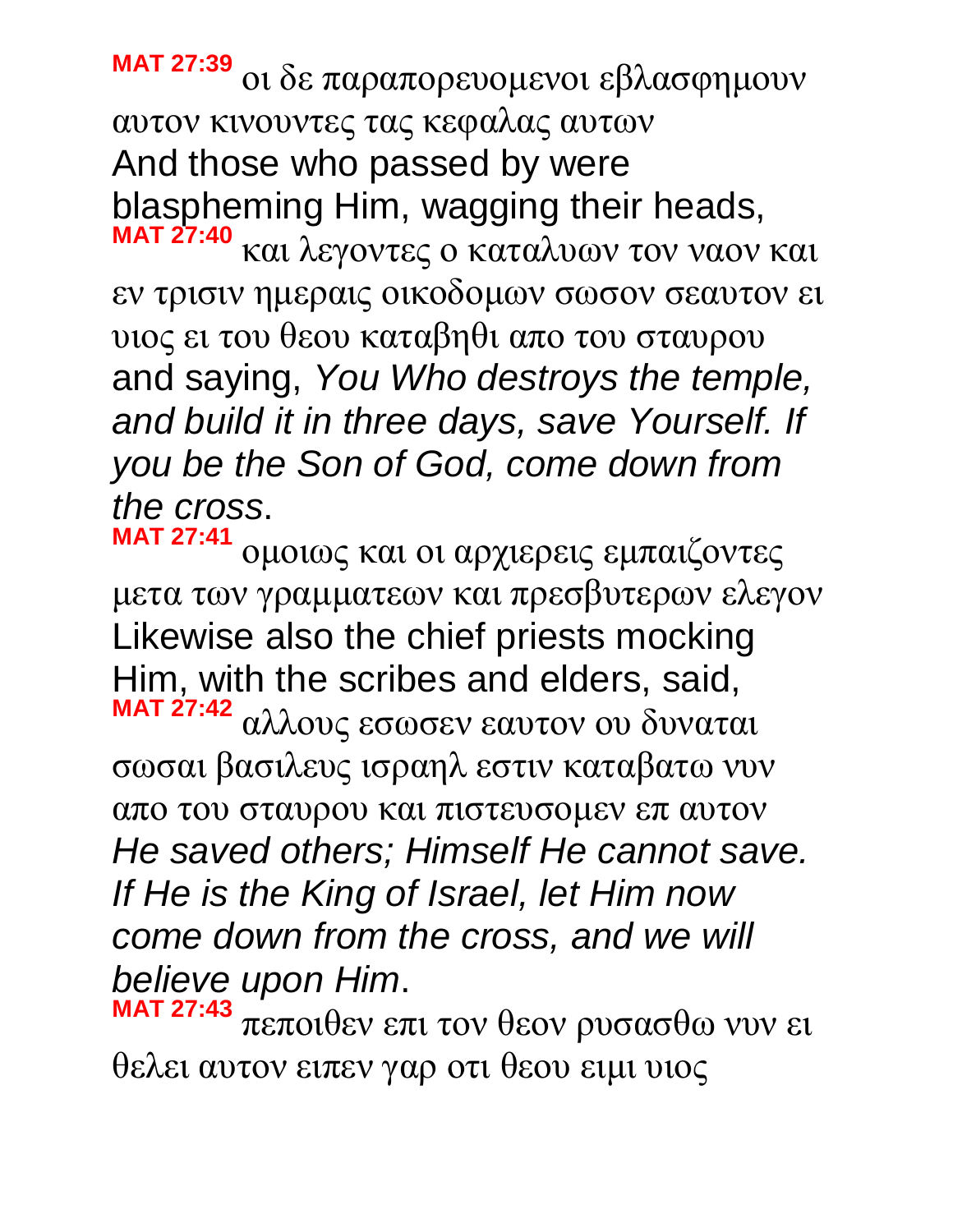*He trusted in God; let Him deliver Him now, if He will have Him, for He said, 'I am the Son of God*.' **MAT 27:44**

το δ αυτο και οι λησται οι συσταυρωθεντες συν αυτω ωνειδιζον αυτον The thieves also, who were crucified with Him, cast the same *on him*.

**MAT 27:45** απο δε εκτης ωρας σκοτος εγενετο επι πασαν την γην εως ωρας ενατης Now from noon there was darkness over all the land to 3 PM.

**MAT 27:46** περι δε την ενατην ωραν εβοησεν ο ιησους φωνη μεγαλη λεγων ελωι ελωι λεμα σαβαχθανι τουτ εστιν θεε μου θεε μου ινατι με εγκατελιπες

And about 3 PM Jesus cried with a loud voice, saying, *Eli, Eli, lama sabachthani?* Which translated is, *My God, My God, why have You forsaken Me?*

**MAT 27:47** τινες δε των εκει εστηκοτων ακουσαντες ελεγον οτι ηλιαν φωνει ουτος Some of those who stood there, when they heard that, said, *This man calls for Elijah*.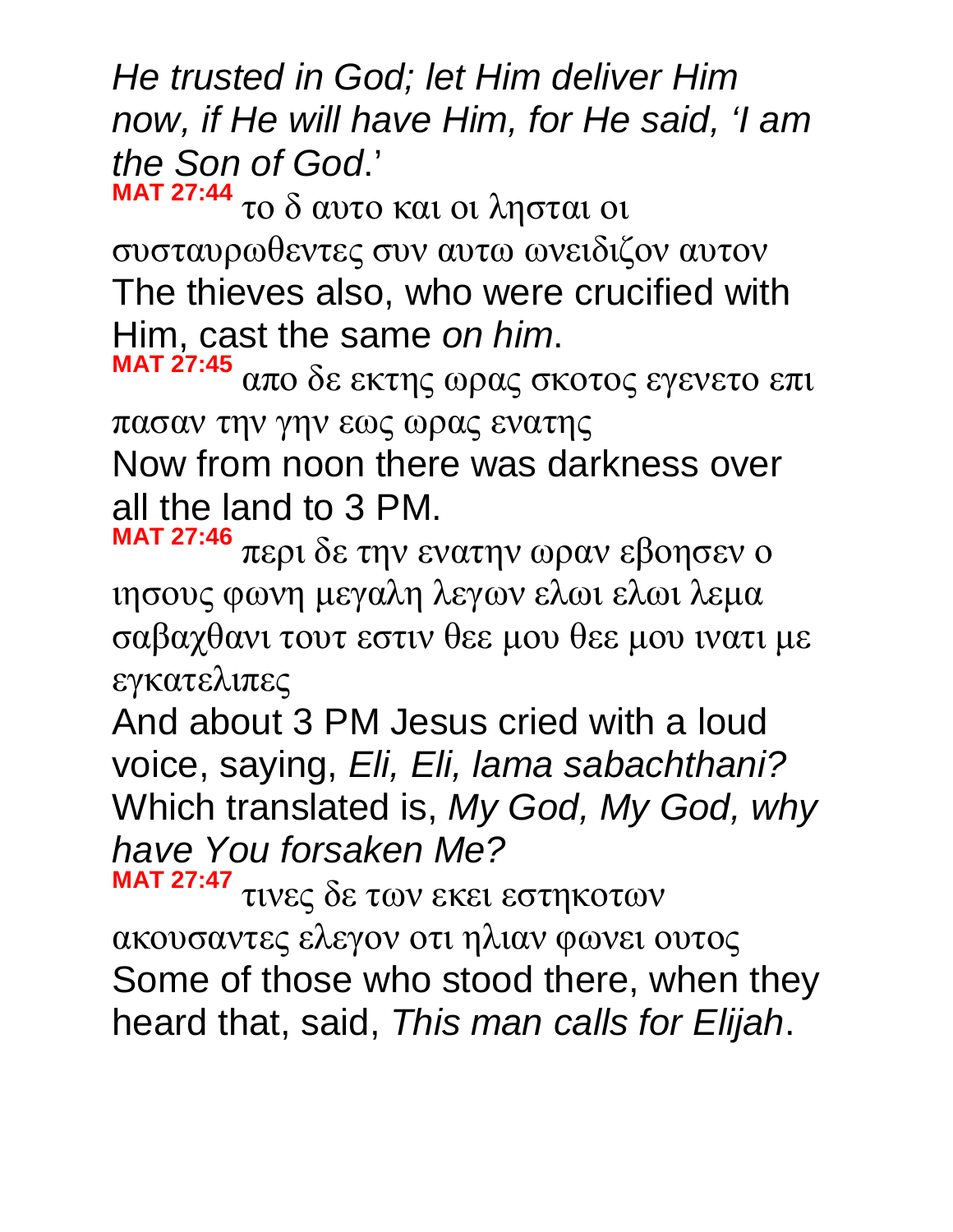**MAT 27:48** και ευθεως δραμων εις εξ αυτων και λαβων σπογγον πλησας τε οξους και περιθεις καλαμω εποτιζεν αυτον

And immediately one of them ran, took a sponge, filled it with sour wine, put it on a reed and gave Him to drink.

**MAT 27:49** οι δε λοιποι ειπαν αφες ιδωμεν ει ερχεται ηλιας σωσων αυτον

The rest said, *Let Him be. Let us see whether Elijah will come to save Him*. **MAT 27:50** ο δε ιησους παλιν κραξας φωνη

μεγαλη αφηκεν το πνευμα

**But Jesus, when He had cried again** 

**with a loud voice, yielded up THE SPIRIT**.

**MAT 27:51** και ιδου το καταπετασμα του ναου εσχισθη ανωθεν εως κατω εις δυο και η γη εσεισθη και αι πετραι εσχισθησαν And, behold, the veil of the temple was torn in two from top to bottom; the Earth did shake and the rocks split;

**MAT 27:52** και τα μνημεια ανεωχθησαν και πολλα σωματα των κεκοιμημενων αγιων ηγερθησαν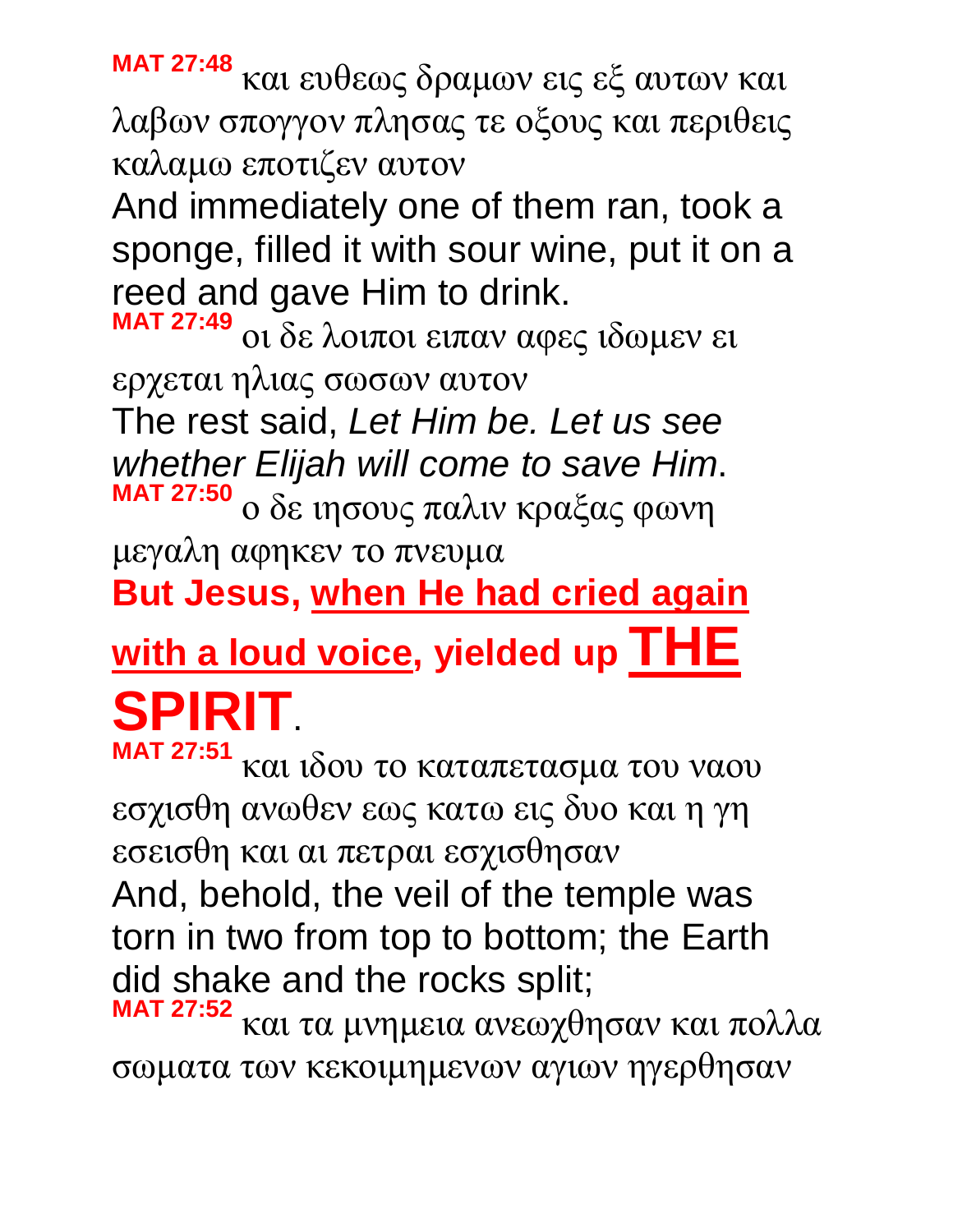the graves were opened; and many bodies of the saints which slept arose,

**MAT 27:53** και εξελθοντες εκ των μνημειων μετα την εγερσιν αυτου εισηλθον εις την αγιαν πολιν και ενεφανισθησαν πολλοις and came out of the graves after His resurrection, and went into the holy city, and appeared to many.

**MAT 27:54** ο δε εκατονταρχος και οι μετ αυτου τηρουντες τον ιησουν ιδοντες τον σεισμον και τα γινομενα εφοβηθησαν σφοδρα λεγοντες αληθως θεου υιος ην ουτος

**Now when the centurion and those who were with him watching Jesus, saw the earthquake and those things that were done, they feared greatly, saying,**  *TRULY THIS WAS A SON OF GOD***.** 

**MAT 27:55** ησαν δε εκει γυναικες πολλαι απο μακροθεν θεωρουσαι αιτινες ηκολουθησαν τω ιησου απο της γαλιλαιας διακονουσαι αυτω And many women were there beholding afar off, who followed Jesus from Galilee ministering to Him;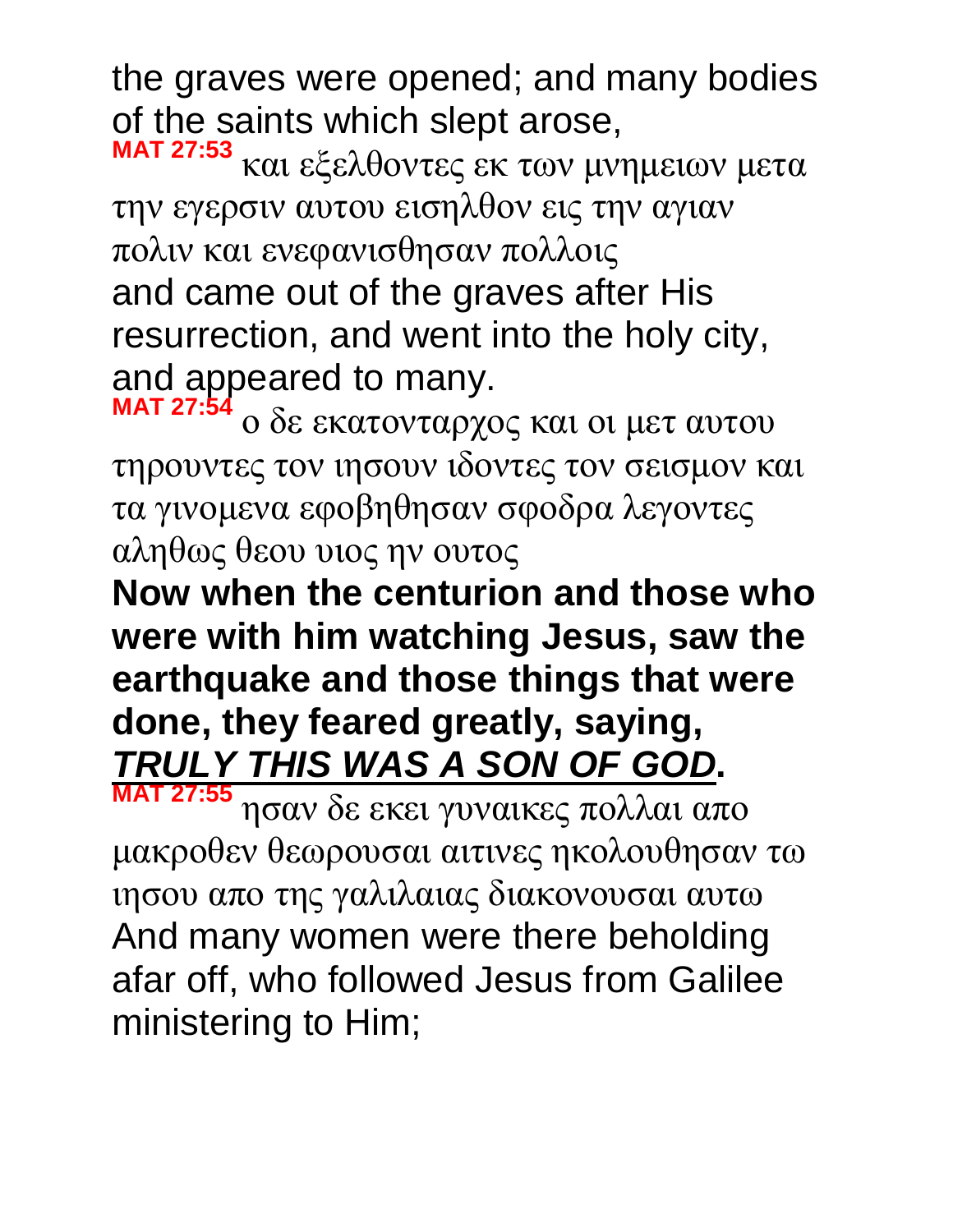**MAT 27:56** εν αις ην μαρια η μαγδαληνη και μαρια η του ιακωβου και ιωσηφ μητηρ και η μητηρ των υιων ζεβεδαιου

among whom was Mary Magdalene, Mary the mother of James and Joses and the mother of the sons of Zebedee.

**MAT 27:57** οψιας δε γενομενης ηλθεν ανθρωπος πλουσιος απο αριμαθαιας τουνομα ιωσηφ ος και αυτος εμαθητευθη τω ιησου

#### **When the evening was come there came a rich man of Arimathaea, named Joseph, who also himself was Jesus' disciple.**

**MAT 27:58** ουτος προσελθων τω πιλατω ητησατο το σωμα του ιησου τοτε ο πιλατος εκελευσεν αποδοθηναι

# **HE WENT TO PILATE AND BEGGED THE BODY OF JESUS. THEN PILATE COMMANDED THE BODY TO BE DELIVERED**.

**MAT 27:59** και λαβων το σωμα ο ιωσηφ ενετυλιξεν αυτο εν σινδονι καθαρα **And when Joseph had taken the body, he wrapped it in a clean linen cloth**,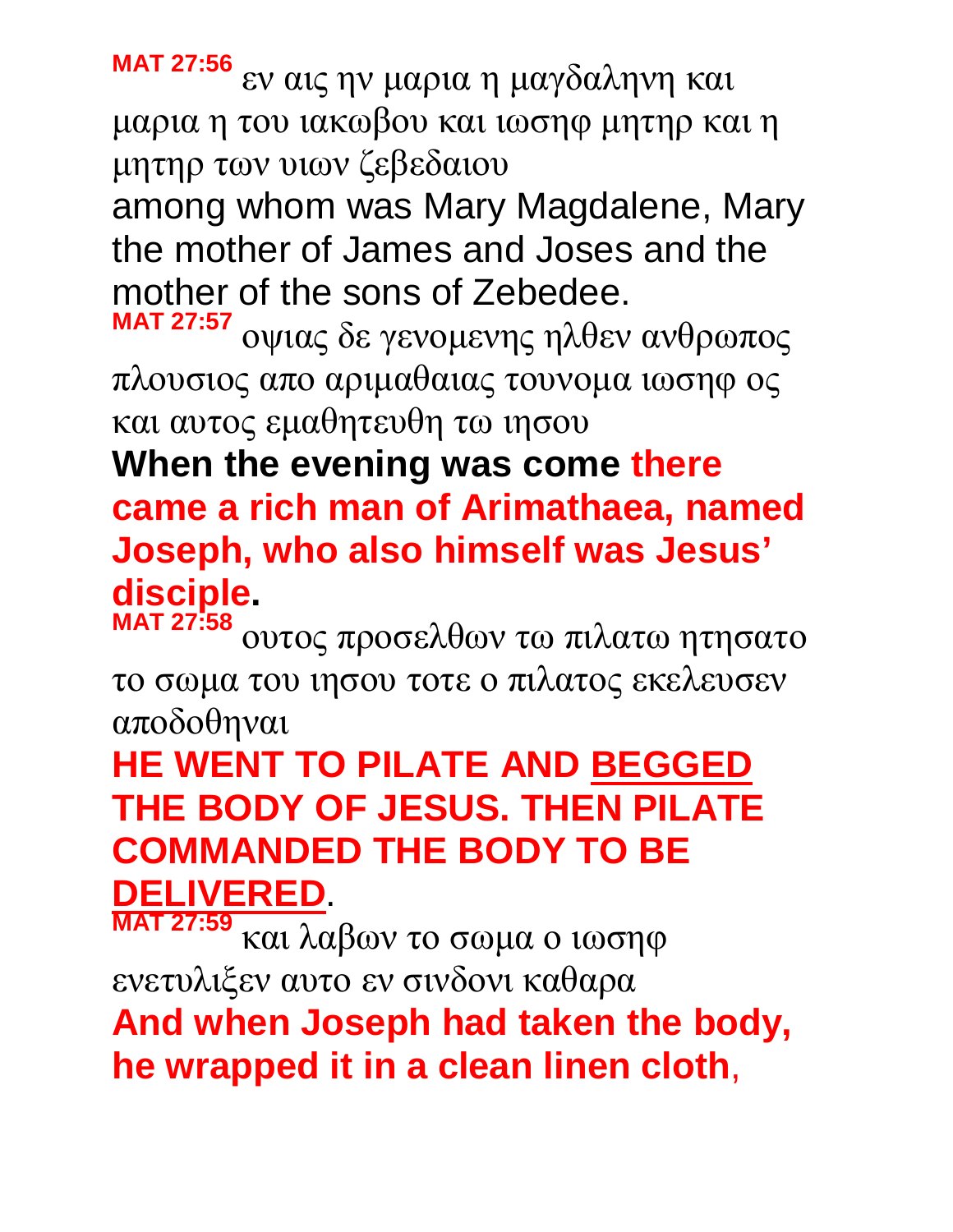**MAT 27:60** και εθηκεν αυτο εν τω καινω αυτου μνημειω ο ελατομησεν εν τη πετρα και προσκυλισας λιθον μεγαν τη θυρα του μνημειου απηλθεν

and laid it in his own new tomb, which he had cut out in the rock: and he rolled a great stone to the door of the tomb, and departed.

**MAT 27:61** ην δε εκει μαριαμ η μαγδαληνη και η αλλη μαρια καθημεναι απεναντι του ταφου And Mary Magdalene and the other Mary were sitting across from the tomb.

**MAT 27:62** τη δε επαυριον ητις εστιν μετα την παρασκευην συνηχθησαν οι αρχιερεις και οι φαρισαιοι προς πιλατον

Now the next day, that followed the day of the preparation, the chief priests and Pharisees came together to Pilate,

**MAT 27:63** λεγοντες κυριε εμνησθημεν οτι εκεινος ο πλανος ειπεν ετι ζων μετα τρεις ημερας εγειρομαι

saying, *Sir, we remember that that deceiver said, while He was yet alive, 'After three days I will rise again.'*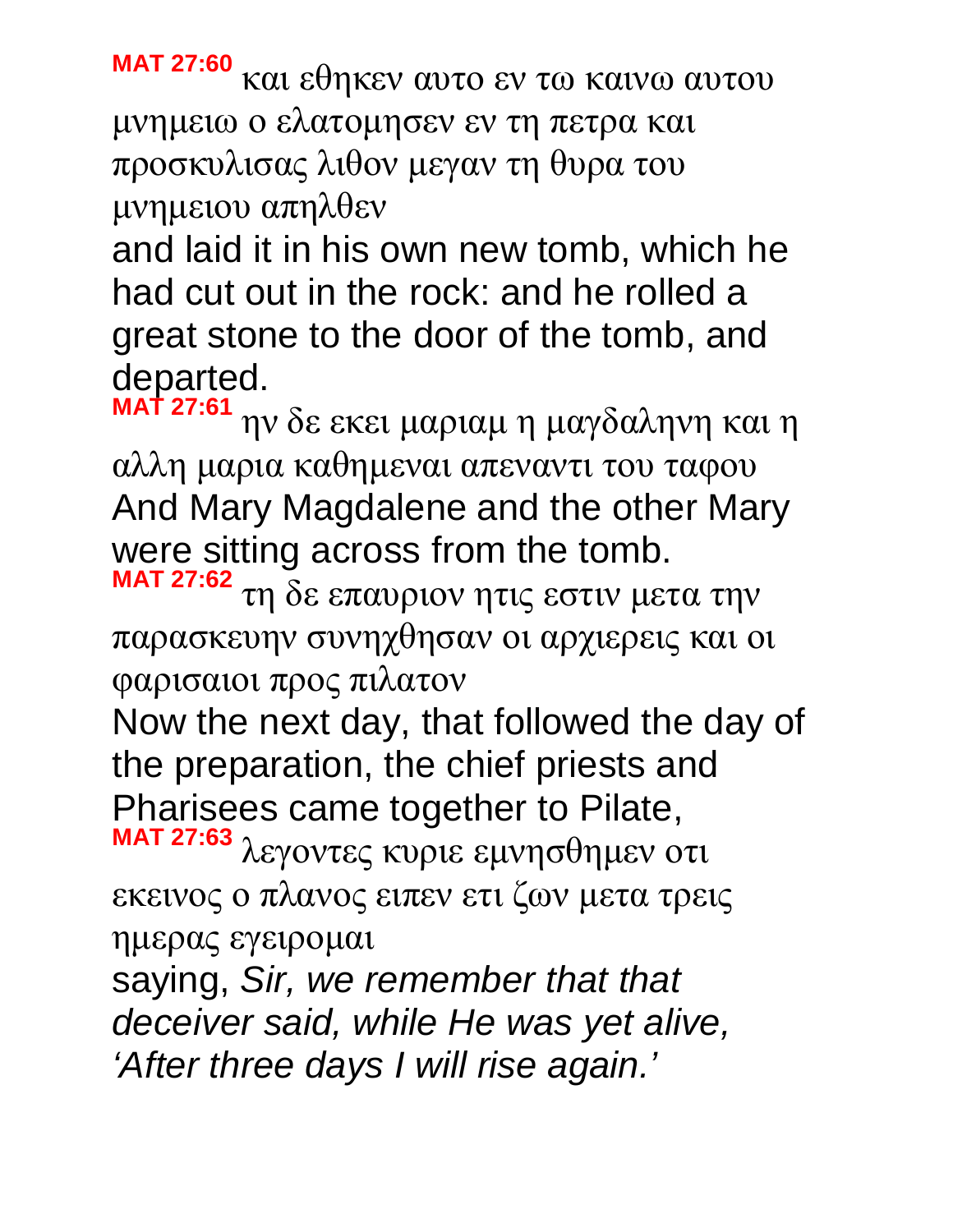**MAT 27:64** κελευσον ουν ασφαλισθηναι τον ταφον εως της τριτης ημερας μηποτε ελθοντες οι μαθηται κλεψωσιν αυτον και ειπωσιν τω λαω ηγερθη απο των νεκρων και εσται η εσχατη πλανη χειρων της πρωτης *Command therefore that the tomb be made secure until the third day, lest His disciples come by night, steal Him away and say to the people, 'He is risen from the dead'; so the last error will be worse than the first*.

**MAT 27:65** εφη αυτοις ο πιλατος εχετε κουστωδιαν υπαγετε ασφαλισασθε ως οιδατε Pilate said to them, *You have a watch: go your way, make it as sure as you can*. **MAT 27:66** οι δε πορευθεντες ησφαλισαντο τον

ταφον σφραγισαντες τον λιθον μετα της κουστωδιας

So they went, and made the tomb secure, sealing the stone and setting a guard.

**ΜΑΤ 28:1** οψε δε σαββατων τη επιφωσκουση εις μιαν σαββατων ηλθεν μαρια η μαγδαληνη και η αλλη μαρια θεωρησαι τον ταφον

# **After the Sabbath** [**Saturday**], **AS IT BEGAN TO DAWN TOWARD THE FIRST**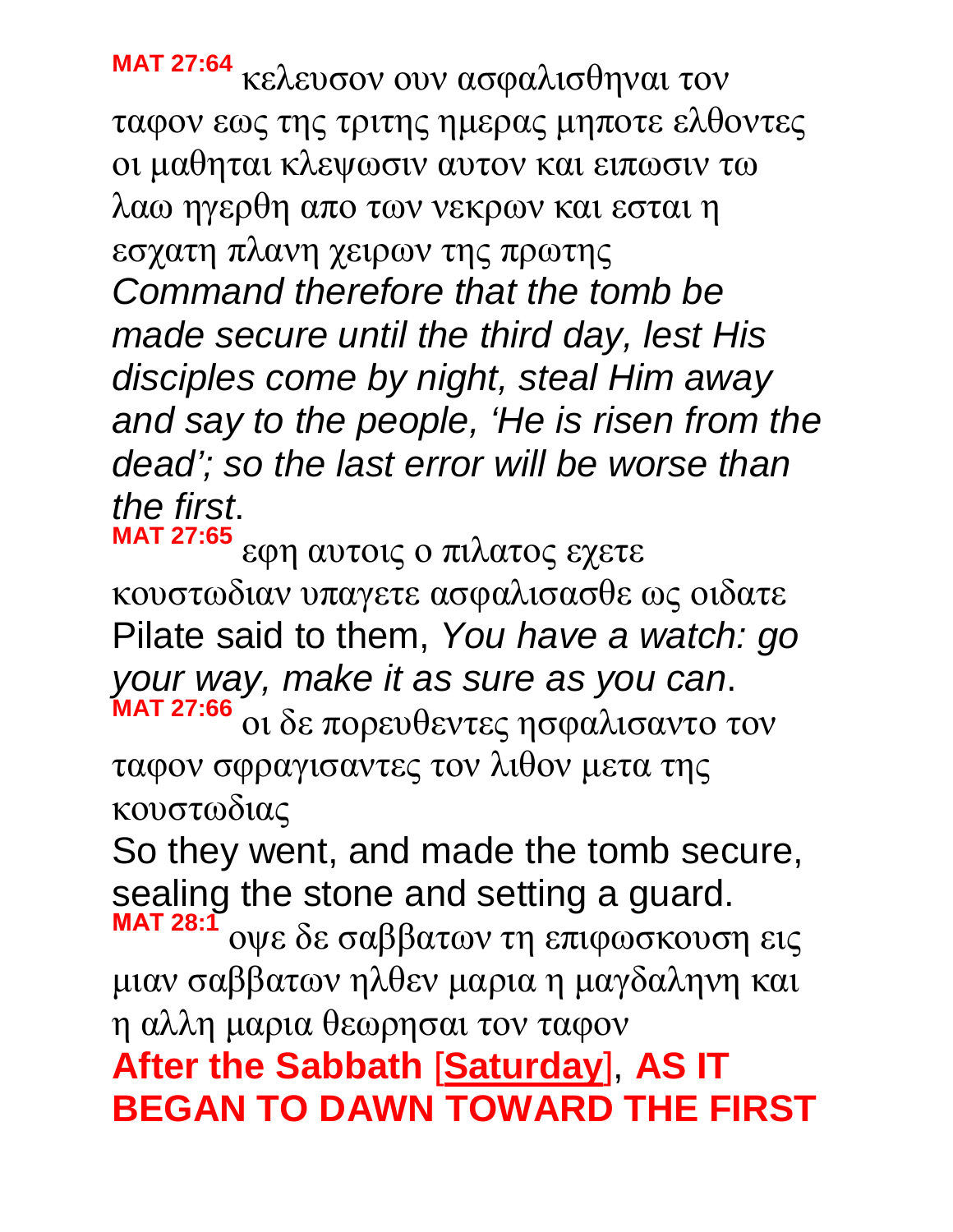### **DAY OF THE WEEK** [**SUNDAY**], **came Mary Magdalene and the other Mary to see the grave.**

**ΜΑΤ 28:2** και ιδου σεισμος εγενετο μεγας αγγελος γαρ κυριου καταβας εξ ουρανου και προσελθων απεκυλισεν τον λιθον και εκαθητο επανω αυτου

# **And, behold, a great earthquake occurred: for an angel of the Lord descended from Heaven and coming rolled away the stone and sat on it.**

**ΜΑΤ 28:3** ην δε η ειδεα αυτου ως αστραπη και το ενδυμα αυτου λευκον ως χιων

His appearance was like lightning and his clothing white as snow,

**ΜΑΤ 28:4** απο δε του φοβου αυτου εσεισθησαν οι τηρουντες και εγενηθησαν ως νεκροι and for fear of him the keepers did shake and became as dead.

**ΜΑΤ 28:5** αποκριθεις δε ο αγγελος ειπεν ταις γυναιξιν μη φοβεισθε υμεις οιδα γαρ οτι ιησουν τον εσταυρωμενον ζητειτε

**The angel answered and said to the women:** *Fear not: for I know that you seek Jesus, Who was crucified***.**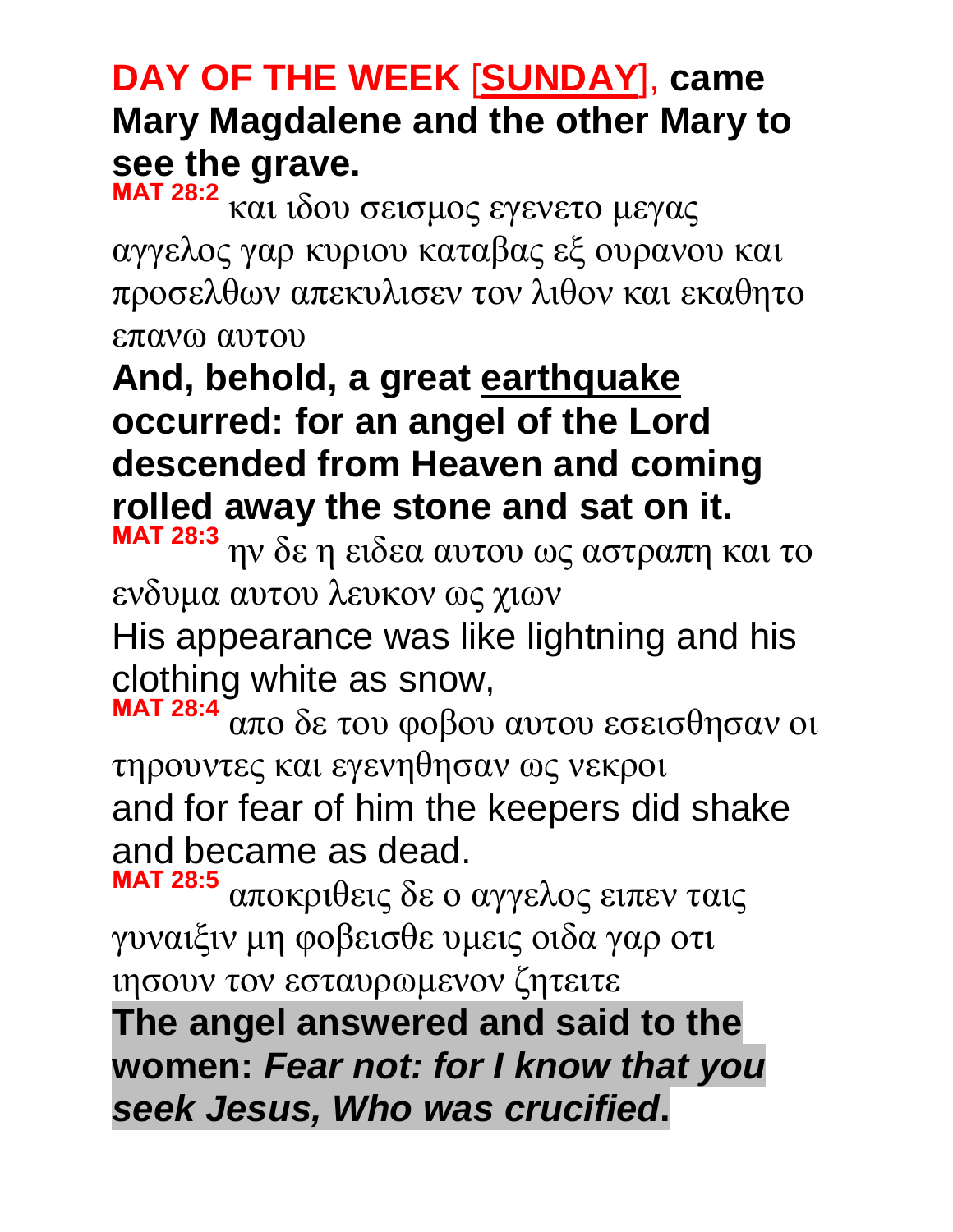**ΜΑΤ 28:6** ουκ εστιν ωδε ηγερθη γαρ καθως ειπεν δευτε ιδετε τον τοπον οπου εκειτο

#### *He is not here, for He is risen, as He said. Come and behold the place where He lay***. ΜΑΤ 28:7**

και ταχυ πορευθεισαι ειπατε τοις μαθηταις αυτου οτι ηγερθη απο των νεκρων και ιδου προαγει υμας εις την γαλιλαιαν εκει αυτον οψεσθε ιδου ειπον υμιν

*And go quickly and tell His disciples* [followers] *that He has risen from the dead. Behold, He is going before you into Galilee, there you will see Him. Behold, I have told you*.

**ΜΑΤ 28:8** και απελθουσαι ταχυ απο του μνημειου μετα φοβου και χαρας μεγαλης εδραμον απαγγειλαι τοις μαθηταις αυτου

They departed quickly from the tomb with fear and great joy, and did run to tell His disciples.

**ΜΑΤ 28:9** και ιδου ιησους υπηντησεν αυταις λεγων χαιρετε αι δε προσελθουσαι εκρατησαν αυτου τους ποδας και προσεκυνησαν αυτω **And as they went to tell His disciples, behold, Jesus met them, saying:**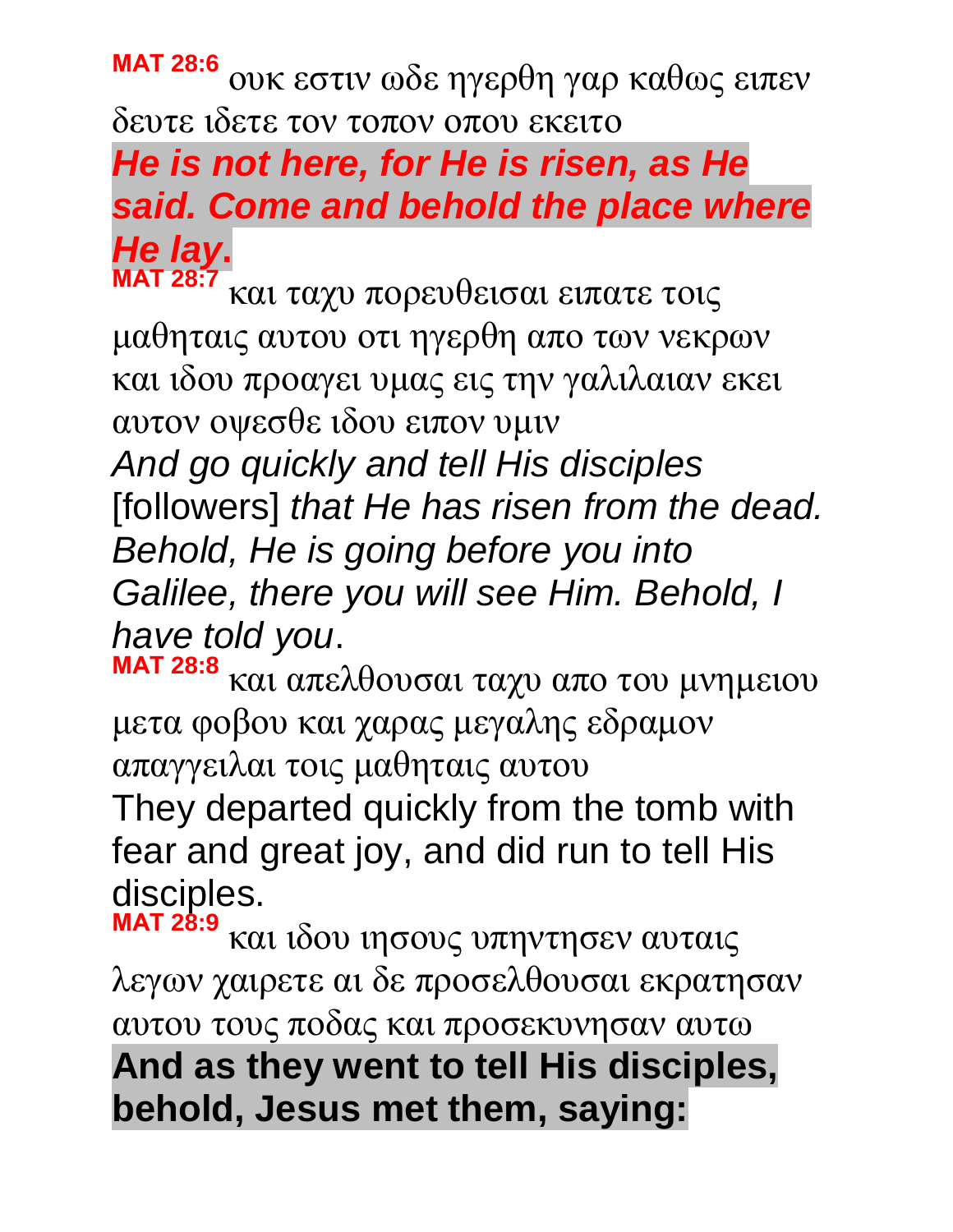# *Greetings***. And they coming held His feet and worshiped Him.**

**ΜΑΤ 28:10** τοτε λεγει αυταις ο ιησους μη φοβεισθε υπαγετε απαγγειλατε τοις αδελφοις μου ινα απελθωσιν εις την γαλιλαιαν κακει με οψονται

Then Jesus said to them: *Fear not. Go announce to My brothers in order that they go into Galilee and there they will see Me*. **ΜΑΤ 28:11**

πορευομενων δε αυτων ιδου τινες της κουστωδιας ελθοντες εις την πολιν απηγγειλαν τοις αρχιερευσιν απαντα τα γενομενα Now when they were going, behold, some of the guard came into the city, and announced to the chief priests all the things that were done.

**ΜΑΤ 28:12** και συναχθεντες μετα των πρεσβυτερων συμβουλιον τε λαβοντες αργυρια ικανα εδωκαν τοις στρατιωταις And when they were assembled with the elders, and had taken counsel, they gave a large sum of money to the soldiers, **ΜΑΤ 28:13** λεγοντες ειπατε οτι οι μαθηται αυτου νυκτος ελθοντες εκλεψαν αυτον ημων κοιμωμενων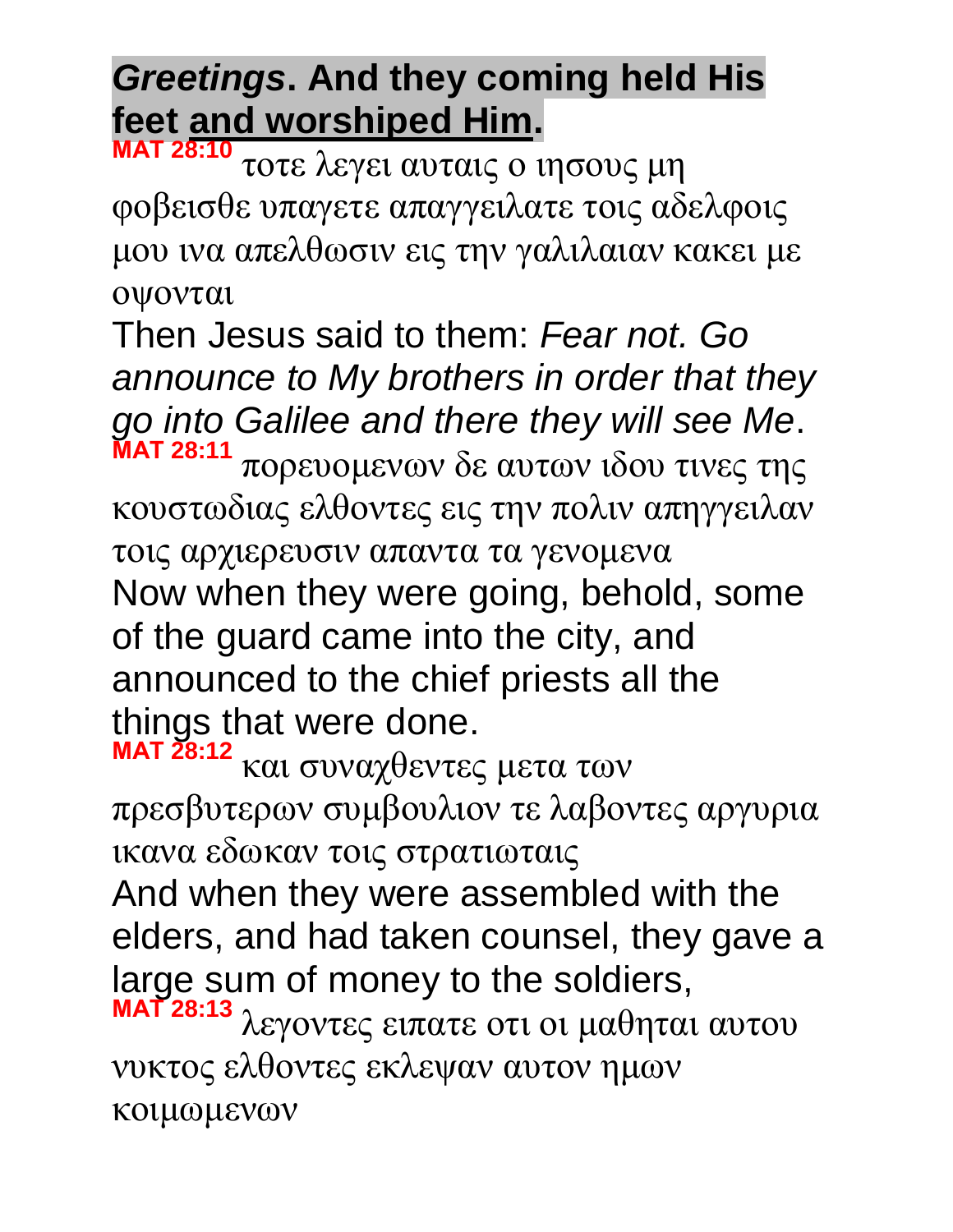saying: *Say, 'His disciples came by night and stole Him away – we being asleep.'* **ΜΑΤ 28:14** και εαν ακουσθη τουτο επι του

ηγεμονος ημεις πεισομεν και υμας αμεριμνους ποιησομεν

*And if this be heard by the governor, we will persuade him, and keep you free from trouble*.

**ΜΑΤ 28:15** οι δε λαβοντες αργυρια εποιησαν ως εδιδαχθησαν και διεφημισθη ο λογος ουτος παρα ιουδαιοις μεχρι της σημερον

So they taking the money did as they were taught and this saying is spread about by the Jews until this day.

**ΜΑΤ 28:16** οι δε ενδεκα μαθηται επορευθησαν εις την γαλιλαιαν εις το ορος ου εταξατο αυτοις ο ιησους

Then the eleven disciples went away into Galilee, into a mountain where Jesus had commanded them.

**MAT 28:17** και ιδοντες αυτον προσεκυνησαν οι δε εδιστασαν

And when they saw Him, they worshiped Him: but some doubted.